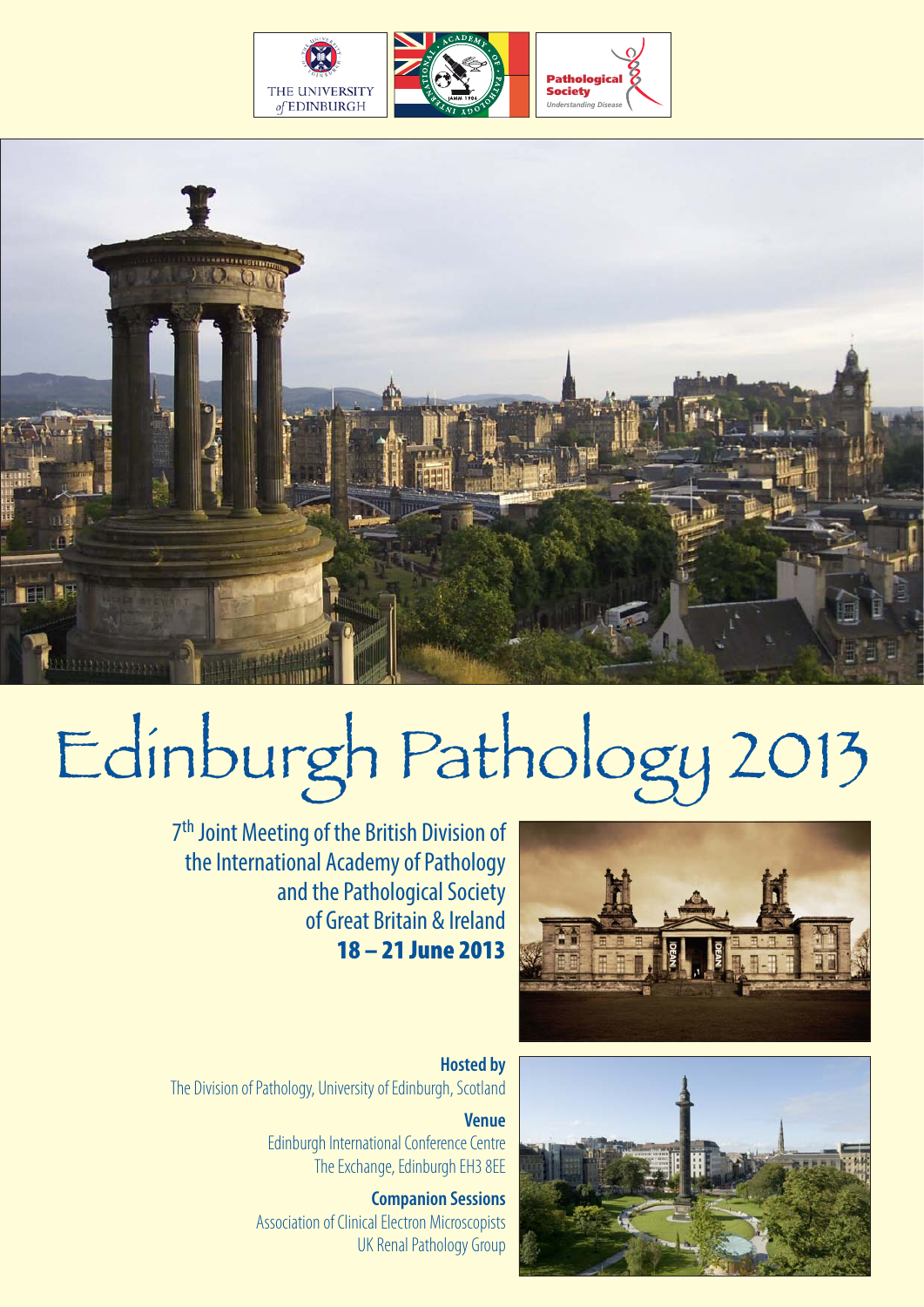# **CONTENTS**

EDINBURGH **PATHOLOGY** 2013

> **Programme Contents**

|                                                                               | 2   |
|-------------------------------------------------------------------------------|-----|
|                                                                               | 6   |
|                                                                               | 8   |
|                                                                               | 9   |
|                                                                               | 10  |
|                                                                               |     |
| Detailed Programme                                                            |     |
|                                                                               |     |
|                                                                               | -18 |
|                                                                               |     |
| See separate programme for the Association of Clinical Electron Microscopists |     |
|                                                                               |     |
|                                                                               |     |
|                                                                               |     |
|                                                                               |     |
|                                                                               |     |

**Programme acknowledgements**

This Programme is published jointly by: the British Division of the International Academy of Pathology and the Pathological Society of Great Britain & Ireland. © 2013

This publication was designed and produced in England by Byte & Type Limited, Birmingham (Tel: 0333 666 4321).

The main (top) front cover photograph is reproduced by kind permission of Paul Townend.

The remaining front and back cover photographs are reproduced with the kind permission of "Edinburgh Inspiring Capital" whose website can be found at:

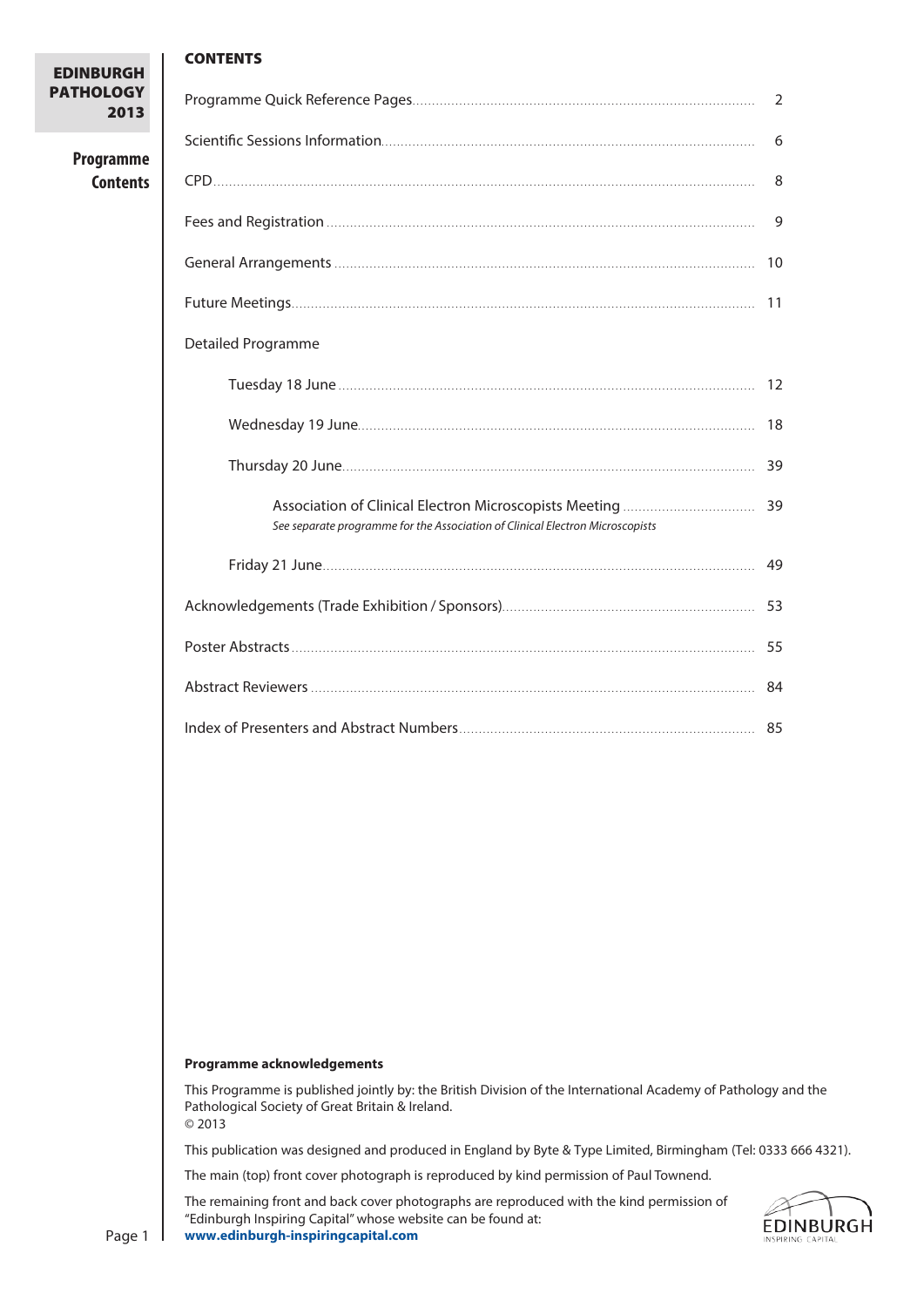| <b>EDINBURGH</b><br><b>PATHOLOGY</b>             | 08.00 [Reception]<br><b>Registration and Coffee</b>                                                                                                                               |                                                                                                        |                                                                                                              |  |  |  |  |
|--------------------------------------------------|-----------------------------------------------------------------------------------------------------------------------------------------------------------------------------------|--------------------------------------------------------------------------------------------------------|--------------------------------------------------------------------------------------------------------------|--|--|--|--|
| 2013                                             | 08.45-18.00 [0chil 3 - Level 1]<br>Slide Seminar Case Competition Viewing: Inflammatory Skin Pathology                                                                            |                                                                                                        |                                                                                                              |  |  |  |  |
| Programme<br><b>Summary</b><br>(Quick Reference) | 08.55-09.00 [Fintry - Level 3]<br><b>Welcome Address</b><br>Prof D Salter, University of Edinburgh                                                                                |                                                                                                        |                                                                                                              |  |  |  |  |
| <b>Tuesday</b><br><b>18 June 2013</b>            | 09.00-12.35 [Fintry - Level 3]<br>10.45-11.15 [Lomond Suite - Level 0]                                                                                                            | Symposium: Future of Translational Research and Molecular Pathology                                    |                                                                                                              |  |  |  |  |
|                                                  | <b>Refreshment Break</b>                                                                                                                                                          |                                                                                                        |                                                                                                              |  |  |  |  |
|                                                  | 12.35-14.00 [Lomond Suite - Level 0]<br>Lunch<br><b>Poster Viewing and Trade Exhibition</b>                                                                                       |                                                                                                        |                                                                                                              |  |  |  |  |
|                                                  | 14.00-16.30 [Fintry - Level 3]<br><b>Symposium: Upper GI Pathology</b>                                                                                                            | 14.00-17.00 [Harris - Level 1]<br><b>Trainees Symposium: The Part</b><br>2 Histopathology Exam and New | 14.00-17.00 [Ochil 1 and 2 - Level 1]<br><b>Undergraduate Forum</b><br>Facilitator - Dr RJ Byers, Manchester |  |  |  |  |
|                                                  |                                                                                                                                                                                   | <b>RCPath Curriculum - What They</b><br><b>Mean to You</b>                                             | Details to be announced.                                                                                     |  |  |  |  |
|                                                  | 15.00-15.30 [Lomond Suite - Level 0]<br><b>Refreshment Break</b>                                                                                                                  | 15.00-15.30 [Lomond Suite - Level 0]<br><b>Refreshment Break</b>                                       |                                                                                                              |  |  |  |  |
|                                                  | 17.00-17.50 [Fintry - Level 3]<br>Pathological Society's 10 <sup>th</sup> Doniach Lecture: Simplicity and Complexity - Improving Outcomes in Bowel Cancer<br>Prof P Quirke, Leeds |                                                                                                        |                                                                                                              |  |  |  |  |
|                                                  | 18.30-20.30 [Dynamic Earth]<br><b>Welcome Reception</b><br>Buses depart at 18.00.                                                                                                 |                                                                                                        |                                                                                                              |  |  |  |  |
|                                                  |                                                                                                                                                                                   |                                                                                                        |                                                                                                              |  |  |  |  |
|                                                  |                                                                                                                                                                                   |                                                                                                        |                                                                                                              |  |  |  |  |
|                                                  |                                                                                                                                                                                   |                                                                                                        |                                                                                                              |  |  |  |  |
|                                                  |                                                                                                                                                                                   |                                                                                                        |                                                                                                              |  |  |  |  |
|                                                  |                                                                                                                                                                                   |                                                                                                        |                                                                                                              |  |  |  |  |
|                                                  |                                                                                                                                                                                   |                                                                                                        |                                                                                                              |  |  |  |  |
|                                                  |                                                                                                                                                                                   |                                                                                                        |                                                                                                              |  |  |  |  |
|                                                  |                                                                                                                                                                                   |                                                                                                        |                                                                                                              |  |  |  |  |
|                                                  |                                                                                                                                                                                   |                                                                                                        |                                                                                                              |  |  |  |  |
|                                                  |                                                                                                                                                                                   |                                                                                                        |                                                                                                              |  |  |  |  |
|                                                  |                                                                                                                                                                                   |                                                                                                        |                                                                                                              |  |  |  |  |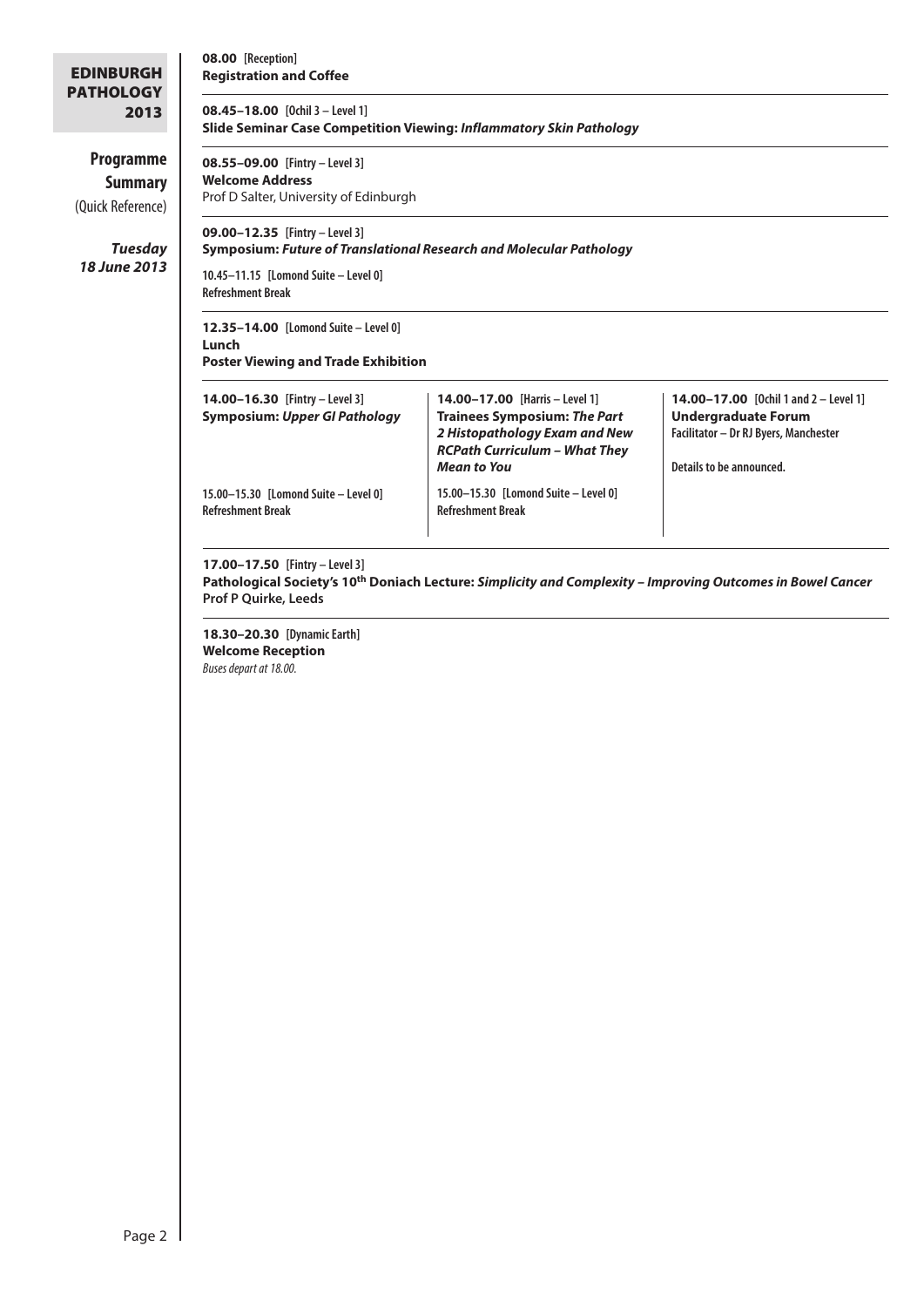| <b>EDINBURGH</b>                                                              | 07.45 [Reception]<br><b>Registration and Coffee</b>                                                                                                          |                                                                                                                                                         |                                                                                                                                                                                                                                                                           |  |  |  |  |
|-------------------------------------------------------------------------------|--------------------------------------------------------------------------------------------------------------------------------------------------------------|---------------------------------------------------------------------------------------------------------------------------------------------------------|---------------------------------------------------------------------------------------------------------------------------------------------------------------------------------------------------------------------------------------------------------------------------|--|--|--|--|
| <b>PATHOLOGY</b><br>2013                                                      | 08.45-18.00 [0chil 3 - Level 1]<br>Slide Seminar Case Competition Viewing: Inflammatory Skin Pathology                                                       |                                                                                                                                                         |                                                                                                                                                                                                                                                                           |  |  |  |  |
| Programme<br><b>Summary</b><br>(Quick Reference)<br>Wednesday<br>19 June 2013 | 09.00-12.00 [Fintry - Level 3]<br>Symposium: Gynae-Endometrial<br><b>Pathology</b><br>Sponsored by Gedeon Richter (UK) Ltd<br><b>Women's Health Division</b> | 09.00-12.00 [Harris 1 and 2 - Level 1]<br><b>Renal Pathology Mini-Symposium:</b><br><b>New Insights into the Pathogenesis</b><br>of Glomerular Diseases | 08.00-09.00 [Carrick - Level 1]<br><b>Trainees Breakfast Session -</b><br><b>Meet The Experts: Post-Mortem</b><br><b>Histology</b><br>Prof SB Lucas, London<br>Light breakfast will be provided. Slides will<br>be available on the website in advance of the<br>meeting. |  |  |  |  |
|                                                                               |                                                                                                                                                              |                                                                                                                                                         | 09.00-12.00<br>[Carrick - Level 1] and [Ochil 1 and 2 - Level 1]<br><b>Oral Presentations</b>                                                                                                                                                                             |  |  |  |  |
|                                                                               | 10.20-10.50 [Lomond Suite - Level 0]<br><b>Refreshment Break</b>                                                                                             | 11.00-11.20 [Lomond Suite - Level 0]<br><b>Refreshment Break</b>                                                                                        | 10.30-11.00 [Lomond Suite - Level 0]<br><b>Refreshment Break</b>                                                                                                                                                                                                          |  |  |  |  |
|                                                                               | 12.00-13.00 [Fintry - Level 3]<br>Cancer<br>Dr JPC Le Quesne, Cambridge                                                                                      | Pathological Society's 31st CL Oakley Lecture: Post-Genomic and Post-Transcripitonal Mechanisms in Breast                                               |                                                                                                                                                                                                                                                                           |  |  |  |  |
|                                                                               | 12.30-14.00 [Lomond Suite - Level 0]<br>Lunch                                                                                                                | <b>Poster Viewing and Trade Exhibition</b>                                                                                                              |                                                                                                                                                                                                                                                                           |  |  |  |  |
|                                                                               | 13.30-17.00 [Fintry - Level 3]<br><b>Symposium: Pancreatobiliary</b><br><b>Pathology</b>                                                                     | 13.30-17.15 [Harris 1 and 2 - Level 1]<br>Renal Pathology - continued                                                                                   | 13.30-16.30<br>[Carrick - Level 1] and [Ochil 1 and 2 - Level 1]<br><b>Oral Presentations</b>                                                                                                                                                                             |  |  |  |  |
|                                                                               | 14.50-15.15 [Lomond Suite - Level 0]<br><b>Refreshment Break</b>                                                                                             | 15.00-15.20 [Lomond Suite - Level 0]<br><b>Refreshment Break</b>                                                                                        | 15.00-15.30 [Lomond Suite - Level 0]<br><b>Refreshment Break</b>                                                                                                                                                                                                          |  |  |  |  |
|                                                                               | 17.30-19.30 [Lomond Suite - Level 0]<br><b>Poster Rounds and Drinks Reception</b>                                                                            |                                                                                                                                                         |                                                                                                                                                                                                                                                                           |  |  |  |  |
|                                                                               |                                                                                                                                                              |                                                                                                                                                         |                                                                                                                                                                                                                                                                           |  |  |  |  |
|                                                                               |                                                                                                                                                              |                                                                                                                                                         |                                                                                                                                                                                                                                                                           |  |  |  |  |
|                                                                               |                                                                                                                                                              |                                                                                                                                                         |                                                                                                                                                                                                                                                                           |  |  |  |  |
|                                                                               |                                                                                                                                                              |                                                                                                                                                         |                                                                                                                                                                                                                                                                           |  |  |  |  |
|                                                                               |                                                                                                                                                              |                                                                                                                                                         |                                                                                                                                                                                                                                                                           |  |  |  |  |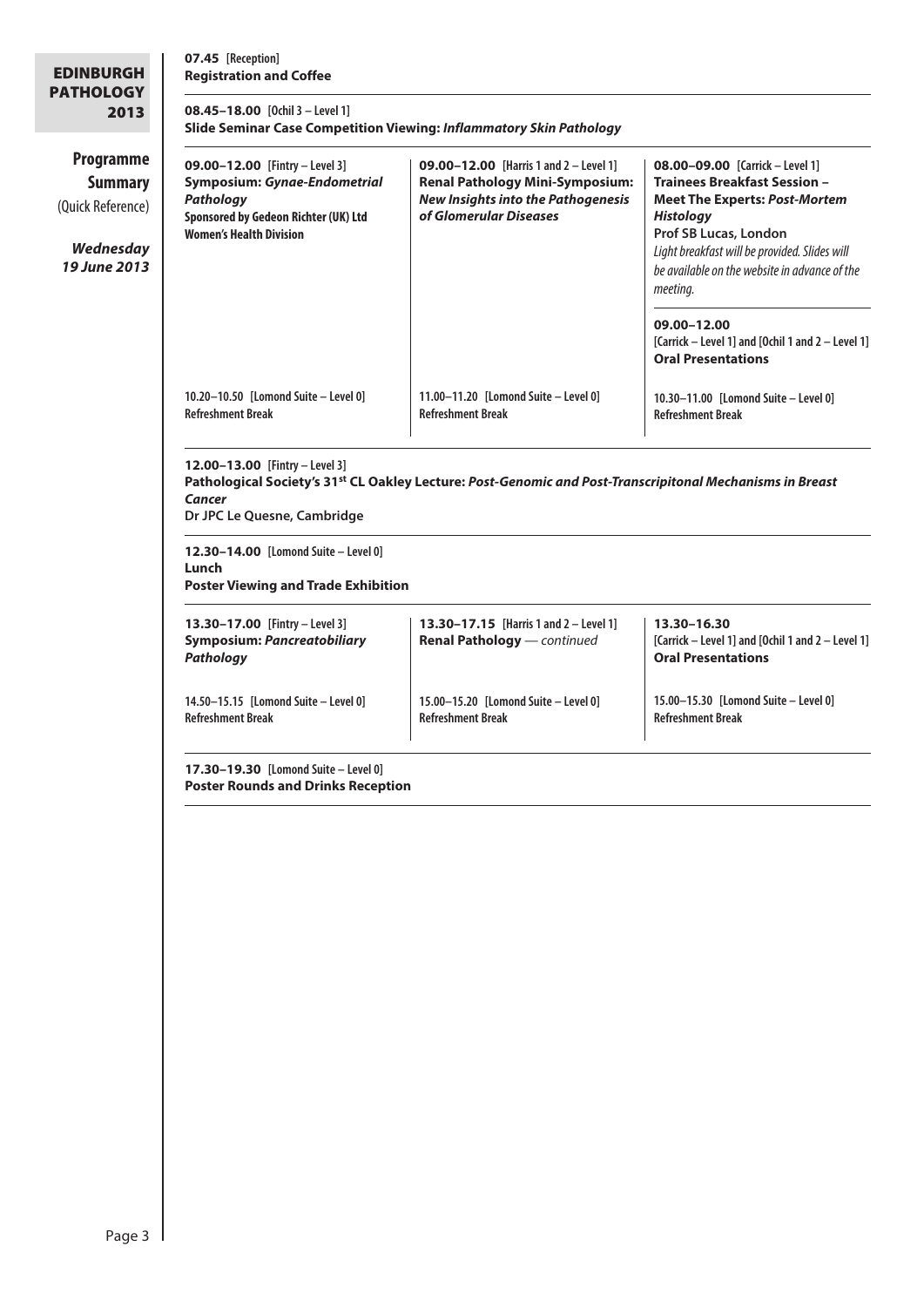| <b>EDINBURGH</b><br><b>PATHOLOGY</b>                                               | 08.00 [Reception]<br><b>Registration and Coffee</b>                                                                                                                                                                                                                        |                                                                                                                                      |                                                                  |                                                                         |                                                                                                                                  |
|------------------------------------------------------------------------------------|----------------------------------------------------------------------------------------------------------------------------------------------------------------------------------------------------------------------------------------------------------------------------|--------------------------------------------------------------------------------------------------------------------------------------|------------------------------------------------------------------|-------------------------------------------------------------------------|----------------------------------------------------------------------------------------------------------------------------------|
| 2013                                                                               | 08.45-18.00 [0chil 3 - Level 1]<br>Slide Seminar Case Competition Viewing: Inflammatory Skin Pathology                                                                                                                                                                     |                                                                                                                                      |                                                                  |                                                                         |                                                                                                                                  |
| <b>Programme</b><br><b>Synopsis &amp;</b><br><b>Timetable</b><br>(Quick Reference) | 09.00-12.30<br>[Fintry - Level 3]<br><b>Symposium: Investigative</b><br><b>Imaging</b>                                                                                                                                                                                     |                                                                                                                                      | 09.00-12.25<br>[Carrick - Level 1]<br><b>Symposium: Bone and</b> | 09.00-10.30<br>[Ochil 1 and $2 -$ Level 1]<br><b>Oral Presentations</b> | 09.00-17.00<br>[Harris - Level 1]<br><b>Association of Clinical</b><br><b>Electron Microscopists</b><br><b>Companion Meeting</b> |
| <b>Thursday</b><br><b>20 June 2013</b>                                             | 10.30-11.00 [Lomond Suite - Level 0]<br><b>Refreshment Break</b>                                                                                                                                                                                                           | 10.45-11.15 [Lomond Suite - Level 0]<br><b>Refreshment Break</b>                                                                     |                                                                  | 10.30-11.00 [Lomond Suite - Level 0]<br><b>Refreshment Break</b>        | See separate programme                                                                                                           |
|                                                                                    | 12.30-14.00 [Lomond Suite - Level 0]<br>Lunch<br><b>Poster Viewing and Trade Exhibition</b>                                                                                                                                                                                |                                                                                                                                      |                                                                  |                                                                         |                                                                                                                                  |
|                                                                                    | 13.30-14.30 [Fintry - Level 3]<br><b>Pathological Society's</b><br><b>Annual Business Meeting</b>                                                                                                                                                                          | 13.00-14.00 [Carrick - Level 1]<br><b>Trainees - Meet the Experts: Medical</b><br><b>Renal Pathology</b><br>Prof ISD Roberts, Oxford |                                                                  |                                                                         |                                                                                                                                  |
|                                                                                    | 14.45-17.30 [Fintry - Level 3]<br><b>Plenary Presentations</b>                                                                                                                                                                                                             |                                                                                                                                      |                                                                  |                                                                         |                                                                                                                                  |
|                                                                                    | 15.30-16.00 [Lomond Suite - Level 0]<br><b>Refreshment Break</b>                                                                                                                                                                                                           |                                                                                                                                      |                                                                  |                                                                         |                                                                                                                                  |
|                                                                                    | 17.30-18.30 [Fintry - Level 3]<br>Public Lecture: Clearance of Dying Cells in Control of Inflammation.<br>Prof Sir John Savill, Edinburgh                                                                                                                                  |                                                                                                                                      |                                                                  |                                                                         |                                                                                                                                  |
|                                                                                    | 19.30 (for 20.00)-23.30 [The Hub]<br><b>Conference Dinner and Ceilidh</b><br>Entertainment provided by the 'Jiggers Ceilidh Band' (for more information see: www.thejiggers.co.uk)<br>Shuttle buses will run from 19.00 (the alternative is a short walk up a steep hill). |                                                                                                                                      |                                                                  |                                                                         |                                                                                                                                  |
|                                                                                    |                                                                                                                                                                                                                                                                            |                                                                                                                                      |                                                                  |                                                                         |                                                                                                                                  |
|                                                                                    |                                                                                                                                                                                                                                                                            |                                                                                                                                      |                                                                  |                                                                         |                                                                                                                                  |
|                                                                                    |                                                                                                                                                                                                                                                                            |                                                                                                                                      |                                                                  |                                                                         |                                                                                                                                  |
|                                                                                    |                                                                                                                                                                                                                                                                            |                                                                                                                                      |                                                                  |                                                                         |                                                                                                                                  |
|                                                                                    |                                                                                                                                                                                                                                                                            |                                                                                                                                      |                                                                  |                                                                         |                                                                                                                                  |
|                                                                                    |                                                                                                                                                                                                                                                                            |                                                                                                                                      |                                                                  |                                                                         |                                                                                                                                  |
|                                                                                    |                                                                                                                                                                                                                                                                            |                                                                                                                                      |                                                                  |                                                                         |                                                                                                                                  |
|                                                                                    |                                                                                                                                                                                                                                                                            |                                                                                                                                      |                                                                  |                                                                         |                                                                                                                                  |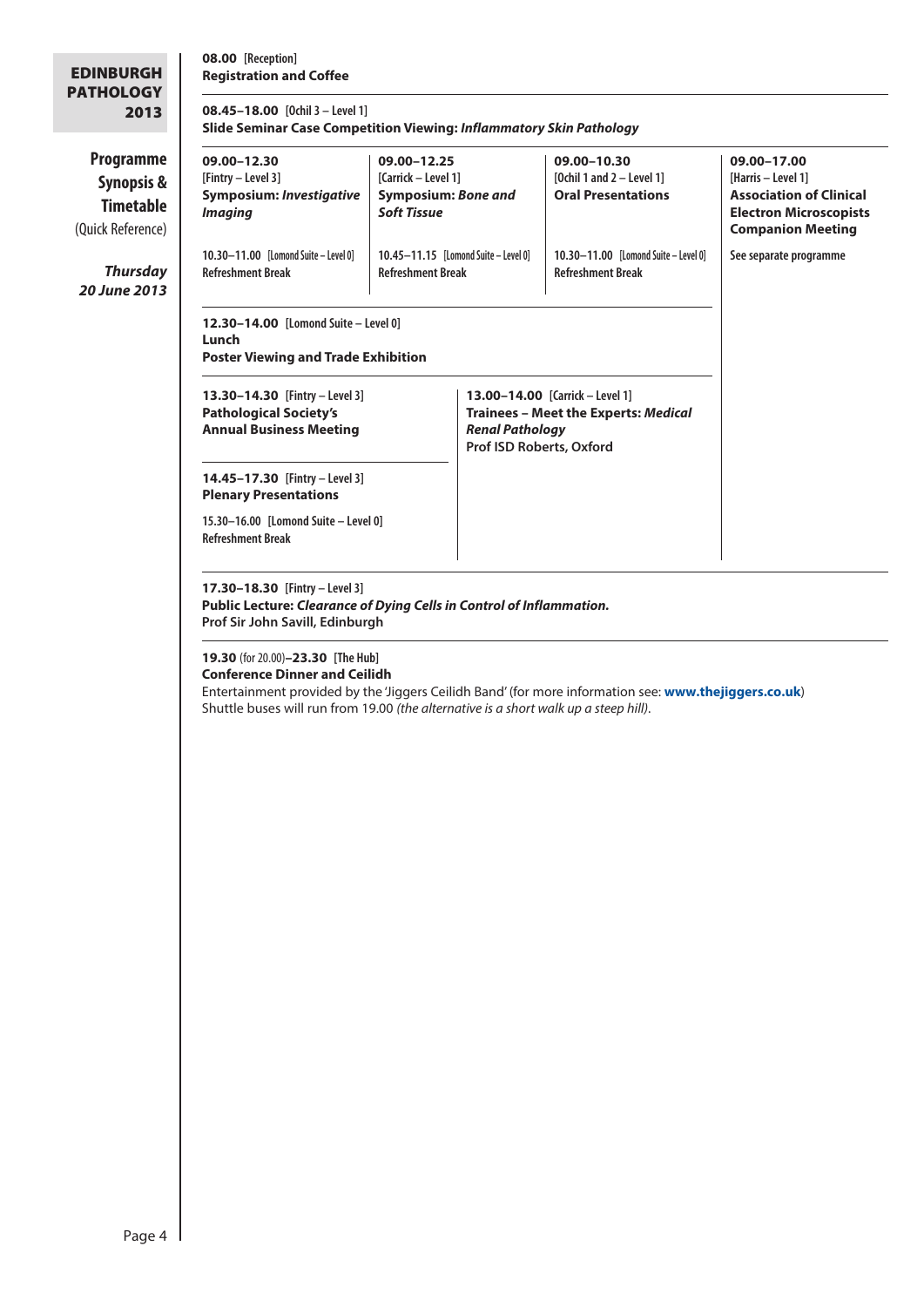| 08.00 [Reception]<br><b>EDINBURGH</b><br><b>Registration and Coffee</b><br><b>PATHOLOGY</b>                                                                                                                                                                                      |                                                                           |
|----------------------------------------------------------------------------------------------------------------------------------------------------------------------------------------------------------------------------------------------------------------------------------|---------------------------------------------------------------------------|
| 08.00-16.00 [0chil 3 - Level 1]<br>2013<br>Slide Seminar Case Competition Viewing: Inflammatory Skin Pathology                                                                                                                                                                   |                                                                           |
| <b>Programme</b><br>08.30-09.30 [Fintry - Level 3]<br><b>Slide Seminar Discussion: Inflammatory Skin</b><br><b>Synopsis &amp;</b><br>Pathology<br><b>Timetable</b><br>Dr M Mathers, Edinburgh and Dr A Biswas, Edinburgh.<br>(Quick Reference)<br>09.30-12.00 [Fintry - Level 3] | 09.00-12.00 [Carrick - Level 1]<br><b>Symposium: Testicular Pathology</b> |
| <b>Update Lectures in Dermatopathology</b><br><b>Friday</b><br>21 June 2013<br>10.00-10.30 [Lomond Suite - Level 0]<br><b>Refreshment Break</b>                                                                                                                                  | 10.00-10.30 [Lomond Suite - Level 0]<br><b>Refreshment Break</b>          |
| 12.00-13.00 [Fintry - Level 3]<br>BDIAP's Kristin Henry Lecture: Bowel Cancer Screening: Extraordinary Conundra for Pathology<br>Prof NA Shepherd, Cheltenham                                                                                                                    |                                                                           |
| 13.00-14.00 [Lomond Suite - Level 0]<br>Lunch<br><b>Poster Viewing</b>                                                                                                                                                                                                           |                                                                           |
| 14.00-15.00 [Fintry - Level 3]<br><b>Update Lectures in Dermatopathology</b> - continued                                                                                                                                                                                         |                                                                           |
|                                                                                                                                                                                                                                                                                  |                                                                           |
| 15.00-16.00 [Fintry - Level 3]<br><b>Case Presentations in Dermatopathology</b>                                                                                                                                                                                                  |                                                                           |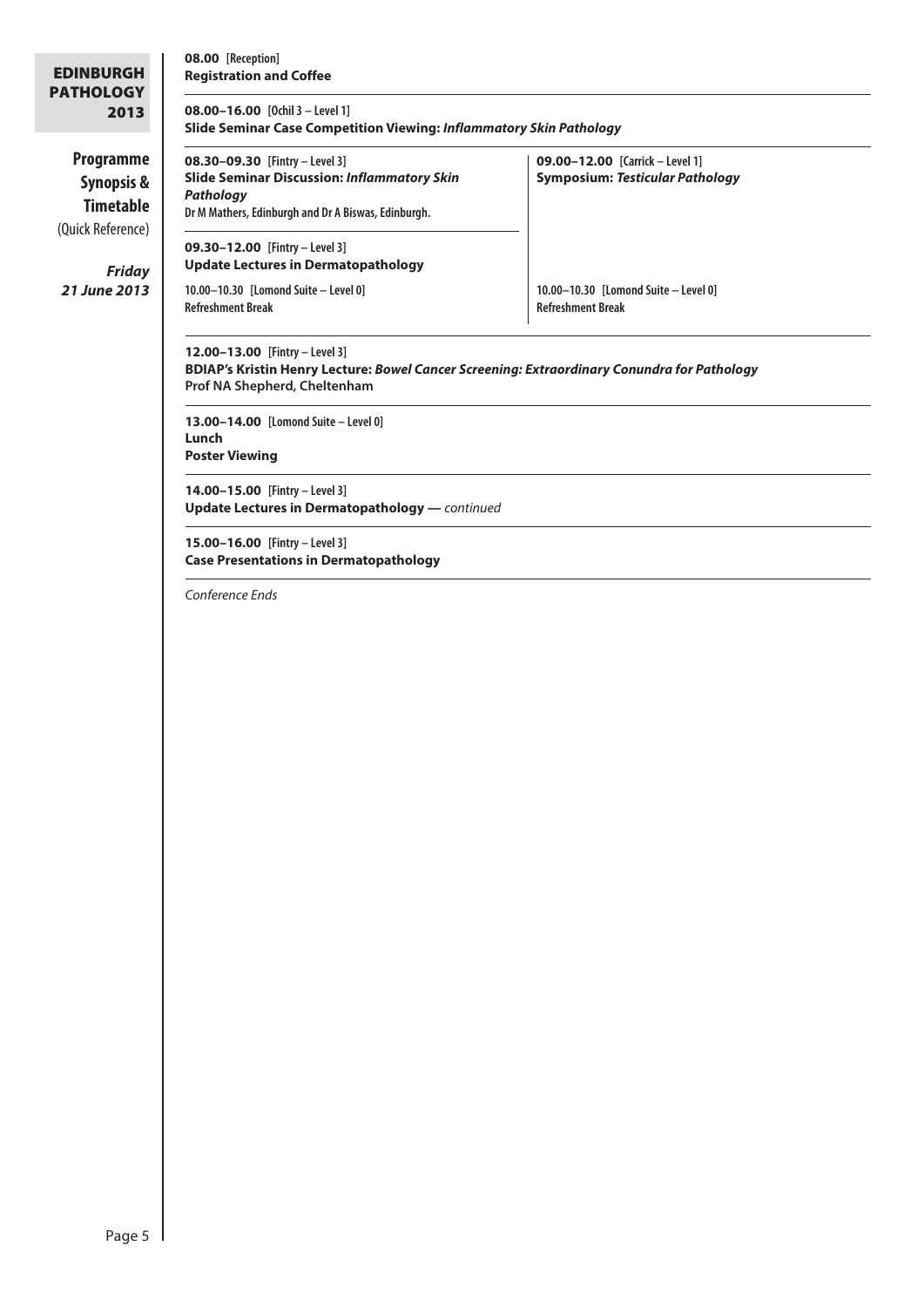# COMPANION MEETINGS

#### Wednesday 19 June

09.00–16.45 **[Harris – Level 1]** Renal Pathology Mini-Symposium and EQA including Renal Oral Presentations

#### Thursday 20 June

**Session Information**

**Scientific**

09.10–17.00 **[Harris – Level 1]** Association of Clinical Electron Microscopists *(see separate programme)*

# KEYNOTE AND NAMED LECTURES **[Fintry – Level 3]**

# Tuesday 18 June

17.00–17.50 Doniach Lecture: *Simplicity and Complexity – Improving Outcomes in Bowel Cancer* Prof P Quirke, Leeds

#### Wednesday 19 June

12.00–13.00 CL Oakley Lecture: *Post-Genomic and Post-Transcriptional Mechanisms in Breast Cancer* Dr JPC Le Quesne, Cambridge

# Thursday 20 June

17.30–18.30 Public Lecture: *Clearance of Dying Cells in Control of Inflammation* Prof Sir John Savill, Edinburgh

#### Friday 21 June

12.00–13.00 Kristin Henry Lecture: *Bowel Cancer Screening: Extraordinary Conundra for Pathology* Prof NA Shepherd, Cheltenham

# ORAL COMMUNICATIONS

#### **Sessions will be held as follows:**

Wednesday 19 June 09.00–12.00 and 13.30–16.30 **[Carrick – Level 1] and [Ochil 1 and 2 – Level 1]** Thursday 20 June 09.00–10.30 **[Ochil 1 and 2 – Level 1]**

#### **Note to presenters**

Speakers are reminded that no communication may exceed the time allocated on the programme without the consent of the meeting, obtained through the Chairman.

# **PLENARY ORAL SESSION** [Fintry – Level 3]

The ten highest-ranked submitted oral abstracts will be presented on Thursday 20 June 14.45–17.30.

#### **Prize**

A prize for the best presentation, donated by the *Journal of Pathology* will be presented at the Conference Dinner.

# POSTERS, VIEWING AND CHAIRMAN'S ROUNDS **[Lomond Suite – Level 0]**

#### **Poster Size**

Poster boards will be size 90 cm x 120 cm (portrait). Please *do not* exceed these dimensions. Fixings will be provided.

#### **Viewing**

Delegates are encouraged to visit the posters during break times and lunchtimes as well as during the official rounds.

# **Formal Poster Viewing, Chairman's Rounds and Drinks Reception**

Wednesday 19 June 17.30-19.30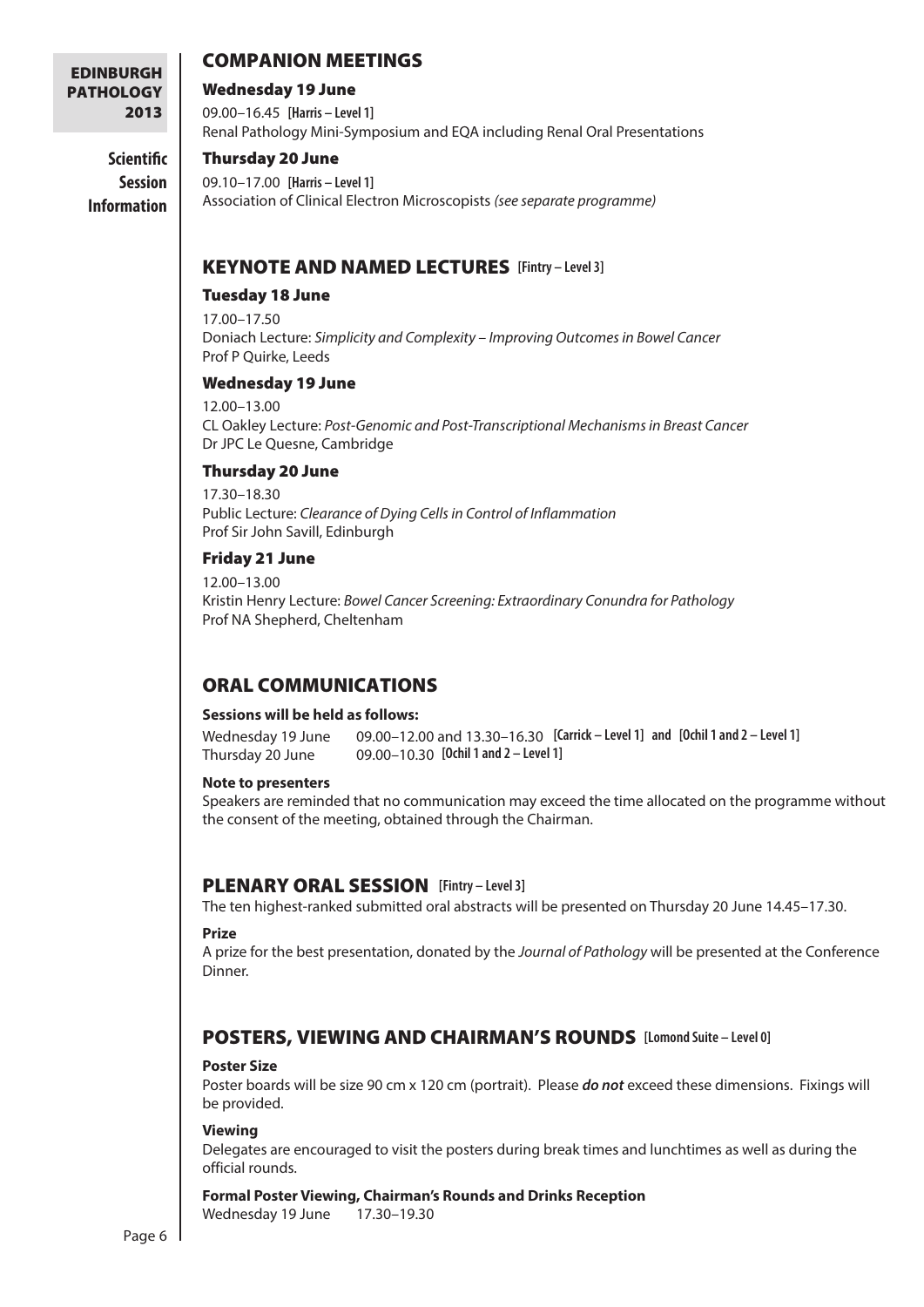> **Scientific Session Information**

Poster round chairs will be circulating during these times to the winners of the following prizes:

#### **BDIAP Poster Prizes**

Awarded for the best 3 posters relevant to diagnostic pathology.

#### **PATH SOC**

Pathological Society's Sir Alastair Currie Prize and second and third poster prizes.

#### **Prize Winners**

Winners will be announced at the Conference Dinner on 20 June.

#### **Note to presenters**

Ideally, posters should be in place by 10.30 hrs on Tuesday 18 June and removed by 16.00 hrs on Friday 21 June.

#### **Presentation**

The presenting author (or another contributor) must attend the meeting and present the poster during the allocated poster rounds in order for the abstract to be published in the *Journal of Pathology On-line Supplement* after the meeting.

# SLIDE SEMINAR COMPETITION and SESSIONS

#### **Competition**

*Inflammatory Skin Pathology*

#### **Viewing Virtual slides [Ochil 3 – Level 1]**

Slides images will be available for viewing on:

| Tuesday 18 June   | 08.45-18.00 |                                               |
|-------------------|-------------|-----------------------------------------------|
| Wednesday 19 June | 08.45-18.00 |                                               |
| Thursday 20 June  | 08.45-18.00 | (Please note the competition closes at 15.30) |
| Friday 21 June    | 08.00-16.00 |                                               |
|                   |             |                                               |

#### **Competition**

There will be a slide competition using slide images, which will be available during the days/times shown above and will be available on-line in advance of the meeting.

#### **Prize**

A case of champagne. The winner will be announced at the Conference Dinner on Thursday 20 June. *At the discretion of the winner, by tradition, this is shared amongst those present at the dinner!*

**Competition Case Discussion Session [Fintry – Level 3]** Friday 21 June 08.30–09.30

# SYMPOSIA

| Future of Translational Research and Molecular Pathology [Fintry - Level 3] |
|-----------------------------------------------------------------------------|
| Upper Gastrointestinal Pathology [Fintry - Level 3]                         |
|                                                                             |
| Gynae-Endometrial Pathology [Fintry - Level 3]                              |
| Sponsored by Gedeon Richter (UK) Ltd · Women's Health Division              |
| Mini-Symposium: Renal Pathology – New Insights into the Pathogenesis of     |
| Glomerular Diseases [Harris - Level 1]                                      |
| Pancreatobiliary Pathology [Fintry - Level 3]                               |
|                                                                             |
| Investigative Imaging [Fintry - Level 3]                                    |
| Bone and Soft Tissue [Carrick - Level 1]                                    |
|                                                                             |
| Testicular Pathology [Carrick - Level 1]                                    |
| Update Lectures in Dermatopathology [Fintry - Level 3]                      |
|                                                                             |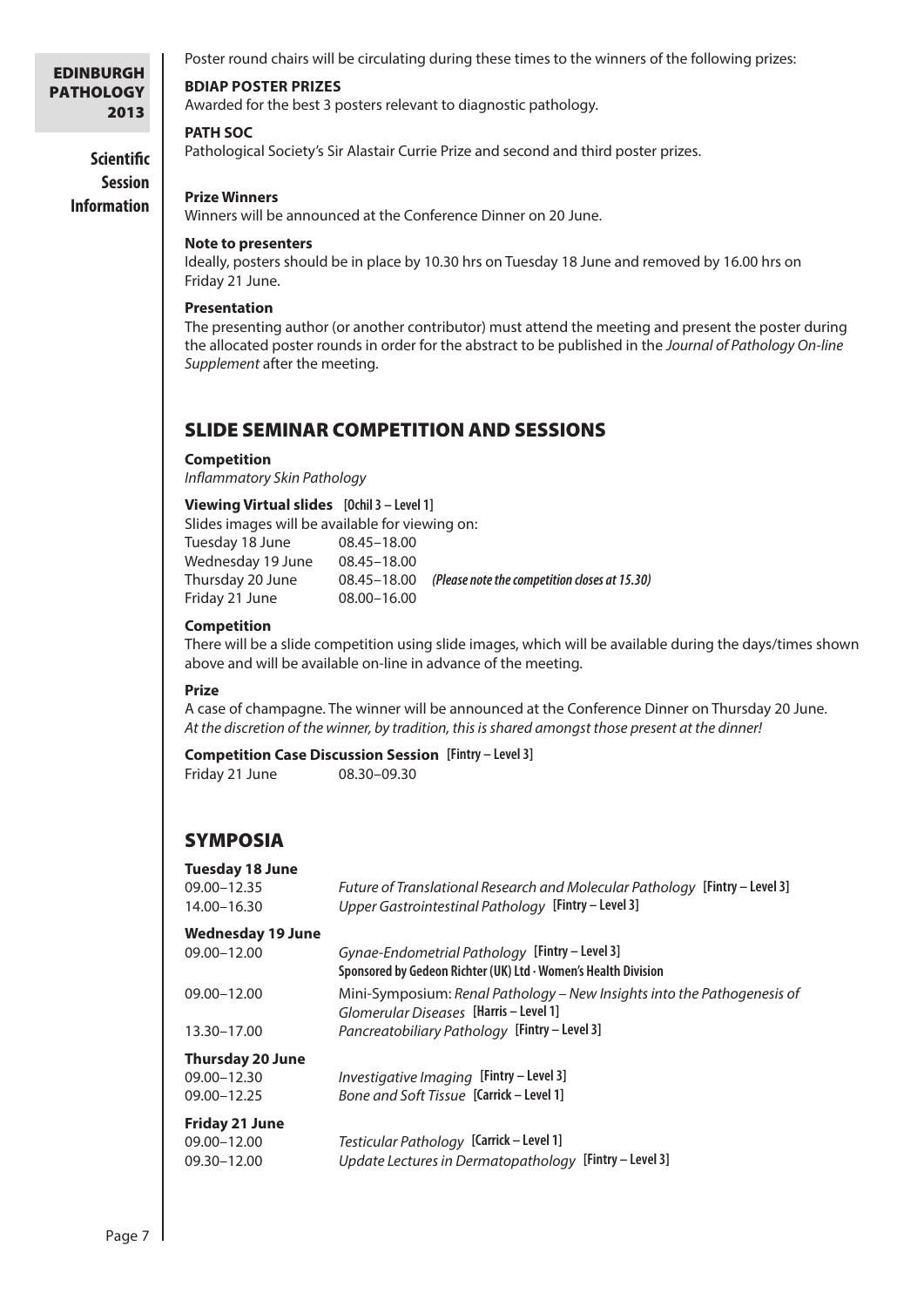# TRAINEES PROGRAMME

EDINBURGH **PATHOLOGY** 2013

#### **Tuesday 18 June** 14.00–17.00 Symposium: *The Part 2 Histopathology Exam and New RCPath Curriculum – What they Mean to You* **[Harris – Level 1]**

**Scientific Session Information**

**Wednesday 19 June** 08.00–09.00 Breakfast Session: *Meet the Experts – Post-Mortem Histology* **[Carrick – Level 1]** Light breakfast will be provided.

**Thursday 20 June**

13.00–14.00 Meet the Experts: *Medical Renal Pathology* **[Carrick – Level 1]**

# UNDERGRADATE SESSION

**Tuesday 18 June**

14.00–17.00 Undergraduate Forum **[Ochil 1 and 2 – Level 1]**

# CONTINUING PROFESSIONAL DEVELOPMENT (CPD)

# **Royal College of Pathologists**

This Meeting has been approved by the Royal College of Pathologists for the purpose of Continuing Professional Development. The following credits will be awarded:

|                   | <b>Full Day</b> |
|-------------------|-----------------|
| Tuesday 18 June   | 6 credits       |
| Wednesday 19 June | 7 credits       |
| Thursday 20 June  | 6 credits       |
| Friday 21 June    | 6 credits       |
|                   |                 |

#### **Institute of Biomedical Science (IBMS)**

The ACEM Meeting has been approved by the Institute of Biomedical Science (IBMS) for the purpose of Continuing Professional Development. The following credits will be awarded:

**Full Day** ACEM Meeting 4 credits

**Delegates who are eligible for CPD points should complete the CPD Certificate Request form which will be provided at the meeting.**

# TRADE EXHIBITION **[Lomond Suite – Level 0]**

Delegates are encouraged to visit the Trade Exhibition and are requested to support the companies represented there.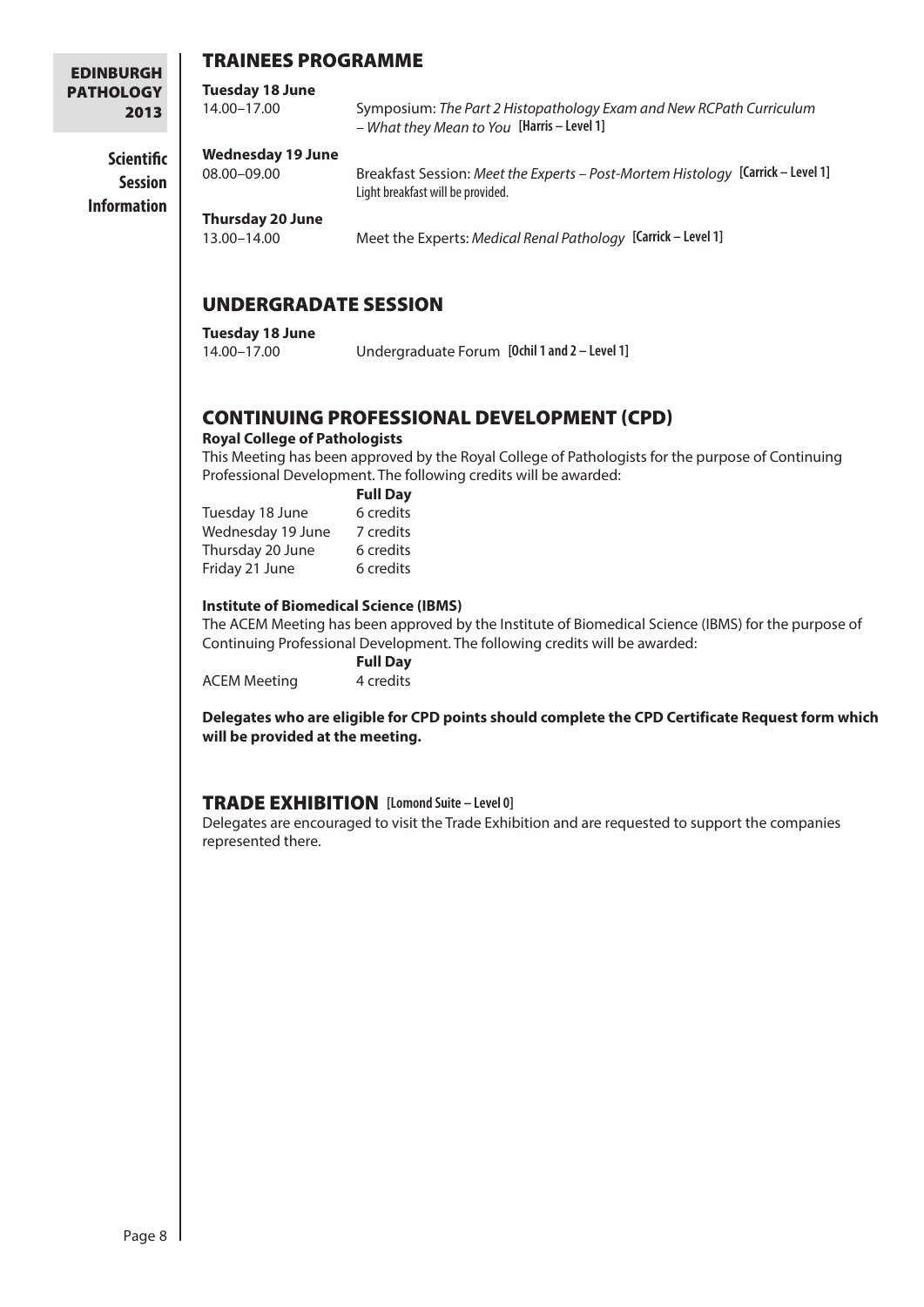# **LATE REGISTRATION FEES**

**Fees and Registration**

| FROM MIDNIGHT (00.01 hr) ON TUESDAY 21 MAY 2013               |                                                                                                                                            |                        |                             |  |
|---------------------------------------------------------------|--------------------------------------------------------------------------------------------------------------------------------------------|------------------------|-----------------------------|--|
| <b>Delegate</b><br><b>Type</b>                                | Fee<br><b>Categories</b>                                                                                                                   | Per Day<br>or Part Day | Conference<br><b>Dinner</b> |  |
| <b>BDIAP</b> or Pathological Society<br><b>Members</b>        | Ordinary Members,<br>Consultant and/or equivalent position                                                                                 | £160                   | £ 55                        |  |
| BDIAP or Pathological Society<br><b>Concessionary Members</b> | <b>Biomedical Scientists;</b><br>Honorary or Senior Members;<br>PhD Students;<br>Post-Doctoral Fellows,<br><b>Technicians and Trainees</b> | £ 50                   | £ 55                        |  |
| Undergraduate Students *                                      |                                                                                                                                            | Free                   | £ 25                        |  |
| Non-Members                                                   | Consultant and/or equivalent position                                                                                                      | £ 240                  | £ 55                        |  |
| Non-Members Concessionary ※                                   | <b>Biomedical Scientists;</b><br>PhD Students;<br>Post-Doctoral Fellows,<br><b>Technicians and Trainees</b>                                | £80                    | £ 55                        |  |

# **REGISTRATION**

Registration is via: **[www.path.org.uk](http://www.path.org.uk)**

# **REFRESHMENTS**

All refreshments, including lunch, are included in the daily registration fee.

# \* CONCESSIONS

Delegates from categories:

Undergraduate Students

Non-Members Concessionary

must provide an identification document as proof of their student or trainee status, including NTNs where applicable. Proof must be by way of a statement from the Head of Department.

Please email to: **[julie@pathsoc.org](mailto:julie%40pathsoc.org?subject=Edinburgh%20Pathology%202013%3A%20Concessions)** (see registration website for template wording).

# Advance registration

**Advance registration will close on Tuesday 4 June 2013.** Thereafter delegates may only register on-site on arrival at the meeting.

# **CANCELLATIONS**

A cancellation fee of £20 will be deducted from any refund due for cancellations received in writing by Tuesday 4 June 2013. No refunds will be made after Tuesday 4 June 2013.

# DELEGATE ENROLMENT *(AT THE MEETING)*

Enrolment at the Delegate Reception Desk will take place from:

| Tuesday 18 June   | From 08.00 |
|-------------------|------------|
| Wednesday 19 June | From 07.45 |
| Thursday 20 June  | From 08.00 |
| Friday 21 June    | From 08.00 |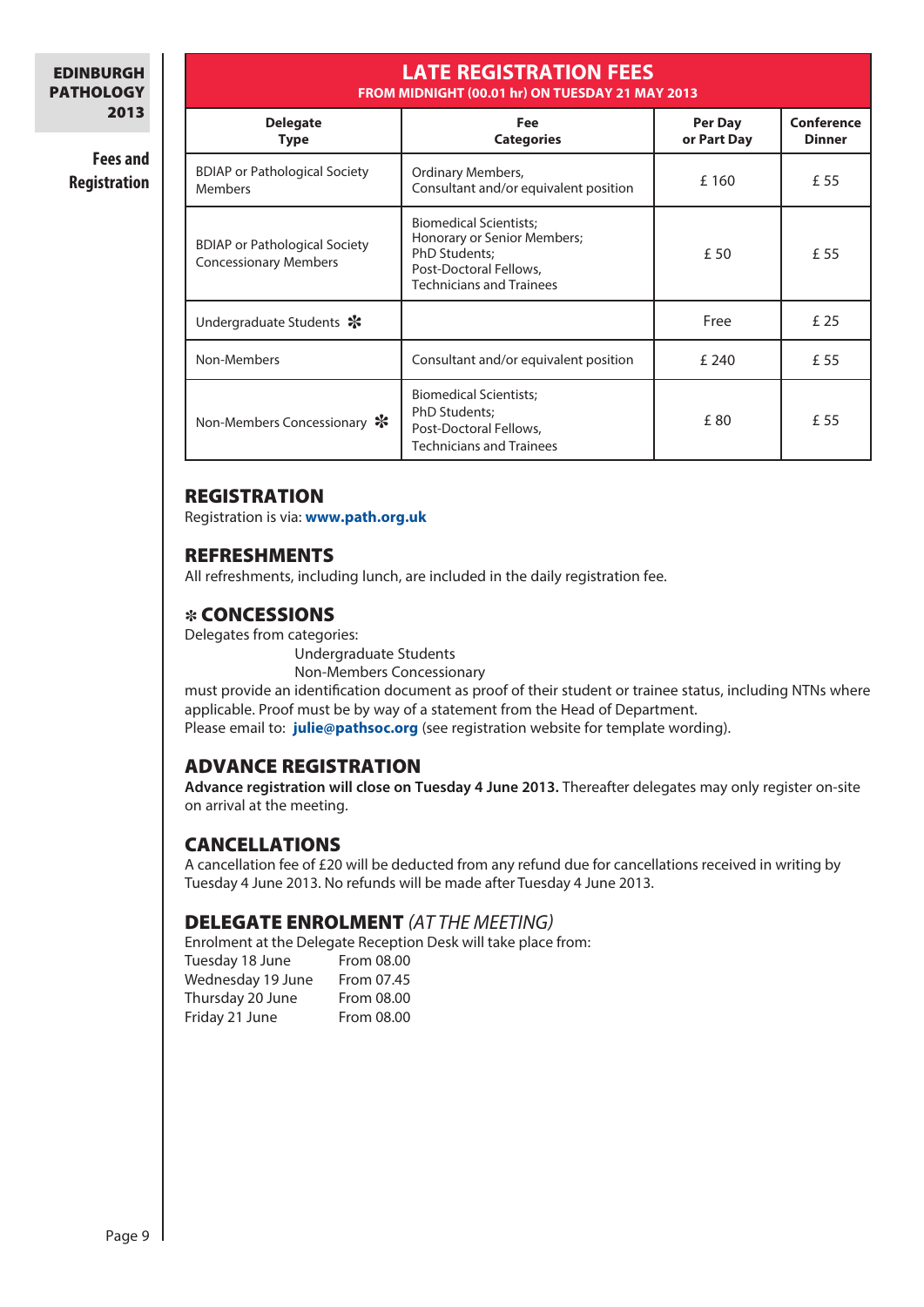# Meeting website

**[www.path.org.uk](http://www.path.org.uk)**

EDINBURGH **PATHOLOGY** 

**Arrangements**

2013

**General**

**or** 

# **ENQUIRIES**

Before the Meeting enquiries should be addressed to:

#### **Pathological Society**

2 Carlton House Terrace, London, SW1Y 5AF, UK Tel: +44 (0)20 7976 1260 Fax: +44 (0)20 7930 2981 Email: **[admin@pathsoc.org](mailto:admin%40pathsoc.org?subject=Edinburgh%20Pathology%202013)**

#### **BDIAP**

PO Box 73, Westbury-on-Trym, Bristol BS9 1RY, UK Tel: +44 (0)117 907 7940 Fax: +44 (0)117 907 7941 E-mail: **[bdiap@blueyonder.co.uk](mailto:bdiap%40blueyonder.co.uk?subject=Edinburgh%20Pathology%202013)**

# Venue Location

Edinburgh International Conference Centre, The Exchange, Edinburgh EH3 8EE

# Travelling to Edinburgh

For information visit: **[www.path.org.uk](http://www.path.org.uk)**

# Accommodation

Discounted hotel and University accommodation has been reserved for delegates visit: **[www.path.org.uk](http://www.path.org.uk)**

# Oral Presentations and lectures

# Presentation Checking and Preview

Please bring your presentation in PowerPoint (PC/Mac) format. **Note:** If there are movie clips or embedded files included in your presentation you must bring the original files as well.

We would ask you to ensure you check in your presentation at least two hours before you are due to speak (where possible). The speaker preview room for checking in your presentation will be located in the Lomond Foyer at the EICC, located on the ground floor. If you make your way to the Conference Registration Desk on arrival, we will direct you to the room.

Staff will be on-hand in the Speaker Preview room to assist. Presenters do not need to bring a laptop as presentations will be loaded onto a main computer. It is recommended that you bring your presentation on a USB Memory Stick.

# Internet Access

Internet access will be available in **Ochil 3 – Level 1** and wireless access will also be available.

# **MESSAGES**

During the Meeting, messages for delegates may be left at the following telephone number: **+44 (0)7964 024118**. There will also be a message board located beside the Registration Desk.

# **REFRESHMENTS**

All refreshments will be served in the **Lomond Suite – Level 0** unless stated otherwise in the programme.

# **BADGES**

Delegates are requested to wear their badges *at all times*.

# **COATS AND BAGS**

Secure facilities will be provided for coats and bags.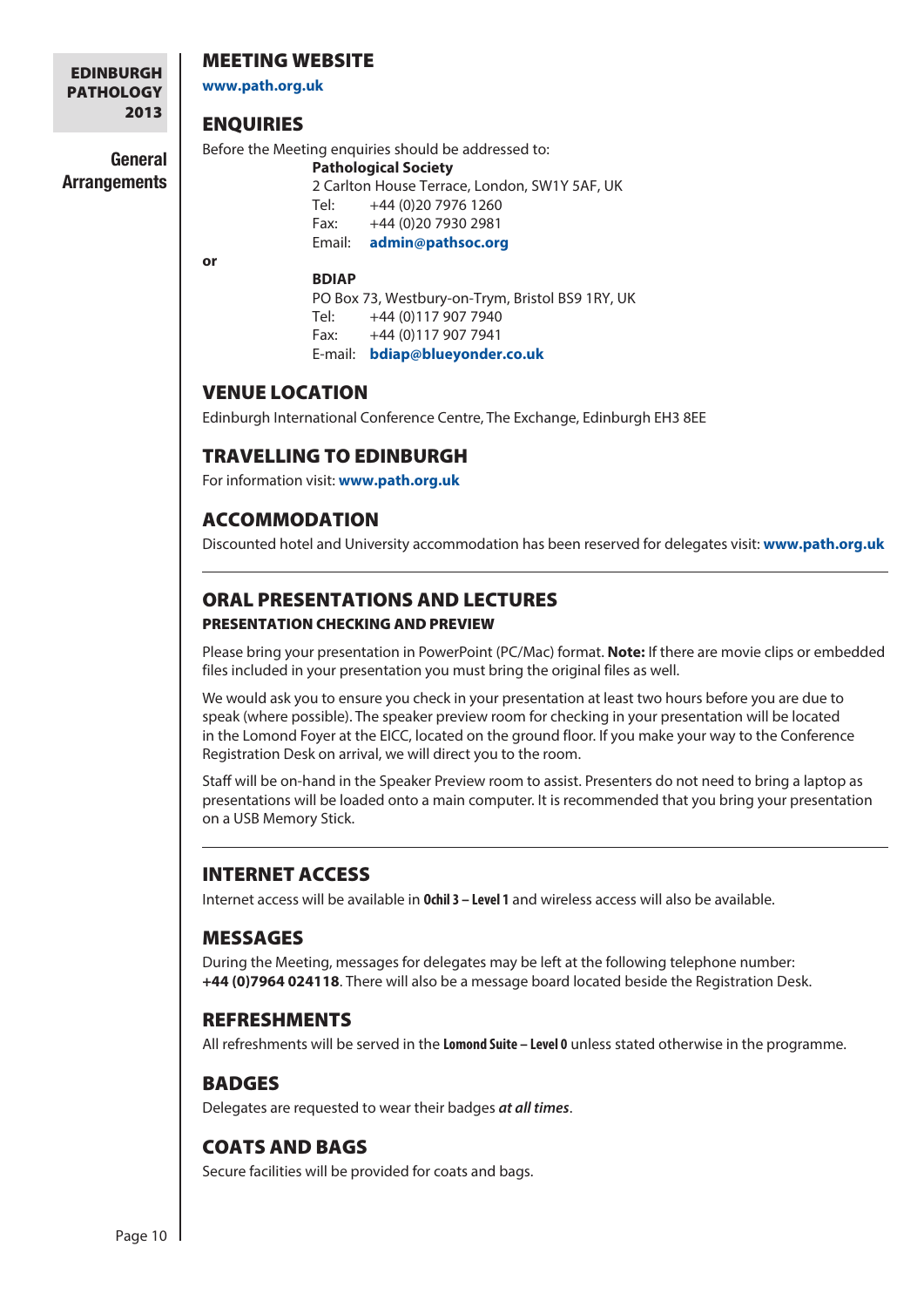# **DISCLAIMER**

The British Division of the IAP and Pathological Society of Great Britain & Ireland cannot be held responsible for any injury or loss sustained during the Meeting.

**General Arrangements and Future Meetings**

# Social Activities

Tuesday 18 June, 18.30 – 20.30 *(buses depart from EICC at 18.00)* **Welcome Reception at 'Our Dynamic Earth'.**  Places are limited – please reserve your free ticket when registering. See: **[www.dynamicearth.co.uk](http://www.dynamicearth.co.uk)** for more details.

#### Thursday 20 June, 19.30 – 23.30

**Conference Dinner and Ceilidh, at 'The Hub'.** Please reserve your ticket when registering. Tickets cost £55 (£25 for Undergraduates). Entertainment will be provided by the 'Jiggers Ceilidh Band'. For more information see: **[www.thejiggers.co.uk](http://www.thejiggers.co.uk)** and **[www.thehub-edinburgh.com](http://www.thehub-edinburgh.com)**. Shuttle buses will run from 19.00 *(the alternative is a short walk up a steep hill)*.

# Local Places of interest

See: **[www.edinburgh.org](http://www.edinburgh.org)** for more details.

FUTURE MEETINGS **British Division of the IAP**

**2013 29–30 November London** *Intestinal Pathology* **Pathological Society of Great Britain & Ireland** 

**2014 30 August – 3 September London** Joint Meeting with the European Society of Pathology

**Joint Meetings of the British Division of the IAP and the Pathological Society of Great Britain & Ireland**

**2015 23–25 June Dublin** *Dublin Pathology 2015*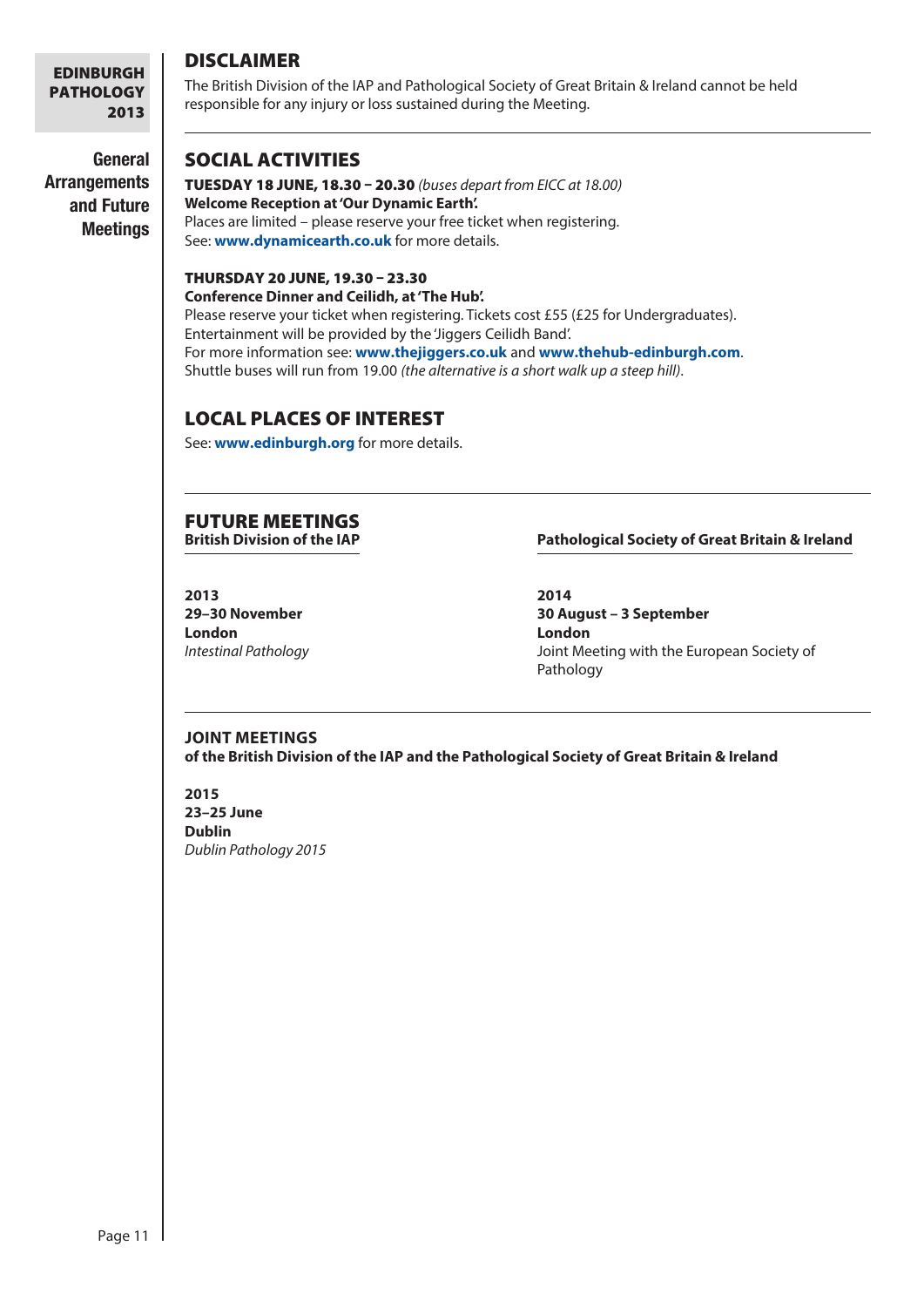# **TUESDAY 18 JUNE**

| <b>EDINBURGH</b>                       |                                |                                                        |                                                                                                                                                                                                                                                                                                                                                                                                                                                                                                                                                                                                                                                                                                                                                                                                                                                                                                                                                                                                                                                                                                                                                                                                                                                                                                                                                                                                                                                                                                                                                                                                                                                                                                                                                                                                                                                                                                                                                                                                                                                                                                                                                                                                                                                                            |
|----------------------------------------|--------------------------------|--------------------------------------------------------|----------------------------------------------------------------------------------------------------------------------------------------------------------------------------------------------------------------------------------------------------------------------------------------------------------------------------------------------------------------------------------------------------------------------------------------------------------------------------------------------------------------------------------------------------------------------------------------------------------------------------------------------------------------------------------------------------------------------------------------------------------------------------------------------------------------------------------------------------------------------------------------------------------------------------------------------------------------------------------------------------------------------------------------------------------------------------------------------------------------------------------------------------------------------------------------------------------------------------------------------------------------------------------------------------------------------------------------------------------------------------------------------------------------------------------------------------------------------------------------------------------------------------------------------------------------------------------------------------------------------------------------------------------------------------------------------------------------------------------------------------------------------------------------------------------------------------------------------------------------------------------------------------------------------------------------------------------------------------------------------------------------------------------------------------------------------------------------------------------------------------------------------------------------------------------------------------------------------------------------------------------------------------|
| <b>PATHOLOGY</b><br>2013               | $\triangleright$ 08.00         |                                                        | <b>Reception</b>                                                                                                                                                                                                                                                                                                                                                                                                                                                                                                                                                                                                                                                                                                                                                                                                                                                                                                                                                                                                                                                                                                                                                                                                                                                                                                                                                                                                                                                                                                                                                                                                                                                                                                                                                                                                                                                                                                                                                                                                                                                                                                                                                                                                                                                           |
|                                        |                                |                                                        | <b>REGISTRATION and COFFEE</b>                                                                                                                                                                                                                                                                                                                                                                                                                                                                                                                                                                                                                                                                                                                                                                                                                                                                                                                                                                                                                                                                                                                                                                                                                                                                                                                                                                                                                                                                                                                                                                                                                                                                                                                                                                                                                                                                                                                                                                                                                                                                                                                                                                                                                                             |
| <b>Detailed</b>                        | $\triangleright$ 08.45 - 18.00 |                                                        | Ochil 3 - Level 1                                                                                                                                                                                                                                                                                                                                                                                                                                                                                                                                                                                                                                                                                                                                                                                                                                                                                                                                                                                                                                                                                                                                                                                                                                                                                                                                                                                                                                                                                                                                                                                                                                                                                                                                                                                                                                                                                                                                                                                                                                                                                                                                                                                                                                                          |
| <b>Programme</b>                       |                                |                                                        | <b>SLIDE SEMINAR CASE COMPETITION VIEWING</b>                                                                                                                                                                                                                                                                                                                                                                                                                                                                                                                                                                                                                                                                                                                                                                                                                                                                                                                                                                                                                                                                                                                                                                                                                                                                                                                                                                                                                                                                                                                                                                                                                                                                                                                                                                                                                                                                                                                                                                                                                                                                                                                                                                                                                              |
| <b>Tuesday</b><br>18 June 2013         |                                |                                                        | <b>Inflammatory Skin Pathology</b><br>Please note: Competition closes at 15.30 on Thursday 20 June                                                                                                                                                                                                                                                                                                                                                                                                                                                                                                                                                                                                                                                                                                                                                                                                                                                                                                                                                                                                                                                                                                                                                                                                                                                                                                                                                                                                                                                                                                                                                                                                                                                                                                                                                                                                                                                                                                                                                                                                                                                                                                                                                                         |
|                                        | $\triangleright$ 08.55 - 12.35 |                                                        | Fintry - Level 3                                                                                                                                                                                                                                                                                                                                                                                                                                                                                                                                                                                                                                                                                                                                                                                                                                                                                                                                                                                                                                                                                                                                                                                                                                                                                                                                                                                                                                                                                                                                                                                                                                                                                                                                                                                                                                                                                                                                                                                                                                                                                                                                                                                                                                                           |
| <b><i>O</i></b> indicates<br>presenter | 08.55-09.00                    |                                                        | <b>WELCOME ADDRESS</b><br>Speaker: Prof D Salter, University of Edinburgh                                                                                                                                                                                                                                                                                                                                                                                                                                                                                                                                                                                                                                                                                                                                                                                                                                                                                                                                                                                                                                                                                                                                                                                                                                                                                                                                                                                                                                                                                                                                                                                                                                                                                                                                                                                                                                                                                                                                                                                                                                                                                                                                                                                                  |
| [SOO] indicates<br>abstract number     |                                | <b>SYMPOSIUM</b><br>Chair:                             | <b>Future of Translational Research and Molecular Pathology</b><br>Dr MJ Arends, University of Cambridge<br>Dr RJ Byers, University of Manchester                                                                                                                                                                                                                                                                                                                                                                                                                                                                                                                                                                                                                                                                                                                                                                                                                                                                                                                                                                                                                                                                                                                                                                                                                                                                                                                                                                                                                                                                                                                                                                                                                                                                                                                                                                                                                                                                                                                                                                                                                                                                                                                          |
|                                        | 09.00-09.35                    | PWM Johnson                                            | [S1] Getting Personalised Medicine to the People - The Challenges of Delivering the<br><b>Genomic Revolution on the Ground</b><br><b>D</b> I Walker; Z Backholer; M Jones; S Johnson; E Shaw; A Tuff-Lacey; T Turtiainen;                                                                                                                                                                                                                                                                                                                                                                                                                                                                                                                                                                                                                                                                                                                                                                                                                                                                                                                                                                                                                                                                                                                                                                                                                                                                                                                                                                                                                                                                                                                                                                                                                                                                                                                                                                                                                                                                                                                                                                                                                                                  |
|                                        |                                | Centre.                                                | Cancer Research UK, London, United Kingdom<br>Purpose of the study: Molecular analysis of tumours is increasingly being used to identify patients most likely<br>to benefit from novel targeted therapies. The Cancer Research UK Stratified Medicine Programme (SMP) has<br>demonstrated large scale molecular phenotyping of up to 9000 patients, providing data which can be linked<br>with clinical outcomes enabling research and cohort identification of patients.<br>Methods: Phase 1 of the SMP is a two year feasibility study delivered within the NHS infrastructure in<br>collaboration with researchers, AstraZeneca, Pfizer and the Department of Health. Through 8 clinical hubs and<br>a supporting network of twenty-five hospitals, consented blood and tumour tissue samples were obtained<br>and submitted to one of three 'technology hubs' for mutation testing. The tests are technically validated and<br>completed in clinically relevant timescales. Recruited patients have clinical data collected and linked to the<br>molecular data and stored in a central data repository hosted within the Eastern Cancer Registry Information<br>Results: The study opened across the UK in September 2011 and by December 2012, 5237 samples had been<br>sent for testing and 4734 sets of molecular results had been returned to clinical teams. Test requests and<br>reports are exchanged electronically with standardisation of reporting being developed.<br><b>Conclusions:</b> By mid 2013, we hope to have developed a scalable model for routine, high quality, prospective<br>molecular characterisation of tumours for NHS cancer patients, with consent for the collection, storage and<br>research use of population-scale genetic and outcomes data. We will report the emerging results from the SMP<br>with implications and potential issues for wider implementation across the UK healthcare system.                                                                                                                                                                                                                                                                                                                               |
|                                        | 09.35-10.10                    | <b>Future</b><br><b><i><b>P</b></i></b> Prof C Gourley | [S2] Influence of Molecular Pathology on Ovarian Cancer Treatment Now and in the<br>University of Edinburgh Cancer Research Centre, Edinburgh, United Kingdom<br>Background: Recent molecular and clinical studies clearly show that ovarian cancer should be considered as<br>at least 5 separate entities, based on histology and clinical behaviour. This has major implications for studies of<br>targeted therapies and their subsequent incorporation into routine clinical practice.<br>Summary of discussion points: Although ovarian cancer is molecularly heterogeneous, subdividing into<br>histotypes allows some enrichment for shared molecular pathways and a small number of clinical studies have<br>utilised this strategy. The completion of The Cancer Genome Atlas Project for ovarian cancer has provided a<br>vast wealth of new information concerning high grade serous ovarian cancer. This has already informed some<br>molecularly stratified novel agent studies (e.g those of PARP inhibitors) in ways which translate into clinical<br>benefit. The extent of molecular characterisation of non high grade serous ovarian tumours is much less<br>impressive. Despite this, evidence is accumulating to suggest some of these histotypes (e.g.low grade serous)<br>may be driven by mutational activation more frequently than high grade serous. This has led to the initiation<br>of studies of novel targeted therapies such as MEK inhibitors. The extent to which these agents should be<br>restricted to tumours containing activating mutations will be discussed. As well as novel agents which target<br>the tumour, anti-angiogenic strategies have recently gained prominence with the licensing of bevacizumab<br>in ovarian cancer. Evidence suggesting pro-angiogenic and non-angiogenic subgroups of ovarian cancer<br>(and methods of identifying these) will be discussed. As in many cancers the development of resistance is a<br>crucial factor hampering the success of novel ovarian cancer therapies. New molecular technologies including<br>next generation sequencing and sequencing of cell free DNA in patients' plasma may help to identify arising<br>mechanisms of resistance on a patient by patient basis. |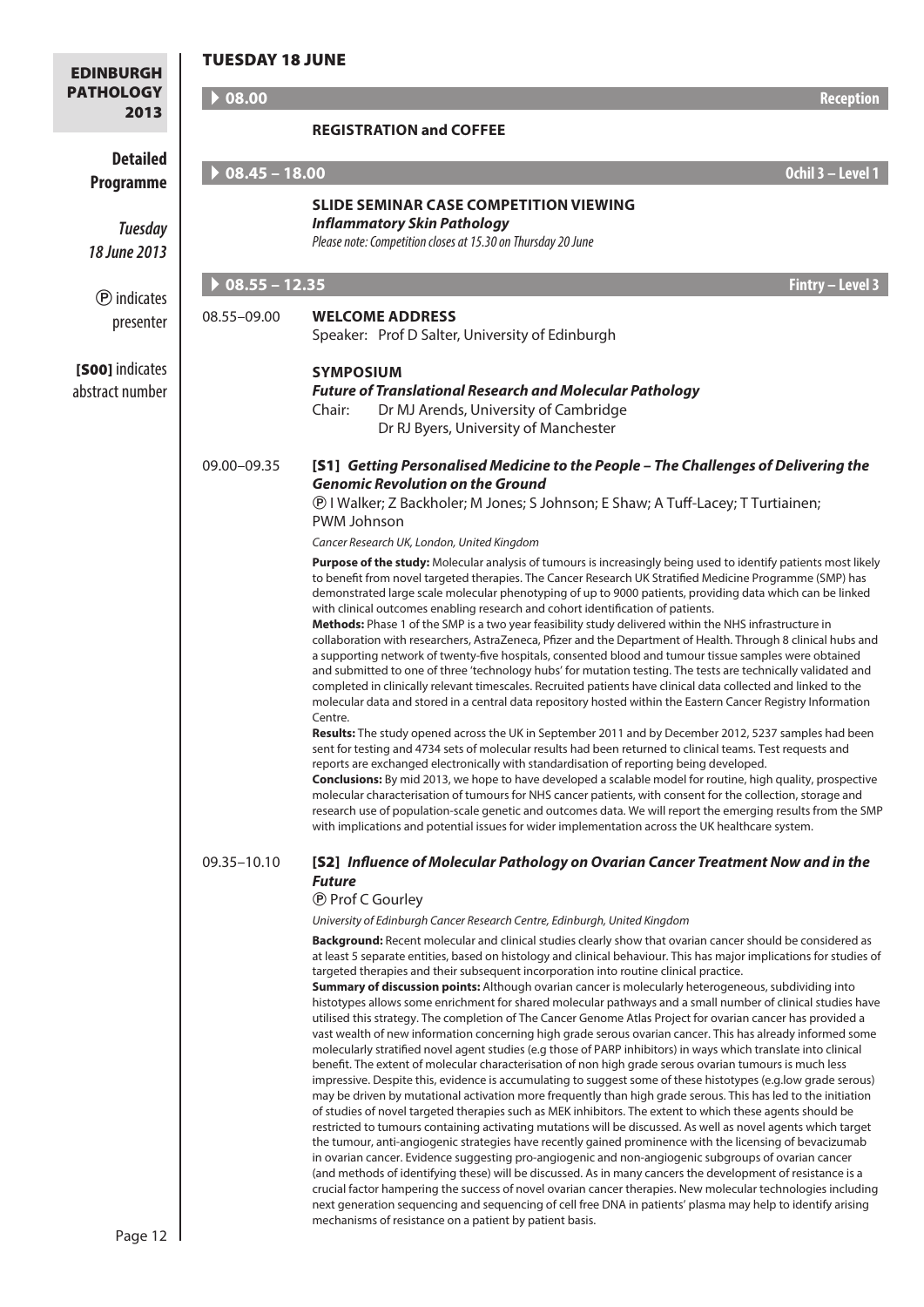| <b>EDINBURGH</b>                            | 10.10-10.45                 | [S3] Molecular Stratification of Cancer<br><b><i>(P)</i></b> Dr D Gonzalez de Castro                                                                                                                                                                                                                                                                                                                                                                                                                                                                                                                                                                                                                                                                                                                                                                                                                                                                                                                                                                                                                                                                                                                                                                                                                                                                                                                                                                                                                                                                                                                                                                                                                                                                                                                                                                                                                                                                                                                                                                                                                                    |
|---------------------------------------------|-----------------------------|-------------------------------------------------------------------------------------------------------------------------------------------------------------------------------------------------------------------------------------------------------------------------------------------------------------------------------------------------------------------------------------------------------------------------------------------------------------------------------------------------------------------------------------------------------------------------------------------------------------------------------------------------------------------------------------------------------------------------------------------------------------------------------------------------------------------------------------------------------------------------------------------------------------------------------------------------------------------------------------------------------------------------------------------------------------------------------------------------------------------------------------------------------------------------------------------------------------------------------------------------------------------------------------------------------------------------------------------------------------------------------------------------------------------------------------------------------------------------------------------------------------------------------------------------------------------------------------------------------------------------------------------------------------------------------------------------------------------------------------------------------------------------------------------------------------------------------------------------------------------------------------------------------------------------------------------------------------------------------------------------------------------------------------------------------------------------------------------------------------------------|
| <b>PATHOLOGY</b>                            |                             | The Royal Marsden NHS FT, Sutton, United Kingdom                                                                                                                                                                                                                                                                                                                                                                                                                                                                                                                                                                                                                                                                                                                                                                                                                                                                                                                                                                                                                                                                                                                                                                                                                                                                                                                                                                                                                                                                                                                                                                                                                                                                                                                                                                                                                                                                                                                                                                                                                                                                        |
| 2013<br><b>Detailed</b><br><b>Programme</b> |                             | The speed at which molecular biomarker discovery is currently operating will bring answers to many scientific<br>and clinical questions in the next few years that will allow for fine-tuning of molecular tests for the right<br>therapies. There are critical steps on the implementation of new technologies for molecular stratification of<br>patients, such as sample and test quality, IT infrastructure, commissioning and regulatory issues. New trials are<br>being designed enrolling only molecularly-defined patients to increase power of the analysis with less number<br>of patients leading to implementation of new drugs in the clinic in a timely fashion. The CR-UK Stratified                                                                                                                                                                                                                                                                                                                                                                                                                                                                                                                                                                                                                                                                                                                                                                                                                                                                                                                                                                                                                                                                                                                                                                                                                                                                                                                                                                                                                     |
| <b>Tuesday</b>                              |                             | Medicines programme in the UK aims to establish a national network for molecular diagnostics of cancer to<br>facilitate early implementation of molecular - guided therapies across the country.                                                                                                                                                                                                                                                                                                                                                                                                                                                                                                                                                                                                                                                                                                                                                                                                                                                                                                                                                                                                                                                                                                                                                                                                                                                                                                                                                                                                                                                                                                                                                                                                                                                                                                                                                                                                                                                                                                                        |
| 18 June 2013                                | 10.45-11.15                 | REFRESHMENT BREAK [Lomond Suite - Level 0]                                                                                                                                                                                                                                                                                                                                                                                                                                                                                                                                                                                                                                                                                                                                                                                                                                                                                                                                                                                                                                                                                                                                                                                                                                                                                                                                                                                                                                                                                                                                                                                                                                                                                                                                                                                                                                                                                                                                                                                                                                                                              |
| <b><i>O</i></b> indicates                   | 11.15-11.50                 | [S4] Molecular Pathology - The UK NEQAS experience<br><b><i><b>P</b></i></b> Dr S Deans                                                                                                                                                                                                                                                                                                                                                                                                                                                                                                                                                                                                                                                                                                                                                                                                                                                                                                                                                                                                                                                                                                                                                                                                                                                                                                                                                                                                                                                                                                                                                                                                                                                                                                                                                                                                                                                                                                                                                                                                                                 |
| presenter                                   |                             | UK NEQAS for Molecular Genetics, Edinburgh, United Kingdom                                                                                                                                                                                                                                                                                                                                                                                                                                                                                                                                                                                                                                                                                                                                                                                                                                                                                                                                                                                                                                                                                                                                                                                                                                                                                                                                                                                                                                                                                                                                                                                                                                                                                                                                                                                                                                                                                                                                                                                                                                                              |
| [SOO] indicates<br>abstract number          |                             | The UK National External Quality Assurance Service (UK NEQAS) has provided external quality assessment<br>(EQA) for molecular pathology testing since 2008. These assessments are offered as a collaboration between<br>UK NEQAS for Molecular Genetics and UK NEQAS for Immunocytochemistry and In Situ Hybridisation in order<br>to use the expertise in each area of pathology and to reflect the cross-discipline testing which is performed<br>by diagnostic laboratories across the world. The EQA schemes to date cover molecular analysis in non-small<br>cell lung cancer, colorectal cancer, metastatic melanoma and gastrointestinal stromal tumours along with the<br>external assessment for the Cancer Research UK Stratified Medicine Programme. The primary aim of the EQAs<br>is to provide laboratories with an external measure of the standard of their laboratory testing and to offer<br>help and support to those laboratories with problematic issues. For participants introducing new tests into<br>their testing repertoire then EQA can also play an educational role and advise on areas such as methodology,<br>report content and mutation nomenclature. Data gathered can feed into the development of agreed best<br>practice guidelines for the community. The standard of molecular pathology testing in the UK NEQAS schemes<br>was variable with high genotyping errors detected in the initial EQA runs. The content of the reports were<br>inconsistent and often omitted important information to allow the reader to correctly interpret the result.<br>Improvement has been observed in both genotyping and result reporting. Participation in EQA improves the<br>standard of laboratory testing and ultimately patient care but genotyping errors have been detected in every<br>EQA run to date indicating the need for continual external assessment of laboratory services.                                                                                                                                                                                              |
|                                             | 11.50-12.35                 | [S5] The Pathologist in Drug Development<br>(P) Prof C Womack                                                                                                                                                                                                                                                                                                                                                                                                                                                                                                                                                                                                                                                                                                                                                                                                                                                                                                                                                                                                                                                                                                                                                                                                                                                                                                                                                                                                                                                                                                                                                                                                                                                                                                                                                                                                                                                                                                                                                                                                                                                           |
|                                             |                             | AstraZeneca, Macclesfield, United Kingdom<br>Pathologists have an important role to play in pharmaceutical research and clinical trials although very few<br>are employed full-time in industry. Public/industry research collaboration is a necessity in the complex, long,<br>expensive and regulated process that brings new medicines to patients. Pathologists' general and specialist,<br>diagnostic and research knowledge and skills, in basic and molecular pathology applied day-to-day in hospital<br>practice and university laboratories are all invaluable to the drug development process. Science underpins<br>the understanding of disease mechanisms that informs in the first instance, potential drug target selection<br>and validation biomarkers and later other biomarker types e.g. pharmacodynamic and predictive. There is no<br>prescribed model but in-vitro and in-vivo preclinical activity and toxicology are largely overseen by vetinary<br>pathologists. The preclinical to clinical transition is critical and here relevant to pathologists, robust human<br>tissue tissue biomarkers are refined. These inform proof of mechanism and proof of principle criteria to support<br>first in human studies and efficacy clinical trials later in the drug development pipeline. There is continued<br>reliance on histopathology with established technologies (IHC, FISH) in line with current clinical practice,<br>particularly in oncology. However these technologies have limitations and must be applied in a rigourous<br>manner to ensure consistency. In the meantime the challenges of obtaining repeat tissue samples in clinical<br>trials and the introduction of new technology platforms fuel alternative biomarker approaches. To "future-<br>proof", pathologists must be involved in cross platform comparisons and prepared to adopt, embrace and<br>champion new approaches. Finally, drug and companion diagnostic development requires access to tissue and<br>the pathologist has a further less intellectual but no less important role as sample custodian. |
|                                             | $\overline{)12.35 - 14.00}$ |                                                                                                                                                                                                                                                                                                                                                                                                                                                                                                                                                                                                                                                                                                                                                                                                                                                                                                                                                                                                                                                                                                                                                                                                                                                                                                                                                                                                                                                                                                                                                                                                                                                                                                                                                                                                                                                                                                                                                                                                                                                                                                                         |
|                                             |                             | <b>Lomond Suite - Level 0</b>                                                                                                                                                                                                                                                                                                                                                                                                                                                                                                                                                                                                                                                                                                                                                                                                                                                                                                                                                                                                                                                                                                                                                                                                                                                                                                                                                                                                                                                                                                                                                                                                                                                                                                                                                                                                                                                                                                                                                                                                                                                                                           |
|                                             |                             | <b>LUNCH</b><br><b>POSTER VIEWING AND TRADE EXHIBITION</b>                                                                                                                                                                                                                                                                                                                                                                                                                                                                                                                                                                                                                                                                                                                                                                                                                                                                                                                                                                                                                                                                                                                                                                                                                                                                                                                                                                                                                                                                                                                                                                                                                                                                                                                                                                                                                                                                                                                                                                                                                                                              |
|                                             |                             |                                                                                                                                                                                                                                                                                                                                                                                                                                                                                                                                                                                                                                                                                                                                                                                                                                                                                                                                                                                                                                                                                                                                                                                                                                                                                                                                                                                                                                                                                                                                                                                                                                                                                                                                                                                                                                                                                                                                                                                                                                                                                                                         |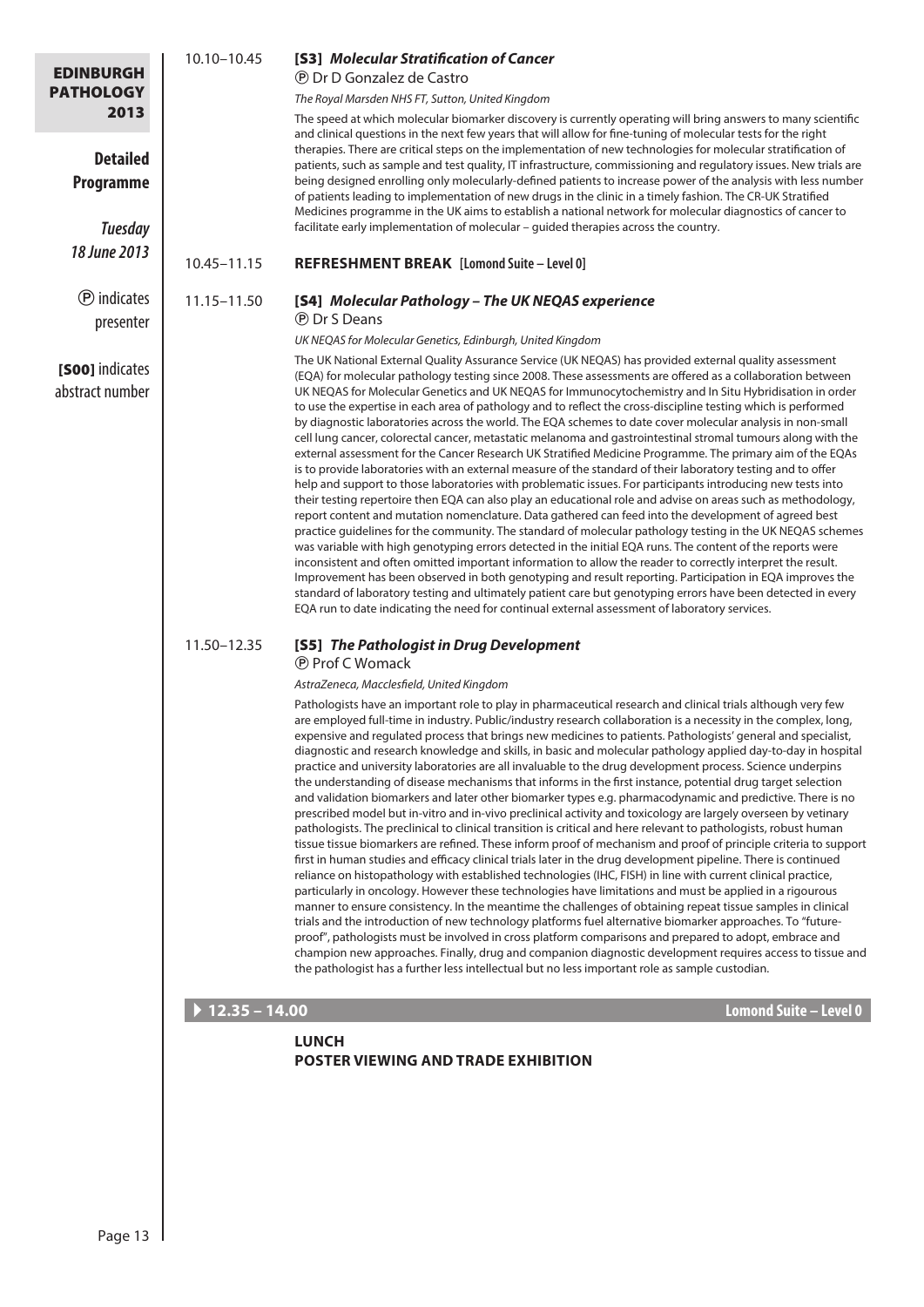#### TUESDAY 18 June *— continued*

| <b>EDINBURGH</b>                       | <b>TUESDAY 18 JUNE</b> - continued |                                                                                                                                                                                                                                                                                                                                                                                                                                                                                                                                                                                                                                                                                                                                                                                                                                                                                                                                                                                                                                                                                                                                                                                                                                                                                                                                                                                                                                                                                                       |  |
|----------------------------------------|------------------------------------|-------------------------------------------------------------------------------------------------------------------------------------------------------------------------------------------------------------------------------------------------------------------------------------------------------------------------------------------------------------------------------------------------------------------------------------------------------------------------------------------------------------------------------------------------------------------------------------------------------------------------------------------------------------------------------------------------------------------------------------------------------------------------------------------------------------------------------------------------------------------------------------------------------------------------------------------------------------------------------------------------------------------------------------------------------------------------------------------------------------------------------------------------------------------------------------------------------------------------------------------------------------------------------------------------------------------------------------------------------------------------------------------------------------------------------------------------------------------------------------------------------|--|
| <b>PATHOLOGY</b><br>2013               | $\triangleright$ 14.00 - 16.30     | Fintry - Level 3                                                                                                                                                                                                                                                                                                                                                                                                                                                                                                                                                                                                                                                                                                                                                                                                                                                                                                                                                                                                                                                                                                                                                                                                                                                                                                                                                                                                                                                                                      |  |
|                                        |                                    | <b>SYMPOSIUM</b>                                                                                                                                                                                                                                                                                                                                                                                                                                                                                                                                                                                                                                                                                                                                                                                                                                                                                                                                                                                                                                                                                                                                                                                                                                                                                                                                                                                                                                                                                      |  |
| <b>Detailed</b>                        |                                    | <b>Upper Gastrotinestinal Pathology</b>                                                                                                                                                                                                                                                                                                                                                                                                                                                                                                                                                                                                                                                                                                                                                                                                                                                                                                                                                                                                                                                                                                                                                                                                                                                                                                                                                                                                                                                               |  |
| Programme                              |                                    | Dr KE Robertson, Royal Infirmary of Edinburgh<br>Chair:<br>Prof NA Shepherd, Gloucestershire Cellular Pathology Laboratory, Cheltenham                                                                                                                                                                                                                                                                                                                                                                                                                                                                                                                                                                                                                                                                                                                                                                                                                                                                                                                                                                                                                                                                                                                                                                                                                                                                                                                                                                |  |
| <b>Tuesday</b><br>18 June 2013         | 14.00-14.30                        | [S6] Making Sense of Grading and Staging of GI and Pancreatic Neuro-Endocrine<br><b>Tumours</b>                                                                                                                                                                                                                                                                                                                                                                                                                                                                                                                                                                                                                                                                                                                                                                                                                                                                                                                                                                                                                                                                                                                                                                                                                                                                                                                                                                                                       |  |
|                                        |                                    | <b><i>®</i></b> Prof TJ Stephenson                                                                                                                                                                                                                                                                                                                                                                                                                                                                                                                                                                                                                                                                                                                                                                                                                                                                                                                                                                                                                                                                                                                                                                                                                                                                                                                                                                                                                                                                    |  |
| <b><i>O</i></b> indicates<br>presenter |                                    | Sheffield Teaching Hospitals NHSFT, Sheffield, United Kingdom<br>The European Neuroendocrine Tumour Society (ENETS) staging system has been shown prognostic in NETs in<br>large number of high quality studies. UK National Cancer Data Set 2012 published by RCPath in consultation<br>with all relevant UK professional organisations recommends its use in preference to AJCC-UICC TNM v7 system,                                                                                                                                                                                                                                                                                                                                                                                                                                                                                                                                                                                                                                                                                                                                                                                                                                                                                                                                                                                                                                                                                                 |  |
|                                        |                                    | although a few well-evidenced "tweaks" have been introduced. The background is that in 2010 AJCC proposed<br>a new TNM v7 system, that e.g. in the case of pETs, is same as UICC TNM for adenocarcinomas. (TNM v7 doesn't                                                                                                                                                                                                                                                                                                                                                                                                                                                                                                                                                                                                                                                                                                                                                                                                                                                                                                                                                                                                                                                                                                                                                                                                                                                                             |  |
| [SOO] indicates<br>abstract number     |                                    | apply to high grade pETs). Evidence for this system, despite distinguished authorship, is inferior to ENETS e.g.<br>AJCC-UICC TNM system for pNETs was validated in only one study and this study had weaknesses. AJCC/UICC<br>never presented any data to justify the category boundaries. Specific additional problems are: 10 year prognosis<br>in ENETS stage 1 pNETs 96%, but for AJCC-UICC T1 is 71% due to inclusion of ENETS stage 2s into the AJCC-UICC<br>T1 category. AJCC-UICC system of limited prognostic value for stratification between stages 2 and 3.<br>The WHO 2010 classification system for NETs does have the merits of separating out grade from stage for the<br>first time. However, it uses AJCC/UICC stage boundaries, to which the above criticisms still apply. It would<br>have been very convenient to adopt for UK if it were not for the lack of evidence to support AJCC-UICC TNM<br>v7, where it falls short of NHS Evidence Accreditation Standards (now mandatory for the National Cancer Data<br>Sets). This system may be adopted in the future if evidence accumulates for it. Recommendation of the ENETS<br>"universal" grading system was straight forward, although a recommendation has been made for a 5% rather<br>than the 2% mitotic index cut point between G1 and G2 for pNETs. pT3 definition for pNETs has also been<br>modified, and the Tang 2008 classification of appendicular goblet cell NETs has been embraced, both well-<br>evidenced |  |
|                                        | 14.30-15.00                        | [S7] Mesenchymal Neoplasms of the Gastrointestinal Tract - What's New?<br><b><i>®</i></b> Dr NAS Wong                                                                                                                                                                                                                                                                                                                                                                                                                                                                                                                                                                                                                                                                                                                                                                                                                                                                                                                                                                                                                                                                                                                                                                                                                                                                                                                                                                                                 |  |
|                                        |                                    | Bristol Royal Infirmary, Bristol, United Kingdom                                                                                                                                                                                                                                                                                                                                                                                                                                                                                                                                                                                                                                                                                                                                                                                                                                                                                                                                                                                                                                                                                                                                                                                                                                                                                                                                                                                                                                                      |  |
|                                        |                                    | While mesenchymal tumours are relatively rare neoplasms of the gastrointestinal tract, they can be<br>disproportionately difficult to diagnose histologically and/or manage clinically. This talk aims to outline<br>recent advances which particularly contribute to the diagnosis and/or management of such neoplasms. Many<br>of these advances relate to gastrointestinal stromal tumour (GIST) and include the recognition of specific<br>subtypes of GISTs, and the refinement of the immunohistochemical diagnosis, the pathological staging and the<br>prognostication of this neoplasm. There has been greater understanding of the molecular pathology of wild<br>type GISTs, and increased interest in the role of adjuvant chemotherapy for GIST. In the 'post-GIST' era, true<br>smooth muscle neoplasms of the gastrointestinal tract are still recognised and some advances have been made<br>in their pathological classification, immunohistochemical markers and prognostication. Finally, several newly<br>described mesenchymal type neoplasms of the gastrointestinal tract will be discussed.                                                                                                                                                                                                                                                                                                                                                                                   |  |
|                                        | 15.00-15.30                        | <b>REFRESHMENT BREAK [Lomond Suite - Level 0]</b>                                                                                                                                                                                                                                                                                                                                                                                                                                                                                                                                                                                                                                                                                                                                                                                                                                                                                                                                                                                                                                                                                                                                                                                                                                                                                                                                                                                                                                                     |  |
|                                        | 15.30-16.00                        | [S8] Getting Genetics into the Clinic - Can We Stage Oesophageal Adenocarcinomas<br><b>Better?</b><br><b><i>®</i></b> Mr CJ Peters                                                                                                                                                                                                                                                                                                                                                                                                                                                                                                                                                                                                                                                                                                                                                                                                                                                                                                                                                                                                                                                                                                                                                                                                                                                                                                                                                                    |  |
|                                        |                                    | London Deanery, London, United Kingdom                                                                                                                                                                                                                                                                                                                                                                                                                                                                                                                                                                                                                                                                                                                                                                                                                                                                                                                                                                                                                                                                                                                                                                                                                                                                                                                                                                                                                                                                |  |
|                                        |                                    | The incidence of oesophageal and junctional adenocarcinoma has increased 6 fold in the last 30 years and 5<br>year survival remains ~20%. Current staging is limited in its ability to predict survival which has ramifications<br>for treatment choices. In other cancers such as breast there is some evidence molecular signatures can be used<br>to predict outcome and help make management decisions. In oesophageal cancer the field is less advanced<br>but there is a growing body of literature suggesting numerous molecular prognostic markers. This talk shall<br>summarise the current published work on molecular predictors of outcome and propose a way that these tests<br>can be combined with other clinical features to improve patient management and ultimately outcome. It shall<br>also describe the multi centre OCCAMS collaboration which has been created to coordinate the collection of<br>both patient data and tissue to help develop a greater understanding of the molecular biology of oesophageal<br>cancer.                                                                                                                                                                                                                                                                                                                                                                                                                                                     |  |
|                                        | 16.00-16.30                        | [S9] The Pathologist's Role in the Management of Coeliac Disease<br><b><i>@</i></b> Prof NA Shepherd                                                                                                                                                                                                                                                                                                                                                                                                                                                                                                                                                                                                                                                                                                                                                                                                                                                                                                                                                                                                                                                                                                                                                                                                                                                                                                                                                                                                  |  |
|                                        |                                    | Gloucestershire Cellular Pathology Laboratory, Cheltenham, United Kingdom                                                                                                                                                                                                                                                                                                                                                                                                                                                                                                                                                                                                                                                                                                                                                                                                                                                                                                                                                                                                                                                                                                                                                                                                                                                                                                                                                                                                                             |  |
|                                        |                                    | Coeliac disease (CD) is common. It accounts for 5% of all cases of iron deficiency anaemia in the UK and occurs                                                                                                                                                                                                                                                                                                                                                                                                                                                                                                                                                                                                                                                                                                                                                                                                                                                                                                                                                                                                                                                                                                                                                                                                                                                                                                                                                                                       |  |

in about 1% of the population. Thus duodenal biopsies for a potential/possible diagnosis of coeliac disease are very common: I report at least 500 a year myself! The disease gets commoner as one goes North and West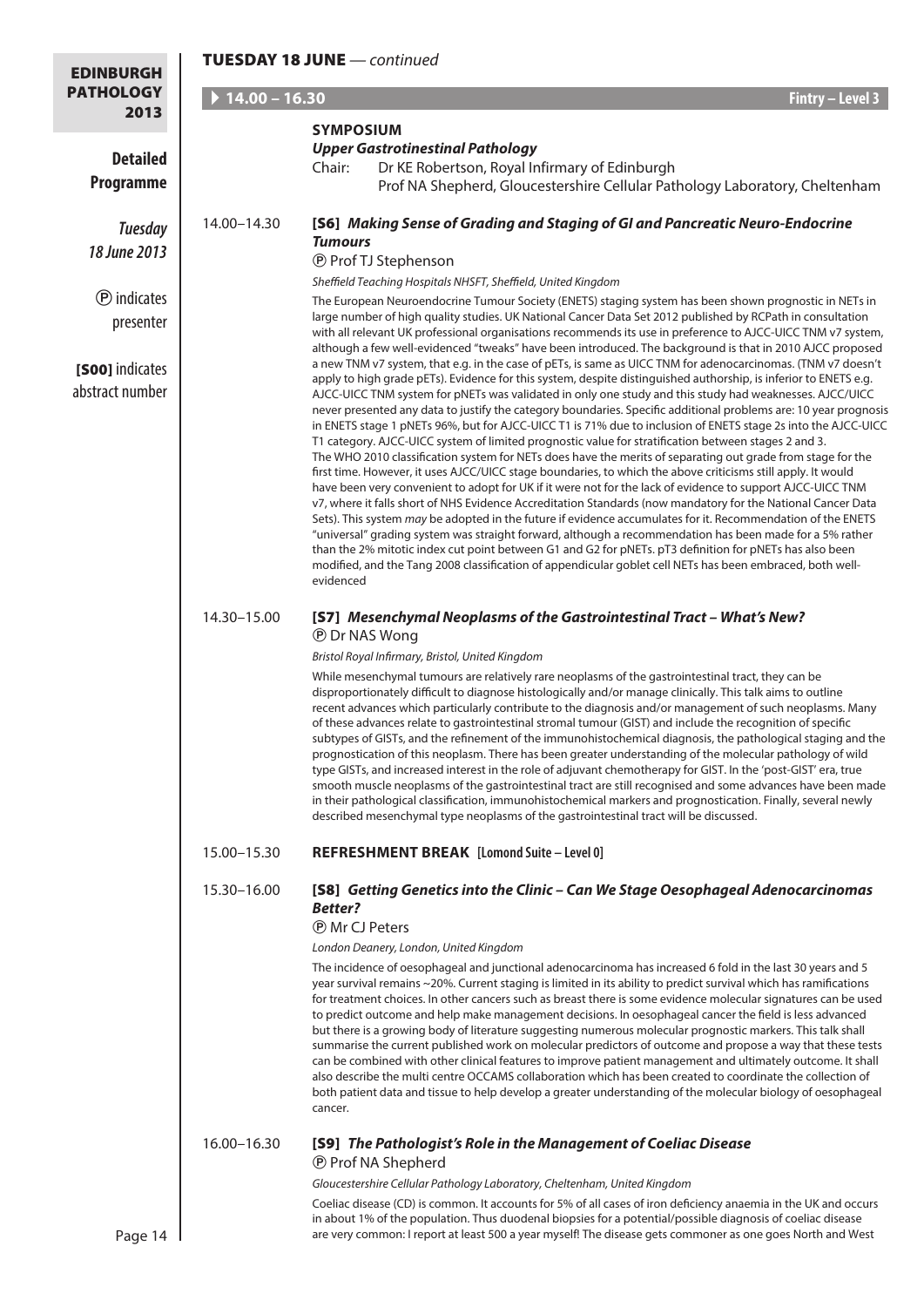# **Detailed Programme**

*Tuesday 18 June 2013*

P indicates presenter

[S00] indicates abstract number in Europe. Thus Ireland and Iceland have relatively high rates. It has been suggested that this is due to the evolution and migration of wheat-associated farming in Europe. Although the histological features of CD are not entirely specific, histology remains the gold standard test. Serology for TTG is a useful screening procedure and EMA serology can add specificity but a histological assessment is always required to allow appropriate management. It must be appreciated, however, that a histology report should only indicate "in keeping with untreated coeliac disease" and that the features are not diagnostic. There is increasing evidence that biopsies of D1 are useful, both in children and in adults, and many now regard two large biopsies from D1 and two from D2 as standard for pathological assessment. There is also a role for pathology in the assessment of patients apparently failing to respond to treatment, namely a gluten-free diet. The pathological quandaries of CD are its patchiness, requiring biopsy protocols as above, the wide differential diagnosis associated with intraepithelial lymphocytosis with a normal villous architecture/lymphocytic duodenosis, on the one hand, and villous atrophy, on the other, and finally the assessment of the complications of CD, especially refractory coeliac disease, collagenous sprue, ulcerative jejunitis and enteropathy-associated T-cell lymphoma. Many of these conditions may require additional investigations, including immunohistochemistry and molecular assessments, to allow a definitive diagnosis. Coeliac disease will keep GI pathologists busy for many years to come!

#### **Trainees' SYMPOSIUM**

*The Part 2 Histopathology Exam and New Royal College of Pathologists' Curriculum – What They Mean to You*

Chair: Dr A Green, Guys and St Thomas' NHS Foundation Trust Dr NP West, University of Leeds

A **14.00 – 17.00 Harris – Level 1**

#### 14.00–14.15 [S10] *FRCPath – Evolution not Revolution* P Dr KP West

*Royal Colege of Pathologists, London, United Kingdom*

Fellowship of the Royal College of Pathologists is an internationally recognised qualification. In the 50 years since it was founded the College's examinations have changed substantially. Some of the drivers to change have been scientific and others educational. For example, when FRCPath (now FRCPath) was first introduced immunocytochemistry was not used in diagnostic histopathology and molecular pathology was still years away. The Primary (now Part1) was relatively standardised with all candidates taking the same multiple choice examination and practical. The Final MRCPath (now Part 2) was taken in numerous centres by 2-4 candidates and each group of candidates saw completely different material. From an educational perspective the Part 2 had to change and did. The part 2 examination is now blueprinted against a detailed curriculum. The bulk of the examination is set centrally and candidates attend centres in groups of approximately 20. Future changes will also be determined by developments in technology and training. Molecular pathology as applied to histopathology will assume a greater significance and there are already discussions within the College about training in this field. The Part 1 examination could be computer based and taken in local centres. Virtual slides offer the opportunity for all candidates to see the same material without attending a large examination centre. Specific training would be required before this technology could be introduced. Any centralised examination might then be reduced in duration and concentrate on face to face interactions. This approach, coupled with robust work place based assessments, could radically change the face of the FRCPath. However, such innovations cannot be introduced quickly as they will rely on substantial changes to training and approval by the GMC.

#### 14.15–14.30 [S11] *The 2010 Histopathology Curriculum: Moving Towards Modular Training and Credentialing* P Dr DM Bailey

*Royal College of Pathologists, London, United Kingdom*

The introduction of the PMETB standards for curricula and assessment systems in 2010 forced all of the Royal Colleges to review their specialty training curricula. In the case of Histopathology, we made some major changes to our curriculum design, to reflect the changing terms of service amongst histopathology departments across the country. Less than half of UK histopathologists currently undertake autopsies, and changes to cervical screening methodology and reconfiguration of pathology services have resulted in increasingly reduced numbers of cervical screening pathologists. These aspects persuaded us to make these two areas optional modules in the new curriculum. Modular credentialling has been previously considered by the General Medical Council and the ongoing Shape of Training Review sponsored by the Academy, COPMED, the GMC, HEE and the departments of health of the devolved nations is likely to recommend significant changes to the way hospital specialists are trained in the UK. This presentation takes a look how training in pathology specialties may change in the next 5 to 10 years, and examines what the changes to the current histopathology curriculum mean for trainees currently in post.

#### 14.30–14.50 [S12] *How to Approach the Cytopathology Component of Part 2 FRCPath* P Dr NH Anderson

*Royal Victoria Hospital, Belfast, United Kingdom*

The aim of the Cytopathology component of the Part 2 FRCPath examination is to identify candidates with a level of knowledge and interpretive skills appropriate for their stage of training. For those in the old curriculum, there are eight cervical cytology cases and eight diagnostic cytology cases; for those in the new cuuriculum, there are eight diagnostic cytology cases only. The cervical cytology cases are considered to be clear cut examples and require a short description of the morphology together with a diagnosis and appropriate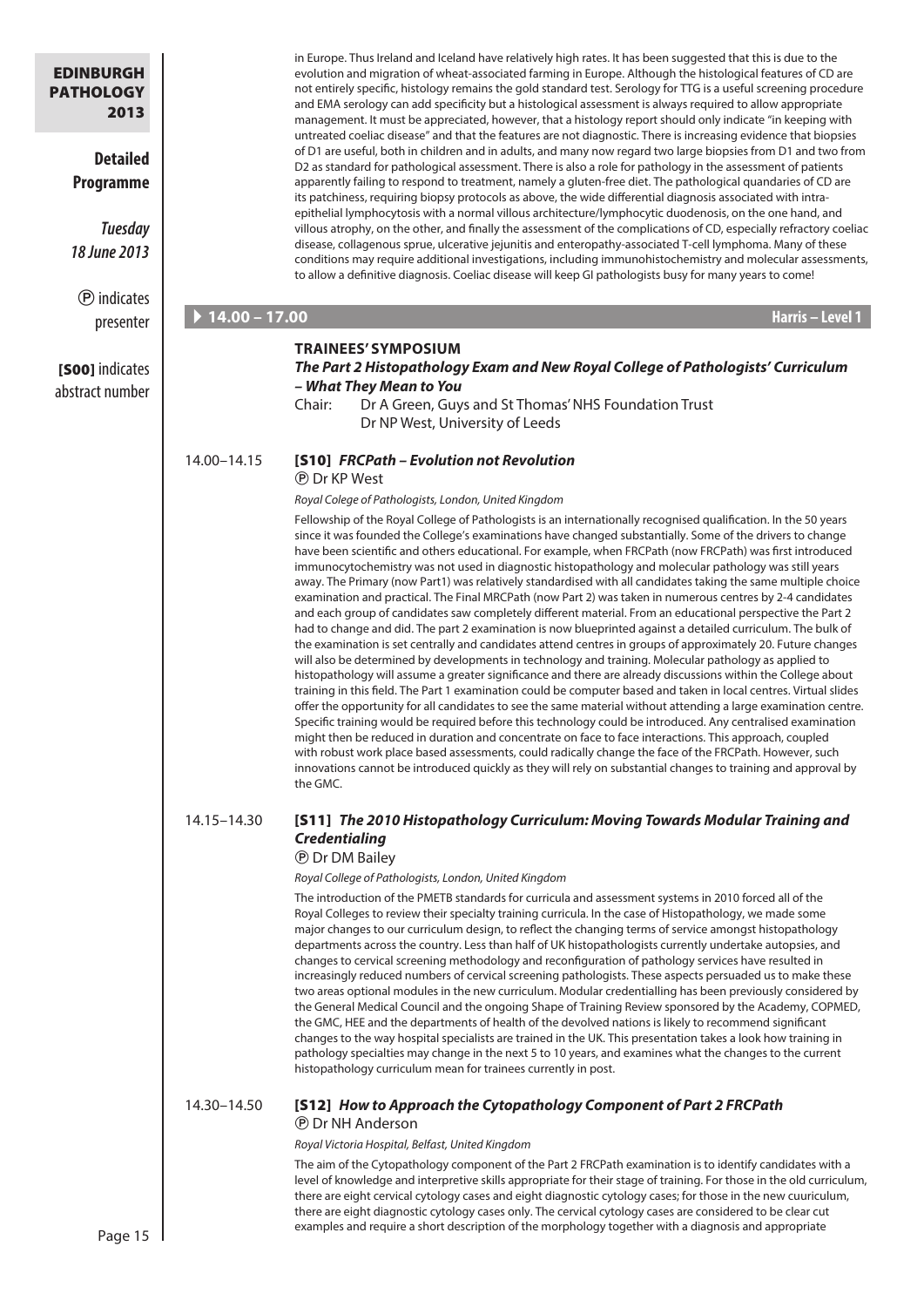TUESDAY 18 June *— continued*

# **Detailed Programme**

management recommendation. The diagnostic cytology cases will be a mix of FNA and exfoliative cytology specimens. Again, most cases used are considered to be clear cut diagnostic samples with only very rare equivocal cases included. If two slides are included for a case, diagnostic material will be present on both slides. The answers should consist of a short description together with a diagnosis and recommendations for further investigation where appropriate. Rather than state MDT discussion advised, candidates are encouraged to make specific suggestions regarding further investigation. "Trick" cases are not included and it is best to approach the cases from this perspective. Negative cases often cause the greatest problems and candidates should familiarise themselves with normal morphology in common specimens.

| <b>Tuesday</b><br>18 June 2013     | 14.50-15.00 | <b>Discussion</b>                                                                                                                                                                                                                                                                                                                                                                                                                                                                                                                                                                                                                                                                                                                                                                                                                                                                                                                                                                                                                                                                                                                                                                                                                                                                                                                                                                                                                                                                                                                                                                                                                                                                                                                                                                                                                                                                                                                                                                                                                                     |
|------------------------------------|-------------|-------------------------------------------------------------------------------------------------------------------------------------------------------------------------------------------------------------------------------------------------------------------------------------------------------------------------------------------------------------------------------------------------------------------------------------------------------------------------------------------------------------------------------------------------------------------------------------------------------------------------------------------------------------------------------------------------------------------------------------------------------------------------------------------------------------------------------------------------------------------------------------------------------------------------------------------------------------------------------------------------------------------------------------------------------------------------------------------------------------------------------------------------------------------------------------------------------------------------------------------------------------------------------------------------------------------------------------------------------------------------------------------------------------------------------------------------------------------------------------------------------------------------------------------------------------------------------------------------------------------------------------------------------------------------------------------------------------------------------------------------------------------------------------------------------------------------------------------------------------------------------------------------------------------------------------------------------------------------------------------------------------------------------------------------------|
|                                    | 15.00-15.30 | <b>REFRESHMENT BREAK</b> [Lomond Suite – Level 0]                                                                                                                                                                                                                                                                                                                                                                                                                                                                                                                                                                                                                                                                                                                                                                                                                                                                                                                                                                                                                                                                                                                                                                                                                                                                                                                                                                                                                                                                                                                                                                                                                                                                                                                                                                                                                                                                                                                                                                                                     |
| <b>(P</b> ) indicates<br>presenter | 15.30-15.50 | [S13] The FRCPath Part 2 Exam: How to Survive and Thrive<br><b><i><b>D</b></i></b> Dr JA Henry                                                                                                                                                                                                                                                                                                                                                                                                                                                                                                                                                                                                                                                                                                                                                                                                                                                                                                                                                                                                                                                                                                                                                                                                                                                                                                                                                                                                                                                                                                                                                                                                                                                                                                                                                                                                                                                                                                                                                        |
| [SOO] indicates<br>abstract number |             | Queen Elizabeth Hospital, Gateshead, United Kingdom<br>The presentation will outline the structure of the current FRCPath Part 2 examination in histopathology, and<br>the underling philosophy of the exam. The presentation aims to advise candidates on how to approach the<br>examination, and present themselves to their best advantage on the days of the exam.                                                                                                                                                                                                                                                                                                                                                                                                                                                                                                                                                                                                                                                                                                                                                                                                                                                                                                                                                                                                                                                                                                                                                                                                                                                                                                                                                                                                                                                                                                                                                                                                                                                                                |
|                                    | 15.50-16.10 | [S14] How to Fail the Part 2 Exam<br><b>D</b> Dr N Kirkham                                                                                                                                                                                                                                                                                                                                                                                                                                                                                                                                                                                                                                                                                                                                                                                                                                                                                                                                                                                                                                                                                                                                                                                                                                                                                                                                                                                                                                                                                                                                                                                                                                                                                                                                                                                                                                                                                                                                                                                            |
|                                    |             | Royal Victoria Infirmary, Newcastle upon Tyne, United Kingdom                                                                                                                                                                                                                                                                                                                                                                                                                                                                                                                                                                                                                                                                                                                                                                                                                                                                                                                                                                                                                                                                                                                                                                                                                                                                                                                                                                                                                                                                                                                                                                                                                                                                                                                                                                                                                                                                                                                                                                                         |
|                                    |             | In the RCPath competency-based curriculum, the basis of training in the specialty, the competencies necessary<br>to exit stage C of training are defined as the ability to (1) independent cut-up all specimens; (2) report most<br>histopathology and non-cervical cytopathology specimens; (3) appropriately refer for specialist/second opinion<br>and (4) demonstrate appropriate time management and task prioritisation for the stage of training.<br>The forms of assessment to exit the stage are: (1) workplace-based assessments 18 in total, 12 directed<br>(during stage); (2) multi-source feedback 1 completed (during year 3) and satisfactory; (3) FRCPath Part 2<br>pass (earliest opportunity at 21 months in stage); (4) educational supervisor's report satisfactory and (5) ARCP<br>satisfactory outcomes (1 or 2). The Part 2 Exam continues to be a major hurdle, with a high failure rate. One<br>route to examination success is to read the question and then attempt to answer it. A major component of<br>the Exam remains the 'Surgicals' and the approach to these is equally applicable to the other parts of the<br>Exam. For the Surgicals the question, stated at the top of the page, is: 'You should provide a written report to the<br>requesting clinician including a description of the lesion, a clear final diagnosis, and a clinical comment putting your<br>diagnosis into its clinical context. You may suggest additional investigations as appropriate.' To pass this part of<br>the examination not only does the candidate need to make a clear diagnosis but they also need to put their<br>diagnosis into its clinical context. In this presentation there will only be time to show a few examples, but slides<br>from recent Exams, as well as examples of answers, are available at:<br>www.virtualpathology.leeds.ac.uk/frcpath/<br>You can fail the exam by evading, waffling and endlessly listing differentials. Success awaits those who read the<br>questions and answer them. Good luck! |
|                                    | 16.10-16.30 | [S15] The Autopsy Exam - Then and Now<br><b>P</b> Prof SB Lucas                                                                                                                                                                                                                                                                                                                                                                                                                                                                                                                                                                                                                                                                                                                                                                                                                                                                                                                                                                                                                                                                                                                                                                                                                                                                                                                                                                                                                                                                                                                                                                                                                                                                                                                                                                                                                                                                                                                                                                                       |
|                                    |             | St Thomas' Hospital, London, United Kingdom                                                                                                                                                                                                                                                                                                                                                                                                                                                                                                                                                                                                                                                                                                                                                                                                                                                                                                                                                                                                                                                                                                                                                                                                                                                                                                                                                                                                                                                                                                                                                                                                                                                                                                                                                                                                                                                                                                                                                                                                           |
|                                    |             | Since its inception in the 1960s, the MRCPath diploma in Histopathology has included an autopsy component -<br>until 2012, when autopsy training and the modular exam became optional. The original format of the exam was<br>increasingly unsatisfactory with respect to testing the knowledge and competences of those who passed, and<br>were thus deemed 'fit for independent practice'. In 2005, the exam was augmented in length and depth and,<br>critically, mandated knowledge of all the legislation relevant to autopsy work in the UK. But persistent concern<br>over the variation in standard of the examination across the various centres led to the 2012 version. Here there<br>is a phase 1 of assessment of technical competence in autopsy dissection and drawing conclusions from gross<br>evidence; then a whole-day OPSE which tests candidates in the evaluation of the many scenarios of death.<br>Whether this more complex exam will improve autopsy quality $-$ a main intention $-$ is unclear. The problems in<br>providing consistent quality autopsy training are evident. And the expectations of those who commission most<br>autopsies (coroners and fiscals) are so variable, that events outwith the RCPath may be even more important.<br>The presenter passed this exam in 1978, and was involved in the evolving changes in 2005 and 2012.                                                                                                                                                                                                                                                                                                                                                                                                                                                                                                                                                                                                                                                                    |
|                                    | 16.30-16.50 | <b>Autopsy Examination, the Centralised OSPE/Phase 2</b><br><b><i>®</i></b> Dr H Shawki                                                                                                                                                                                                                                                                                                                                                                                                                                                                                                                                                                                                                                                                                                                                                                                                                                                                                                                                                                                                                                                                                                                                                                                                                                                                                                                                                                                                                                                                                                                                                                                                                                                                                                                                                                                                                                                                                                                                                               |
|                                    |             | Royal Liverpool University Hospital, United Kingdom                                                                                                                                                                                                                                                                                                                                                                                                                                                                                                                                                                                                                                                                                                                                                                                                                                                                                                                                                                                                                                                                                                                                                                                                                                                                                                                                                                                                                                                                                                                                                                                                                                                                                                                                                                                                                                                                                                                                                                                                   |
|                                    | 16.50-17.00 | <b>Discussion</b>                                                                                                                                                                                                                                                                                                                                                                                                                                                                                                                                                                                                                                                                                                                                                                                                                                                                                                                                                                                                                                                                                                                                                                                                                                                                                                                                                                                                                                                                                                                                                                                                                                                                                                                                                                                                                                                                                                                                                                                                                                     |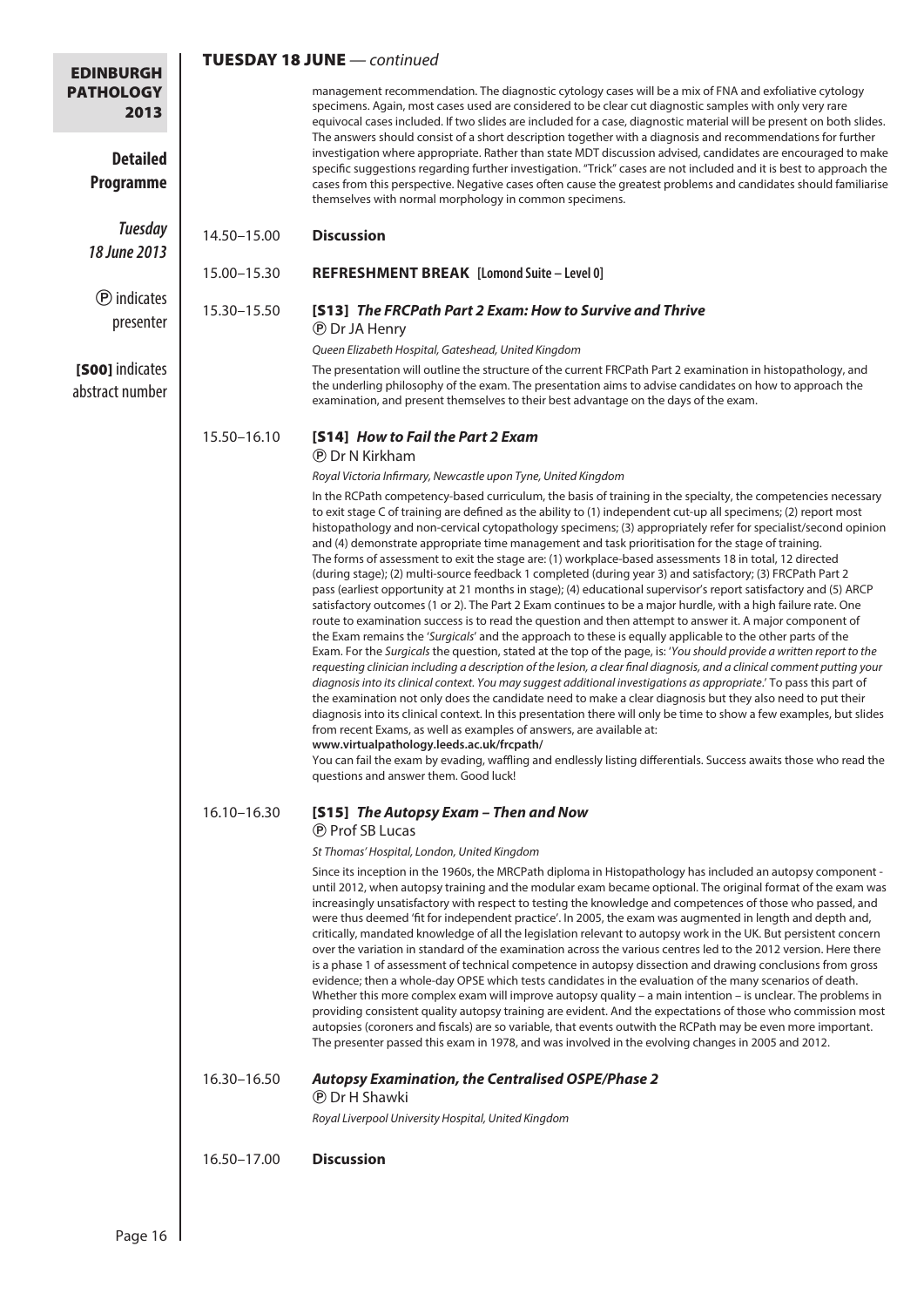| <b>EDINBURGH</b>         | $\blacktriangleright$ 14.00 - 17.00<br>Ochil 1 and 2 - Level 1                                                                                                                                                                                                                                                                                                                                                                                                                                                                                                                                                                                                                                                                                                                                                                                                                                                                                                                                                                                                                                                                                                                                                                                                                                                                                                                                                                                                                                                                                                                                                                                                                                                                                                                                                                                                                                                                                  |
|--------------------------|-------------------------------------------------------------------------------------------------------------------------------------------------------------------------------------------------------------------------------------------------------------------------------------------------------------------------------------------------------------------------------------------------------------------------------------------------------------------------------------------------------------------------------------------------------------------------------------------------------------------------------------------------------------------------------------------------------------------------------------------------------------------------------------------------------------------------------------------------------------------------------------------------------------------------------------------------------------------------------------------------------------------------------------------------------------------------------------------------------------------------------------------------------------------------------------------------------------------------------------------------------------------------------------------------------------------------------------------------------------------------------------------------------------------------------------------------------------------------------------------------------------------------------------------------------------------------------------------------------------------------------------------------------------------------------------------------------------------------------------------------------------------------------------------------------------------------------------------------------------------------------------------------------------------------------------------------|
| <b>PATHOLOGY</b><br>2013 | <b>UNDERGRADUATE FORUM</b><br>The Part 2 Histopathology Exam and New Royal College of Pathologists' Curriculum<br>- What They Mean to You                                                                                                                                                                                                                                                                                                                                                                                                                                                                                                                                                                                                                                                                                                                                                                                                                                                                                                                                                                                                                                                                                                                                                                                                                                                                                                                                                                                                                                                                                                                                                                                                                                                                                                                                                                                                       |
| <b>Detailed</b>          | Chair/Facilitator:                                                                                                                                                                                                                                                                                                                                                                                                                                                                                                                                                                                                                                                                                                                                                                                                                                                                                                                                                                                                                                                                                                                                                                                                                                                                                                                                                                                                                                                                                                                                                                                                                                                                                                                                                                                                                                                                                                                              |
|                          | Dr RJ Byers, University of Manchester                                                                                                                                                                                                                                                                                                                                                                                                                                                                                                                                                                                                                                                                                                                                                                                                                                                                                                                                                                                                                                                                                                                                                                                                                                                                                                                                                                                                                                                                                                                                                                                                                                                                                                                                                                                                                                                                                                           |
| <b>Programme</b>         | and General Secretary-Elect, Pathological Society                                                                                                                                                                                                                                                                                                                                                                                                                                                                                                                                                                                                                                                                                                                                                                                                                                                                                                                                                                                                                                                                                                                                                                                                                                                                                                                                                                                                                                                                                                                                                                                                                                                                                                                                                                                                                                                                                               |
| <b>Tuesday</b>           | $\triangleright$ 17.00 - 17.50<br><b>Fintry - Level 3</b>                                                                                                                                                                                                                                                                                                                                                                                                                                                                                                                                                                                                                                                                                                                                                                                                                                                                                                                                                                                                                                                                                                                                                                                                                                                                                                                                                                                                                                                                                                                                                                                                                                                                                                                                                                                                                                                                                       |
| 18 June 2013             | <b>PATHOLOGICAL SOCIETY OF GREAT BRITAIN &amp; IRELAND'S</b><br>10th DONIACH LECTURE                                                                                                                                                                                                                                                                                                                                                                                                                                                                                                                                                                                                                                                                                                                                                                                                                                                                                                                                                                                                                                                                                                                                                                                                                                                                                                                                                                                                                                                                                                                                                                                                                                                                                                                                                                                                                                                            |
| <b>(P)</b> indicates     | Chair:<br>Prof IO Ellis, University of Nottingham                                                                                                                                                                                                                                                                                                                                                                                                                                                                                                                                                                                                                                                                                                                                                                                                                                                                                                                                                                                                                                                                                                                                                                                                                                                                                                                                                                                                                                                                                                                                                                                                                                                                                                                                                                                                                                                                                               |
| presenter                | and President, Pathological Society of Great Britain & Ireland                                                                                                                                                                                                                                                                                                                                                                                                                                                                                                                                                                                                                                                                                                                                                                                                                                                                                                                                                                                                                                                                                                                                                                                                                                                                                                                                                                                                                                                                                                                                                                                                                                                                                                                                                                                                                                                                                  |
| [SOO] indicates          | [\$16] Simplicity and Complexity - Improving Outcomes in Bowel Cancer<br><b>(P)</b> Prof P Ouirke                                                                                                                                                                                                                                                                                                                                                                                                                                                                                                                                                                                                                                                                                                                                                                                                                                                                                                                                                                                                                                                                                                                                                                                                                                                                                                                                                                                                                                                                                                                                                                                                                                                                                                                                                                                                                                               |
| abstract number          | Leeds University, England, United Kingdom                                                                                                                                                                                                                                                                                                                                                                                                                                                                                                                                                                                                                                                                                                                                                                                                                                                                                                                                                                                                                                                                                                                                                                                                                                                                                                                                                                                                                                                                                                                                                                                                                                                                                                                                                                                                                                                                                                       |
|                          | Pathology has been able to strongly influence and in some cases drive the improvements in bowel cancer<br>outcome. Starting 30 years ago with simple pathology observations it was possible to Identify why local<br>recurrence occurred in rectal cancer and prove the importance of following anatomical planes and excellent<br>surgical technique. Further simple observations led to changes in techniques in low rectal cancer and<br>subsequently colon cancer surgery. Embedding pathology studies in major clinical trials allowed us to define<br>the relative importance of high quality surgery, preoperative radiotherapy (MRC CR07) and chemotherapy<br>(NCRI Foxtrot), the equivalence of laparoscopic and open surgery (MRC Clasicc) and now we are investigating<br>robotic against laparoscopic surgery (EME Rolarr). Comparative studies of pathology and radiology validated<br>Magnetic Resonance Imaging as an important tool in the NCRI Mercury and NCRI Mercury 2 studies and<br>Pathology protocols are now central to international colorectal cancer trials. Educational courses and national<br>audits are changing practice in bowel cancer worldwide. Better quality of surgery, better preoperative therapy<br>and faecal occult blood and flexisigmoidoscopy screening is improving bowel cancer survival towards those<br>of breast cancer. Digital and molecular pathology are developing strongly and these technologies are set to<br>change the face of pathology. New digital viewing platforms, 3 dimensional Pathology and next generation<br>sequencing are creating a new understanding of bowel cancer biology and treatment.<br>Funding from Yorkshire Cancer Research, Medical Research Council, Cancer Research UK, National Institute of Health<br>Research, Pelican Centre, Experimental Cancer Medicine Centre, CRUK Leeds Cancer Centre, Pathological Society of<br>Great Britain & Ireland. |
|                          | <b>Buses depart 18.00</b><br>$18.30 - 20.30$<br><b>Our Dynamic Earth</b>                                                                                                                                                                                                                                                                                                                                                                                                                                                                                                                                                                                                                                                                                                                                                                                                                                                                                                                                                                                                                                                                                                                                                                                                                                                                                                                                                                                                                                                                                                                                                                                                                                                                                                                                                                                                                                                                        |
|                          | <b>WELCOME RECEPTION</b>                                                                                                                                                                                                                                                                                                                                                                                                                                                                                                                                                                                                                                                                                                                                                                                                                                                                                                                                                                                                                                                                                                                                                                                                                                                                                                                                                                                                                                                                                                                                                                                                                                                                                                                                                                                                                                                                                                                        |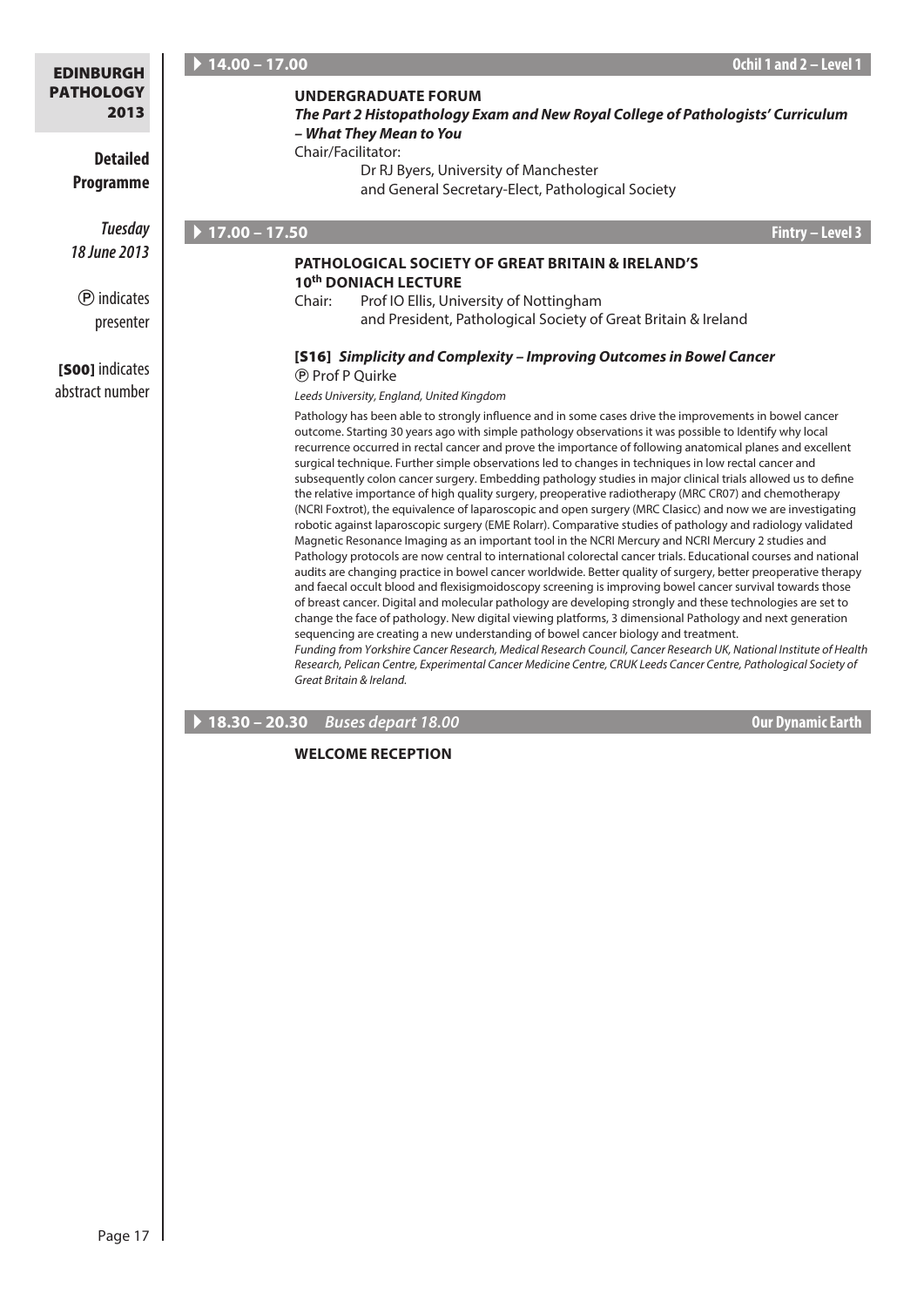#### WEDNESDAY 19 June

| <b>EDINBURGH</b>                   | WEDNESDAI IYJUNE       |                                                                                                                                                                                                                                                                                                                                                                                                                                                                                                                                                                                                                                                                                                                                                                                                                                                                                                                                                                                                                                                                                                                                                                                                                                                                                                                                                                                                                                                                                                                                                                                                                                                                                                                                                                   |
|------------------------------------|------------------------|-------------------------------------------------------------------------------------------------------------------------------------------------------------------------------------------------------------------------------------------------------------------------------------------------------------------------------------------------------------------------------------------------------------------------------------------------------------------------------------------------------------------------------------------------------------------------------------------------------------------------------------------------------------------------------------------------------------------------------------------------------------------------------------------------------------------------------------------------------------------------------------------------------------------------------------------------------------------------------------------------------------------------------------------------------------------------------------------------------------------------------------------------------------------------------------------------------------------------------------------------------------------------------------------------------------------------------------------------------------------------------------------------------------------------------------------------------------------------------------------------------------------------------------------------------------------------------------------------------------------------------------------------------------------------------------------------------------------------------------------------------------------|
| <b>PATHOLOGY</b>                   | $\triangleright$ 07.45 | <b>Reception</b>                                                                                                                                                                                                                                                                                                                                                                                                                                                                                                                                                                                                                                                                                                                                                                                                                                                                                                                                                                                                                                                                                                                                                                                                                                                                                                                                                                                                                                                                                                                                                                                                                                                                                                                                                  |
| 2013                               |                        | <b>REGISTRATION and COFFEE</b>                                                                                                                                                                                                                                                                                                                                                                                                                                                                                                                                                                                                                                                                                                                                                                                                                                                                                                                                                                                                                                                                                                                                                                                                                                                                                                                                                                                                                                                                                                                                                                                                                                                                                                                                    |
| <b>Detailed</b>                    | $08.00 - 09.00$        | Carrick - Level 1                                                                                                                                                                                                                                                                                                                                                                                                                                                                                                                                                                                                                                                                                                                                                                                                                                                                                                                                                                                                                                                                                                                                                                                                                                                                                                                                                                                                                                                                                                                                                                                                                                                                                                                                                 |
| <b>Programme</b>                   |                        | <b>TRAINEES' BREAKFAST SESSION</b>                                                                                                                                                                                                                                                                                                                                                                                                                                                                                                                                                                                                                                                                                                                                                                                                                                                                                                                                                                                                                                                                                                                                                                                                                                                                                                                                                                                                                                                                                                                                                                                                                                                                                                                                |
| <b>Wednesday</b>                   |                        | <b>Post-Mortem Histology</b>                                                                                                                                                                                                                                                                                                                                                                                                                                                                                                                                                                                                                                                                                                                                                                                                                                                                                                                                                                                                                                                                                                                                                                                                                                                                                                                                                                                                                                                                                                                                                                                                                                                                                                                                      |
| 19 June 2013                       |                        | Dr G Hutchins, University of Leeds<br>Chair:<br>Speaker: Prof SB Lucas, St Thomas' Hospital, London<br>Light breakfast will be provided. Slides will be available on the website in advance of the meeting.                                                                                                                                                                                                                                                                                                                                                                                                                                                                                                                                                                                                                                                                                                                                                                                                                                                                                                                                                                                                                                                                                                                                                                                                                                                                                                                                                                                                                                                                                                                                                       |
| <b><i>O</i></b> indicates          |                        |                                                                                                                                                                                                                                                                                                                                                                                                                                                                                                                                                                                                                                                                                                                                                                                                                                                                                                                                                                                                                                                                                                                                                                                                                                                                                                                                                                                                                                                                                                                                                                                                                                                                                                                                                                   |
| presenter                          | $08.45 - 18.00$        | Ochil 3 - Level 1                                                                                                                                                                                                                                                                                                                                                                                                                                                                                                                                                                                                                                                                                                                                                                                                                                                                                                                                                                                                                                                                                                                                                                                                                                                                                                                                                                                                                                                                                                                                                                                                                                                                                                                                                 |
| [SOO] indicates<br>abstract number |                        | <b>SLIDE SEMINAR CASE COMPETITION VIEWING</b><br><b>Inflammatory Skin Pathology</b><br>Please note: Competition closes at 15.30 on Thursday 20 June                                                                                                                                                                                                                                                                                                                                                                                                                                                                                                                                                                                                                                                                                                                                                                                                                                                                                                                                                                                                                                                                                                                                                                                                                                                                                                                                                                                                                                                                                                                                                                                                               |
|                                    | $09.00 - 11.50$        | Fintry - Level 3                                                                                                                                                                                                                                                                                                                                                                                                                                                                                                                                                                                                                                                                                                                                                                                                                                                                                                                                                                                                                                                                                                                                                                                                                                                                                                                                                                                                                                                                                                                                                                                                                                                                                                                                                  |
|                                    |                        | <b>SYMPOSIUM</b>                                                                                                                                                                                                                                                                                                                                                                                                                                                                                                                                                                                                                                                                                                                                                                                                                                                                                                                                                                                                                                                                                                                                                                                                                                                                                                                                                                                                                                                                                                                                                                                                                                                                                                                                                  |
|                                    |                        | Sponsored by Gedeon Richter (UK) Ltd · Women's Health Division                                                                                                                                                                                                                                                                                                                                                                                                                                                                                                                                                                                                                                                                                                                                                                                                                                                                                                                                                                                                                                                                                                                                                                                                                                                                                                                                                                                                                                                                                                                                                                                                                                                                                                    |
|                                    |                        | <b>Gynae-Endometrial Pathology</b><br>Prof M Wells, University of Sheffield<br>Chair:<br>Dr ARW Williams, University of Edinburgh                                                                                                                                                                                                                                                                                                                                                                                                                                                                                                                                                                                                                                                                                                                                                                                                                                                                                                                                                                                                                                                                                                                                                                                                                                                                                                                                                                                                                                                                                                                                                                                                                                 |
|                                    | 09.00-09.40            | [S17] Recognition of High Risk Endometrial Hyperplasias and Metaplasias Using<br><b>Endometrial Intraepithelial Neoplasia Criteria</b><br><b><i>®</i></b> Prof GL Mutter                                                                                                                                                                                                                                                                                                                                                                                                                                                                                                                                                                                                                                                                                                                                                                                                                                                                                                                                                                                                                                                                                                                                                                                                                                                                                                                                                                                                                                                                                                                                                                                          |
|                                    |                        | Harvard Medical School, Boston, United States of America                                                                                                                                                                                                                                                                                                                                                                                                                                                                                                                                                                                                                                                                                                                                                                                                                                                                                                                                                                                                                                                                                                                                                                                                                                                                                                                                                                                                                                                                                                                                                                                                                                                                                                          |
|                                    |                        | Endometrial hyperplasias are a mixed bag of hormonally altered and precancerous lesions that often<br>demonstrate altered differentiation ("metaplasia"). These can be divided into two broad categories of clinical<br>disease with quite different management implications: premalignant clonal outgrowths which confer an<br>increased risk of future endometrioid endometrial carcinoma through malignant transformation of their<br>component cells (Endometrial Intraepithelial Neoplasia), compared to an endometrial field demonstrating<br>changes secondary to an abnormal hormonal state (true hyperplasias). The clonal character of EIN lesions<br>confers large-scale "topographic" features, which in many cases is informative in distinguishing localized<br>precancers from the diffuse field effects of hormonal change. Although immunostains for biomarkers (PTEN<br>and PAX2), computerized morphometry, and clonal analysis have all been useful tools to develop EIN<br>diagnostic criteria, none are essential for its implementation using standard H&E slides in routine practice.<br>Within the geographic confines of EIN the area of glands exceeds that of stroma, and there is a change in<br>cytology relative to residual background normal glands which may be seen next to, and/or commingled with<br>the lesion. Sometimes the cytologic alteration is one of a changed differentiation state, including alterations<br>in cytoplasmic appearance. Incorporation of these insights into diagnosis, including reduction of the number<br>of diagnostic entities to two (EIN vs benign al hyperplasia) matches the scientific evidence base, improves<br>diagnostic reproducibility, and better stratifies future cancer risk. |
|                                    | 09.40-10.20            | [S18] Dilemmas in Reporting of Endometrial Carcinomas<br><b><i>®</i></b> Prof WG McCluggage                                                                                                                                                                                                                                                                                                                                                                                                                                                                                                                                                                                                                                                                                                                                                                                                                                                                                                                                                                                                                                                                                                                                                                                                                                                                                                                                                                                                                                                                                                                                                                                                                                                                       |
|                                    |                        | Royal Hospitals, Belfast, United Kingdom<br>Endometrial carcinoma is the most common malignancy of the female genital tract in developed countries.<br>Accurate pathological reporting is necessary for optimal patient management and prognostication. There are a<br>number of areas of pathological difficulty which are discussed. These include: [1] Difficulties in tumour typing<br>(low grade endometrioid versus serous; typing of grade 3 carcinomas; clear cells in endometrial carcinomas).<br>[2] Distinction between endometrial and cervical adenocarcinoma (morphology and immunohistochemistry).<br>[3] Unusual patterns of myometrial invasion (diffusely infiltrative, MELF). [4] Lymphovascular invasion (true,<br>artefactual). [5] Assessment of cervical involvement (multiple problems). [6] Synchronous endometrial and<br>ovarian adenocarcinomas.                                                                                                                                                                                                                                                                                                                                                                                                                                                                                                                                                                                                                                                                                                                                                                                                                                                                                      |
|                                    | 10.20-10.50            | <b>REFRESHMENT BREAK</b> [Lomond Suite – Level 0]                                                                                                                                                                                                                                                                                                                                                                                                                                                                                                                                                                                                                                                                                                                                                                                                                                                                                                                                                                                                                                                                                                                                                                                                                                                                                                                                                                                                                                                                                                                                                                                                                                                                                                                 |
|                                    | 10.50-11.20            | [S19] Spindle Cell Tumours of the Uterus<br><b>P</b> Dr A Al-Nafussi<br>Lothian University Hospitals, Edinburgh, United Kingdom                                                                                                                                                                                                                                                                                                                                                                                                                                                                                                                                                                                                                                                                                                                                                                                                                                                                                                                                                                                                                                                                                                                                                                                                                                                                                                                                                                                                                                                                                                                                                                                                                                   |

The great majority of uterine spindle cell lesions are benign leiomyomas. These are easily recognizable by gynaecologists, radiologists and pathologists alike. Some spindle cell tumours however may create great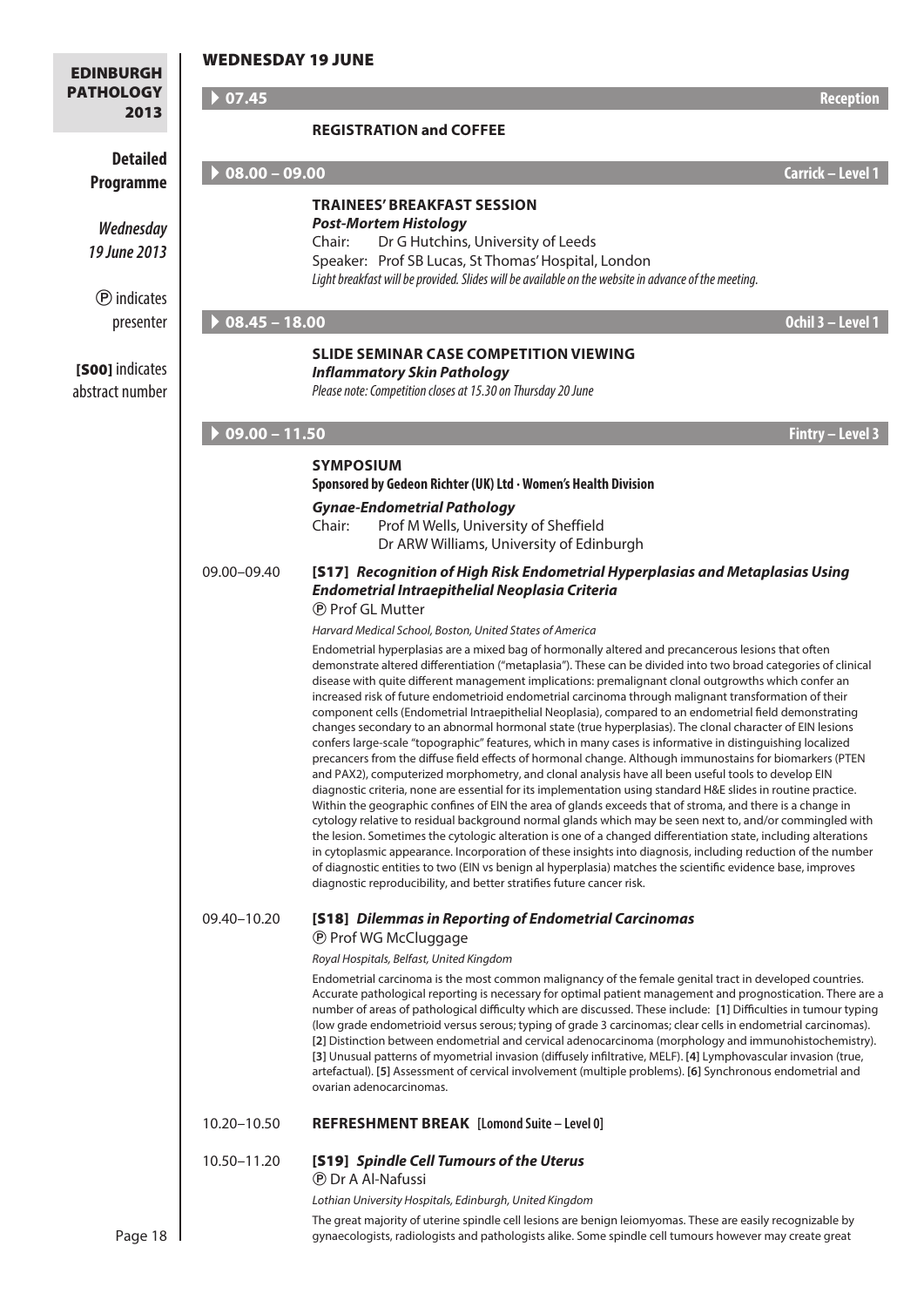| <b>EDINBURGH</b><br><b>PATHOLOGY</b><br>2013<br><b>Detailed</b> |                                | challenges for pathologists. These include the leiomyomas and the leiomyosarcomas which exhibit no<br>clear smooth muscle differentiation such as the myxoid and epithelioid variants. Another problem is the<br>vascular, cystic and dissecting leiomyomas that can be confused especially radiologically with ovarian cysts<br>or malignancy. Other uterine mesenchymal tumours include the various subtypes of endometrial stromal<br>sarcoma, undifferentiated uterine sarcoma, mixed Mullerian tumours and the other rare non-gynaecological<br>mesenchymal tumour that present as primary uterine tumours. Examples of the latter are solitary fibrous<br>tumour and PNET. The importance of structured histological approach to the diagnosis of these tumours with<br>the aid of the immunohistochemisty is discussed.                                                                                                                                                                                                                                                                                                                                                                                                                                                                                                                                                                                                                                                                                                                                                                                                                                                                                                                                                                                                                                                                                                                                                                                                                                                                                                                                 |
|-----------------------------------------------------------------|--------------------------------|----------------------------------------------------------------------------------------------------------------------------------------------------------------------------------------------------------------------------------------------------------------------------------------------------------------------------------------------------------------------------------------------------------------------------------------------------------------------------------------------------------------------------------------------------------------------------------------------------------------------------------------------------------------------------------------------------------------------------------------------------------------------------------------------------------------------------------------------------------------------------------------------------------------------------------------------------------------------------------------------------------------------------------------------------------------------------------------------------------------------------------------------------------------------------------------------------------------------------------------------------------------------------------------------------------------------------------------------------------------------------------------------------------------------------------------------------------------------------------------------------------------------------------------------------------------------------------------------------------------------------------------------------------------------------------------------------------------------------------------------------------------------------------------------------------------------------------------------------------------------------------------------------------------------------------------------------------------------------------------------------------------------------------------------------------------------------------------------------------------------------------------------------------------|
| <b>Programme</b>                                                | 11.20-11.50                    | [S20] Endometrial Effects of Progesterone Receptor Modulators                                                                                                                                                                                                                                                                                                                                                                                                                                                                                                                                                                                                                                                                                                                                                                                                                                                                                                                                                                                                                                                                                                                                                                                                                                                                                                                                                                                                                                                                                                                                                                                                                                                                                                                                                                                                                                                                                                                                                                                                                                                                                                  |
| <b>Wednesday</b>                                                |                                | <b>P</b> Dr ARW Williams<br>University of Edinburgh, Edinburgh, United Kingdom                                                                                                                                                                                                                                                                                                                                                                                                                                                                                                                                                                                                                                                                                                                                                                                                                                                                                                                                                                                                                                                                                                                                                                                                                                                                                                                                                                                                                                                                                                                                                                                                                                                                                                                                                                                                                                                                                                                                                                                                                                                                                 |
| 19 June 2013<br><b>(P</b> ) indicates<br>presenter              |                                | Progesterone receptor modulators (PRM) are members of a class of compounds that interact with the<br>progesterone receptor and may exert agonist, antagonist or mixed effects in target tissues. Development<br>of PRMs has been slow, but we now see several compounds in use or undergoing investigation for a range<br>of clinical conditions, including non-oestrogen containing contraception, treatment of uterine fibroids and<br>endometriosis. The endometrium is an important target for PRMs, and effects are seen in treated patients<br>that have not been encountered with other agents. In 2006, a coordinated assessment of treated endometrial<br>biopsies from a range of clinical trials of PRMs identified a constellation of histological changes termed                                                                                                                                                                                                                                                                                                                                                                                                                                                                                                                                                                                                                                                                                                                                                                                                                                                                                                                                                                                                                                                                                                                                                                                                                                                                                                                                                                                  |
| [SOO] indicates<br>abstract number                              |                                | "PRM-associated endometrial changes" (PAEC). Changes include cystic glandular dilatation, inactive glandular<br>epithelium, non-physiological secretory effects, glandular apoptosis with mitoses, vascular changes and<br>compact non-decidualised stroma. Two recent clinical trials of the PRM ulipristal acetate (UPA) demonstrated<br>that UPA-treated patients showed shrinkage of fibroids, rapid control of abnormal uterine bleeding and an<br>absence of hypo-oestrogenic side effects. In these studies, over 60% of endometrial biopsies showed PAEC<br>after 3 months treatment, returning to baseline appearances 6 months after treatment cessation. UPA is now<br>licensed in Europe for presurgical treatment of uterine fibroids, the license limiting duration of treatment<br>to 3 months. Ongoing studies are addressing the important issues of safety and reversibility of longer term<br>administration. It is likely that diagnostic histopathologists will soon see endometrial biopsies from patients<br>treated with UPA or other PRMs. It is important they are able to recognise the specific histological changes of<br>PAEC, to avoid misdiagnoses of endometrial hyperplasia.                                                                                                                                                                                                                                                                                                                                                                                                                                                                                                                                                                                                                                                                                                                                                                                                                                                                                                                                                 |
|                                                                 | $\triangleright$ 09.00 - 12.00 | Harris 1 and 2 - Level 1                                                                                                                                                                                                                                                                                                                                                                                                                                                                                                                                                                                                                                                                                                                                                                                                                                                                                                                                                                                                                                                                                                                                                                                                                                                                                                                                                                                                                                                                                                                                                                                                                                                                                                                                                                                                                                                                                                                                                                                                                                                                                                                                       |
|                                                                 |                                | <b>RENAL PATHOLOGY MINI-SYMPOSIUM</b><br>New Insights into the Pathogenesis of Glomerular Diseases<br>Dr COC Bellamy, University of Edinburgh<br>Chair:<br>Prof ISD Roberts, Oxford University Hospitals                                                                                                                                                                                                                                                                                                                                                                                                                                                                                                                                                                                                                                                                                                                                                                                                                                                                                                                                                                                                                                                                                                                                                                                                                                                                                                                                                                                                                                                                                                                                                                                                                                                                                                                                                                                                                                                                                                                                                       |
|                                                                 | 09.00-09.40                    | Recent Advances in Understanding Idiopathic Membranous Nephropathy<br><b><i>®</i></b> Prof P Brenchley                                                                                                                                                                                                                                                                                                                                                                                                                                                                                                                                                                                                                                                                                                                                                                                                                                                                                                                                                                                                                                                                                                                                                                                                                                                                                                                                                                                                                                                                                                                                                                                                                                                                                                                                                                                                                                                                                                                                                                                                                                                         |
|                                                                 |                                | University of Manchester, United Kingdom                                                                                                                                                                                                                                                                                                                                                                                                                                                                                                                                                                                                                                                                                                                                                                                                                                                                                                                                                                                                                                                                                                                                                                                                                                                                                                                                                                                                                                                                                                                                                                                                                                                                                                                                                                                                                                                                                                                                                                                                                                                                                                                       |
|                                                                 | 09.40-10.20                    | [S21] Focal Segmental Glomerulosclerosis (FSGS): Pathogenesis<br><b><i>®</i></b> Prof VD D'Agati                                                                                                                                                                                                                                                                                                                                                                                                                                                                                                                                                                                                                                                                                                                                                                                                                                                                                                                                                                                                                                                                                                                                                                                                                                                                                                                                                                                                                                                                                                                                                                                                                                                                                                                                                                                                                                                                                                                                                                                                                                                               |
|                                                                 |                                | Columbia University Medical Center, New York, NY, United States of America                                                                                                                                                                                                                                                                                                                                                                                                                                                                                                                                                                                                                                                                                                                                                                                                                                                                                                                                                                                                                                                                                                                                                                                                                                                                                                                                                                                                                                                                                                                                                                                                                                                                                                                                                                                                                                                                                                                                                                                                                                                                                     |
|                                                                 |                                | Once considered a single disease, FSGS is now viewed as a group of clinical-pathologic syndromes sharing a<br>common glomerular lesion and mediated by diverse insults directed to or inherent within the podocyte. FSGS<br>and related disorder, minimal change disease (MCD), are quintessential podocyte diseases or "podocytopa-<br>thies". In both conditions, podocyte injury leads to effacement of the podocyte foot processes, which is the<br>major structural correlate of nephrotic proteinuria. This change in podocyte shape requires rearrangement of<br>the actin cytoskeleton, a process that is typically reversible with glucocorticoid therapy in MCD, but irrevers-<br>ible and progressive in FSGS, leading to podocyte depletion as the critical pathogenetic event. Proliferation of<br>parietal cells and facultative stem cells lining Bowman capsule may provide reparative cover for the segmen-<br>tally denuded glomerular tuft. Despite major advances in our understanding of pathogenesis, the majority<br>of cases of FSGS remain idiopathic (known as primary FSGS). Candidate permeability factors include soluble<br>urokinase receptor (suPAR), an acute phase reactant, and cardiotrophin-like cytokine 1, a member of the IL-6<br>family. Secondary forms include: genetic causes due to mutations in specific podocyte genes (such as nephrin,<br>podocin, alpha-actinin-4, transient receptor potential cation 6, laminin β2, inverted formin 2, phospholipase<br>Cε1, mitochondrial products, and apolipoprotein L1), viral etiologies (HIV and parvovirus B19), drug toxicities<br>(heroin, interferons $\alpha$ , $\beta$ or $\gamma$ , lithium, pamidronate, sirolimus, anabolic steroids) and adaptive forms mediated<br>by adaptation to elevated glomerular capillary pressures and flows in situations of reduced renal mass (such as<br>unilateral renal agenesis) or enhanced filtration demand (such as obesity). A working classification has defined<br>5 histologic variants (not otherwise specified, perihilar, cellular, tip and collapsing), whose pathogenetic cor-<br>relates will be discussed. |
|                                                                 | 10.20-11.00                    | [S22] IgA Nephropathy<br><b><i>®</i></b> Prof J Feehally<br>University of Leicester, Leicester, United Kingdom                                                                                                                                                                                                                                                                                                                                                                                                                                                                                                                                                                                                                                                                                                                                                                                                                                                                                                                                                                                                                                                                                                                                                                                                                                                                                                                                                                                                                                                                                                                                                                                                                                                                                                                                                                                                                                                                                                                                                                                                                                                 |
|                                                                 |                                | IgA nephropathy (IgAN) is the commonest glomerular disease in most parts of the world where renal biopsy<br>is widely practiced. Defined by the dominant mesangial deposition of IgA, IgAN is remarkably heterogeneous.                                                                                                                                                                                                                                                                                                                                                                                                                                                                                                                                                                                                                                                                                                                                                                                                                                                                                                                                                                                                                                                                                                                                                                                                                                                                                                                                                                                                                                                                                                                                                                                                                                                                                                                                                                                                                                                                                                                                        |

There are wide variations in clinical presentation, pathological features, natural history, and risk of transplant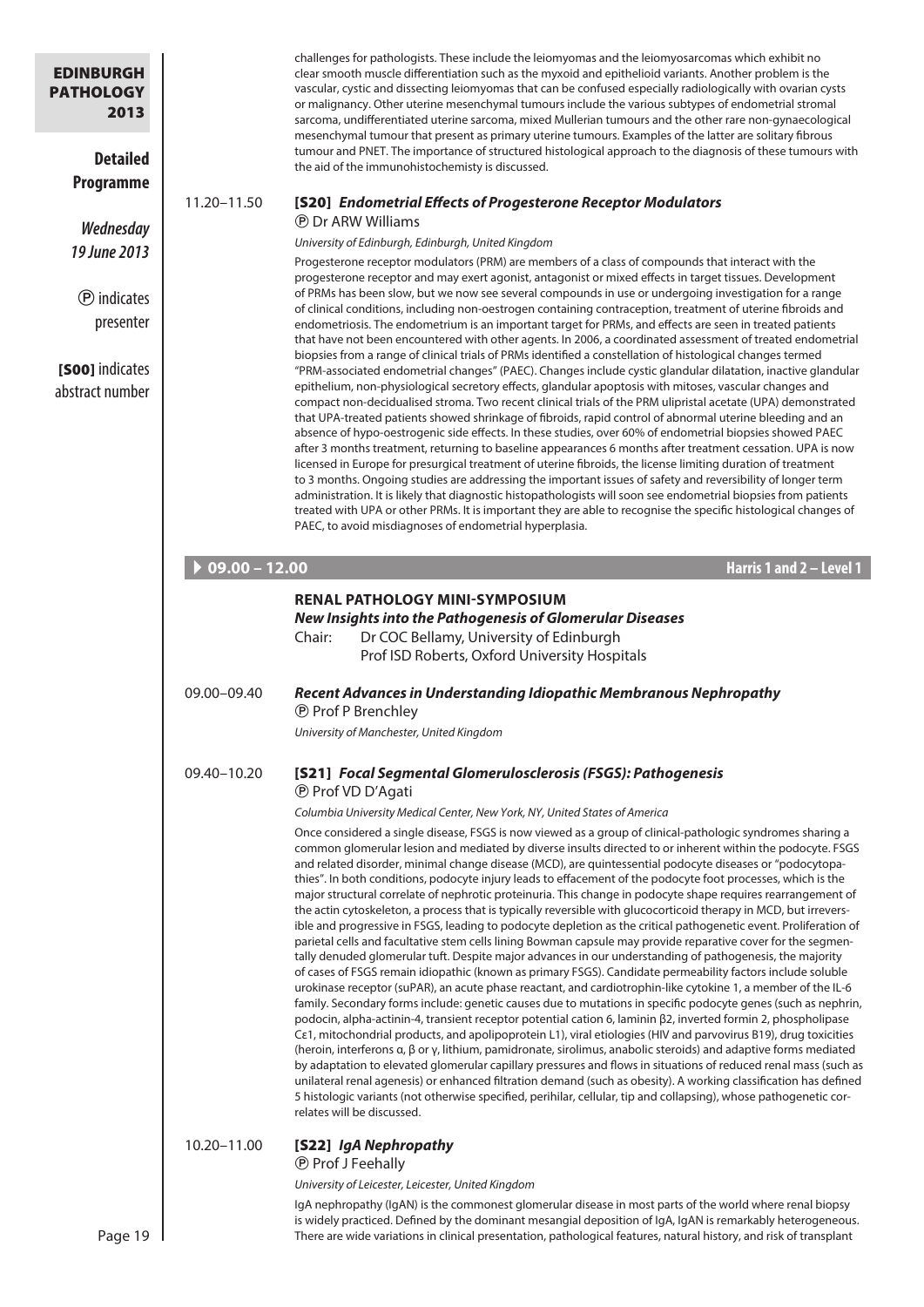| <b>EDINBURGH</b>                       |                 | <b>WEDNESDAY 19 JUNE</b> - continued                                                                                                                                                                                                                                                                                                                                                                                                                                                                                                                                                                                                                                                                                                                                                                                                                                                                                                                                                                                                                                                                                                                                                                                                                                                                                                                                                                                                                                                                                                                                                                                                                                                                                        |
|----------------------------------------|-----------------|-----------------------------------------------------------------------------------------------------------------------------------------------------------------------------------------------------------------------------------------------------------------------------------------------------------------------------------------------------------------------------------------------------------------------------------------------------------------------------------------------------------------------------------------------------------------------------------------------------------------------------------------------------------------------------------------------------------------------------------------------------------------------------------------------------------------------------------------------------------------------------------------------------------------------------------------------------------------------------------------------------------------------------------------------------------------------------------------------------------------------------------------------------------------------------------------------------------------------------------------------------------------------------------------------------------------------------------------------------------------------------------------------------------------------------------------------------------------------------------------------------------------------------------------------------------------------------------------------------------------------------------------------------------------------------------------------------------------------------|
| <b>PATHOLOGY</b><br>2013               |                 | recurrence. In different racial groups there are substantial variations in prevalence and clinical features.<br>A number of immune abnormalities have been identified in IgAN, including altered glycosylation of IgA1 and<br>variations in mucosal immune response. Genetic analyses have not yet been highly informative. There is still no<br>definite evidence that the entity we now call IgAN is a single disease with a single aetiology and pathogenesis,                                                                                                                                                                                                                                                                                                                                                                                                                                                                                                                                                                                                                                                                                                                                                                                                                                                                                                                                                                                                                                                                                                                                                                                                                                                           |
| <b>Detailed</b><br><b>Programme</b>    |                 | nor evidence that it is the same disease in all parts of the world. Risk of progression can be predicted to some<br>extent by the evolution of clinical features, and to some extent by pathological features, as best defined in the<br>recent Oxford classification. However there is still no consensus on an optimal clinicopathological score for the<br>prediction of individual prognosis. No treatment has been developed which interrupts glomerular deposition of<br>IgA. Treatments are aimed at more generic aspects of glomerular inflammation and progression. These include                                                                                                                                                                                                                                                                                                                                                                                                                                                                                                                                                                                                                                                                                                                                                                                                                                                                                                                                                                                                                                                                                                                                  |
| <b>Wednesday</b><br>19 June 2013       |                 | use of antihypertensive and antiproteinuric therapy, and also corticosteroids and other immunosuppressive<br>therapies which are only required in a minority of patients. The evidence on which treatment choices can<br>be based is limited, and apparent variations in response to therapy in different racial groups are a further<br>confounder in making appropriate therapeutic choices.                                                                                                                                                                                                                                                                                                                                                                                                                                                                                                                                                                                                                                                                                                                                                                                                                                                                                                                                                                                                                                                                                                                                                                                                                                                                                                                              |
| <b><i>O</i></b> indicates<br>presenter | 11.00-11.20     | <b>REFRESHMENT BREAK [Lomond Suite - Level 0]</b>                                                                                                                                                                                                                                                                                                                                                                                                                                                                                                                                                                                                                                                                                                                                                                                                                                                                                                                                                                                                                                                                                                                                                                                                                                                                                                                                                                                                                                                                                                                                                                                                                                                                           |
| [SOO] indicates                        | 11.20-12.00     | [S23] Antibody-Mediated Rejection: Critical Appraisal of Diagnostic Criteria<br><b><i>®</i></b> Dr COC Bellamy                                                                                                                                                                                                                                                                                                                                                                                                                                                                                                                                                                                                                                                                                                                                                                                                                                                                                                                                                                                                                                                                                                                                                                                                                                                                                                                                                                                                                                                                                                                                                                                                              |
| abstract number                        |                 | University of Edinburgh, Dept. of Pathology, Edinburgh, United Kingdom                                                                                                                                                                                                                                                                                                                                                                                                                                                                                                                                                                                                                                                                                                                                                                                                                                                                                                                                                                                                                                                                                                                                                                                                                                                                                                                                                                                                                                                                                                                                                                                                                                                      |
|                                        |                 | Technical developments are enabling more specific and sensitive detection of anti-donor antibodies in serum.<br>However, the clinical relevance to both risk assessment for and the diagnosis of antibody-mediated rejection<br>(AbMR) is not always clear, while other anti-donor antibodies cannot yet be routinely sought. Hence, direct<br>histologic and immunohistologic appraisal of allograft biopsies for tissue injury and reaction remains central<br>to the recognition of AbMR in its various quises. Nevertheless, the histological criteria are themselves in<br>evolution as we appreciate better the frailty and foibles of some assessments (C4d), the incomplete specificity<br>of others (transplant glomerulopathy, thrombotic microangiopathy) and the sensitivity but debatable<br>reproducibility and specificity of still others (microcirculation inflammation, ultrastructural changes). These<br>and other developments, such as indications that arteritis without tubulitis and arterial intimal neofibrosis can<br>be manifestations within the spectrum of antibody-mediated vascular injury have all come within a relatively<br>short interval and renal transplant pathologists find themselves on shifting sands, in no danger of succumbing<br>to monotony. Some of these paradigm shifts have been prompted by expression array data on biopsy portions,<br>others by improved serology or clinical correlation. Indeed, developing an iteration between serology,<br>histology, immunohistology and expression analysis promises to provide stepping stones to more accurate<br>diagnosis of AbMR as each modality reveals findings that allow the others to hone their performance. |
|                                        | $09.00 - 12.00$ | <b>Carrick - Level 1</b>                                                                                                                                                                                                                                                                                                                                                                                                                                                                                                                                                                                                                                                                                                                                                                                                                                                                                                                                                                                                                                                                                                                                                                                                                                                                                                                                                                                                                                                                                                                                                                                                                                                                                                    |
|                                        |                 | <b>ORAL COMMUNICATIONS</b><br><b>Categories: Gastrointestinal; Hepatobiliary/Pancreas</b><br>Prof RFT McMahon, University of Manchester<br>Chair:                                                                                                                                                                                                                                                                                                                                                                                                                                                                                                                                                                                                                                                                                                                                                                                                                                                                                                                                                                                                                                                                                                                                                                                                                                                                                                                                                                                                                                                                                                                                                                           |
|                                        |                 | Dr D Worrall, Western General Hospital, Edinburgh                                                                                                                                                                                                                                                                                                                                                                                                                                                                                                                                                                                                                                                                                                                                                                                                                                                                                                                                                                                                                                                                                                                                                                                                                                                                                                                                                                                                                                                                                                                                                                                                                                                                           |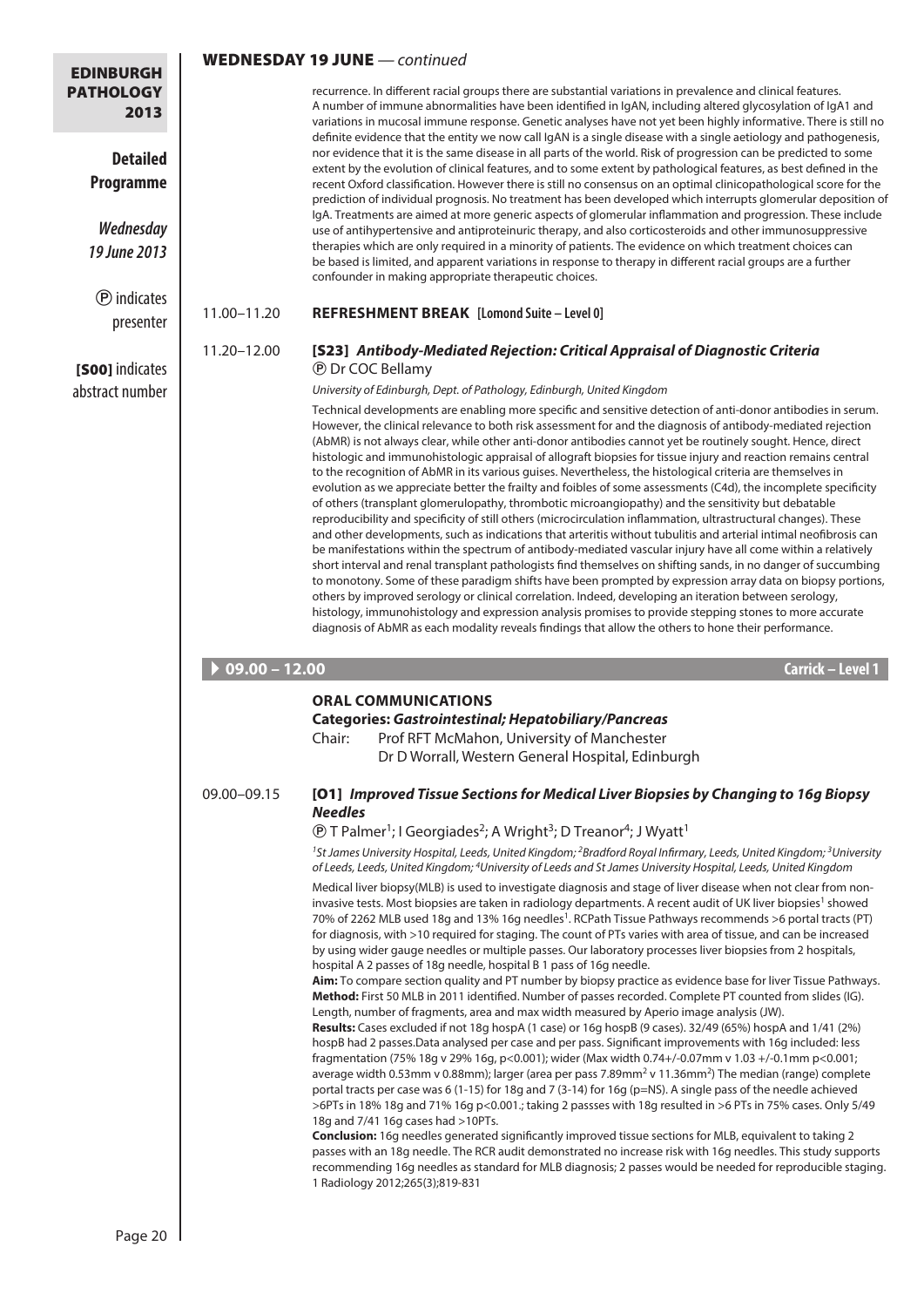| <b>EDINBURGH</b>             | 09.15-09.30 | [O2] DNA Polymerase Beta Protein Expression May Predict Response to Irinotecan in<br>the MRC Focus Trial                                                                                                                                                                                                                                                                                                                                                                                                                                                                                                                                                                                                                                                                                                                                                                                                                                                                                                                                                                                                                                                                                                                                                                                                                                                                                                                                                                                                                                                                                                                                                                                                                                                                                                                                                                                                                                                                            |
|------------------------------|-------------|-------------------------------------------------------------------------------------------------------------------------------------------------------------------------------------------------------------------------------------------------------------------------------------------------------------------------------------------------------------------------------------------------------------------------------------------------------------------------------------------------------------------------------------------------------------------------------------------------------------------------------------------------------------------------------------------------------------------------------------------------------------------------------------------------------------------------------------------------------------------------------------------------------------------------------------------------------------------------------------------------------------------------------------------------------------------------------------------------------------------------------------------------------------------------------------------------------------------------------------------------------------------------------------------------------------------------------------------------------------------------------------------------------------------------------------------------------------------------------------------------------------------------------------------------------------------------------------------------------------------------------------------------------------------------------------------------------------------------------------------------------------------------------------------------------------------------------------------------------------------------------------------------------------------------------------------------------------------------------------|
| <b>PATHOLOGY</b>             |             | <b><i>@</i></b> SD Richman; JH Barrett; GJ Hemmings; MT Seymour; P Quirke                                                                                                                                                                                                                                                                                                                                                                                                                                                                                                                                                                                                                                                                                                                                                                                                                                                                                                                                                                                                                                                                                                                                                                                                                                                                                                                                                                                                                                                                                                                                                                                                                                                                                                                                                                                                                                                                                                           |
| 2013                         |             | Leeds Institute of Molecular Medicine, Leeds, United Kingdom                                                                                                                                                                                                                                                                                                                                                                                                                                                                                                                                                                                                                                                                                                                                                                                                                                                                                                                                                                                                                                                                                                                                                                                                                                                                                                                                                                                                                                                                                                                                                                                                                                                                                                                                                                                                                                                                                                                        |
| <b>Detailed</b><br>Programme |             | Prediction of response to the non-targeted agents Oxaliplatin and Irinotecan is important to minimise the<br>use of ineffective drugs. We have investigated 6 key proteins within their metabolic pathways to determine<br>whether they will predict response. Tissue microarrays were constructed from the MRC FOCUS trial (n=908).<br>Protein expression was determined by immunohistochemistry for key transporter proteins (ABCB1 and ABCC2),<br>base excision repair proteins (XRCC1 and DNA Polymerase Beta), copper efflux transporter (ATP7Beta) and<br>Glutathione S-transferase i (GSTPi). Expression was correlated to progression free survival (PFS) and overall                                                                                                                                                                                                                                                                                                                                                                                                                                                                                                                                                                                                                                                                                                                                                                                                                                                                                                                                                                                                                                                                                                                                                                                                                                                                                                       |
| Wednesday                    |             | survival (OS), using proportional hazards survival analysis, stratified by treatment. Predictive analysis: patients                                                                                                                                                                                                                                                                                                                                                                                                                                                                                                                                                                                                                                                                                                                                                                                                                                                                                                                                                                                                                                                                                                                                                                                                                                                                                                                                                                                                                                                                                                                                                                                                                                                                                                                                                                                                                                                                 |
| 19 June 2013                 |             | on irinotecan with high compared with low expression of DNA Polymerase Beta, showed weak evidence of<br>worse PFS (HR=1.42, p=0.045 (95% CI 1.01-2.00), p-value for marker-treatment interaction 0.089) and also<br>worse OS (HR= 1.38, p=0.086 (95% CI 0.96-1.98). Higher levels of the other 5 biomarkers were not predictive                                                                                                                                                                                                                                                                                                                                                                                                                                                                                                                                                                                                                                                                                                                                                                                                                                                                                                                                                                                                                                                                                                                                                                                                                                                                                                                                                                                                                                                                                                                                                                                                                                                     |
| <b><i>O</i></b> indicates    |             | for either PFS or OS. Immunohistochemical assessment of 6 drug metabolic pathway proteins identified that<br>DNA Polymerase Beta predicted a poorer PFS when treated with irinotecan. The size of this effect is small and                                                                                                                                                                                                                                                                                                                                                                                                                                                                                                                                                                                                                                                                                                                                                                                                                                                                                                                                                                                                                                                                                                                                                                                                                                                                                                                                                                                                                                                                                                                                                                                                                                                                                                                                                          |
| presenter                    |             | there is no clear evidence for marker-treatment interaction. Taken with our experience of IHC of topoisomerase<br>1 and thymidylate synthase with 5FU therapy, a single protein IHC approach appears inadequate to predict<br>chemotherapy response. This is probably due to the complex network of pathways involved in the metabolism                                                                                                                                                                                                                                                                                                                                                                                                                                                                                                                                                                                                                                                                                                                                                                                                                                                                                                                                                                                                                                                                                                                                                                                                                                                                                                                                                                                                                                                                                                                                                                                                                                             |
| [SOO] indicates              |             | of non-targeted chemotherapeutic agents.                                                                                                                                                                                                                                                                                                                                                                                                                                                                                                                                                                                                                                                                                                                                                                                                                                                                                                                                                                                                                                                                                                                                                                                                                                                                                                                                                                                                                                                                                                                                                                                                                                                                                                                                                                                                                                                                                                                                            |
| abstract number              | 09.30-09.45 | [O3] pT1 cancers in the Bowel Cancer Screening Programme: The London Experience<br><b>(D)</b> M Mitchison <sup>1</sup> ; V Sheshappanavar <sup>2</sup> ; A Giles <sup>3</sup> ; WH Chong <sup>4</sup> ; P Cohen <sup>5</sup> ; L Panchal <sup>6</sup> ;                                                                                                                                                                                                                                                                                                                                                                                                                                                                                                                                                                                                                                                                                                                                                                                                                                                                                                                                                                                                                                                                                                                                                                                                                                                                                                                                                                                                                                                                                                                                                                                                                                                                                                                             |
|                              |             | R Owen <sup>2</sup> ; H Shaikh <sup>7</sup> ; E Wilson <sup>8</sup> ; M Rodriguez-Justo <sup>1</sup>                                                                                                                                                                                                                                                                                                                                                                                                                                                                                                                                                                                                                                                                                                                                                                                                                                                                                                                                                                                                                                                                                                                                                                                                                                                                                                                                                                                                                                                                                                                                                                                                                                                                                                                                                                                                                                                                                |
|                              |             | <sup>1</sup> University College London, London, United Kingdom; <sup>2</sup> Barts Healthcare Trust, London, United Kingdom; <sup>3</sup> Lewisham<br>University Hospital, London, United Kingdom; <sup>4</sup> St George's Healthcare Trust, London, United Kingdom; <sup>5</sup> Imperial<br>College Healthcare NHS Trust, London, United Kingdom; <sup>6</sup> Northwick Park and St Mark's NHS Trust, London, United<br>Kingdom; <sup>7</sup> King's College Hospital, London, United Kingdom; <sup>8</sup> Queen's Hospital, Romford, United Kingdom                                                                                                                                                                                                                                                                                                                                                                                                                                                                                                                                                                                                                                                                                                                                                                                                                                                                                                                                                                                                                                                                                                                                                                                                                                                                                                                                                                                                                           |
|                              |             | Background: Studies evaluating recurrence of pT1 cancers have identified histological factors with prognostic<br>significance which might impact the management of these lesions, e.g. incomplete resection, high tumour<br>grade, lymphovascular invasion (LVI) and tumour budding. However it is well known the poor reproducibility of<br>these features and the lack of inter- and intraobserver agreement. This audit includes all pT1 colorectal cancers<br>diagnosed in the London SHA under the bowel cancer screening programme (BCSP).<br>Results: 183 pT1 cancers were diagnosed (114 M: 69 F), with an average size of 15.31 mm. 86% pT1 cancers<br>were found in the sigmoid or rectum. Only 16 (8.7%) were reported as poorly differentiated. 60 (32.8%) polyps<br>showed budding; but in 82 polyps this parameter was not recorded. The Haggitt/Kikuchi levels were sm1=23,<br>sm2=22, sm3=5; Haggit1-3=68 and Haggit 4=1 but this parameter was not recorded in 64 (34.9%) of the cases<br>(piecemeal, poor orientation). Out of 82 R1 (adenocarcinoma <1mm from margin) / Rx (not assessable) with<br>subsequent surgical resection only 15 (18.2%) showed residual carcinoma. Seven surgical cases (7.9%) had<br>nodal involvement, pN1 (6/7) and pN2 (1/7). Two cases had metastatic disease, none of them associated with<br>known risk factors.<br>Conclusion: Less than 20% of cases with incomplete / not assessable resection at polypectomy had residual<br>neoplasia in the bowel following resection. Only 7.9% of cases with histological risk factors had lymph node<br>involvement. Review of guidelines and careful characterisation of risk factors in pT1 cancers is essential to<br>avoid over treating patients, taking into account the surgical complication [30 day post-operative mortality<br>rate following colorectal surgery 1.1% in the screening population and 2.8% in the same age group of non-<br>screening population].           |
|                              | 09.45-10.00 | [04] The Expression of Retinoic Acid Metabolising Enzymes in Colorectal Cancer<br><b><i><b>@</b></i> GT Brown<sup>1</sup>; B Cash<sup>2</sup>; A Alnabulsi<sup>2</sup>; GI Murray<sup>1</sup></b>                                                                                                                                                                                                                                                                                                                                                                                                                                                                                                                                                                                                                                                                                                                                                                                                                                                                                                                                                                                                                                                                                                                                                                                                                                                                                                                                                                                                                                                                                                                                                                                                                                                                                                                                                                                   |
|                              |             | <sup>1</sup> University of Aberdeen, Aberdeen, United Kingdom; <sup>2</sup> Vertebrate Antibodies, Aberdeen, United Kingdom                                                                                                                                                                                                                                                                                                                                                                                                                                                                                                                                                                                                                                                                                                                                                                                                                                                                                                                                                                                                                                                                                                                                                                                                                                                                                                                                                                                                                                                                                                                                                                                                                                                                                                                                                                                                                                                         |
|                              |             | Colorectal cancer is the third most common cancer in the UK with over 50% of patients presenting at an<br>advanced stage where metastasis to lymph nodes and beyond has occurred. Retinoic acid is a metabolite<br>of vitamin A and is essential for normal cell growth. Previous research has indicated that aberrant retinoic<br>acid metabolism is implicated in tumourigenesis. This study has profiled the expression of three retinoic<br>acid metabolising enzymes in normal colonic mucosa and colorectal cancer tissue. A tissue microarray (TMA)<br>containing duplicate cores of Dukes A, B and C colorectal cancers (n=650) and normal colonic mucosa (n=50)<br>was created from blocks of formalin fixed, wax embedded colorectal cancer resections. Immunohistochemistry<br>was performed on the TMA using monoclonal antibodies which we have developed to the retinoic acid<br>metabolising enzymes CYP26A1, CYP26B1 and CYP26C1. Immunohistochemistry was assessed by light<br>microscopy followed by a semi-quantitative scoring to determine expression. The monoclonal antibodies to<br>each CYP26 isoform were effective on formalin fixed wax embedded tissue sections and in colorectal cancers<br>for both CYP26A1 and CYP26B1 were localised to the cytoplasm tumour cells. Moderate or strong expression<br>of CYP26A1 was observed in 32.5% of cancers compared to 10% in normal tissue ( $p$ <0.01). CYP26B1 was<br>moderately or strongly expressed in 25.2% of tumour specimens but was not expressed at these levels at all<br>in normal tissue (p<0.01). CYP26C1 was not expressed in either colorectal cancer or normal colonic mucosa. In<br>this study monoclonal antibodies to individual retinoic acid metabolising enzymes have been developed that<br>are effective on formalin fixed wax embedded tissue and shown that the retinoic acid metabolising enzymes<br>CYP26A1 and CYP26B1 are significantly overexpressed in colorectal cancer. |
|                              |             |                                                                                                                                                                                                                                                                                                                                                                                                                                                                                                                                                                                                                                                                                                                                                                                                                                                                                                                                                                                                                                                                                                                                                                                                                                                                                                                                                                                                                                                                                                                                                                                                                                                                                                                                                                                                                                                                                                                                                                                     |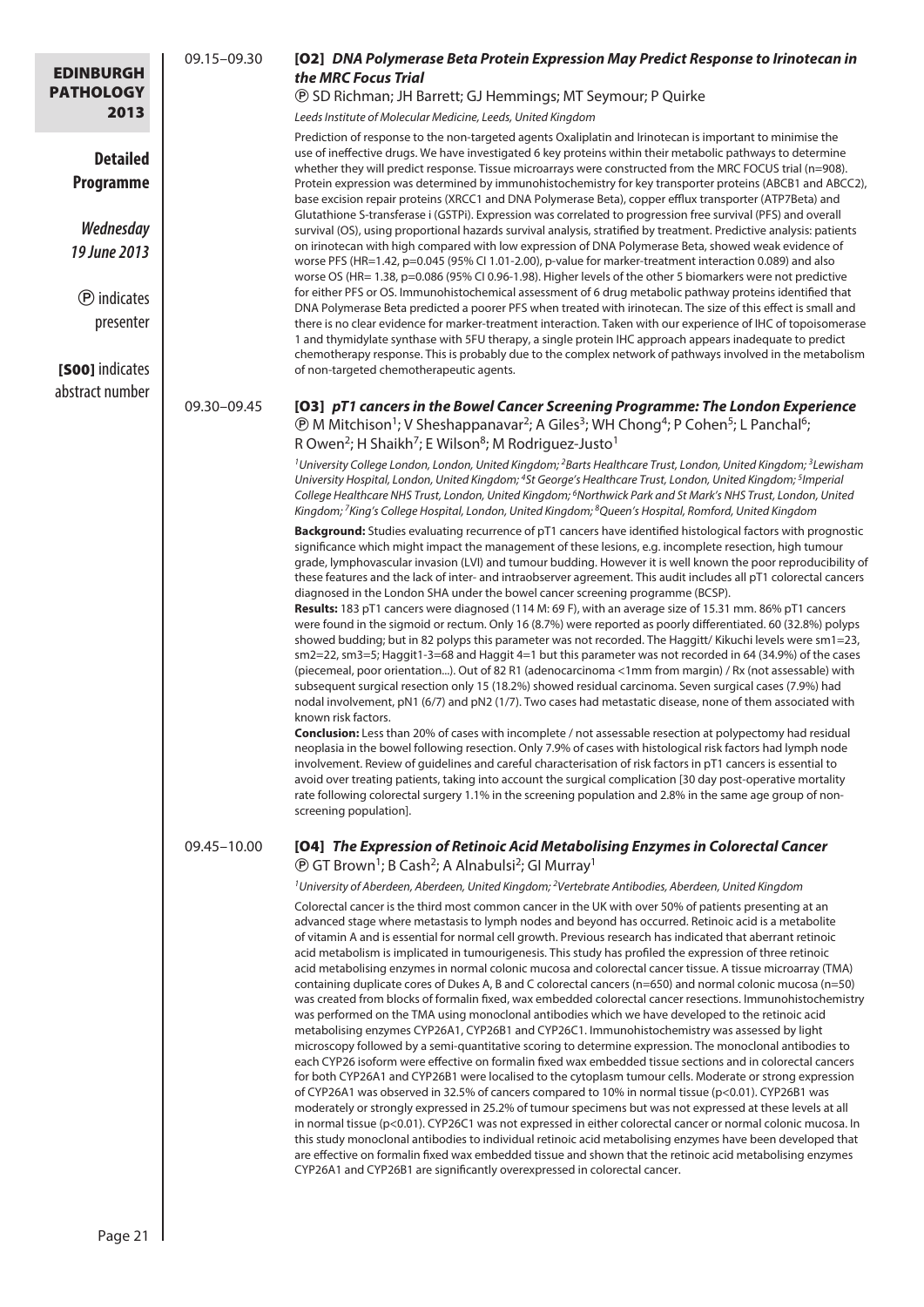| <b>EDINBURGH</b>                          | <b>WEDNESDAY 19 JUNE</b> - continued |                                                                                                                                                                                                                                                                                                                                                                                                                                                                                                                                                                                                                                                                                                                                                                                                                                                                                                                                                                                                                                                                                                                                                                                                                                                                                                                                                                                                                                                                                                                                                                                                                                                                                                                                                                                                                                                                                                                                                                                                                                                                                                                                                                                                                                                               |  |
|-------------------------------------------|--------------------------------------|---------------------------------------------------------------------------------------------------------------------------------------------------------------------------------------------------------------------------------------------------------------------------------------------------------------------------------------------------------------------------------------------------------------------------------------------------------------------------------------------------------------------------------------------------------------------------------------------------------------------------------------------------------------------------------------------------------------------------------------------------------------------------------------------------------------------------------------------------------------------------------------------------------------------------------------------------------------------------------------------------------------------------------------------------------------------------------------------------------------------------------------------------------------------------------------------------------------------------------------------------------------------------------------------------------------------------------------------------------------------------------------------------------------------------------------------------------------------------------------------------------------------------------------------------------------------------------------------------------------------------------------------------------------------------------------------------------------------------------------------------------------------------------------------------------------------------------------------------------------------------------------------------------------------------------------------------------------------------------------------------------------------------------------------------------------------------------------------------------------------------------------------------------------------------------------------------------------------------------------------------------------|--|
| <b>PATHOLOGY</b><br>2013                  | 10.00-10.15                          | [O5] Large Scale Mutation Detection in Normal Mucosa and Early Lesions of<br><b>Colorectal Cancer</b>                                                                                                                                                                                                                                                                                                                                                                                                                                                                                                                                                                                                                                                                                                                                                                                                                                                                                                                                                                                                                                                                                                                                                                                                                                                                                                                                                                                                                                                                                                                                                                                                                                                                                                                                                                                                                                                                                                                                                                                                                                                                                                                                                         |  |
|                                           |                                      | <b><i>@</i> KM Sutton; L Stead; P Chambers; P Quirke</b>                                                                                                                                                                                                                                                                                                                                                                                                                                                                                                                                                                                                                                                                                                                                                                                                                                                                                                                                                                                                                                                                                                                                                                                                                                                                                                                                                                                                                                                                                                                                                                                                                                                                                                                                                                                                                                                                                                                                                                                                                                                                                                                                                                                                      |  |
| <b>Detailed</b>                           |                                      | Leeds Institute of Molecular Medicine, Leeds, United Kingdom                                                                                                                                                                                                                                                                                                                                                                                                                                                                                                                                                                                                                                                                                                                                                                                                                                                                                                                                                                                                                                                                                                                                                                                                                                                                                                                                                                                                                                                                                                                                                                                                                                                                                                                                                                                                                                                                                                                                                                                                                                                                                                                                                                                                  |  |
| <b>Programme</b>                          |                                      | <b>Introduction:</b> The application of next generation sequencing (NGS) with targeted resequencing allows for the<br>detection of mutations at a minimum level of 1% in multiple targets in multiple samples. We have previously<br>identified KRAS mutations in cancer-associated normal mucosa and now have used the fluidigm access-array<br>system to investigate the mutational profiles of a number of genes in normal mucosa and tumour at different                                                                                                                                                                                                                                                                                                                                                                                                                                                                                                                                                                                                                                                                                                                                                                                                                                                                                                                                                                                                                                                                                                                                                                                                                                                                                                                                                                                                                                                                                                                                                                                                                                                                                                                                                                                                  |  |
| <b>Wednesday</b>                          |                                      | stages in development.                                                                                                                                                                                                                                                                                                                                                                                                                                                                                                                                                                                                                                                                                                                                                                                                                                                                                                                                                                                                                                                                                                                                                                                                                                                                                                                                                                                                                                                                                                                                                                                                                                                                                                                                                                                                                                                                                                                                                                                                                                                                                                                                                                                                                                        |  |
| 19 June 2013<br><b><i>O</i></b> indicates |                                      | Methods: A panel of 10 commonly mutated CRC genes was designed for use with the fluidigm access array<br>system to sequence 157 amplicons in 240 patient samples. These consisted of colorectal mucosa that was<br>cancer-associated normal, adenoma-associated normal plus the matched tumour samples alongside normal<br>mucosa controls from healthy patients.                                                                                                                                                                                                                                                                                                                                                                                                                                                                                                                                                                                                                                                                                                                                                                                                                                                                                                                                                                                                                                                                                                                                                                                                                                                                                                                                                                                                                                                                                                                                                                                                                                                                                                                                                                                                                                                                                             |  |
| presenter                                 |                                      | Results: Mutations were found in all 10 genes in carcinoma and adenoma. The associated normal mucosa also<br>had mutations but at different locations within the genes and at a lower allele frequency. Mutations were also<br>found at low level frequencies in mucosa from healthy patients.                                                                                                                                                                                                                                                                                                                                                                                                                                                                                                                                                                                                                                                                                                                                                                                                                                                                                                                                                                                                                                                                                                                                                                                                                                                                                                                                                                                                                                                                                                                                                                                                                                                                                                                                                                                                                                                                                                                                                                |  |
| [SOO] indicates                           |                                      | Discussion: The access-array system has allowed us to interrogate 37,680 mutational sites in 240 samples in a<br>single NGS run whilst maintaining sensitivity. This has allowed us to identify multiple clonal populations within                                                                                                                                                                                                                                                                                                                                                                                                                                                                                                                                                                                                                                                                                                                                                                                                                                                                                                                                                                                                                                                                                                                                                                                                                                                                                                                                                                                                                                                                                                                                                                                                                                                                                                                                                                                                                                                                                                                                                                                                                            |  |
| abstract number                           |                                      | the normal mucosa.                                                                                                                                                                                                                                                                                                                                                                                                                                                                                                                                                                                                                                                                                                                                                                                                                                                                                                                                                                                                                                                                                                                                                                                                                                                                                                                                                                                                                                                                                                                                                                                                                                                                                                                                                                                                                                                                                                                                                                                                                                                                                                                                                                                                                                            |  |
|                                           | 10.15-10.30                          | [O6] Can We Predict Response to Short-Course Radiotherapy in Rectal Cancer Using<br><b>Biomarkers?</b><br>(D JD Nicholls <sup>1</sup> ; E Tinkler-Hundal <sup>1</sup> ; GJ Hemmings <sup>1</sup> ; D Sebag-Montefiore <sup>2</sup> ; P Quirke <sup>1</sup> ;                                                                                                                                                                                                                                                                                                                                                                                                                                                                                                                                                                                                                                                                                                                                                                                                                                                                                                                                                                                                                                                                                                                                                                                                                                                                                                                                                                                                                                                                                                                                                                                                                                                                                                                                                                                                                                                                                                                                                                                                  |  |
|                                           |                                      | NP West <sup>1</sup>                                                                                                                                                                                                                                                                                                                                                                                                                                                                                                                                                                                                                                                                                                                                                                                                                                                                                                                                                                                                                                                                                                                                                                                                                                                                                                                                                                                                                                                                                                                                                                                                                                                                                                                                                                                                                                                                                                                                                                                                                                                                                                                                                                                                                                          |  |
|                                           |                                      | <sup>1</sup> University of Leeds, Leeds, United Kingdom; <sup>2</sup> Leeds Teaching Hospitals NHS Trust, Leeds, United Kingdom                                                                                                                                                                                                                                                                                                                                                                                                                                                                                                                                                                                                                                                                                                                                                                                                                                                                                                                                                                                                                                                                                                                                                                                                                                                                                                                                                                                                                                                                                                                                                                                                                                                                                                                                                                                                                                                                                                                                                                                                                                                                                                                               |  |
|                                           |                                      | Pre-operative short-course radiotherapy (SCRT) in high risk rectal cancer reduces the risk of disease recurrence,<br>however, there is no effective method at present for predicting response. We have previously shown that high<br>baseline tumour cell density (TCD) and high expression of protein 53 (p53) predicted a greater response to<br>SCRT. We aimed to further quantify the value of these biomarkers and investigate the optimum cut-offs for<br>predicting response. Seventy one cases of rectal adenocarcinoma treated with SCRT were investigated. TCD<br>and immunohistochemistry for p53, geminin and Ki67 expression were performed on the pre-treatment biopsy<br>(baseline) and post-treatment resection specimen for each case. The response to SCRT was determined by the<br>change in TCD from the biopsy to the resection specimen. High baseline TCD predicted a better response with<br>the lowest quartile having a significantly poorer response when compared to the other quartiles (12% vs. 72%,<br>p=0.018). High expression of p53 predicted a better response but this did not significantly differ according<br>to the percentage of cells staining. The median expression of geminin and Ki67 within the tumour was 23%<br>and 35% respectively with a positive correlation between these two markers (R=0.433, p<0.0001). There was<br>a poorer response with lower geminin expression when dichotomised by the lowest quartile, although this<br>did not achieve statistical significance (p=0.082). Ki67 expression did not significantly predict response when<br>using either the median ( $p=1.000$ ) or quartiles ( $p=0.756$ ). When combined, high expression of $p53$ and geminin<br>(dichotomised by the median) predicted a significantly greater response (81% vs. 48%, p=0.012). High baseline<br>TCD and high expression of p53 (+/- high geminin expression) predicted a significantly greater response<br>to SCRT in rectal cancer. Further large scale confirmatory studies are now urgently required before such<br>biomarkers can influence selection in routine clinical practice.                                                                                                                |  |
|                                           | 10.30-11.00                          | <b>REFRESHMENT BREAK [Lomond Suite - Level 0]</b>                                                                                                                                                                                                                                                                                                                                                                                                                                                                                                                                                                                                                                                                                                                                                                                                                                                                                                                                                                                                                                                                                                                                                                                                                                                                                                                                                                                                                                                                                                                                                                                                                                                                                                                                                                                                                                                                                                                                                                                                                                                                                                                                                                                                             |  |
|                                           | 11.00-11.15                          | [07] Comparison of the Histogenesis of Regenerative Nodules in Patients with<br><b>Cirrhosis of Different Aetiologies</b><br>JP Gabriel <sup>1</sup> ; M Komuta <sup>2</sup> ; T Roskams <sup>2</sup> ; NA Wright <sup>1</sup> ; SA McDonald <sup>1</sup> ; <sup>®</sup> MR Alison <sup>1</sup><br><sup>1</sup> Barts Cancer Institute, London, United Kingdom; <sup>2</sup> University Hospitals Leuven, Leuven, Belgium<br>Liver cirrhosis is characterised by regenerative nodules of hepatocyte parenchyma surrounded by fibrous<br>septae. The conventional wisdom has been that these nodules are created when groups of hepatocytes are<br>entrapped between these bands of extracellular matrix. We have recently shown that such nodules may be<br>clonally derived from cholangiocyte-derived hepatic progenitor cells, providing a new paradigm for nodule<br>formation. We now extend our studies to cirrhotic nodules in human liver disease with different aetiologies.<br>Using mitochondrial DNA (mtDNA) mutations as markers of clonal expansion we investigated the clonal<br>origins of regenerative nodules in cirrhosis of different aetiology. Mutated cells were identified phenotypically<br>by deficiency in the predominantly mtDNA encoded cytochrome c oxidase (CCO) enzyme by histochemical<br>and immunohistochemical methods. Hepatocytes were laser-capture microdissected from frozen sections of<br>human liver containing CCO-deficient nodules from age-matched non-alcoholic steatotic hepatitis (NASH)<br>and alcohol liver disease (ALD) patients with cirrhosis. Mutations were identified by polymerase chain reaction<br>sequencing of the entire mtDNA genome. Regenerative nodules analysed from both aetiologies were clonal<br>for mtDNA mutations suggesting a stem cell origin in both conditions. We further demonstrate that adjacent<br>regenerative nodules can have identical mtDNA mutations, implying a single ductular reaction can form<br>multiple regenerative nodules during the histogenesis of cirrhosis. These data suggest a unifying hypothesis for<br>the formation of regenerative nodules in human cirrhosis, namely their creation from the clonal amplification of<br>liver stem cells. |  |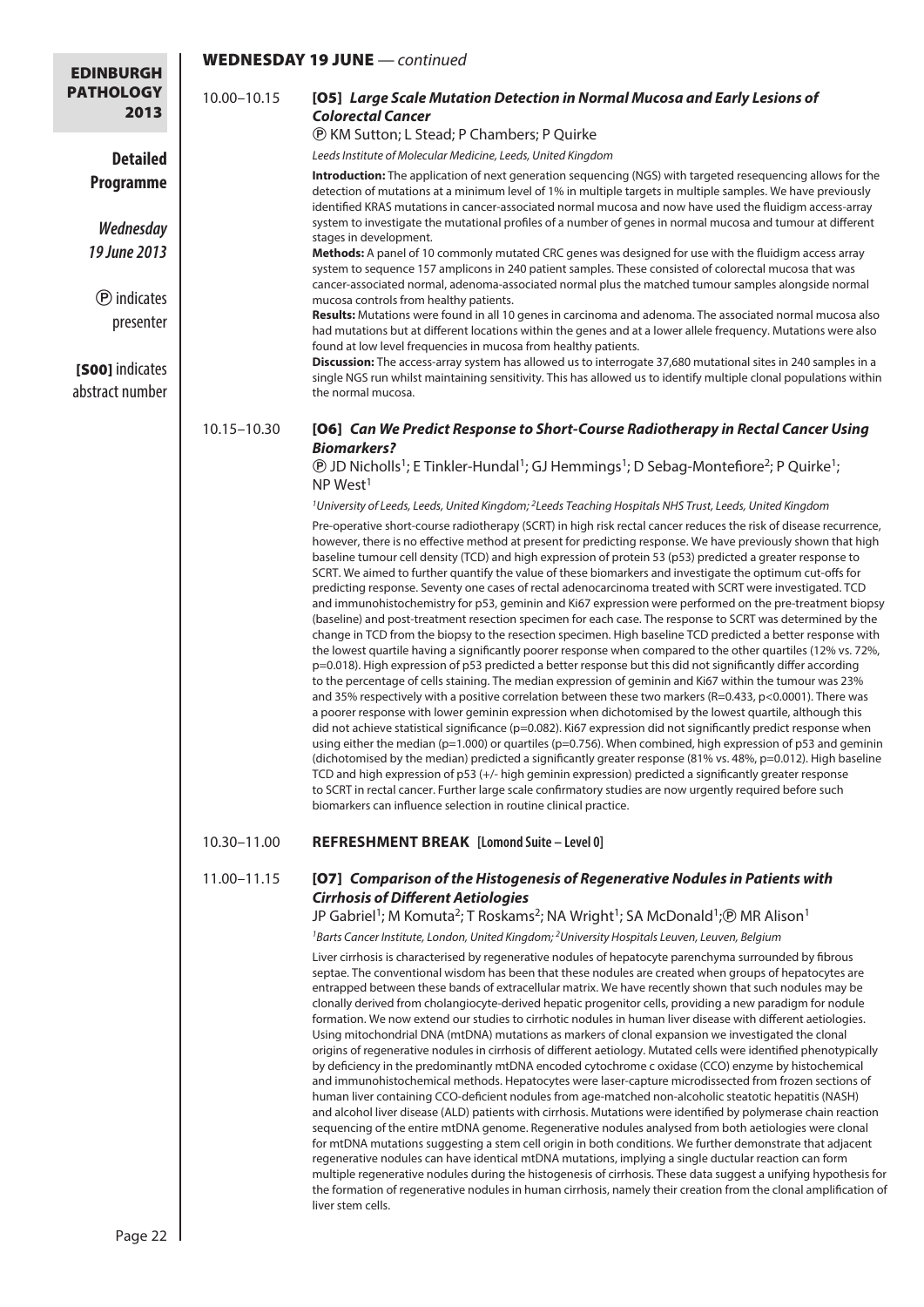| <b>EDINBURGH</b> |  |
|------------------|--|

**PATHOLOGY** 

2013

**Detailed Programme**

*Wednesday 19 June 2013*

P indicates presenter

[S00] indicates abstract number

# 11.15–11.30 [O8] *Transplantation for ALD: Lessons From the Explant*

**P** JG Brain<sup>1</sup>; S Masson<sup>2</sup>; AD Burt<sup>3</sup>

*1Newcastle University, Newcastle upon Tyne, United Kingdom; 2Freeman Hospital, Newcastle upon Tyne, United Kingdom; 3University of Adelaide, Adelaide, United Kingdom*

A retrospective study of Explants performed for alcohol related liver disease in our centre was performed. A total of 84 explants were scored blinded by two pathologists using a predetermined scoring pro forma relevant clinical information was then revealed. 4 patients had mixed alcohol and hepatitis C whereas the remainder had only alcohol related liver disease. One patient was found to have pre-septal cirrhosis; all other patients had either mixed or macronodular cirrhosis with a significant number having evidence of re-modelling. A total of 9 (10.7%) patients had evidence of Alpha-1 anti-trypsin deficiency, of these only 4 had abnormally low levels of Alpha-1 anti-trypsin, though the remaining 5 had levels that were in the low end of normal range. 39 (46.4%) patients had parenchymal siderosis with 19 (48.7%) having grade 3-4. Consistent with a significant period of abstinence, a total of 67 (79.8%) patients had induced cell change, interestingly 47 (56%) of patients had the recently described "abstinent cell" phenotype. While 46 (54.8%) of patients had Mallory-denk bodies, 22 (22.6%) patients had both abstinent cells and Mallory-denk bodies. 45 (53.6%) of patients had ballooning and 31 (36.9%) patients had steatosis. In terms of pre-malignant and malignant change; 14 (16.7%) had at least one HCC, 15 (17.9%) had dysplastic nodules, 20 (23.8%) had small cell change and 50 (59.5%) large cell change. As described previously phlebosclerosis and parenchymal extinction were universal findings. These findings demonstrate that despite a period of abstinence of at least 6 months, over half of patients had residual Mallorydenk bodies and ballooning, while none had any evidence of acute alcoholic hepatitis. 56% of patients had the recently described abstinent cell phenotype. These findings indicate that presence of Mallory bodies should not be used as evidence of continued alcohol consumption, the presence of induced or abstinent cells correlates more strongly with abstinence

#### 11.30–11.45 [O9] *Systematic Review and Meta-Analysis of Immunohistochemical Diagnostic Markers for Pancreatic Ductal Adenocarcinoma* P D Ali

*University of Glasgow, Glasgow, United Kingdom*

**Purpose of the study:** Pancreatic ductal adenocarcinoma (PDAC) has an overall 5 year survival of only 2%. Diagnosis involves cross sectional imaging followed by endoscopy with cytology and is important for patient management. Cytology involves the distinction of PDAC from non-neoplastic pancreas, which can be difficult, especially in chronic pancreatitis. Immunohistochemical (IHC) biomarkers could help but none are yet routinely used. This study provides a systematic review and meta-analysis on diagnostic IHC biomarkers for PDAC. **Methods:** The literature was searched using EMBASE and MEDLINE databases from inception to March 2012. We sought publications on IHC markers differentially expressed between human PDAC and non-neoplastic pancreas.We catalogued study characteristics including specimen type, biomarkers assessed and staining results. In the meta-analysis, for each biomarker, coupled forest plots, bivariate summary estimates and combined summary receiver operating characteristic curves were generated, in turn, then compared and ranked according to pooled sensitivity/specificity.

**Summary of results:** 2089 papers were initially identified. 57 studies reporting 32 biomarkers were selected for systematic review. From these, 45 studies reporting 16 biomarkers progressed to meta-analysis. Meta-analysis of IHC biomarkers assessed in resection specimens showed 11 differentiating PDAC from non-neoplastic pancreas. The highest ranked biomarkers according to pooled sensitivity/specificity values were: S100P (100% sensitivity/100% specificity); maspin (92%/97%); KOC (85%/98%); and MUC4 (82%/93%).Meta-analysis of cytology specimens showed seven biomarkers. The highest ranked were: KOC (85%/100%); SMAD4 (80%/100%); S100P (91%/91%); and mesothelin (64%/92%).

**Conclusions:** The highest ranking IHC markers for PDAC were KOC and S100P, followed by maspin, mesothelin and MUC4. These markers may be appropriate for further clinical validadation and potentially routine use in difficult cases.

#### 11.45–12.00 [O10] *Novel Strategy to Diagnose and Grade Hepatocellular Carcinoma* P RM Mehboob

#### *King Edward Medical University, Lahore, Pakistan*

Hepatocellular carcinoma (HCC) is among the most common malignancies worldwide, particularly in South and South East Asia. Unfortunately due to lack of appropriate facilities and awareness only limited information is available about its early diagnosis. Aim of the present study was to determine the efficacy of p53 by immunohistochemistry and Argyrophilicnucleolar organizer regions (AgNORs) in diagnosis of HCC and cirrhosis of liver. A total of 100 liver biopsies were studied, it included 20 cases of HCC, 60 cases of cirrhosis of the liver and 20 cases of normal liver from autopsy specimens as a control. Out of 20 cases of HCC, 15 were positive for p53 stain and 5 were negative. None of the 60 cases of cirrhosis or 20 with normal histology revealed p53expression. A statistically significant (p < 0.001) difference was observed between mean AgNOR counts of normal (1.57 +/- 0.13), cirrhotic (4.70 +/- 0.66) and HCC tissues (14.96 +/- 1.18). In contrast the mean AgNOR count of biopsies with alcoholic cirrhosis (1.57 +/- 1.62) was significantly less (p < 0.001) than post-hepatitic cirrhosis and was similar to that of normal liver tissue. AgNORs differentiates post-hepatitic and alcoholic cirrhosis.HCV and HBV were found to be the main causative agents in HCC and Cirrhosis of liver. Mean age of HCC patients was slightly higher than liver cirrhosis patients.It is concluded that p53 and AgNORs can act as a good adjuvant to histology in diagnosing liver diseases. It helps in differentiation from well differentiated to moderately and to poorly differentiated HCC.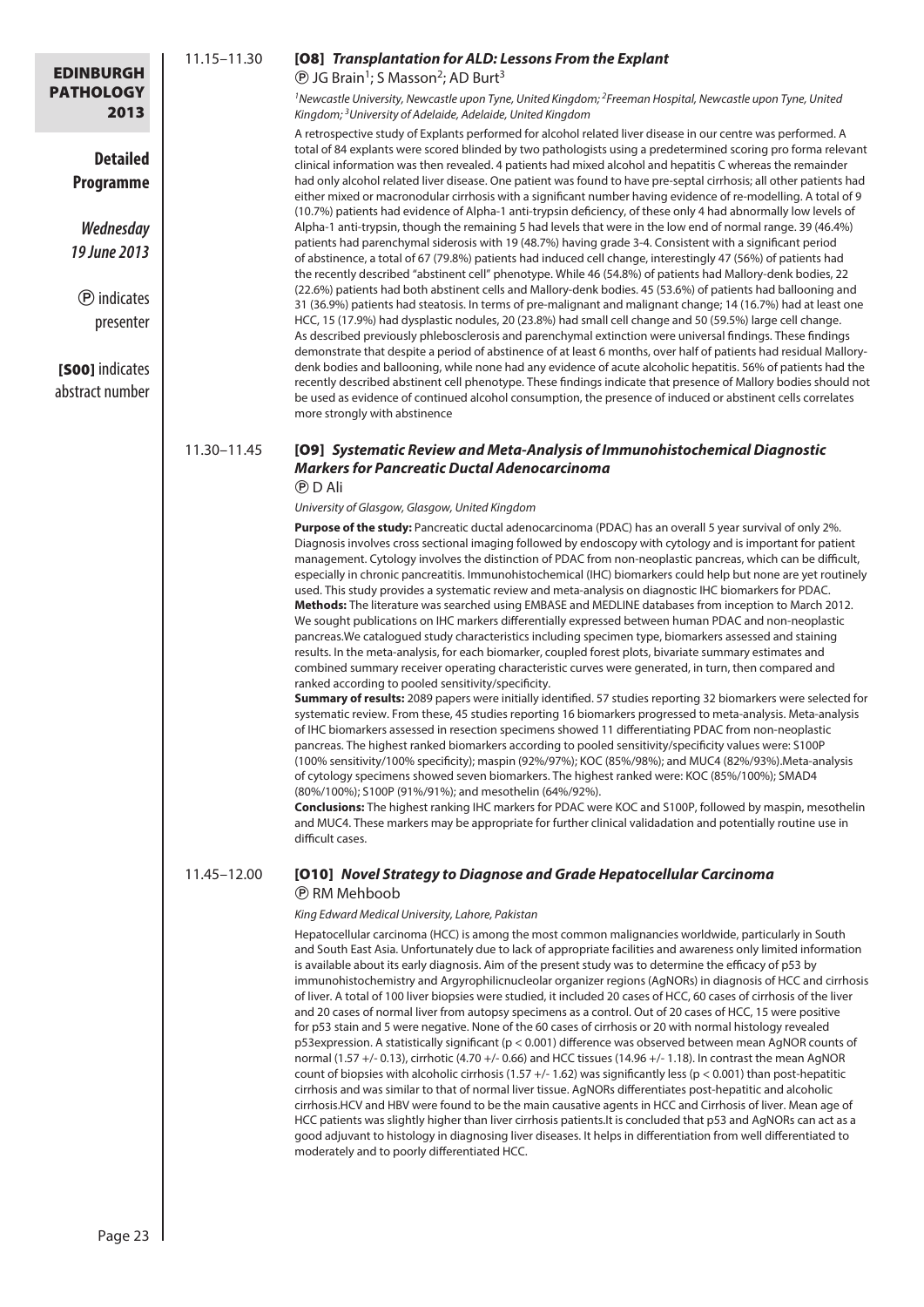#### WEDNESDAY 19 June *— continued*

| <b>EDINBURGH</b><br><b>PATHOLOGY</b><br>2013 | <b>WEDNESDAY 19 JUNE</b> - continued |                                                                                                                                                                                                                                                                                                                                                                                                                                                                                                                                                                                                                                                                                                                                                                                                                                                                                                                                                                                                                                                                                                                                                                                                                                                                                                                                                                                                                                                                                                                                                                                                                                                                                                                                                                                                                                                                                                                                  |  |
|----------------------------------------------|--------------------------------------|----------------------------------------------------------------------------------------------------------------------------------------------------------------------------------------------------------------------------------------------------------------------------------------------------------------------------------------------------------------------------------------------------------------------------------------------------------------------------------------------------------------------------------------------------------------------------------------------------------------------------------------------------------------------------------------------------------------------------------------------------------------------------------------------------------------------------------------------------------------------------------------------------------------------------------------------------------------------------------------------------------------------------------------------------------------------------------------------------------------------------------------------------------------------------------------------------------------------------------------------------------------------------------------------------------------------------------------------------------------------------------------------------------------------------------------------------------------------------------------------------------------------------------------------------------------------------------------------------------------------------------------------------------------------------------------------------------------------------------------------------------------------------------------------------------------------------------------------------------------------------------------------------------------------------------|--|
|                                              | $09.00 - 12.00$                      | Ochil 1 and 2 - Level 1                                                                                                                                                                                                                                                                                                                                                                                                                                                                                                                                                                                                                                                                                                                                                                                                                                                                                                                                                                                                                                                                                                                                                                                                                                                                                                                                                                                                                                                                                                                                                                                                                                                                                                                                                                                                                                                                                                          |  |
|                                              |                                      | <b>ORAL COMMUNICATIONS</b>                                                                                                                                                                                                                                                                                                                                                                                                                                                                                                                                                                                                                                                                                                                                                                                                                                                                                                                                                                                                                                                                                                                                                                                                                                                                                                                                                                                                                                                                                                                                                                                                                                                                                                                                                                                                                                                                                                       |  |
| <b>Detailed</b>                              |                                      | <b>Categories: Breast</b>                                                                                                                                                                                                                                                                                                                                                                                                                                                                                                                                                                                                                                                                                                                                                                                                                                                                                                                                                                                                                                                                                                                                                                                                                                                                                                                                                                                                                                                                                                                                                                                                                                                                                                                                                                                                                                                                                                        |  |
| <b>Programme</b>                             |                                      | Chair:<br>Prof AM Hanby, University of Leeds<br>Dr J Thomas, Western General Hospital, Edinburgh                                                                                                                                                                                                                                                                                                                                                                                                                                                                                                                                                                                                                                                                                                                                                                                                                                                                                                                                                                                                                                                                                                                                                                                                                                                                                                                                                                                                                                                                                                                                                                                                                                                                                                                                                                                                                                 |  |
| <b>Wednesday</b><br>19 June 2013             | 09.00-09.15                          | [011] Laminin Protein Expression is an Independent Predictor of Poorer Survival in<br><b>Indigenous Black Breast Cancer</b>                                                                                                                                                                                                                                                                                                                                                                                                                                                                                                                                                                                                                                                                                                                                                                                                                                                                                                                                                                                                                                                                                                                                                                                                                                                                                                                                                                                                                                                                                                                                                                                                                                                                                                                                                                                                      |  |
|                                              |                                      | (D) AOJ Agboola <sup>1</sup> ; AA Musa <sup>1</sup> ; BS Salami <sup>1</sup> ; AAF Banjo <sup>1</sup> ; C Nolan <sup>2</sup> ; EA Rakha <sup>2</sup> ; IO Ellis <sup>2</sup> ; AR Green <sup>2</sup><br><sup>1</sup> Olabisi Onabanjo University, Sagamu, Nigeria; <sup>2</sup> Division of Pathology, School of Molecular Medical Sciences,                                                                                                                                                                                                                                                                                                                                                                                                                                                                                                                                                                                                                                                                                                                                                                                                                                                                                                                                                                                                                                                                                                                                                                                                                                                                                                                                                                                                                                                                                                                                                                                     |  |
| <b><i>O</i></b> indicates<br>presenter       |                                      | Nottingham University Hospital and University of Nottingham, Nottingham, United Kingdom<br>Immunogenic activities of Laminin have been demonstrated to be essential for BRCA1-deficient breast                                                                                                                                                                                                                                                                                                                                                                                                                                                                                                                                                                                                                                                                                                                                                                                                                                                                                                                                                                                                                                                                                                                                                                                                                                                                                                                                                                                                                                                                                                                                                                                                                                                                                                                                   |  |
|                                              |                                      | carcinogenesis, suggesting that it may be a useful biomarker and a potential therapeutic target. In this study,<br>protein expression of Laminin was investigated immunohistochemically in TMA preparations of 255 of Nigerian                                                                                                                                                                                                                                                                                                                                                                                                                                                                                                                                                                                                                                                                                                                                                                                                                                                                                                                                                                                                                                                                                                                                                                                                                                                                                                                                                                                                                                                                                                                                                                                                                                                                                                   |  |
| [SOO] indicates<br>abstract number           |                                      | women and results were correlated with clinicopathological features, clinical outcome and the expression of 17<br>relevant biomarkers to demonstrate its biological and clinical significance in black women.<br>Results: Laminin expression showed an inverse association with hormone receptors (ER and PgR), E-cadherin,<br>DNA-damage-repair (DDR) proteins (BRCA-1 and BARD-1), p27 and positive correlation with BRCA1 inhibitor<br>ID4, other DDR proteins UBC9, PIAS, PARP-1, MTA-1, p53, the proliferation (Ki67 and PI3KCA) and basal-<br>associated markers (EGFR, CK5/6 and P-cadherin) and with the triple-negative and basal-like phenotypes.<br>Interestingly, Laminin expression was a predictor of poorer outcome independent of tumour size, histological<br>grade and lymph node involvement.<br>Conclusion: Our observations indicate that laminin expression may play a significant role in breast cancer and<br>its expression is related to the basal-like triple-negative and BRCA-1 deficient breast cancer phenotypes and<br>is associated with prognosis in black BC. Laminin may have potential application in sub classification breast<br>cancer in black women.                                                                                                                                                                                                                                                                                                                                                                                                                                                                                                                                                                                                                                                                                                                                   |  |
|                                              | 09.15-09.30                          | [012] Oestrogen Receptor Status of Screen-Detected Invasive Breast Cancer in<br><b>Scottish and UK Regions 2008-11</b><br><b>(B)</b> A Al-Mohtaseb <sup>1</sup> ; JS Thomas <sup>2</sup>                                                                                                                                                                                                                                                                                                                                                                                                                                                                                                                                                                                                                                                                                                                                                                                                                                                                                                                                                                                                                                                                                                                                                                                                                                                                                                                                                                                                                                                                                                                                                                                                                                                                                                                                         |  |
|                                              |                                      | <sup>1</sup> Royal Infirmary, Edinburgh, United Kingdom; <sup>2</sup> Western General Hospital, Edinburgh, United Kingdom                                                                                                                                                                                                                                                                                                                                                                                                                                                                                                                                                                                                                                                                                                                                                                                                                                                                                                                                                                                                                                                                                                                                                                                                                                                                                                                                                                                                                                                                                                                                                                                                                                                                                                                                                                                                        |  |
|                                              |                                      | Screen-detected invasive breast cancer is oestrogen receptor (ER) positive in about 90% of cases against<br>80% for symptomatic disease. Consistency of testing is important for patient management and participation<br>in the national quality assurance scheme (NEQAS) is mandatory. The purpose of the study was to examine<br>region-to-region and year-on-year variation in ER reporting in the UK. We reviewed ER status in the six Scottish<br>screening centres for the years 2008-2011 using public domain data published by the Information and Statistics<br>Division of National Services, Scotland. We compared our results with national UK data published by the British<br>Association of Surgical Oncology (BASO) for the same period - a total of 37,000 UK cases of newly diagnosed<br>screen-detected invasive breast cancer. Each UK region reports approximately 1000 cases of newly diagnosed<br>screen-detected invasive breast cancer per annum. There is a region-to-region and year-to-year variation of ER<br>positivity of up to 4% (88-92%). Data from four of the six Scottish screening centres showed a comparable rise/<br>fall/rise of ER positivity (93%; 86% and 95%) over this period. Three of these four units used the same antibody<br>and the fluctuation did not correlate with reported tumour grade. Examination of Allred scores of one unit<br>showed a year-on-year shift of scores that would explain the variation. ER positivity in screen-detected breast<br>cancer varies within and among UK regions and year-on-year of the order of +/- 2%. Regions with smaller case-<br>loads are more sensitive to fluctuations as evidenced by the individual Scottish centres and Northern Ireland. It<br>is possible that some of the variation seen is due to batch-to-batch variation of antibodies as suggested by the<br>shift of Allred scores seen in one Scottish centre. |  |
|                                              | 09.30-09.45                          | [013] Male Breast Cancer: Study of a Large Series From a Single Institution<br><b>(B)</b> N Raut <sup>1</sup> ; IO Ellis <sup>2</sup> ; EA Rakha <sup>2</sup>                                                                                                                                                                                                                                                                                                                                                                                                                                                                                                                                                                                                                                                                                                                                                                                                                                                                                                                                                                                                                                                                                                                                                                                                                                                                                                                                                                                                                                                                                                                                                                                                                                                                                                                                                                    |  |
|                                              |                                      | <sup>1</sup> University of Nottingham, Nottingham, United Kingdom; <sup>2</sup> Nottingham City Hospital, Nottingham, United Kingdom                                                                                                                                                                                                                                                                                                                                                                                                                                                                                                                                                                                                                                                                                                                                                                                                                                                                                                                                                                                                                                                                                                                                                                                                                                                                                                                                                                                                                                                                                                                                                                                                                                                                                                                                                                                             |  |
|                                              |                                      | Purpose of the study: Data on male breast cancer (BC) are derived from either small series or population-based<br>studies. This study aimed to audit male BC in a large single-institution over a 25-year period.<br>Methods: Pathology databases at Nottingham City Hospital, UK were queried for patients presenting with BC.<br>Clinicopathological and outcome information was retrieved. Features of male BC were compared to those of<br>female BC.<br><b>Summary of results:</b> Of 13,000 BC patients, 59 (0.4%) were male. Of male breast diagnostic biopsies, 9% were<br>invasive carcinoma. Patient age ranged from 37-to-89 years (median 58). Tumours ranged in size from 3-to-<br>47mm (mean 20mm). Compared to female BC, all males underwent mastectomy in one operation-setting but<br>with less frequent axillary surgery. Although a higher percentage of male BC were associated with positive<br>lymph-nodes compared to female BC (48% in male BC Vs 38% in female BC), the number of positive nodes in<br>male BC was usually low (one node+ in 57%). Male BC shows the oestrogen receptor-positive/HER2-negative<br>phenotype with no triple-negative tumours identified. Outcome data showed low-incidence of local recurrence                                                                                                                                                                                                                                                                                                                                                                                                                                                                                                                                                                                                                                                                          |  |
|                                              |                                      | however male BC was associated with shorter 5-year and 10-year survival compared to female BC.<br><b>Conclusions:</b> Male BC is likely to be presented at older age, treated by mastectomy and typically shows the<br>hormone receptor-positive-HER2-negative-phenotype. Although axillary surgery was less common, node                                                                                                                                                                                                                                                                                                                                                                                                                                                                                                                                                                                                                                                                                                                                                                                                                                                                                                                                                                                                                                                                                                                                                                                                                                                                                                                                                                                                                                                                                                                                                                                                        |  |

positivity was more frequent than female BC, which may explain the poorer outcome of male BC patients.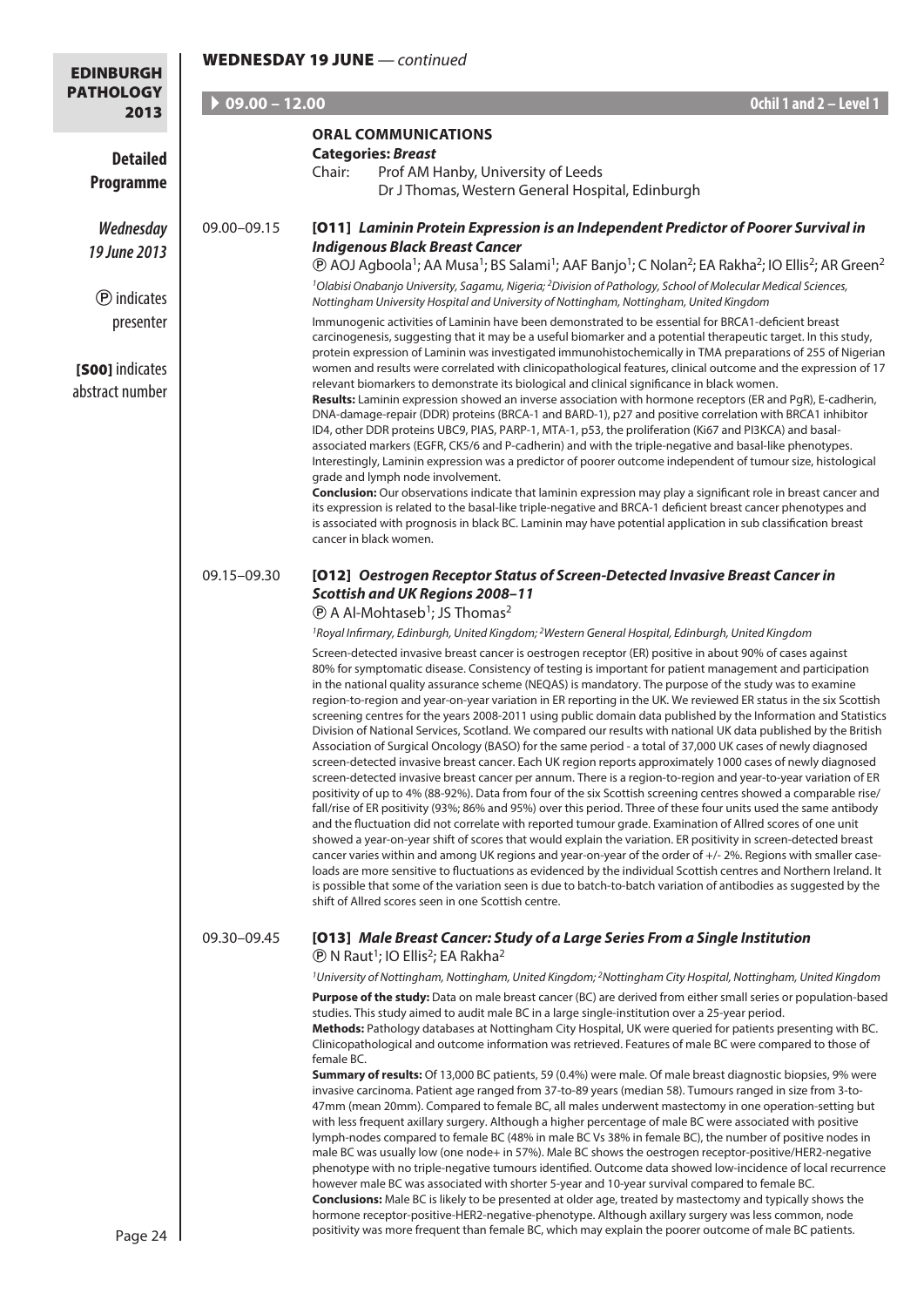| <b>EDINBURGH</b><br><b>PATHOLOGY</b>                   | 09.45-10.00 | [014] Expression of the Protein Inhibitor of Activated STAT Family Members<br>(PIAS1 and PIASy) and Their Significance in Human Breast Cancer                                                                                                                                                                                                                                                                                                                                                                                                                                                                                                                                                                                                                                                                                                                                                                                                                                                                                                                                                                                                                                                                                                                                                                                                                                                                                                                                                                                                                                                                              |
|--------------------------------------------------------|-------------|----------------------------------------------------------------------------------------------------------------------------------------------------------------------------------------------------------------------------------------------------------------------------------------------------------------------------------------------------------------------------------------------------------------------------------------------------------------------------------------------------------------------------------------------------------------------------------------------------------------------------------------------------------------------------------------------------------------------------------------------------------------------------------------------------------------------------------------------------------------------------------------------------------------------------------------------------------------------------------------------------------------------------------------------------------------------------------------------------------------------------------------------------------------------------------------------------------------------------------------------------------------------------------------------------------------------------------------------------------------------------------------------------------------------------------------------------------------------------------------------------------------------------------------------------------------------------------------------------------------------------|
| 2013                                                   |             | <b><i>®</i></b> AT Alshareeda; AR Green; C Nolan; IO Ellis; EA Rakha                                                                                                                                                                                                                                                                                                                                                                                                                                                                                                                                                                                                                                                                                                                                                                                                                                                                                                                                                                                                                                                                                                                                                                                                                                                                                                                                                                                                                                                                                                                                                       |
|                                                        |             | University of Nottingham, Nottingham, United Kingdom                                                                                                                                                                                                                                                                                                                                                                                                                                                                                                                                                                                                                                                                                                                                                                                                                                                                                                                                                                                                                                                                                                                                                                                                                                                                                                                                                                                                                                                                                                                                                                       |
| <b>Detailed</b><br><b>Programme</b>                    |             | Introduction: PIAS1 and PIASy are members of the PIAS family that interact with and modulate the activities of<br>a variety of cellular function including DNA damage repair (DDR). Previous studies of these proteins in normal<br>tissue have reported diverse functions. In this study we aim to assess the expression of PIAS1 and PIASy in<br>breast cancer (BC).<br>Methods: A well-characterized annotated series of 2195 BC including a subset with BRCA1-germline-mutation                                                                                                                                                                                                                                                                                                                                                                                                                                                                                                                                                                                                                                                                                                                                                                                                                                                                                                                                                                                                                                                                                                                                        |
| <b>Wednesday</b>                                       |             | was investigated using TMA and immunohistochemically. Results were correlated to clinicopathological<br>features and molecular markers with emphasis on DDR proteins.                                                                                                                                                                                                                                                                                                                                                                                                                                                                                                                                                                                                                                                                                                                                                                                                                                                                                                                                                                                                                                                                                                                                                                                                                                                                                                                                                                                                                                                      |
| 19 June 2013<br><b><i>O</i></b> indicates<br>presenter |             | Results: Expression of PIAS1 was observed in the nuclei (nPIAS1) and cytoplasm (cPIAS1) of malignant cells<br>whilst expression of PIASy was seen in the nuclei. Loss of nPIAS1 and expression of cPIAS1 were significantly<br>associated with features of aggressive behaviour including higher-histological grade with high-mitotic<br>frequency, triple-negative phenotype and absence of HR markers (BRCA1, RAD51 and CHK1) but with<br>expression of the NHEJ marker KU70/KU80 (p<0.001). On the other hand, loss/weak expression of nPIASy<br>showed an association with lower nodal stage, expression of progesterone receptor and HR-markers and lower<br>expression of NHEJ-marker. BRCA1-associated tumours showed expression of nPIASy and cPIAS1 and lacked                                                                                                                                                                                                                                                                                                                                                                                                                                                                                                                                                                                                                                                                                                                                                                                                                                                    |
| [SOO] indicates<br>abstract number                     |             | nPIAS1. Outcome analysis showed as association between loss of nPIAS1 and expression of cPIAS1 and worse<br>breast cancer specific survival and disease free interval. No such associations were found with nPIASy.<br><b>Conclusion:</b> These findings confirm the diverse function of PIAS proteins, emphasis the role of subcellular<br>localisation and provide further evidence on the complexity of DDR mechanisms.                                                                                                                                                                                                                                                                                                                                                                                                                                                                                                                                                                                                                                                                                                                                                                                                                                                                                                                                                                                                                                                                                                                                                                                                 |
|                                                        | 10.00-10.15 | [015] Impact of HER2 Copy Number in IHC HER2 2+/FISH Positive Breast Cancer on<br><b>Outcome of Adjuvant Trastuzumab Treatment</b>                                                                                                                                                                                                                                                                                                                                                                                                                                                                                                                                                                                                                                                                                                                                                                                                                                                                                                                                                                                                                                                                                                                                                                                                                                                                                                                                                                                                                                                                                         |
|                                                        |             | <b><i>®</i></b> A Borley <sup>1</sup> ; T Mercer <sup>2</sup> ; M Morgan <sup>3</sup> ; P Barrett-Lee <sup>1</sup> ; B Jasani <sup>4</sup>                                                                                                                                                                                                                                                                                                                                                                                                                                                                                                                                                                                                                                                                                                                                                                                                                                                                                                                                                                                                                                                                                                                                                                                                                                                                                                                                                                                                                                                                                 |
|                                                        |             | <sup>1</sup> Velindre Hospital LHB, Cardiff, United Kingdom; <sup>2</sup> School of Medicine, Cardiff University, Cardiff, United Kingdom;<br><sup>3</sup> Department of Cellular Pathology, Cardiff & Vale LHB, Cardiff, United Kingdom; <sup>4</sup> Institute of Cancer & Genetics,<br>School of Medicine, Cardiff University, Cardiff, United Kingdom                                                                                                                                                                                                                                                                                                                                                                                                                                                                                                                                                                                                                                                                                                                                                                                                                                                                                                                                                                                                                                                                                                                                                                                                                                                                  |
|                                                        |             | Adjuvant trastuzumab (T) is a standard treatment in conjunction with chemotherapy for patients with HER2<br>positive early breast cancer. A retrospective review of this treatment in a community setting in a South East<br>Wales Cancer Network (SEWCN) showed comparable outcomes to the multinational trials such as HERA.<br>Positive HER2 status was defined in line with the prevailing guidelines HER2 IHC 3+ or as HER2 IHC 2+/HER2<br>FISH+ (HER2 copy number/CEP17 copy number > 2.0). The aim of this study was to investigate the degree to<br>which HER2 amplification in terms of HER2 gene copy numbers in HER2+ (IHC2+) cancers affected the outcome<br>in the same set of patients. All 311 consecutive SEWCN patients presenting between 1st January 2005 and<br>31st December 2008 were included. Amongst 3+ cases 163 received T vs 66 no-T. 5 year disease-free survival<br>was 84% (T) vs 70% (no-T). Amongst 2+ cases 59 received T vs 22 no-T. Amongst 59 treated cases n=28 had<br>>12, n=13 had 6.1-12, and n=18 had 2-6 HER2 gene copies, respectively. The time to progression and overall<br>survival of high and low copy number patients was similar and better than the intermediate copy number and<br>the untreated cohorts. Although based on small numbers of patients, high HER2 copy number (>12) appears to<br>be associated with consistently better response compared to patients with intermediate HER2 copy numbers<br>(6-12). Our findings are at variance with those of HERA which compared outcomes with HER2 copy numbers<br>without segmenting HER2 2+ from 3+ IHC cases. |
|                                                        | 10.15-10.30 | [016] Epithelial Mesenchymal Transition in Early Invasive Breast Cancer: Further<br><b>Evidence Using Reverse Phase Protein Array</b><br><b>(D)</b> MA Aleskandarany <sup>1</sup> ; OH Negm <sup>2</sup> ; EA Rakha <sup>3</sup> ; MAH Ahmed <sup>1</sup> ; CC Nolan <sup>1</sup> ; PJ Tighe <sup>2</sup> ;                                                                                                                                                                                                                                                                                                                                                                                                                                                                                                                                                                                                                                                                                                                                                                                                                                                                                                                                                                                                                                                                                                                                                                                                                                                                                                                |
|                                                        |             | AR Green <sup>1</sup> ; IO Ellis <sup>1</sup>                                                                                                                                                                                                                                                                                                                                                                                                                                                                                                                                                                                                                                                                                                                                                                                                                                                                                                                                                                                                                                                                                                                                                                                                                                                                                                                                                                                                                                                                                                                                                                              |
|                                                        |             | <sup>1</sup> Division of Pathology, School of Molecular Medical Sciences, University of Nottingham, Nottingham, United<br>Kingdom; <sup>2</sup> Division of Immunology, University of Nottingham, Nottingham, United Kingdom; <sup>3</sup> Pathology<br>Department, Nottingham City Hospital, NHS Trust, Nottingham, United Kingdom                                                                                                                                                                                                                                                                                                                                                                                                                                                                                                                                                                                                                                                                                                                                                                                                                                                                                                                                                                                                                                                                                                                                                                                                                                                                                        |
|                                                        |             | Background and purpose: Although Epithelial Mesenchymal Transition (EMT) has been reported in-vivo, the<br>occurrence of events remains unclear. This study aimed at exploration of the EMT portraits of breast cancer (BC)<br>with relevance to triggering molecular pathways and molecular subtypes.<br>Methods: Hierarchical and k-means clustering were performed on a well-defined series of invasive BC (n=1656),<br>prepared as tissue microarrays, utilising data of immunohistochemical (IHC) biomarkers including cadherins,<br>TGFß1, PIK3CA, pAkt, cytokeratins, Twist2, Erb-family members and hormone receptors. Reverse phase protein<br>array (RPPA) was performed on proteins extracted from formalin-fixed paraffin-embedded tissues of a subset of<br>cases from the same series (n=49).<br>Results: Clustering analyses resulted in four molecular subtypes (Luminal 1&2, HER2+, and basal-like (BLBC)),<br>showing differential IHC expression of EMT markers. BLBC tended to express lower E-cadherin, higher<br>P-cadherin, SMA and PIK3CA, relative to HER2+ BC that expressed highest levels of N-cadherin, TGF $\beta$ 1 and                                                                                                                                                                                                                                                                                                                                                                                                                                                                     |
|                                                        |             | PIK3CA. Although distribution of EMT markers/triggers using RPPA was not statistically significant, their mean<br>expression levels were variably expressed within BC molecular classes. E-cadherin was reciprocally expressed<br>with N-cadherin in luminal and HER2+ BC. Moreover, pAkt-S473 was maximally expressed in luminal BC and<br>minimally expressed in TN-basal BC, while PIK3CA was maximally expressed in HER2+. However, TGFß1 was<br>maximally expressed in TN-Basal class, followed by HER2+ BC.<br>Conclusions: EMT in BC appears to occur in synergy with TGF $\beta$ 1 and PIK3/Akt pathways activation. RPPA                                                                                                                                                                                                                                                                                                                                                                                                                                                                                                                                                                                                                                                                                                                                                                                                                                                                                                                                                                                          |
|                                                        |             | findings validate quantitatively the findings observed using IHC, therefore opening promising avenues for<br>monitoring subtle quantitative changes in protein expression in different molecular pathways. These findings<br>could help developing targeted therapies against EMT-associated/triggering pathways.                                                                                                                                                                                                                                                                                                                                                                                                                                                                                                                                                                                                                                                                                                                                                                                                                                                                                                                                                                                                                                                                                                                                                                                                                                                                                                          |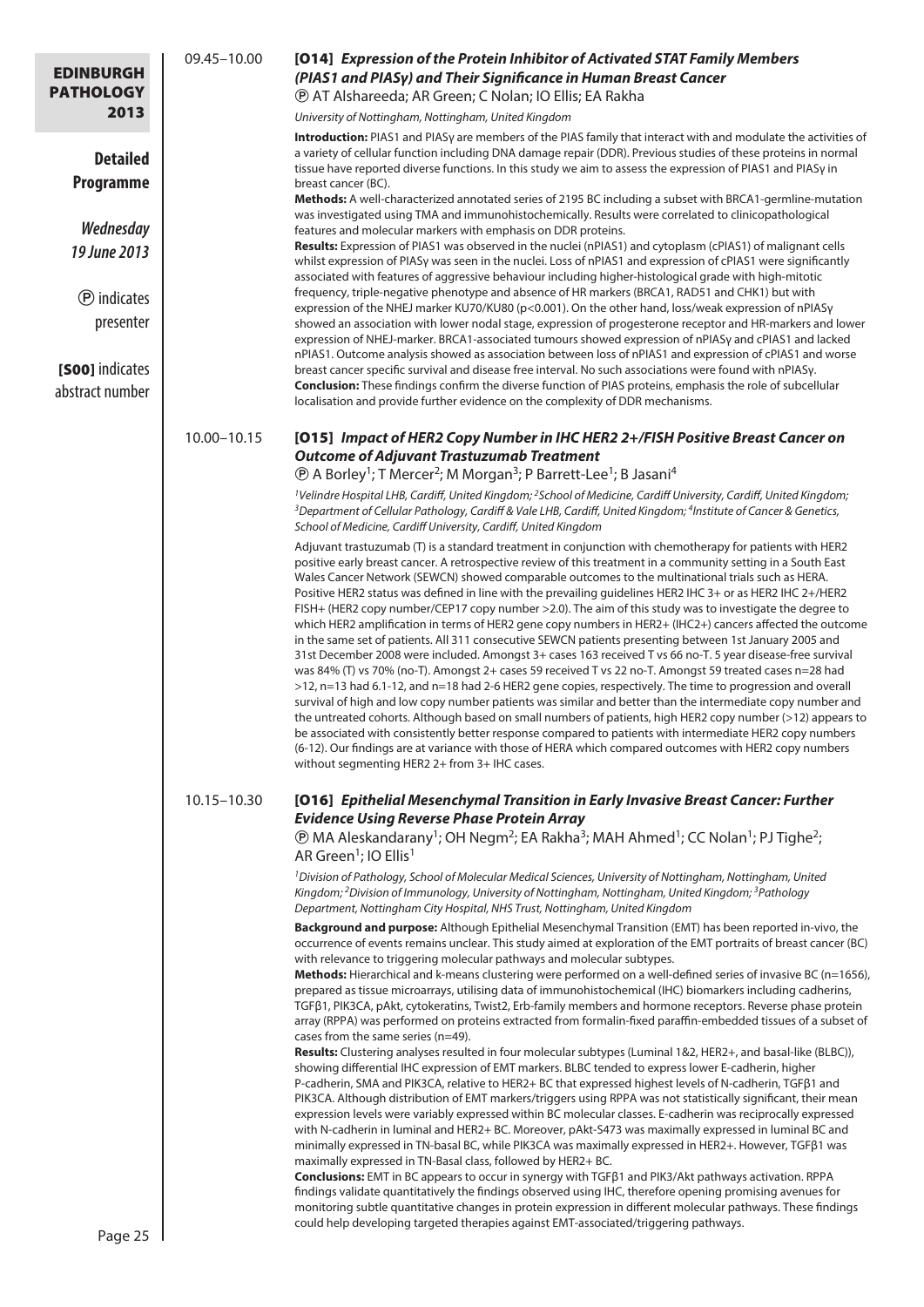#### WEDNESDAY 19 June *— continued*

| <b>EDINBURGH</b>                                                           | <b>WEDNESDAY 19 JUNE</b> - continued |                                                                                                                                                                                                                                                                                                                                                                                                                                                                                                                                                                                                                                                                                                                                                                                                                                                                                                                                                                                                                                                                                                                                                                                                                                                                                                                                                                                                                                                                                                                                                                                                                                                                                                        |  |
|----------------------------------------------------------------------------|--------------------------------------|--------------------------------------------------------------------------------------------------------------------------------------------------------------------------------------------------------------------------------------------------------------------------------------------------------------------------------------------------------------------------------------------------------------------------------------------------------------------------------------------------------------------------------------------------------------------------------------------------------------------------------------------------------------------------------------------------------------------------------------------------------------------------------------------------------------------------------------------------------------------------------------------------------------------------------------------------------------------------------------------------------------------------------------------------------------------------------------------------------------------------------------------------------------------------------------------------------------------------------------------------------------------------------------------------------------------------------------------------------------------------------------------------------------------------------------------------------------------------------------------------------------------------------------------------------------------------------------------------------------------------------------------------------------------------------------------------------|--|
| <b>PATHOLOGY</b><br>2013                                                   | 10.30-11.00                          | <b>REFRESHMENT BREAK [Lomond Suite - Level 0]</b>                                                                                                                                                                                                                                                                                                                                                                                                                                                                                                                                                                                                                                                                                                                                                                                                                                                                                                                                                                                                                                                                                                                                                                                                                                                                                                                                                                                                                                                                                                                                                                                                                                                      |  |
| <b>Detailed</b>                                                            | 11.00-11.15                          | [017] Optimisation of the Estimation of Lymphovascular Invasion in Primary Breast<br><b>Cancer Patients: Single or Multiple Blocks?</b>                                                                                                                                                                                                                                                                                                                                                                                                                                                                                                                                                                                                                                                                                                                                                                                                                                                                                                                                                                                                                                                                                                                                                                                                                                                                                                                                                                                                                                                                                                                                                                |  |
| <b>Programme</b>                                                           |                                      | <b><i>®</i></b> A Mukherjee <sup>1</sup> ; M Craze <sup>2</sup> ; WH Nyan Soe <sup>2</sup> ; A Loona <sup>3</sup> ; E Rakha <sup>1</sup> ; IO Ellis <sup>1</sup>                                                                                                                                                                                                                                                                                                                                                                                                                                                                                                                                                                                                                                                                                                                                                                                                                                                                                                                                                                                                                                                                                                                                                                                                                                                                                                                                                                                                                                                                                                                                       |  |
|                                                                            |                                      | <sup>1</sup> University of Nottingham, NUH NHS, Nottingham, United Kingdom; <sup>2</sup> University of Nottingham, Nottingham, United<br>Kingdom; <sup>3</sup> Nottingham University Hospitals NHS Trust, Nottingham, United Kingdom                                                                                                                                                                                                                                                                                                                                                                                                                                                                                                                                                                                                                                                                                                                                                                                                                                                                                                                                                                                                                                                                                                                                                                                                                                                                                                                                                                                                                                                                   |  |
| <b>Wednesday</b><br>19 June 2013<br><b><i>O</i></b> indicates<br>presenter |                                      | <b>Purpose:</b> The prognostic significance of lymphovascular invasion (LVI) in breast cancer (BC) using<br>immunohistochemistry (IHC) is well documented. Although assessment of LVI on H&E stained sections involves<br>multiple slides, IHC is often limited to a single tumour block. The optimum number of tumour quadrants<br>requiring IHC has not been determined. Such quantification would help optimise LVI assessment.<br>Methods: Sections were cut from multiple tumour quadrants of 87 BC cases (n=286) and peritumoural LVI<br>ascertained using the lymphatic endothelial marker D2-40. Difference in LVI status as adjudged from one or<br>more blocks by IHC was analysed.                                                                                                                                                                                                                                                                                                                                                                                                                                                                                                                                                                                                                                                                                                                                                                                                                                                                                                                                                                                                          |  |
|                                                                            |                                      | Results: 47 (54%) cases were LVI positive. Assessment of LVI status in the corresponding tumour sections<br>revealed that LVI status would have been concordant in 49 cases (56.3%) even if a single tumour block                                                                                                                                                                                                                                                                                                                                                                                                                                                                                                                                                                                                                                                                                                                                                                                                                                                                                                                                                                                                                                                                                                                                                                                                                                                                                                                                                                                                                                                                                      |  |
| [SOO] indicates<br>abstract number                                         |                                      | was stained. Of these, 9 cases were LVI positive. In 38 (43.7%) LVI-positive cases, there was a probability of<br>underdiagnosing LVI, if analysis was limited to 1 tumour block (p< 0.001). Of these, 8 cases had 25%, 10 cases<br>33%, 12 cases 50%, 5 cases 66% and 3 cases 75% probability of achieving the correct IHC diagnosis by single<br>block staining. 31 patients in the series developed distant metastases. Of these, 14 were lymph node (LN)<br>negative. 8 of them were LVI positive on multi-block analyses and 7 would have been under-called otherwise.<br>17 distant metastases cases were LN positive. 11 were LVI positive on multi-block IHC; 8 would have been<br>under-called otherwise. In this series, LVI by IHC improved on H&E in 34 cases (39%), either by reversing the H&E<br>call (23%) or by helping to make a definitive diagnosis (16%).<br>Conclusion: The study indicates that IHC on more than one tumour block is required when supplementing H&E<br>with objective LVI analysis. Objective LVI assessment is superior to H&E assessment in predicting outcome.                                                                                                                                                                                                                                                                                                                                                                                                                                                                                                                                                                                              |  |
|                                                                            | 11.15-11.30                          | [018] Nottingham Prognostic Index Plus (NPI+): A Modern Clinical Decision-Making<br><b>Tool in Breast Cancer</b><br>(D E Rakha <sup>1</sup> ; D Soria <sup>1</sup> ; C Lemetre <sup>2</sup> ; A Green <sup>1</sup> ; D Powe <sup>3</sup> ; C Nolan <sup>1</sup> ; J Garibaldi <sup>1</sup> ; G Ball <sup>2</sup> ;<br>$IO$ Ellis <sup>1</sup>                                                                                                                                                                                                                                                                                                                                                                                                                                                                                                                                                                                                                                                                                                                                                                                                                                                                                                                                                                                                                                                                                                                                                                                                                                                                                                                                                          |  |
|                                                                            |                                      | <sup>1</sup> University of Nottingham, Nottingham, United Kingdom; <sup>2</sup> Nottingham Trent University, Nottingham, United<br>Kingdom; <sup>3</sup> Nottingham University Hospitals NHS Trust, Nottingham, United Kingdom                                                                                                                                                                                                                                                                                                                                                                                                                                                                                                                                                                                                                                                                                                                                                                                                                                                                                                                                                                                                                                                                                                                                                                                                                                                                                                                                                                                                                                                                         |  |
|                                                                            |                                      | Current management of breast cancer (BC) relies on risk stratification based on well-defined clinicopathologic<br>factors incorporated into tools such as the Nottingham Prognostic Index (NPI). Global gene expression profiling<br>studies have demonstrated that BC comprises distinct molecular classes with clinical relevance. In this study,<br>we hypothesized that the molecular features of each class BC are key drivers of tumour behaviour and that<br>clinicopathological variables included in tools such as the NPI would differ in relevance and strength in each<br>class. In the current study, a panel of 10 biomarkers with relevance to BC was applied to a well-characterised<br>seris of 1,073 cases of BC, using immunohistochemistry. Seven core BC molecular classes (3 luminal, 2 HER2<br>and 2 basal-like) were identified using cluster analysis methodology. Subsequently, each class was further<br>interrogated to identify those clinicopathologic variables of prognostic relevance in the class. These variables<br>were combined into bespoke formulae, collectively known as the Nottingham Prognostic Index Plus (NPI+),<br>which were able stratify each of the different molecular classes. NPI+ was then used to predict outcome in<br>the different molecular classes with consideration to systemic therapy. Outcome analysis showed that use of<br>bespoke NPI formulae for each biological breast cancer class provided improved patient outcome stratification,<br>superior to the traditional NPI. This study provides proof-of principle evidence for the use of methods like NPI+<br>in supporting improved individualised clinical decision making. |  |
|                                                                            | 11.30-11.45                          | [019] The Biological and Clinical Significance of p-JNK1/2 in Human Breast Cancer<br><b>D DA Jerjees; RF Abduljabbar; AR Green; IO Ellis; EA Rakha</b><br>City Hospital, Nottingham, United Kingdom                                                                                                                                                                                                                                                                                                                                                                                                                                                                                                                                                                                                                                                                                                                                                                                                                                                                                                                                                                                                                                                                                                                                                                                                                                                                                                                                                                                                                                                                                                    |  |
|                                                                            |                                      | Background: c-Jun N-terminal kinase (JNK) is a member of MAPK pathway involved in a diversity of<br>cellular function including signal transduction, apoptosis, proliferation and cellular differentiation. Previous<br>studies of JNK in breast cancer (BC) have produced contrasting results. In this study we aimed to assess the<br>clinicopathological and biological significance of phospho JNK 1 and 2 (p-JNK1/2) expression in BC using<br>immunohistochemistry and a large well-characterized series of clinically and molecullary annotated (n=1950)<br>series prepared as TMA.<br>Results: p-JNK1/2 expression was associated with features of good prognosis including smaller tumour<br>size, lower grade and up-regulation of luminal-enriched proteins (ER, PgR, AR, CK7/8, CK18, CK19, MUC1),<br>ER-coactivators, differentiation-related and other ER-related proteins (CARM1, TFF3, XBP1, BEX1 and AGTR),<br>proapopotic gene Bcl2 and the p53-inhibitor MDM2. Negative association was observed between pJNK1/2<br>and expression of HER2, HER4, proliferation-related genes (Ki67, TK1 and PI3K) and p53. When cases were<br>stratified according to ER-expression, association with HER2 disappeared however, when tumours were<br>stratified according to HER2-status, association with ER was maintained in the HER2-negative tumour but not in<br>HER-positive subgroup. Outcome analysis showed p-JNK1/2 is an independent factor of poor survival only for<br>ER-HER2-cases.                                                                                                                                                                                                |  |
| Page 26                                                                    |                                      | <b>Conclusion:</b> these finding indicate p-JNK1/2 is associated with luminal phenotype and its expression is related<br>to ER-pathway. Association with HER2 appears to be ER-dependent. P-JNK1/2 was an independent prognostic<br>factor in the ER-HER2- cases but not the whole series.                                                                                                                                                                                                                                                                                                                                                                                                                                                                                                                                                                                                                                                                                                                                                                                                                                                                                                                                                                                                                                                                                                                                                                                                                                                                                                                                                                                                             |  |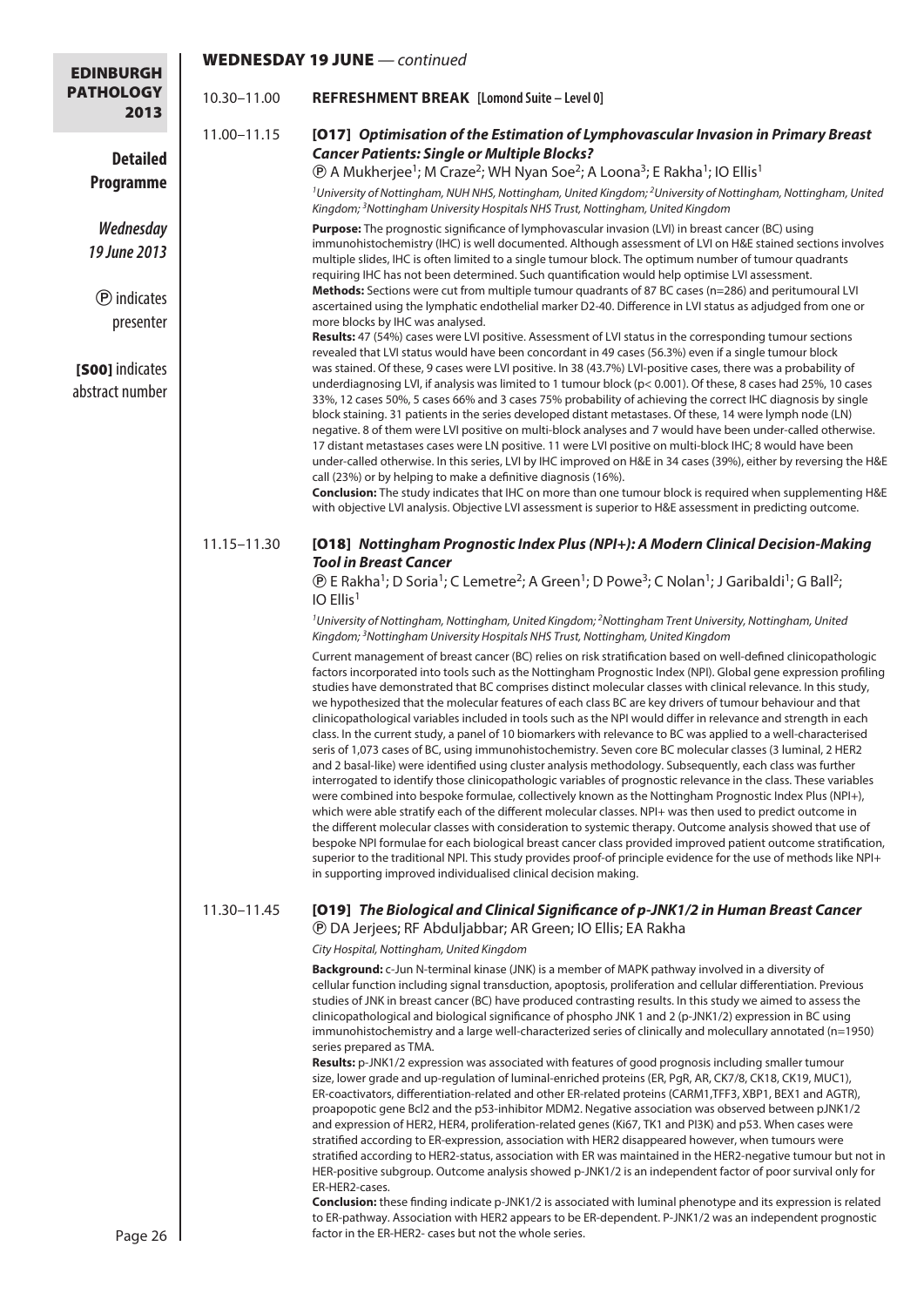|                           | 11.45-12.00     | [O20] Liver Receptor Homolog 1 Expression and its Correlation to the Breast                                                                                                                                     |                                                                                                                                                                                                                                    |
|---------------------------|-----------------|-----------------------------------------------------------------------------------------------------------------------------------------------------------------------------------------------------------------|------------------------------------------------------------------------------------------------------------------------------------------------------------------------------------------------------------------------------------|
| <b>EDINBURGH</b>          |                 | <b>Biomarkers in a Large Cohort of Breast Cancer Patients</b>                                                                                                                                                   |                                                                                                                                                                                                                                    |
| <b>PATHOLOGY</b>          |                 | <b><i>T</i></b> RF Abduljabbar <sup>1</sup> ; E Rakha <sup>1</sup> ; DA Jerjees <sup>1</sup> ; C Nolan <sup>1</sup> ; f Lai <sup>2</sup> ; L Buluwela <sup>2</sup> ; S Ali <sup>2</sup> ; IO Ellis <sup>1</sup> |                                                                                                                                                                                                                                    |
| 2013                      |                 | <sup>1</sup> University of Nottingham, Nottingham, United Kingdom; <sup>2</sup> Imperial College, London, United Kingdom                                                                                        |                                                                                                                                                                                                                                    |
|                           |                 | Liver Receptor Homolog-1 (LRH-1) is an orphan receptor belongs to Nuclear Receptor Superfamily (NR)                                                                                                             |                                                                                                                                                                                                                                    |
| <b>Detailed</b>           |                 | of transcription factors that includes the oestrogen receptor (ER). Recent studies have shown that LRH-1                                                                                                        |                                                                                                                                                                                                                                    |
|                           |                 | expression is oestrogen-regulated in breast cancer cells and have determined that LRH-1 regulates breast                                                                                                        |                                                                                                                                                                                                                                    |
| <b>Programme</b>          |                 |                                                                                                                                                                                                                 | cancer (BC) cell growth and promotes cell motility and invasion. While LRH1 gene expression has been shown                                                                                                                         |
|                           |                 |                                                                                                                                                                                                                 | to be elevated in ER-positive BC, clustering analysis has grouped it with other NRs that are elevated in HER2-<br>positive BC. In this study, we have assessed LRH-1 protein expression in a large well-characterised annotated    |
| <b>Wednesday</b>          |                 | cohort of BC patients (n=1200) to determine its biological and clinicopathological significance.                                                                                                                |                                                                                                                                                                                                                                    |
| 19 June 2013              |                 |                                                                                                                                                                                                                 | Results: LRH-1 expression was observed in the nuclei and cytoplasm of the malignant cells and both were                                                                                                                            |
|                           |                 | significantly correlated ( $r2 = 0.66$ , $p < 0.001$ ). 3% of the tumours showed complete absence of expression.                                                                                                |                                                                                                                                                                                                                                    |
|                           |                 |                                                                                                                                                                                                                 | Although LRH1 expression (Nuclear H-score > 20) showed positive association with tumours grade (p<0.001)                                                                                                                           |
| <b><i>O</i></b> indicates |                 |                                                                                                                                                                                                                 | and HER2-positivity (p=0.01), it was highly expressed in ER-positive and androgen receptor-positive tumours                                                                                                                        |
| presenter                 |                 | (p= 0.002 and p< 0.001 respectively) and its expression was low in Triple Negative BC. Outcome analysis<br>showed that LRH1 is not an independent predictor of survival.                                        |                                                                                                                                                                                                                                    |
|                           |                 |                                                                                                                                                                                                                 | Conclusions: These findings indicate that LRH-1 is associated with both ER and HER2 expression in BC. The lack                                                                                                                     |
|                           |                 | of prognostic value of LRH-1 may be a reflection of its complex and diverse functions in BC.                                                                                                                    |                                                                                                                                                                                                                                    |
| [SOO] indicates           |                 |                                                                                                                                                                                                                 |                                                                                                                                                                                                                                    |
| abstract number           | $12.00 - 13.00$ |                                                                                                                                                                                                                 | Fintry - Level 3                                                                                                                                                                                                                   |
|                           |                 |                                                                                                                                                                                                                 |                                                                                                                                                                                                                                    |
|                           |                 | PATHOLOGICAL SOCIETY OF GREAT BRITAIN & IRELAND'S                                                                                                                                                               |                                                                                                                                                                                                                                    |
|                           |                 | 31 <sup>st</sup> CL OAKLEY LECTURE                                                                                                                                                                              |                                                                                                                                                                                                                                    |
|                           |                 | Chair:<br>Prof CS Herrington, University of Dundee,                                                                                                                                                             |                                                                                                                                                                                                                                    |
|                           |                 |                                                                                                                                                                                                                 | and General Secretary, Pathological Society of Great Britain & Ireland                                                                                                                                                             |
|                           |                 |                                                                                                                                                                                                                 |                                                                                                                                                                                                                                    |
|                           |                 | [S25] Post-Genomic and Post-Transcriptional Mechanisms in Breast Cancer                                                                                                                                         |                                                                                                                                                                                                                                    |
|                           |                 | <b>(B)</b> JPC Le Quesne <sup>1</sup> ; A Modelska <sup>2</sup> ; J Beaton <sup>2</sup> ; J Warren <sup>2</sup> ; P Pharoah <sup>3</sup> ; C Caldas <sup>2</sup>                                                |                                                                                                                                                                                                                                    |
|                           |                 |                                                                                                                                                                                                                 | <sup>1</sup> Addenbrooke's Hospital, Cambridge, United Kingdom; <sup>2</sup> CRUK Cambridge Research Institute, Cambridge, United                                                                                                  |
|                           |                 | Kingdom; <sup>3</sup> University of Cambridge, Cambridge, United Kingdom                                                                                                                                        |                                                                                                                                                                                                                                    |
|                           |                 |                                                                                                                                                                                                                 | Purpose: I will discuss some of the approaches that we have used recently to investigate post-transcriptional                                                                                                                      |
|                           |                 | alterations to gene expression in breast cancer, and their contribution to the malignant phenotype.                                                                                                             |                                                                                                                                                                                                                                    |
|                           |                 |                                                                                                                                                                                                                 | Methods: We have used collections of archival tissue in tissue microarrays as a platform in which to investigate<br>correlations with the malignant phenotype, using LNA in situ hybridisation assays for micro-RNA expression and |
|                           |                 |                                                                                                                                                                                                                 | immunohistochemistry for protein expression. The expression and subcellular localisation of Dicer protein was                                                                                                                      |
|                           |                 |                                                                                                                                                                                                                 | investigated by immunofluorescence in cultured cells and by immunohistochemistry in archival tumour tissue.                                                                                                                        |
|                           |                 |                                                                                                                                                                                                                 | Expression of key translation initiation factors (notably eiF4A and PDCD4) was modulated in cultured cells by                                                                                                                      |
|                           |                 |                                                                                                                                                                                                                 | standard methods, and alterations in growth and cell cycle were assayed. Polysome isolation, gene expression                                                                                                                       |
|                           |                 |                                                                                                                                                                                                                 | microarrays and deep sequencing were used to measure the effects of these factors upon the transcriptional                                                                                                                         |
|                           |                 | and translational profiles of cultured cells.                                                                                                                                                                   | Summary of Results and Conclusions: The micro-RNAs let-7b and miR-205 are found to be predictors of good                                                                                                                           |
|                           |                 |                                                                                                                                                                                                                 | outcome in ER positive breast cancer, and to have distinct correlations with the tumour phenotype. MicroRNAs                                                                                                                       |
|                           |                 |                                                                                                                                                                                                                 | have potential as biomarkers and therapeutic targets. Dicer protein is found to be expressed in the nuclei of                                                                                                                      |
|                           |                 |                                                                                                                                                                                                                 | breast epithelial cells as well as the cytoplasm. Nuclear expression is related to good outcome in ER positive                                                                                                                     |
|                           |                 |                                                                                                                                                                                                                 | disease, but cytoplasmic expression predicts poor outcome. I present a model to explain these findings. Several                                                                                                                    |
|                           |                 |                                                                                                                                                                                                                 | translation initiation factors are shown to be highly predictive of poor outcome, whereas the elF4A inhibitor                                                                                                                      |
|                           |                 |                                                                                                                                                                                                                 | PDCD4 predicts good outcome. Furthermore, alterations in the expression of PDCD4 and eIF4A in cultured<br>cells affect cell growth and the cell cycle. This is accompanied by changes in cellular translation, with groups of      |
|                           |                 | mRNAs being moved into or out of polysomes.                                                                                                                                                                     |                                                                                                                                                                                                                                    |
|                           |                 |                                                                                                                                                                                                                 |                                                                                                                                                                                                                                    |
|                           | $12.30 - 14.00$ |                                                                                                                                                                                                                 | Lomond Suite - Level 0                                                                                                                                                                                                             |
|                           |                 |                                                                                                                                                                                                                 |                                                                                                                                                                                                                                    |
|                           |                 | <b>LUNCH</b>                                                                                                                                                                                                    |                                                                                                                                                                                                                                    |
|                           |                 | <b>POSTER VIEWING AND TRADE EXHIBITION</b>                                                                                                                                                                      |                                                                                                                                                                                                                                    |
|                           | $13.30 - 17.00$ |                                                                                                                                                                                                                 | Fintry - Level 3                                                                                                                                                                                                                   |
|                           |                 |                                                                                                                                                                                                                 |                                                                                                                                                                                                                                    |
|                           |                 | <b>SYMPOSIUM</b>                                                                                                                                                                                                |                                                                                                                                                                                                                                    |
|                           |                 | <b>Pancreatobiliary Pathology</b>                                                                                                                                                                               |                                                                                                                                                                                                                                    |
|                           |                 | Prof F Campbell, University of Liverpool<br>Chair:                                                                                                                                                              |                                                                                                                                                                                                                                    |
|                           |                 | Dr KE Robertson, Royal Infirmary of Edinburgh                                                                                                                                                                   |                                                                                                                                                                                                                                    |
|                           |                 |                                                                                                                                                                                                                 |                                                                                                                                                                                                                                    |
|                           | 13.30-14.15     | [S26] Viral Infection in the Pathogenesis of Type 1 Diabetes                                                                                                                                                    |                                                                                                                                                                                                                                    |
|                           |                 | <b><i><b>@</b></i> Prof AK Foulis<sup>1</sup>; <b>@</b> Dr SJ Richardson<sup>2</sup></b>                                                                                                                        |                                                                                                                                                                                                                                    |
|                           |                 |                                                                                                                                                                                                                 | <sup>1</sup> GG&C Pathology Department,, Glasgow, United Kingdom; <sup>2</sup> University of Exeter Medical School, Plymouth, United                                                                                               |
|                           |                 | Kingdom<br>An increasing body of circumstantial evidence has implicated enteroviral infection of islet beta-cells as an                                                                                         |                                                                                                                                                                                                                                    |
|                           |                 |                                                                                                                                                                                                                 | important factor in the aetiology of type 1 diabetes in the majority of human patients. Using two rare sample                                                                                                                      |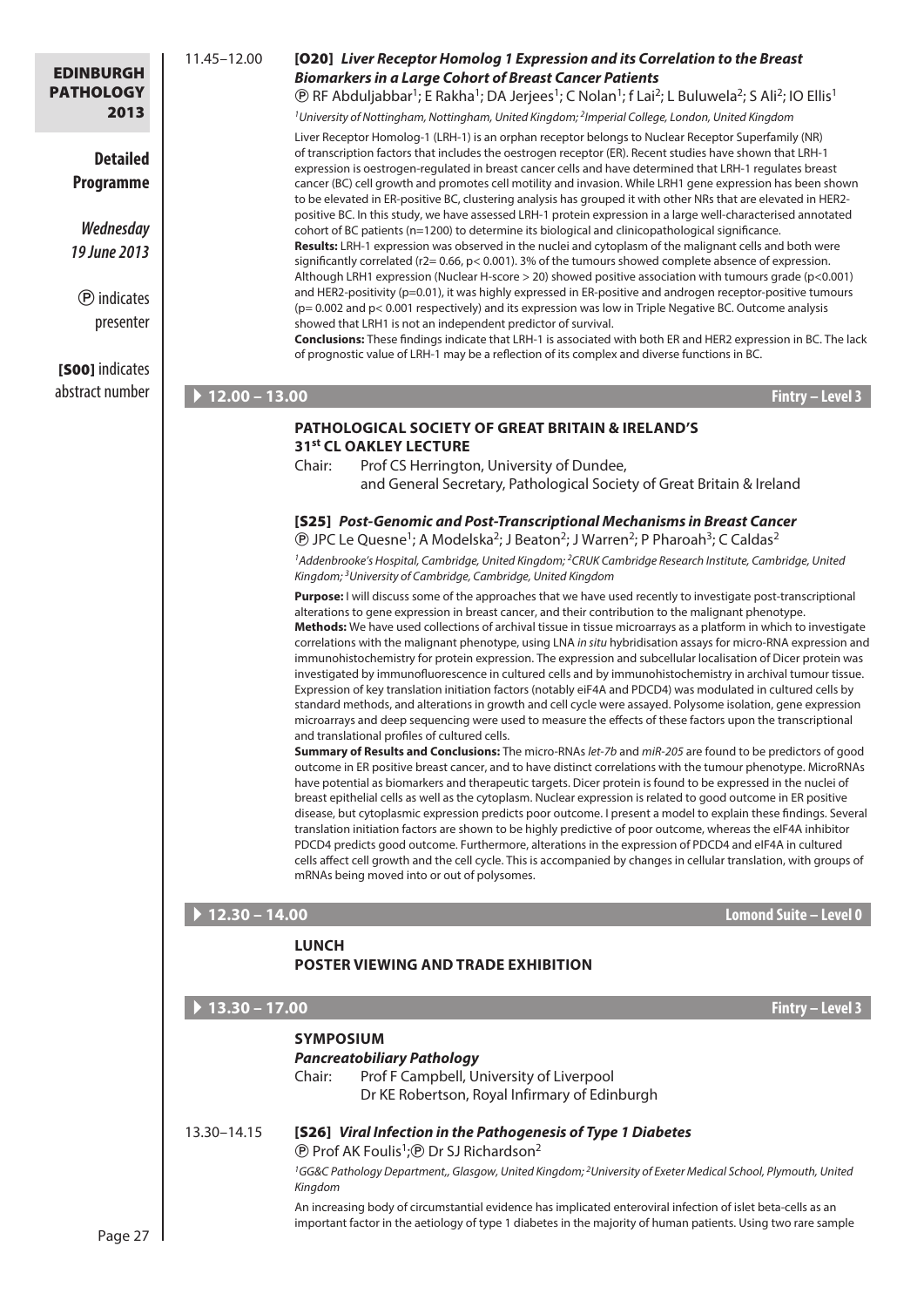| <b>EDINBURGH</b>                            |                                             | <b>WEDNESDAY 19 JUNE</b> - continued                                                                                                                                                                                                                                                                                                                                                                                                                                                                                                                                                                                                                                                                                                                                                                                                                                                                                                                                                                                                                                                                                                                                                                                                                                                                                                                                                                                                                                                                                                                                                                                                                                                                                                                                                                                     |
|---------------------------------------------|---------------------------------------------|--------------------------------------------------------------------------------------------------------------------------------------------------------------------------------------------------------------------------------------------------------------------------------------------------------------------------------------------------------------------------------------------------------------------------------------------------------------------------------------------------------------------------------------------------------------------------------------------------------------------------------------------------------------------------------------------------------------------------------------------------------------------------------------------------------------------------------------------------------------------------------------------------------------------------------------------------------------------------------------------------------------------------------------------------------------------------------------------------------------------------------------------------------------------------------------------------------------------------------------------------------------------------------------------------------------------------------------------------------------------------------------------------------------------------------------------------------------------------------------------------------------------------------------------------------------------------------------------------------------------------------------------------------------------------------------------------------------------------------------------------------------------------------------------------------------------------|
| <b>PATHOLOGY</b><br>2013<br><b>Detailed</b> |                                             | collections of formalin-fixed paraffin embedded autopsy pancreatic tissue from young persons with recent<br>onset type 1 diabetes - a large UK cohort collected 30 years ago and the more recent JDRF nPOD cohort from<br>the USA, the presence of an enteroviral infection in islet beta cells and the host response to that infection have<br>been examined and compared. It has become clear that in diabetes, such infections do not follow the typical<br>course in which phases of large scale viral replication lead to extensive cell lysis. Rather, the infections appear                                                                                                                                                                                                                                                                                                                                                                                                                                                                                                                                                                                                                                                                                                                                                                                                                                                                                                                                                                                                                                                                                                                                                                                                                                       |
| <b>Programme</b>                            |                                             | to be atypical in that they do not cause acute damage to beta cells. Instead, these infections appear to exist<br>in a latent (more persistent) form such that viral replication occurs only very slowly and leads to more subtle<br>changes in islet cell physiology, which ultimately culminate in the development of autoimmunity rather than<br>cell lysis.                                                                                                                                                                                                                                                                                                                                                                                                                                                                                                                                                                                                                                                                                                                                                                                                                                                                                                                                                                                                                                                                                                                                                                                                                                                                                                                                                                                                                                                          |
| <b>Wednesday</b><br>19 June 2013            | 14.15-14.50                                 | [S27] Intraductal Papillary Neoplasms of the Bile Duct (IPNB): Keys to their Molecular<br><b>Pathogenesis</b>                                                                                                                                                                                                                                                                                                                                                                                                                                                                                                                                                                                                                                                                                                                                                                                                                                                                                                                                                                                                                                                                                                                                                                                                                                                                                                                                                                                                                                                                                                                                                                                                                                                                                                            |
| <b><i>O</i></b> indicates                   |                                             | <b><i>®</i></b> Prof I Esposito                                                                                                                                                                                                                                                                                                                                                                                                                                                                                                                                                                                                                                                                                                                                                                                                                                                                                                                                                                                                                                                                                                                                                                                                                                                                                                                                                                                                                                                                                                                                                                                                                                                                                                                                                                                          |
| presenter                                   |                                             | Institute of Pathology Technische Universität München, Munich, Germany<br>Purpose of the study: Intraductal papillary neoplasms of the bile duct (IPNB) are precursors of<br>cholangiocarcinoma (CC) and share morphological similarities with intraductal papillary mucinous neoplasms                                                                                                                                                                                                                                                                                                                                                                                                                                                                                                                                                                                                                                                                                                                                                                                                                                                                                                                                                                                                                                                                                                                                                                                                                                                                                                                                                                                                                                                                                                                                  |
| [SOO] indicates<br>abstract number          | 14.50-15.15<br>15.15 - 15.50<br>15.50-16.25 | (IPMN) of the pancreas. However, little is known concerning their subtype stratification, their molecular<br>pathogenesis and their biological behaviour.<br>Methods: These issues were analyzed through a multicenter study in a large European cohort. IPNB from 45<br>patients were characterized using immunohistochemistry (Muc1, Muc2, Muc5AC, Muc6, CDX2, p53, Smad4,<br>EGFR, Her2neu, beta-catenin) and molecular analyses (Kras, GNAS, p16). 22 intra- and extrahepatic classical CC<br>were used as controls.<br>Summary of results: IPNB mainly showed a pancreato-biliary (36%) or intestinal (29%) differentiation, followed<br>by gastric (18%) and oncocytic (13%) subtypes. An adenoma-carcinoma sequence progressing from low-to<br>high-grade lesions to invasive carcinoma was detected at the morphological and the molecular level. KRAS<br>mutations, p53 overexpression and loss of p16 were early events, whereas loss of SMAD4 was found in the<br>late phases of tumor development. Alterations of HER2, EGFR, beta-catenin and GNAS were rare. IPNB patients<br>showed a slightly better overall survival than patients with CC (Hazard Ratio (CC vs. IPNB): 1.40; 95% CI: 0.46 to<br>4.30; p=0.552).<br><b>Conclusions:</b> IPNB show similar differentiation to pancreatic IPMN with different distribution of the subtypes. A<br>stepwise activation of common oncogenic pathways supports their progression to CC. CC originating through a<br>papillary carcinogenetic pathway seems to be less aggressive than classical CC.<br>REFRESHMENT BREAK [Lomond Suite - Level 0]<br><b>Endocrine Tumours of the Pancreas</b><br><b><i>®</i></b> Prof G Kloppel<br>Technical University, Munich, Germany<br><b>Cystic Neoplasms of the Pancreas</b><br><b><i><b>P</b></i></b> Prof F Campbell |
|                                             | 16.25-17.00                                 | University of Liverpool, United Kingdom<br>[S28] Utilising Pre-clinical Models to Refine Immune Modulation in Pancreatic Cancer                                                                                                                                                                                                                                                                                                                                                                                                                                                                                                                                                                                                                                                                                                                                                                                                                                                                                                                                                                                                                                                                                                                                                                                                                                                                                                                                                                                                                                                                                                                                                                                                                                                                                          |
|                                             |                                             | <b><i>®</i></b> Dr T Hagemann<br>Barts Cancer Institute, London, United Kingdom<br>Recent developments of<br>or patients with<br><sub>(el t</sub><br>solid tumours. Howeve<br>ression still occurs<br>sease pro<br>cesist<br>apy<br>ice a<br>bsel<br>invariably in the vast m<br>$\mathbf{E}$<br>a consequence, 2 year<br>nd<br>рđ<br>ancer<br>death. A<br>entu<br>survival rate for advand d p<br>rcinoma is naturally<br>lend<br>resistant to current chemo- and radiation-therapy. Therefore there is an urgent need for the improvement of<br>current therapy. Immunotherapy recently gained significant momentum with new therapeutic options at the<br>horizon. There is a<br>in the tumour<br>essio<br>iost<br>microenvironment<br>int.<br>mour immune<br>nportar<br>th)<br>amours<br>end<br>role <br>jenou<br>lay<br>lesi,<br>le q<br>the<br>ns. Thus<br>forts<br>mp<br>ing the clinical<br>responses as well<br><b>Ins</b><br><b>tic</b><br>lrd<br><b>liety</b><br>n١<br>efficacy of PDAC th<br>$b$ str<br>Ьq<br>ssion. However<br><b>Let invo</b><br>averd<br>me il<br><b>reu</b><br>the immune suppressive microenvironment of pancreatic cancer has not yet been systematically characterised.<br>However, human and mouse immunity demonstrate significant differences and studies are needed to define<br>patient immunity in detail to develop and improve immune therapies. Our work aims to define the immunity in<br>pancreatic cancer patients in a spatio-temporal manner and to redefine therapeutic points of intervention.                                                                                                                                                                                                                                                                        |
| Page 28                                     |                                             |                                                                                                                                                                                                                                                                                                                                                                                                                                                                                                                                                                                                                                                                                                                                                                                                                                                                                                                                                                                                                                                                                                                                                                                                                                                                                                                                                                                                                                                                                                                                                                                                                                                                                                                                                                                                                          |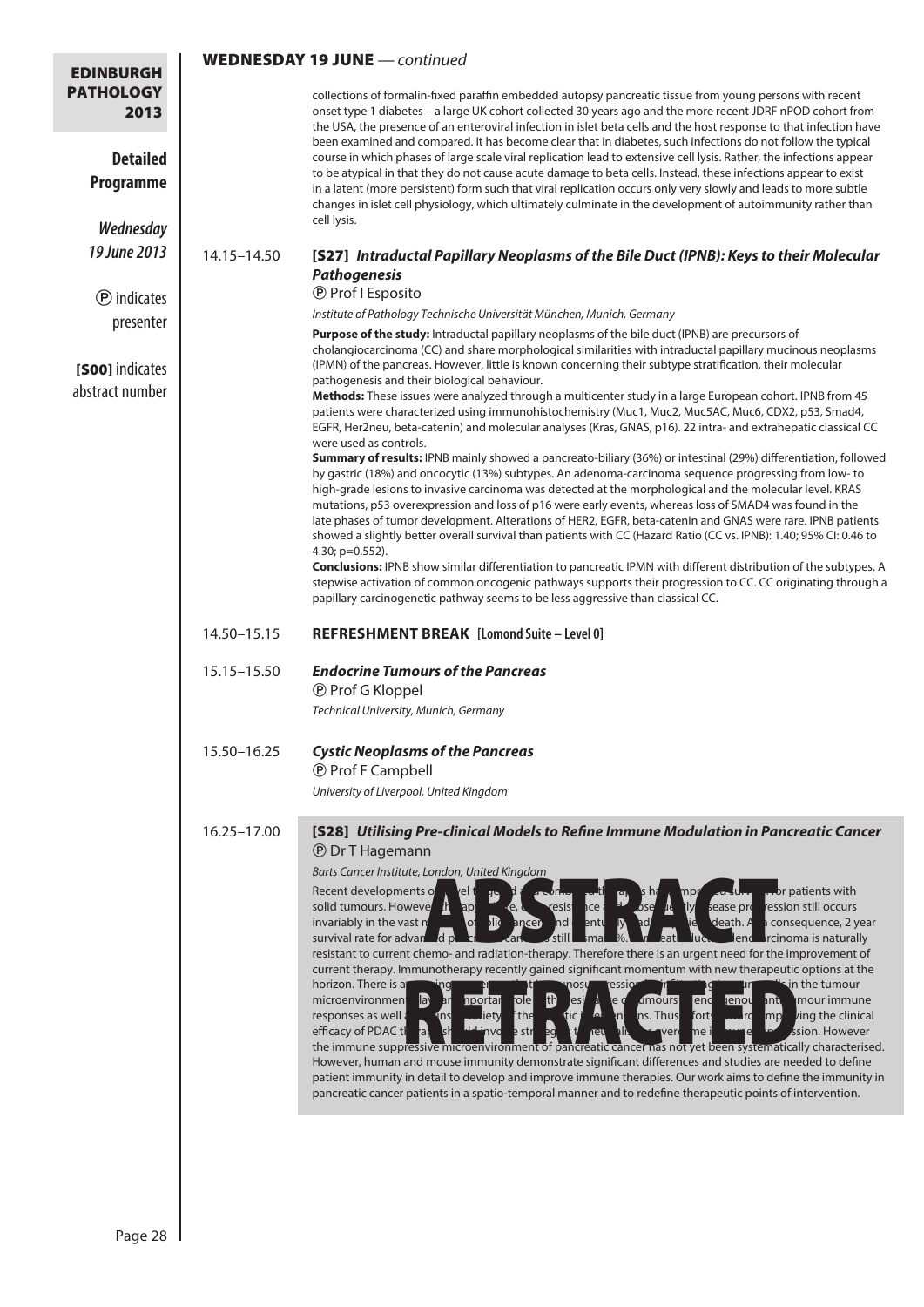| <b>EDINBURGH</b>      | ▶ $13.30 - 16.45$ | Harris 1 and 2 - Level 1                                                                                                                                                                                                                            |
|-----------------------|-------------------|-----------------------------------------------------------------------------------------------------------------------------------------------------------------------------------------------------------------------------------------------------|
| <b>PATHOLOGY</b>      |                   | <b>RENAL PATHOLOGY MINI-SYMPOSIUM</b> — continued                                                                                                                                                                                                   |
| 2013                  |                   | Dr COC Bellamy, University of Edinburgh<br>Chair:                                                                                                                                                                                                   |
|                       |                   | Prof ISD Roberts, Oxford University Hospitals                                                                                                                                                                                                       |
| <b>Detailed</b>       |                   |                                                                                                                                                                                                                                                     |
| <b>Programme</b>      | 13.30-14.00       | [S24] Role of Electron Microscopy in the Assessment of Renal Transplant Biopsies                                                                                                                                                                    |
|                       |                   | (P) Dr CA Roufosse                                                                                                                                                                                                                                  |
| <b>Wednesday</b>      |                   | Imperial College Healthcare NHS Trust, London, United Kingdom<br>Electron microscopy (EM) is an ancillary technique that is standard of care for the examination of native renal                                                                    |
| 19 June 2013          |                   | biopsies in a proportion of cases. Despite its cost, it is essential for the diagnosis of some diseases (such as thin                                                                                                                               |
|                       |                   | basement membrane lesion, Alport syndrome, and fibrillary/immunotactoid glomerulonephritis), and adds                                                                                                                                               |
| <b>(P</b> ) indicates |                   | value to biopsy interpretation in a number of other cases. The role of EM in the examination of renal transplant<br>biopsies is more controversial. The main indication for EM in transplant biopsies is glomerular disease, which                  |
|                       |                   | can be discovered either by the clinical detection of proteinuria and/or haematuria, or by abnormal glomeruli                                                                                                                                       |
| presenter             |                   | on light microscopy examination. Glomerular disease is not a common finding in transplant biopsies, but<br>increases with time post-transplant, and contributes to allograft loss. It can be related to recurrent or de                             |
|                       |                   | novo glomerulopathies, or to rejection, in the form of glomerulitis and transplant glomerulopathy (TG).                                                                                                                                             |
| [SOO] indicates       |                   | Immunofluorescence examination and/or EM help to distinguish alloimmune glomerular disease from immune<br>complex-related glomerulonephritis. A possible future application for EM in the transplant biopsy is the early                            |
| abstract number       |                   | detection of chronic antibody-mediated damage, but the validity and cost-effectiveness of EM in this context                                                                                                                                        |
|                       |                   | have not been established.                                                                                                                                                                                                                          |
|                       |                   | References: Role of electron microscopy in transplant renal pathology. Herrera GA, Isaac J, Turbat-Herrera EA.<br>Ultrastruct Pathol. 1997 Nov-Dec;21(6):481-98. Electron Microscopy in Renal Biopsy Interpretation - When and                      |
|                       |                   | Why We Still Need It. Haas M. US Renal Disease 2007 (Touch Briefings)                                                                                                                                                                               |
|                       |                   |                                                                                                                                                                                                                                                     |
|                       | 14.00-15.00       | <b>Renal Pathology EQA</b><br><b>P</b> Prof ISD Roberts                                                                                                                                                                                             |
|                       |                   | Oxford University Hospitals, Oxford, United Kingdom                                                                                                                                                                                                 |
|                       |                   |                                                                                                                                                                                                                                                     |
|                       | 15.00-15.20       | <b>REFRESHMENT BREAK [Lomond Suite - Level 0]</b>                                                                                                                                                                                                   |
|                       |                   |                                                                                                                                                                                                                                                     |
|                       | 15.20-15.50       | <b>Renal Transplant EQA</b>                                                                                                                                                                                                                         |
|                       |                   | <b><i>®</i></b> Dr D Neil                                                                                                                                                                                                                           |
|                       |                   | Queen Elizabeth Hospital, Birmingham, United Kingdom                                                                                                                                                                                                |
|                       | 15.50-16.15       | <b>RCPath and Renal Registry Issues</b>                                                                                                                                                                                                             |
|                       |                   | <b>P</b> Prof T Cook                                                                                                                                                                                                                                |
|                       |                   | Imperial College, London, United Kingdom                                                                                                                                                                                                            |
|                       |                   |                                                                                                                                                                                                                                                     |
|                       | 16.15-16.30       | [041] Fibrillary Glomerulonephritis: Clinico-pathologic Series of 13 Cases with                                                                                                                                                                     |
|                       |                   | <b>Glomerular Proteomic Analysis in 5 Cases</b><br><b><math>\circledR</math> EP Dinneen<sup>1</sup>; JA Gilbertson<sup>2</sup>; N Rendell<sup>2</sup>; GW Taylor<sup>2</sup>; A Burns<sup>3</sup>; PS Bass<sup>1</sup>; HJ Lachmann<sup>2</sup></b> |
|                       |                   | <sup>1</sup> Department of Histopathology, Royal Free Hospital London, London, United Kingdom; <sup>2</sup> National Amyloidosis                                                                                                                    |
|                       |                   | Centre, Royal Free Hospital London, UCL Medical School, London, United Kingdom; <sup>3</sup> UCL Centre for Nephrology Royal                                                                                                                        |
|                       |                   | Free Hospital London., London, United Kingdom                                                                                                                                                                                                       |
|                       |                   | Fibrillary Glomerulonephritis (FGN) is a rare primary glomerular disease characterized by electron microscopy<br>feature of straight, non-branching, randomly arranged fibrils (ranging from 10 - 30nm in diameter) deposited                       |
|                       |                   | diffusely in the GBM and the mesangium. Here we report the first UK based case series. The characteristics                                                                                                                                          |
|                       |                   | of 13 patients with FGN referred to a single institution are detailed. The most common LM pattern was                                                                                                                                               |
|                       |                   | mesangial proliferative/sclerosing followed by membranoproliferative GN. At the time of biopsy, mean age<br>was 48 years (range 27 - 75 years). Mean proteinuria at biopsy was 5.91g/24 h (range 0.5 - 11g). Mean serum                             |
|                       |                   | creatinine at biopsy was 174 μmol/l (range 49 – 426 μmol/l), and 62% of patients had renal insufficiency.                                                                                                                                           |
|                       |                   | Average follow-up period was 45.4 months. Four patients progressed to ESRF, another 4 have progressive renal<br>disease CKD 4, 3 have progressive renal disease, and 2 had partial remission of disease. Five patients' renal                       |
|                       |                   | biopsy tissue was obtained for laser microdissection (LMD) and tandem mass spectrometry (MS). Glomerular                                                                                                                                            |
|                       |                   | proteomics demonstrated universal complement deposition, presence of lgs in 4 of 5 cases, and proteins                                                                                                                                              |
|                       |                   | typically associated with amyloid in 2 cases. Glomerular proteomics in FGN using LMD and MS has never been<br>reported previously in the literature. In conclusion, the clinico-pathologic series demonstrates findings, which                      |
|                       |                   | whilst entirely consistent with previous studies on FGN, emphasise the high degree of heterogeneity in the                                                                                                                                          |
|                       |                   | presentation, the histology, co-morbidities and prognosis of patients with FGN. Now for the first time there is<br>also evidence to suggest a heterogeneous glomerular proteomic profile also. Taken together, this suggests that                   |
|                       |                   | the histological features of FGN results from a spectrum of different pathological pathways which all result in                                                                                                                                     |
|                       |                   | protein fibrillogenesis within the glomerulus.                                                                                                                                                                                                      |
|                       |                   |                                                                                                                                                                                                                                                     |
|                       |                   |                                                                                                                                                                                                                                                     |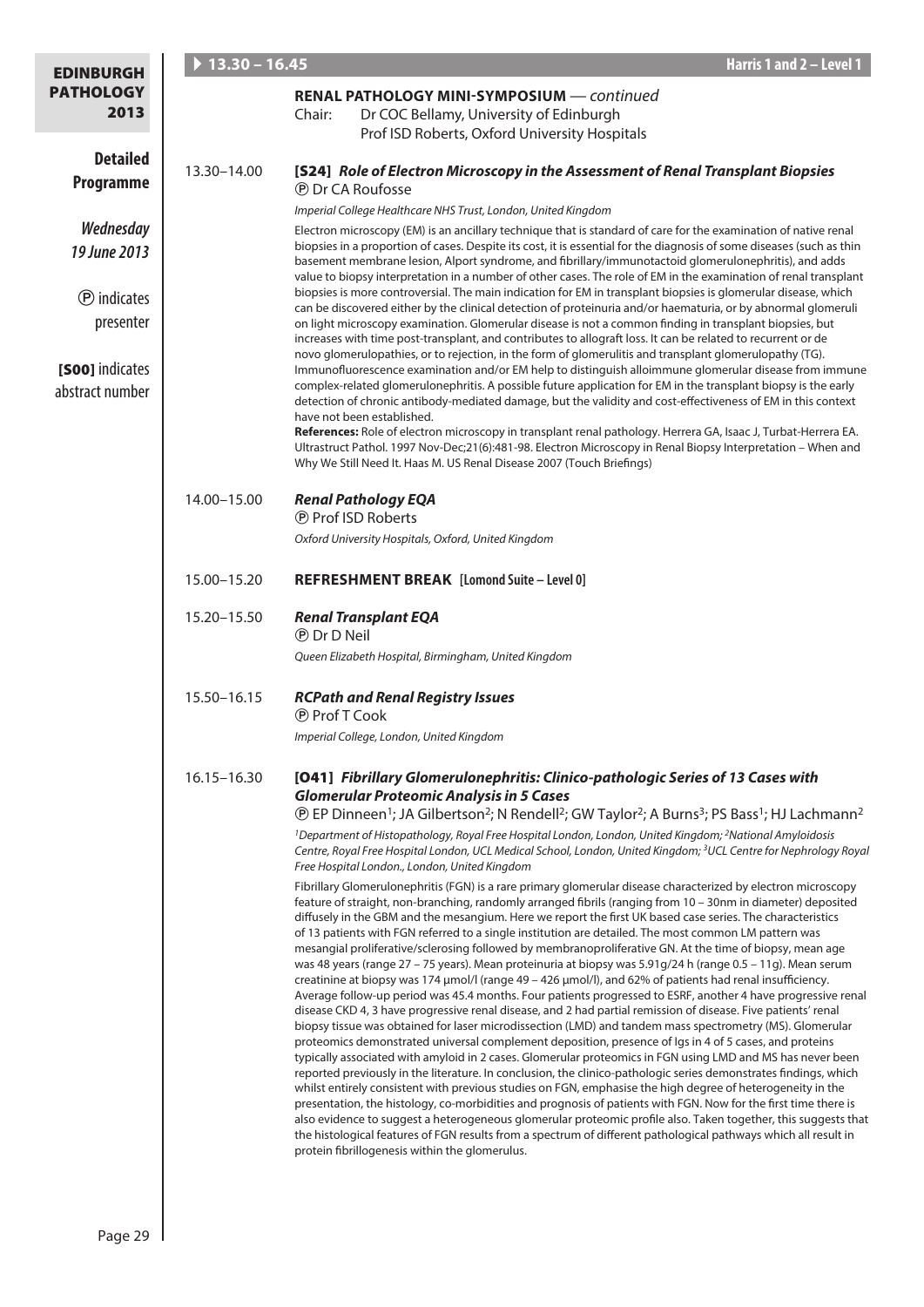#### WEDNESDAY 19 June *— continued*

EDINBURGH **PATHOLOGY** 2013

> **Detailed Programme**

*Wednesday 19 June 2013*

P indicates presenter

**[S00]** indicates abstract number

# 16.30–16.45 [O42] *Report of Two Cases of Crescentic Membranous Glomerulonephritis with Linear IgG Immunofluorescence Staining.*

P DT Kipgen

*Southern General Hospital, Glasgow, United Kingdom*

Membranous glomerulonephritis (MGN) rarely takes the form of crescentic rapidly progressive glomerulonephritis (RPGN). This report describes the clinical presentation, renal biopsy findings, and clinical progress of two patients with crescentic MGN.

**Case 1:** a 23 year old man who presented with haematuria, proteinuria, low serum albumin and serum creatinine of 129 μmol/L. ANCA, ANA and anti-GBM antibody serology was negative. Renal biopsy showed active crescents in 10 of 15 glomeruli with mild chronic damage. Immunofluorescence: linear IgG glomerular capillary wall staining. Electron microscopy showed intramembranous electron dense deposits. He was treated with methylprednisolone, cyclophosphamide and mycophenolate mofetil and initially responded. His renal function has subsequently deteriorated and a repeat biopsy 4 years later shows a marked increase in global glomerulosclerosis and chronic tubulointerstitial damage.

**Case 2:** a 62 year old woman who presented with acute deterioration in renal function (serum creatinine 546 μmol/L). Anti GBM antibody titres were strongly positive. Renal biopsy showed active crescents in 6 of 8 glomeruli and mild chronic tubulointerstitial damage. Immunofluorescence: linear glomerular capillary wall staining with IgG. Electron microscopy showed subepithelial electron dense deposits. She was treated with plasma exchange, cyclophosphamide, prednisolone and co-trimoxazole. She did not recover renal function and remains dialysis dependent.

**Conclusions:** The two cases show prognosis more consistent with RPGN or anti-GBM GN than MGN. Given recent and ongoing advances in knowledge of pathogenesis of MGN it would be interesting to know anti phospholipase A2 receptor antibody status in these patients. Possible pathogenetic reasons for a combination of anti-GBM GN and MGN include abnormal exposure of basement membrane antigens and increased expression of podocyte antigens.

#### A **13.30 – 15.00 Carrick – Level 1**

#### **ORAL COMMUNICATIONS**

#### **Categories:** *Neuropathology/Ophthalmic; Osteoarticular/Soft Tissue; Lymphoreticular*

Chair: Prof D Salter, University of Edinburgh Prof JE Martin, Barts and the London School of Medicine and Dentistry and Barts Health NHS Trust

#### 13.30–13.45 [O21] *Lentiviral Vector Mediated Haematopoietic Stem Cell Gene Therapy for the Treatment of Lysosomal Disease*

 $\textcircled{P}$  JH McDermott<sup>1</sup>; A Langford-Smith<sup>1</sup>; A Sergijenko<sup>1</sup>; KJ Langford-Smith<sup>1</sup>; A Liao<sup>1</sup>; SA Jones<sup>2</sup>; JE Wraith<sup>2</sup>; RF Wynn<sup>3</sup>; FW Wilkinson<sup>1</sup>; BW Bigger<sup>1</sup>

*1Stem Cells & Neurotherapies, University of Manchester, Manchester, United Kingdom; 2St Mary's Hospital, Manchester, United Kingdom; 3Blood and Marrow Transplant Unit, RMCH, Manchester, United Kingdom*

Mucopolysaccharidosis type III (MPS III) is a lysosomal storage disorder which results from mutations in the genes coding for a number of heparan sulphate (HS) degrading enzymes. The disease is characterised by progressive HS accumulation and subsequent neuronal degeneration during childhood. Current therapies fail to restore sufficient brain enzyme activity and, as a result, patients rarely live past their second decade. Hematopoietic stem cell transplantation (HSCT), is an effective treatment for other MPS disorders, but is ineffectual for MPS III. We propose that insufficient enzyme is produced by donor-derived brain microglial cells to achieve a clinical response following transplantation. To overcome this dose-effect we created several lentiviral vector constructs containing genes encoding for the absent enzyme under either the myeloid specific CD11b (LV-CD11b) or ubiquitous PGK promoter (LV-PGK). Vector expression was achieved in vitro and hematopoietic stem cells (HSCs) were transduced over repeated rounds to maximise the number of viral copies per cell. Significant increases in the average copy number were achieved and importantly this transduction technique was shown to not affect the normal lineage behaviour of the HSCs. An in vivo study was subsequently initiated examining the efficacy of HSCT for MPS III mice where allogenic WT stem cells had been transduced with LV-CD11b compared with HSCT alone. Our data suggests that, although HSCT alone was able to increase enzyme activity above MPS III control levels in the periphery, LV-CD11b HSCT had a significantly enhanced effect; fully correcting the enzyme defect in the periphery and, most strikingly, providing a 9.5% restoration of WT enzyme activity in the brain. This level of restoration has been associated with disease correction and therefore we suggest that vector-mediated HSCT may offer an alternative therapeutic strategy for the treatment of MPS III.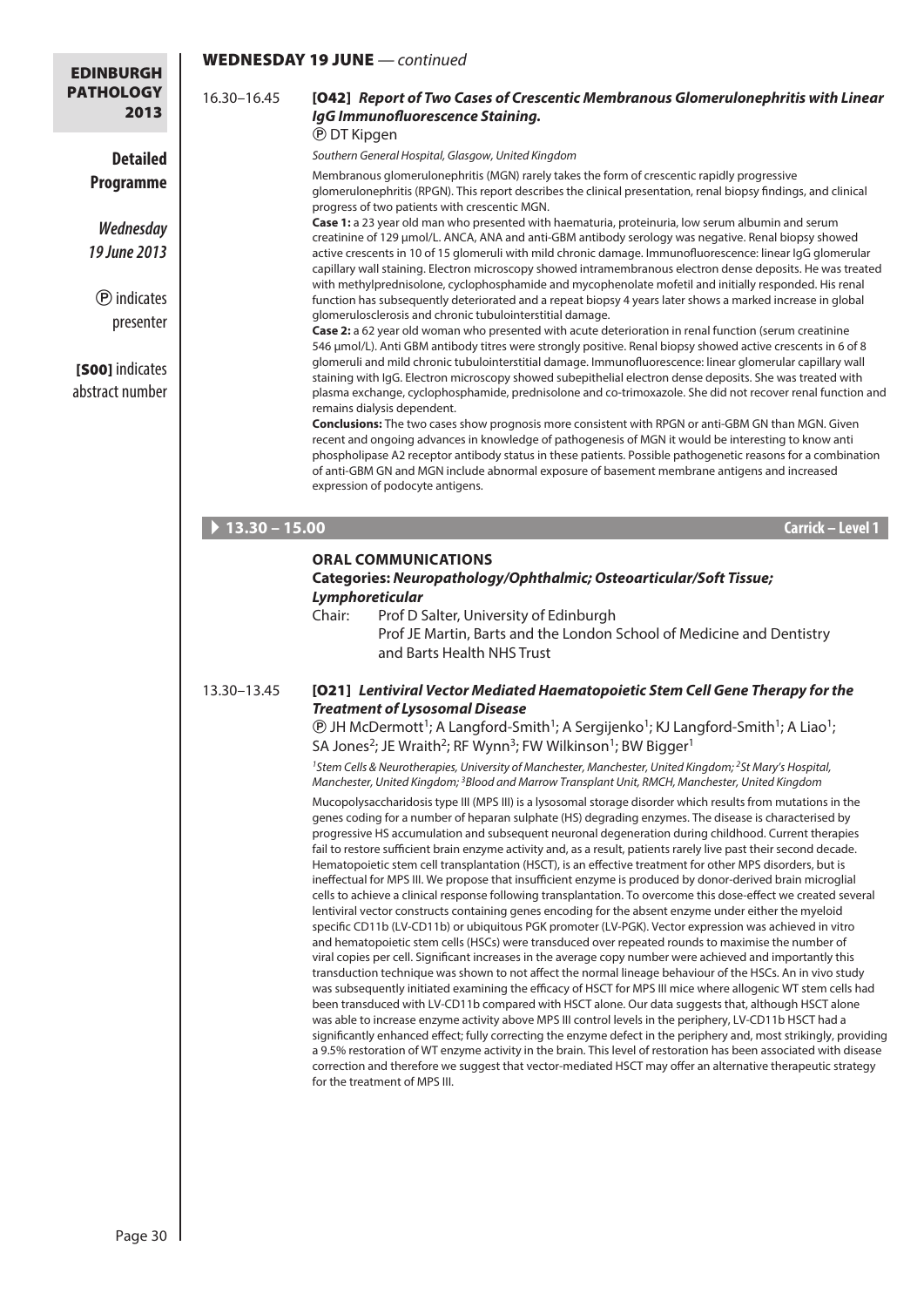| <b>EDINBURGH</b><br><b>PATHOLOGY</b><br>2013 | 13.45-14.00   | [022] The Balloon Cell Vascular Niche: Anatomical Evidence of a Stem Cell-Blood<br><b>Vessel Relationship in Epilepsy-Associated Malformations of Cortical Development</b><br>(D) MA Hollingworth <sup>1</sup> ; SML Paine <sup>1</sup> ; K Latak <sup>2</sup> ; A Gapapathi <sup>2</sup> ; K Miller <sup>2</sup> ; F Becherini <sup>2</sup> ; JH Cross <sup>1</sup> ;<br>W Harkness <sup>1</sup> ; BN Harding <sup>1</sup> ; TS Jacques <sup>1</sup>                                                                                                                                                                                                                                                                                                                                                                                                                                                                                                                                                                                                                                                                                                                                                                                                                                                                                                                                                                                                                                                                                                                                                                                                                  |
|----------------------------------------------|---------------|------------------------------------------------------------------------------------------------------------------------------------------------------------------------------------------------------------------------------------------------------------------------------------------------------------------------------------------------------------------------------------------------------------------------------------------------------------------------------------------------------------------------------------------------------------------------------------------------------------------------------------------------------------------------------------------------------------------------------------------------------------------------------------------------------------------------------------------------------------------------------------------------------------------------------------------------------------------------------------------------------------------------------------------------------------------------------------------------------------------------------------------------------------------------------------------------------------------------------------------------------------------------------------------------------------------------------------------------------------------------------------------------------------------------------------------------------------------------------------------------------------------------------------------------------------------------------------------------------------------------------------------------------------------------|
| <b>Detailed</b>                              |               | <sup>1</sup> Great Ormond Street Hospital for Children NHS Foundation Trust, London, United Kingdom; <sup>2</sup> Institute of Child<br>Health, London, United Kingdom                                                                                                                                                                                                                                                                                                                                                                                                                                                                                                                                                                                                                                                                                                                                                                                                                                                                                                                                                                                                                                                                                                                                                                                                                                                                                                                                                                                                                                                                                                 |
| <b>Programme</b>                             |               | Purpose of study: Epilepsy is the most common severe neurological disease of childhood. Focal cortical<br>dysplasia (FCD) is the most common neuropathological finding in those undergoing surgery for drug resistant<br>focal seizures. Evidence suggests that balloon cells (BC) in focal cortical dysplasia type IIb (FCDIIb) and the                                                                                                                                                                                                                                                                                                                                                                                                                                                                                                                                                                                                                                                                                                                                                                                                                                                                                                                                                                                                                                                                                                                                                                                                                                                                                                                               |
| <b>Wednesday</b><br>19 June 2013             |               | genetic disease tuberous sclerosis (TS) are related to stem cells. As stem cells in the developing brain have an<br>essential relationship with blood vessels, the so-called 'vascular niche', we hypothesized that the distribution of<br>BC would be related to blood vessels (BV).<br>Methods: Using the immunohistochemical markers β1 integrin and von Willebrand factor, we analyzed the<br>distribution of BC and BV in cases of FCD with (FCDIIb) and without (FCDIIa) BC, cortical tubers from children                                                                                                                                                                                                                                                                                                                                                                                                                                                                                                                                                                                                                                                                                                                                                                                                                                                                                                                                                                                                                                                                                                                                                       |
| <b><i>O</i></b> indicates<br>presenter       |               | with tuberous sclerosis (TS) and in normally-formed neocortex from children with epilepsy.<br>Summary of results: Overall, the blood vessel density in areas of dysplasia with BC in TS and FCDIIb cases<br>was reduced compared to the surrounding tissue. However, the vascular density (MVD) immediately adjacent<br>to BC was increased. We conclude that these data support the hypothesis that BC and BV are not randomly<br>distributed; this raises the possibility that BC occupy a stem cell-like vascular niche.                                                                                                                                                                                                                                                                                                                                                                                                                                                                                                                                                                                                                                                                                                                                                                                                                                                                                                                                                                                                                                                                                                                                            |
| [SOO] indicates                              |               |                                                                                                                                                                                                                                                                                                                                                                                                                                                                                                                                                                                                                                                                                                                                                                                                                                                                                                                                                                                                                                                                                                                                                                                                                                                                                                                                                                                                                                                                                                                                                                                                                                                                        |
| abstract number                              | 14.00-14.15   | [023] Precision of Needle Biopsy in the Diagnosis of Soft Tissue Sarcomas<br><b><i>®</i></b> DG Gent; AJ Freemont                                                                                                                                                                                                                                                                                                                                                                                                                                                                                                                                                                                                                                                                                                                                                                                                                                                                                                                                                                                                                                                                                                                                                                                                                                                                                                                                                                                                                                                                                                                                                      |
|                                              |               | Manchester Medical School, Manchester, United Kingdom                                                                                                                                                                                                                                                                                                                                                                                                                                                                                                                                                                                                                                                                                                                                                                                                                                                                                                                                                                                                                                                                                                                                                                                                                                                                                                                                                                                                                                                                                                                                                                                                                  |
|                                              |               | Background: Whereas once surgery was the primary treatment for all sarcomas increasingly presurgical<br>radiotherapy/chemotherapy are now used to improve patient outcome. Use of these therapies is diagnosis<br>specific. Diagnosis is usually based on needle core biopsy. This study examined the diagnostic accuracy of<br>needle biopsy in patients coming to surgical resection of soft tissue sarcomas, using the resection specimen                                                                                                                                                                                                                                                                                                                                                                                                                                                                                                                                                                                                                                                                                                                                                                                                                                                                                                                                                                                                                                                                                                                                                                                                                           |
|                                              |               | diagnosis as definitive.<br>Methods: A retrospective review was undertaken of the GMOSS database at Manchester Royal Infirmary (2<br>specialist sarcoma pathologists) for the period 1/06 to 12/2012. 127 patients with both core needle biopsies<br>and resection specimens were identified. The reliability of core needle biopsies was determined by comparing it<br>with the resection specimen result. Patients were included only if they had a resection diagnosis of sarcoma.<br>Results: The correct subtype and grade of sarcoma (eg. Myxoid liposarcoma, grade 2 myxofibrosarcoma) was<br>identified using needle biopsy in 67.7% (n=86, 86/127) of cases. The exact subtype of sarcoma was refined using<br>the resection specimen in 11.0% (n=14, 14/127) of cases. A completely different type of sarcoma was identified<br>by the resection specimen compared to the needle biopsy in $21.3\%$ (n=27, 27/127) of cases.<br><b>Conclusions:</b> Needle biopsies are a useful diagnostic tool, but for certain subtypes of sarcoma,<br>(e.g. epitheloid sarcoma) the diagnosis was less easily made. The main differences between the needle biopsy<br>and the resection related to sampling of heterogeneous tumours and limitations of information derived from<br>immunohistochemistry in some settings.                                                                                                                                                                                                                                                                                                                                               |
|                                              | 14.15 - 14.30 | [024] Prevalence and Cytological Characterisation of a Mixed Arthritis with                                                                                                                                                                                                                                                                                                                                                                                                                                                                                                                                                                                                                                                                                                                                                                                                                                                                                                                                                                                                                                                                                                                                                                                                                                                                                                                                                                                                                                                                                                                                                                                            |
|                                              |               | <b>Monosodium Urate and Calcium Pyrophosphate Crystals</b>                                                                                                                                                                                                                                                                                                                                                                                                                                                                                                                                                                                                                                                                                                                                                                                                                                                                                                                                                                                                                                                                                                                                                                                                                                                                                                                                                                                                                                                                                                                                                                                                             |
|                                              |               | <b>(P)</b> EL Heselden; AJ Freemont                                                                                                                                                                                                                                                                                                                                                                                                                                                                                                                                                                                                                                                                                                                                                                                                                                                                                                                                                                                                                                                                                                                                                                                                                                                                                                                                                                                                                                                                                                                                                                                                                                    |
|                                              |               | University of Manchester, Manchester, United Kingdom                                                                                                                                                                                                                                                                                                                                                                                                                                                                                                                                                                                                                                                                                                                                                                                                                                                                                                                                                                                                                                                                                                                                                                                                                                                                                                                                                                                                                                                                                                                                                                                                                   |
|                                              |               | Purpose of Study: The aim of this study was to investigate the existence of an arthritis in which monosodium<br>urate (urate) and calcium pyrophosphate (CPP) crystals co-existed in synovial fluid (SF).<br>Methods: Synovial fluid analyses of 33000 samples were reviewed, identifying those which contained urate and<br>CPP crystals. Synovial fluid cell count, presence of organisms, and differential cell count, together with patient<br>age and sex were retrieved from a computerised database spanning 22 years of SF analysis.<br>Summary of Results: Crystals were identified in 6983 (21%) cases. Of these CPP were found in 3685 cases, urate<br>in 3127, and both in 171 (0.5%). These 171 cases were deemed to have a mixed crystal arthropathy (MCA). MCA<br>sufferers were 77% male and 23% female, and the highest incidence was found in people aged 76-80 yrs.<br>The most common pattern (69.4%) was that of high numbers (>20/10HPF) of both crystals and an acute<br>inflammatory cell count - "True" MCA. In most of the remainder (23.8%) there were low numbers of CPP and<br>many of these had proven osteoarthritis (OA). This pattern we call OA with gout. Of these 29% had evidence of<br>acute gout at the time of aspiration, the remainder were considered to have "quiescent gout".<br><b>Conclusion:</b> This study confirms the existence of a disease that has been suspected but never hitherto<br>characterised - true MCA. This diagnosis can only be made by SF microscopy. We describe its diagnostic SF<br>features and demography, but there is still a need to characterise it clinically and define its management. |
|                                              |               |                                                                                                                                                                                                                                                                                                                                                                                                                                                                                                                                                                                                                                                                                                                                                                                                                                                                                                                                                                                                                                                                                                                                                                                                                                                                                                                                                                                                                                                                                                                                                                                                                                                                        |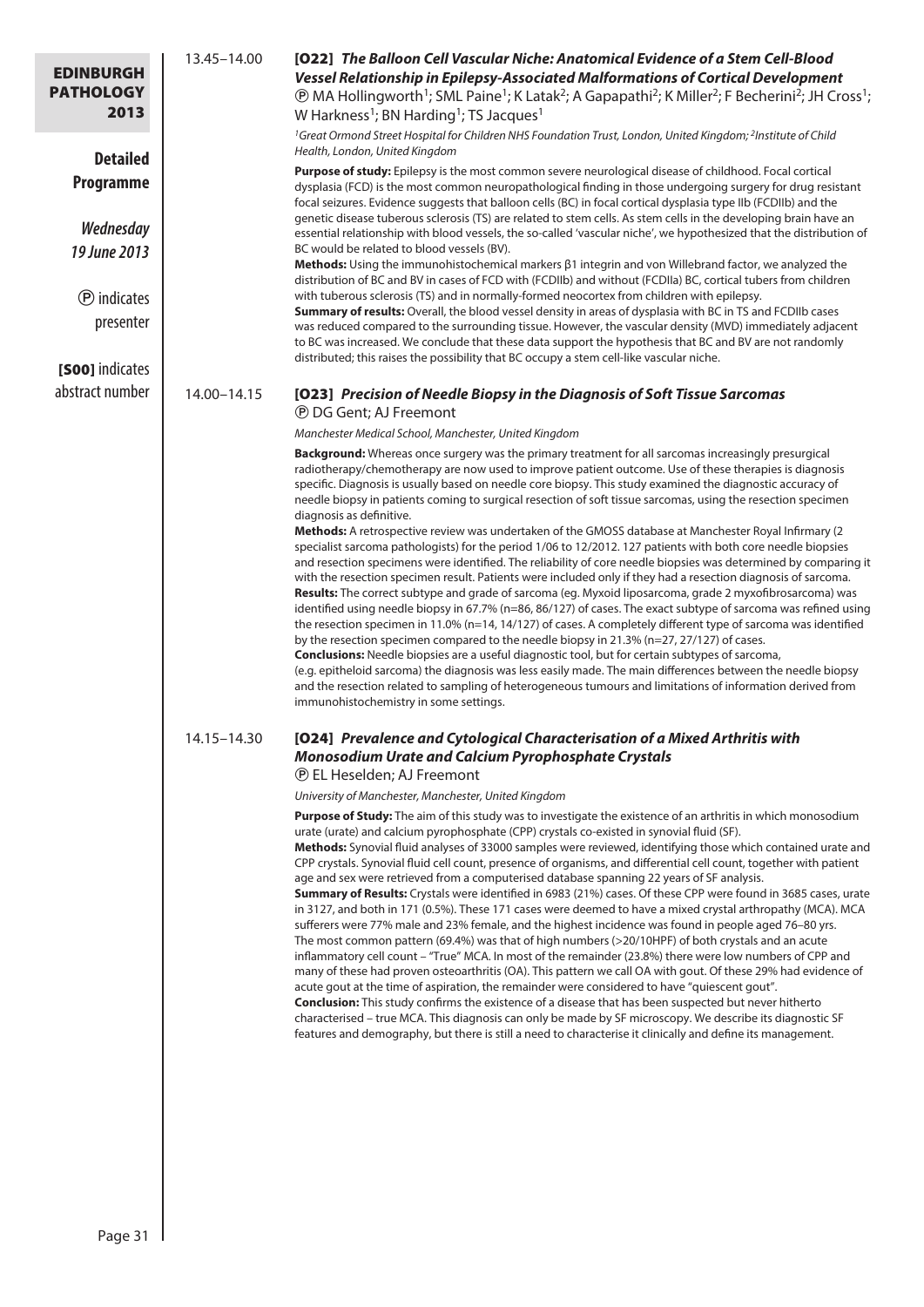| <b>EDINBURGH</b>                       | <b>WEDNESDAY 19 JUNE</b> - continued |                                                                                                                                                                                                                                                                                                                                                                                                                                                                                                                                                                                                                                                                                                                                                                                                                                                                                                            |  |
|----------------------------------------|--------------------------------------|------------------------------------------------------------------------------------------------------------------------------------------------------------------------------------------------------------------------------------------------------------------------------------------------------------------------------------------------------------------------------------------------------------------------------------------------------------------------------------------------------------------------------------------------------------------------------------------------------------------------------------------------------------------------------------------------------------------------------------------------------------------------------------------------------------------------------------------------------------------------------------------------------------|--|
| <b>PATHOLOGY</b><br>2013               | 14.30-14.45                          | [025] Splenic Marginal Zone Lymphoma: Mutation Landscape by Exome Sequencing<br><b>(D)</b> AJ Clipson <sup>1</sup> ; AJ Watkins <sup>1</sup> ; M Ashton-Key <sup>2</sup> ; L de Leval <sup>3</sup> ; A Wotherspoon <sup>4</sup> ; G Vassiliou <sup>5</sup> ;<br>MQ Du <sup>1</sup>                                                                                                                                                                                                                                                                                                                                                                                                                                                                                                                                                                                                                         |  |
| <b>Detailed</b><br><b>Programme</b>    |                                      | <sup>1</sup> University of Cambridge, Cambridge, United Kingdom; <sup>2</sup> Southampton General Hospital, Southampton, United<br>Kingdom; <sup>3</sup> Institut Universitaire De Pathologie, Lausanne, Switzerland; <sup>4</sup> Royal Marsden Hospital, London, United<br>Kingdom; <sup>5</sup> Wellcome Trust Genome Campus, Hinxton, United Kingdom                                                                                                                                                                                                                                                                                                                                                                                                                                                                                                                                                   |  |
| <b>Wednesday</b>                       |                                      | Splenic marginal zone lymphoma (SMZL) is a low grade B-cell lymphoma with remarkably variable<br>clinical outcome. Currently, it is not possible to predict the prognosis of patients with SMZL and stratify<br>their treatments accordingly. This is largely due to a lack of understanding of the genetics and molecular                                                                                                                                                                                                                                                                                                                                                                                                                                                                                                                                                                                 |  |
| 19 June 2013                           |                                      | mechanisms underlying the lymphoma development. SMZL lacks recurrent chromosome translocation, and<br>is characterised by frequent 7q deletion, but the gene(s) targeted by the deletion remain elusive. By exome<br>sequencing 15 cases of well-characterised SMZL, we have identified recurrent mutations in multiple signalling                                                                                                                                                                                                                                                                                                                                                                                                                                                                                                                                                                         |  |
| <b><i>O</i></b> indicates<br>presenter |                                      | pathways including NOTCH, NF-KB, BCR, TLR and WNT signalling, as well as in several chromatin remodelling<br>genes. There was no apparent correlation between the various signalling pathway mutations and the 7q<br>deletion status or IGVH usage. We are in the process of validating these mutations in a large cohort of SMZL by<br>targeted re-sequencing and will then examine their incidence, potential association and utility in prognosis and                                                                                                                                                                                                                                                                                                                                                                                                                                                   |  |
| [SOO] indicates<br>abstract number     |                                      | treatment stratification.<br>This work is supported by a Path Soc Research Grant.                                                                                                                                                                                                                                                                                                                                                                                                                                                                                                                                                                                                                                                                                                                                                                                                                          |  |
|                                        | 14.45-15.00                          | [O26] Prognostic Impact of D2-40 Expression and BCL6 Gene Rearrangement in<br>Diffuse Large B-Cell Lymphoma.<br>AA Al-Sissi; MI Mourad; NA El-Sissy; SM Abd El-Aziz; ® AA Shalaby                                                                                                                                                                                                                                                                                                                                                                                                                                                                                                                                                                                                                                                                                                                          |  |
|                                        |                                      | Mansoura University, Mansoura, Egypt                                                                                                                                                                                                                                                                                                                                                                                                                                                                                                                                                                                                                                                                                                                                                                                                                                                                       |  |
|                                        |                                      | Diffuse large B-cell lymphoma (DLBCL) is the most common subtype of non-Hodgkin's lymphoma, accounting<br>for 30-40% of newly-diagnosed cases. Lymphatic invasion is correlated with worsening prognosis including<br>increased risk of nodal metastasis, decreased survival and long term or distant recurrence. D2-40 expression<br>is a good predictor of lymphatic invasion and can be considered as a potential target for therapy. Studies of                                                                                                                                                                                                                                                                                                                                                                                                                                                        |  |
|                                        |                                      | BCL6 gene rearrangement in DLBCL has yielded contradictory results, demonstrating favorable, intermediate,<br>and adverse outcomes. In this study we evaluated D2-40 expression by immunohistochemistry and BCL6<br>rearrangement by FISH technique in DLBCL cases and correlated both with each other and with the established<br>prognostic and clinical parameters. This study was conducted on formalin fixed paraffin embedded sections<br>of 30 cases of DLBCL of cervical lymph nodes. Cases were evaluated clinically on the basis of Ann Arbor                                                                                                                                                                                                                                                                                                                                                    |  |
|                                        |                                      | Staging and International Prognostic Index (IPI). The relationships between D2-40 expression, BCL6 break<br>apart and other clinicopathologic features revealed a highly significant inverse correlation between IPI and<br>BCL6 rearrangement (P<0.001), overall survival (OS) as well as disease free survival (DFS) (P<0.001). BCL6<br>rearrangement was associated with good overall survival and disease free survival (P < 0.001). On the other<br>hand, BCL6 rearrangement showed a highly significant negative correlation with D2-40 immunoreactivity,<br>lymph vessel density (LVD) and lymph vessel invasion (LVI) (P < 0.001). These results support the use of D2-40<br>expression as an indicator of lymphatic invasion in combination with clinical parameters such as IPI and Ann<br>Arbor Staging. The combination of CD2-40 expression and BCL6 gene rearrangement may help to develop a |  |
|                                        |                                      | more patient-tailored therapy.                                                                                                                                                                                                                                                                                                                                                                                                                                                                                                                                                                                                                                                                                                                                                                                                                                                                             |  |
|                                        | 15.00-15.30                          | <b>REFRESHMENT BREAK [Lomond Suite - Level 0]</b>                                                                                                                                                                                                                                                                                                                                                                                                                                                                                                                                                                                                                                                                                                                                                                                                                                                          |  |
|                                        | $15.30 - 16.30$                      | Carrick - Level 1                                                                                                                                                                                                                                                                                                                                                                                                                                                                                                                                                                                                                                                                                                                                                                                                                                                                                          |  |
|                                        |                                      | <b>ORAL COMMUNICATIONS</b>                                                                                                                                                                                                                                                                                                                                                                                                                                                                                                                                                                                                                                                                                                                                                                                                                                                                                 |  |
|                                        |                                      | Categories: Cardiovascular/Pulmonary; Technical Advances; Head and Neck<br>Prof D Salter, University of Edinburgh<br>Chair:                                                                                                                                                                                                                                                                                                                                                                                                                                                                                                                                                                                                                                                                                                                                                                                |  |
|                                        |                                      | Dr TR Helliwell, Royal Liverpool University Hospital                                                                                                                                                                                                                                                                                                                                                                                                                                                                                                                                                                                                                                                                                                                                                                                                                                                       |  |
|                                        | 15.30-15.45                          | [027] Diagnostic Efficacy of Cell Block Preparation in Endobronchial Ultrasound-<br>Guided Transbronchial Needle Aspiration - A Retrospective Review in the West of<br><b>Ireland</b>                                                                                                                                                                                                                                                                                                                                                                                                                                                                                                                                                                                                                                                                                                                      |  |
|                                        |                                      | <b><i>@</i></b> D Abu-Sinn; M Tan Chien Sheng                                                                                                                                                                                                                                                                                                                                                                                                                                                                                                                                                                                                                                                                                                                                                                                                                                                              |  |
|                                        |                                      | University Hospital Galway, Galway, Ireland<br>Endobronchial Ultrasound-guided Transbronchial Needle Aspiration (EBUS-TBNA) has proven to be a highly                                                                                                                                                                                                                                                                                                                                                                                                                                                                                                                                                                                                                                                                                                                                                      |  |
|                                        |                                      | specific and sensitive diagnostic outpatient procedure for lung cancer staging and evaluation of mediastinal<br>lymphadenopathy. Cytological smears and cell blocks are routinely performed in the majority of hospitals<br>offering this service. A retrospective study was conducted over one year to assess the diagnostic efficacy of cell<br>block preparations in the assesment of EBUS-TBNA samples. The diagnostic yield between smears and cell block<br>preparations is compared. One hundred and fifty patients (296 lymph nodes) underwent EBUS-TBNA in 2012.                                                                                                                                                                                                                                                                                                                                  |  |
| Page 32                                |                                      | On-site evaluation was done in 6 (4%) cases. The aspirates were diagnostic in 134 (89.3%) cases. The diagnoses<br>were atypical/suspicious, benign/granulomatous lymphadenitis and malignant in 16 (12%), 73 (54.5%) and 45<br>(33.5%) cases respectively. Of the malignant cases, 38 (84%) were primary lung cancer metastases, of which 10<br>(26.3%) small cell, 18 (47.3%) adenocarcinoma, 9 (23.7%) squamous cell carcinoma, 1 case was adenosquamous/<br>mucoepidermoid. There were no NSCLC-NOS cases. Of the 16 (10.7%) non-diagnostic cases, 2 had repeat EBUS-<br>TBNA, while 9 had concomitant specimens which were all diagnostic for malignancy. The diagnostic material                                                                                                                                                                                                                      |  |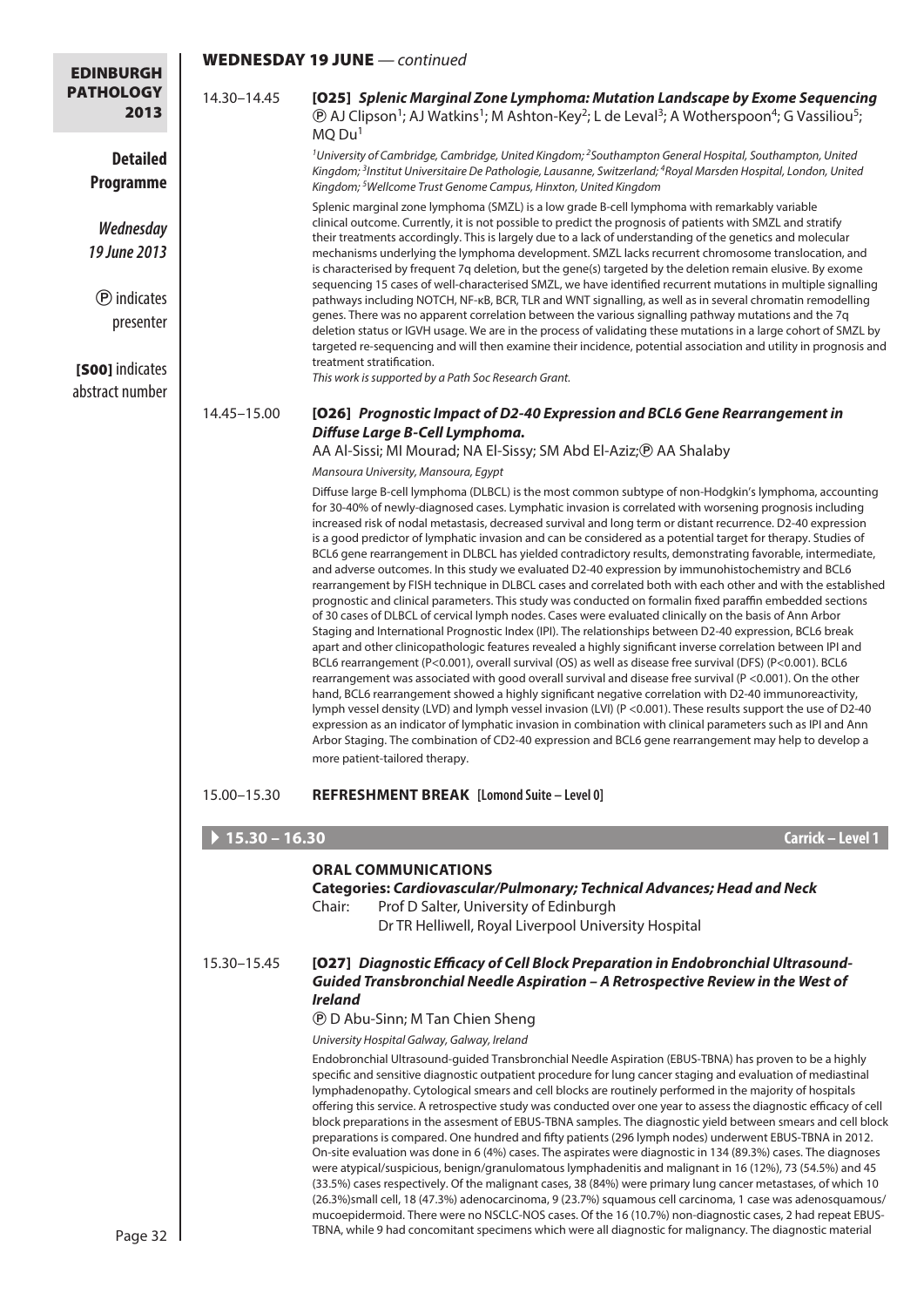| <b>EDINBURGH</b><br><b>PATHOLOGY</b><br>2013 |             | was found on cell block in 97.7% of malignant cases, and in 90.4% of benign cases; while diagnosis was based<br>on smear only in 1 (2%) of the malignant cases and 7(9.5%) of the benign cases. EBUS-TBNA remains a highly<br>specific and sensitive method in diagnosing mediastinal disease despite the lack of onsite evaluation. In a high<br>percentage of cases diagnosis can be made without a single smear preparation. This finding conclude the<br>reliability of a cell block as a sole modality in the diagnosis of EBUS specimens. In the minority of cases where<br>the diagnosis is based on smears, only one of these cases showed evidence of malignancy.                                                                                                                                                                                                                                                                                                                                                                                                                                                                                                                                                                                                                                                                                                                                                                                                                                                                                                                                                                                                                                                                                                                       |
|----------------------------------------------|-------------|--------------------------------------------------------------------------------------------------------------------------------------------------------------------------------------------------------------------------------------------------------------------------------------------------------------------------------------------------------------------------------------------------------------------------------------------------------------------------------------------------------------------------------------------------------------------------------------------------------------------------------------------------------------------------------------------------------------------------------------------------------------------------------------------------------------------------------------------------------------------------------------------------------------------------------------------------------------------------------------------------------------------------------------------------------------------------------------------------------------------------------------------------------------------------------------------------------------------------------------------------------------------------------------------------------------------------------------------------------------------------------------------------------------------------------------------------------------------------------------------------------------------------------------------------------------------------------------------------------------------------------------------------------------------------------------------------------------------------------------------------------------------------------------------------|
| <b>Detailed</b><br>Programme                 | 15.45-16.00 | [028] Evaluation of Cell Pellet Usage in Endobronchial Ultrasound-Guided Fine<br><b>Needle Aspirations (EBUS-FNAS)</b>                                                                                                                                                                                                                                                                                                                                                                                                                                                                                                                                                                                                                                                                                                                                                                                                                                                                                                                                                                                                                                                                                                                                                                                                                                                                                                                                                                                                                                                                                                                                                                                                                                                                           |
| Wednesday                                    |             | <b>D</b> HK Iftikhar; A Rice; A Montero; S Chikte; J Sills; AG Nicholson<br>Royal Brompton Hospital, London, United Kingdom                                                                                                                                                                                                                                                                                                                                                                                                                                                                                                                                                                                                                                                                                                                                                                                                                                                                                                                                                                                                                                                                                                                                                                                                                                                                                                                                                                                                                                                                                                                                                                                                                                                                      |
| 19 June 2013                                 |             | Background: Endobronchial ultrasound (EBUS) guided fine needle aspiration of mediastinal lymph nodes<br>is a minimally invasive procedure for cytological sampling of the mediastinal lymph nodes that has been<br>successfully applied in nodal staging of lung carcinomas, their restaging after adjuvant therapy, diagnosing                                                                                                                                                                                                                                                                                                                                                                                                                                                                                                                                                                                                                                                                                                                                                                                                                                                                                                                                                                                                                                                                                                                                                                                                                                                                                                                                                                                                                                                                  |
| <b><i>O</i></b> indicates<br>presenter       |             | mediastinal lymphoma, other extrathoracic metastatic malignancies and also non neoplastic entities such as<br>sarcoidosis and tuberculosis. It has evolved as a mainstay of diagnostic practice over the past 10 years, with the<br>management of samples constantly evolving to meet clinical needs. Initially EBUS-FNA specimens were solely<br>reviewed via cytology (PAP-stained, Diff-Quick-stained, Thin Prep slides dependent on local practices), with cell                                                                                                                                                                                                                                                                                                                                                                                                                                                                                                                                                                                                                                                                                                                                                                                                                                                                                                                                                                                                                                                                                                                                                                                                                                                                                                                              |
| [SOO] indicates<br>abstract number           |             | blocks being increasingly made for ancillary investigation (genetic testing) in positive cases only over the last<br>5 years. In our department, a cell pellet had until June 2012 been prepared for positive After discussion in the<br>department in relation to complexity of diagnosis in such cases, we decided to make cell pellets for all TBNA<br>specimens.                                                                                                                                                                                                                                                                                                                                                                                                                                                                                                                                                                                                                                                                                                                                                                                                                                                                                                                                                                                                                                                                                                                                                                                                                                                                                                                                                                                                                             |
|                                              |             | Aims: The aim of this audit was to establish whether making cell pellets for all TBNAs was best practice or<br>unnecessary in relation to accuracy of diagnosis.<br>Methodology: We reviewed the results of 97 EBUS-FNAS from June 2012 to January 2013 to establish the role<br>of the cell pellet in the management of TBNA specimens.                                                                                                                                                                                                                                                                                                                                                                                                                                                                                                                                                                                                                                                                                                                                                                                                                                                                                                                                                                                                                                                                                                                                                                                                                                                                                                                                                                                                                                                         |
|                                              |             | Results: Our results showed that, in 19 out of 100 consecutive cases (19%), a diagnosis was made on the cell<br>pellet when the cytology specimen alone had been negative for a specific diagnosis was not possible without<br>a cell pellet. Of the 19 cases, there were 12 cases of non-necrotising granulomatous inflammation, 5 were cases<br>of neoplastic disease and 2 cases were called suspicious on cytology but were felt to be benign on cell pellet.<br>There were no cases where the cytology was positive and the cell pellet was negative.                                                                                                                                                                                                                                                                                                                                                                                                                                                                                                                                                                                                                                                                                                                                                                                                                                                                                                                                                                                                                                                                                                                                                                                                                                       |
|                                              | 16.00-16.15 | [029] Variation in Cellular Pathology Department Specimen Handling Processes in<br>the Cancer Research UK Stratified Medicine Programme<br><b>(D)</b> EC Shaw <sup>1</sup> ; VP Collins <sup>2</sup> ; D Gonzalez de Castro <sup>3</sup> ; AM Hanby <sup>4</sup> ; D Harrison <sup>5</sup> ; D Neil <sup>6</sup> ;                                                                                                                                                                                                                                                                                                                                                                                                                                                                                                                                                                                                                                                                                                                                                                                                                                                                                                                                                                                                                                                                                                                                                                                                                                                                                                                                                                                                                                                                               |
|                                              |             | B O'Sullivan <sup>6</sup> ; K Oien <sup>7</sup> ; P Taniere <sup>8</sup> ; AG Nicholson <sup>9</sup> ; D Rassl <sup>10</sup> ; PWM Johnson <sup>1</sup>                                                                                                                                                                                                                                                                                                                                                                                                                                                                                                                                                                                                                                                                                                                                                                                                                                                                                                                                                                                                                                                                                                                                                                                                                                                                                                                                                                                                                                                                                                                                                                                                                                          |
|                                              |             | <sup>1</sup> Cancer Research UK, London, United Kingdom; <sup>2</sup> Addenbrookes Hospital and University of Cambridge, Cambridge,<br>United Kingdom; <sup>3</sup> The Institute of Cancer Research and Royal Marsden NHS Foundation Trust, London, United<br>Kingdom; <sup>4</sup> Leeds Institute of Molecular Medicine, Yorkshire Cancer Research and Liz Dawn Pathology and<br>Translational Sciences Centre, Leeds, United Kingdom; <sup>5</sup> NHS Lothian and University of St Andrews, Edinburgh, United<br>Kingdom; <sup>6</sup> University Hospitals Birmingham NHS Foundation Trust, Birmingham, United Kingdom; <sup>7</sup> University of<br>Glasgow, Glasgow, United Kingdom; <sup>8</sup> University Hospital Birmingham and University of Birmingham, Birmingham,<br>United Kingdom; <sup>9</sup> Royal Brompton & Harefield NHS Foundation Trust and Imperial College London, London, United<br>Kingdom; <sup>10</sup> Papworth Hospital NHS Foundation Trust, Cambridge, United Kingdom                                                                                                                                                                                                                                                                                                                                                                                                                                                                                                                                                                                                                                                                                                                                                                                      |
|                                              |             | Purpose of the study: To establish a baseline and assess variation in current NHS cellular pathology<br>department specimen handling. This will be an essential step in developing optimised protocols in anticipation<br>of the increasing requirement to analyze nucleic acids from formalin-fixed, paraffin-embedded tumour<br>specimens.                                                                                                                                                                                                                                                                                                                                                                                                                                                                                                                                                                                                                                                                                                                                                                                                                                                                                                                                                                                                                                                                                                                                                                                                                                                                                                                                                                                                                                                     |
|                                              |             | Methods: Somatic cancer gene mutation profiling has been underway since September 2011 in the Stratified<br>Medicine Programme. Close collaboration between genetics and cellular pathology services delivering this<br>testing has led to the identification of variation in specimen handling practices and laboratory processes that<br>may account for differences in the success rate of subsequent genetic analysis. The areas implicated include<br>tissue fixation, processing and microtomy. A survey of laboratories involved in the programme is currently<br>underway and the results will be presented for the first time at the meeting.<br>Summary of results: Tumour samples from a total of 5735 English, Scottish and Welsh patients have<br>undergone analysis with a total of 24122 gene tests. Marked differences have been found in the success<br>rates of genetic analysis on different types of specimen as well as the same tumour types from different NHS<br>organizations. The failure rates for genes linked to currently licensed drugs in samples from different centres<br>are as follows: 3-12% for EGFR in lung carcinoma, 0-11% for BRAF in advanced melanoma and 0-5% for KRAS in<br>colorectal carcinoma. The underlying reasons for these variations are being explored through the collaborative<br>multidisciplinary network of researchers involved in the programme.<br><b>Conclusions:</b> There is variation in specimen handling in NHS cellular pathology departments. To facilitate the<br>future delivery of predictive molecular analysis for stratified cancer medicine, multidisciplinary and inter-<br>departmental collaboration is required to establish and implement optimised protocols for specimen and<br>nucleic acid preservation. |
|                                              |             |                                                                                                                                                                                                                                                                                                                                                                                                                                                                                                                                                                                                                                                                                                                                                                                                                                                                                                                                                                                                                                                                                                                                                                                                                                                                                                                                                                                                                                                                                                                                                                                                                                                                                                                                                                                                  |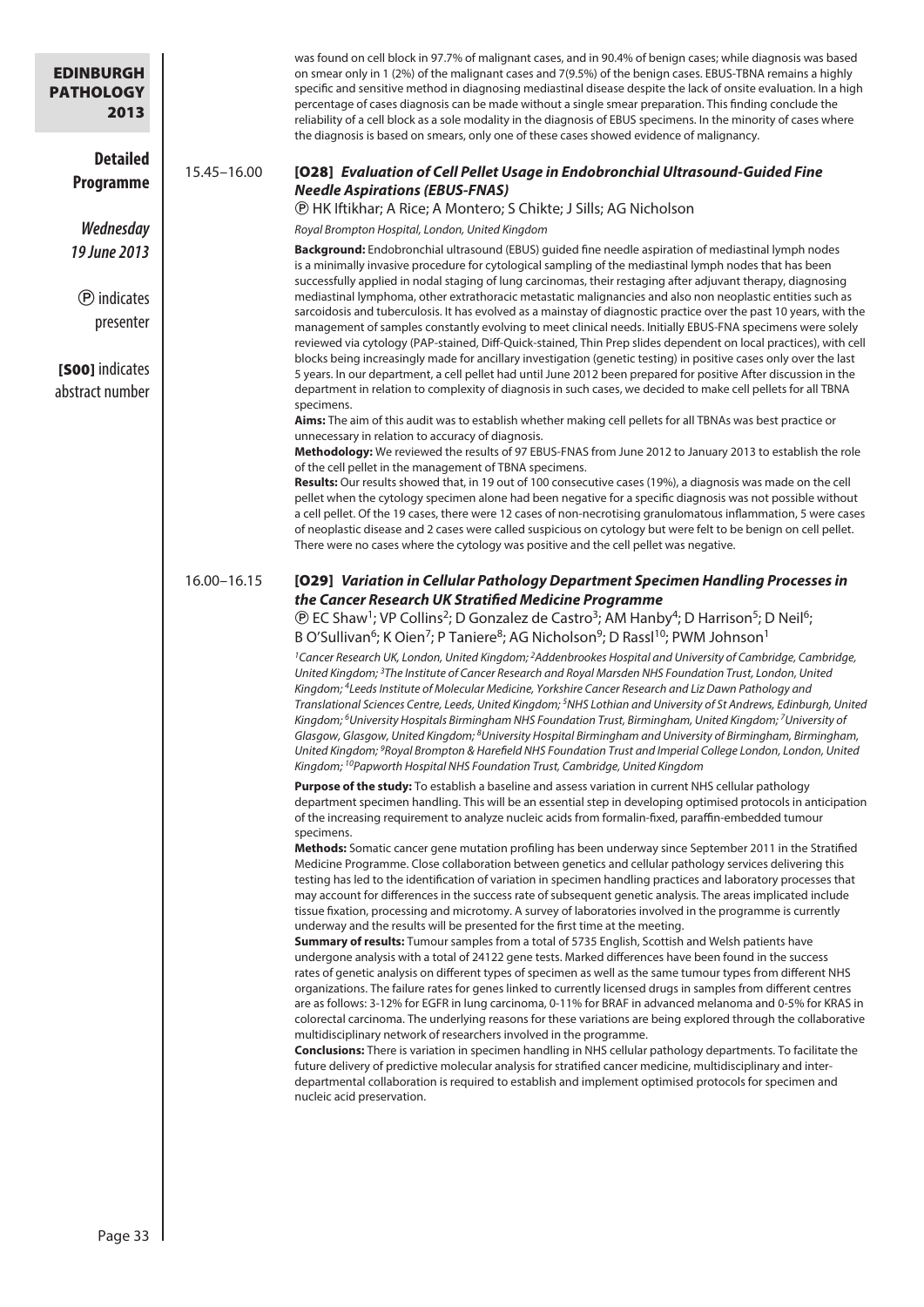| <b>EDINBURGH</b>                    | <b>WEDNESDAY 19 JUNE</b> - continued |                                                                                                                                                                                                                                                                                                                                                                                                                                                                                                                                                                                                                                                                                                           |  |
|-------------------------------------|--------------------------------------|-----------------------------------------------------------------------------------------------------------------------------------------------------------------------------------------------------------------------------------------------------------------------------------------------------------------------------------------------------------------------------------------------------------------------------------------------------------------------------------------------------------------------------------------------------------------------------------------------------------------------------------------------------------------------------------------------------------|--|
| <b>PATHOLOGY</b><br>2013            | 16.15-16.30                          | [030] Immunohistochemical Assessment of DNA Damage Repair Pathway Activation<br>in Head and Neck Squamous Cell Carcinoma, is it Related to Hypoxia?<br><b><i>(D)</i></b> GNJ Betts <sup>1</sup> ; H Jones <sup>2</sup> ; D Oakes <sup>2</sup> ; H Valentine <sup>3</sup> ; CML West <sup>3</sup> ; C Womack <sup>2</sup>                                                                                                                                                                                                                                                                                                                                                                                  |  |
| <b>Detailed</b><br><b>Programme</b> |                                      | <sup>1</sup> The Christie, Manchester, United Kingdom; <sup>2</sup> AstraZeneca, Alderly Edge, United Kingdom; <sup>3</sup> University of Manchester,<br>Manchester, United Kingdom                                                                                                                                                                                                                                                                                                                                                                                                                                                                                                                       |  |
|                                     |                                      | Head and neck squamous cell carcinoma (HNSCC) is characterised by frequent chromosomal aberrations,<br>including loss of the DNA damage response (DDR) kinase ataxia telangiectasia mutated (ATM). DDR capability                                                                                                                                                                                                                                                                                                                                                                                                                                                                                         |  |
| <b>Wednesday</b>                    |                                      | and tumour hypoxia are known to influence HNSCC radiosensitivity. We measured the expression of biomarkers<br>linked to DDR activation in a cohort of HNSCC tumours already characterised by their hypoxia and p16 status.                                                                                                                                                                                                                                                                                                                                                                                                                                                                                |  |
| 19 June 2013                        |                                      | FFPE sections from 104 patients with primarily surgically treated HNSCC were stained using<br>immunohistochemistry (IHC) for RAD51, p53, pH2AX, 53BP1, ATM, Ki-67 and geminin. Homologous<br>recombination (HR) deficiency was identified as high geminin (S/G2/M marker) to RAD51 ratio. Scores were                                                                                                                                                                                                                                                                                                                                                                                                     |  |
| <b><i>O</i></b> indicates           |                                      | determined by image analysis based upon the percentage of cells stained positive. Published scoring criteria                                                                                                                                                                                                                                                                                                                                                                                                                                                                                                                                                                                              |  |
| presenter                           |                                      | were used for p53 and 53BP1. Hypoxic status was determined in 42 tumours using a gene expression based<br>hypoxia score. Significant correlations were seen between pH2AX and ATM (p=0.014, Kruskal-Wallis) and<br>RAD51 (p=0.02). HR deficiency was associated with 53BP1 positivity (p=0.003) and high UICC stage (p=0.008).                                                                                                                                                                                                                                                                                                                                                                            |  |
| [SOO] indicates                     |                                      | HR deficiency, loss of 53BP1 and loss of ATM were only seen in p16 negative tumours. No relationship was seen                                                                                                                                                                                                                                                                                                                                                                                                                                                                                                                                                                                             |  |
| abstract number                     |                                      | between DDR markers and hypoxia although hypoxia was inversely correlated with the proliferation markers<br>Ki-67 (rho=-0.49, p=0.001) and geminin (rho=-0.33, p=0.03). The observation that DDR marker deficiency is<br>confined to the p16 negative population shows that IHC assessment of DDR markers is practical and can reflect<br>tumour biology. The observed association between HR deficiency and 53PB1 may provide an indicator of<br>genomic instability.                                                                                                                                                                                                                                    |  |
|                                     | ▶ 13.30 - 15.00                      | Ochil 1 and 2 - Level 1                                                                                                                                                                                                                                                                                                                                                                                                                                                                                                                                                                                                                                                                                   |  |
|                                     |                                      | <b>ORAL COMMUNICATIONS</b>                                                                                                                                                                                                                                                                                                                                                                                                                                                                                                                                                                                                                                                                                |  |
|                                     |                                      | <b>Categories: Breast; Experimental Tumour Pathology; Technical Advances</b>                                                                                                                                                                                                                                                                                                                                                                                                                                                                                                                                                                                                                              |  |
|                                     |                                      | Dr J Loane, University of Edinburgh<br>Chair:<br>Dr E Rakha, University of Nottingham                                                                                                                                                                                                                                                                                                                                                                                                                                                                                                                                                                                                                     |  |
|                                     | 13.30-13.45                          | [031] Screen-Detected DCIS in the UK 2003-2012: A Review of Pathology Practice and<br>Data in 7500 Cases from the Sloane Project<br><b>(D)</b> JS Thomas <sup>1</sup> ; AM Hanby <sup>2</sup> ; SE Pinder <sup>3</sup> ; G Balls <sup>4</sup> ; K Clements <sup>5</sup> ; G Lawrence <sup>5</sup> ;<br>AM Thompson <sup>6</sup>                                                                                                                                                                                                                                                                                                                                                                           |  |
|                                     |                                      | <sup>1</sup> NHS Lothian, Pathology, Edinburgh, United Kingdom; <sup>2</sup> University of Leeds, Leeds, United Kingdom; <sup>3</sup> Division of<br>Cancer Sciences, King's College, London, United Kingdom; <sup>4</sup> Nottingham Trent University, Nottingham, United<br>Kingdom; <sup>5</sup> West Midlands Cancer Intelligence Unit, Birmingham, United Kingdom; <sup>6</sup> Dundee Cancer Centre, University<br>of Dundee, Dundee, United Kingdom                                                                                                                                                                                                                                                |  |
|                                     |                                      | Purpose: The Sloane Project, a prospective UK audit of patients with screen-detected non-invasive carcinomas<br>and atypical hyperplasias of the breast detected by the National Health Service Breast Screening Programme<br>(NHSBSP), closed to new cases of DCIS in March 2012 and has over 12000 cases. Data have been gathered<br>relating to imaging, surgery, pathology and radiotherapy. We have studied these data to give insight into<br>current practice and quide future management of DCIS.                                                                                                                                                                                                 |  |
|                                     |                                      | Methods: We reviewed data from 7537 patients with pure DCIS with pathology, radiology and treatment<br>records. Included are 2624 conservation cases with a complete dataset for disease extent, grade, comedo<br>necrosis and margin width to allow comparison of our cases with previously published series including those of<br>the UK/ANZ DCIS 1 Trial and those used to derive the Van Nuys Prognostic Index (VNPI).                                                                                                                                                                                                                                                                                |  |
|                                     |                                      | Results: 70% of cases were treated by breast conservation surgery (BCS). Patients treated by mastectomy<br>had significantly more extensive disease (median 36mm) than those treated by BCS (median 13mm). Disease<br>extent correlated positively with grade and negatively with ER status. 64% of DCIS was high grade but there<br>was a wide range in the reporting of this by different laboratories (20-80%). Age had no influence on the grade<br>distribution of disease or the operation type offered to patients. Only100 cases (<4%) fell into the worst VNPI<br>category. Preliminary analysis of 135 local recurrences shows a narrower margin of clearance compared with<br>non-recurrences. |  |
|                                     |                                      | <b>Conclusions:</b> The Sloane Project is an invaluable data resource that will inform the management of DCIS in<br>the future. The VNPI will require modification to provide a useful prognostic tool for screen-detected DCIS and<br>more follow up data will inform this process.                                                                                                                                                                                                                                                                                                                                                                                                                      |  |
|                                     | 13.45-14.00                          | [032] Epithelial-Stromal Cross-Talk in Breast Cancer: miR-26b Within Carcinoma-<br>Associated Fibroblasts Regulates Epithelial Cancer Cell Migration and Invasion                                                                                                                                                                                                                                                                                                                                                                                                                                                                                                                                         |  |
|                                     |                                      | <b>D</b> ET Verghese; R Drury; CA Green; DL Holliday; X Lu; C Nash; V Speirs; H Thygesen;                                                                                                                                                                                                                                                                                                                                                                                                                                                                                                                                                                                                                 |  |
|                                     |                                      | A Zougman; MA Hull; AM Hanby; T Hughes                                                                                                                                                                                                                                                                                                                                                                                                                                                                                                                                                                                                                                                                    |  |
|                                     |                                      | Leeds University, St James Hospital Leeds, Leeds, United Kingdom                                                                                                                                                                                                                                                                                                                                                                                                                                                                                                                                                                                                                                          |  |
|                                     |                                      | Bi-directional epithelial: stromal interactions are important in breast breast cancer biology. Fibroblasts within<br>cancer stroma, carcinoma-associated fibroblasts (CAFs), are phenotypically different from normal fibroblasts<br>(NFs). Roles of miRNAs in regulating CAF function are largely unknown. We have previously reported that miR-                                                                                                                                                                                                                                                                                                                                                         |  |

26b is down-regulated in CAFs compared to NFs in clinical breast cancer samples and a tissue culture model. Here, we investigate the importance of miR-26b in CAFs with respect to CAF and epithelial cancer cell

WEDNESDAY 19 June *— continued*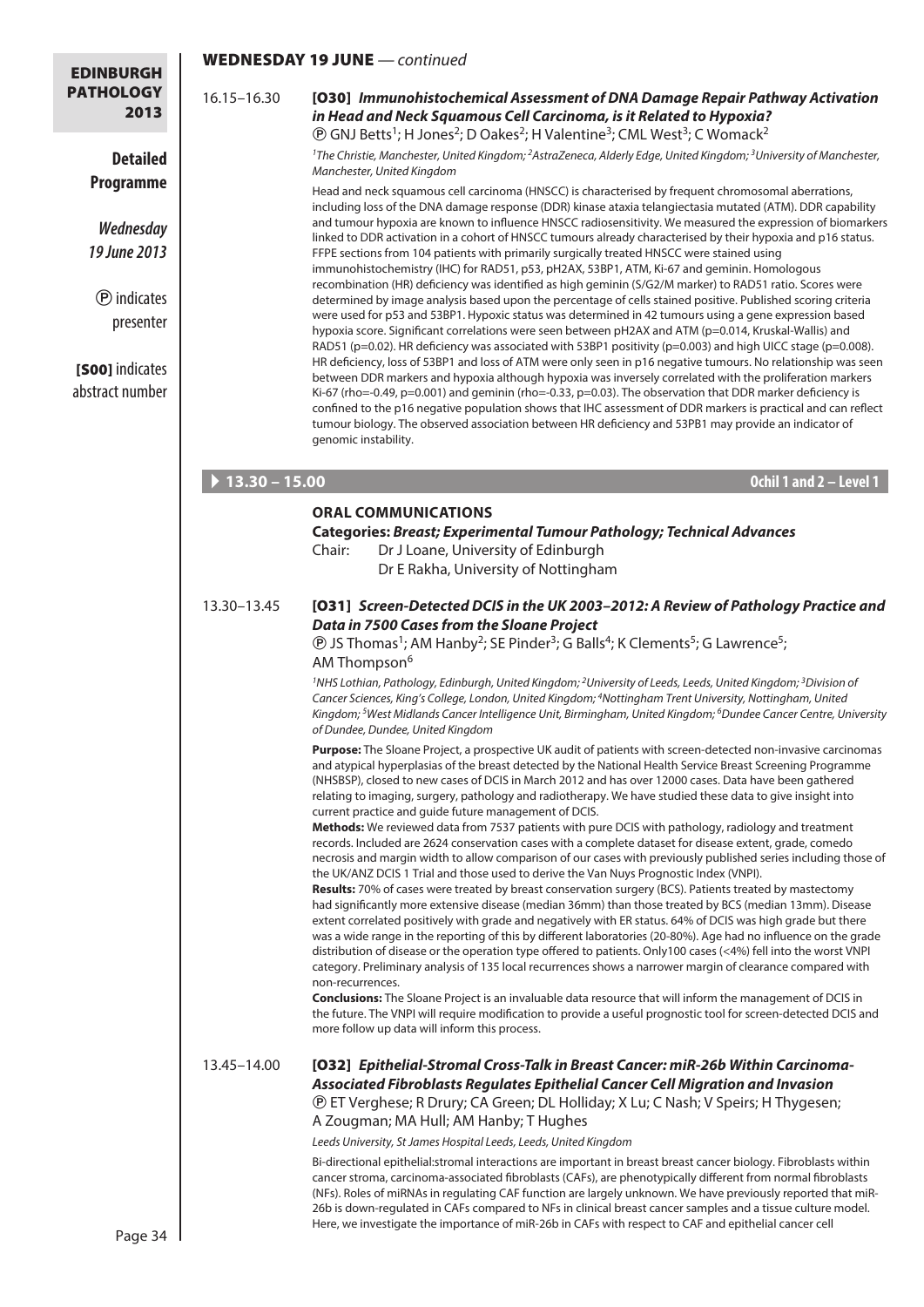| <b>EDINBURGH</b><br><b>PATHOLOGY</b><br>2013 |             | behaviour. We manipulated miR-26b expression in immortalized breast fibroblasts using transient and stable<br>lentiviral strategies. Reduced miR-26b resulted in increased migration and invasion of fibroblasts in scratch-<br>closure and transwell assays. Fibroblasts with reduced miR-26b expression, or control fibroblasts, were directly<br>co-cultured with the breast cancer epithelial cell line MCF-7. Reduced miR-26b fibroblasts resulted in increased<br>migration and invasion of MCF-7 cells in both 2-D and 3-D models. We used label free mass spectrometry to<br>determine changes in protein expression associated with reduced miR-26b. Pathway analyses revealed that                                                                                                                                                                                                                                                                                                                                                                                                                                                                                                                                                                                                                                                                                                                                                                                                                                                                                                                                                                                                     |
|----------------------------------------------|-------------|--------------------------------------------------------------------------------------------------------------------------------------------------------------------------------------------------------------------------------------------------------------------------------------------------------------------------------------------------------------------------------------------------------------------------------------------------------------------------------------------------------------------------------------------------------------------------------------------------------------------------------------------------------------------------------------------------------------------------------------------------------------------------------------------------------------------------------------------------------------------------------------------------------------------------------------------------------------------------------------------------------------------------------------------------------------------------------------------------------------------------------------------------------------------------------------------------------------------------------------------------------------------------------------------------------------------------------------------------------------------------------------------------------------------------------------------------------------------------------------------------------------------------------------------------------------------------------------------------------------------------------------------------------------------------------------------------|
| <b>Detailed</b><br><b>Programme</b>          |             | glycolysis and the TCA cycle, and cytoskeletal regulation by Rho GTPases are down-stream of miR-26b. Using<br>an false discovery rate set at <0.1 we identified 3 individual miR-26b targets (TNKS1BP1, CPSF7, COL12A1). To<br>examine the clinical significance of these targets we interrogated publically available breast cancer stromal<br>gene expression profiles. All 3 targets were upregulated in breast cancer stroma, in accordance with the                                                                                                                                                                                                                                                                                                                                                                                                                                                                                                                                                                                                                                                                                                                                                                                                                                                                                                                                                                                                                                                                                                                                                                                                                                         |
| <b>Wednesday</b><br>19 June 2013             |             | miR-26b down-regulation we have observed, and high expression predicted recurrence. In summary, we have<br>identified miR-26b in breast CAFs as a regulator of breast cancer behaviour and have identified genes and<br>molecular pathways that act down-stream of miR-26b in CAFs.<br>Funding: PathSoc, MRC, BCC                                                                                                                                                                                                                                                                                                                                                                                                                                                                                                                                                                                                                                                                                                                                                                                                                                                                                                                                                                                                                                                                                                                                                                                                                                                                                                                                                                                |
| <b><i>O</i></b> indicates<br>presenter       | 14.00-14.15 | [033] Differential Expression of MicroRNAs in Breast Cancers From Four Different<br><b>Ethnicities</b><br>JA Pollard <sup>1</sup> ; PA Burns <sup>1</sup> ; TA Hughes <sup>1</sup> ; G Mukherjee <sup>2</sup> ; JL Jones <sup>3</sup> ; C Ho-Yen <sup>3</sup> ;                                                                                                                                                                                                                                                                                                                                                                                                                                                                                                                                                                                                                                                                                                                                                                                                                                                                                                                                                                                                                                                                                                                                                                                                                                                                                                                                                                                                                                  |
|                                              |             | GO Omoniyi Esan <sup>4</sup> ; NA Titloye <sup>5</sup> ; AM Shaaban <sup>6</sup> ; <sup>®</sup> V Speirs <sup>1</sup>                                                                                                                                                                                                                                                                                                                                                                                                                                                                                                                                                                                                                                                                                                                                                                                                                                                                                                                                                                                                                                                                                                                                                                                                                                                                                                                                                                                                                                                                                                                                                                            |
| [SOO] indicates<br>abstract number           |             | <sup>1</sup> University of Leeds, Leeds, United Kingdom; <sup>2</sup> Kidwai Memorial Institute of Oncology, Bangalore, India; <sup>3</sup> Barts Cancer<br>Institute, London, United Kingdom; <sup>4</sup> Obafemi Awolowo University, Ife Ife, Nigeria; <sup>5</sup> Kwame Nkrumah University of<br>Science & Technology/Komfo Anokye Teaching Hospital, Kumasi, Ghana; <sup>6</sup> St James's University Hospital, Leeds,<br>United Kingdom                                                                                                                                                                                                                                                                                                                                                                                                                                                                                                                                                                                                                                                                                                                                                                                                                                                                                                                                                                                                                                                                                                                                                                                                                                                  |
|                                              |             | Breast cancer outcomes vary across different ethnic groups. MicroRNAs (miRs) are small non-coding RNA<br>molecules that regulate gene expression across a range of pathologies, including breast cancer. The aim of this<br>study was to evaluate the presence and expression of miRs in breast cancer samples from 4 different ethnic<br>groups; British, Nigerian, Indian and British Black. Four cases from each group were identified and matched<br>according to patient age, tumour grade/type and 10x10µ sections taken. Tumour area was macrodissected,<br>total RNA extracted and cDNA synthesised. cDNA was applied to human miScript PCR arrays allowing<br>quantification of 84 of the most abundantly expressed/best characterised miRs. Differential expression of 9<br>miRs was seen across the 4 groups. In particular significantly higher levels of miR-140-5p, miR-194 and miR-423-<br>5p were seen in Nigerian breast tumours compared with other ethnic groups (all p<0.0001, ANOVA). miR-423-<br>5p, located on chromosome 17 is of particular interest as it harbours the SNP rs6505162. Bioinformatics analysis<br>showed this SNP was associated with different ethnicity with Europeans mainly AC (57%), Asians mostly CC<br>(~60%) and Africans mainly AA (~60%). In conclusion, although numbers are modest, this study has emphasised<br>the divergent roles of miRs in breast cancer and, importantly, suggests that specific genetic variants in miR<br>genes may affect breast cancer risk in different ethnic groups. Predicted targets of miR-423-5p may uncover<br>useful biomarkers that could have clinical value in breast cancers of different ethnicity. |
|                                              | 14.15-14.30 | [034] Pathological Evaluation of the Staging Axillary Lymph Nodes: A National<br><b>Survey in the United Kingdom</b><br>R Verma; ® S Sundara Rajan; E Thomas; K Horgan; AM Hanby; S Lane                                                                                                                                                                                                                                                                                                                                                                                                                                                                                                                                                                                                                                                                                                                                                                                                                                                                                                                                                                                                                                                                                                                                                                                                                                                                                                                                                                                                                                                                                                         |
|                                              |             | Leeds Teaching Hospitals NHS Trust, Leeds, United Kingdom                                                                                                                                                                                                                                                                                                                                                                                                                                                                                                                                                                                                                                                                                                                                                                                                                                                                                                                                                                                                                                                                                                                                                                                                                                                                                                                                                                                                                                                                                                                                                                                                                                        |
|                                              |             | The handling of sentinel lymph node for the presence of metastasis is critical in the assessment of axillary lymph<br>nodes (ALN). Differences in practice between pathological units can lead to variability in patient management<br>between centres. Such variability is increasingly relevant when there is ongoing debate on the need for axillary<br>dissection following positive sentinel lymph node. The aim of this survey was to investigate the practice<br>followed by different pathological laboratories in various hospitals across the United Kingdom in the evaluation<br>of ALN for breast cancer staging.<br>Methods: A structured questionnaire approved by the NHSBSP pathology Big 18 committee was circulated<br>amongst all pathologists in the United Kingdom through the Breast Screening Quality Assurance Reference                                                                                                                                                                                                                                                                                                                                                                                                                                                                                                                                                                                                                                                                                                                                                                                                                                                 |
|                                              |             | Centres.<br>Results: Amongst 160 respondents, the majority performed sentinel lymph node biopsy (SLNB) (92%) for<br>staging. Most laboratories had a protocol for processing staging ALN (97%). Most laboratories examined the<br>ALN after formalin fixation and paraffin embedding (FFPE) (85.6%). However a few used some initial intra-<br>operative procedures such as PCR (7.5%), frozen section (3.8%) and touch imprint cytology (3.1%), with or<br>without subsequent FFPE examination.                                                                                                                                                                                                                                                                                                                                                                                                                                                                                                                                                                                                                                                                                                                                                                                                                                                                                                                                                                                                                                                                                                                                                                                                 |
|                                              |             | Currently 33% perform serial sectioning of the FFPE blocks with the majority (75%) staining 3 sections using<br>H&E. 67% performed standard sectioning at 1-2 mm followed by H&E evaluation of one section. Most units<br>(85%) performed immunohistochemistry evaluation only when suspicious cells were detected in the H&E<br>stained sections.<br><b>Conclusion:</b> Most of the breast units perform SLNB and FFPE for analysis of the axillary lymph nodes for staging.<br>There is considerable variation in the way lymph nodes are sectioned and evaluated histopathologically,                                                                                                                                                                                                                                                                                                                                                                                                                                                                                                                                                                                                                                                                                                                                                                                                                                                                                                                                                                                                                                                                                                         |
|                                              |             | however majority of the laboratories adhere to the national guidelines for evaluating staging ALN.                                                                                                                                                                                                                                                                                                                                                                                                                                                                                                                                                                                                                                                                                                                                                                                                                                                                                                                                                                                                                                                                                                                                                                                                                                                                                                                                                                                                                                                                                                                                                                                               |
|                                              | 14.30-14.45 | [035] An Ex-Vivo Tumour Model Using Core Biopsy Explants Validate Carbonic<br>Anhydrase IX (CAIX) as a Therapeutic Target in Breast Cancer<br><b><i><b>D</b></i></b> C Ward <sup>1</sup> ; J Meehan <sup>1</sup> ; DJ Harrison <sup>2</sup> ; IH Kunkler <sup>1</sup> ; SP Langdon <sup>1</sup>                                                                                                                                                                                                                                                                                                                                                                                                                                                                                                                                                                                                                                                                                                                                                                                                                                                                                                                                                                                                                                                                                                                                                                                                                                                                                                                                                                                                  |
|                                              |             | <sup>1</sup> University of Edinburgh, Edinburgh, United Kingdom; <sup>2</sup> University of St Andrews, St Andrews, United Kingdom                                                                                                                                                                                                                                                                                                                                                                                                                                                                                                                                                                                                                                                                                                                                                                                                                                                                                                                                                                                                                                                                                                                                                                                                                                                                                                                                                                                                                                                                                                                                                               |
|                                              |             | The development of hypoxic foci in breast and other tumours is associated with the development of aggressive<br>disease and increased mortality. It is estimated that 40% of all breast cancers and 50% of locally advanced<br>breast cancers include hypoxic regions. Adaptive mechanisms to potentiate tumour cell survival under hypoxic                                                                                                                                                                                                                                                                                                                                                                                                                                                                                                                                                                                                                                                                                                                                                                                                                                                                                                                                                                                                                                                                                                                                                                                                                                                                                                                                                      |
| Page 35                                      |             |                                                                                                                                                                                                                                                                                                                                                                                                                                                                                                                                                                                                                                                                                                                                                                                                                                                                                                                                                                                                                                                                                                                                                                                                                                                                                                                                                                                                                                                                                                                                                                                                                                                                                                  |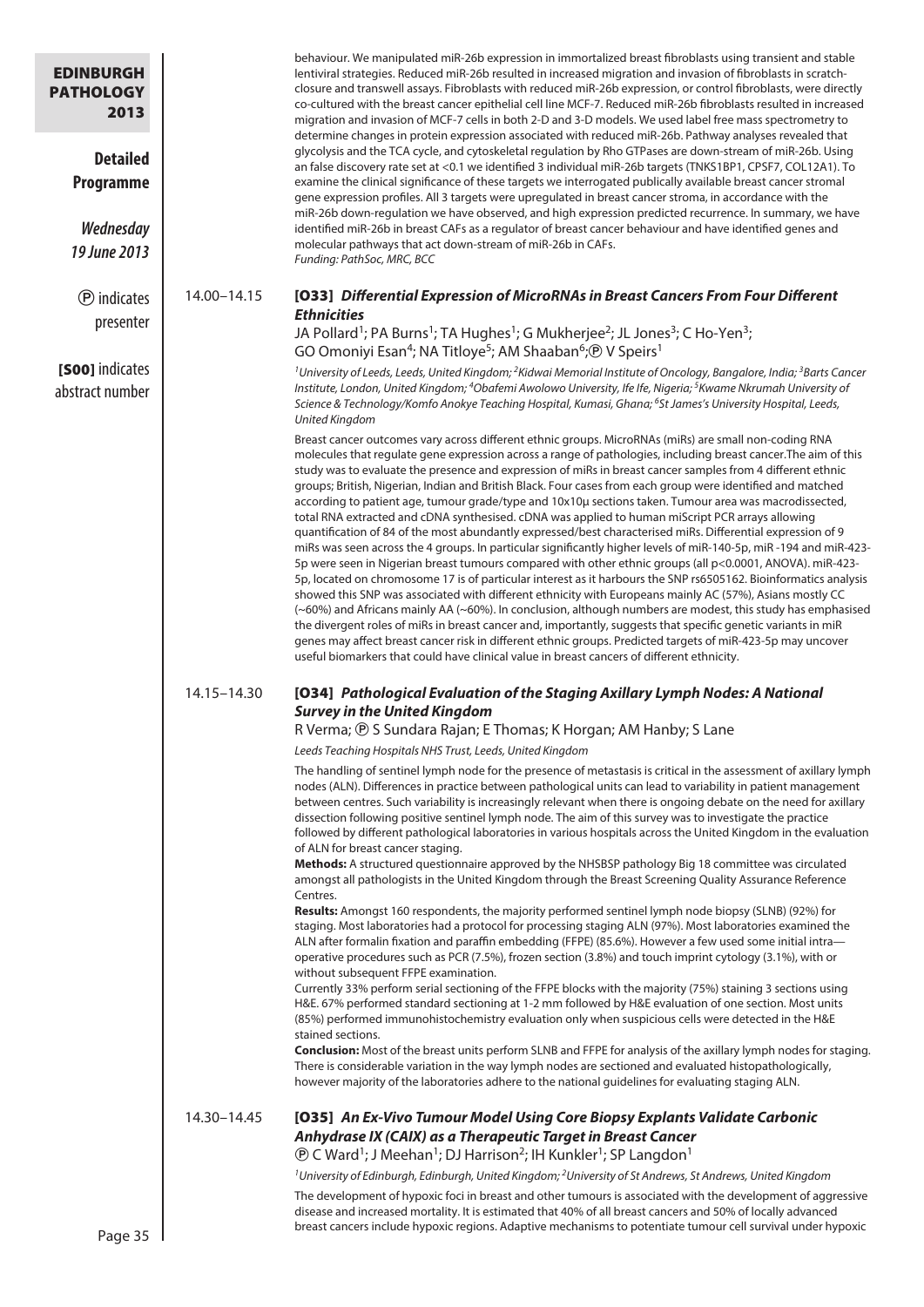| <b>EDINBURGH</b>                       |                 | <b>WEDNESDAY 19 JUNE</b> - continued                                                                                                                                                                                                                                                                                                                                                                                                                                                                                                                                                                                                                                                                                                                                                                                                                                                                                                                                                                                                                                                                                                                                                                                                                                                                                                                                                                                                                                                                                                                                                                                                                                                                                                                                                                                                                                                                                                                                                                                                                                                                           |
|----------------------------------------|-----------------|----------------------------------------------------------------------------------------------------------------------------------------------------------------------------------------------------------------------------------------------------------------------------------------------------------------------------------------------------------------------------------------------------------------------------------------------------------------------------------------------------------------------------------------------------------------------------------------------------------------------------------------------------------------------------------------------------------------------------------------------------------------------------------------------------------------------------------------------------------------------------------------------------------------------------------------------------------------------------------------------------------------------------------------------------------------------------------------------------------------------------------------------------------------------------------------------------------------------------------------------------------------------------------------------------------------------------------------------------------------------------------------------------------------------------------------------------------------------------------------------------------------------------------------------------------------------------------------------------------------------------------------------------------------------------------------------------------------------------------------------------------------------------------------------------------------------------------------------------------------------------------------------------------------------------------------------------------------------------------------------------------------------------------------------------------------------------------------------------------------|
| <b>PATHOLOGY</b><br>2013               |                 | conditions include increased rates of aerobic glycolysis causing external acidosis as cells secrete lactic acid<br>and protons to preserve intracellular pH. CAIX, a hypoxia-inducible protein, is established as an important pH<br>regulator in breast tumours. Previous studies associate expression of CAIX with poor prognosis and increased<br>metastasis in breast cancer. Using an ex-vivo breast cancer explant model, which includes core biopsies from                                                                                                                                                                                                                                                                                                                                                                                                                                                                                                                                                                                                                                                                                                                                                                                                                                                                                                                                                                                                                                                                                                                                                                                                                                                                                                                                                                                                                                                                                                                                                                                                                                              |
| <b>Detailed</b><br><b>Programme</b>    |                 | different breast cancer subtypes, it was determined that several novel CAIX inhibitors used at concentrations<br>between 1 and 100 µM, could inhibit tumour invasion of a collagen matrix; complete inhibition was achieved<br>using concentrations of 3 µM. Established invasion regressed by 75% over a period of 5 days after a single<br>30 µM treatment; while explant area was decreased by 16% within 5 days of treatment using 1 µM inhibitor.                                                                                                                                                                                                                                                                                                                                                                                                                                                                                                                                                                                                                                                                                                                                                                                                                                                                                                                                                                                                                                                                                                                                                                                                                                                                                                                                                                                                                                                                                                                                                                                                                                                         |
| <b>Wednesday</b><br>19 June 2013       |                 | Immunohistochemical evaluation of treated and untreated explants showed that increased CAIX expression<br>appears to associate with the invasive capacity of explants and that CAIX inhibitors decrease the numbers of<br>CAIX expressing cells present. Staining for cleaved caspase 3 and Ki67 illustrate that both increased apoptosis<br>and decreased cell proliferation are involved in the responses of this primary tumour explant model to these<br>novel CAIX inhibitors.                                                                                                                                                                                                                                                                                                                                                                                                                                                                                                                                                                                                                                                                                                                                                                                                                                                                                                                                                                                                                                                                                                                                                                                                                                                                                                                                                                                                                                                                                                                                                                                                                            |
| <b><i>O</i></b> indicates<br>presenter | 14.45-15.00     | [036] Comparison of Ion Torrent and Pyrosequencing in the Detection of TP53<br><b>Mutations</b>                                                                                                                                                                                                                                                                                                                                                                                                                                                                                                                                                                                                                                                                                                                                                                                                                                                                                                                                                                                                                                                                                                                                                                                                                                                                                                                                                                                                                                                                                                                                                                                                                                                                                                                                                                                                                                                                                                                                                                                                                |
|                                        |                 | <b><i>®</i> B Doyle<sup>1</sup>; CC Lee<sup>2</sup>; TT Harkins<sup>2</sup>; R Petraroli<sup>2</sup>; P Smyth<sup>1</sup>; K Sheahan<sup>3</sup>; JJ O'Leary<sup>1</sup>; O Sheils<sup>1</sup></b>                                                                                                                                                                                                                                                                                                                                                                                                                                                                                                                                                                                                                                                                                                                                                                                                                                                                                                                                                                                                                                                                                                                                                                                                                                                                                                                                                                                                                                                                                                                                                                                                                                                                                                                                                                                                                                                                                                             |
| [SOO] indicates<br>abstract number     |                 | <sup>1</sup> Trinity College, Dublin, Ireland; <sup>2</sup> Life Technologies, Foster City, CA, United States; <sup>3</sup> St. Vincent's University Hospital,<br>Dublin, Ireland                                                                                                                                                                                                                                                                                                                                                                                                                                                                                                                                                                                                                                                                                                                                                                                                                                                                                                                                                                                                                                                                                                                                                                                                                                                                                                                                                                                                                                                                                                                                                                                                                                                                                                                                                                                                                                                                                                                              |
|                                        |                 | Background: Detection of mutations in tumour tissue is increasingly important to pathologists due to the<br>number of targeted therapies that are only effective in tumours displaying specific mutations. At present,<br>much of the testing to detect these mutations is performed using individual assays. This has proven to be an<br>effective method as the number of 'drugable' mutations is currently relatively low. However, the number of<br>targeted therapies (and therefore targets to be assessed) is expected to rise significantly. This has lead to the<br>development of assays capable of assessing mutations across multiple gene panels. Here we assess one new<br>technology (Ion Torrent's PGM), comparing the results to those obtained with pyrosequencing, an established<br>technology used in many molecular diagnostic laboratories.<br>Methods: DNA extracted from 8 cell lines with known TP53 mutations (CCRF-CEM, SW 837, NCI-H23, U251,<br>MDAMD231, SKBR-3, CALU6, C33a) was sequenced using Ion Torrent (Ion PGM sequencer, Life Technologies)<br>and Pyrosequencing (PyroMark Q24, Qiagen) technology.<br>Results: The Ion Torrent results matched those achieved using pyrosequencing in all 8 cases. The results<br>also matched the known mutations for these cell lines in the TP53UMD mutation database. In one case<br>(M246I mutation in NCI-H23 cells) the Ion Torrent detected 3 different bases, T, A and C. Each of these mutant<br>bases would lead to expression of the same mutant isoleucine amino acid. Interestingly, this may indicate<br>increased depth of sequencing associated with Ion Torrent and also potential heterogeneity within the cell line<br>population.<br><b>Conclusion:</b> Results achieved with the lon Torrent PGM were comparable to that seen using pyrosequencing.<br>As the number and complexity of tests required to inform clinicians increases technologies such as this, with<br>high throughput and scope for expansion may prove beneficial to diagnostic molecular pathology laboratories.                           |
|                                        | 15.00-15.30     | <b>REFRESHMENT BREAK [Lomond Suite - Level 0]</b>                                                                                                                                                                                                                                                                                                                                                                                                                                                                                                                                                                                                                                                                                                                                                                                                                                                                                                                                                                                                                                                                                                                                                                                                                                                                                                                                                                                                                                                                                                                                                                                                                                                                                                                                                                                                                                                                                                                                                                                                                                                              |
|                                        | $15.30 - 16.30$ | Ochil 1 and 2 - Level 1                                                                                                                                                                                                                                                                                                                                                                                                                                                                                                                                                                                                                                                                                                                                                                                                                                                                                                                                                                                                                                                                                                                                                                                                                                                                                                                                                                                                                                                                                                                                                                                                                                                                                                                                                                                                                                                                                                                                                                                                                                                                                        |
|                                        |                 | <b>ORAL COMMUNICATIONS</b><br><b>Categories: Experimental Tumour Pathology; Gynaecological;</b><br><b>Cellular/Molecular Pathology</b><br>Prof M Wells, University of Sheffield<br>Chair:<br>Dr ARW Williams, University of Edinburgh                                                                                                                                                                                                                                                                                                                                                                                                                                                                                                                                                                                                                                                                                                                                                                                                                                                                                                                                                                                                                                                                                                                                                                                                                                                                                                                                                                                                                                                                                                                                                                                                                                                                                                                                                                                                                                                                          |
|                                        | 15.30-15.45     | [037] Combination of HER2-Targeted Antibodies (Trastuzumab + Pertuzumab) is<br><b>Effective Against HER2 Amplified Ovarian Cancer Xenograft Models</b><br><b><i><b>@</b></i> SP Langdon<sup>1</sup>; AH Sims<sup>1</sup>; DJ Harrison<sup>2</sup></b><br><sup>1</sup> University of Edinburgh, Edinburgh, United Kingdom; <sup>2</sup> University of St Andrews, St Andrews, United Kingdom<br>New therapeutic strategies are required for ovarian cancer and current studies are focussing heavily on targeted<br>therapy approaches. The HER2 cell surface receptor is currently the target of multiple inhibitor strategies with<br>the recognition that use of dual inhibitor approaches are markedly more effective than single inhibitors for<br>the treatment of HER2-positive metastatic breast cancer. This has led to consideration of a HER2 combination<br>approach in other disease types in which HER2 is either amplified or ovexpressed. HER2 is amplified in<br>certain ovarian cancers and while the HER2-targetted antibodies trastuzumab and pertuzumab have limited<br>clinical activity as single agents, combination use may be more effective. We evaluated the combination of<br>trastuzumab and pertuzumab in 6 xenograft models of human ovarian cancer. HER2 was amplified in two of<br>these models (HOX424 and SKOV3) and in both models the combination of antibodies produced regression<br>of tumours. The combination of agents was more effective than treatment with single antibodies alone. This<br>contrasts with progressive growth on treatment in 4 xenograft models (OV1002, HOX 516, HOX 486, HOX 493)<br>in which HER2 was not amplified or overexpressed. In the responsive models, growth response was associated<br>with a reduction of ERK signalling and an increase in expression levels of both p21 and p27 as measured by<br>quantitative immunohistochemistry (AQUA). Apoptosis as indicated by cleaved caspase 3 was also increased in<br>these models. These results support consideration of the use of this dual HER2-targeted antibody approach for |
| Page 36                                |                 | the treatment of HER2-positive ovarian cancer.                                                                                                                                                                                                                                                                                                                                                                                                                                                                                                                                                                                                                                                                                                                                                                                                                                                                                                                                                                                                                                                                                                                                                                                                                                                                                                                                                                                                                                                                                                                                                                                                                                                                                                                                                                                                                                                                                                                                                                                                                                                                 |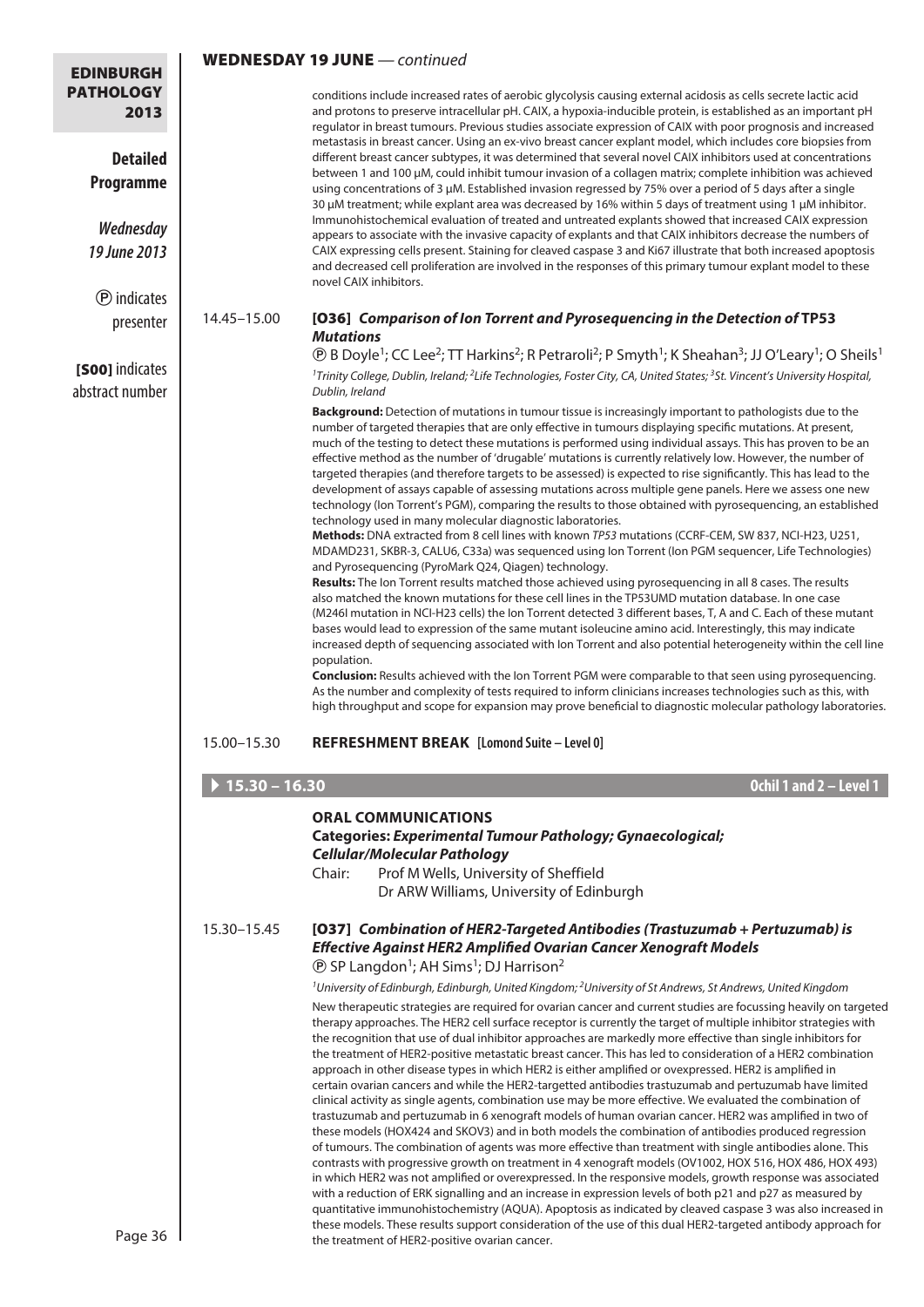| <b>EDINBURGH</b><br><b>PATHOLOGY</b><br>2013 | $15.45 - 1$ |
|----------------------------------------------|-------------|
| <b>Detailed</b><br><b>Programme</b>          |             |
|                                              |             |

*Wednesday 19 June 2013*

P indicates presenter

**[S00]** indicates abstract number

### 15.45–16.00 [O38] *Use of Reverse Phase Protein Arrays to Identify Biomarkers of Response to PI3K/mTOR Inhibitors in Ovarian Cancer Models*

(P) G Tashkandi<sup>1</sup>; P Mullen<sup>2</sup>; A Goltsov<sup>3</sup>; JL Bown<sup>3</sup>; DJ Harrison<sup>2</sup>; SP Langdon<sup>1</sup>

*1Division of Pathology, Institute of Genetics and Molecular Medicine, University of Edinburgh, Edinburgh, United Kingdom; 2School of Medicine, University of St Andrews, St Andrews, United Kingdom; 3Centre for Research in Informatics and Systems Pathology (CRISP), University of Abertay, Dundee, United Kingdom*

Ovarian cancer is the leading cause of death in women from gynaecological malignancy with the majority of patients developing resistance to initial chemotherapy. One of the major pathways responsible for chemoresistance in ovarian cancer is the PI3K/PTEN/Akt/mTOR pathway. This pathway is associated with malignant transformation, proliferation and cell survival and is currently under intense investigation as a target for new therapeutic agents. We are investigating the effects of the PI3K specific (LY294002), mTOR specific (Rapamycin) and dual PI3K/mTOR (BEZ235) inhibitors on the growth and signaling of a panel of ovarian cancer cell lines in order to assess the association of drug response with pathway activation. This panel has been selected to represent a range of cell lines containing mutations in PTEN and PI3K as well as wild-type models which are commonly found in ovarian cancer clinical samples. A reverse phase protein array (RPPA) strategy is being used as a high throughput proteomic approach to study dynamic changes in cell signaling over multiple time points. Antibodies to phospho-activated proteins are being used to assess response and include pAKT(Ser473), pERK (Thr202/Tyr204), pPTEN (Ser380/Thr382/383), pmTOR(Ser2448) and pS6K1 (Thr421/Ser424). Initial results indicate that heregulin stimulation of pAKT is enhanced by Rapamycin in the PE04 and A2780 cell lines but inhibited by LY294002 and BEZ235. In contrast heregulin-stimulated activation of pERK is enhanced by LY294002 and Rapamycin in these two models. Heregulin-stimulated p-mTOR is reduced by BEZ235, but the effects of Rapamycin and LY294002 are more complex and time-dependent. We are using computational modeling of the pathway to help identify the usage of feedback loops and also biomarkers that best identify the nature of the response.

#### 16.00–16.15 [O39] *Endometrial Cancer Biopsy Reporting – What is the Problem with Diagnosis?*  $\textcircled{P}$  T Palmer<sup>1</sup>; N Wilkinson<sup>1</sup>; P Cross<sup>2</sup>; A Ralte<sup>2</sup>; B Williams<sup>1</sup>

*1St James University Hospital, Leeds, United Kingdom; 2Queen Elizabeth Hospital, Gateshead, United Kingdom* Endometrial carcinoma is the most common malignancy of the female genital tract and the incidence is increasing in part due to an increasing prevalence of the metabolic syndrome. Appropriate staging and treatment is dependent on the accuracy of biopsy diagnoses; the criteria for the diagnosis of atypical complex hyperplasia (ACH) and endometrial carcinoma are associated with significant intraobserver and interobserver variation.

**Aim:** to establish the level of consistency in diagnosis of ACH and endometrial carcinoma referred into the regional cancer centres.

**Method:** comparison of the original and review diagnoses for all endometrial biopsies for cases referred to the multidisciplinary team meetings at two large UK regional cancer centes during 2010. When the patient underwent definitive surgery, the final hysterectomy diagnosis was recorded.

**Results:** 288 biopsies were reviewed; the original and review diagnoses correlated in 204 (70.4%) cases. Three problematic areas were identified:

- cases of endometrioid adenocarcinoma were reported as ACH
- there was under-grading of endometrioid carcinoma
- type 2 carcinomas were not always recognised.

Hysterectomy diagnoses were available for 208 of the cases reviewed; the diagnoses in these specimens matched the review biopsy diagnoses in 76% of cases compared to 59% of the original biopsy reports. **Discussion:** the diagnostic issues identified are thought to have arisen due to a combination of poor reproducibility of the current diagnostic criteria and de-skilling of non-specialist cancer unit pathologists. As histological misinterpretations such as those identified above can lead to significant patient mismanagement, cognisant of the poor reproducibility of the diagnostic criteria for endometrial carcinoma vs ACH, we recommend an alternative approach for management of these patients such that the correct surgical procedure is performed. We discuss an approach to the diagnosis of type 2 carcinomas.

16.15–16.30 [O40] *Insights into the Epigenetic Regulation of HPV16 Oncogene Expression During* 

#### *Cervical Carcinogenesis* IJ Groves; CG Scarpini; MR Pett; D Ward; P N Coleman

*University of Cambridge, Department of Pathology, Cambridge, United Kingdom*

Cervical squamous carcinogenesis is characterised by deregulated expression of high-risk human papillomavirus (HRHPV) early genes in basal epithelial cells, usually as a result of virus integration into host DNA. Multiple integration events may occur in a mixed population of HRHPV-infected cells, with subsequent clonal selection of the virus integrant that provides the greatest growth advantage. However, the factors that provide a competitive advantage to a particular integrant in a mixed cell population remain poorly understood. We used the W12 model system to investigate mechanisms of transcriptional deregulation of integrated HPV16 during cervical carcinogenesis. From a single parental population of cervical keratinocytes naturally infected with extra-chromosomal (episomal) HPV16, we generated a panel of 24 isogenic clones that differed only by the site of HPV16 integration into host chromosomes. The integration sites observed were typical of those seen in cervical carcinomas in vivo. Across all clones suitable for analysis, levels of virus oncogene transcription per DNA template varied ~40 fold, with only ~30% of clones showing significantly greater oncogene expression than the episome-containing parental cells. Detailed epigenetic profiling of the HPV16 long control region (LCR; 850bp) showed that virus oncogene expression levels correlated with multiple chromatin modifications and with RNA polymerase-II recruitment and activation. These data indicate that different levels of HPV16 oncogene expression from integrated virus DNA are associated with epigenetic changes at the LCR and that integration does not necessarily lead to elevated oncogene levels. The epigenetic modifications associated with high E6/E7 expression are novel therapeutic targets in cervical carcinoma cells.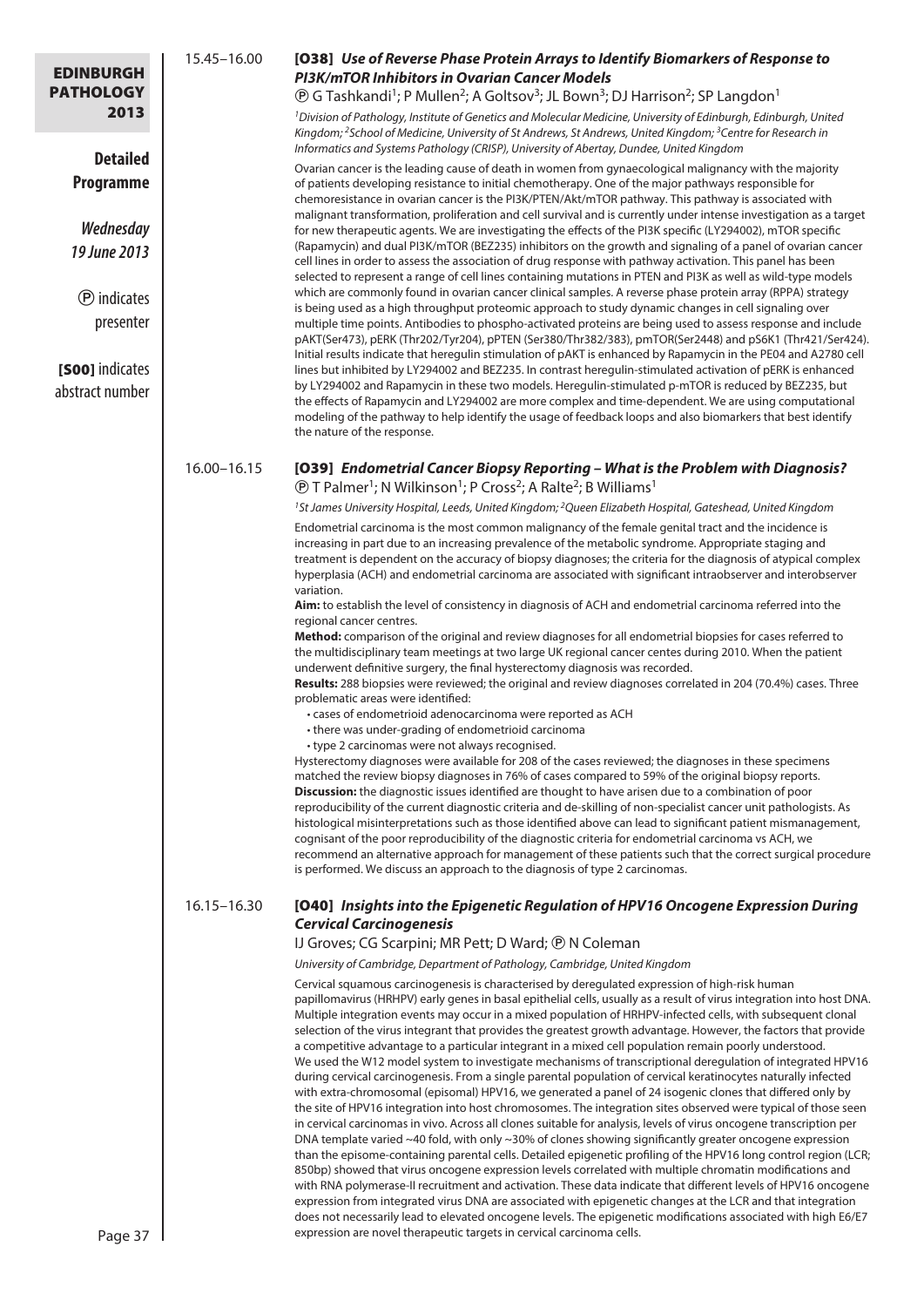### WEDNESDAY 19 June *— continued*

# **Detailed Programme**

*Wednesday 19 June 2013*

P indicates presenter

[S00] indicates abstract number

### **Chairman's Poster Rounds Drinks Reception**

| <b>CATEGORY</b>                      | <b>POSTER NUMBER</b> | <b>CHAIR</b>                                              |  |
|--------------------------------------|----------------------|-----------------------------------------------------------|--|
| Autopsy/Forensic                     | $P1-P8$              | Dr EW Benbow, Manchester and Dr C Bryce, Edinburgh        |  |
| <b>Breast</b>                        | P9-P25               | Prof AM Hanby, Leeds and Dr J Thomas, Edinburgh           |  |
| Cardiovascular/Pulmonary             | P26-P29              |                                                           |  |
| <b>Head and Neck</b>                 | P30-P34              | Dr T Helliwell, Liverpool and Dr H Monaghan, Edinburgh    |  |
| Cellular/Molecular Pathology         | P35-P43              |                                                           |  |
| <b>Experimental Tumour Pathology</b> | P44                  | Dr RJ Byers, Manchester and Dr S Langdon, Edinburgh       |  |
| <b>Technical Advances</b>            | P45-P47              |                                                           |  |
| <b>Education and Audit</b>           | P48-P55              | Dr M Mathers, Edinburgh and Dr H Shawki, London           |  |
| Gastrointestinal                     | P56-P65              |                                                           |  |
| Hepatobiliary/Pancreas               | P66-P67              | Prof RFT McMahon, Manchester and Dr D Worrall, Edinburgh  |  |
| Genitourinary/Renal                  | P68-P79              | Dr C Bellamy, Edinburgh and Prof S Fleming, Dundee        |  |
| Gynaecological                       | P80-P86              | Dr KE Robertson, Edinburgh and Dr ARW Williams, Edinburgh |  |
| Lymphoreticular                      | P87-P94              | Dr RJ Byers, Manchester and Dr N Rooney, Bristol          |  |
| Neonatal/Paediatric                  | P95-P97              |                                                           |  |
| Neuropathology/Ophthalmic            | P98                  | Dr A Biswas, Edinburgh and Dr P Ramani, Bristol           |  |
| Skin                                 | P99-P102             |                                                           |  |
| Osteoarticular/Soft Tissue           | P103-P112*           | Prof AM Flanagan, London and Prof D Salter, Edinburgh     |  |

 *\* P111 has been withdrawn*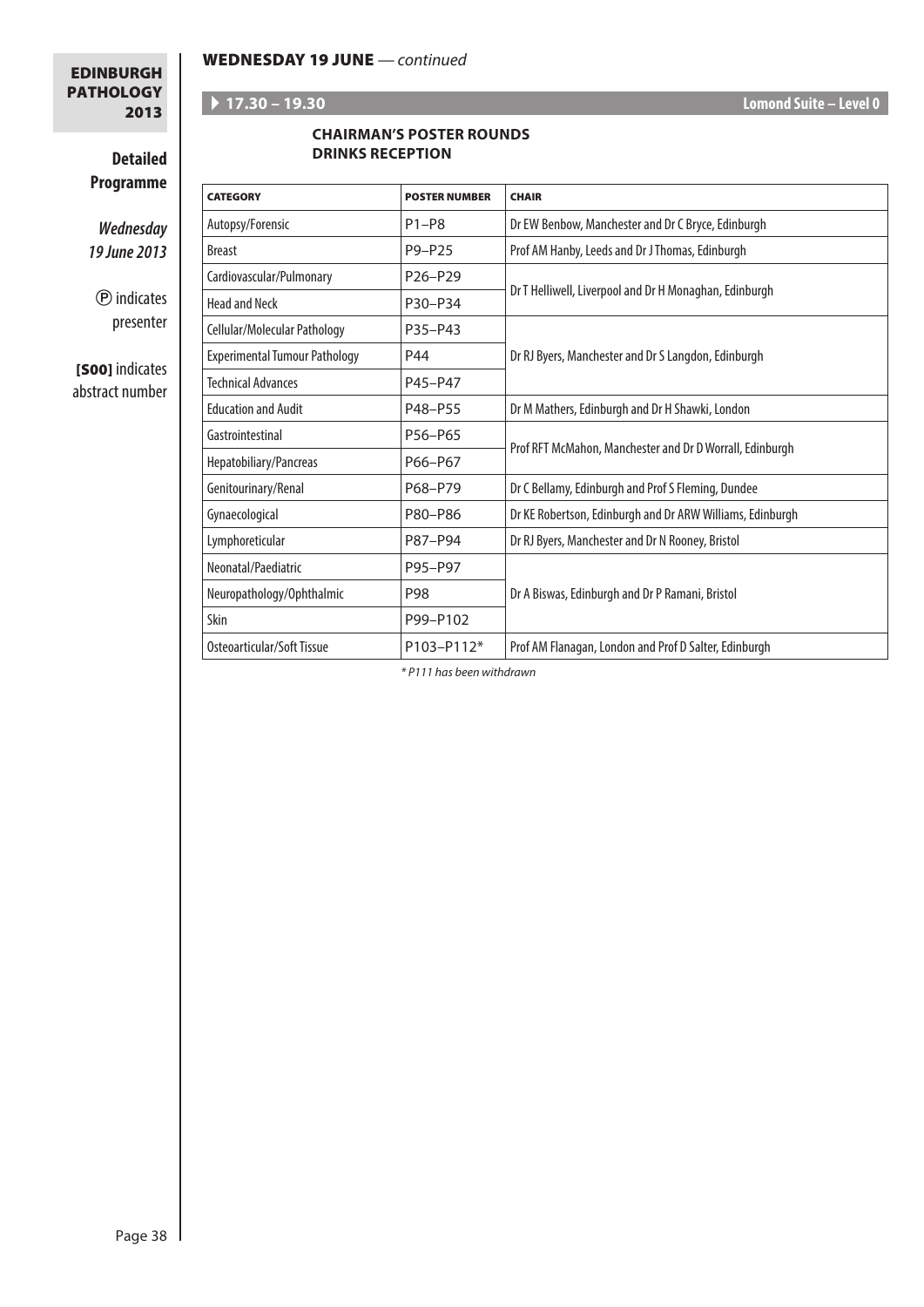### THURSDAY 20 June

| <b>EDINBURGH</b><br><b>PATHOLOGY</b> | <b>THURSDAY 20 JUNE</b>          |                                                                                                                                                                                                                                                                                                                                                                                                                                                                                                                                                                                                                                                                                                                                                                                                                                                                                                                                                                                                                                                                                                                                                                                                                                                                                                                                                                                                                                                                                                                                                                                                                                                                                                                                                                                                                                                                                                                                                                                                                                                                                                                                                                                                                                                                                                                                                                            |                  |
|--------------------------------------|----------------------------------|----------------------------------------------------------------------------------------------------------------------------------------------------------------------------------------------------------------------------------------------------------------------------------------------------------------------------------------------------------------------------------------------------------------------------------------------------------------------------------------------------------------------------------------------------------------------------------------------------------------------------------------------------------------------------------------------------------------------------------------------------------------------------------------------------------------------------------------------------------------------------------------------------------------------------------------------------------------------------------------------------------------------------------------------------------------------------------------------------------------------------------------------------------------------------------------------------------------------------------------------------------------------------------------------------------------------------------------------------------------------------------------------------------------------------------------------------------------------------------------------------------------------------------------------------------------------------------------------------------------------------------------------------------------------------------------------------------------------------------------------------------------------------------------------------------------------------------------------------------------------------------------------------------------------------------------------------------------------------------------------------------------------------------------------------------------------------------------------------------------------------------------------------------------------------------------------------------------------------------------------------------------------------------------------------------------------------------------------------------------------------|------------------|
| 2013                                 | $\triangleright$ 08.00           |                                                                                                                                                                                                                                                                                                                                                                                                                                                                                                                                                                                                                                                                                                                                                                                                                                                                                                                                                                                                                                                                                                                                                                                                                                                                                                                                                                                                                                                                                                                                                                                                                                                                                                                                                                                                                                                                                                                                                                                                                                                                                                                                                                                                                                                                                                                                                                            | <b>Reception</b> |
| <b>Detailed</b>                      |                                  | <b>REGISTRATION and COFFEE</b>                                                                                                                                                                                                                                                                                                                                                                                                                                                                                                                                                                                                                                                                                                                                                                                                                                                                                                                                                                                                                                                                                                                                                                                                                                                                                                                                                                                                                                                                                                                                                                                                                                                                                                                                                                                                                                                                                                                                                                                                                                                                                                                                                                                                                                                                                                                                             |                  |
| Programme                            | $\triangleright$ 08.45 - 18.00   | Ochil 3 - Level 1                                                                                                                                                                                                                                                                                                                                                                                                                                                                                                                                                                                                                                                                                                                                                                                                                                                                                                                                                                                                                                                                                                                                                                                                                                                                                                                                                                                                                                                                                                                                                                                                                                                                                                                                                                                                                                                                                                                                                                                                                                                                                                                                                                                                                                                                                                                                                          |                  |
| <b>Thursday</b><br>20 June 2013      |                                  | <b>SLIDE SEMINAR CASE COMPETITION VIEWING</b><br><b>Inflammatory Skin Pathology</b><br>Please note: Competition closes at 15.30 on Thursday 20 June                                                                                                                                                                                                                                                                                                                                                                                                                                                                                                                                                                                                                                                                                                                                                                                                                                                                                                                                                                                                                                                                                                                                                                                                                                                                                                                                                                                                                                                                                                                                                                                                                                                                                                                                                                                                                                                                                                                                                                                                                                                                                                                                                                                                                        |                  |
| <b><i>O</i></b> indicates            | $\triangleright$ 09.00 - 17.00   | <b>Harris - Level 1</b>                                                                                                                                                                                                                                                                                                                                                                                                                                                                                                                                                                                                                                                                                                                                                                                                                                                                                                                                                                                                                                                                                                                                                                                                                                                                                                                                                                                                                                                                                                                                                                                                                                                                                                                                                                                                                                                                                                                                                                                                                                                                                                                                                                                                                                                                                                                                                    |                  |
| presenter<br>[SOO] indicates         |                                  | <b>COMPANION MEETING</b><br><b>Association of Clinical Electron Microscopists (ACEM)</b><br>See separate programme (all are welcome to attend)                                                                                                                                                                                                                                                                                                                                                                                                                                                                                                                                                                                                                                                                                                                                                                                                                                                                                                                                                                                                                                                                                                                                                                                                                                                                                                                                                                                                                                                                                                                                                                                                                                                                                                                                                                                                                                                                                                                                                                                                                                                                                                                                                                                                                             |                  |
| abstract number                      |                                  |                                                                                                                                                                                                                                                                                                                                                                                                                                                                                                                                                                                                                                                                                                                                                                                                                                                                                                                                                                                                                                                                                                                                                                                                                                                                                                                                                                                                                                                                                                                                                                                                                                                                                                                                                                                                                                                                                                                                                                                                                                                                                                                                                                                                                                                                                                                                                                            |                  |
|                                      | $\bigtriangledown$ 09.00 - 10.30 | Ochil 1 and 2 - Level 1<br><b>ORAL COMMUNICATIONS</b><br>Categories: Gastrointestinal; Cellular/Molecular; Skin<br>Dr T Brenn, University of Edinburgh<br>Chair:<br>Prof NA Shepherd, Gloucestershire Cellular Pathology Laboratory, Cheltenham                                                                                                                                                                                                                                                                                                                                                                                                                                                                                                                                                                                                                                                                                                                                                                                                                                                                                                                                                                                                                                                                                                                                                                                                                                                                                                                                                                                                                                                                                                                                                                                                                                                                                                                                                                                                                                                                                                                                                                                                                                                                                                                            |                  |
|                                      | 09.00-09.15                      | [043] Are We Following Royal College Guidelines for Colorectal Cancer Reporting?<br><b>A Completion of Audit Cycle</b><br>K Gopalakrishnan; ® A Azam<br>University Hospitals Coventry & Warwickshire, Coventry, United Kingdom<br>Objectives: (1) Are we complying with minimum dataset for colorectal cancer reporting as per the Royal College<br>of Pathologists' guidelines? (2) Comparison of the results with previous audit.<br>Standards & Target: All the colorectal cancer resection reports should follow the minimum dataset by RCPath. This<br>includes documentation of all the parameters in the dataset. The target for each parameters was set at 100%.<br>Methodolgy: Type of audit: Retrospective, Time period: From Nov 2011-Dec 2012 (14 months) 6 months after<br>the previous audit, Inclusion criteria: All cases of colorectal cancer resection reported at GEH, Exclusion criteria:<br>none, Data source: SNOMED codes & Pathology ULTRA system for retrieving, Audit tool: Excel spreadsheet.<br>Results: A total of 67 colorectal cancer resections were reported from 01/11/2011 to 24/12/2012 (14 months)<br>by five pathologists at GEH. The mean age of these patients was 66.5 years (Range 43-90 years). Male to female<br>ratio was about 1:1 (34:33), The findings were recorded as follows: A) Clinical details: All clinical details were<br>mentioned in all reports.B) Macroscopic description: The site of tumour and maximum diameter was mentioned<br>in 100% of the cases. Relation of tumour to APR was mentioned in all rectal tumours however TME was not<br>graded in 2/16 cases. C) Microscopic description: The type of tumour and local invasion was mentioned in<br>all of these reports . However, tumour differentiation and maximum distance of spread beyond MP was not<br>mentioned in 3/67 reports (4.5%). D) Pathological staging: Complete resection at all surgical margin was<br>omitted in 7 out of 53 reports (13%), In 14of them, although it is mentioned that histologicaly there is no<br>distance metastasis but M doesn't mentioned in TNM staging. Conclusion: The overall target of 100% was only<br>achieved in 17/28 core items. There was better reporting in all areas but we can improve in few areas, Maximum<br>distance beyond MP, Plane of surgical excision, Distance to nearer cut-end. |                  |
|                                      | 09.15-09.30                      | [044] Mathematical Modelling of Murine Stem Cells in Intestinal Epithelium and<br><b>Adenomas</b><br>S Kozar; ® E Morrissey; R Kemp; S Tavaré; L Vermeulen; D Winton<br>Cancer Research UK Cambridge Institute, Cambridge, United Kingdom<br>The intestinal epithelium is characterised by rapid cellular turnover sustained by stem cells located at the base<br>of glandular crypts. Though the intestinal stem cells are known to reside at the base of the crypts, it is unclear<br>exactly where at the base they reside. Based on marker expression and location, several different populations<br>have been put forward as intestinal stem cells.<br>In this talk we will describe the use of a novel marker-free strategy, which in combination with mathematical<br>modeling allows us to predict stem cell numbers and dynamics.<br>We first apply our approach to intestinal epithelium and find that previously described neutral dynamics of<br>intestinal stem cell replacement remain constant with age. We also show that there are significant regional<br>differences in stem cell number and rate of stem cell replacement along the length of the intestine.<br>We then apply our model to intestinal adenomas and show that the adenomas are fuelled by a small number of<br>stem cells with an accelerated replacement rate.                                                                                                                                                                                                                                                                                                                                                                                                                                                                                                                                                                                                                                                                                                                                                                                                                                                                                                                                                                                                                         |                  |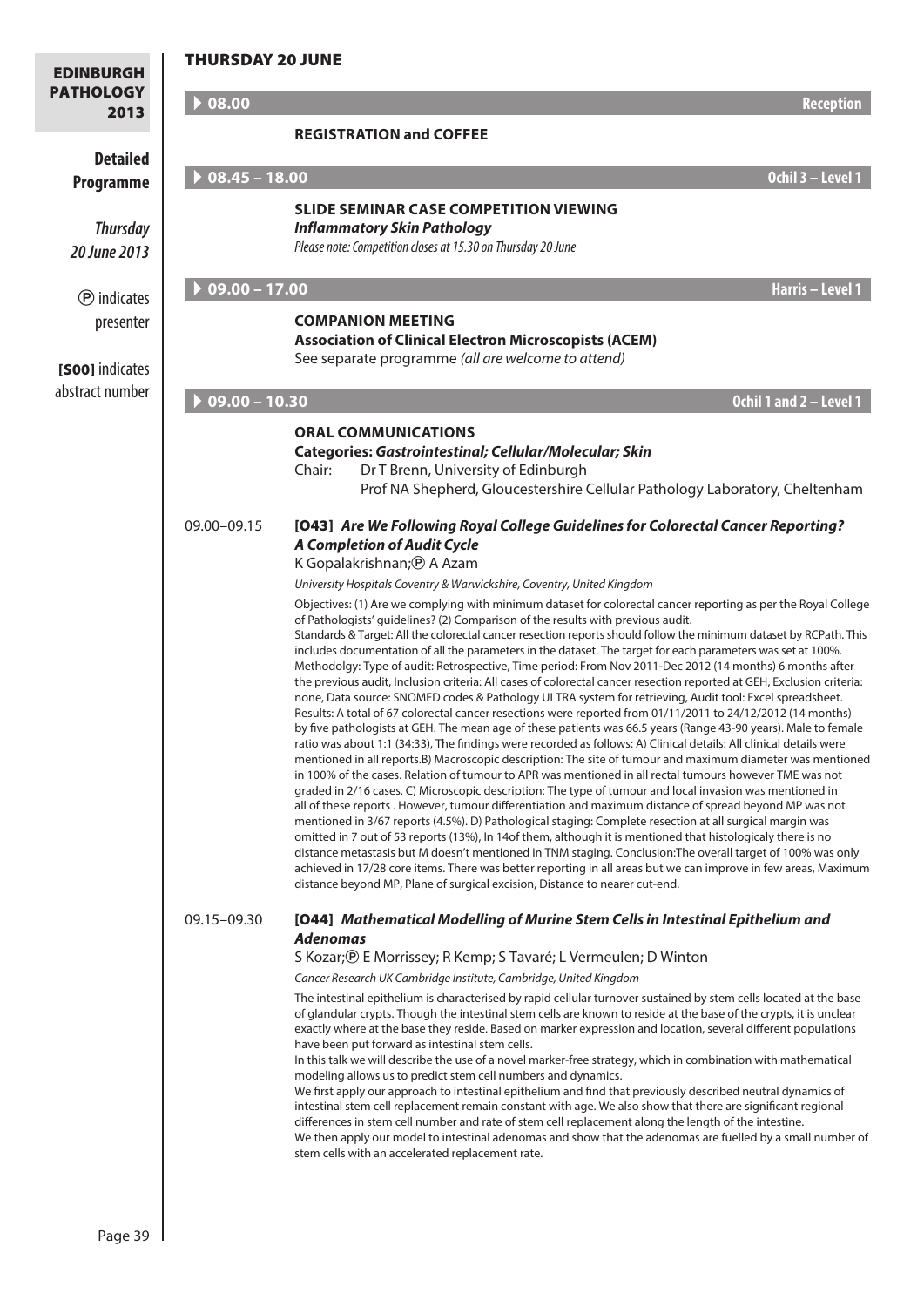#### THURSDAY 20 June *— continued*

**PATHOLOGY** 2013

> **Detailed Programme**

EDINBURGH

*Thursday 20 June 2013*

P indicates presenter

**[S00]** indicates abstract number

#### 09.30–09.45 [O45] *STAT3 Exerts a Paradoxical Effect on β-Catenin Expression and Function* S Ibrahem; ® S AlGhamdi; K Baloch; B Mohamed; W Fadhil; D Jackson; AS Nateri; M Ilyas

*University of Nottingham, Nottingham, United Kingdom*

We have previously shown that STAT3 can regulate Wnt signalling through altering levels of β-catenin transcription in five different colorectal cancer (CRC) cell lines. In this study, we extended these studies to include another four cell lines and investigated the biological interaction of the Wnt and STAT3 signalling pathways. STAT3 and β-catenin were individually knocked down in a total of nine different CRC cell lines. The effects of knockdown of each gene on the mRNA and protein levels of the other gene were assessed. These effects were validated by modulation of STAT3 signalling and Wnt signalling through IL-6 stimulation and dominant-negative (DN)-TCF4 expression respectively. The biological interaction between STAT3 and Wnt signalling was tested by knocking down STAT3 and β-catenin individually and in combination in the CRC cell line SW620 and testing the effects on cell proliferation, apoptosis and motility. STAT3 knockdown resulted in a reduction in β-catenin mRNA and protein levels. In contrast, neither β-catenin knockdown nor DN-TCF4 expression affected STAT3 levels. STAT3 activation with IL6 resulted in increased β-catenin mRNA. Knockdown of β-catenin and STAT3 individually inhibited cell proliferation although the effect of β-catenin knockdown was more pronounced. Simultaneous knockdown of STAT3 and β-catenin had a significantly weaker effect than knockdown of β-catenin alone . Knockdown of STAT3 and β-catenin, individually and together, inhibited cell motility but there was no evidence of interaction. β-catenin is in part transcriptionally regulated by STAT3 resulting in altered levels of β-catenin protein. Conversely β-catenin does not regulate STAT3. The biological interaction between STAT3 and β-catenin is complex but may result in partial loss of the proliferative activity of β-catenin. This may indicate biological differences in tumours where both STAT3 and β-catenin are activated compared to those where only one of these is activated.

### 09.45–10.00 [O46] *P63 and NF-KB Expression in Primary Cutaneous B-Cell Lymphomas; Correlation with Proliferation and Further Evidence for Pathogenetic Heterogeneity*  **P Z Shukur<sup>1</sup>; P Coates<sup>2</sup>; A Subtil<sup>3</sup>; W Kempf<sup>4</sup>; D Sahni<sup>5</sup>; S Morris<sup>1</sup>; A Robson<sup>1</sup>**

<sup>1</sup>St John' Institute, St Thomas' Hospital, London, United Kingdom; <sup>2</sup>University of Dundee, Dundee, United Kingdom;<br><sup>3</sup>Yale University, New Haven, United States; <sup>4</sup>University of Zurich, Zurich, Switzerland; <sup>5</sup>Boston Uni *United States*

Over-expression of the transcriptional activator p63 has been demonstrated in various tumours, although it is not clear whether p63 halts or enhances tumour growth. Through alternate promoters the TAp63 isoform transactivates p53 target genes and induces apoptosis, whereas the delta-Np63 isoform conveys a dominantnegative effect on p53/TAp63. p63 expression in nodal follicular lymphoma (FL) and diffuse large B-cell lymphoma (DLBCL) has been correlated with proliferative index and mortality. Constitutive activation of the NF-KB signaling pathway is a key feature of DLBCL lymphomagenesis. However, the significance of p63, whether it correlates with proliferative index, and any relationship with NF-KB, in cutaneous B-cell lymphoma has yet to be elucidated. We assessed p63, NF-KB and Ki-67 expression in primary cutaneous follicle centre cell lymphoma (pcFCCL) and diffuse large B-cell lymphoma, leg type (DLBCLL), which differ morphologically, immunophenotypically and prognostically. Using a generic p63 antibody 16/21 DLBCLL cases had diffuse strong expression, compared with only 3/16 pcFCCL (p=0.002). Further labelling of 8 DLBCLL and 5 pcFCCL using an antibody specific to the delta-Np63 isoform failed to show expression, indicating the observed expression was of TAp63. Ki-67 staining was stronger in p63 positive cases (p=0.005) suggesting an association with proliferative index. Staining for NF-KB revealed no statistically significant difference (p=0.371) in expression in DLBCLL (4/19 positive) compared with pcFCCL (1/9 positive), although all NF-kB positive cases showed strong expression of p63. This study suggests that p63 expression, specifically the TAp63 isoform, differs in pcFCCL and DLBCLL. Furthermore p63 expression appears to correlate with proliferative index. This emphasises the different biology of these lymphomas, and might reflect one mechanism for their disparate clinical behaviour.

### 10.00–10.15 [O47] *Immunocytochemical Expression of IMP-3 by Dysplastic Epidermis and Cutaneous Squamous Cell Carcinoma: A Novel Biomarker Associated with Invasion and Aggressive Disease*

**P K Aljefri<sup>1</sup>; MS Ally<sup>2</sup>; H Fassihi<sup>3</sup>; N Attard<sup>3</sup>; F Lewis<sup>3</sup>; J Mellerio<sup>3</sup>; C D'Arrigo<sup>4</sup>; L Igali<sup>5</sup>;** A Robson6

*1Newcastle Royal Infirmary, Newcastle, United Kingdom; 2Stanford University, Stanford, United States; 3St John's Institute of Dermatology, London, United Kingdom; 4Dorset County Hospital Histopathology Department,*  Dorchester, United Kingdom; <sup>5</sup>Histopathology Dept Norfolk & Norwich University Hospital, Norwich, United Kingdom;<br><sup>6</sup>Dermatopathology Dept, St John's Institute of Dermatology, London, United Kingdom

**Purpose:** Insulin-like growth factor II mRNA-binding protein 3 (IMP-3) is an oncoprotein important in cell growth and migration in foetal development. Lu et al reported that IMP-3 expression in dysplastic cervical lesions is closely associated with their invasive potential, and with more aggressive clinical behaviour of cervical squamous carcinoma. To date, reports have been limited to cervical, renal, urothelial carcinomas and malignant melanoma. We studied the expression of IMP-3 by a series of 116 dysplastic and/or invasive squamous lesions of the skin. These included 47 dysplastic or in-situ (SCCIS) of various types and 62 squamous cell carcinomas (SCC), 13 of which had a co-existing in-situ component.

**Methods:** Paraffin-embedded blocks were retrieved from the departmental archives, processed and stained with IMP-3 (Dako, IgG monoclonal 69.1, dilution 1/100, EDTA antigen retrieval pre-treatment). The stained slides were then reviewed for presence and location of immunostaining.

**Results:** Six of 47 dysplastic lesions or SCCIS had diffuse strong IMP-3 expression and 4 of these had adjacent normal epidermis that was immuno-negative. Four vulval lesions were negative. The 5 examples of PUVAinduced dysplasia were negative. IMP-3 expression was significantly more common in the SCC group in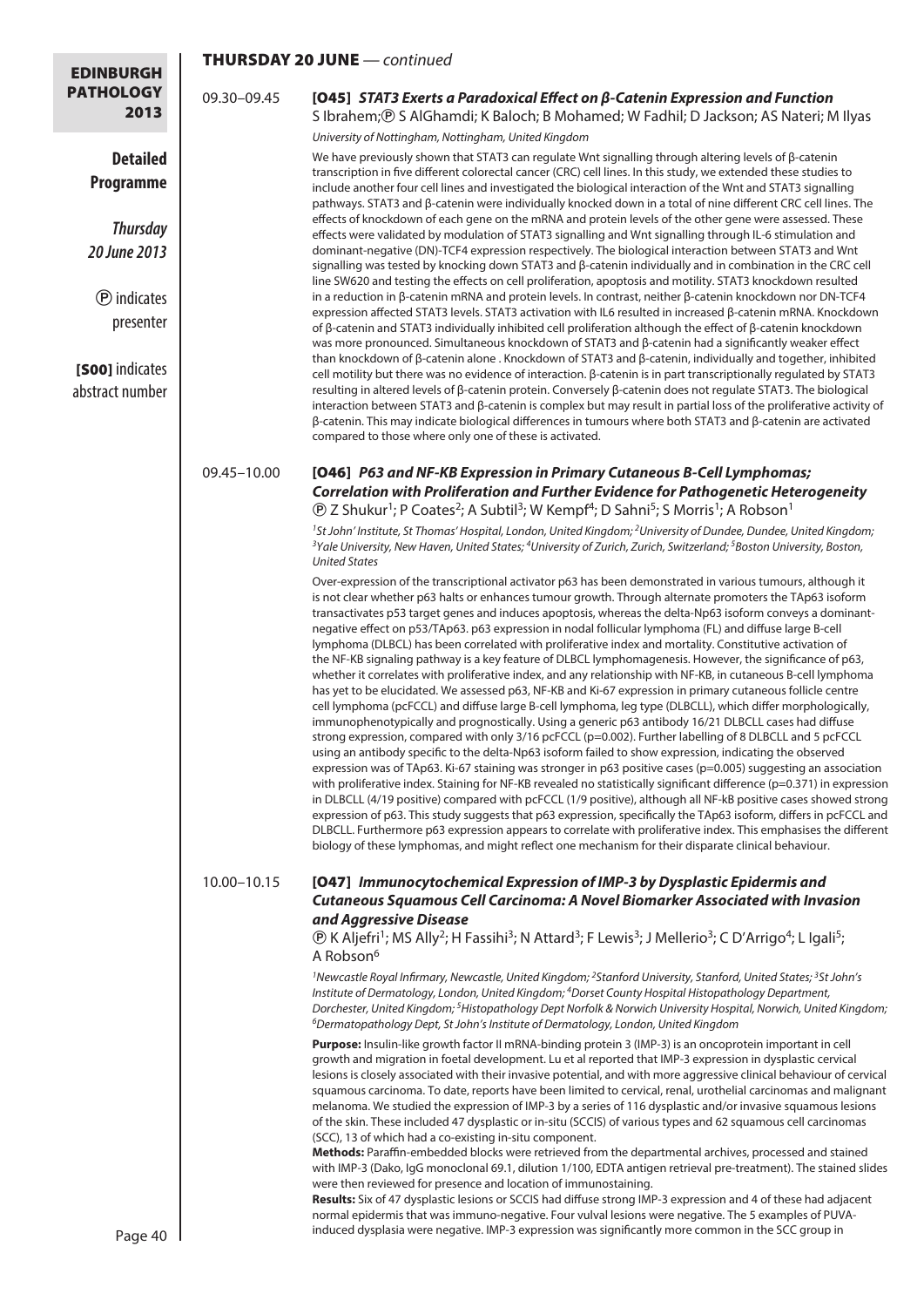| <b>EDINBURGH</b><br><b>PATHOLOGY</b><br>2013<br><b>Detailed</b>                                                                                                                    |                                | comparison to SSCIS/benign lesions (p<0.0088) Twenty-nine of 62 SCC had expression of IMP-3, usually<br>strongly and diffusely, including 2 of 6 tumours arising following renal transplantation. Five of 10 SCC's arising<br>in epidermolysis bullosa (EB) were positive; Follow-up data is currently being retrieved but, thus far, 2 of the<br>positive cases were metastatic lesions and 3 of the EB patients with positive tumours have died of widespread<br>malignancy.<br><b>Conclusions:</b> Expression of the oncoprotein IMP-3 is associated with invasive but not in-situ squamous cell<br>carcinomas, and IMP-3 expression is associated with aggressive SCC.                                                                                                                                                                                                                                                                                                                                                                                                                                                                                                                                                                                                                                                                                                                                                                                                                                                                                                                                                                                                                                                                                                                                                                                                                                                                                                                                                                                                                                                                                                     |  |  |
|------------------------------------------------------------------------------------------------------------------------------------------------------------------------------------|--------------------------------|--------------------------------------------------------------------------------------------------------------------------------------------------------------------------------------------------------------------------------------------------------------------------------------------------------------------------------------------------------------------------------------------------------------------------------------------------------------------------------------------------------------------------------------------------------------------------------------------------------------------------------------------------------------------------------------------------------------------------------------------------------------------------------------------------------------------------------------------------------------------------------------------------------------------------------------------------------------------------------------------------------------------------------------------------------------------------------------------------------------------------------------------------------------------------------------------------------------------------------------------------------------------------------------------------------------------------------------------------------------------------------------------------------------------------------------------------------------------------------------------------------------------------------------------------------------------------------------------------------------------------------------------------------------------------------------------------------------------------------------------------------------------------------------------------------------------------------------------------------------------------------------------------------------------------------------------------------------------------------------------------------------------------------------------------------------------------------------------------------------------------------------------------------------------------------|--|--|
| <b>Programme</b>                                                                                                                                                                   | 10.15-10.30                    | [048] A Structured Approach to the Diagnosis of Borderline Melanocytic Skin Lesions<br><b><i>(D)</i></b> N Kirkham <sup>1</sup> ; Y Bury <sup>1</sup> ; N Thampy <sup>1</sup> ; S Upadhye <sup>2</sup>                                                                                                                                                                                                                                                                                                                                                                                                                                                                                                                                                                                                                                                                                                                                                                                                                                                                                                                                                                                                                                                                                                                                                                                                                                                                                                                                                                                                                                                                                                                                                                                                                                                                                                                                                                                                                                                                                                                                                                         |  |  |
| <b>Thursday</b>                                                                                                                                                                    |                                | <sup>1</sup> Royal Victoria Infirmary, Newcastle upon Tyne, United Kingdom; <sup>2</sup> Northumbria Healthcare NHS Trust, North Shields,<br><b>United Kingdom</b>                                                                                                                                                                                                                                                                                                                                                                                                                                                                                                                                                                                                                                                                                                                                                                                                                                                                                                                                                                                                                                                                                                                                                                                                                                                                                                                                                                                                                                                                                                                                                                                                                                                                                                                                                                                                                                                                                                                                                                                                             |  |  |
| 20 June 2013                                                                                                                                                                       |                                | In 3 areas the RCPath recommends double reporting of biopsies: (1) for high grade dysplasia of Barrett's                                                                                                                                                                                                                                                                                                                                                                                                                                                                                                                                                                                                                                                                                                                                                                                                                                                                                                                                                                                                                                                                                                                                                                                                                                                                                                                                                                                                                                                                                                                                                                                                                                                                                                                                                                                                                                                                                                                                                                                                                                                                       |  |  |
| <b><i>O</i></b> indicates                                                                                                                                                          |                                | oesophagus and inflammatory bowel disease (2) for pT1 cancers in the Bowel Cancer Screening Programme<br>(3) cutaneous melanocytic dysplasias (melanomas and severely atypical naevi).                                                                                                                                                                                                                                                                                                                                                                                                                                                                                                                                                                                                                                                                                                                                                                                                                                                                                                                                                                                                                                                                                                                                                                                                                                                                                                                                                                                                                                                                                                                                                                                                                                                                                                                                                                                                                                                                                                                                                                                         |  |  |
| presenter                                                                                                                                                                          |                                | Recently the RCPath reported that 'Double-reporting may be misconstrued as providing an independent expert<br>opinion, whereas having the opinion of a second individual who is not a specialist in a particular field may                                                                                                                                                                                                                                                                                                                                                                                                                                                                                                                                                                                                                                                                                                                                                                                                                                                                                                                                                                                                                                                                                                                                                                                                                                                                                                                                                                                                                                                                                                                                                                                                                                                                                                                                                                                                                                                                                                                                                     |  |  |
|                                                                                                                                                                                    |                                | inappropriately reinforce the views of the first pathologist. Most importantly, double-reporting does not prevent false                                                                                                                                                                                                                                                                                                                                                                                                                                                                                                                                                                                                                                                                                                                                                                                                                                                                                                                                                                                                                                                                                                                                                                                                                                                                                                                                                                                                                                                                                                                                                                                                                                                                                                                                                                                                                                                                                                                                                                                                                                                        |  |  |
| [SOO] indicates                                                                                                                                                                    |                                | negative (or false positive) reporting of biopsies'. Detailed guidance is strikingly absent on how to recognise and<br>categorise these dysplasias and achieve a reproducible final diagnosis. Over recent decades there has been a                                                                                                                                                                                                                                                                                                                                                                                                                                                                                                                                                                                                                                                                                                                                                                                                                                                                                                                                                                                                                                                                                                                                                                                                                                                                                                                                                                                                                                                                                                                                                                                                                                                                                                                                                                                                                                                                                                                                            |  |  |
| abstract number                                                                                                                                                                    |                                | striking increase of diagnoses of Stage 1 melanoma that has not been matched by an accompanying increase<br>in mortality, suggesting the possibility of a degree of over-diagnosis: of the mis-classification of pre-tumourous<br>melanocytic proliferations as melanoma. In this study a structured approach to diagnosis was devised using<br>a list of 15 morphological variables described in a recent review of Dysplastic Naevi. Each of the 15 variables<br>was scored on a 5-point scale using the morphological definitions given in the review, from benign naevus,<br>through dysplastic naevus, to melanoma, with uncertainty catered for by allowing scoring between each of<br>the three major categories. 10 slides of thin melanomas and atypical naevi were scored blind, without clinical<br>information. On the basis of the pattern of scores achieved a final diagnosis was then made based on the<br>balance of scores achieved across the 15 features. This combination of a structured approach, clearly described<br>criteria and multiple variables achieved a good level of intra- and inter-observer agreement and is readily<br>applicable to routine diagnostic practice.                                                                                                                                                                                                                                                                                                                                                                                                                                                                                                                                                                                                                                                                                                                                                                                                                                                                                                                                                                        |  |  |
|                                                                                                                                                                                    | 10.30-11.00                    | <b>REFRESHMENT BREAK [Lomond Suite - Level 0]</b>                                                                                                                                                                                                                                                                                                                                                                                                                                                                                                                                                                                                                                                                                                                                                                                                                                                                                                                                                                                                                                                                                                                                                                                                                                                                                                                                                                                                                                                                                                                                                                                                                                                                                                                                                                                                                                                                                                                                                                                                                                                                                                                              |  |  |
|                                                                                                                                                                                    | $\triangleright$ 09.00 - 12.30 | <b>Fintry - Level 3</b>                                                                                                                                                                                                                                                                                                                                                                                                                                                                                                                                                                                                                                                                                                                                                                                                                                                                                                                                                                                                                                                                                                                                                                                                                                                                                                                                                                                                                                                                                                                                                                                                                                                                                                                                                                                                                                                                                                                                                                                                                                                                                                                                                        |  |  |
| <b>SYMPOSIUM</b><br><b>Investigative Imaging</b><br>Chair:<br>Prof M Ilyas, University of Nottingham<br>Dr ARW Williams, University of Edinburgh<br>09.00-09.30<br><b>Oncology</b> |                                | [S29] Development of Fluorescence Imaging Technologies as Preclinical Tools in                                                                                                                                                                                                                                                                                                                                                                                                                                                                                                                                                                                                                                                                                                                                                                                                                                                                                                                                                                                                                                                                                                                                                                                                                                                                                                                                                                                                                                                                                                                                                                                                                                                                                                                                                                                                                                                                                                                                                                                                                                                                                                 |  |  |
|                                                                                                                                                                                    |                                | <b><i>®</i></b> Dr VG Brunton                                                                                                                                                                                                                                                                                                                                                                                                                                                                                                                                                                                                                                                                                                                                                                                                                                                                                                                                                                                                                                                                                                                                                                                                                                                                                                                                                                                                                                                                                                                                                                                                                                                                                                                                                                                                                                                                                                                                                                                                                                                                                                                                                  |  |  |
|                                                                                                                                                                                    |                                | University of Edinburgh, Edinburgh, United Kingdom<br>A major challenge in cancer research is to reduce cancer cell survival in the tumour niche and prevent<br>tumour spread. In reductionist terms, this means stopping the cancer cells breaking free as isolated cells,<br>or groups of cells that migrate collectively, preventing local invasion or the initiation of new metastases. In<br>common with other hallmarks of cancer, understanding and inhibiting invasion and metastasis is complicated<br>by the multiplicity of mechanisms, the plasticity of cancer cell behaviour and the evolving nature of the<br>microenvironment. Our research has focused on understanding the adhesion network that drives metastatic<br>spread using protein/peptide technologies, genetic intervention and quantitative intravital imaging that<br>permits visualization of multiple cancer cell phenotypes in vivo using mouse models. Use of intravital<br>fluorescence microscopy through optical windows provides robust and quantitative read-outs of cancer cell<br>behavior, such as invasion and proliferation, cell-cell adhesion dynamics and the intracellular movement and<br>activity of cancer-associated proteins. More recently we have coupled two-photon excited fluorescence (TPEF)<br>microscopy with Coherent Anti-stokes Raman Scattering (CARS). CARS is a form of 'fast acquisition' Raman<br>spectroscopy that allows visualisation based on the vibration of particular chemical bonds. In principal, this<br>will permit label-free imaging in a number of contexts, such as disease versus normal tissue and drug imaging<br>based on distinct Raman spectral properties. We are developing the use of this multi-modal intravital imaging<br>approach to image drug uptake, localisation and retention times in vivo which can be correlated with markers<br>of response and phenotypic outcome using fluorescence reporters of cell cycle arrest, apoptosis and invasion<br>that we have developed. We hope that this will provide a comprehensive approach to select optimal novel<br>agents and combinations to take forward into the clinic. |  |  |
|                                                                                                                                                                                    | 09.30-10.00                    | [S30] Imaging Inflammation and Tracking Macrophages with MRI Using Ultra-Small<br><b>Particles of Iron Oxide (USPIO)</b><br><b>D</b> Dr SIK Semple                                                                                                                                                                                                                                                                                                                                                                                                                                                                                                                                                                                                                                                                                                                                                                                                                                                                                                                                                                                                                                                                                                                                                                                                                                                                                                                                                                                                                                                                                                                                                                                                                                                                                                                                                                                                                                                                                                                                                                                                                             |  |  |
|                                                                                                                                                                                    |                                | University of Edinburgh, Edinburgh, United Kingdom<br>A novel class of magnetic resonance imaging (MRI) contrast agent consist of ultra-small superparamagnetic                                                                                                                                                                                                                                                                                                                                                                                                                                                                                                                                                                                                                                                                                                                                                                                                                                                                                                                                                                                                                                                                                                                                                                                                                                                                                                                                                                                                                                                                                                                                                                                                                                                                                                                                                                                                                                                                                                                                                                                                                |  |  |
|                                                                                                                                                                                    |                                |                                                                                                                                                                                                                                                                                                                                                                                                                                                                                                                                                                                                                                                                                                                                                                                                                                                                                                                                                                                                                                                                                                                                                                                                                                                                                                                                                                                                                                                                                                                                                                                                                                                                                                                                                                                                                                                                                                                                                                                                                                                                                                                                                                                |  |  |

particles of iron oxide (USPIO). Because of their size (commonly 10-30nm in diameter), after intravenous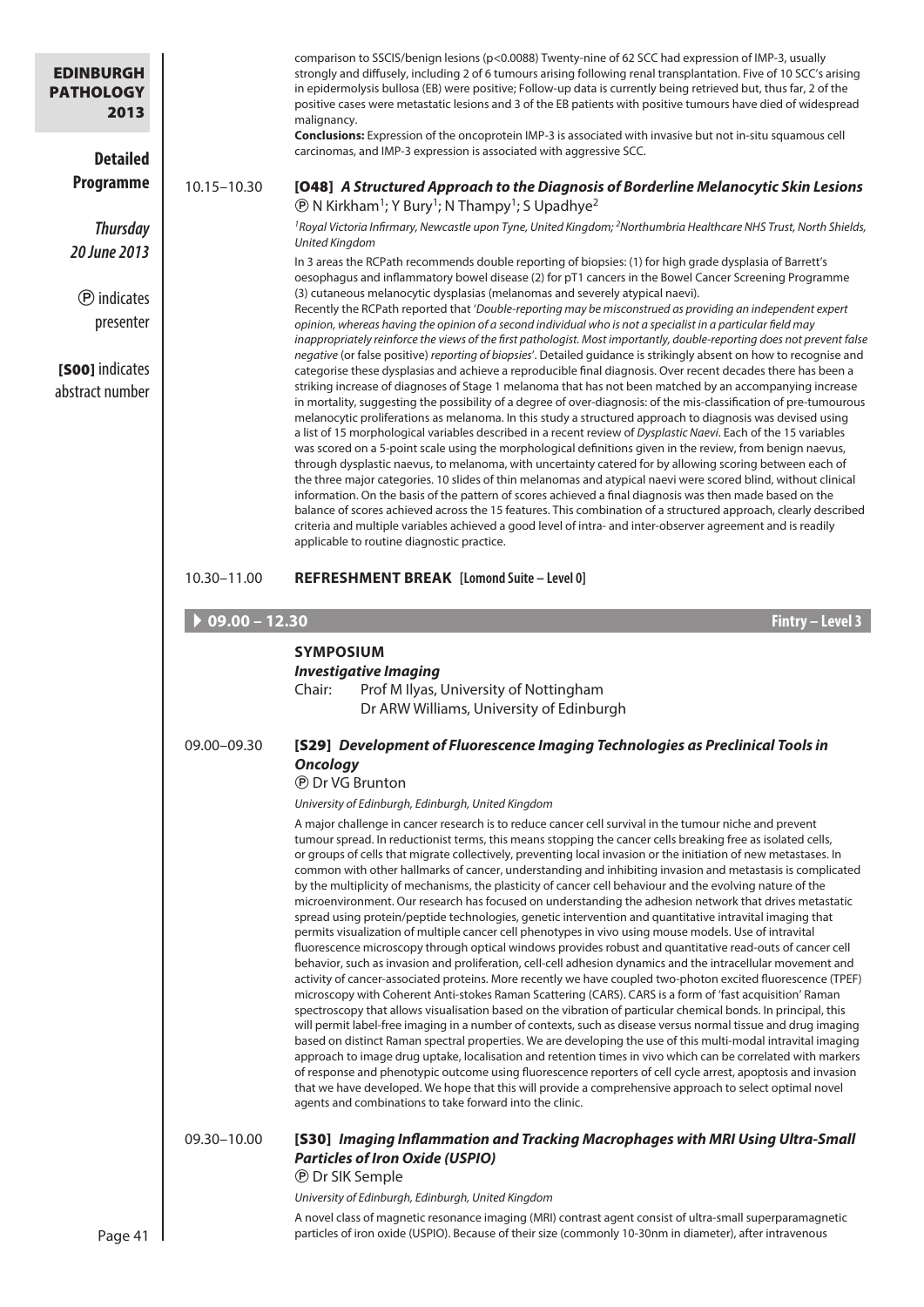| <b>EDINBURGH</b>                          |             | <b>THURSDAY 20 JUNE</b> - continued                                                                                                                                                                                                                                                                                                                                                                                                                                                                                                                                                                                                                                                                                                                                                                                                                                                                                                                                                                                                                                                                                                                                                                                                                                                                                                                                                                                                                                                                                                                                                                                                                                                                                                                                                                                                                                                                                                                                                                                                               |
|-------------------------------------------|-------------|---------------------------------------------------------------------------------------------------------------------------------------------------------------------------------------------------------------------------------------------------------------------------------------------------------------------------------------------------------------------------------------------------------------------------------------------------------------------------------------------------------------------------------------------------------------------------------------------------------------------------------------------------------------------------------------------------------------------------------------------------------------------------------------------------------------------------------------------------------------------------------------------------------------------------------------------------------------------------------------------------------------------------------------------------------------------------------------------------------------------------------------------------------------------------------------------------------------------------------------------------------------------------------------------------------------------------------------------------------------------------------------------------------------------------------------------------------------------------------------------------------------------------------------------------------------------------------------------------------------------------------------------------------------------------------------------------------------------------------------------------------------------------------------------------------------------------------------------------------------------------------------------------------------------------------------------------------------------------------------------------------------------------------------------------|
| <b>PATHOLOGY</b><br>2013                  |             | administration these particles escape immediate detection by the reticuloendothelial system and persist for<br>long enough in the blood stream to undergo macrophage phagocytosis. USPIO-MRI therefore presents a non-<br>invasive methodology for macrophage tracking throughout the body, and can be used to asses accumulation<br>within vascular and lymphatic tissues. These particles have been used to investigate joint inflammation or                                                                                                                                                                                                                                                                                                                                                                                                                                                                                                                                                                                                                                                                                                                                                                                                                                                                                                                                                                                                                                                                                                                                                                                                                                                                                                                                                                                                                                                                                                                                                                                                   |
| <b>Detailed</b><br><b>Programme</b>       |             | infection, as well as in a range of cardiovascular diseases. Non-invasive assessment of macrophage uptake<br>has been successfully demonstrated in carotid plaque, abdominal aortic aneurysms and in the myocardium<br>following acute infarction and coronary bypass. The non-invasive nature of the technique potentially allows<br>monitoring of inflammatory progression in the acute or chronic state, as well as response to anti-inflammatory                                                                                                                                                                                                                                                                                                                                                                                                                                                                                                                                                                                                                                                                                                                                                                                                                                                                                                                                                                                                                                                                                                                                                                                                                                                                                                                                                                                                                                                                                                                                                                                              |
| <b>Thursday</b>                           |             | therapy. Due to the superparamagnetic nature of these particles, they have an extremely strong effect on the<br>local magnetic field homogeneity resulting in localized signal reduction and change in the magnetic relaxation                                                                                                                                                                                                                                                                                                                                                                                                                                                                                                                                                                                                                                                                                                                                                                                                                                                                                                                                                                                                                                                                                                                                                                                                                                                                                                                                                                                                                                                                                                                                                                                                                                                                                                                                                                                                                    |
| 20 June 2013<br><b><i>O</i></b> indicates |             | time T2*. Darker areas are seen around areas of USPIO accumulation on T2*-weighted images. Several groups<br>have developed methodologies to 'quantify' the amount of signal loss through mapping of local changes in<br>T <sub>2</sub> * which is affected by the presence of USPIO. This presentation summarises the theory behind the technique,<br>presents some recent and currently ongoing applications and discusses potential further applications and                                                                                                                                                                                                                                                                                                                                                                                                                                                                                                                                                                                                                                                                                                                                                                                                                                                                                                                                                                                                                                                                                                                                                                                                                                                                                                                                                                                                                                                                                                                                                                                   |
| presenter                                 |             | developments in this field. Our group have developed a methodology which combines imaging before and<br>after administration of the USPIO agent, spatial registration of the resulting images and quantitative analysis of<br>USPIO uptake. This methodology will be presented.                                                                                                                                                                                                                                                                                                                                                                                                                                                                                                                                                                                                                                                                                                                                                                                                                                                                                                                                                                                                                                                                                                                                                                                                                                                                                                                                                                                                                                                                                                                                                                                                                                                                                                                                                                   |
| [SOO] indicates<br>abstract number        | 10.00-10.30 | [S31] Imaging Vascular Calcification and Inflammation Using PET/CT<br><b>D</b> Dr MR Dweck                                                                                                                                                                                                                                                                                                                                                                                                                                                                                                                                                                                                                                                                                                                                                                                                                                                                                                                                                                                                                                                                                                                                                                                                                                                                                                                                                                                                                                                                                                                                                                                                                                                                                                                                                                                                                                                                                                                                                        |
|                                           |             | Royal Infirmary of Edinburgh, Edinburgh, United Kingdom                                                                                                                                                                                                                                                                                                                                                                                                                                                                                                                                                                                                                                                                                                                                                                                                                                                                                                                                                                                                                                                                                                                                                                                                                                                                                                                                                                                                                                                                                                                                                                                                                                                                                                                                                                                                                                                                                                                                                                                           |
|                                           |             | In this talk we will examine how combined positron emission and computed tomography can be used to<br>image calcification and inflammation in the aorta, aortic valve and coronary arteries. We will examine the novel<br>insights that this technique has provided as to the pathophysiology of aortic stenosis and atherosclerosis, how<br>it may prove a useful biomarker of disease activity and its potential to improve risk prediction.                                                                                                                                                                                                                                                                                                                                                                                                                                                                                                                                                                                                                                                                                                                                                                                                                                                                                                                                                                                                                                                                                                                                                                                                                                                                                                                                                                                                                                                                                                                                                                                                    |
|                                           | 10.30-11.00 | <b>REFRESHMENT BREAK [Lomond Suite - Level 0]</b>                                                                                                                                                                                                                                                                                                                                                                                                                                                                                                                                                                                                                                                                                                                                                                                                                                                                                                                                                                                                                                                                                                                                                                                                                                                                                                                                                                                                                                                                                                                                                                                                                                                                                                                                                                                                                                                                                                                                                                                                 |
|                                           | 11.00-11.30 | [S32] Imaging and the Autopsy<br><b><i>@</i></b> Prof ISD Roberts                                                                                                                                                                                                                                                                                                                                                                                                                                                                                                                                                                                                                                                                                                                                                                                                                                                                                                                                                                                                                                                                                                                                                                                                                                                                                                                                                                                                                                                                                                                                                                                                                                                                                                                                                                                                                                                                                                                                                                                 |
|                                           |             | Oxford University Hospitals, Oxford, United Kingdom                                                                                                                                                                                                                                                                                                                                                                                                                                                                                                                                                                                                                                                                                                                                                                                                                                                                                                                                                                                                                                                                                                                                                                                                                                                                                                                                                                                                                                                                                                                                                                                                                                                                                                                                                                                                                                                                                                                                                                                               |
|                                           |             | Postmortem imaging is frequently used as a supplement to dissection in the forensic autopsy. CT in particular<br>is sensitive for the detection of fractures, haemorrhage and foreign bodies. Imaging is non-destructive and<br>provides a permanent record of injuries that may be used in court. More recently, imaging has been used as an<br>alternative to traditional Coroner's autopsy. A postmortem MRI service was set up in Manchester in the 1990s<br>in response to a demand from the Jewish community. A cause of death is provided on the basis of MRI without<br>autopsy and accepted by the Coroner in >90% of cases. However, recent validation studies, comparing imaging<br>with full autopsy, have demonstrated postmortem MRI has major weaknesses and will fail to identify the correct<br>cause of death in >40% of Coronial referrals. CT is superior in identifying the cause of death in adults, and when<br>radiologists are confident in the imaging cause of death, there is almost 90% agreement with that based on<br>autopsy. Postmortem MRI and CT have a number of important weaknesses, notably inability to visual coronary<br>artery occlusion. A method of targeted postmortem CT coronary angiography has been developed that<br>appears to be superior to dissection in the visualisation of coronary artery lesions. Trial of a minimally invasive<br>autopsy service employing CT and coronary angiography for investigation of sudden adult deaths referred to<br>the Oxfordshire Coroner achieved a 70% reduction in the number of autopsies required. In this series, imaging<br>detected fractures that were missed at autopsy, changing an apparently natural cause of death to an accidental<br>verdict. If the Oxford postmortem imaging protocol were introduced into routine service, it would reduce the<br>number of Coroner's autopsies by over half and improve the quality of those that are performed; imaging<br>findings can be used to direct dissection and audit autopsy standards. |
|                                           | 11.30–12.00 | [S33] Nanoscale Morphomics – Recent Advances with Potential Application in<br>Pathology<br><b>D</b> Dr JM Lucocq                                                                                                                                                                                                                                                                                                                                                                                                                                                                                                                                                                                                                                                                                                                                                                                                                                                                                                                                                                                                                                                                                                                                                                                                                                                                                                                                                                                                                                                                                                                                                                                                                                                                                                                                                                                                                                                                                                                                  |
|                                           |             | University of St Andrews, St Andrews, United Kingdom                                                                                                                                                                                                                                                                                                                                                                                                                                                                                                                                                                                                                                                                                                                                                                                                                                                                                                                                                                                                                                                                                                                                                                                                                                                                                                                                                                                                                                                                                                                                                                                                                                                                                                                                                                                                                                                                                                                                                                                              |
|                                           |             | Electron microscopy (EM) has undergone a revival of late. The increased use of EM in cell and systems biology is<br>linked to developments that enable widescale quantitation of molecules and nanostructures. These quantities<br>can now be connected to the real 3D data set (the morphome) via rigorous sampling schemes. In this lecture I<br>will explore the state of the art in nanoscale morphomics and speculate on how it might interface with recently<br>developed approaches in electron tomography and dynamic light microscopy.                                                                                                                                                                                                                                                                                                                                                                                                                                                                                                                                                                                                                                                                                                                                                                                                                                                                                                                                                                                                                                                                                                                                                                                                                                                                                                                                                                                                                                                                                                   |
|                                           | 12.00-12.30 | Microbubbles in the Identification of the Sentinel Node as an Outpatient Procedure<br><b><i>@</i></b> Miss K Cox                                                                                                                                                                                                                                                                                                                                                                                                                                                                                                                                                                                                                                                                                                                                                                                                                                                                                                                                                                                                                                                                                                                                                                                                                                                                                                                                                                                                                                                                                                                                                                                                                                                                                                                                                                                                                                                                                                                                  |
|                                           |             | Maidstone and Tunbridge Wells NHS Trust, United Kingdom                                                                                                                                                                                                                                                                                                                                                                                                                                                                                                                                                                                                                                                                                                                                                                                                                                                                                                                                                                                                                                                                                                                                                                                                                                                                                                                                                                                                                                                                                                                                                                                                                                                                                                                                                                                                                                                                                                                                                                                           |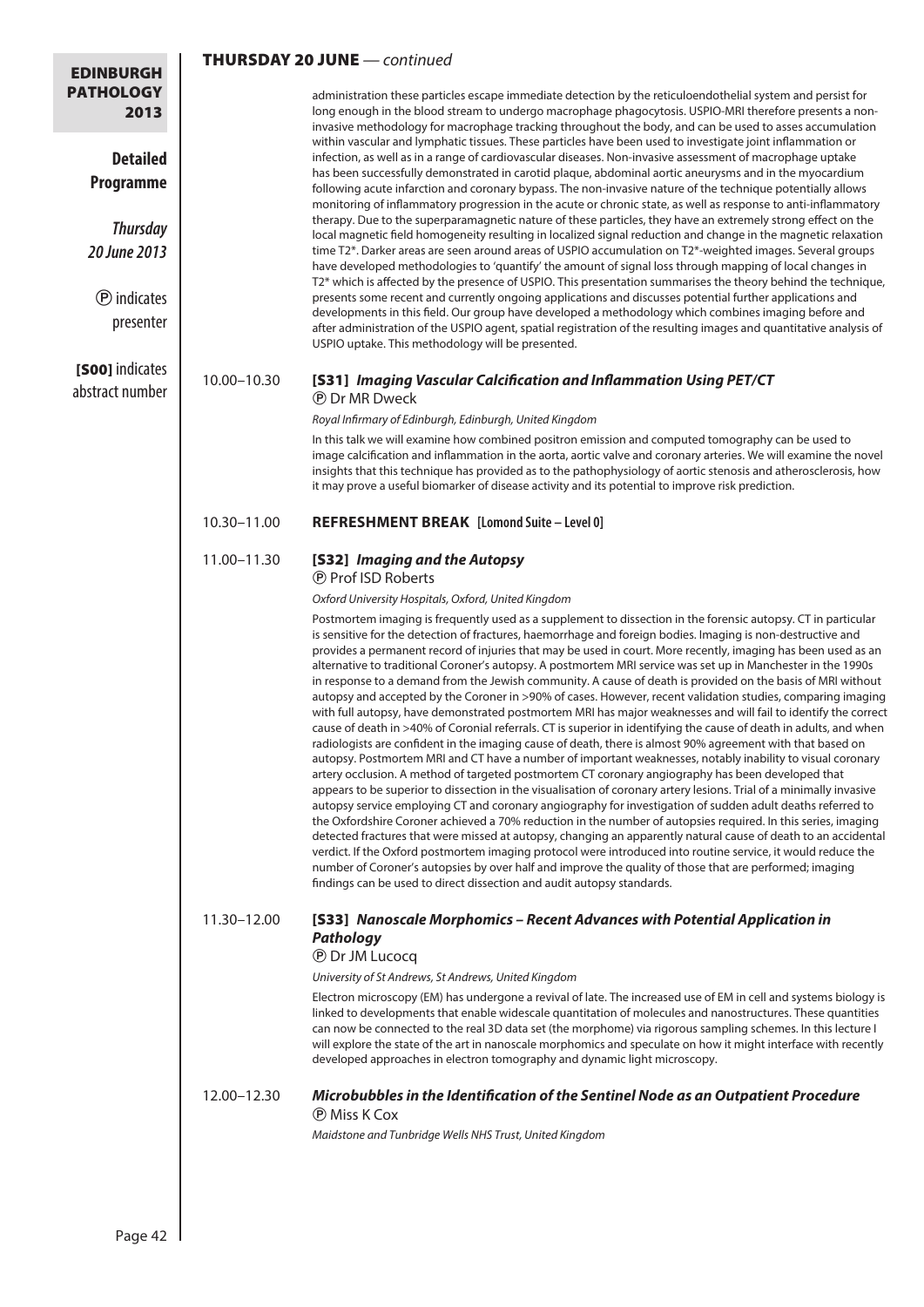| <b>EDINBURGH</b>                       | $\triangleright$ 09.00 - 12.25<br>Carrick - Level 1 |                                                                                                                                                                                                                                                                                                                                                                                                                                                                                                                                                                                                                                                                                                                                                                                                                                                                                                                                                                                                                                                                                                                                                                                                                                                                                                                                                                                                                                                                                                                                                                                                                                                                                                                                                                                                                                                                                                                                                |  |
|----------------------------------------|-----------------------------------------------------|------------------------------------------------------------------------------------------------------------------------------------------------------------------------------------------------------------------------------------------------------------------------------------------------------------------------------------------------------------------------------------------------------------------------------------------------------------------------------------------------------------------------------------------------------------------------------------------------------------------------------------------------------------------------------------------------------------------------------------------------------------------------------------------------------------------------------------------------------------------------------------------------------------------------------------------------------------------------------------------------------------------------------------------------------------------------------------------------------------------------------------------------------------------------------------------------------------------------------------------------------------------------------------------------------------------------------------------------------------------------------------------------------------------------------------------------------------------------------------------------------------------------------------------------------------------------------------------------------------------------------------------------------------------------------------------------------------------------------------------------------------------------------------------------------------------------------------------------------------------------------------------------------------------------------------------------|--|
| <b>PATHOLOGY</b>                       |                                                     | <b>SYMPOSIUM</b>                                                                                                                                                                                                                                                                                                                                                                                                                                                                                                                                                                                                                                                                                                                                                                                                                                                                                                                                                                                                                                                                                                                                                                                                                                                                                                                                                                                                                                                                                                                                                                                                                                                                                                                                                                                                                                                                                                                               |  |
| 2013                                   |                                                     | <b>Bone and Soft Tissue</b>                                                                                                                                                                                                                                                                                                                                                                                                                                                                                                                                                                                                                                                                                                                                                                                                                                                                                                                                                                                                                                                                                                                                                                                                                                                                                                                                                                                                                                                                                                                                                                                                                                                                                                                                                                                                                                                                                                                    |  |
|                                        |                                                     | Chair:<br>Prof D Salter, University of Edinburgh                                                                                                                                                                                                                                                                                                                                                                                                                                                                                                                                                                                                                                                                                                                                                                                                                                                                                                                                                                                                                                                                                                                                                                                                                                                                                                                                                                                                                                                                                                                                                                                                                                                                                                                                                                                                                                                                                               |  |
| <b>Detailed</b>                        |                                                     | Prof AJ Freemont, University of Manchester                                                                                                                                                                                                                                                                                                                                                                                                                                                                                                                                                                                                                                                                                                                                                                                                                                                                                                                                                                                                                                                                                                                                                                                                                                                                                                                                                                                                                                                                                                                                                                                                                                                                                                                                                                                                                                                                                                     |  |
| <b>Programme</b>                       | 09.00-09.35                                         | [S34] Update on Molecular Pathology in Diagnosis and Classification of Soft Tissue                                                                                                                                                                                                                                                                                                                                                                                                                                                                                                                                                                                                                                                                                                                                                                                                                                                                                                                                                                                                                                                                                                                                                                                                                                                                                                                                                                                                                                                                                                                                                                                                                                                                                                                                                                                                                                                             |  |
|                                        |                                                     | Tumours                                                                                                                                                                                                                                                                                                                                                                                                                                                                                                                                                                                                                                                                                                                                                                                                                                                                                                                                                                                                                                                                                                                                                                                                                                                                                                                                                                                                                                                                                                                                                                                                                                                                                                                                                                                                                                                                                                                                        |  |
| <b>Thursday</b>                        |                                                     | <b><i><b>P</b></i></b> Prof C Fisher                                                                                                                                                                                                                                                                                                                                                                                                                                                                                                                                                                                                                                                                                                                                                                                                                                                                                                                                                                                                                                                                                                                                                                                                                                                                                                                                                                                                                                                                                                                                                                                                                                                                                                                                                                                                                                                                                                           |  |
| 20 June 2013                           |                                                     | Royal Marsden Hospital, London, United Kingdom                                                                                                                                                                                                                                                                                                                                                                                                                                                                                                                                                                                                                                                                                                                                                                                                                                                                                                                                                                                                                                                                                                                                                                                                                                                                                                                                                                                                                                                                                                                                                                                                                                                                                                                                                                                                                                                                                                 |  |
| <b><i>O</i></b> indicates<br>presenter |                                                     | Soft-tissue tumours are increasingly associated with genetic aberrations. These fall into three groups. The<br>largest has non-specific genetic alterations and complex karyotypes; most are pleomorphic high-grade<br>sarcomas. The second group, including benign and malignant neoplasms, have diagnostically useful,<br>consistent translocations forming chimeric fusions. Many are long-known, but recently discovered examples<br>include USP6-MYH9 in nodular fasciitis, NAB2-TAT6 in solitary fibrous tumour, WWTR1-CAMTA in epithelioid<br>haemangioendothelioma, EWSR1-POU5F1 in myoepitheliomas, and CIC-DUX4 in small round cell tumours.                                                                                                                                                                                                                                                                                                                                                                                                                                                                                                                                                                                                                                                                                                                                                                                                                                                                                                                                                                                                                                                                                                                                                                                                                                                                                         |  |
| [SOO] indicates<br>abstract number     |                                                     | A gene can pair with various partners. Thus, EWSR1 is rearranged in Ewing sarcoma, desmoplastic small<br>round cell tumour, extraskeletal myxoid chondrosarcoma, or myxoid liposarcoma; and ALK partners with<br>one of several genes in inflammatory myofibroblastic tumour. Conversely, the same translocation can occur<br>in different tumours. EWSR1-CREB1 fusions occur in clear cell sarcoma, angiomatoid fibrous histiocytoma,<br>and primary pulmonary myxoid sarcoma. The third group has non-translocational abnormalities, including<br>somatic mutations (e.g. KIT/PDGFRA in GISTs) that affect signalling pathways; and copy-number abnormalities,<br>such as MDM2, CDK4 and HMGA2 amplification in well-differentiated liposarcoma. Further changes<br>characterise grade progression such as in dedifferentiated liposarcoma. Among benign tumours, mammary-<br>type myofibroblastoma, spindle cell lipoma and cellular angiofibroma are genetically similar. Furthermore,<br>different genetic aberrations can produce different entities within a specific lineage, such as myofibroblastic<br>or fibroblastic neoplasms. Sequencing methods show additional alterations in specific genes.e.g PIK3CA in<br>myxoid/round cell liposarcoma, JUN in dedifferentiated liposarcoma, and TSC2 in PEComa. Knowledge of<br>molecular mechanisms could influence classification and improve targeted therapy.                                                                                                                                                                                                                                                                                                                                                                                                                                                                                                                        |  |
|                                        | 09.35-10.10                                         | [S35] Implant-Related Pathology<br><b><i>®</i></b> Prof NA Athanasou                                                                                                                                                                                                                                                                                                                                                                                                                                                                                                                                                                                                                                                                                                                                                                                                                                                                                                                                                                                                                                                                                                                                                                                                                                                                                                                                                                                                                                                                                                                                                                                                                                                                                                                                                                                                                                                                           |  |
|                                        |                                                     | Nuffield Orthopaedic Centre, Oxford, United Kingdom                                                                                                                                                                                                                                                                                                                                                                                                                                                                                                                                                                                                                                                                                                                                                                                                                                                                                                                                                                                                                                                                                                                                                                                                                                                                                                                                                                                                                                                                                                                                                                                                                                                                                                                                                                                                                                                                                            |  |
|                                        |                                                     | Histopathology plays a major role in the assessment of implant failure. Aseptic loosening, the most common<br>cause of arthroplasty failure, usually occcurs several years after the implant has been in place and functioning<br>reasonably. The production of implant-derived wear particles induces a pronounced foreign body macrophage<br>and giant cell response. Wear particle - associated macrophages are capable of differentiating into osteoclasts<br>by RANKL and non-RANKL (pro/inflammatory cytokine)-induced mechanisms, leading to extensive osteolysis<br>around the prosthesis and implant loosening. Implant failure and the formation of necrotising granulomatous<br>pseudotumours have been associated mainly with cobalt-chrome (Co-Cr) metal on metal implants. Production<br>of very large numbers of submicron Co-Cr particles induces necrosis of the macrophages which have ingested<br>the particles, marked connective tissue degeneration and a hypersensitivity reaction characterised by a<br>perivascular lymphoid infiltrate that can be very pronounced; these changes can result in the formation of a<br>tumour-like mass. Histopathology is often required to distinguish septic from aseptic loosening as this requires<br>very different treatment. Septic loosening may be acute, sub-acute or late (occurring more than two years after<br>joint replacement). The presence of more than five neutrophils per HPF on average (after examination of at<br>least 10 HPF) is diagnostic of septic loosening. Fewer neutrophils (1-5 per HPF on average) may be found in low-<br>grade infection. Similar inflammatory changes can be seen in periprosthetic tissues from rheumatoid joints and<br>joints with crystal deposition. In all cases of implant-related pathology it is important to correlate clinical and<br>other findings with histology to identify the cause of arthroplasty failure. |  |
|                                        | 10.10-10.45                                         | [S36] Paget's Disease of the Bone: New Insights from Genetic Studies<br><b><i>®</i></b> Dr OME Albagha                                                                                                                                                                                                                                                                                                                                                                                                                                                                                                                                                                                                                                                                                                                                                                                                                                                                                                                                                                                                                                                                                                                                                                                                                                                                                                                                                                                                                                                                                                                                                                                                                                                                                                                                                                                                                                         |  |
|                                        |                                                     | University of Edinburgh, Edinburgh, United Kingdom                                                                                                                                                                                                                                                                                                                                                                                                                                                                                                                                                                                                                                                                                                                                                                                                                                                                                                                                                                                                                                                                                                                                                                                                                                                                                                                                                                                                                                                                                                                                                                                                                                                                                                                                                                                                                                                                                             |  |
|                                        |                                                     | Paget's disease of bone (PDB) is a common disorder of the skeleton that affects up to 2% of individuals of<br>European ancestry. The disease is characterized by focal areas of increased and disorganized bone remodelling<br>leading to symptoms such as bone pain, bone deformity, pathological fracture, deafness and secondary<br>osteoarthritis. PDB predominantly affects the axial skeleton of individuals above the age of 55 years. Genetic<br>factors are important contributors to PDB risk, and between 15% and 40% of individuals with PDB have an<br>affected first-degree relative. Mutations in SQSTM1 have been identified in about 10% of sporadic cases and up<br>to 40% of familial cases. Mutations of SQSTM1 in PDB patients causes disruption in the NFKB signalling pathway<br>leading to enhanced osteoclastogenesis. Recent genetic studies have identified seven additional genetic loci<br>that were associated with increased risk of PDB. Genetic variants within or near CSF1, TM7SF4, OPTN, RIN3, PML,<br>TNFRSF11A, and NUP205 were found to increase the risk of PDB in many European populations (Albagha et<br>al, Nat Genet 2011). Some of these genes are known to play important roles in osteoclast differentiation and<br>function (CSF1, TNFRSF11A, and TM7SF4) but others (OPTN, RIN3, PML and NUP205) highlight new signalling<br>pathways in PDB pathogenesis. Patients with high number of risk alleles defined by the seven loci had 10-fold<br>increase in disease risk compared to those carrying low number of risk alleles suggesting that these variants<br>could be useful in genetic profiling to identify people at high risk of developing PDB. In summary, recent                                                                                                                                                                                                                    |  |
| Page 43                                |                                                     | genetic studies have provided new insights into the pathogenesis of PDB and identified several genes that were<br>not previously suspected to play a role in bone metabolism.                                                                                                                                                                                                                                                                                                                                                                                                                                                                                                                                                                                                                                                                                                                                                                                                                                                                                                                                                                                                                                                                                                                                                                                                                                                                                                                                                                                                                                                                                                                                                                                                                                                                                                                                                                  |  |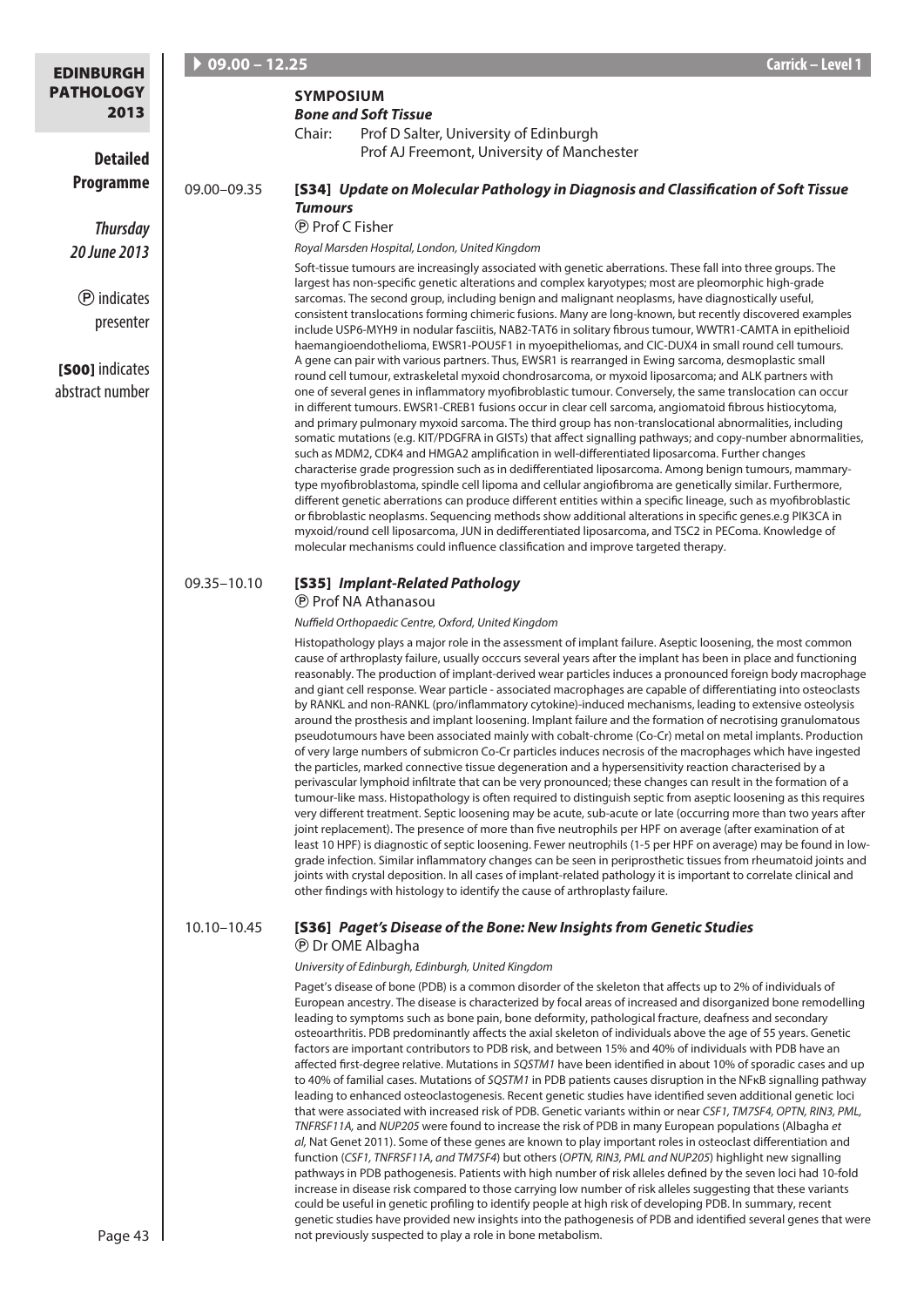### THURSDAY 20 June *— continued*

10.45–11.15 **Refreshment Break [Lomond Suite – Level 0]**

#### 11.15–11.50 [S37] *Genomic Profiling of Bone Tumours – What it Adds to Patient Management* P Prof AM Flanagan

*UCL Cancer Institute, London, United Kingdom*

The Wellcome Trust Sanger Institute is currently funding the comprehensive genetic, epigenetic and transcriptomic profiling of 500 primary bone tumours as part of the International Cancer Genome Consortium (2011–2016). This group of tumours, comprising a number of subtypes, represents less than 1% of all cancers, and includes osteosarcoma, chondrosarcoma, chordoma, adamantinoma amongst others. The rarity of the disease and the wide range of histological features mean that providing a diagnosis on core biopsies is challenging. Distinguishing chondrosarcoma from osteosarcoma, and benign from malignant primary bone tumours on microscopic features alone is often impossible. Whereas immunohistochemistry has provided little help in classifying primary bone tumours, genomic and epigenetic profiling of these neoplasms is revealing hallmarks of this disease. Recent studies on chondrosarcoma are already having an impact on how we diagnose these tumours, and this is reducing the diagnostic challenge that histopathologists have faced until now. Using archived collections of these rare tumours it will now be possible to correlate the genetic signatures with clinical outcome, and it is possible for the first time to select patients with bone tumours for clinical trials on the basis of a biological rationale.

EDINBURGH **PATHOLOGY** 

2013

**Detailed Programme**

*Thursday 20 June 2013*

P indicates presenter

**[S00]** indicates abstract number

#### 11.50–12.25 [S38] *In Vitro and In Vivo Models in the Study of Bone Sarcomas*

P Prof JVM Bovee

#### *LUMC, Leiden, Netherlands*

In vitro and in vivo models are essential to translate basic research findings to clinical practice. Over the past decade, our knowledge regarding the genetic background and active signalling pathways in bone sarcomas has increased. In order to use these findings for the treatment of these patients, often carrying a poor prognosis, the availability of preclinical models is crucial. Several human derived osteosarcoma, chondrosarcoma and Ewing sarcoma cell lines are available, enabling the study of many cellular processes. A panel of cell lines should be used representative of the heterogeneity observed in human tumours. Furthermore, in vitro models include mesenchymal stem cells that can differentiate towards bone, cartilage and fat. For instance, using 3D pellet culture of mesenchymal stem cells, chondrospheres can be generated that histologically strongly resemble low grade chondrosarcoma. 3D pellet culture of chondrosarcoma cell lines histologically resemble high grade chondrosarcoma. Moreover, mouse mesenchymal stem cells can undergo malignant transformation forming high grade osteosarcoma upon transplantation into mice, providing an excellent model to study osteosarcomagenesis. In vivo animal models have been useful mechanistically, providing further understanding of pathogenesis, and preclinically, in evaluating the effect of novel therapeutic strategies. Xenografts of human tumour cells into immunocompromised mice are most commonly used. Cells are injected either subcutaneously enabling evaluation of the tumor mass by papation or simple measurements, or bioluminescent orthotopic mouse models are being used. Moreover, genetic mouse models of disease are being developed. As an alternative to mouse modelling, zebrafish provide a suitable in vivo model enabling xenografting as well as genetic engineering. Xenografting in a zebrafish embryo model enables the study of tumor cell homing, proliferation, migration and angiogenesis only 3 days after tumour grafting.

A **12.30 – 14.00 Lomond Suite – Level 0**

### **Lunch Poster Viewing and Trade Exhibition**

### A **13.00 – 14.00 Carrick – Level 1**

# **Trainees – Meet the experts**

### *Medical Renal Pathology*

Chair: Dr A Green, Guys and St Thomas' NHS Foundation Trust Speaker: Prof ISD Roberts, Oxford University Hospitals

# A **13.30 – 14.30 Fintry – Level 3**

### **Pathological Society of Great Britain & Ireland's Annual Business Meeting**

*— Members only (Agendas will be sent separately to Members)*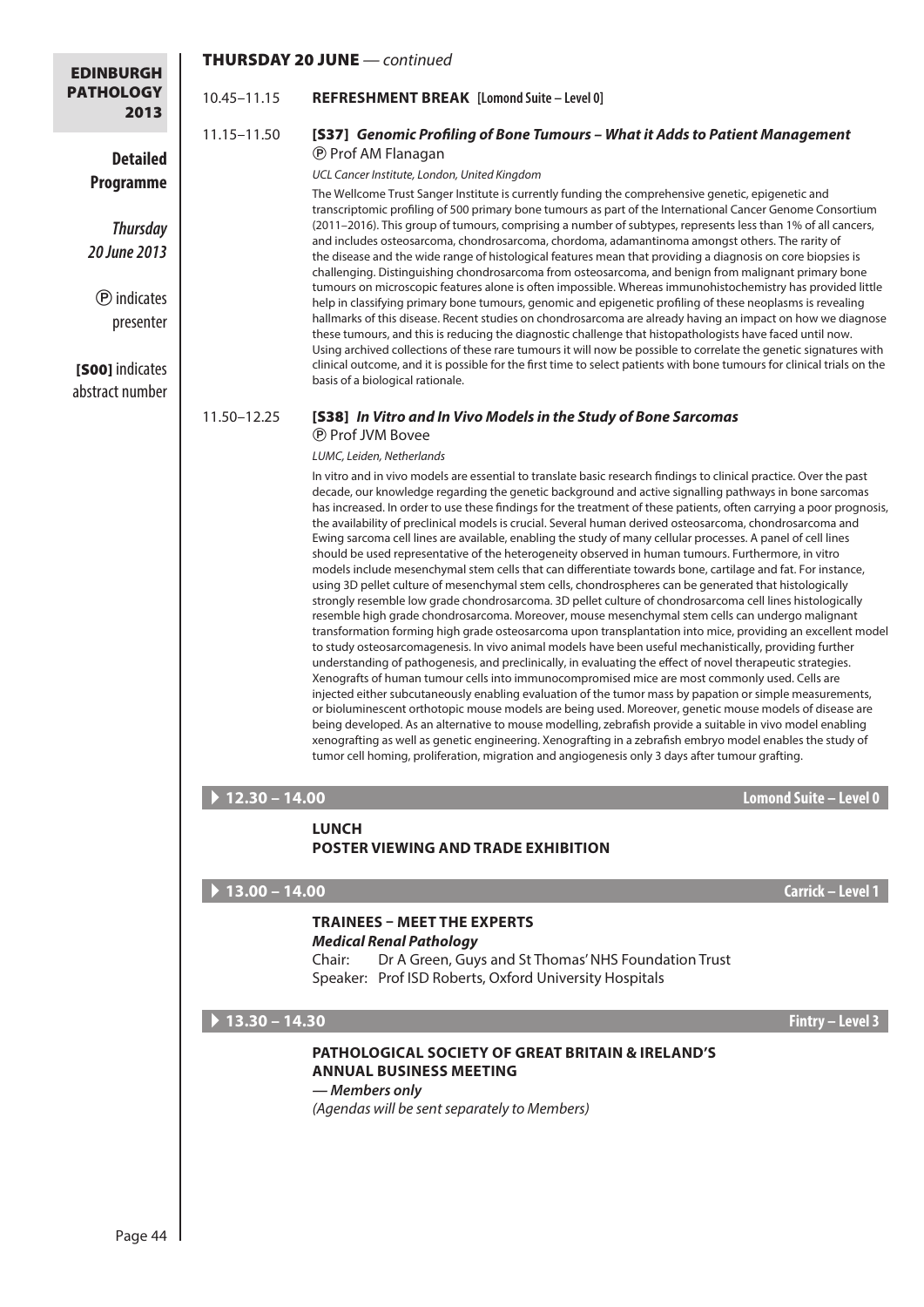| <b>EDINBURGH</b>                       | ▶ 14.45 - 17.30<br>Fintry - Level 3 |                                                                                                                                                                                                                                                                                                                                                                                                                                                                                                                                                                                                                                                                                                                                                                                                                                                                                                                                                                                                                                                                                                                                                                                                                                                                                                                                                                                                                                                                                                                                                                            |  |
|----------------------------------------|-------------------------------------|----------------------------------------------------------------------------------------------------------------------------------------------------------------------------------------------------------------------------------------------------------------------------------------------------------------------------------------------------------------------------------------------------------------------------------------------------------------------------------------------------------------------------------------------------------------------------------------------------------------------------------------------------------------------------------------------------------------------------------------------------------------------------------------------------------------------------------------------------------------------------------------------------------------------------------------------------------------------------------------------------------------------------------------------------------------------------------------------------------------------------------------------------------------------------------------------------------------------------------------------------------------------------------------------------------------------------------------------------------------------------------------------------------------------------------------------------------------------------------------------------------------------------------------------------------------------------|--|
| <b>PATHOLOGY</b>                       |                                     | <b>PLENARY ORAL PRESENTATIONS</b>                                                                                                                                                                                                                                                                                                                                                                                                                                                                                                                                                                                                                                                                                                                                                                                                                                                                                                                                                                                                                                                                                                                                                                                                                                                                                                                                                                                                                                                                                                                                          |  |
| 2013                                   |                                     | Chair:<br>Prof IO Ellis, University of Nottingham                                                                                                                                                                                                                                                                                                                                                                                                                                                                                                                                                                                                                                                                                                                                                                                                                                                                                                                                                                                                                                                                                                                                                                                                                                                                                                                                                                                                                                                                                                                          |  |
|                                        |                                     | Prof ISD Roberts, Oxford University Hospitals, Oxford                                                                                                                                                                                                                                                                                                                                                                                                                                                                                                                                                                                                                                                                                                                                                                                                                                                                                                                                                                                                                                                                                                                                                                                                                                                                                                                                                                                                                                                                                                                      |  |
| <b>Detailed</b>                        | 14.45-15.00                         | [PL1] High-Throughput Assessment of MicroRNA Expression in Normal Breast Tissues                                                                                                                                                                                                                                                                                                                                                                                                                                                                                                                                                                                                                                                                                                                                                                                                                                                                                                                                                                                                                                                                                                                                                                                                                                                                                                                                                                                                                                                                                           |  |
| <b>Programme</b>                       |                                     | and in Lesions Representing Different Stages of Breast Cancer Progression<br><b>(D)</b> SM Khoshnaw <sup>1</sup> ; JS Reis-Filho <sup>2</sup> ; MB Lambros <sup>2</sup> ; G Ball <sup>3</sup> ; EA Rakha <sup>1</sup> ; TM Abdel-Fatah <sup>1</sup> ;                                                                                                                                                                                                                                                                                                                                                                                                                                                                                                                                                                                                                                                                                                                                                                                                                                                                                                                                                                                                                                                                                                                                                                                                                                                                                                                      |  |
| <b>Thursday</b>                        |                                     | CC Nolan <sup>1</sup> ; Z Hodi <sup>1</sup> ; DR Macmillan <sup>1</sup> ; IO Ellis <sup>1</sup> ; AR Green <sup>1</sup>                                                                                                                                                                                                                                                                                                                                                                                                                                                                                                                                                                                                                                                                                                                                                                                                                                                                                                                                                                                                                                                                                                                                                                                                                                                                                                                                                                                                                                                    |  |
| 20 June 2013                           |                                     | <sup>1</sup> Nottingham City Hospital, Nottingham, United Kingdom; <sup>2</sup> Breast Cancer Research Institute, London, United<br>Kingdom; <sup>3</sup> Trent University, Nottingham, United Kingdom                                                                                                                                                                                                                                                                                                                                                                                                                                                                                                                                                                                                                                                                                                                                                                                                                                                                                                                                                                                                                                                                                                                                                                                                                                                                                                                                                                     |  |
| <b><i>O</i></b> indicates<br>presenter |                                     | Background: The expression profiling of miRNAs is deregulated in human breast cancer (BC), and the deranged<br>expression has been revealed to be associated with tumour initiation and progression. Although the number of<br>newly discovered human miRNA sequences is rapidly increasing, the availability of miRNA expression profiles in<br>different stages of BC progression is limited.                                                                                                                                                                                                                                                                                                                                                                                                                                                                                                                                                                                                                                                                                                                                                                                                                                                                                                                                                                                                                                                                                                                                                                            |  |
|                                        |                                     | Methods: miRNA expression profiling was explored in a series of BC patients (n = 7) with distinct stages of<br>tumour progression (normal breast parenchymal tissue, ductal carcinoma in situ -DCIS, primary invasive BC and                                                                                                                                                                                                                                                                                                                                                                                                                                                                                                                                                                                                                                                                                                                                                                                                                                                                                                                                                                                                                                                                                                                                                                                                                                                                                                                                               |  |
| [SOO] indicates<br>abstract number     |                                     | nodal metastatic BC), using an Agilent miRNA microarray which utilises miRBase 16 to screen for 1,205 human<br>and 144 human viral miRNA candidates. The results from the microarray analysis were validated by TaqMan<br>quantitative RT-PCR.                                                                                                                                                                                                                                                                                                                                                                                                                                                                                                                                                                                                                                                                                                                                                                                                                                                                                                                                                                                                                                                                                                                                                                                                                                                                                                                             |  |
|                                        |                                     | Results: In addition to confirming the previously reported deregulation of 20 miRNAs in BC, this study<br>revealed 93 unidentified miRNA candidates to be deranged and differentially expressed across the different<br>tissue components representing stages of BC progression. Among the novel miRNA candidates, 82 were<br>downregulated and 11 were upregulated in BC. Seventeen of the downregualted miRNAs (hsa-miR-1915,<br>hsa-miR-762, hsa-miR-3196, ebv-miR-BART13, hsa-miR-1224-5p, hsa-miR-1181, hsa-miR-940, hsa-miR-125a-3p,<br>hsa-miR-874, hsa-miR-3137, hsa-miR-371-5p, hsa-miR-4322, hsa-miR-345, hsa-miR-557, hsv1-miR-H1, hsa-<br>miR-3621 and hsa-miR-145) were progressively lost with BC progression. These differentially expressed miRNAs<br>are potentially influential in the process of transition of cancer cells from one stage to a more advanced stage.<br><b>Conclusions:</b> This study confirms previous BC miRNA profiling studies, and reports a set of novel miRNA<br>candidates potentially involved in BC progression. This study further supports the role of miRNAs in BC<br>progression.                                                                                                                                                                                                                                                                                                                                                                                                                                        |  |
|                                        |                                     |                                                                                                                                                                                                                                                                                                                                                                                                                                                                                                                                                                                                                                                                                                                                                                                                                                                                                                                                                                                                                                                                                                                                                                                                                                                                                                                                                                                                                                                                                                                                                                            |  |
|                                        | 15.00-15.15                         | [PL2] Breast Cancer Proteomic Profiling Using Reverse Phase Protein Array (RPPA)<br><b><i>The OH Negm<sup>1</sup>; AT Alshareeda<sup>2</sup>; MA Aleskandarany<sup>2</sup>; AG Green<sup>2</sup>; IO Ellis<sup>2</sup>; EA Rakha<sup>2</sup>;</i></b><br>PJ Tighe <sup>1</sup>                                                                                                                                                                                                                                                                                                                                                                                                                                                                                                                                                                                                                                                                                                                                                                                                                                                                                                                                                                                                                                                                                                                                                                                                                                                                                             |  |
|                                        |                                     | <sup>1</sup> Molecular Medical Sciences, University of Nottingham, Nottingham, United Kingdom; <sup>2</sup> Division of Pathology,<br>Molecular Medical Sciences, University of Nottingham, Nottingham, United Kingdom                                                                                                                                                                                                                                                                                                                                                                                                                                                                                                                                                                                                                                                                                                                                                                                                                                                                                                                                                                                                                                                                                                                                                                                                                                                                                                                                                     |  |
|                                        |                                     | Background and purpose: Reverse Phase Protein Array (RPPA) is a high-throughput technique that provides<br>relative quantitative assessment of multiple known protein targets across a large sample set. In addition, it<br>is applicable to detecting post-translational modifications and has great potential for biomarker analysis.<br>Methods: Testing the reproducibility and the validity of RPPA was performed before applying it in this study.<br>After optimization, we applied RPPA to examine extracts of formalin-fixed paraffin-embedded human breast<br>cancer ( $n=49$ ) and cell lines ( $n=5$ ) detecting a panel of 30 proteins involved in DNA damage repair and epithelial<br>mesenchymal transition (EMT) pathways. RPPA results were compared to conventional immunohistochemical<br>analysis (IHC) and clinicopathological variables.<br>Results: Testing the reproducibility and the validity of RPPA indicated high reproducibility with co-efficient<br>of variation within the replicates less than 15% for all the analyzed samples. RPPA results revealed that the<br>expression levels of biomarkers included in this study reiterate observations of relative distribution of these<br>markers using IHC in fixed breast cancer tissue and were consistent with the investigated type of cell lines.<br>Conclusions: RPPA methodologies show good concordance with IHC analysis and therefore offer a viable<br>route to very high throughput cancer sample analysis, applicable to both retrospective and prospective<br>investigations. |  |
|                                        | 15.15 - 15.30                       | [PL3] Clonal Evolution in a Highly Recurrent Astroblastoma of Childhood<br><b>(b)</b> S Popov <sup>1</sup> ; A Mackay <sup>1</sup> ; W Ingram <sup>2</sup> ; D Sturm <sup>3</sup> ; A Burford <sup>1</sup> ; A Jury <sup>1</sup> ; M Vinci <sup>1</sup> ; S Pfister <sup>3</sup> ;<br>$C$ Jones <sup>1</sup>                                                                                                                                                                                                                                                                                                                                                                                                                                                                                                                                                                                                                                                                                                                                                                                                                                                                                                                                                                                                                                                                                                                                                                                                                                                               |  |
|                                        |                                     | <sup>1</sup> The Institute of Cancer Research, Sutton, United Kingdom; <sup>2</sup> University of Queensland, Royal Children's Hospital,<br>Brisbane, Australia; <sup>3</sup> German Cancer Research Centre, Heidelberg, Germany                                                                                                                                                                                                                                                                                                                                                                                                                                                                                                                                                                                                                                                                                                                                                                                                                                                                                                                                                                                                                                                                                                                                                                                                                                                                                                                                           |  |
|                                        |                                     | Astroblastoma is a rare glial tumour of unknown origin, with no established WHO grade, and controversial<br>claims to being a distinct entity. These lesions are characterised by the presence of the astroblastic<br>pseudorosettes composed of tumour cells with a prominent process extending to a central blood vessel and<br>perivascular hyalinization. It is usually presented as a well-demarcated superficially located mass. These lesions<br>most commonly present in children and young adults, and appear to have a reasonably favourable clinical<br>outcome, with differential diagnoses including primitive neuro-ectodermal tumour (CNS-PNET), ependymoma,<br>glioblastoma and embryonal tumour with abundant neuropil and true rosettes (ETANTR). There have been few<br>molecular studies, though chromosomal abnormalities including gains of 9q and 20q, and losses of 13q have<br>suggested a distinct biology. We have studied a unique case of astroblastoma arising in a 6 year old girl, with<br>multiple recurrences over a period of 10 years, by whole exome sequencing and 450k Illumina methylation<br>profiling. Initial presentation of a fronto-parietal tumour was followed after multiple rounds of surgery and                                                                                                                                                                                                                                                                                                                        |  |
| Page 45                                |                                     | chemoradiotherapy with recurrences in the left frontal, left parietal parafalcine, left temporal, sphenoid and                                                                                                                                                                                                                                                                                                                                                                                                                                                                                                                                                                                                                                                                                                                                                                                                                                                                                                                                                                                                                                                                                                                                                                                                                                                                                                                                                                                                                                                             |  |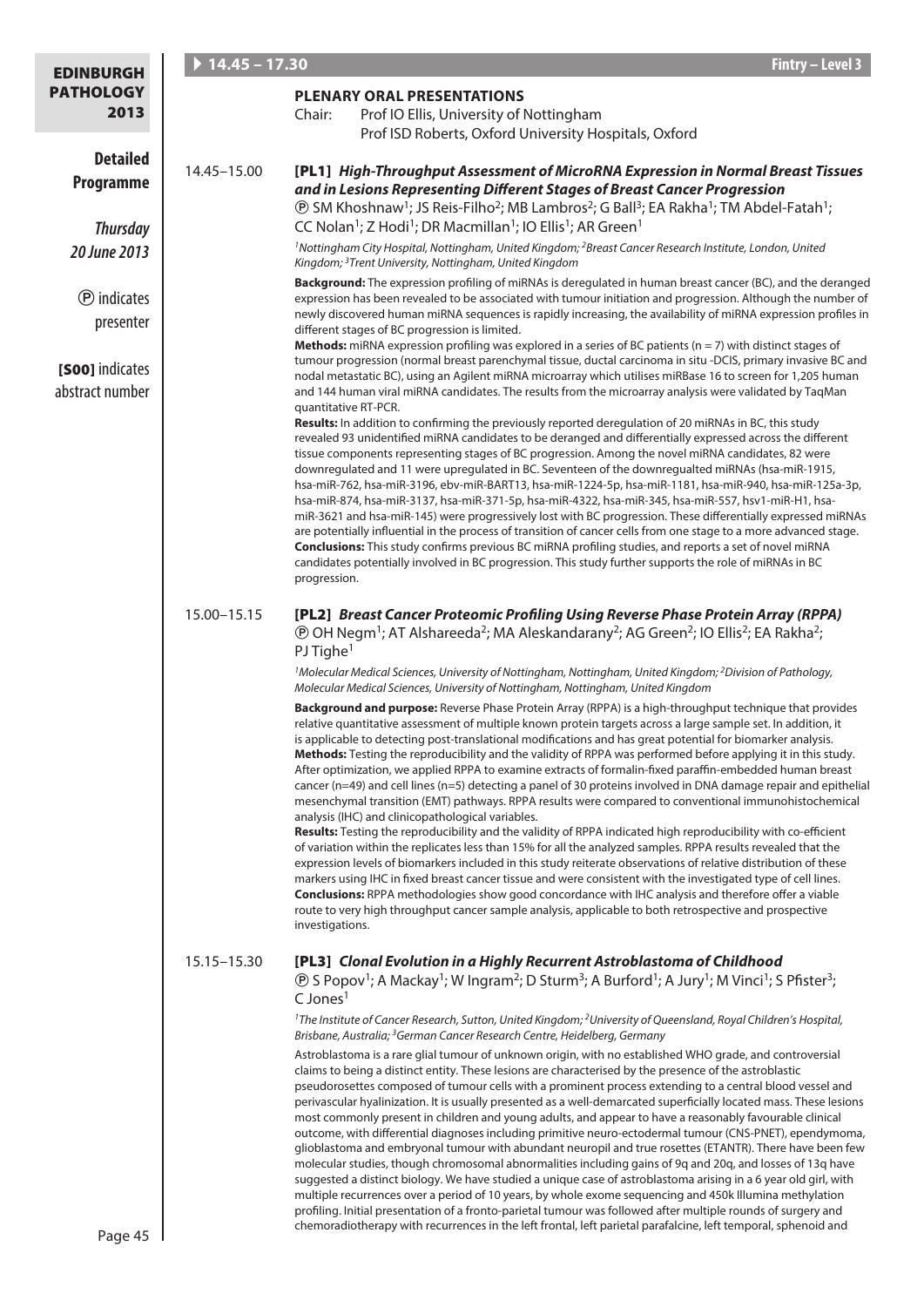| <b>EDINBURGH</b>                       | <b>THURSDAY 20 JUNE</b> - continued |                                                                                                                                                                                                                                                                                                                                                                                                                                                                                                                                                                                                                                                                                                                                                                                                                                                                                                                                                                                                                                                                                                                                                                                                                                                                                                                                                                                                                                                                                                                                                                                    |  |
|----------------------------------------|-------------------------------------|------------------------------------------------------------------------------------------------------------------------------------------------------------------------------------------------------------------------------------------------------------------------------------------------------------------------------------------------------------------------------------------------------------------------------------------------------------------------------------------------------------------------------------------------------------------------------------------------------------------------------------------------------------------------------------------------------------------------------------------------------------------------------------------------------------------------------------------------------------------------------------------------------------------------------------------------------------------------------------------------------------------------------------------------------------------------------------------------------------------------------------------------------------------------------------------------------------------------------------------------------------------------------------------------------------------------------------------------------------------------------------------------------------------------------------------------------------------------------------------------------------------------------------------------------------------------------------|--|
| <b>PATHOLOGY</b><br>2013               |                                     | nasal locations. The tumours studied were not mutated for H3F3A/HIST1H3B, ATRX/DAXX, IDH1/2 or TP53,<br>nor harboured amplification of 19q13.42. Copy number profiles showed gains of 9q and 15q, and losses of 9q,<br>10, 13q and 14q, with a high degree of divergence over each subsequent recurrence. A total of 331 somatic<br>variants with a read depth of >10 in the germline were observed in any tumour sample. Of these, a core list                                                                                                                                                                                                                                                                                                                                                                                                                                                                                                                                                                                                                                                                                                                                                                                                                                                                                                                                                                                                                                                                                                                                    |  |
| <b>Detailed</b><br><b>Programme</b>    |                                     | of 29 genes were somatically mutated in all recurrences, indicating a common origin for all tumour samples.<br>These data present a remarkably diverse clonal evolution of astroblastoma during childhood, and argue for its<br>consideration as a distinct biological entity.                                                                                                                                                                                                                                                                                                                                                                                                                                                                                                                                                                                                                                                                                                                                                                                                                                                                                                                                                                                                                                                                                                                                                                                                                                                                                                     |  |
| <b>Thursday</b><br>20 June 2013        | 15.30-16.00                         | <b>REFRESHMENT BREAK [Lomond Suite - Level 0]</b>                                                                                                                                                                                                                                                                                                                                                                                                                                                                                                                                                                                                                                                                                                                                                                                                                                                                                                                                                                                                                                                                                                                                                                                                                                                                                                                                                                                                                                                                                                                                  |  |
|                                        | 16.00-16.15                         | [PL4] Diffuse Large B-Cell Lymphoma: Sub-Classification by Massive Parallel<br><b>Quantitative RT-PCR</b>                                                                                                                                                                                                                                                                                                                                                                                                                                                                                                                                                                                                                                                                                                                                                                                                                                                                                                                                                                                                                                                                                                                                                                                                                                                                                                                                                                                                                                                                          |  |
| <b><i>O</i></b> indicates<br>presenter |                                     | <b>(D)</b> X Xue <sup>1</sup> ; S Barrans <sup>2</sup> ; N Zeng <sup>1</sup> ; L Worrillow <sup>2</sup> ; MA Care <sup>3</sup> ; RM Tooze <sup>2</sup> ; Z Gao <sup>4</sup> ; A Jack <sup>2</sup> ;<br>MQ Du <sup>1</sup>                                                                                                                                                                                                                                                                                                                                                                                                                                                                                                                                                                                                                                                                                                                                                                                                                                                                                                                                                                                                                                                                                                                                                                                                                                                                                                                                                          |  |
| [SOO] indicates<br>abstract number     |                                     | <sup>1</sup> Division of Molecular Histopathology, Department of Pathology, University of Cambridge, Cambridge, United<br>Kingdom; <sup>2</sup> Haematological Malignancy Diagnostic Service, St. James's Institute of Oncology, Leeds, United Kingdom;<br><sup>3</sup> Section of Experimental Haematology, Leeds Institute of Molecular Medicine, University of Leeds, Leeds, United<br>Kingdom; <sup>4</sup> Department of Pathology, Health Science Center, Peking University, Beijing, China                                                                                                                                                                                                                                                                                                                                                                                                                                                                                                                                                                                                                                                                                                                                                                                                                                                                                                                                                                                                                                                                                  |  |
|                                        |                                     | Purpose of the study: Diffuse large B-cell lymphoma (DLBCL) is a heterogeneous entity with remarkably<br>variable clinical outcome. Gene expression profiling classifies DLBCL into activated B-cell like (ABC),<br>germinal centre B-cell like (GCB) and type-3 subtypes, with ABC-DLBCL characterised by a poor prognosis<br>and constitutive NF-KB activation. A major challenge for the application of this cell of origin classification in<br>routine clinical practice is to establish a robust clinical assay amenable to routine FFPE (formalin-fixed paraffin-<br>embedded) diagnostic biopsies. In recent studies, we have successfully applied Illumina whole genome DASL<br>assay to RNA samples extracted from FFPE specimens and established a microarray platform-independent<br>classification tool for DLBCL sub-classification. In this study, we investigated the possibility of DLBCL sub-<br>classification by massive parallel quantitative reverse transcription PCR (qRT-PCR) using RNA samples extracted<br>from FFPE biopsies.                                                                                                                                                                                                                                                                                                                                                                                                                                                                                                                          |  |
|                                        |                                     | Methods: We have systematically designed and validated PCR primers for all of the 27 LLMPP classifier genes<br>and the 6 NF-KB targeted genes that characterise ABC-DLBCL, and established a protocol for massive parallel<br>qRT-PCR using Fluidigm Dynamic Array.<br>Summary of results: Of the 21 cases of DLBCL investigated so far, for which ABC/GCB classification was<br>available by Illumina DASL array, there was an excellent concordance (20/21=95%) in sub-classification between<br>the Illumina DASL array and the qRT-PCR based approach. As expected, the NF-KB target gene expression is<br>significantly higher in ABC than GCB-DLBCL.<br>Conclusions: With the inclusion of all of the 27 classifier genes and high sensitivity of PCR, the qRT-PCR based<br>molecular subtyping offers a robust approach for DLBCL sub-classification using routine FFPE diagnostic<br>biopsies.                                                                                                                                                                                                                                                                                                                                                                                                                                                                                                                                                                                                                                                                             |  |
|                                        | 16.15-16.30                         | [PL5] There are Significant Differences in Copy Number Variation Between<br>Microsatellite-Stable and Instable Cases in Stage II/III Colorectal Cancer<br><b><i>®</i> K Southward<sup>1</sup>; G Hutchins<sup>1</sup>; C Beaumont<sup>1</sup>; J Coffa<sup>2</sup>; D Kerr<sup>3</sup>; R Gray<sup>4</sup>; P Quirke<sup>1</sup></b>                                                                                                                                                                                                                                                                                                                                                                                                                                                                                                                                                                                                                                                                                                                                                                                                                                                                                                                                                                                                                                                                                                                                                                                                                                               |  |
|                                        |                                     | <sup>1</sup> Leeds Institute of Molecular Medicine, Leeds, United Kingdom; <sup>2</sup> MRC-Holland, Amsterdam, Netherlands; <sup>3</sup> RDM<br>Clinical Laboratory Sciences, Oxford, United Kingdom; <sup>4</sup> Clinical Trial Service Unit, Oxford, United Kingdom                                                                                                                                                                                                                                                                                                                                                                                                                                                                                                                                                                                                                                                                                                                                                                                                                                                                                                                                                                                                                                                                                                                                                                                                                                                                                                            |  |
|                                        |                                     | Purpose of the study: Abnormalities of the mismatch repair (MMR) genes affect around 12% of colorectal<br>cancers. We have investigated the frequency of chromosome gain and loss using Multiplex Ligation-dependent<br>Probe Amplification (MLPA) in a series of stage II/III colorectal cancers divided into proficient (pMMR) and<br>deficient MMR (dMMR).<br>Methods: 400 stage II/III colorectal tumours from the QUASAR-1 clinical trial were studied. MMR status was<br>determined by immunohistochemistry of 2 MMR genes hMLH1 and hMSH2. Tumour DNA was extracted from<br>a formalin-fixed paraffin-embedded block. Gain and loss of DNA was analysed using MLPA with simultaneous<br>analysis of 46 probes associated with the development and progression of colorectal cancer. The reaction mix<br>was run on a DNA sequencer and analysed using Coffalyser software.<br>Summary of results: 304 cases were pMMR, 48 dMMR. Data was unavailable for other cases. pMMR cases<br>showed a significantly higher frequency of loss of sites on chromosomes 8p ( $p=0.0325$ ), 17p ( $p=0.0497$ ), 18q<br>(p=0.0286) individually and losses of 17p and 18q (p=0.0477) arms when cases were stratified by MMR. Gains of<br>EGFR (p=<0.0001) were significantly higher in pMMR than dMMR cases.<br><b>Conclusion:</b> MLPA appeared a robust method for the cost effective (approximately £5 per case) simultaneous<br>assessment of multiple genomic sites. pMMR cases showed an increased frequency of loss of 8p, 17p and 18q<br>and gain of EGFR compared to dMMR cases. |  |
|                                        | 16.30-16.45                         | [PL6] Development and Characterisation of a 3D Tri-Culture Model of Normal Breast<br>as a Tool for Cancer Initiation Studies Shows Overexpression of Her2 and Her3 Alters<br><b>3D Epithelial Architecture</b>                                                                                                                                                                                                                                                                                                                                                                                                                                                                                                                                                                                                                                                                                                                                                                                                                                                                                                                                                                                                                                                                                                                                                                                                                                                                                                                                                                     |  |
|                                        |                                     | <sup>(</sup> <i>D</i> ) CE Nash <sup>1</sup> ; DL Holliday <sup>1</sup> ; G Mavria <sup>1</sup> ; D Tomlinson <sup>1</sup> ; A Hanby <sup>1</sup> ; F Berditchevski <sup>2</sup> ; V Speirs <sup>1</sup><br><sup>1</sup> The University of Leeds, Leeds, United Kingdom; <sup>2</sup> University of Birmingham, Birmingham, United Kingdom<br>Multicellular 3D in vitro models of normal breast tissue to provide baselines for cancer initiation studies are<br>lacking. We present a model incorporating 3 of the major functional cell types of breast, detail the phenotype<br>and document our breast cancer initiation studies.                                                                                                                                                                                                                                                                                                                                                                                                                                                                                                                                                                                                                                                                                                                                                                                                                                                                                                                                              |  |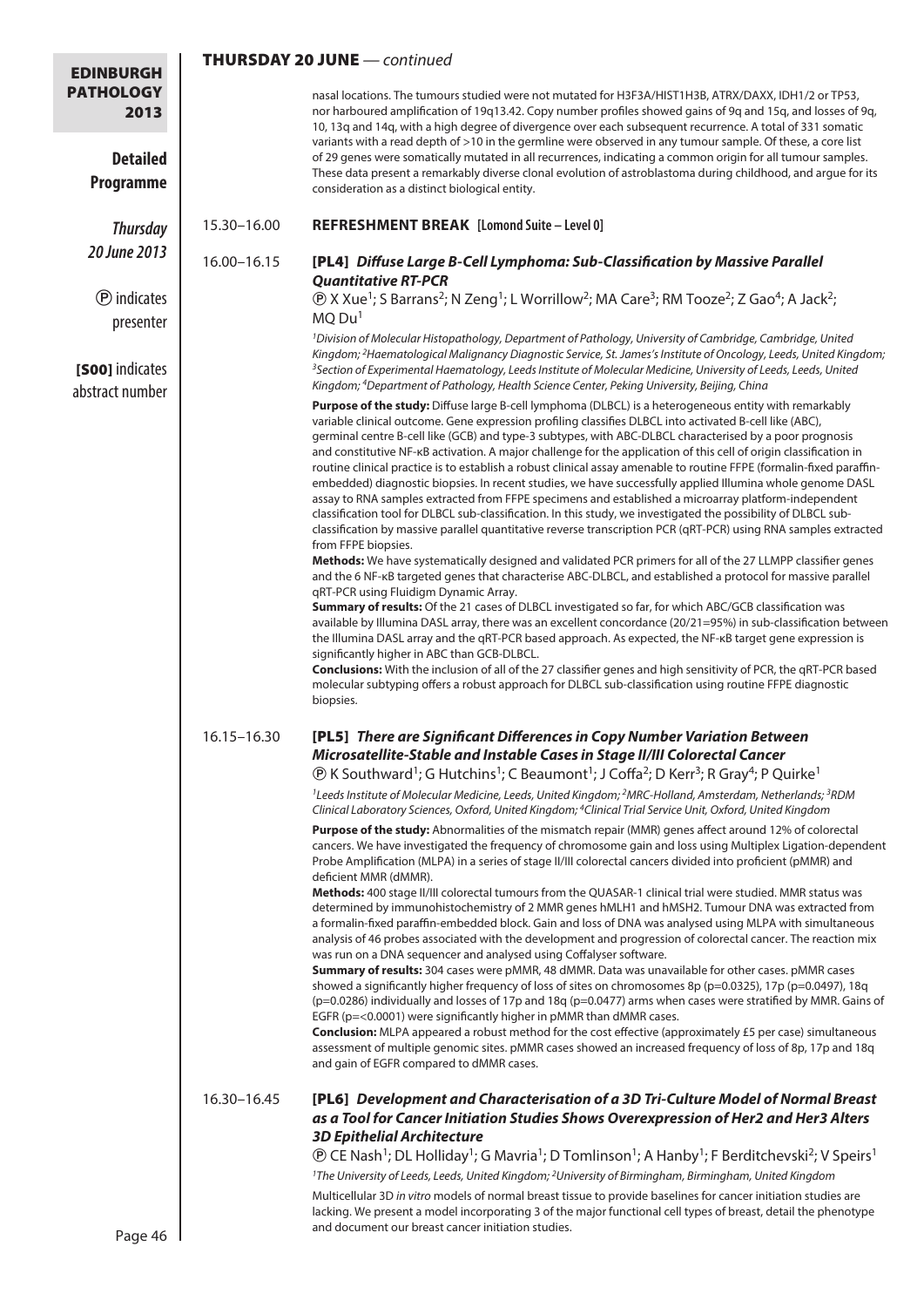| <b>EDINBURGH</b><br><b>PATHOLOGY</b><br>2013<br><b>Detailed</b><br><b>Programme</b><br><b>Thursday</b><br>20 June 2013<br><b><i>O</i></b> indicates |             | Myoepithelial cells and fibroblasts were isolated and immortalised from breast reduction mammoplasty<br>samples collected with ethical approval and labelled with EGFP and dsRed proteins respectively for tracking. 3D<br>collagen 1 cultures were established containing non—tumorigenic HB2 luminal epithelial cells, in parallel with<br>HB2 overexpressing different Her family proteins, together with labelled myoepithelial cells and fibroblasts.<br>Spheroids developed after 3 weeks in culture and were analysed and characterised by confocal microscopy<br>and immunohistochemistry, comparing phenotype to normal breast tissue. Similar to normal breast tissue,<br>immunohistological characterisation with a comprehensive biomarker panel showed polarised epithelial<br>structures with lumen formation and basement membrane production. Quantification of spheroids showed<br>an increased size upon Her2 and Her2/3 overexpression compared to controls (120% increase; p=<0.0001).<br>These had significantly reduced circularity (p=<0.0001) and were less cohesive controls. Her3 overexpressing<br>spheroids were also larger and maintained a more cohesive phenotype akin to controls. Spheroid number<br>remained unchanged upon Her protein manipulation. We have developed a robust 3D tri-cellular model<br>of normal breast which is amenable to quantitative comparable analysis after genetic manipulation of Her<br>proteins. We have illustrated that Her2 overexpression alone or in combination with Her3 is sufficient to alter<br>normal breast epithelial architecture in 3D, but this does not reflect disordered malignant cell phenotype.<br>Going forward, our model is ideally suited to investigate stromal influence in this process.                                                                                                                                                                                                                                                                       |
|-----------------------------------------------------------------------------------------------------------------------------------------------------|-------------|---------------------------------------------------------------------------------------------------------------------------------------------------------------------------------------------------------------------------------------------------------------------------------------------------------------------------------------------------------------------------------------------------------------------------------------------------------------------------------------------------------------------------------------------------------------------------------------------------------------------------------------------------------------------------------------------------------------------------------------------------------------------------------------------------------------------------------------------------------------------------------------------------------------------------------------------------------------------------------------------------------------------------------------------------------------------------------------------------------------------------------------------------------------------------------------------------------------------------------------------------------------------------------------------------------------------------------------------------------------------------------------------------------------------------------------------------------------------------------------------------------------------------------------------------------------------------------------------------------------------------------------------------------------------------------------------------------------------------------------------------------------------------------------------------------------------------------------------------------------------------------------------------------------------------------------------------------------------------------------------------------------------------------------------------------------|
| presenter                                                                                                                                           | 16.45-17.00 | [PL7] Multiscale Analysis of Colorectal Cancer Cell Lines<br><b><i><b>@</b></i> R Briffa<sup>1</sup>; IH Um<sup>2</sup>; D Faratian<sup>2</sup>; Y Zhou<sup>1</sup>; DJ Harrison<sup>3</sup></b>                                                                                                                                                                                                                                                                                                                                                                                                                                                                                                                                                                                                                                                                                                                                                                                                                                                                                                                                                                                                                                                                                                                                                                                                                                                                                                                                                                                                                                                                                                                                                                                                                                                                                                                                                                                                                                                              |
| [SOO] indicates                                                                                                                                     |             | <sup>1</sup> The University of Edinburgh, Edinburgh, United Kingdom; <sup>2</sup> The University of Edinburgh* No longer an employee,<br>Edinburgh, United Kingdom; <sup>3</sup> University of St Andrews, St Andrews, United Kingdom                                                                                                                                                                                                                                                                                                                                                                                                                                                                                                                                                                                                                                                                                                                                                                                                                                                                                                                                                                                                                                                                                                                                                                                                                                                                                                                                                                                                                                                                                                                                                                                                                                                                                                                                                                                                                         |
| abstract number                                                                                                                                     |             | Background: Selecting which colorectal (CRC) patients are likely to respond to therapy remains a challenge.<br>Analysing signalling networks in their entirety at gene, transcript, and protein level is one approach to<br>understanding mechanisms of resistance.<br>Methods: A panel of 15 CRC cell lines was profiled using array comparative genomic hybridisation,<br>transcriptomics, reverse phase protein arrays, and targeted sequencing of KRAS hotspot mutations. Sensitivity<br>to 5-fluoruracil, oxaliplatin, and BEZ-235 was established by calculating drug IC50s. We performed a systematic,<br>array-based survey of gene expression and copy number variations and compared these to sensitivity to these<br>agents. Amplifications of the TRIB-1 and MYC loci were confirmed using FISH in a cohort of 118 CRCs: protein<br>expression for Trib-1 and 14 associated biomarkers were measured by quantitative immunofluorescence.<br>Results: Frequently gained regions contained EGFR, PIK3CA, MYC, SMO, TRIB-1, FZD1 and BRCA2, while<br>frequently lost regions contained FHIT and MACROD2. Pathway analysis revealed significant enrichment for<br>Wnt, EGF receptor, apoptosis, cell cycle, and angiogenesis-related genes in resistant lines. Stepwise integration<br>of copy number and gene expression data yielded 47 candidate genes that were significantly correlated<br>(p≤0.05) with drug effect. Amongst these, TRIB-1 and MYC were overexpressed in 15.5% and 8%, respectively,<br>and amplifications were significantly correlated (p≤0.0001). Trib-1 protein expression was significantly<br>correlated ( $p \le 0.01$ ) with protein expression of pErk, Akt and Caspase 3.<br>Conclusions: A set of candidate predictive biomarkers for 5-FU, L-OHP, and BEZ235 have been described. TRIB-<br>1 in particular is a putative oncogene whose amplification we described for the first time in CRC. Inhibition of<br>Trib-1 may be an attractive therapeutic approach, perhaps via a synthetic lethal mechanism with MYC. |
|                                                                                                                                                     | 17.00-17.15 | [PL8] Methylation Patterns of Clonally-Related Hepatocytes Provide Evidence of a<br><b>Periportal Stem Cell Niche in the Normal Human Liver</b><br>J Gabriel <sup>1</sup> ; TA Graham <sup>2</sup> ; H Kocher <sup>1</sup> ; NA Wright <sup>1</sup> ; M Alison <sup>1</sup> ; <b>D</b> SAC McDonald <sup>1</sup>                                                                                                                                                                                                                                                                                                                                                                                                                                                                                                                                                                                                                                                                                                                                                                                                                                                                                                                                                                                                                                                                                                                                                                                                                                                                                                                                                                                                                                                                                                                                                                                                                                                                                                                                              |
|                                                                                                                                                     |             | <sup>1</sup> Queen Mary, University of London, London, United Kingdom; <sup>2</sup> University of California, San Francisco, San Francisco,<br><b>United Kingdom</b>                                                                                                                                                                                                                                                                                                                                                                                                                                                                                                                                                                                                                                                                                                                                                                                                                                                                                                                                                                                                                                                                                                                                                                                                                                                                                                                                                                                                                                                                                                                                                                                                                                                                                                                                                                                                                                                                                          |
|                                                                                                                                                     |             | The normal human liver shows little hepatocyte proliferation and there is no direct evidence for the presence of<br>human hepatic stem cells. Animal studies have suggested the hepatic stem cell niche is located at the periportal<br>region, specifically in the biliary epithelium, with hepatocytes 'streaming' from the portal tract to central vein<br>(Zajicek 1985;5(6):293-300, Kuwahara et al, Hepatology 200847(6):1994-2002). Previously we have detected<br>large clonal patches of hepatocytes in the normal liver where each cell within a patch shares a common<br>somatic mitochondrial DNA (mtDNA) mutation, suggesting they originate from a single stem cell (Fellous et al.,<br>Hepatology 2009;49:1655). Here we use methylation patterns of CpG islands in promoters of non-expressed<br>genes (CSX and MYOD1) as a marker of recent cellular ancestry in mutant clonal patches. Such patterns are<br>somatically inherited at mitosis and change over time, as CpG sites become methylated or de-methylated, and<br>the level of diversity (as determined by bisulpite sequencing) is related to how recently a clone was derived<br>from its parent stem cell. We demonstrate that as clonal areas abutting the portal tract increase in size, their<br>methylation diversity increases. This increase is not observed in patches abutting the central vein, implying that<br>recent clonal expansions are only taking place in the periportal region, as opposed to the centrilobular region.<br>Furthermore, the percentage of portal tracts with adjoining clonal mtDNA patches is significantly greater than<br>the percentage of central veins with adjoining clonal patches, confirming that clonal patches are more likely to<br>originate in the periportal region. These data therefore support a hypothesis that the periportal region is the<br>location of the hepatic stem cell niche.                                                                                                                                 |
|                                                                                                                                                     | 17.15-17.30 | [PL9] Detection Of Venous Invasion To Stage Colorectal Cancer<br><b><i>@</i></b> AK Foulis <sup>1</sup> ; CSD Roxburgh <sup>2</sup> ; DC McMillan <sup>2</sup><br><sup>1</sup> Pathology Department, Southern General Hospital, Glasgow, United Kingdom; <sup>2</sup> Surgery, Royal Infirmary, Glasgow,<br><b>United Kingdom</b>                                                                                                                                                                                                                                                                                                                                                                                                                                                                                                                                                                                                                                                                                                                                                                                                                                                                                                                                                                                                                                                                                                                                                                                                                                                                                                                                                                                                                                                                                                                                                                                                                                                                                                                             |
| Page 47                                                                                                                                             |             | Purpose of study: Elastica staining of tumour sections increases the sensitivity of detection of venous invasion<br>in colorectal cancer. We compared the prognostic value of elastica detected venous invasion with that of other<br>pathological features in colorectal tumours.<br>Methods: This was a single-centre clinical outcome study of pathological variables in electively resected<br>colorectal cancer specimens.                                                                                                                                                                                                                                                                                                                                                                                                                                                                                                                                                                                                                                                                                                                                                                                                                                                                                                                                                                                                                                                                                                                                                                                                                                                                                                                                                                                                                                                                                                                                                                                                                               |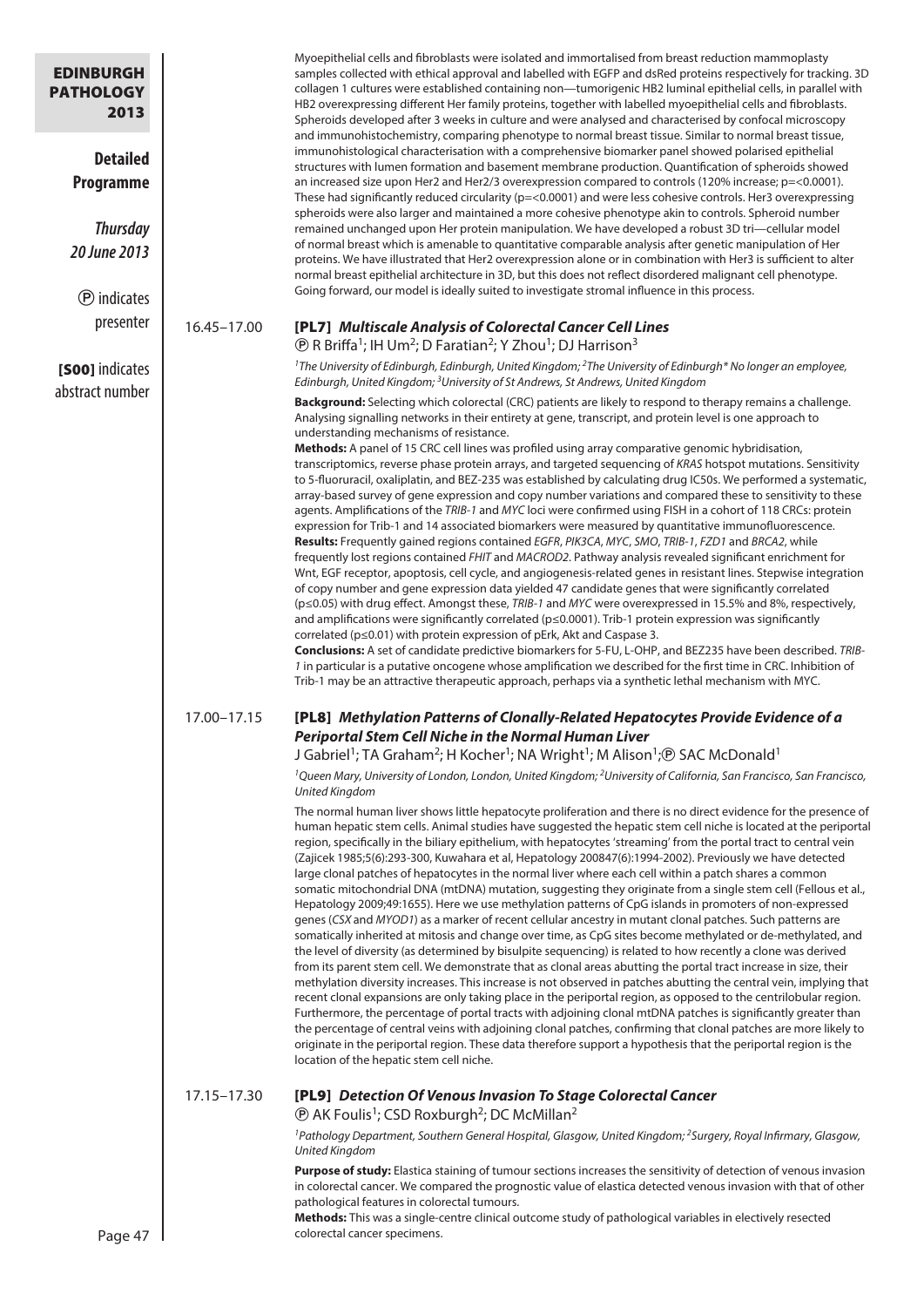**Detailed Programme**

*Thursday 20 June 2013*

P indicates presenter

[S00] indicates abstract number

### THURSDAY 20 June *— continued*

**Results:** 631 resection specimens were analysed. The median follow up was 73 months (24-178) and during this time there were 238 deaths (134 from cancer). Venous invasion was detected in 56% of cases and was a stronger predictor of poor long term cancer-specific survival than other pathological features . On multivariate analysis of all cases the hazard ratio (HR) for failure to survive 5 years for venous invasion =3.94 (P<0.001); HR for lymph node involvement = 1.81, (P<0.001) and HR for T stage = 1.64 (P=0.005). In node negative cases the HR for failure to survive 5 years for venous invasion on multivariate analysis =3.55 (P<0.001) and for T stage was 2.03 (P=0.004). When T stage and venous invasion were considered together, patients could be stratified by risk of 5-year cancer mortality from 100-54% in node negative disease and 100-33% in node positive disease. A novel staging system based only on T stage and venous invasion (TVI) was created. This simple TVI system was at least as predictive as the gold standard TNM system when considering all cases, and provided increased prognostic value in both T1 and T2 tumours, as well as in node negative disease. **Conclusion:** Sensitive, accurate detection of venous invasion on elastica stained sections improves its prognostic importance such that it becomes a key pathological characteristic arguably of more importance than nodal status, in determining outcome in patients with colorectal cancer.

### A **17.30 – 18.30 Fintry – Level 3**

**PUBLIC LECTURE** *Clearance of Dying Cells in Control of Inflammation* Chair: Prof D Salter, University of Edinburgh Speaker: Prof Sir John Savill, Edinburgh

## A **19.30 – 23.30 The Hub**

# **Conference Dinner**

**Ceilidh**

Shuttle buses will run from 19.00 *(the alternative is a short walk up a steep hill)*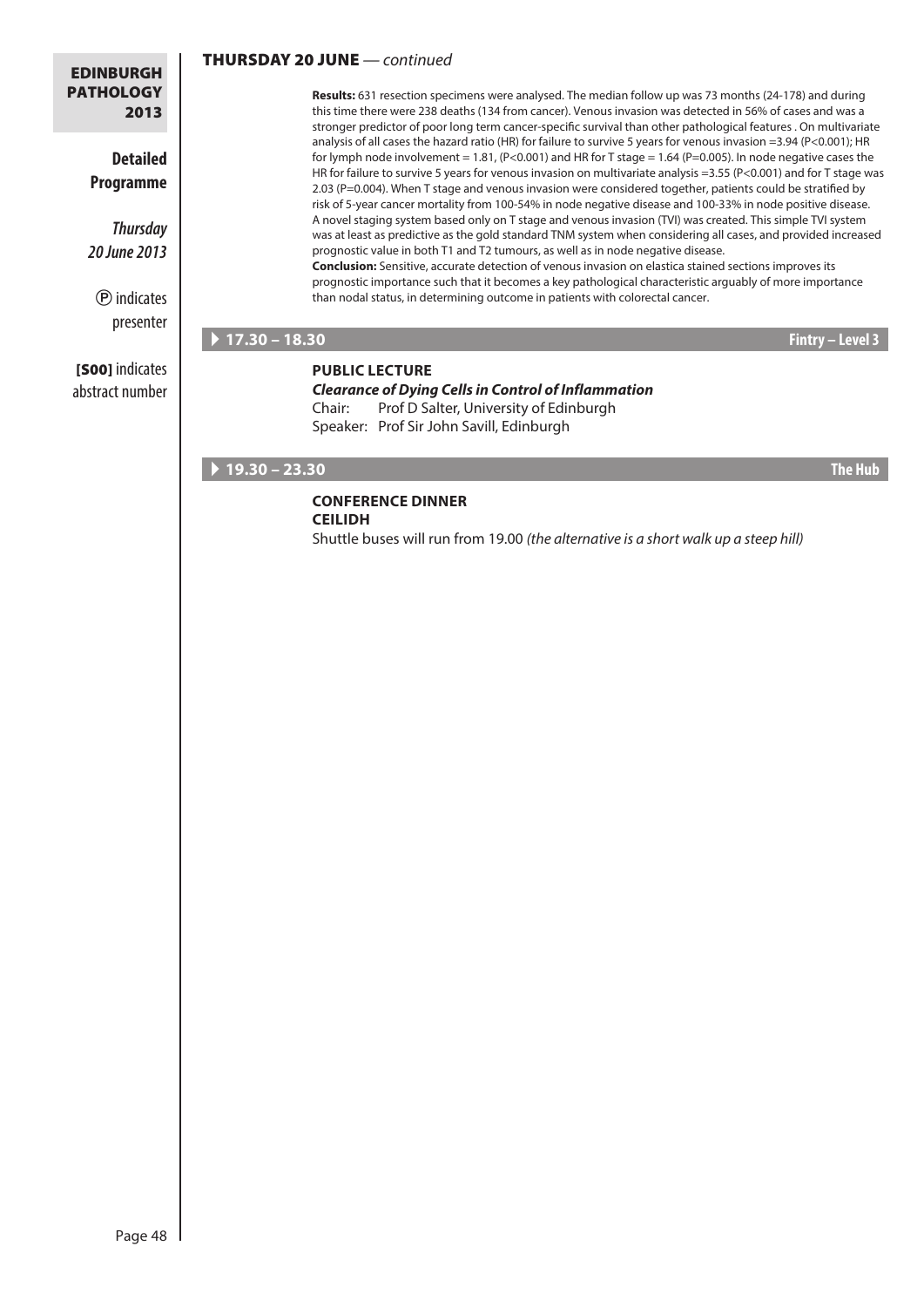# FRIDAY 21 June

| <b>EDINBURGH</b>                                                         | <b>FRIDAY 21 JUNE</b>  |                                                                                                                                                                                                                                                                                                                                                                                                                                                                                                                                                                                                                                                                                                                                                                                                                                                                                                                                                                                                                                                                                                                                                                                                                                                                                                                                                                                                                                                                                                                                                                                                                                                                                                                                                   |                   |
|--------------------------------------------------------------------------|------------------------|---------------------------------------------------------------------------------------------------------------------------------------------------------------------------------------------------------------------------------------------------------------------------------------------------------------------------------------------------------------------------------------------------------------------------------------------------------------------------------------------------------------------------------------------------------------------------------------------------------------------------------------------------------------------------------------------------------------------------------------------------------------------------------------------------------------------------------------------------------------------------------------------------------------------------------------------------------------------------------------------------------------------------------------------------------------------------------------------------------------------------------------------------------------------------------------------------------------------------------------------------------------------------------------------------------------------------------------------------------------------------------------------------------------------------------------------------------------------------------------------------------------------------------------------------------------------------------------------------------------------------------------------------------------------------------------------------------------------------------------------------|-------------------|
| PATHOLOGY<br>2013                                                        | $\triangleright$ 08.00 |                                                                                                                                                                                                                                                                                                                                                                                                                                                                                                                                                                                                                                                                                                                                                                                                                                                                                                                                                                                                                                                                                                                                                                                                                                                                                                                                                                                                                                                                                                                                                                                                                                                                                                                                                   | <b>Reception</b>  |
| <b>Detailed</b>                                                          |                        | <b>REGISTRATION and COFFEE</b>                                                                                                                                                                                                                                                                                                                                                                                                                                                                                                                                                                                                                                                                                                                                                                                                                                                                                                                                                                                                                                                                                                                                                                                                                                                                                                                                                                                                                                                                                                                                                                                                                                                                                                                    |                   |
| <b>Programme</b>                                                         | $08.45 - 16.00$        |                                                                                                                                                                                                                                                                                                                                                                                                                                                                                                                                                                                                                                                                                                                                                                                                                                                                                                                                                                                                                                                                                                                                                                                                                                                                                                                                                                                                                                                                                                                                                                                                                                                                                                                                                   | Ochil 3 - Level 1 |
| Friday                                                                   |                        | <b>SLIDE SEMINAR CASE COMPETITION VIEWING</b><br><b>Inflammatory Skin Pathology</b>                                                                                                                                                                                                                                                                                                                                                                                                                                                                                                                                                                                                                                                                                                                                                                                                                                                                                                                                                                                                                                                                                                                                                                                                                                                                                                                                                                                                                                                                                                                                                                                                                                                               |                   |
| 21 June 2013                                                             | $08.30 - 09.30$        |                                                                                                                                                                                                                                                                                                                                                                                                                                                                                                                                                                                                                                                                                                                                                                                                                                                                                                                                                                                                                                                                                                                                                                                                                                                                                                                                                                                                                                                                                                                                                                                                                                                                                                                                                   | Fintry - Level 3  |
| <b>(P</b> ) indicates<br>presenter<br>[SOO] indicates<br>abstract number |                        | <b>SLIDE SEMINAR DISCUSSION SESSION</b><br><b>Inflammatory Skin Pathology</b><br>Chair/Speakers:<br>Dr A Biswas, Western General Hospital, Edinburgh<br>Dr M Mathers, Western General Hospital, Edinburgh                                                                                                                                                                                                                                                                                                                                                                                                                                                                                                                                                                                                                                                                                                                                                                                                                                                                                                                                                                                                                                                                                                                                                                                                                                                                                                                                                                                                                                                                                                                                         |                   |
|                                                                          | $09.30 - 12.00$        |                                                                                                                                                                                                                                                                                                                                                                                                                                                                                                                                                                                                                                                                                                                                                                                                                                                                                                                                                                                                                                                                                                                                                                                                                                                                                                                                                                                                                                                                                                                                                                                                                                                                                                                                                   | Fintry - Level 3  |
|                                                                          |                        | <b>SYMPOSIUM</b><br><b>Update Lectures in Dermatopathology</b><br>Dr T Brenn, University of Edinburgh<br>Chair:<br>Dr E Calonje, St John's Institute of Dermatology, St Thomas' Hospital,<br>London                                                                                                                                                                                                                                                                                                                                                                                                                                                                                                                                                                                                                                                                                                                                                                                                                                                                                                                                                                                                                                                                                                                                                                                                                                                                                                                                                                                                                                                                                                                                               |                   |
|                                                                          | 09.30-10.00            | [S39] Update on Melanocytic Tumours: The Undiagnosable Small Lesion<br>(P) Prof WJ Mooi                                                                                                                                                                                                                                                                                                                                                                                                                                                                                                                                                                                                                                                                                                                                                                                                                                                                                                                                                                                                                                                                                                                                                                                                                                                                                                                                                                                                                                                                                                                                                                                                                                                           |                   |
|                                                                          |                        | VU Medical Centre, Amsterdam, Netherlands<br>With very few exceptions, melanoma causes death by distant metastasis. The classification of melanocytic<br>tumours therefore is essentially based on a simple binary division: those lesions that have the potential for<br>distant metastasis (melanomas) and those that do not (melanocytic naevi). Since early detection and surgical<br>removal of melanoma increases the likelihood of cure, i.e., eliminates the tumour before distant metastasis<br>has occurred, major efforts have, in the past decades, been made to increase early melanoma detection. We<br>have now reached a stage where most melanomas are cured as a result of early medical intervention. This<br>success comes at a cost. Many of the melanocytic lesions that are submitted to the pathologoist are small and<br>thin, and show only some of the features of melanoma. Over and over, the pathologist has to decide: is this a<br>cat or a baby tiger? Underdiagnosis of a small melanoma that leads to undertreatment and recurrent disease,<br>is a dreaded mistake. There is a heavy pressure on pathologists not to miss the diagnosis of melanoma, and<br>no doubt the required exceedingly high sensitivity of melanoma diagnosis comes at the cost of decreased<br>specificity of that diagnosis. Ironically, such decreased specificity results in higher cure rates of melanoma<br>(i.e. of those lesions diagnosed as melanoma), happy doctors, satisfied hospital managers and grateful patients.<br>The only thing is, these patients with overdiagnosed naevi never had a cancer. What is to be done? This is<br>difficult. Some suggestions and half-answers will be provided in the presentation. |                   |
|                                                                          | 10.00-10.30            | <b>REFRESHMENT BREAK [Lomond Suite - Level 0]</b>                                                                                                                                                                                                                                                                                                                                                                                                                                                                                                                                                                                                                                                                                                                                                                                                                                                                                                                                                                                                                                                                                                                                                                                                                                                                                                                                                                                                                                                                                                                                                                                                                                                                                                 |                   |
|                                                                          | 10.30-11.00            | <b>Update on Skin Adnexal Carcinomas</b><br><b><i><b>P</b></i></b> Dr E Calonje<br>St John's Institute of Dermatology, St Thomas' Hospital, London, United Kingdom                                                                                                                                                                                                                                                                                                                                                                                                                                                                                                                                                                                                                                                                                                                                                                                                                                                                                                                                                                                                                                                                                                                                                                                                                                                                                                                                                                                                                                                                                                                                                                                |                   |
|                                                                          | 11.00-11.30            | <b>Update on Cutaneous Lymphoma</b><br><b>P</b> Dr P Jansen<br>Leiden University Medical Centre, Leiden, The Netherlands                                                                                                                                                                                                                                                                                                                                                                                                                                                                                                                                                                                                                                                                                                                                                                                                                                                                                                                                                                                                                                                                                                                                                                                                                                                                                                                                                                                                                                                                                                                                                                                                                          |                   |
|                                                                          | 11.30-12.00            | <b>Update on Cutaenous Mesenchymal Tumours</b><br><b><i><b>P</b></i></b> Dr T Brenn<br>University of Edinburgh, United Kingdom                                                                                                                                                                                                                                                                                                                                                                                                                                                                                                                                                                                                                                                                                                                                                                                                                                                                                                                                                                                                                                                                                                                                                                                                                                                                                                                                                                                                                                                                                                                                                                                                                    |                   |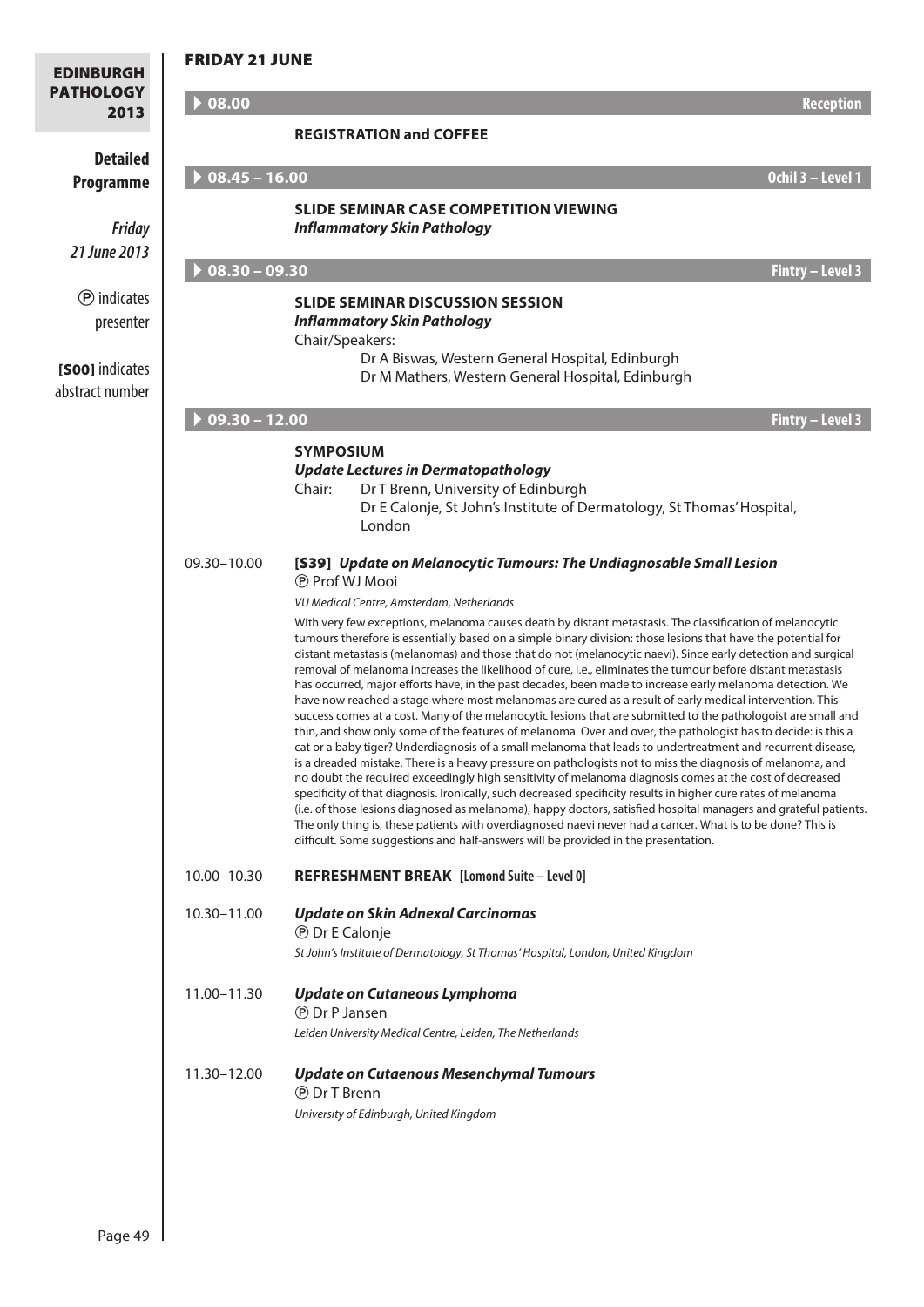# FRIDAY 21 June *— continued*

| <b>EDINBURGH</b> |  |
|------------------|--|
| <b>PATHOLOGY</b> |  |
| 2013             |  |

| PATHOLOGY<br>2013                      | $\triangleright$ 09.00 - 12.00<br><b>Carrick - Level 1</b> |                                                                                                                                                                                                                                                                                                                                                                                                                                                                                                                                                                                                                                                                                                                                                                                                                                                                                                                                                                                                                                                                                                                                                                                                                                                                                                                                                                                                                                                                                                                                                                                                                                                                                                                                                                                                                                                                                                                                                                                                                                                                                                                                                 |  |
|----------------------------------------|------------------------------------------------------------|-------------------------------------------------------------------------------------------------------------------------------------------------------------------------------------------------------------------------------------------------------------------------------------------------------------------------------------------------------------------------------------------------------------------------------------------------------------------------------------------------------------------------------------------------------------------------------------------------------------------------------------------------------------------------------------------------------------------------------------------------------------------------------------------------------------------------------------------------------------------------------------------------------------------------------------------------------------------------------------------------------------------------------------------------------------------------------------------------------------------------------------------------------------------------------------------------------------------------------------------------------------------------------------------------------------------------------------------------------------------------------------------------------------------------------------------------------------------------------------------------------------------------------------------------------------------------------------------------------------------------------------------------------------------------------------------------------------------------------------------------------------------------------------------------------------------------------------------------------------------------------------------------------------------------------------------------------------------------------------------------------------------------------------------------------------------------------------------------------------------------------------------------|--|
| <b>Detailed</b><br>Programme           |                                                            | <b>SYMPOSIUM</b><br><b>Testicular Pathology</b><br>Chair:<br>Prof DM Berney, Queen Mary University of London<br>Dr C Verrill, Oxford University Hospitals NHS Trust                                                                                                                                                                                                                                                                                                                                                                                                                                                                                                                                                                                                                                                                                                                                                                                                                                                                                                                                                                                                                                                                                                                                                                                                                                                                                                                                                                                                                                                                                                                                                                                                                                                                                                                                                                                                                                                                                                                                                                             |  |
| <b>Friday</b><br>21 June 2013          | 09.00-09.30                                                | <b>Pathogenesis of Testicular Germ Cell Tumours</b><br><b><i>®</i></b> Dr VE Reuter<br>Memorial Sloan-Kettering Cancer Center, New York, USA                                                                                                                                                                                                                                                                                                                                                                                                                                                                                                                                                                                                                                                                                                                                                                                                                                                                                                                                                                                                                                                                                                                                                                                                                                                                                                                                                                                                                                                                                                                                                                                                                                                                                                                                                                                                                                                                                                                                                                                                    |  |
| <b><i>O</i></b> indicates<br>presenter | 09.30-10.00                                                | [S41] Germ Cell Tumours: Pathology and Therapeutic Decision Making<br><b>D</b> Dr JM Theaker                                                                                                                                                                                                                                                                                                                                                                                                                                                                                                                                                                                                                                                                                                                                                                                                                                                                                                                                                                                                                                                                                                                                                                                                                                                                                                                                                                                                                                                                                                                                                                                                                                                                                                                                                                                                                                                                                                                                                                                                                                                    |  |
| [SOO] indicates<br>abstract number     |                                                            | University Hospital Southampton, Southampton, United Kingdom<br>Although uncommon (approx 2200 UK cases in 2010), testicular germ cell tumours are important as they affect<br>young men and have a relatively high potential to metastasise. Modern chemotherapy is highly effective, even<br>in advanced metastatic disease, with the overall UK survival now reaching 97%. Accurate pathological diagnosis<br>and sub typing is important as GCTs (excluding spermatocytic seminoma) are managed as one of two groups<br>- seminomas and non-seminomatous germ cell tumours (NSGCTs). It is important to appreciate that up to 15%<br>of tumours have combined seminomatous and non-seminomatous elements and are managed along the lines<br>of NSGCTs. Pathology also plays a potentially important role in treatment decision making in Stage 1 tumours<br>with oncologists considering factors such as size and rete invasion in seminoma and the presence of vascular<br>invasion in NSGCT when deciding whether to offer adjuvant chemotherapy. Accurate diagnosis of most<br>tumours can be made with routine histological examination. Seminoma is characterised by relative cytological<br>uniformity but architectural heterogeneity and it is important to recognise the more unusual patterns such<br>as the diffuse intertubular seminoma, those with a dominant inflammatory infiltrate masking small numbers<br>of tumour cells and those which have largely undergone regression. Sometimes, seminoma cells show more<br>amphopyhlic cytoplasm and more nuclear pleomorphism when it must be distinguished from solid embryonal<br>carcinoma. NSGCTs have a very wide range of patterns and different components but are all managed along<br>similar lines except in rare cases such as when there is somatic malignant transformation in a teratoma.<br>Immunohistochemistry is helpful in recognised problem areas (eg distinguishing classical from spermatocytic<br>seminoma or from solid pattern embryonal carcinoma) and is particularly helpful in recognising germ cell<br>tumours when they present as metastases. |  |
|                                        | 10.00-10.30                                                | <b>REFRESHMENT BREAK [Lomond Suite - Level 0]</b>                                                                                                                                                                                                                                                                                                                                                                                                                                                                                                                                                                                                                                                                                                                                                                                                                                                                                                                                                                                                                                                                                                                                                                                                                                                                                                                                                                                                                                                                                                                                                                                                                                                                                                                                                                                                                                                                                                                                                                                                                                                                                               |  |
|                                        | 10.30-11.00                                                | [S42] Difficult Issues in Germ Cell Tumour Pathology - Evidence from Central Review<br>of Testicular Tumours<br>(P) Dr C Verrill                                                                                                                                                                                                                                                                                                                                                                                                                                                                                                                                                                                                                                                                                                                                                                                                                                                                                                                                                                                                                                                                                                                                                                                                                                                                                                                                                                                                                                                                                                                                                                                                                                                                                                                                                                                                                                                                                                                                                                                                                |  |
|                                        |                                                            | Oxford University Hospitals NHS Trust, Oxford, United Kingdom                                                                                                                                                                                                                                                                                                                                                                                                                                                                                                                                                                                                                                                                                                                                                                                                                                                                                                                                                                                                                                                                                                                                                                                                                                                                                                                                                                                                                                                                                                                                                                                                                                                                                                                                                                                                                                                                                                                                                                                                                                                                                   |  |
|                                        |                                                            | Testicular germ cell tumours are relatively rare, accounting for just over 1% of male cancers in the UK. Cases<br>are centrally reviewed which helps concentrate pathology experience. Although most Stage 1A/1B testicular<br>germ cell tumours are now managed by surveillance rather than with adjuvant chemotherapy, it is sometimes<br>patient or oncologist preference to opt for adjuvant therapy if adverse prognostic histological factors are<br>present. Therefore, accurate assessment of tumour type (s) and prognostic factors such as lymphovascular<br>invasion in non-seminomatous germ cell tumours remains crucial. In Oxford, (the supraregional centre for germ<br>cell tumours in the Thames Valley), a review of a database of all patients discussed at the germ cell tumour<br>MDT between 2004 and 2012 was undertaken in order to compare original local histology reports and the final<br>supraregional reports. 627 cases of testicular tumour were reviewed in Oxford between 2004 and 2012 of which<br>402 were referred from 11 other hospitals in the cancer network and of these 370 cases had an original report<br>available for review. Overall, there was discrepancy between original and final reports in 116 cases (31.4%).<br>There were alterations of tumour type in 34 cases (9.2%), which were mainly minor changes, but one classical<br>seminoma was reclassified as spermatocytic seminoma. There was a change in stage in 45 cases (12.1%).<br>Commonest discrepancies occurred in assessment of lymphovascular invasion, spermatic cord invasion and<br>rete testis invasion. The Oxford experience of centrally reviewing testicular tumours from 2004-2012 will be<br>used to highlight where most discrepancies and therefore difficult issues in germ cell tumour reporting occur<br>and discuss how these can be clarified and addressed in the future.                                                                                                                                                                                                                                |  |
|                                        | 11.00-11.30                                                | [S43] Sex-Cord / Stromal Tumours of the Testis<br><b><i><b>P</b></i></b> Prof DM Berney                                                                                                                                                                                                                                                                                                                                                                                                                                                                                                                                                                                                                                                                                                                                                                                                                                                                                                                                                                                                                                                                                                                                                                                                                                                                                                                                                                                                                                                                                                                                                                                                                                                                                                                                                                                                                                                                                                                                                                                                                                                         |  |
|                                        |                                                            | Queen Mary University of London., London, United Kingdom                                                                                                                                                                                                                                                                                                                                                                                                                                                                                                                                                                                                                                                                                                                                                                                                                                                                                                                                                                                                                                                                                                                                                                                                                                                                                                                                                                                                                                                                                                                                                                                                                                                                                                                                                                                                                                                                                                                                                                                                                                                                                        |  |
|                                        |                                                            | Sex cord stromal tumours of the testis form a rare but heterogenous group which can cause tremendous<br>diagnostic challenges and lead occasionally to inappropriate treatment. The most common are Leydig cell<br>tumours, which are increasingly seen incidentally with increased untrasound screening. Others types include<br>Sertoli cell tumors, granulosa cell tumors, and mixed forms which show different lines of sex cord stromal<br>differentiation. The majority of sex cord stromal tumours are benign, however malignancy is well reported, and<br>associated with size, mitotic count, necrosis, vascular invsaion and infiltration of the surrounding parenchyma.                                                                                                                                                                                                                                                                                                                                                                                                                                                                                                                                                                                                                                                                                                                                                                                                                                                                                                                                                                                                                                                                                                                                                                                                                                                                                                                                                                                                                                                              |  |

Malignant Sertoli cell tumours may mimic seminima. A consideration of primary prophylactic retroperitoneal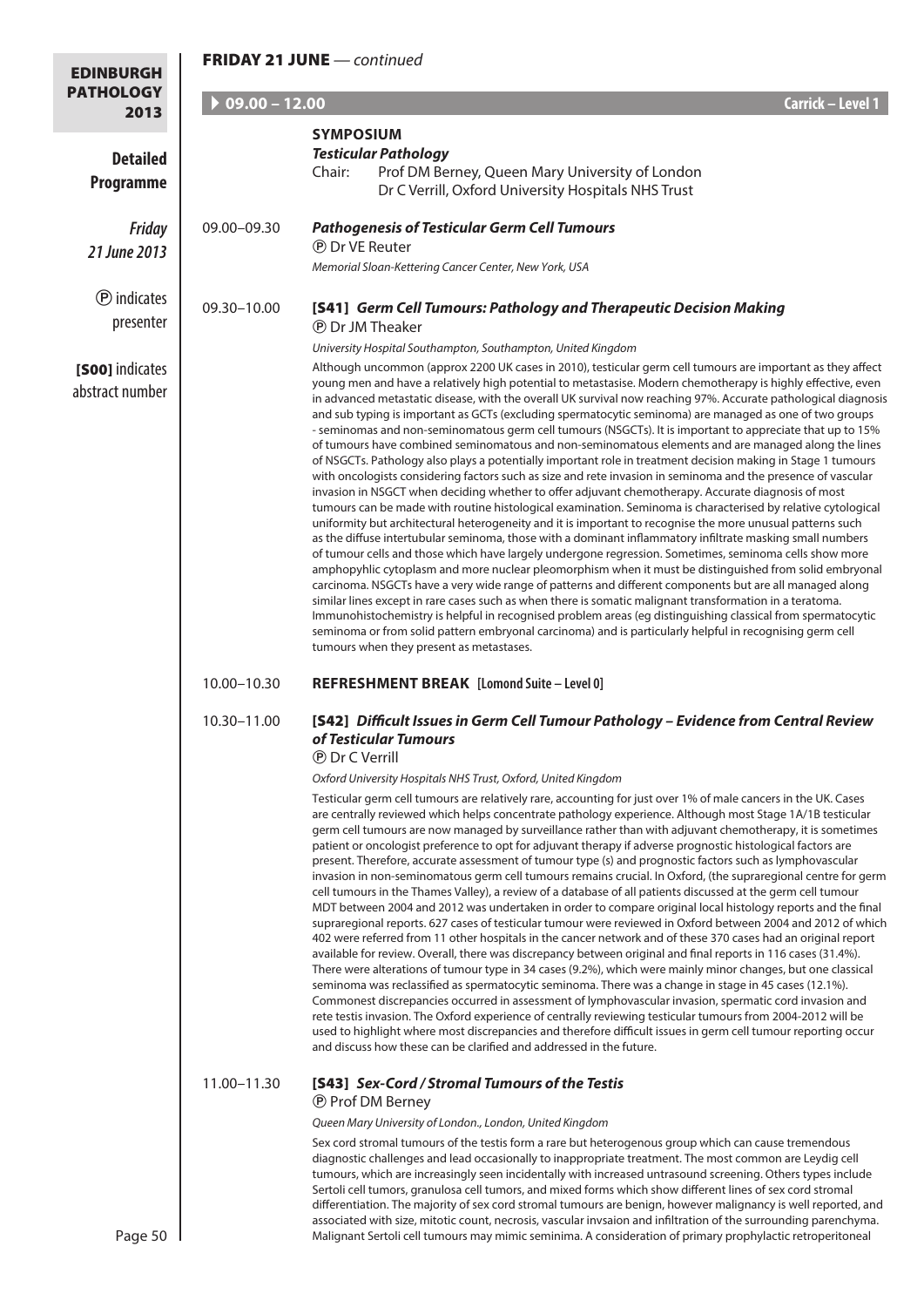| <b>EDINBURGH</b><br><b>PATHOLOGY</b><br>2013 |                                            | lymph node dissection should be given to those cases which are unequivocally malignant. Some Sex cord<br>stromal tumours are associated with clinical syndromes. Large cell calcifying Sertoli cell tumours are associated<br>with Peutz-Jeughers syndrome and also Carney's complex. Juvenule granulosa cell tumours may be seen in<br>mosaicism, and gonadoblastomas are associated with intersex conditions. Immunochemistry for these tumours<br>is variable, and a panel of markers may be needed, with an underlying relaince on morphology for their<br>diagnosis. This array of phenotypic and immunochemical diversity may lead to diagnostic challenges.                                                                                                                                                                                                                                                                                                                                                                                                                                                                                                                                                                                                                                                                                                                                                                                                                                                                                                                                                                                                                                                                                                                                                                                                                                                                                                                                                                                                                                                                                                     |  |
|----------------------------------------------|--------------------------------------------|------------------------------------------------------------------------------------------------------------------------------------------------------------------------------------------------------------------------------------------------------------------------------------------------------------------------------------------------------------------------------------------------------------------------------------------------------------------------------------------------------------------------------------------------------------------------------------------------------------------------------------------------------------------------------------------------------------------------------------------------------------------------------------------------------------------------------------------------------------------------------------------------------------------------------------------------------------------------------------------------------------------------------------------------------------------------------------------------------------------------------------------------------------------------------------------------------------------------------------------------------------------------------------------------------------------------------------------------------------------------------------------------------------------------------------------------------------------------------------------------------------------------------------------------------------------------------------------------------------------------------------------------------------------------------------------------------------------------------------------------------------------------------------------------------------------------------------------------------------------------------------------------------------------------------------------------------------------------------------------------------------------------------------------------------------------------------------------------------------------------------------------------------------------------|--|
| <b>Detailed</b><br><b>Programme</b>          | 11.30-12.00                                | <b>Tumours of the Cord and Testicular Adenexae</b><br><b><i>®</i></b> Dr VE Reuter                                                                                                                                                                                                                                                                                                                                                                                                                                                                                                                                                                                                                                                                                                                                                                                                                                                                                                                                                                                                                                                                                                                                                                                                                                                                                                                                                                                                                                                                                                                                                                                                                                                                                                                                                                                                                                                                                                                                                                                                                                                                                     |  |
| <b>Friday</b>                                |                                            | Memorial Sloan-Kettering Cancer Center, New York, USA                                                                                                                                                                                                                                                                                                                                                                                                                                                                                                                                                                                                                                                                                                                                                                                                                                                                                                                                                                                                                                                                                                                                                                                                                                                                                                                                                                                                                                                                                                                                                                                                                                                                                                                                                                                                                                                                                                                                                                                                                                                                                                                  |  |
| 21 June 2013                                 | $12.00 - 13.00$                            | Fintry - Level 3                                                                                                                                                                                                                                                                                                                                                                                                                                                                                                                                                                                                                                                                                                                                                                                                                                                                                                                                                                                                                                                                                                                                                                                                                                                                                                                                                                                                                                                                                                                                                                                                                                                                                                                                                                                                                                                                                                                                                                                                                                                                                                                                                       |  |
| <b><i>O</i></b> indicates<br>presenter       |                                            | THE BRITISH DIVISION OF THE INTERNATIONAL ACADEMY OF PATHOLOGY'S<br><b>KRISTIN HENRY LECTURE</b><br>Chair:<br>Prof M Wells, University of Sheffield and President, BDIAP                                                                                                                                                                                                                                                                                                                                                                                                                                                                                                                                                                                                                                                                                                                                                                                                                                                                                                                                                                                                                                                                                                                                                                                                                                                                                                                                                                                                                                                                                                                                                                                                                                                                                                                                                                                                                                                                                                                                                                                               |  |
| [SOO] indicates<br>abstract number           |                                            | [S44] Bowel Cancer Screening: Extraordinary Conundra for Pathology<br><b><i>®</i></b> Prof NA Shepherd                                                                                                                                                                                                                                                                                                                                                                                                                                                                                                                                                                                                                                                                                                                                                                                                                                                                                                                                                                                                                                                                                                                                                                                                                                                                                                                                                                                                                                                                                                                                                                                                                                                                                                                                                                                                                                                                                                                                                                                                                                                                 |  |
|                                              |                                            | Gloucestershire Cellular Pathology Laboratory, Cheltenham, United Kingdom<br>It is a great honour and privilege, as Past-President of the BDIAP, to give the inaugural Kristin Henry Lecture<br>of the BDIAP at this meeting in Edinburgh. The lecture will address pathological issues of colorectal cancer<br>screening, introduced in England (termed BCSP) in 2006 and we now have complete roll out of the programme,<br>using faecal occult blood testing, such that all patients between the ages of 60 and 70, and many up to 75,<br>are offered screening. There are similar, but not identical, screening programmes in Scotland, Wales, Northern<br>Ireland and the Republic of Ireland. BCSP provides the potential for greatly enhancing our knowledge of<br>the pathology of pre-neoplastic lesions in the colorectum and their management. The major pathological<br>diagnostic and management issues are the biopsy diagnosis of colorectal cancer (which causes particular issues<br>in the UK), the management of pT1/polyp cancers, the assessment of serrated lesions and an extraordinary<br>phenomenon concerning larger adenomatous polyps. Larger adenomatous polyps in the sigmoid colon are<br>prone to mechanical forces such that epithelial misplacement, into the submucosa, is a common feature.<br>Such polyps are likely to bleed and are thus preferentially selected into BCSP. This phenomenon provides<br>extraordinarily disconcerting histological features such that it may be very difficult to differentiate epithelial<br>misplacement from invasive carcinoma. In the UK, we have introduced an "Expert Board" to assess such<br>polyps and to determine whether or not they are malignant. The phenomenon, whereby pathologists are<br>unable to differentiate between a benign condition and a malignant one, is almost unique in UK pathological<br>practice and has certainly provided serious diagnostic debate. The lecture will also discuss research projects,<br>immunohistochemistry, infra-red spectroscopy and three-dimensional reconstruction technology, to see if<br>these can aid the diagnostic process. |  |
|                                              | $\blacktriangleright$ 13.00 - 14.00        | Lomond Suite – Level 0<br><b>LUNCH</b><br><b>POSTER VIEWING</b>                                                                                                                                                                                                                                                                                                                                                                                                                                                                                                                                                                                                                                                                                                                                                                                                                                                                                                                                                                                                                                                                                                                                                                                                                                                                                                                                                                                                                                                                                                                                                                                                                                                                                                                                                                                                                                                                                                                                                                                                                                                                                                        |  |
|                                              | $14.00 - 16.00$<br><b>Fintry - Level 3</b> |                                                                                                                                                                                                                                                                                                                                                                                                                                                                                                                                                                                                                                                                                                                                                                                                                                                                                                                                                                                                                                                                                                                                                                                                                                                                                                                                                                                                                                                                                                                                                                                                                                                                                                                                                                                                                                                                                                                                                                                                                                                                                                                                                                        |  |
|                                              |                                            | $SYMPOSIUM$ - continued<br><b>Update Lectures in Dermatopathology</b><br>Dr T Brenn, University of Edinburgh<br>Chair:<br>Dr E Calonje, St John's Institute of Dermatology, St Thomas' Hospital,<br>London                                                                                                                                                                                                                                                                                                                                                                                                                                                                                                                                                                                                                                                                                                                                                                                                                                                                                                                                                                                                                                                                                                                                                                                                                                                                                                                                                                                                                                                                                                                                                                                                                                                                                                                                                                                                                                                                                                                                                             |  |
|                                              | 14.00-14.30                                | [S40] Update on Inflammatory Dermatoses<br><b>P</b> Dr LA Jamieson<br>Salford Royal Hospital, Salford, United Kingdom<br>Baffling to many, the area of inflammatory dermatoses is often left as a "stone unturned" by many pathologists<br>who prefer the comfort of "non-specific chronic dermatitis"! However, once the key reaction patterns are<br>understood and embraced it is possible to delve even deeper into the differential diagnosis and offer the<br>dermatologist an extremely useful working diagnosis and practical differential. I aim to expose useful subtle<br>hints in order to help the general histopathologist, perhaps with a special interest, and dermatopathologist<br>alike. I will discuss newer entities and revisit some old ones with the aid of exposing referral patterns in<br>inflammatory dermatology. I will cover the area of emergency and inpatient dermatology, a vanishingly rare<br>clinical service in the modern NHS as well as links with other sub-specialities. Overall, I aim to impart the listener<br>with a sense of feeling more "comfortable" when faced with a biopsy for inflammatory dermatoses and also a<br>little braver!                                                                                                                                                                                                                                                                                                                                                                                                                                                                                                                                                                                                                                                                                                                                                                                                                                                                                                                                                                              |  |
|                                              | 14.30-15.00                                | <b>Questions</b>                                                                                                                                                                                                                                                                                                                                                                                                                                                                                                                                                                                                                                                                                                                                                                                                                                                                                                                                                                                                                                                                                                                                                                                                                                                                                                                                                                                                                                                                                                                                                                                                                                                                                                                                                                                                                                                                                                                                                                                                                                                                                                                                                       |  |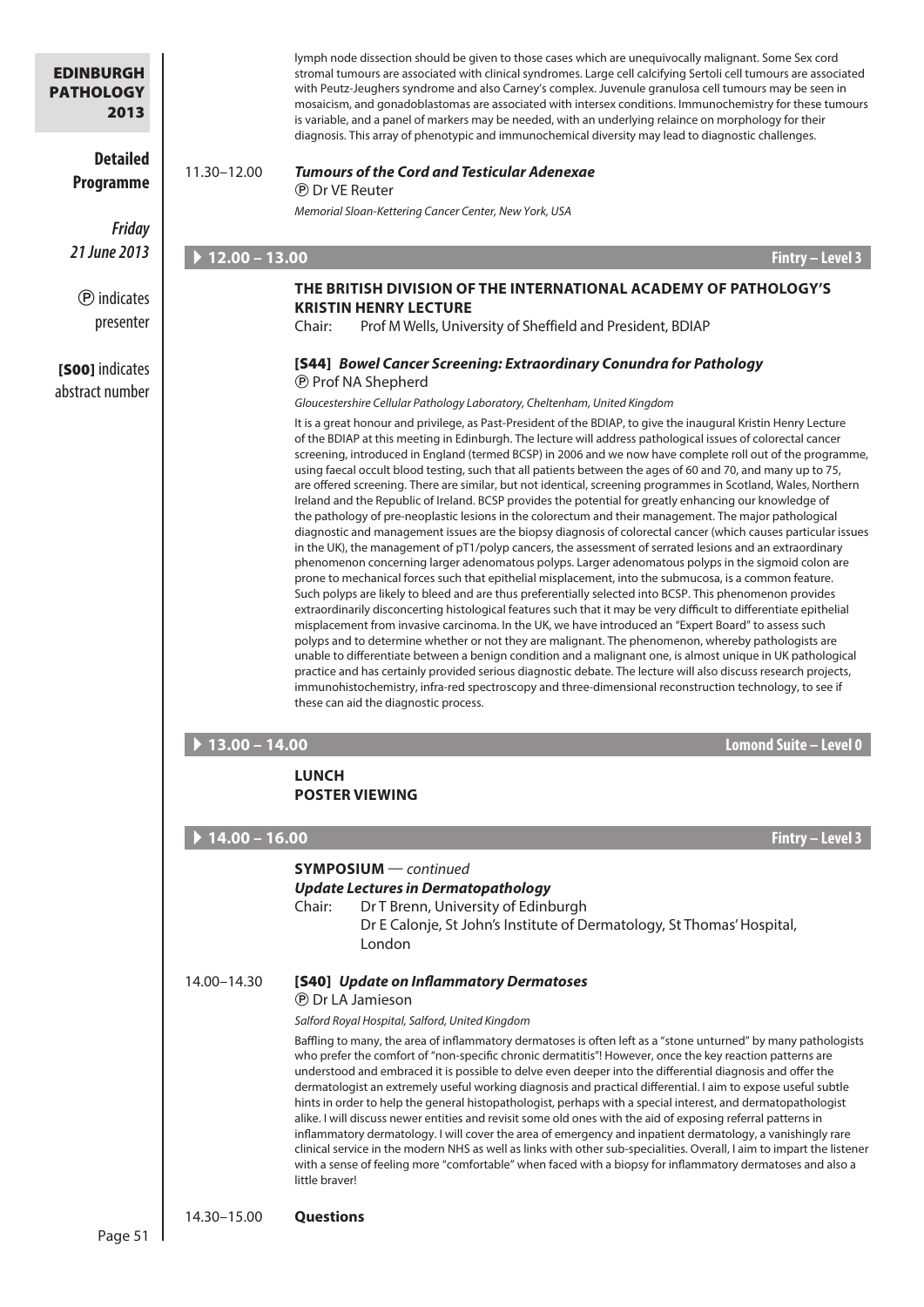## FRIDAY 21 June *— continued*

# EDINBURGH **PATHOLOGY** 2013

### **CASE PRESENTATIONS IN DERMATOPATHOLOGY**

| <b>Detailed</b>                    | 15.00-15.10 | Case 1<br>Prof WJ Mooi          |
|------------------------------------|-------------|---------------------------------|
| Programme                          | 15.10-15.20 | Case 2<br>Dr E Calonje          |
| <b>Friday</b><br>21 June 2013      | 15.20-15.30 | Case 3<br>Dr P Jansen           |
| <b>(P</b> ) indicates<br>presenter | 15.30-15.40 | Case 4<br>Dr T Brenn            |
| [SOO] indicates<br>abstract number | 15.40-15.50 | Case 5<br>Dr L Jamieson         |
|                                    | 15.50-16.00 | <b>Questions and Conclusion</b> |

*End of Conference*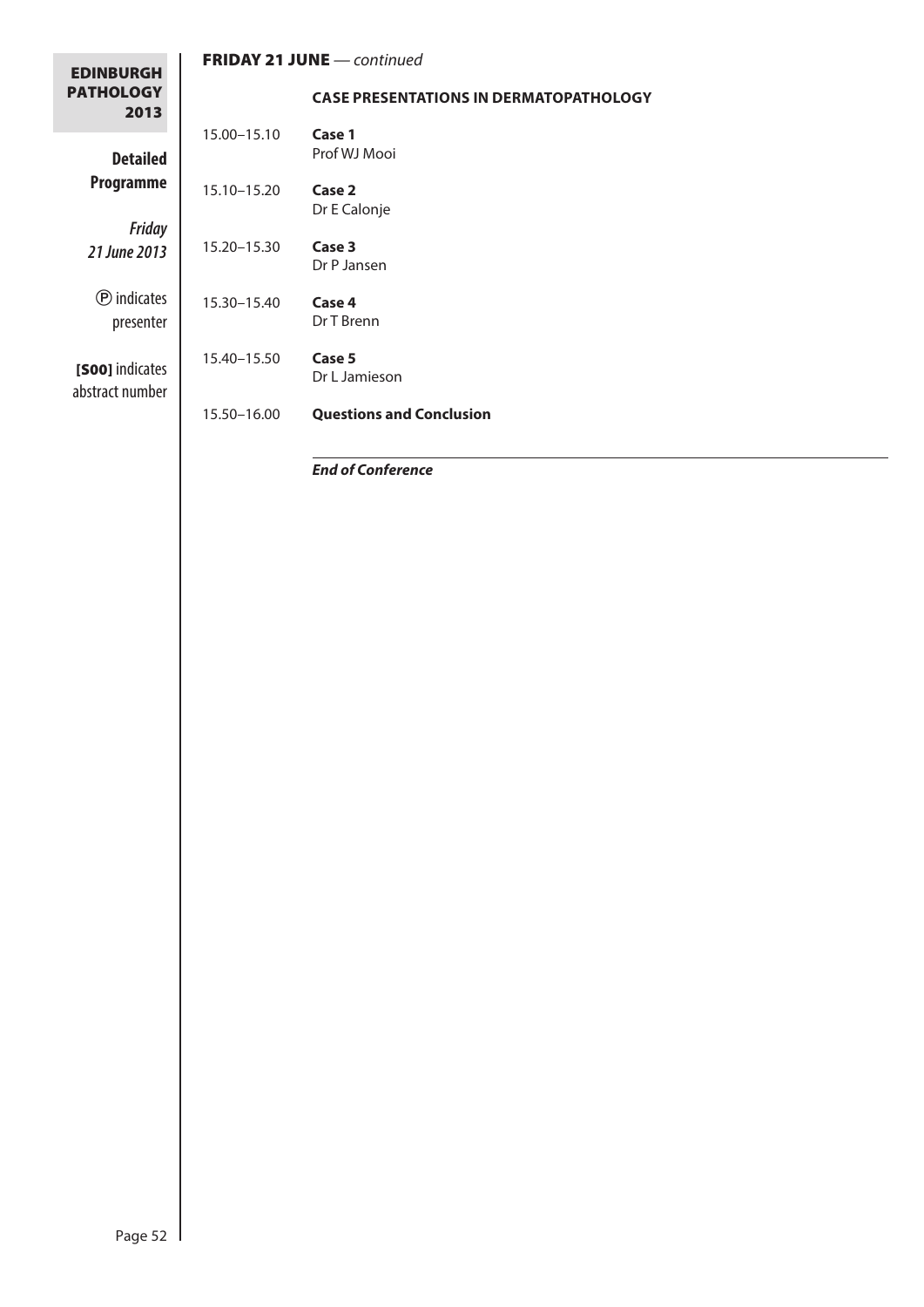**Trade Exhibition and Supporting Organisations**

> *As at time of going to press*

# Trade Exhibition

### **Breast Cancer Campaign**

Breast Cancer Campaign funds the best and most innovative breast cancer research anywhere in the UK and the Ireland. The Breast Cancer Campaign Tissue Bank is a unique collaboration with leading research institutions. It has created a vital resource of high quality breast cancer tissue for researchers. Patient data are anonymously linked to every tissue sample to provide an incredibly powerful research tool. With input from an array of world experts, the Bank constantly evolves to meet the needs of patients and researchers, and remains at the forefront of biobanking and bioinformatic techniques and technologies.

### **Cambridge Bioscience**

Cambridge Bioscience is a leading distributor of life science products with a passion for bringing new and exciting technologies to researchers. Working with over fifty specialist suppliers around the world, we offer an innovative, extensive and diverse range of over 450,000 products supporting research in the areas of cell biology, molecular biology, tissue culture, regenerative medicine, neuroscience, metabolism, cardiovascular research, inflammation and much more.

To find out more, please contact us using the details below:

Cambridge Bioscience, Munro House, Trafalgar Way, Bar Hill, Cambridge CB23 8SQ Tel: +44 (0)1223 316 855 Fax: +44 (0)1954 781 323 Email: **[support@bioscience.co.uk](mailto:support%40bioscience.co.uk?subject=Edinburgh%20Pathology%202013)** Website: **[www.bioscience.co.uk](http://www.bioscience.co.uk)**

### **Carl Zeiss LTD**

Microscopes & Imaging Systems – Solutions for Biomedical Research.

Carl Zeiss Microscopy is one of the leading manufacturers of light, electron and ion beam microscope systems and offers complete solutions for biomedical research, the healthcare sector and high-tech industries. Its product line spans a broad spectrum from routine light microscopes to research level imaging systems and ultra-resolution systems. Our local representative will be pleased to offer any advice on your microscopy requirements.

Contact: **[customercare@zeiss.co.uk](mailto:customercare%40zeiss.co.uk?subject=Edinburgh%20Pathology%202013)** Web: **[www.zeiss.co.uk](http://www.zeiss.co.uk)**

### Cirdan Imaging Ltd

Cirdan Imaging introduces a new starter pack for digital pathology – comprising of a macro-imaging station for gross specimen dissections, microscopy cameras for slide imaging and VividPath PACS software for image acquisition, viewing, annotation and reporting.

Find out how Cirdan can help you improve the efficiency of your workflow, create and manage your imaging database, develop quality assured images, traceable from gross specimen to slide imaging and improve training within the laboratory. Our starter pack is designed to be flexible, scalable and affordable. With a small footprint on both hardware and software, it can integrate easily into your current laboratory set-up.

### DAKO UK LTD

Dako supports pathologists with innovative products that improve slide quality and certainty of diagnosis for patients. Our scientific advancements help deliver real solutions to the demand for more samples with faster turnaround times. New Dako Omnis automates both ISH and IHC to give unrivalled staining and enables your workload to be handled the way you choose to deliver better case management.

DakoLink Path enables labs to work smarter using LIS and LAN connectivity both within and between hospitals to track samples from tissue to microscope, helping reduce errors and cut slide status requests. Talk to us — we're good at listening.

### **GEDEON RICHTER (UK) LTD**

The Women's Health Division of Gedeon Richter (UK) Ltd is dedicated to the development of innovative drugs for women's reproductive medicine.

With the vision of becoming a leading biopharmaceutical company in the field of women's reproductive medicine, Women's Health Division is focusing its R&D activities on developing non-invasive medical treatments for common, underserved gynaecological conditions. The company has a pipeline of innovative compounds which includes 4 first in class molecules with development spanning from preclinical to newly licenced.

Recently a novel drug was made available in the UK for the treatment of moderate to severe symptoms of preoperative uterine fibroids.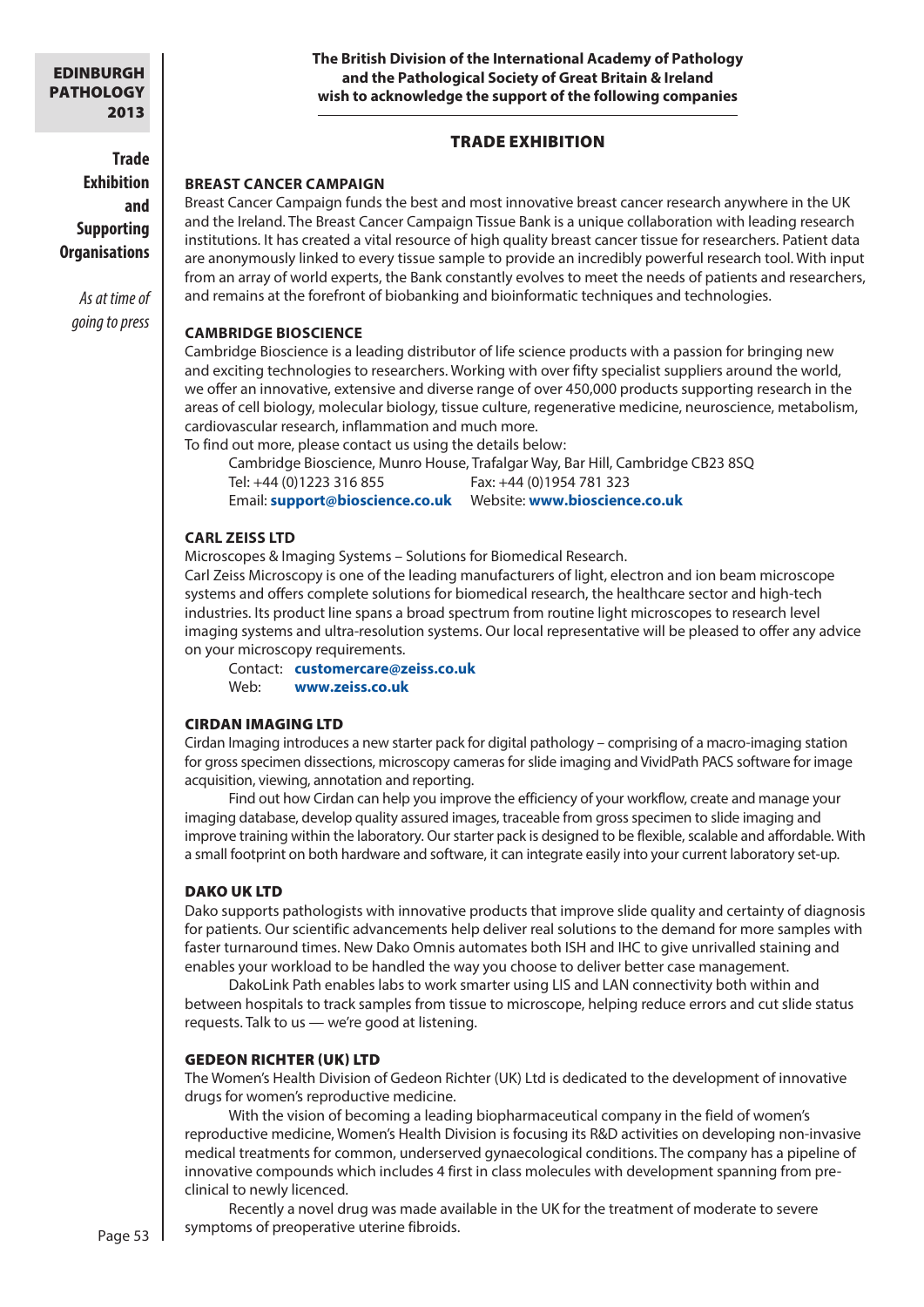> **Trade Exhibition and Supporting Organisations**

*As at time of going to press*

# Trade Exhibition

### GE Healthcare Omnyx Digital Pathology\*

The product line Omnyx provides a fully integrated, scalable, digital pathology solution designed to address the scale, reliability and workflow requirements of hospitals worldwide.

- High-throughput scanner with patented dual sensor scanning
- One touch walk away scanner technology
- Innovative pathologist workstation advanced reading workflow
- Whole slide image viewing with high effective streaming
- Connects labs and enables shared workflows, remote and home reading

To learn more about Omnyx Digital Pathology please visit: **[www.gehealthcare.com/omnyx](http://www.gehealthcare.com/omnyx)** \* Product fully CE marked for clinical use

### HAMAMATSU PHOTONICS UK LTD

Hamamatsu Photonics is a world-leading manufacturer of optoelectronic components and systems and provide solutions for a wide variety of applications.

At the meeting we will be presenting the NanoZoomer-XR, the newest addition to the NanoZoomer product line for whole-slide scanning. The NanoZoomer-XR minimizes workload and slide scanning time by automatically and continuously scanning up to 320 slides over two times faster than the NanoZoomer HT and RS scanners. It converts a 15 mm x 15 mm area on a glass slide into a 1.1-gigapixel colour image in as little as 30 seconds. The benefits include blur-free, hassle-free, and error-free scanning.

### Laser2000 & 3DHistech

Laser2000 & 3DHistech will be showing the digital pathology workflow which includes the new P250 FLASH II – capable of up to 1000 slides/day at 40x. CaseCenter and the innovative SlideDriver for microscope like manipulation of your digital slides allow you to move into the digital era today. For researchers our new 3DView software allows quick easy reconstruction from serial sections of your tissue and subsequent measurement and quantification in 3D. Additionally the TMA Grandmaster will be on show which fully automates the creation of tissue micro array blocks, increasing throughput and quality.

### **PHILIPS**

Designed around the needs of pathologists, Philips offers an integrated Digital Pathology Solution. The solution comprises of the Philips Ultra Fast Scanner (UFS) and Image Management System (IMS). The UFS is easy to use and creates whole slide images of exceptional quality in less than 60 seconds per slide (40x equivalent, 15 x 15 mm scan area). The IMS is designed for speed and ease of use: supports fast and efficient workflow with bi-directional integration of the Laboratory Information System. Visit us and learn more about powerful sharing tools that allow real-time collaboration with colleagues anywhere in the world.

### WILEY BLACKWELL

Wiley Blackwell, the Scientific, Technical, Medical and Scholarly publishing business of John Wiley & Sons, is a leading publisher in pathology and is proud to publish *The Journal of Pathology* on behalf of the Pathological Society and *Histopathology* on behalf of the BDIAP. Visit the Wiley Blackwell booth to pick up your FREE copy of the 2013 Annual Review Issues for both these journals.

Visit our websites (**<http://onlinelibrary.wiley.com>**) or use the direct links below:

 **[The Journal of Pathology](http://onlinelibrary.wiley.com/journal/10.1002/%28ISSN%291096-9896) [Histopathology](http://onlinelibrary.wiley.com/journal/10.1111/%28ISSN%291365-2559)**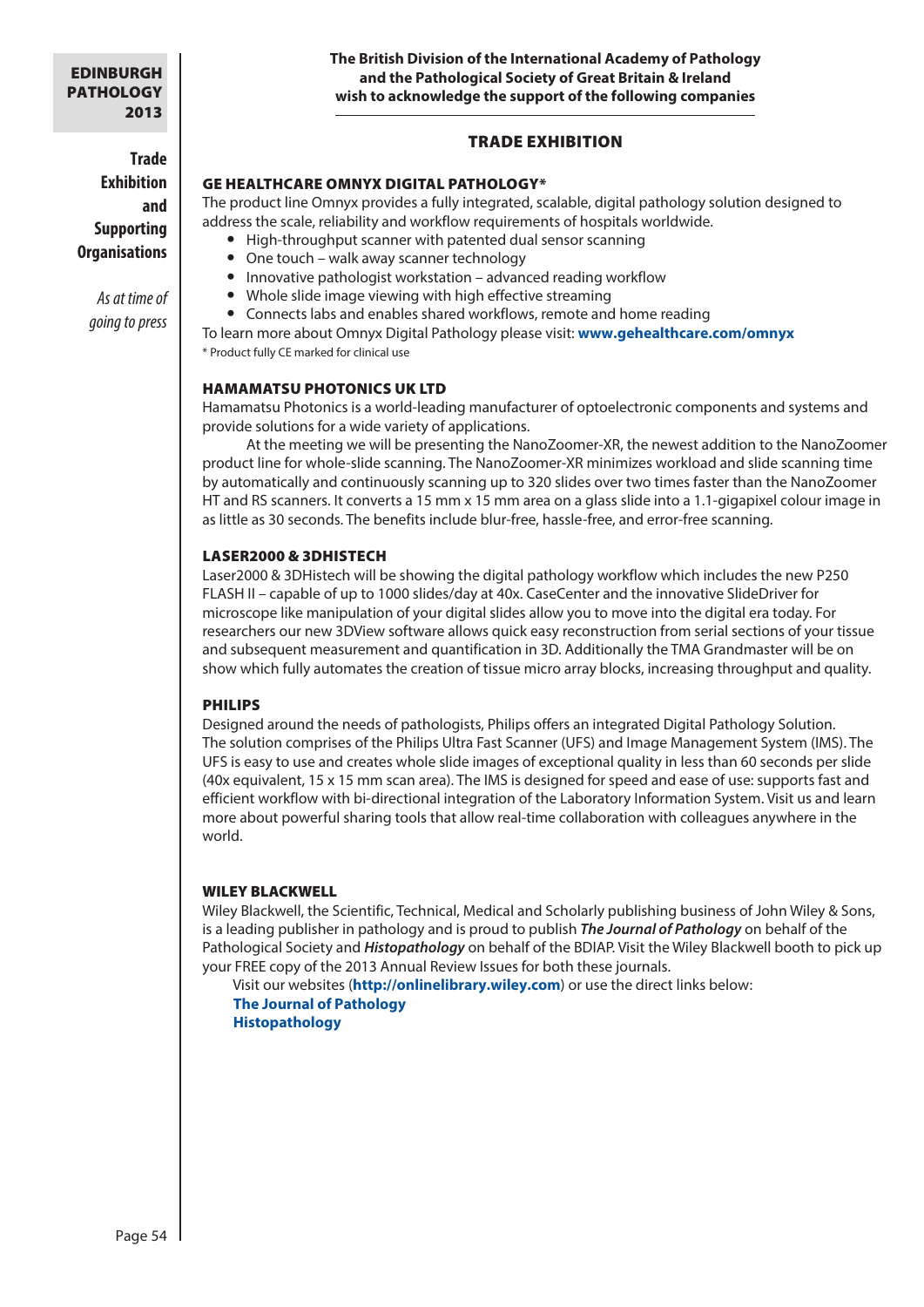

**Poster Abstracts**

# Abstracts

# Posters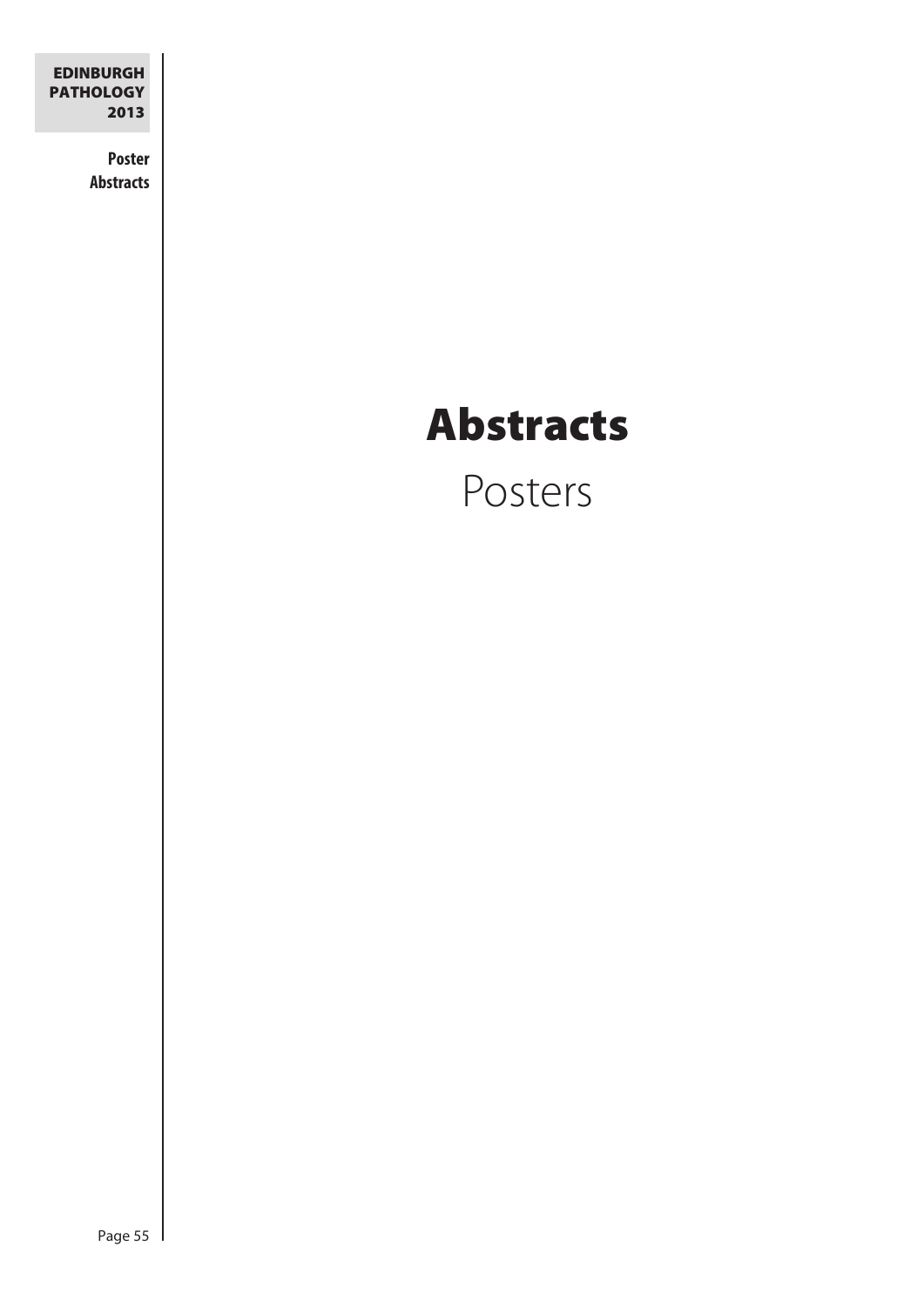# **Poster Abstracts**

 $(P)$  = Presenter

#### **Apoplexia Uteri– A Rarely Described Gynaecological Finding at Post Mortem**

**P** C Beggan<sup>1</sup>; K Jaber<sup>2</sup>; M Leader<sup>1</sup>

**P1**

*1Royal College of Surgeons in Ireland, Dublin, Ireland; 2State Pathologist Office, Dublin, Ireland*

This case report describes a case of apoplexia uteri, a rarely described cause of haemorrhage in the post menopausal endometrium and myometrium associated with terminal stress.

The case is that of a 33 year old female with a background history of hepatorenal syndrome and alcohol usage. She underwent a Coroner's Autopsy where death was confirmed as occurring due to hypoxic brain injury. A discrete focus of endometrial and myometrial haemorrhage was noted displaying the histological features of apoplexia uteri, namely congestion of vascular spaces, and red cell extravasation into endometrial stroma and adjacent myometrium and endometrial cell necrosis. No vasculitis or vascular injury was observed.

Apoplexia uteri is an infrequently reported condition of haemorrhagic necrosis in an atrophic endometrium and myometrium associated with terminal stress. The underlying mechanism is postulated to involve hypo-perfusion and passive hyperaemia and reperfusion injury. Such a history was evidenced in this case by the associated finding of hypoxic brain injury.

Few recent publications are available describing this entity, although it is well recognised in older, mainly German texts. This case describes the pertinent histological features to raise awareness of this condition as a possible cause of haemorrhage in an atrophic endometrium and myometrium in an autopsy examination.

# **P2**

#### **Use of Laboratory Putty in Assessing Variation in Hard Surfaces Within Paved Urban Areas in Relation to Patterned Marks on Bodies**

#### $\textcircled{P}$  OR Johnson<sup>1</sup>; M Lyall<sup>2</sup>; CP Johnson<sup>2</sup>

*1University of Birmingham Medical School, Birmingham, United Kingdom; 2Forensic Pathology Unit, Royal Liverpool University Hospital, Liverpool, United Kingdom*

Purpose: Patterned skin marks at autopsy can provide key evidence in identifying an injury that may have been left by footwear. It is also important to consider whether such a mark could be due to the deceased coming into forceful contact with a hard surface at the scene of an incident e.g. by falling. This study aimed to assess a) how surfaces varied within paved urban areas b) the number which were likely to leave defined and/or patterned marks on skin including those which might resemble footwear marks and c) evaluate whether lab putty impression lifting is a practical and effective adjunct to photography in assessing patterned surfaces and injuries in such circumstances. Methods and results: 18 control "scenes" of approximately 50m2 were assessed for variation in pavement and wall structure with photography and the production of laboratory putty impression lifts and analysed for the purposes above. There were a total of 135 surfaces across the study (range=4-12/scene). 122 (90%) were considered likely to leave distinct marking on skin with forceful contact and 62 (46%) a defined/regular mark similar to a partial footwear injury (mean=3.4/scene). Most of the latter (35) related to grids and 27 to a pavement or wall surface e.g. tiling or brick. Lab putty proved to be a rapid practical way of a) assessing whether a surface would be likely to leave such a mark b) allowing the possibility of subsequent direct comparison of potential pavement surface candidates in the mortuary against a putative patterned body mark and c) providing a permanent evidential record.

Conclusion: Whenever a suspect footwear mark is identified at autopsy, a careful systematic examination of all hard surfaces at the scene of a potential incident is mandatory. We recommend laboratory putty as an excellent tool in characterising the surfaces and facilitating comparison work.

# **P3**

#### **Pyopneumothorax Arising in Rheumatoid Lung Disease**

#### P H Buist; N Kirkham

*Royal Victoria Infirmary, Newcastle upon Tyne, United Kingdom*

Although rheumatoid arthritis (RA) is a systemic illness, few patients have rheumatoid lung disease. It presents in a variety of ways including interstitial fibrosis, bronchiolitis obliterans, pleural effusion and rheumatoid nodule formation. The nodules can cavitate, resulting in complications described rarely in the literature such as pneumothorax, pyopneumothorax and bronchopleural fistula. These entities are often recurrent and persistent, requiring frequent repeat intervention.

A case of a 62 year old female with RA is presented. She died unexpectedly following a two day history of vomiting. Previously she had suffered a pneumothorax and was awaiting investigations for ongoing weight loss and dyspnoea. At autopsy, classic features of RA were noted on external examination. There was a large empyema in the right pleural cavity in addition to right middle and lower lobe collapse. The pericardium was thickened and there was a pericardial effusion of clear yellow fluid containing fibrinous material. Subpleural ill defined mass lesions were present bilaterally in the upper lobes. Microscopic examination showed a central zone of fibrinoid necrosis with palisading macrophages in keeping with rheumatoid nodules. The right lung showed patchy pneumonia, bronchiectasis and atelectasis. There was a granulomatous lymphocytic pericarditis. Death was attributed to pleural empyema occurring secondary to rheumatoid lung disease.

The presence of spindle shaped macrophages with fibrinoid necrosis in a pleural biopsy, or the presence of epitheloid cells with giant cells in pleural fluid cytology should make the pathologist consider a rheumatoid pathogenesis. At autopsy, a rheumatoid nodule should be considered in the differential diagnosis of pneumothorax, pleural empyema and mass lesions in the lungs, especially in the context of additional arthritic features or with a clinical history of rheumatoid arthritis.

# **P4**

#### **Sudden Cardiac Death and Body Mass Index**

#### **P RT Colling<sup>1</sup>; SPR Beavers<sup>2</sup>; PJ Gallagher<sup>3</sup>**

*1Southmead Hospital, Bristol, United Kingdom; 2Weston General Hospital, Weston-Super-Mare, United Kingdom; 3Bristol University, Bristol, United Kingdom*

Sudden cardiac death is a leading cause of death and one of the most common conclusions drawn by UK Coroner's pathologists. Best practice classifies cardiac autopsy results into five cause of death categories based on the degree of certainty which can be attributed to each set of findings. Data consistently finds most causes of sudden cardiac death to be ischaemic with an increasing trend of congestive cardiac failure. Following their description by Davies in 1999 much data was published based on these. Body mass index (BMI) has not traditionally been explored in these publications and indeed since the initial interest, population demographics have changed dramatically. Almost one in four British adults have a raised BMI and this has been increasing sharply in the last ten years. Consequently there is a need to look at data which examine these cases with a focus on BMI. We reviewed 2000 paper autopsy reports in the South West of England from 2012 and identified 440 sudden cardiac deaths. We analysed the data in terms of BMI (underweight, normal, overweight, obese etc.) and cause of death category (Davies criteria categories I - V). We found the overall picture to be largely similar across BMI groups but with some interesting differences. There is an increase in ischaemic causes of death (category I-III) in those with a raised BMI, peaking in the overweight group with category I deaths (coronary artery thrombus). The incidence of congestive cardiac failure (category IV) is variable across all groups but is very low in the underweight group and dramatically increased in obese class III. We found that cases of cardiac death with a morphologically normal heart (category V) were underweight or had a normal BMI. We hope the differences and similarities in cause of death classified by BMI we present will highlight the current and future trends in the types of sudden cardiac deaths encountered by practicing UK autopsy pathologists.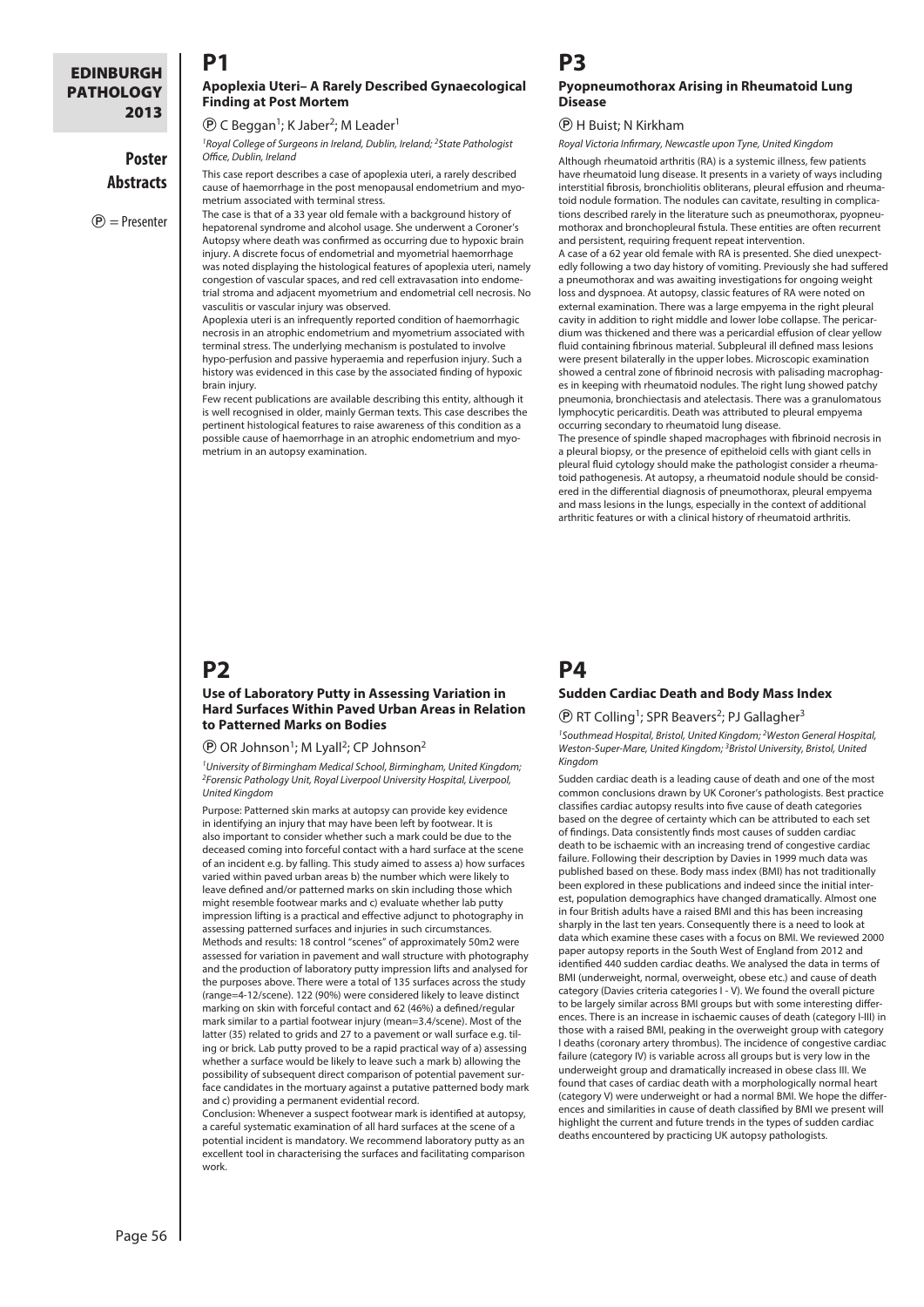# **Poster Abstracts**

**P5**

 $(P)$  = Presenter

#### **Contemporary Coronial Post Mortem Practice in a Busy City Teaching Hospital Mortuary: Histology – Is it Still Useful?**

P D Bury; K Chillman; SM McGrath

*Manchester Royal Infirmary, Manchester, United Kingdom*

Introduction: Coronial post mortem activity can represent a significant part of a pathologist's workload. We examined the post mortem practice of a single consultant working in a large teaching hospital.

Methods: With the permission of HM Coroner, the reports from post mortems performed by a single histopathologist were interrogated with special regard to the use of histology, tissue retention status and inquest attendance. A recent retrospective assessment (2013) was then performed by the original consultant examining whether histology had arguably been potentially avoidable (confirmed a suspected cause of death) or essential (cause of death unknown or mandated for other reasons, e.g. asbestos analysis).

Results: A total of 141 post mortems conducted or supervised (23%) by a single histopathologist in 2009 were studied. Case sources were: community 45%, hospital 44%, A&E 11%, death abroad 1 case. Tissue blocks were taken for histology in 42% of cases (46% community, 49% hospital, 5% A&E). Histological examination was felt to have been potentially avoidable in 41% of instances and essential in 56%. Permission was received for tissue retention in 49% of cases, instructions for disposal in 47% and requests for return in 3%. Inquest attendance was required for 37% of cases, 75% of which had involved histology, 8% toxicology only and 17% neither. Histology was felt to be essential in 62% of histology inquest cases. The most common inquest conclusion was 'natural causes' (50%). In 13 cases, histology was processed 'urgently', avoiding an inquest in 7 cases.

Conclusion: The value of histology in post mortems appears undiminished but it should be used judiciously as it can be associated with time consuming inquest attendance. Urgent processing may avoid the need to open an inquest. Many relatives allow tissue to be retained for scheduled purposes. This material represents a valuable and underused legitimate teaching resource.

# **P6**

#### **Myocardial Infarction and Necrosis in a Paediatric Autopsy Population**

#### P AR Bamber; JW Pryce; MT Ashworth; NJ Sebire

*Great Ormond Street Hospital for Children, London, United Kingdom* Background: Myocardial necrosis during neonatal life and infancy may be associated with congenital heart disease, coronary artery abnormali-

ties and perinatal asphyxia. In rare cases no underlying cause can be identified. This study investigates infant autopsies showing myocardial necrosis, and describes in detail cases of apparently idiopathic myocardial infarction.

Design: An autopsy database containing detailed anonymised data from every autopsy performed on individuals from birth to 1 year of age undertaken at a tertiary referral centre for paediatric investigation between January 1996 and December 2010. Cases with myocardial necrosis were identified. Necrosis was categorized and findings were related to the clinical history and underlying pathological mechanisms. Three cases of apparently idiopathic neonatal myocardial infarction are described in detail.

Results: Of 1,617 infant autopsies, 187 (11%) showed histological evidence of myocardial necrosis. 29% of these deaths occurred in the first week of life, and 66% within the first 90 days. 69% of cases where location was recorded involved the subendocardial region or papillary muscles (95/137). Congenital heart disease, perinatal asphyxia, coronary artery anomalies and sepsis were the most common associations, accounting for 89% of cases (162/187). Three cases of myocardial infarction were identified with no evidence of other pathologies, structural congenital heart disease, or coronary artery abnormality. Conclusion: Myocardial necrosis is common in an infant autopsy popula-

tion. Necrosis occurs in patients at risk of tissue damage in areas of the heart most sensitive to hypoxia. Fatal idiopathic myocardial infarction can occur in the infant age group, but is rare.

# **P7**

#### **Drowning in Infants and Children: Autopsy Experience from a Specialist Centre**

P AR Bamber; JW Pryce; MT Ashworth; NJ Sebire

*Great Ormond Street Hospital for Children, London, United Kingdom* Background: Drownings in infants and children are a significant cause of accidental death. Public health campaigns have encouraged parents to avoid leaving children unattended whilst bathing or near open water sources, in an effort to reduce drowning deaths. Rapid death in drowning may occur as a result of inhalation of water causing hypoxia or changes in blood electrolyte levels, typically resulting in heavy oedematous lungs. Alternatively death may be the result of reflex cardiac arrest or laryngospasm ('dry drowning'), typically resulting in lungs of normal weight. The aim of our study was to investigate the circumstances and autopsy findings in cases of paediatric drowning in our autopsy population.

Design: An autopsy database containing detailed anonymised data from every autopsy performed on individuals from 7 days to 16 years of age undertaken at a tertiary referral centre for paediatric investigation between January 1996 and December 2011. Cases of drowning were identified and the circumstances of death and autopsy findings examined.

Results: 28/2,220 autopsies were drowning/immersion-related (adequate history available in 27). Deaths occurred in baths or swimming pools at home (19/27, 70%), public swimming pools (3, 11%) and open water sources (5, 19%). There was a documented lack of adult supervision in 78% (21/27) of cases. In 20 (74%) there was a survival period of less than 24hrs; histology of the lungs in these cases revealed pulmonary oedema and/or intra-alveolar haemorrhage. Of seven cases with a longer survival period, six showed bronchopneumonia and hypoxic brain injury. Lung weights were greater than expected in 26/27 (on average 70% greater, P<0.001).

Conclusion: Most paediatric drownings occur at home with inadequate supervision, suggesting that many of these deaths are preventable. The pulmonary findings in our cases suggest that so-called 'dry-drowning' is a rare occurrence in this population.

# **P8**

**Accuracy of View and Grant Approach to Diagnosis of Sudden Adult Deaths: Comparison with Minimally Invasive and Full Autopsy in a Routine Coronial Service**

#### P ISD Roberts; ZC Traill

*Oxford University Hospitals, Oxford, United Kingdom*

A reduction in the high autopsy rate in England could be achieved by employing the view and grant (V&G) system, or minimally invasive autopsy (MIA), using postmortem CT with targeted angiography. In this study, we compare the accuracy of V&G with MIA or full autopsy in a series of 120 sudden adult deaths referred to HM Coroner. A provisional cause of death based on clinical history and external examination (V&G approach) was produced prior to postmortem CT  $\pm$ angiography, with invasive autopsy only if there was no definite cause of death identified on imaging. The cohort was divided into two halves with postmortem coronary angiography used only in the second set of 60 cases. The confidence of imaging cause of death was classified as definite (no autopsy), probable, possible or unascertained. The V&G cause of death was compared to that based on imaging/autopsy. A major discrepancy was one in which the causes of death involved completely different pathologies/organ systems.

The commonest final cause of death was ischaemic heart disease, diagnosed in 48/120 (40%). Death was unnatural in 16/120 (13%). There was a major discrepancy between V&G and final cause of death in 51/120 (43%) of all cases and 49/104 (47%) of natural deaths. A definite cause of death without autopsy was provided on the basis of CT in 38% of cases without coronary angiography and 70% of cases with angiography. A probable cause of death was identified on imaging in an additional 13 cases. There was 100% agreement between imaging and autopsy causes of death in these, indicating that those cases for which imaging could provide an accurate cause of death without autopsy were correctly identified.

We conclude that the V&G approach is unreliable in identifying the cause of sudden adult death. A two-thirds reduction in the number of invasive Coronial autopsies can be achieved by use of postmortem CT with coronary angiography.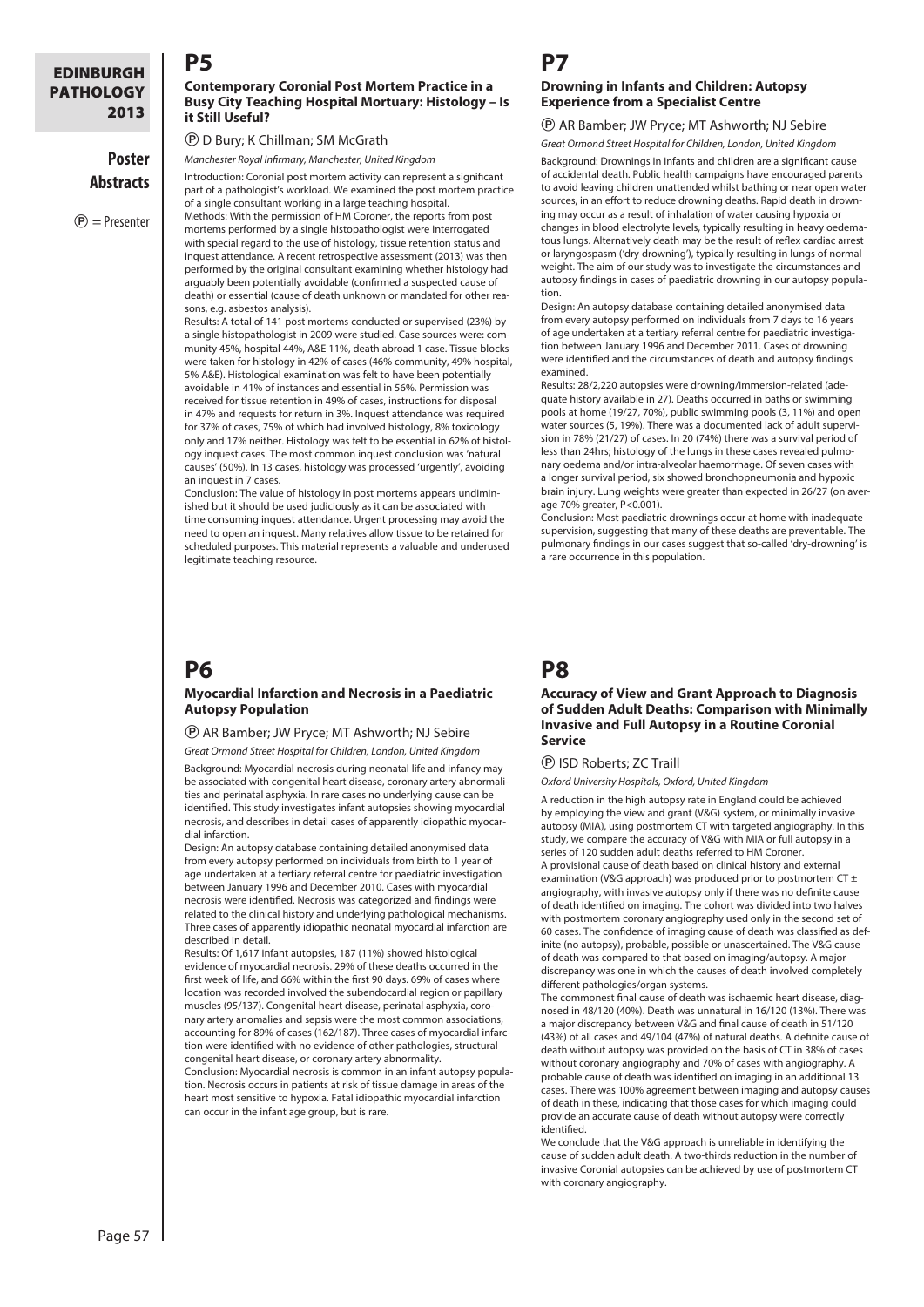### **Poster Abstracts**

 $(P)$  = Presenter

#### **Atypical Lobular Hyperplasia and Lobular Carcinoma in Situ or Lobular Intraepithelial Neoplasia on Core Biopsy: To Split or to Lump**

#### P JF Loane

**P9**

*Western General Hospital, Edinburgh, United Kingdom*

Introduction: The management of lobular neoplasia found on core biopsy remains controversial. Recent NCCBP guidelines suggest categorising ALH and LCIS as Lobular Intraepithelial Neoplasia (LIN) on core. Aim: To review our experience of Lobular Neoplasia on core biopsy.

Methods: All core biopsy diagnoses of lobular neoplasia from 2002 to 2012 were retrieved and reviewed, with the clinical and radiological information available at time of initial reporting. Lesions were categorised as ALH, LCIS or Pleomorphic LCIS based on highest grade present. Extent was assessed by number of acini involved. This data was then compared with their paired excision specimens.

Results: Of 70 cases diagnosed, 68 were available for review. Twelve cases were excluded (1 no atypia; 2 focal DCIS; 1 microinvasion; 5 radial scars; 3 papillary lesions) and 15 cases contained PLCIS, leaving 41 cases for this study.

29 of these 41 cases had neither clinically nor radiologically concerning features. Of these 17 contained focal ALH (involvement of 4 or fewer acini). Two of these showed ADH and one a 4mm focus of low grade DCIS on excision whereas 6 contained (35.3%) no further atypia. 9 of the 29 had more extensive ALH. ADH was found on excision in one and an 11mm area of intermediate grade DCIS in a second, while 2 (22.2%) had no further atypia.

Of the 3 with LCIS none upgraded on excision, but all contained residual LCIS.

The 12 remaining cases were clinically or radiologically suspicious. Invasive disease was found on excision in 5 of 7 ALH (71.4%) and 2 of 5 LCIS (40%) cases. Of these the 2 tubular cancers reported were seen on excision of ALH and the only grade 3 carcinoma was associated with LCIS.

Conclusion: Useful detail may be lost by recording ALH and LCIS together as LIN on core biopsy. ALH or LCIS do not explain a clinically or radiologically suspicious lesion and re-biopsy may be appropriate in these cases.

# **P10**

#### **Grading of Breast Cancer on Needle Core Biopsy: Does a Reduction in Mitotic Count Threshold Improve Agreement with Grade of Excisional Specimen?**

#### P CA Dhaliwal; J Loane

*Western General Hospital, Edinburgh, United Kingdom*

*Background*: Histological grade reported at needle core biopsy (NCB) can underestimate that in the excisional specimen. This observed discrepancy is most often due to an underestimation of mitotic activity in the NCB. *Purpose of the study*: To compare histological tumour grade on NCB with that reported on the excision specimen. To assess whether altering the mitotic count threshold on NCB would improve histological grade correlation with the excision specimen.

*Methods*: The pathology reports and slides from 100 consecutive patients with a NCB diagnosis of invasive breast carcinoma who underwent subsequent wide local excision (WLE) in 2012 were reviewed. The highest mitotic count per 10 high-power fields (diameter 0.55mm) was assessed on NCB. The mitotic count threshold was altered and grade correlation between NCB and WLE was evaluated.

*Results*: In 77/100 cases there was agreement on histological grade between NCB and WLE. In 15/23 (65%) cases the NCB grade was one lower than that on excision. Of these, 10/15 (67%) were due to a lower mitotic score category on the NCB. Using current appropriate mitotic count thresholds [M1=0-8, M2=9-17, M3>18], NCB correctly categorised 83% of grade 1, 68% of grade 2 and 100% of grade 3 tumours. To try to improve grade 2 agreement, the mitotic count thresholds were changed  $[M1=0-4, M2=5-17, M3>18]$ . This led to NCB correctly identifying 83% 71%, 80% of grade 1, 2, 3 tumours respectively.

*Conclusion*: We demonstrate good agreement on tumour grade between NCB and WLE. If a discrepancy occurs, the tumour is most commonly upgraded on the excision specimen. The mitotic activity component of the grade is most frequently upgraded. NCB is best at correctly classifying tumours with M1 and M3 scores but less good at identifying those with M2 scores. Altering the mitotic count thresholds on NCB does not improve the correlation of tumour grade between NCB and WLE specimen.

# **P11**

#### **Tissue Microarray Cores vs Whole Sections for the Assessment of Tumour-Stromal Ratio in Rare Cancer Using Male Breast Cancer as an Exemplar**

P CL Downey; S Pollock; AM Hanby; V Speirs

*University of Leeds, Leeds, United Kingdom*

Tumour-stromal ratio is emerging as an important prognostic indicator in cancer. However, there is considerable methodological heterogeneity between studies, especially in terms of the area of the tissue section selected for study. Tissue microarrays (TMAs) are widely accepted as an efficient tool for in situ tissue analysis. Areas of whole tissue sections are sampled either randomly or in a targeted fashion depending on the intended analysis. A number of validation and feasibility studies have compared the results obtained from whole section analysis to those of TMA cores but results vary considerably and between tissue types. We aimed to assess the concordance between results from whole sections and TMA cores in male breast cancer, where around 300 cases are diagnosed annually in the UK. Proportion of tumour was measured by point counting virtual tissue sections in 30 male breast cancer cases. All but four whole tissue sections (87%) were compared with two or more TMA cores from the same tissue block. The results were categorised into high (>50%) and low (<50%) proportion of tumour.

There was moderate agreement (κ=0.524) between the results for the whole sections and the average of the TMA core results. There was fair to moderate agreement when the results of only one core were compared (κ=0.211 - 0.524).

Overall, it is best practice to use whole sections for stromal density analysis. Where this is not possible, for instance in rare disease, the reliability of TMA core analysis can be maximised by ensuring appropriate sampling is employed. At least two cores should be analysed and thus techniques should be employed minimise the loss of cores due to folding, damage or other inadequacies.

# **P12**

#### **Does Sentinel Node Biopsy and Simultaneous Axillary Node Sampling Predict Overall Disease Burden in Otherwise Good Prognosis Breast Cancer Patients? A Retrospective Study of Five Years Practise in a Tertiary Referral Centre with Reference to the ACOSOG Z0011 Trial Inclusion Criteria**

#### **P** SJ Aitken<sup>1</sup>; DA Cameron<sup>2</sup>; JMJ Dixon<sup>3</sup>; JS Thomas<sup>4</sup> *1Addenbrookes Hospital, Cambridge, United Kingdom; 2Edinburgh Cancer Centre, Edinburgh, United Kingdom; 3Edinburgh Breast Unit, Edinburgh, United Kingdom; 4Western General Hospital, Edinburgh, United Kingdom*

Purpose of study: The ACOSOG Z0011 trial demonstrated no survival benefit when otherwise good prognosis breast cancer patients with limited Sentinel Node Biopsy (SNB)-positive disease underwent subsequent axillary lymph node dissection (ALND). During the study period it was standard practice at this institution to supplement SNB with limited axillary node samping (ANS). Patients with positive SNB and/or ANS were then treated with either axillary radiotherapy or axillary lymph node dissection (ALND). This gave the opportunity to map axillary node disease burden in a staged way and explore pathological factors predictive of the extent of axillary node disease burden. We assessed what proportion of patients have ANS-positive nodes in a similar good-prognosis group, to see whether this could predict subsequent ALND disease burden. Methods: Novel automated data extraction methods were used to extract pathological data from reports of 1394 consecutive patients with invasive breast carcinoma with synchronous SNB and ANS, diagnosed between 2006-2010; >10% of cases were manually checked and reviewed. Those fulfilling the ACOSOG Z0011 inclusion criteria were further analysed for predictors of ALND status.

Results: 220 patients fulfilled the ACOSOG Z0011 inclusion criteria (clinically node negative, ER+, one or two positive sentinel nodes). Seventy received ALND, of which 25 had further positive lymph nodes. ANS identified 33 additional SNB-negative patients with limited nodal disease. The presence of ANS positive nodes in addition to SNB positivity did not predict ALND status (p=0.448); neither did tumour grade (p=0.574), T-stage (p=0.591), nor HER2 status (p=0.415).

Conclusions: Data can be accurately extracted from histopathology reports using this novel system. Supplementing SNB with ANS identifies additional node positive patients, but does not predict the overall burden of nodal disease.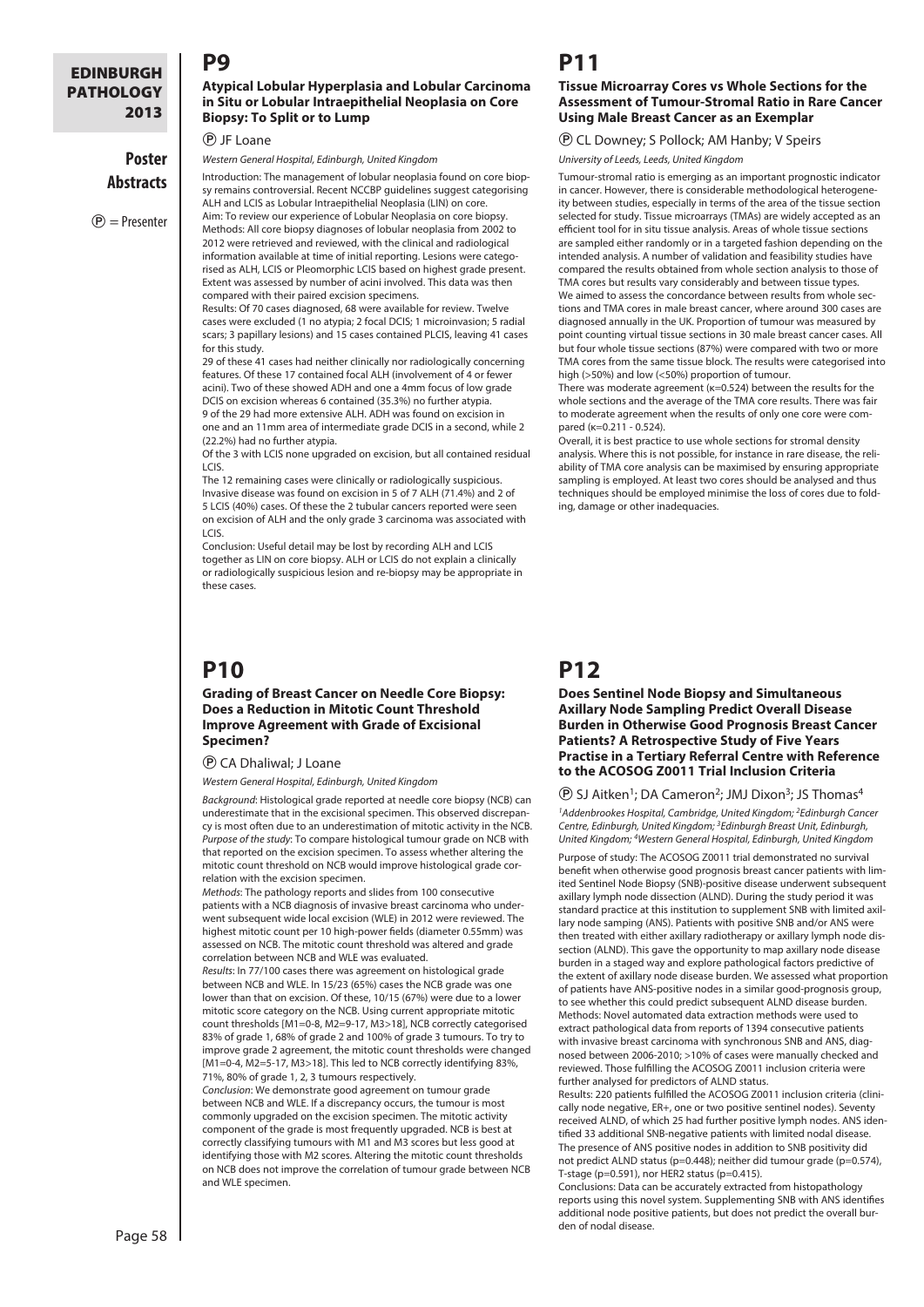# **Poster Abstracts**

 $(P)$  = Presenter

# **P13**

#### **DCIS-like Calcifications without Associated Epithelium in Obliterated Duct Spaces – A Diagnostic Trap for the Unwary!**

P J Davey; JS Thomas; M O'Donnell

*NHS Lothian, Pathology, Edinburgh, United Kingdom*

Purpose of study: "Burnt out" DCIS was originally described by Muir and Aitkenhead (*Muir R and Aitkenhead C. The healing of intra-duct carcinoma of the mamma. J Path Bact 1934; 38: 117-127*) but has had little mention in modern texts of breast pathology. We describe a series of five cases which illustrates this pathology to raise awareness that this lesion may point to the presence of DCIS.

Methods: We have identified five cases of patients attending breast screening between 2009 and 2012 with coarse mammographic calcifications where initial core biopsy showed coarse calcifications only. Results: The core biopsies showed coarse calcification only with an impression of duct obliteration but with no epithelial abnormality at multiple levels. In three of the five cases repeat core biopsy of an area initially showing coarse calcification only revealed coarse calcification and high grade DCIS. In two cases repeat core biopsy showed further coarse calcification only and DCIS was only demonstrated on excision. In one of the excisions "burnt out" foci with fibrosis and coarse calcification only could be demonstrated adjacent to viable DCIS and in another a partial lesion was seen but such foci were difficult to find with the bulk of the pathology being viable DCIS.

Conclusions: We recommend that characteristic calcification in core biopsy specimens is investigated further even in the absence of any epithelial abnormality. Although this type of calcification may be seen in benign conditions such as duct ectasia it is uncommon in our experience. In view of the difficulty finding these "burnt out" lesions in our excisions the suggestion by Muir and Aitkenhead that DCIS might burn out in some cases is not a frequent occurrence.

# **P14**

#### **Qualifying an IHC Predictive Biomarker – Her2 Low Expression in Breast Cancer**

#### $(P)$  SR Morgan<sup>1</sup>; IO Ellis<sup>2</sup>; MV Warren<sup>3</sup>; C Womack<sup>1</sup>

*1AstraZeneca, Macclesfield, United Kingdom; 2University of Nottingham, Nottingham, United Kingdom; 3Pathology Diagnostics Ltd, Cambridge, United Kingdom*

The original purpose of the HercepTest was to stratify patients who demonstrate over expression of HER2 by IHC to determine eligibility for treatment with trastuzumab. Subsequently the Herceptest scoring system for HER2 protein overexpression has been modified as a potential predictive IHC biomarker in gastric cancer. In breast cancer there is a group of patients who express HER2 but are determined ineligible for trastuzumab treatment. We have identified this group as a segment of unmet clinical need in which new drugs targeted to the erbB family may be a treatment option.

The aim of this study was to test our new modifications to the HercepTest guidelines to enable semi-quantitative assessment of breast cancers with either no (0), or low HER2 expression (1+ and 2+ (FISH negative)).

Tissues from 710 breast cancer patients previously scored, as 0, 1+ and 2+ using the conventional HercepTest were re-evaluated using our modified criteria. The modified criteria re-categorised the percentage of cell membrane staining observed in tumour cells which resulted in a distribution profile that identified the following subgroups: approximately 22% of cases were defined as negative, 64% were re-classed as 1+ and 14% were in the 2+ category.

Three independent histopathologists found the modified criteria to be a familiar, simple, reproducible scoring system for HER2 protein low expression, which could be readily applied in clinical practice.

# **P15**

#### **p53 Status in Breast Cancer and its Potential Role as a Repressor of Cdc7 Kinase**

### P I Proctor; K Stoeber; GH Williams

*University College London, London, United Kingdom*

TP53 mutations are detected in 20-40% of sporadic breast cancers and in certain sub-types the frequency approaches 100%. Whilst most studies attribute p53 function to transcriptional activation, there is growing evidence that p53 can also affect cellular responses through the repression of gene expression. A proposed target of p53-mediated transcriptional repression is the kinase Cdc7. Cdc7 kinase activates the Mcm2-7 replicative helicase, an essential step in the initiation of DNA synthesis. Therefore, downregulation of Cdc7 kinase by intact p53 would be in keeping with its established role as a tumour suppressor. In this study we assess how Cdc7 protein expression correlates with p53 status and cell cycle phenotype, a recently described and highly accurate marker of proliferation status.

Methods: Archival tissue from 173 patients with breast cancer was immunostained with antibodies against Cdc7 and p53 and the cell cycle phenotype markers Mcm2, geminin and histone-H3. Staining was quantified using a labelling index derived from counting >1000 cells. Results: Cdc7 expression levels were significantly raised in p53 mutant tumours compared to tumours with intact p53 (12.9% vs 6.3%; p<0.001). Furthermore, the p53 mutant/Cdc7 high tumours displayed increased proliferative activity as assessed by cell cycle phenotype, with actively cycling phenotype III tumours significantly over-represented in p53 mutant vs wild type tumours (79.6% vs 49.6%; p<0.001). Conclusion: This study supports the hypothesis that Cdc7 kinase is subject to p53-mediated downregulation and that abrogation of this path-

way may play an important role in the tumourigenesis of p53-mutant breast cancers.

# **P16**

#### **The Impact of Hormonal Therapy on the Outcome of Triple Negative Breast Cancers**

#### P AT Alshareeda; AR Green; C Nolan; IO Ellis; EA Rakha

*University of Nottingham, Nottingham, United Kingdom*

Background: Endocrine therapy has a significant effect on improving the outcome of patients with oestrogen (ER) /progesterone (PgR) positive breast cancer. Historically a proportion of patients with oestrogen negative breast cancer were treated with Tamoxifen, either to reduce the risk of contralateral breast cancer or due to uncertainties at the time of the potential for patients with very low or undetectable ER to respond to hormone treatment.

Method: A well-characterized series of 2151 unselected female invasive breast tumours; including 493 of triple negative invasive breast cancers with a long term follow up were investigated in this study to determine whether patients with Triple Negative (TN) tumour had the potential to benefit from adjuvant endocrine therapy in primary breast cancer. Results: 69(14%) of triple negative breast cancers (TN) were treated with Tamoxifen or Zoladex. As previously shown in TN in general the endocrine treated cohort tumours had poor prognostic characteristics including tumour size > 1.5cm, high histological grade, high mitotic frequency, positivity of basal cytokeratins expression (CK5, CK14 and CK17) and P53 positivity P<0.0001. Regardless of histological grade the TN breast cancer patients treated with endocrine therapy showed higher risk of death or of distance metastasis than women treated without endocrine therapy (P= 0.012 and P<0.0001). In contrast, patients with TN cancer treated with chemotherapy had better BCSS (P<0.0001), and DFI (P<0.0001) than those with non-TN cancers treated with chemotherapy and TN tumour patients who did not receive chemotherapy. Conclusion: Patients with TN breast cancers showed no evidence of benefit from endocrine therapy but appear to benefit from adjuvant chemotherapy.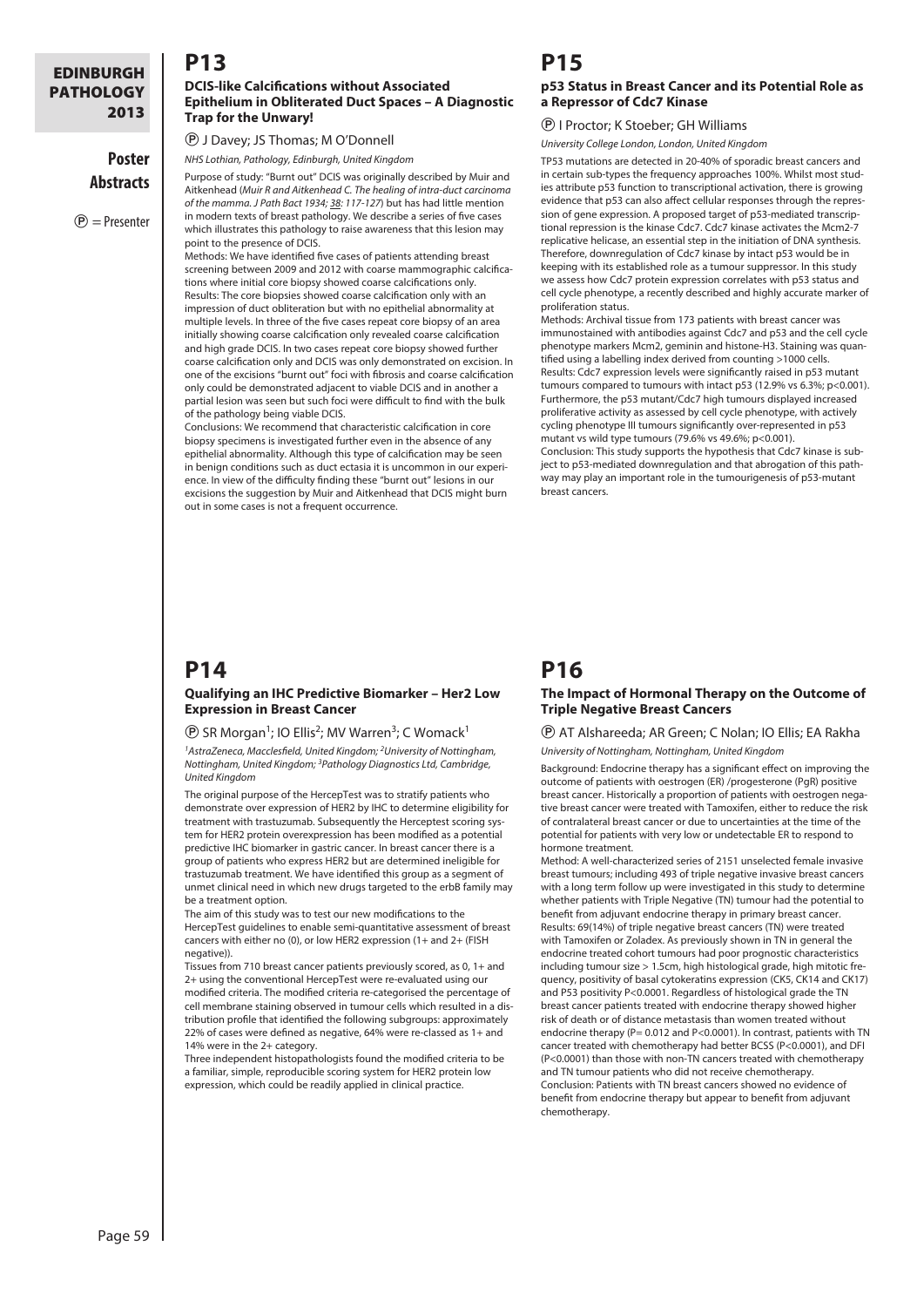# **Poster Abstracts**

 $(P)$  = Presenter

# **P17**

# **Non-Malignant Breast Lesions at Ile-Ife, Nigeria**

P GO Omoniyi-Esan; O Odujoko; AE Omonisi *OAUTHC, Ile-Ife, Nigeria*

Purpose of the study: The aim was to review the cases of non-malignant breast lesions seen in our hospital within a 2 year period. Methods : Histological review of all cases of non-malignant breast lesions seen in the year 2011 and 2012 at our hospital was done. Summary of result: A total of 252 cases of non-malignant breast lesions were seen within the period. The age range was 14-87years ( mean 27.8+/- 12.2). 79.8% of the cases were equal to or less than 35years. Fibroadenoma was the most common benign lesion of the breast and accounted for 172cases (68.3%). Fibrocystic disease accounted for 40 cases (15.9%.) .Majority of the fibrocystic disease were non-proliferative lesion, only four cases of moderate ductal hyperplasia were seen . Inflammatory breast lesion accounted for12cases (4.8%), this included breast abscess with mastitis, periductal mastistis and granulomatous mastitis. Lactational changes were seen in four cases, gynaecomastia 6 cases (2.4%). Other tumours seen included Lipoma (3), granular cell tumour (1)and tubular adenoma 4. The right breast was affected in 93cases (36.9%), the left breast 82(32.5) and both breasts in 37cases( 14.7%) . In 40(15.9%) cases the side of the breast was not indicated. Bilateral involvement of the breast was common with fibroadenoma. Conclusion: Non-malignant breast lesion is very common in young in women. Fibroadenoma remains the most common benign lesion and right breast was commonly affected. Involvement of both breasts is also significant.

# **P19**

#### **Audit of HER2 Testing in Breast Carcinomas**

P SJ Appukutty; I Roxanis

*Oxford University Hospitals NHS Trust, Oxford, United Kingdom*

Purpose of the study: The guidelines for HER2 testing in UK was published in April 2008. Our aims were to assess the frequency of results and distribution of IHC scores, with comparison to FISH (when performed) as compared to the national guidelines.

Methods: 4357 consecutive cases from January 2011 to December 2012 were retrieved. The IHC scoring was done by two consultants in all the cases. HER2 status of all the cases was first evaluated by HER2 protein (IHC). Equivocal 2+ cases were further evaluated by FISH and cases with borderline copy numbers were further assessed by chromosome 17, to determine whether the amplification of HER2 gene is independent of increases in chromosome 17. Audit of the distribution of IHC scores (0 to 3+) and the comparison between FISH and IHC scores for equivocal (2+) was analyzed.

Summary of results: Of the 4357 cases studied, 1233 were from our hospital and 3124 were referred cases. There were 2876 breast needle core biopsies, 1391 breast excisions and 90 other samples for metastatic carcinomas. We had IHC score 0 in 1464 (33.6%), 1 in 1580 (36.3%), 2 in 851 (19.5%) and 3 in 462 (10.6%) cases. Amongst the IHC score of 2+, FISH was positive in 205, negative in 628 and heterogeneous/insufficient in 18 cases.

Conclusions: IHC scoring methods are often described as semiqantitive or subjective. We had an IHC score of 2+ in 19.5% of our cases as compared to the national audit data of 18% in 2006 and 19% in 2007 audit. Amongst the cases of 2+ by IHC, 24.1% were FISH positive as compared to 24% in 2006 audit and 19% in 2007 audit. IHC score of 3+ was noted in 10.6% of our cases as compared to 13% in 2006 audit and 11% in 2007 audit. The clinical decision making for individual patient is becoming increasingly dependent on the accurate, reliable and timely reports so an ongoing audit of HER2 scores should be performed.

# **P18**

#### **Cysticercosis of the Breast Mimicking Breast Cancer: A Report of a Case from Ile-Ife, Nigeria**

 $(P)$  AE Omonisi<sup>1</sup>; OO Odujoko<sup>1</sup>; JA Aluko<sup>1</sup>; OI Alatishe<sup>2</sup>; GO Omoniyi-Esan2

*1Obafemi Awolowo University Teaching Hospitals Complex, Ile-Ife, Nigeria; 2Obafemi Awolowo University Ile-Ife, Nigeria*

Introduction:Taenia solium is the causative agent of human cysticercosis .The infection commonly affects the muscle, the central nervous system and the subcutaneous tissues. The involvement of the breast is unusual. To the best of our knowledge, this is the first case from our centre. Case History: A 54 year old postmenopausal woman, a pretty trader and Jehovah witness. She presented with history of painless right breast lump which was increasing in size. There was history of consumption of pork meat 2 years before presentation. The lump was examined by the Surgeon and a provisional diagnosis of breast cancer was made. Histology: The breast biopsy showed the presence of cysticerci within a cystic cavity. The wall of which is composed of dense fibrous tissue. Some hooklets and few giant cells are seen with areas of fibrosis and calcification. The background contained heavy infiltration by lymphocytes

and eosinophils. Discussion:Cystericosis is a condition that occurs when a patient is infected by larvae of Taenia solium acting as an intermediate host

instead of definitive. Breast cysticercosis is rare and it represents a difficulty in clinical diagnosis. It should be considered as a differential diagnosis for a lump in the breast particularly if there is a previous history of consumption of pork meat.

Conclusion: It is unusual for Cystericosis to occur in the substance of the breast. Only a few cases have been described in the English literature.

# **P20**

#### **Three Dimensional Reconstruction of Breast Cancer**

P ME Booth; N Roberts; D Treanor; V Speirs; AM Hanby *Division of Cancer Studies & Pathology, Leeds, United Kingdom*

Breast cancer is the most common cause of cancer and the second most common cause of cancer related death in women in the UK. Traditional pathological investigation of breast cancer involves analysis of two dimensional (2D) images. This creates a problem in that spatial relationships may be overlooked. Three dimensional (3D) reconstruction has previously been performed in a variety of other tissues. The aim of this pilot study was to evaluate a digital 3D modelling process for breast cancer.

A formalin fixed paraffin embedded block containing an area of breast carcinoma was serially sectioned into 120 sections and mounted onto glass slides. These glass slides were stained with haemotoxylin and eosin  $(H\&E)$ , and whole slides were scanned using digital scanners (Aperio<sup>TM</sup>) creating virtual slides. Specialised automated computer software algorithms allowed for slice-to-slice image registration. A subsection containing the area of interest was selected and re-registered, using an interactive multi-level algorithm built in to the computer software, creating an image stack of the H&E stained structures. Each slice was then annotated, highlighting structures and features within the tumour. A 3D model of part of the breast carcinoma was created, allowing spatial relationships to be readily observed within the tumour sample. This study has demonstrated the utility of a 3D reconstruction technique to the study of breast cancer. Application of this technique to a larger cohort of breast specimens combined with immunohistochemistry may be help us understand vital structural relationships within breast tumours and learn more about this heterogenous disease.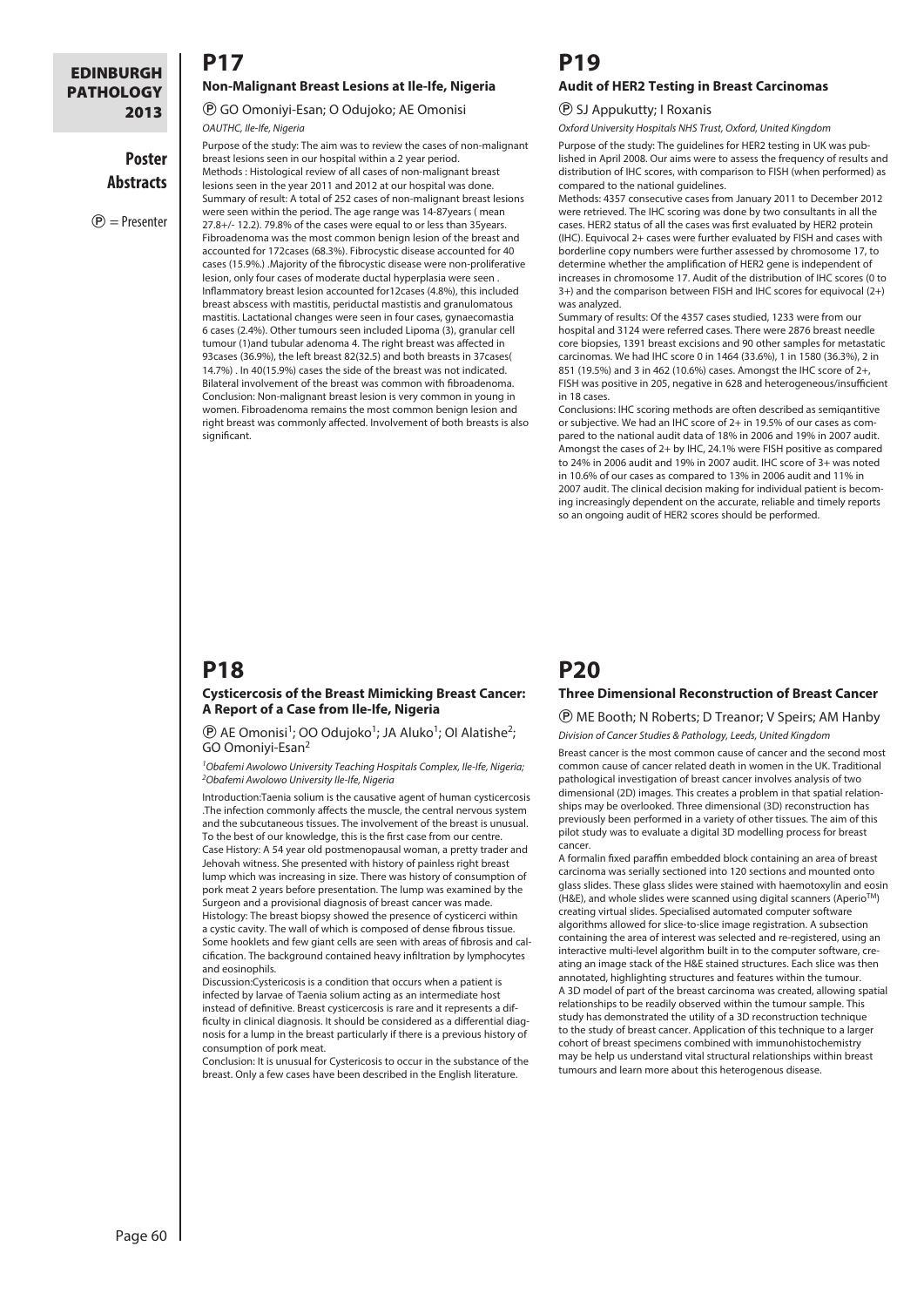# **Poster Abstracts**

**P21**

 $(P)$  = Presenter

#### **Prognostic Significance of Deregulated Dicer Expression in Breast Cancer**

P E Caffrey; D Wall; M Webber; K Dinneen; H Ingoldsby; L Murillo; CR Inderhaug; J Newell; S Gupta; G Callagy *National University of Ireland Galway, Galway, Ireland*

*Aim:* Dicer is a key enzyme in microRNA biogenesis. Aberrant expression of Dicer has been reported in several cancers. While some studies suggest a potential association between Dicer and breast cancer survival, others have not. Previous analyses have assessed Dicer mRNA using microarray hybridisation, reverse transcription-PCR or sequencing. We aimed to investigate the prognostic significance of Dicer protein expression in breast cancer.

*Methods:* Immunohistochemistry using Dicer antibody (Clonegene, 13D6R) was performed on tissue microarrays of invasive breast carcinoma (IBC) (n=666), DCIS (n=334) and lymph node metastases (n=214). Antibody specificity was confirmed by pre-incubation with competing peptide. Dicer expression was double-scored based on cytoplasmic staining intensity. Negative cases showed absent staining, positive cases showed any staining intensity.

*Results:* Benign breast epithelium showed strong Dicer staining in the myoepithelial layer. 145/446 (33%) invasive breast carcinomas were positive and 301/446 (67%) were negative. Positive staining was associated with adverse features: ER-, HER2+, high grade and high proliferation rate. Positive staining was also associated with basal biomarkers EGFR and CK14 and with basal-like and HER2 over-expressing subtypes. Positive Dicer expression was negatively correlated with overall survival in univariate analysis ( $P=0.058$ ) and was an independent prognostic factor for overall survival on multivariate analysis (hazard ratio 2.84). Increased Dicer staining was observed in lymph node metastases compared to primary tumours (P=<0.001). Rates of Dicer expression in DCIS and IBC were comparable.

*Conclusion:* Deregulated Dicer expression was associated with aggressive tumour characteristics in invasive breast cancer, and was an independent prognostic factor for patient survival. Our findings suggest that Dicer is an important potential prognostic marker in breast cancer. *Acknowledgment:* This work was supported by a grant from the Pathological Society.

# **P22**

#### **Characterisation of Expression of MicroRNAs miR-4726 and miR-4728 in HER2-expressing Breast Cancer**

#### H Ingoldsby;  $\overline{\mathcal{P}}$  E Caffrey; M Webber; S Gupta; G Callagy

*Discipline of Pathology, National University of Ireland, Galway, Ireland*

*Purpose of the study:* MicroRNAS (miRNAs) miR-4726 and miR-4728 have been shown to map to 17q12, the chromosome on which the ERBB2 proto-oncogene is located. These miRNAs were also enriched in immunoprecipitated Ago2 fraction from MCF7 cells. Interestingly, miR-4728 is encoded within an intron of HER2. We determined cellular localisation of miR-4726 and miR-4728 in formalin-fixed paraffin-embedded breast tumour samples and evaluated association of the miRNAs with HER2. *Methods:* Nineteen cases of HER2 negative and HER2 positive breast cancers were selected from a breast cancer database. A modified in situ hybridisation method was used to detect miRNA expression, combining the use of LNA oligonucleotide probes with highly specific wash conditions. Staining intensity of miR-4726 and miR-4728 was evaluated in invasive breast cancer (IBC), DCIS and benign epithelial cells. *Summary of results:* Moderate to strong cytoplasmic expression of miR-4726 and weak to strong expression of miR-4728 was observed in benign epithelial cells. Regarding miR-4726 staining in IBC, 4/6 tumours were negative; 2/6 showed weak cytoplasmic staining. For miR-4728, 2/4 tumours were negative, 1/4 showed weak cytoplasmic expression and

1/4 showed weak nuclear expression. Of 9 DCIS cases, 2 were negative, 6 showed weak expression and 1 showed focal strong staining. No association with HER2 expression was observed. *Conclusions:* Our results provide an insight into the cellular localisation

of miR-4726 and miR-4728 in breast tumours. Expression was downregulated in DCIS and IBC compared to benign epithelial cells, suggesting a possible tumour suppressive role for these miRNAs in breast cancer. Greater numbers of cases are currently being evaluated on tissue microarrays.

*This research was supported by Path Soc Small Grant SGS 2010 10 08.*

# **P23**

#### **Dock4 Expression in Breast Cancer – The Prognostic Significance and Correlation with Histological Parameters**

#### P R Gahlaut; K McMahon; S Kumar; H Thygesen; V Speirs; G Mavria

*Leeds Institute of Molecular Medicine, Leeds, United Kingdom*

*Introduction:* Dock4 is a member of dedicator of cytokinesis (DOCK) family. This cytoplasmic protein functions as a guanine nucleotide exchange factor (GEF) for the small GTPase Rac1 and is involved in cell migration and regulation of adheren junctions between cells. A Dock4 mutation affecting its GEF activity has been reported to promote detachment and invasion of cancer cells. The aim of this study was to analyse Dock4 expression in tumour cells in a cohort of breast cancer specimens (n=405) by using scanned TMA (Tissue Microarray) slides stained with Dock4 antibody and to compare its expression with histological parameters (tumour type, grade, oestrogen receptor(ER) status, Lymph Node (LN) status) and overall survival (OS) at 5 years and 10 years. *Methods:* The intensity of Dock4 expression was scored as weak, moder-

ate or strong by using an arbitrary scoring system depending on the colour and the quality of cytoplasmic granules. Due to unavailable OS data, 60 patients were excluded from the analysis (n=345). Dock4 expression could not be assessed in 75 cases (n= 270) either due to no TMA core or no tumour in the available cores. Dock4 was expressed in 270/270 (100%) of tumour specimens. We used Kaplan-Meier for OS and Cox Regression for prognostic significance.

*Results:* A significant correlation was observed between Dock4 expression and histological tumour type (p=0.002) and grade (p=0.004). No significant correlation was observed between Dock4 expression and ER status (p=0.185) and LN status (p=0.15). There was a non-significant trend towards reduced survival in cases with moderate/strong Dock4 expression.

*Conclusion:* In our study increased Dock4 expression was observed in ductal carcinoma compared to other histological types. Higher Dock4 expression correlated with high tumour grade. Although not statistically significant, there was a trend towards improved survival in cases with weak Dock4 expression. This warrants further investigation in a larger cohort.

# **P24**

#### **An Unusual Presentation of a Common Malignancy**

#### $\textcircled{P}$  OA O'Brien<sup>1</sup>; E AboGhaly<sup>2</sup>; C Heffron<sup>1</sup>

*1Cork University Hospital, Cork, Ireland; 2Bantry General Hospital, Bantry, Ireland*

*Purpose of study:* Cutaneous metastases account for 2% of all skin malignancies. Breast carcinoma accounts for the majority of cutaneous metastases in women (exceeding 20%), and is usually seen in the context of a recurrence after wide local excision/mastectomy or as a late manifestation of recurrent disease. Ductal carcinoma is the most common subtype to metastasise to skin, accounting for 80% of cases. Cutaneous metastasis presenting as the first manifestation of breast carcinoma is exceedingly rare. We describe a rare case of lobular breast carcinoma presenting initially as a skin metastasis.

*Methods:* An 80 year old female presented with a short history of multiple skin lesions on the neck and anterior chest. Clinically, these lesions were thought to be dermatofibromas and one was sampled for histology.

*Results:* Macroscopically, the surface of the skin ellipse was unremarkable, whilst the dermis was firm and white on sectioning.

Histologically, a grenz zone was present, with the appearances at low power resembling a dermatofibroma. However, the underlying dermis was infiltrated by discohesive cells with scant clear cytoplasm, mildly pleomorphic nuclei and occasionally prominent nucleoli.

The tumour cells were positive for AE1/AE3, CK7, oestrogen and progesterone receptor, while they were negative for S100, CK20, CD45 and CD68. The overall features were in keeping with metastatic carcinoma, favouring a breast origin with lobular features.

The patient had no prior history of breast carcinoma. On clinical examination she was found to have a palpable lump in her outer right breast, in addition to right-sided axillary lymphadenopathy. A biopsy confirmed a diagnosis of lobular carcinoma of the breast (ER, PR positive, HER-2 negative). The patient was started on hormone therapy and is currently well 20 months after her initial diagnosis.

*Discussion:* Lobular breast cancer presenting as a cutaneous lesion is an extremely rare and unusual occurrence.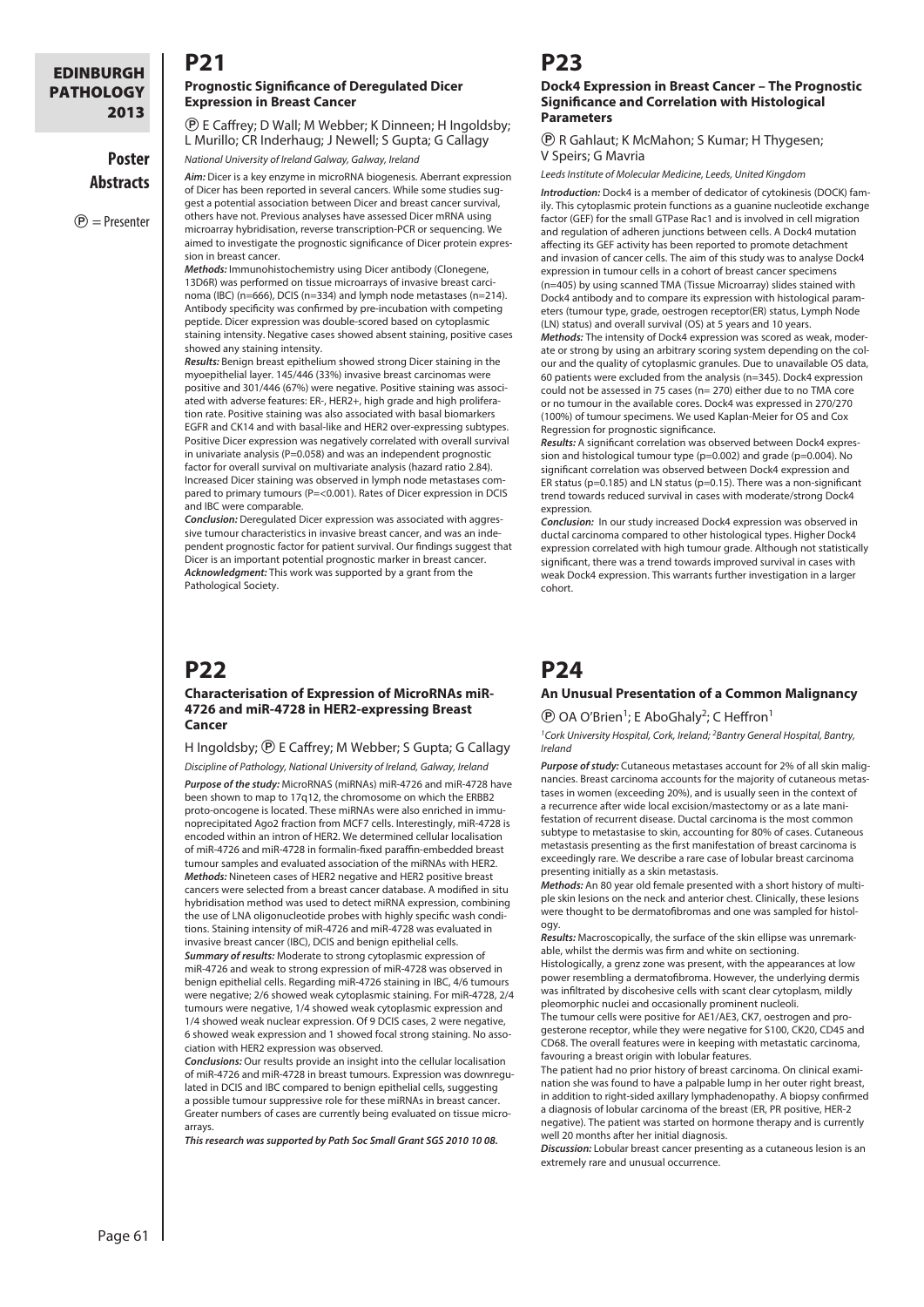# **Poster Abstracts**

 $(P)$  = Presenter

# **P25**

### **Comparison of Predictive Markers in Pre and Post-Neoadjuvant Treated Breast Carcinoma Cases**

C Ryan; I Feeley; MW Bennett; TJ Browne; ® F O'Connell *Cork University Hospital, Cork, Ireland*

Purpose of the study: The Oestrogen receptor (ER), Progesterone receptor (PgR) and HER2 profile of a primary breast carcinoma is essential in determining appropriate treatment. Neoadjuvent chemotherapy is increasingly in use as a therapeutic option however data regarding the effect of neoadjuvant chemotherapy on biomarker profile (ER, PgR, HER2) is limited and conflicting. The aim of this study was to compare the ER, PgR and HER2 profile of primary breast carcinomas pre and postneoadjuvant chemotherapy.

Methods: ER, PgR and HER2 results were compared for 47 breast carcinoma cases pre and post treatment with neoadjuvant chemotherapy from a single institution in 2011-2012. ER, PgR and HER2 were evaluated by immunohistochemistry (IHC). HER2 cases which were equivocal by IHC (score=2+) were further evaluated by in situ hybridization (Fluorescent (FISH) or Dual DNA in situ hybridization (DISH)). All cases were evaluated by 2 consultant breast histopathologists. Results for pre-treatment core biopsies and post- treatment excision specimens were compared. Summary of results: ER status changed post neoadjavant treatment in 4.2% of cases. 38 of 47 (80.8%) were ER positive pre-treatment and 36/47 (76.6%) were ER positive post treatment. PgR status changed post treatment in 29.8% of cases. 34 of 47 cases (72.3%) were PgR positive pre-treatment and 22 of 47 cases (46.8%) were PgR negative post-treatment. 1 case which was PgR negative pre-treatment was PgR low positive post-treatment. 15 of 47 cases (31.9%) were HER2 positive pre-treatment. A change in HER2 status post-treatment was observed in 4 cases (8.5%). Of these 2 cases changed from HER2 negative status by IHC to HER2 positive and 2 cases changed from HER2 positive to HER2 negative.

Conclusions: Hormone receptor and HER2 profile of primary breast carcinomas changes in a minority of post neoadjuvant chemotherapy treated cases.

# **P26**

#### **Evaluation of Pre-Operative Mediastinoscopy Lymph Node Sampling in Non-Small Cell Lung Cancer**

 $(P)$  CA Dhaliwal<sup>1</sup>: T Andrews<sup>2</sup>: W Walker<sup>1</sup>: WA Wallace<sup>1</sup>

*1The Royal Infirmary Edinburgh, Edinburgh, United Kingdom; 2The Royal Liverpool Hospital, Liverpool, United Kingdom*

*Background*: Mediastinoscopy is the current gold standard for mediastinal staging of non-small cell lung cancer (NSCLC). There are no internationally accepted recommendations regarding which lymph node stations should be biopsied, or how rigorously the tissue obtained should be examined histologically, in order to detect metastases.

*Purpose of the study*: To assess the accuracy of detecting metastatic carcinoma in pre-operative mediastinoscopy lymph node biopsies. *Methods*: All patients who underwent formal resection for NSCLC, in a single centre, between 1996 and 2006 were identified. Patients who had a negative mediastinoscopy but a final resection lymph node stage of N2 or N3 were selected. In these cases, mediastinoscopy lymph node biopsies were reviewed and further examined at multiple levels and using pancytokeratin immunohistochemistry (IHC).

*Results*: During the study period, 89/802 patients had a negative mediastinoscopy but final resection stage of N2/N3. Of these, 41/89 patients (the study group) had positive resection lymph nodes in stations that were accessible to biopsy at mediastinoscopy (stns 1,2,3,4,7). The most common site of metastatic carcinoma at resection was station 7, but only 33% of nodes sampled at mediastinoscopy were from station 7. Within the study group, 11 patients (27%) did not have the metastatic station sampled at mediastinoscopy. In the remaining 30 patients, examination at multiple levels detected 2 metastases, one of which in retrospect was present in the initial section. The pancytokeratin IHC detected isolated tumour cells in another 2 cases.

*Conclusion*: Pre-operative mediastinal staging in NSCLC can be improved by ensuring adequate sampling of lymph node stations and especially station 7. Examination of multiple levels may increase the detection of metastases (although a significant burden of technical work is created). The role of IHC remains unclear.

# **P27**

#### **Characterisation of Asinine Pulmonary Fibrosis and Similarities to an Emerging Human Interstitial Lung Disease**

 $\textcircled{P}$  A Miele<sup>1</sup>; N Du-Toit<sup>2</sup>; W Wallace<sup>3</sup>; J Murchison<sup>3</sup>; C Dhaliwal<sup>3</sup>; H Brooks<sup>2</sup>; S Smith<sup>4</sup>; N Hirani<sup>3</sup>; T Schwarz<sup>4</sup>; C Haslett<sup>1</sup>; B McGorum<sup>4</sup>; K Dhaliwal<sup>1</sup>

*1The Queen's Medical Research Institute, Edinburgh, United Kingdom; 2The Donkey Sanctuary, Sidmouth, United Kingdom; 3The New Edinburgh Royal Infirmary, Edinburgh, United Kingdom; 4The University of Edinburgh Royal (Dick) School of Veterinary Studies, Edinburgh, United Kingdom*

Purpose of the study: Pleuroparenchymal Fibroelastosis (PPFE) is an emerging, idiopathic and likely under diagnosed pulmonary disease entity. Key features include an upper zone predominance of pleural fibrosis with intra-alveolar fibrosis and elastosis. The objective of our study was to examine ex vivo lung tissue from a cohort of aged donkeys with a high prevalence (37%) of fibrosing interstitial lung disease termed Asinine Pulmonary Fibrosis (APF). APF is a debilitating and untreatable syndrome of donkeys that is poorly understood and rarely documented. We hypothesise that some cases of APF share several key gross and histopathological features of PPFE and propose that both conditions could be a consequence of recurrent respiratory infections.

Materials and Methods: Whole asinine lungs were collected from 30 aged donkeys at routine necropsy at two UK donkey sanctuaries between June 2009 and January 2013. Nineteen 'APF' donkeys had evidence of pulmonary fibrosis on gross examination while 11 'control' animals had grossly normal lungs. Histological and HRCT features were categorised as 'consistent with' or 'inconsistent with' PPFE using a system described previously in the literature.

Results: Ten of 19 APF lungs were categorised as 'consistent with' PPFE on both histology and HRCT characteristics. All 10 lungs demonstrated predominantly dorsal pleural and subpleural fibrosis extending along inter-lobular septae. Intra-alveolar fibrosis with septal elastosis was a consistent feature.

Conclusions: This study is the first to combine HRCT and histological data to characterise and document pathological features of APF. We conclude that the majority of APF cases share key pathological features with human PPFE. Further study of APF may yield valuable information to help elucidate the aetiopathogenesis of this emerging human disease.

# **P28**

#### **Use of Digital Whole Slide Scanning and Automated Image Analysis to Assess Bleomycin Induced Interstitial Fibrosis of the Lung in a Rodent Model: An Objective Analysis of the Efficacy of Potential Therapies**

P WYI Chan1; JV Dungwa1; S Jordan2; R Carrington2; D Lanham<sup>2</sup>; J Cartwright<sup>2</sup>; R Armstrong<sup>2</sup>; K Meecham<sup>2</sup>; M Warren<sup>1</sup>

*1Pathology Diagnostics Ltd, Cambridge, United Kingdom; 2Huntingdon Life Sciences, Huntingdon, United Kingdom*

BACKGROUND: Pulmonary fibrosis (PF) is characterised by increased fibroblast proliferation and collagen deposition in lung interstitium. Bleomycin (BLM)-challenged rodents are commonly used for studying pathogenesis and treatment of PF. Traditionally drug effects on PF are assessed by microscopic review of lung sections by pathologists which is often time-consuming and subjective. The aim of this investigation was to identify whether quantitative analysis of changes in fibrotic parameters would identify statistically significant changes following administration of potential drugs to BLM challenged rats, thus assessing the usefulness of quantitative tissue image analysis to evaluate drug efficacy. METHODS: Four cohorts of male Sprague Dawley rats were administered with BLM on Day 0. Treatment was initiated on Day 0 with pirfenidone and on Day 15 with pirfenidone, imatinib mesylate or prednisolone, until the end of protocol. Cohorts were sacrificed on Days 20, 30 and 40. Lungs sections were stained with H&E and Masson's Trichome. Scanned whole slide tissue sections were analysed by commercial image analysis software to analyse PF. Statistical analysis of data was performed using student's t-test.

RESULTS: We observed a significant increase in interstitial lung fibrosis with BLM by Day 40 (p<0.05). Objective changes were identified in morphological lung parameters following treatment. A reduction in collagen deposition was seen with imatinib mesylate on Day 30 (6.6% decrease; p=0.714), but this did not reach significance

CONCLUSION: Digital whole slide scanning coupled with automated image analysis is a powerful and effective tool to objectively quantify changes in PF. Use of these methods allows scientific investigators to further refine their preclinical models to enable their use to identify novel treatments for pulmonary fibrosis, and test them against current standard of care treatment protocols.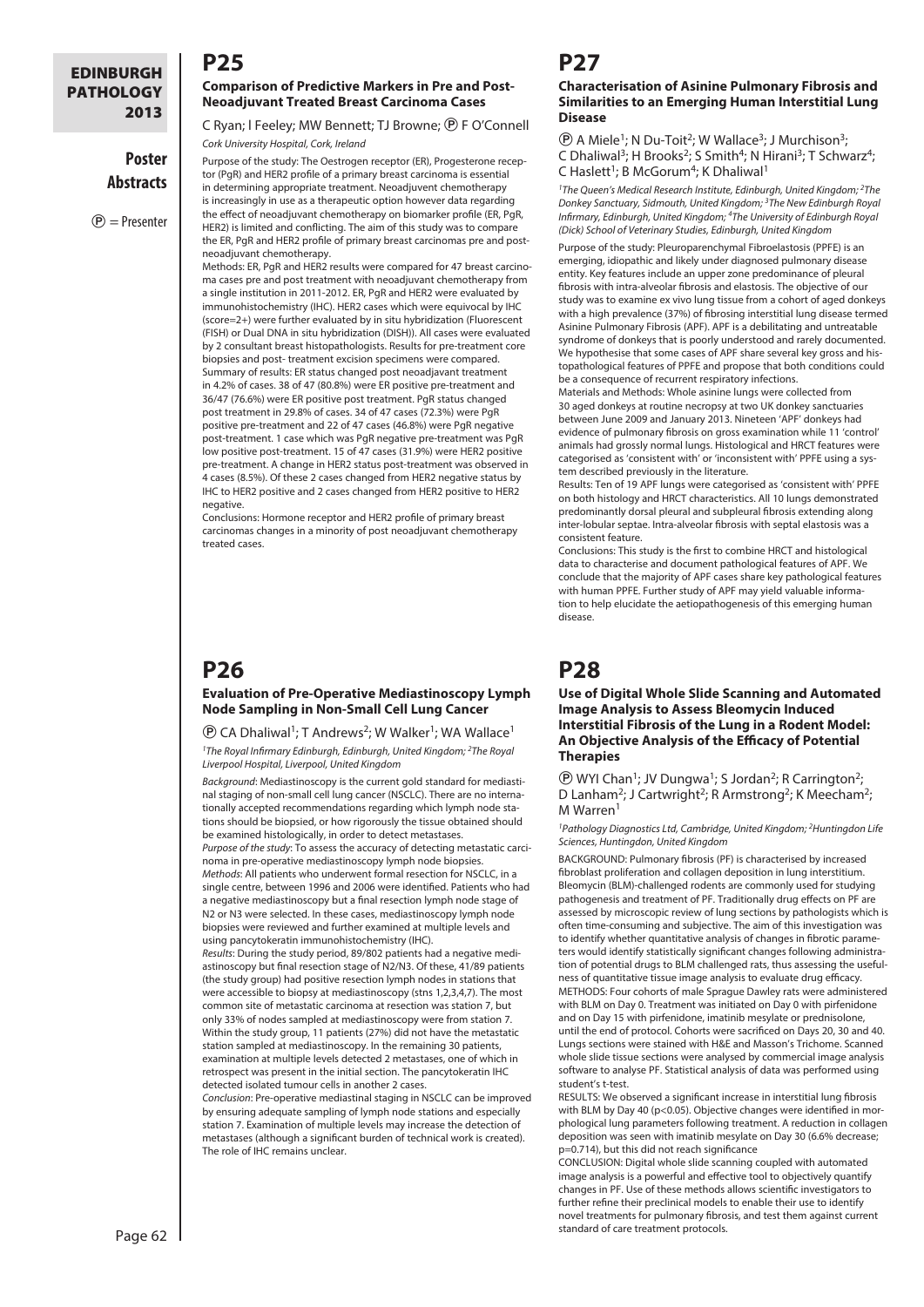# **Poster Abstracts**

 $(P)$  = Presenter

# **P29**

# **Posterior Mediastinal Haemangioma: A Case Report**

P C Ryan; N Mayer *Cork University Hospital, Cork, Ireland*

*Purpose:* Case report of cavernous haemangioma in the posterior mediastinum.

*Methods:* Paraspinal posterior mediastinal tumour was submitted to our department for analysis. Patient was a 60 year old man who presented with upper back pain. Radiological features had suggested a neurogenic tumour at T8, which is the commonest lesion of the posterior mediastinum. Tumour was extradural but extended back to the neural exit foramina.

*Results:* Histological features were of a lobulated vascular proliferation without atypia, consistent with a cavernous haemangioma. Immunohistochemistry supported this diagnosis.

*Conclusions:* Haemangiomas are uncommon mediastinal tumours, with an incidence of less than 0.5% of mediastinal masses. Posterior mediastinal haemangiomas are relatively rare compared to the more common anterior mediastinal location. The majority of cases occur in patients under the age of 35 years. Most cases are discovered incidentally on chest x-ray. This cases is very unusual in terms of tumour site, age of patient and symptomatology.

# **P31**

#### **Identification and Turnover of Cells in Mucous Extravasation Cysts of the Minor Salivary Glands: An Immunohistochemical Investigation**

 $\textcircled{P}$  P Economopoulou<sup>1</sup>; S Titsinides<sup>2</sup>; D Vlachodimitropoulos<sup>3</sup>

*1Oral Pathology, Dental School, Athens University, Athens, Greece; 2Dental School, Athens University, Athens, Greece; 3Forensic Medicine, Medical School, Athens University, Athens, Greece*

The presence of macrophages in these cysts has been established, but little is known about subsets and turnover of stromal cells in the cystic lining. The present investigation attempts to remedy this and increase understanding of events in obstructive, cystic, salivary disease. Archival material from 45 mucous extravasation cysts, which had been routinely processed for histology, was investigated with the use of immunohistochemistry for subsets of interstitial / defence cells (CD34, SMA, CD68, factor XIIIa, CD117) and cell-cycle antigens (Ki67). Widespread or focal meshworks of CD34(+) and SMA(+), capillarysized vessels variously involved the lining of all cysts. While sheaths of CD34(+) fibroblasts sub-adjacent to the lining were seen in 87% of the cysts, about 1 out of 10 cysts showed spindled, SMA(+) myofibroblasts adjacent to the lumen. High numbers of CD68(+) and XIIIa(+), vacuolated or granular macrophages, occasionally multinuclear, were present in the cystic lining and lumen. Dendritic XIIIa(+) cells or CD117(+) mast cells were inconspicuous. The Ki67 index was low. The results suggest that absorption and repair in mucous extravasation cysts are not simultaneous and vary in site, extent and rate. Absorption is intense and effected by macrophages involved in heterophagy. Angiogenesis contributes to repair. The growing cyst often effects rearrangement of pre-existing CD34(+) fibroblasts, to sheath the lining. Adluminal myofibroblastic reaction, possibly in response to increased luminal pressure, is rare. Dendrocytes and mast cells are of little or no pathogenetic significance. Mucous extravasation cysts are low-turnover, absorptive granulomata the cell populations of which are influenced by the microenvironment.

# **P30**

#### **Lysosomal Activities and Cellular Homeostasis in Epithelial Tumours of Salivary Glands: An Immunohistochemical Investigation**

#### N Ruggles<sup>1</sup>;  $\overline{\mathcal{P}}$  A Triantafyllou<sup>2</sup>

*1School of Dentistry, University of Liverpool, Liverpool, United Kingdom; 2School of Dentistry, University of Liverpool and Cellular Pathology, University Hospitals Aintree, Liverpool, United Kingdom*

This investigation aims to explore lysosomal activities with relation to intracellular homeostasis, histological type and cellular phenotype in salivary neoplasia.

Paraffin-embedded, surgical specimens from 84 benign and malignant epithelial salivary tumours / adjacent glands were investigated by immunohistochemistry for CD63 antigen (a lysosomal membranous protein) and HSP27 (a member of the Heat Shock Protein family with roles in intracellular homeostasis).

Diffuse cytoplasmic CD63 immunoreactivity was seen in serous cells of acinic cell carcinoma; and mucous cells of mucoepidermoid carcinoma, pleomorphic adenoma (PSA) and Warthin tumour. Apical rims of CD63 immunoreactivity were seen in nondescript luminal cells of PSA, acinic cell carcinoma and polymorphous low-grade adenocarcinoma (PLGA). HSP27 immunoreactivity was seen in non-luminal cells of PSA; basal cells of oncocytic tumours; epidermoid cells of PSA and mucoepidermoid carcinoma; and cells outlining aggregates and lining pseudolumina of adenoid cystic carcinoma. PLGA often lacked HSP27 immunoreactivity. CD63 and HSP27 are not co-expressed in cells of epithelial salivary tumours. Expression of CD63 is preferentially associated with differentiated and luminal tumour cells, which probably reflects lysosomal processing of secretory granules and absorption of luminal material respectively. Expression of HSP27 is preferentially associated with nonluminal tumour cells and could reflect remodelling of cytoskeleton. HSP27 immunohistochemistry may be useful in the histopathological differential diagnosis between PLGA and adenoid cystic carcinoma.

# **P32**

#### **Suspicious Ulcer on the Tongue of a 7 Year-Old Male**

#### $\textcircled{P}$  EH Nichols<sup>1</sup>; EM Roebuck<sup>1</sup>; BI Conn<sup>2</sup>

*1Edinburgh Dental Institute, Edinburgh, United Kingdom; 2Royal Infirmary of Edinburgh, Edinburgh, United Kingdom*

*Introduction:* Traumatic Ulcerative Granuloma with Stromal Eosinophilia (TUGSE) is an uncommon, self limiting ulcerative lesion of the oral mucosa which is known to mimic malignancy both clinically and histologically. Aetiology is unclear but tongue is the typical site and patients show a bimodal age distribution with peaks in infancy and middle age. *Clinical presentation:* A 7 year old male with mild asthma presented with a 10 day rapidly enlarging 1x1.2cm ulcerative lesion on the ventral tongue and left cervical lymphadenopathy. There was no history of trauma. The tongue lesion was asymptomatic with elevated, indurated, erythematous borders and a sloughy centre. After six days, the lesion was unchanged and therefore biopsied to rule out malignancy. *Histopathology:* Biopsy showed fibrinous ulcer slough with a deep inflammatory infiltrate including frequent eosinophils and plump pale histiocytes extending into skeletal muscle. The histiocytes were CD1a positive and S100 negative by immunohistochemistry. After consultation with haematopathology to exclude lymphoma and Langerhans cell histiocytosis, a diagnosis of TUGSE was made and close clinical review was advised.

*Follow up:* Review at two weeks revealed initial healing, followed by complete resolution of the lesion and associated lymphadenopathy at five months.

*Conclusion:* The sometimes dramatic clinical presentation of TUGSE may be concerning for oral malignancy and Langerhans cell histiocytosis and lymphoma may feature in the histological differential diagnosis. Importantly, the lesion is self limiting and rarely reoccurs. This case highlights the need for clinicians and pathologists to be aware of this condition in order for timely, accurate diagnosis and avoidance of unnecessary treatment with high morbidity.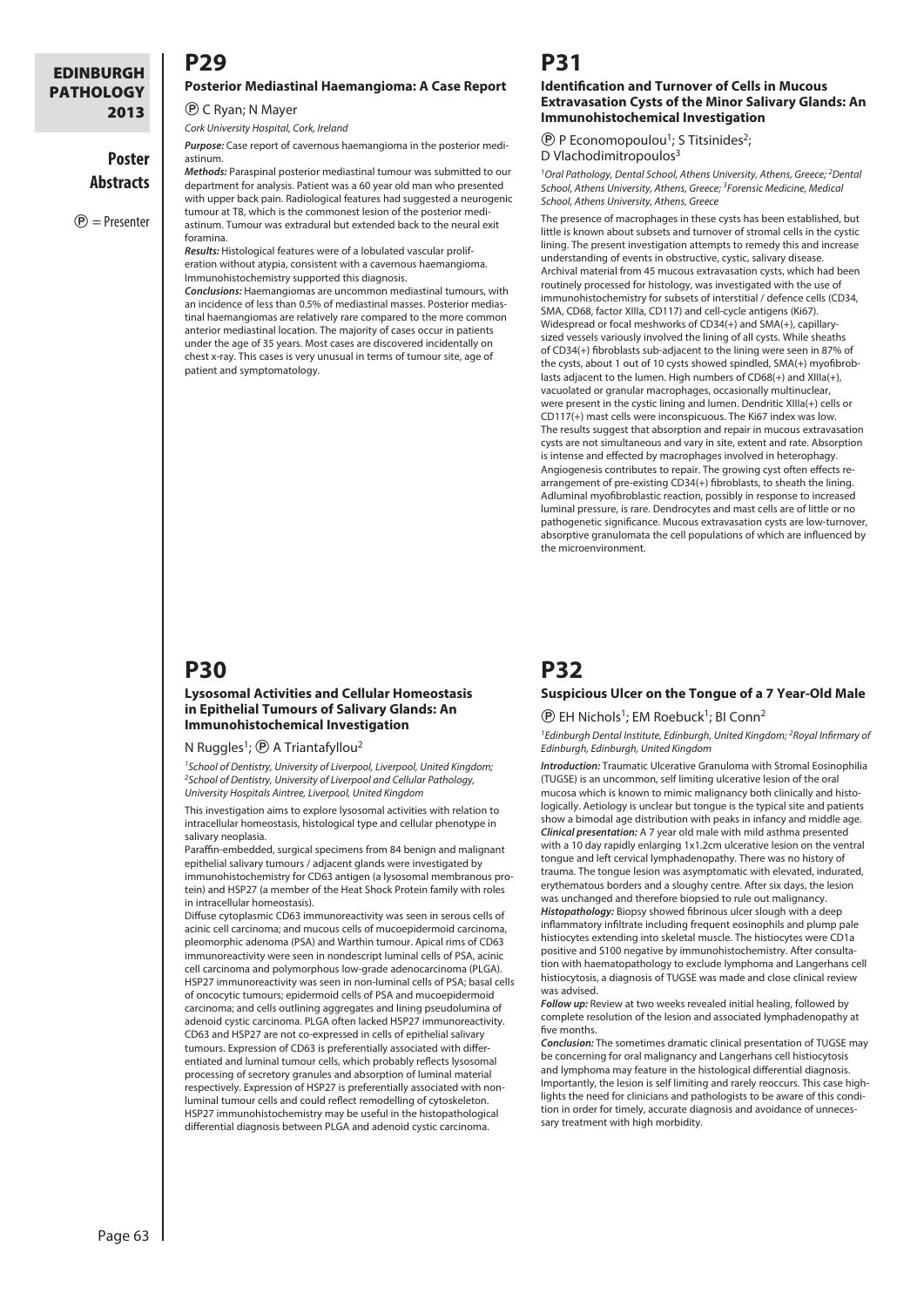## **Poster Abstracts**

 $(P)$  = Presenter

# **P33**

#### **PAX9 Expression in Oral Cancer and Potentially Malignant Disorders of the Oral Cavity**

P R Mahsoub; TJ Bates; PJ Thomson; CM Robinson; R Kist

*Centre for Oral Health Research, Newcastle University, Newcastle, United Kingdom*

Purpose of the study: Oral cancer (OC) is a lethal disease and a global healthcare problem. Significantly, there are clinically recognisable oral precursor lesions that precede the development of cancer, called potentially malignant disorders (PMDs). Early detection of OC is known to improve patient outcomes. Predicting which PMDs will inevitably progress to cancer, using molecular biomarkers, would facilitate appropriate treatment decisions. PAX9 is a transcription factor that regulates epithelial differentiation and is thought to act as a tumour-suppressor; for example, PAX9 is progressively lost during oesophageal carcinogenesis. The role of PAX9 in OC formation is unknown.

Methods: This study, supported by a Pathological Society grant, examined PAX9 expression in biopsies from patients with PMDs and OCs. PAX9 expression was determined using immunohistochemistry. 199 oral mucosal biopsies, including normal oral mucosa, PMDs and OCs were stained. Image analysis was used to quantify the staining. These data were correlated with patient demographics, epithelial dysplasia grade and clinical outcome.

Summary of results: Compared to normal tissue, PAX9 expression was down-regulated in OCs, PMDs of all histological grades and morphologically normal epithelium adjacent to PMDs (p<0.05). However, PMDs with higher levels of PAX9 were more likely to transform to OC; 90% of PMDs with >40% positive nuclei progressed to OC.

Conclusions: PAX9 down-regulation in PMDs and OCs is consistent with its documented role as a tumour suppressor. Paradoxically, whilst the majority of PMDs showed low PAX9 expression, elevated PAX9 expression was associated with transformation to cancer. Further work is being carried out to establish the functional significance of PAX9 deregulation in oral carcinogenesis.

# **P34**

#### **Sino-Nasal Tract Myoepithelial Carcinoma Ex-Plemorphic Adenoma – A Case Report and Review of the Literature**

#### **P** SJ Lower<sup>1</sup>; S Di Palma<sup>1</sup>; G Kausparos<sup>2</sup>

*1Royal Surrey County Hospital, Guildford, United Kingdom; 2Frimley Park Hospital, Hampshire, United Kingdom*

Background: Salivary gland type adenocarcinoma of the sino-nasal tract are unusual, of which adenoid cystic carcinoma is the most common type. However there are only isolated case reports of carcinoma expleomorphic adenoma in the sino-nasal tract. The rarity of this tumour means the diagnosis is often not raised by pathologists, especially if the underlying pleomorphic adenoma is not recognised. Case Report : A 32 year old patient present with left nasal obstruction of more than one year associated with intermittent bleeding and occasional epiphora. On examination the left nostril and left post nasal space was completely occluded by a polyp, with no further polyps in the right nasal cavity. Radiology showed complete obliteration of the left maxillary antrum, with further opacification of the left ethmoid sinus. The nasal airway was also obscured, punctuate calcification, which extended into the nasopharynx. A biopsy was taken, comprising fragments of partially smooth-surfaced and partially papillomatous friable light brown/ yellow tissue measuring 80x15mm. Histology (including specialist review) subsequently showed a multinodular tumour with dense hyalinised and fibrous areas, more cellular areas and a mucinous background. The cellular areas appeared to have a dual population of myoepithelial and epithelial cells (confirmed with immunohistochemistry) with pleomorphism and high mitotic index, raising the most likely diagnosis of a myoepthelial carcinoma. The more fibrotic areas had

small ducts with myoepithelial cells and a low mitotic index, and represented residual pleomorphic adenoma.

A comprehensive review of the literature will also be performed with discussion of the clinical presentation, pathology and differential diagnosis.

# **P35**

#### **Is the SH2 Domain of Cten Essential for Cell Motility?**

P M Akhlaq; M Ilyas; D Jackson

*University of Nottingham, Nottingham, United Kingdom*

Cten is a known oncogene in colorectal cancer. It is the smallest member of tensin gene family and has a role in enhancing cell motility. It is classically located at focal adhesions although, it has also been seen to localise to nucleus in metastatic deposits of tumours. Cten is a fascinating protein because of its interaction with integrins and the presence of a Src Homology 2 (SH2) domain. This suggests a role in communication with extra cellular matrix proteins and translating their signals through its interaction with other tyrosine phosphorylated proteins via the SH2 domain.

Cten increases cell motility in colorectal cancer cell lines, although the role of the SH2 domain in mediating this process is unknown. In order to investigate this, site directed mutagenesis was used to introduce a mutation in an important Arginine residue (at site 474) in the SH2 domain of Cten. Both Cten-GFP and SH2 mutant Cten-GFP were forcefully transfected in two colorectal cell lines HCT116 and RKO (both lacking Cten). The effect of forced expression was evaluated by performing transwell migration, wound healing assay.

It was seen that indeed there is a decrease in motility when transfection with SH2 mutant Cten-GFP was compared to control Cten-GFP (p <0.05). On western blotting, it was noticed that ILK and FAK levels were also decrease and N-cadherin and E-cadherin levels were also affected showing an epithelial mesenchymal transition (EMT switch) with Cten-GFP but not with SH2 mutant Cten-GFP. Wound healing assays showed a similar loss of cell motility with the SH2 mutant Cten-GFP.

It is concluded that Cten's effect of enhancing cell motility is in part modulated through its SH2 domain. This leads to interaction with other proteins involved in signal transduction such as integrin linked kinase (ILK) and focal adhesions kinase (FAK).

# **P36**

#### **Damage Associate Molecular Patterns (DAMPs) Inhibit Cell Motility in the Colon**

P S Sajid; M Ilyas

*Queens Medical Centre, Nottingham, United Kingdom*

DAMPs are Damage Associated Molecular Patterns (DAMPs) represent cellular contents released into the surrounding micro-environment as cells undergo necrosis. DAMPs are detected by surrounding viable cells and are believed to modulate a wide range of cellular responses including migration and proliferation. CD24 has been recently identified as a putative receptor for DAMPs and has been shown to be up-regulated in inflammatory bowel disease and in colonic neoplasia — two conditions in which an increase in DAMPs may be expected.

The current study aimed to investigate the possible effect of DAMPs on colonic epithelial cells. Initially four different colorectal cancer (CRC) cell lines (two positive and two negative for CD24 expression) were stimulated with DAMPs and tested for effect on cell proliferation and cell motility. The DAMPs were prepared by repeat freeze-thaw cycles and stimulation was with DAMPs prepared from autologous cells. DAMPs exposure resulted in no effect on cellular proliferation assay in any of the cell lines. However, exposure to DAMPs resulted in significant reduction in cell motility in all cell lines as assessed by both transwell migration (p<0.01) and the wound healing assay (p<0.004). Furthermore, the effect seemed to be both through general inhibition of cell motility and inhibition of chemotaxis. In order to test the role of CD24 as a receptor for DAMPs and a mediator of inhibited cell motility, we knocked-down CD24 in cell line which was positive for CD24 expression. This had no effect on the response of the cell line to DAMP exposure.

We conclude that DAMPs appeared to inhibit both directional and non directional cancer cell motility but showed not effect on cellular proliferation. The inhibitory effect of DAMPs is not mediated through CD24.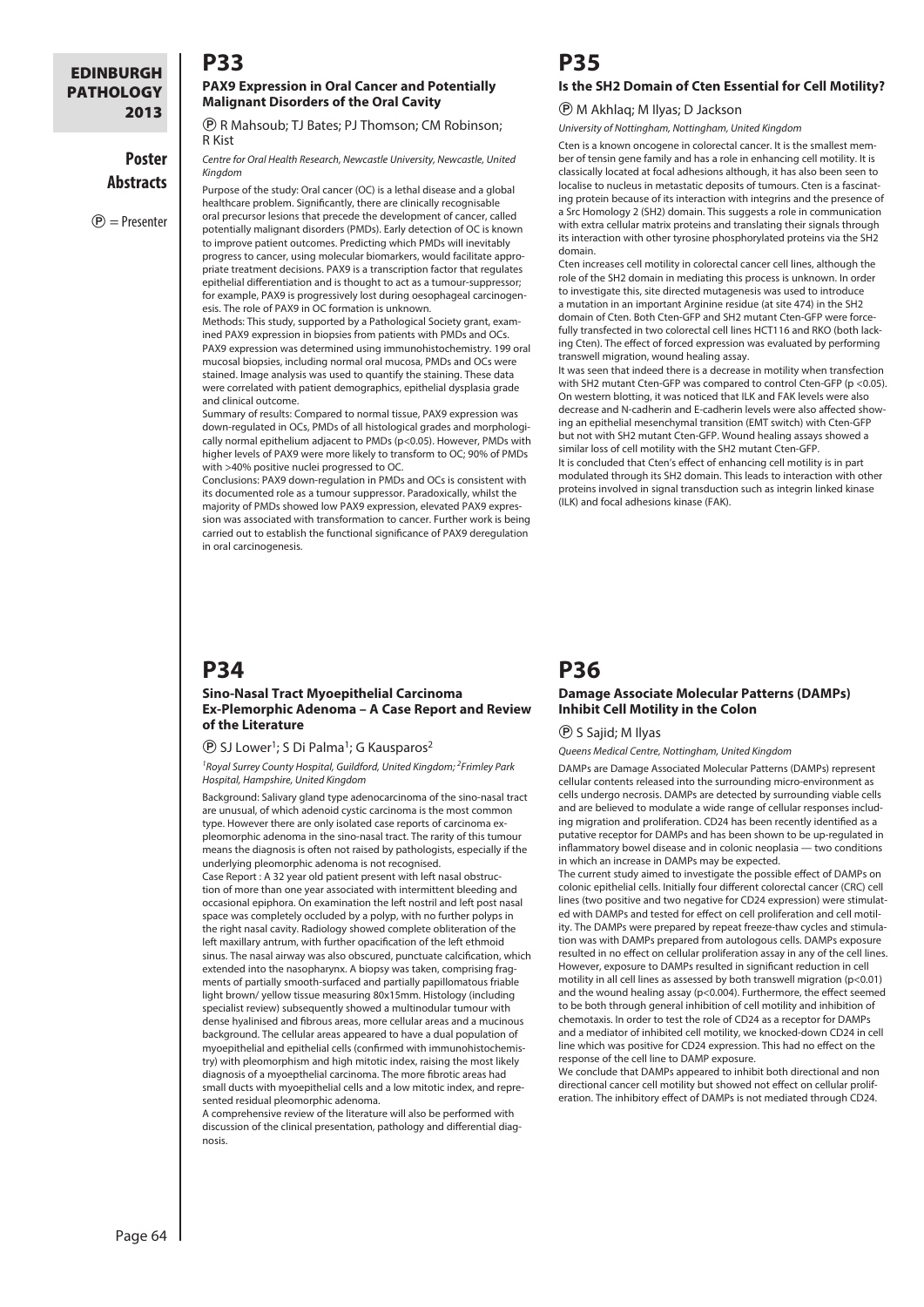# **Poster Abstracts**

 $(P)$  = Presenter

# **P37**

### **Quantitative Proteomic Profiling of Human Sarcoma Using Isobaric Labelling Coupled to LC MS/MS**

 $\textcircled{P}$  E Murray<sup>1</sup>; L Hernychova<sup>2</sup>; L Hayward<sup>1</sup>; D Salter<sup>1</sup>; T Hupp<sup>1</sup>

*1University of Edinburgh, Edinburgh, United Kingdom; 2Regional Centre for Applied Molecular Oncology, Masaryk Memorial Cancer Institute, Brno, Czech Republic*

Sarcomas are rare forms of cancer that can form in connective tissue, such as muscle, bone, nerves, cartilage, blood vessels and fat. Although rare, the outcome for patients is poor, with surgery and post-operative radiotherapy the standard treatment for patients. A better understanding of the molecular pathology of these diseases may allow for the development of improved strategies for their treatment. Genomics has provided detailed knowledge of genetic abnormalities in sarcomas but provides no information on levels or localisation of targetable proteins expressed by these tumours. To begin to define the proteome of sarcoma and to atempt to identify novel targets and biomarkers expressed in different forms of high grade sarcoma we have carried out an initial study using Tandem Mass Tag (TMT) isobaric labelling coupled to liquid chromatography-tandem mass spectrometry (LC-MS/MS) of a panel of different sarcomas. We identified 1568 proteins that could be quantified and we found that a loose trend in dysregulated proteins exists between the 3 sarcomas studied, with 749 proteins >2 fold up-regulated and 88 <0.5 fold down-regulated in all 3 sarcomas. We further validated 4 proteins deemed to be potential drug targets and demonstrated by qRT-PCR and immunohistochemistry that CD44, CD63, CLIC1 and CLIC4 are all up-regulated in sarcoma.

# **P38**

#### **The Effects of Novel Carbonic Anhydrase Inhibitors on the Proliferation and Invasion of Breast and Ovarian Cancer Cells**

 $\textcircled{P}$  J Meehan<sup>1</sup>; C Ward<sup>1</sup>; C Supuran<sup>2</sup>; SP Langdon<sup>1</sup>; I Kunkler1

*1University of Edinburgh, Edinburgh, United Kingdom; 2University of Florence, Florence, Italy*

The hyperproliferation of cells within a tumour causes the formation of regions of hypoxia and a build-up of metabolic waste, which is compounded by the aberrant tumour vasculature, and leads to the formation of distinct regions within a tumour: a necrotic core surrounded by a hypoxic peri-necrotic area. Cancer cells within the hypoxic area rely on glycolysis to produce energy, leading to the production of lactic acid, which causes extracellular acidosis. To survive in this acidic environment, hypoxic cancer cells have increased expression of HIF-1 (hypoxia inducible factor-1) regulated enzymes such as carbonic anhydrase IX (CAIX). The aim of this study was to assess the effects of novel carbonic anhydrase inhibitors (CAIs) on the proliferation, migration and invasion of breast (MDA-MB-231) and ovarian (SKOV-3) cancer cell lines through the use of SRB (sulphorhodamine) assays, wound healing assays, and 3D invasion assays. High concentrations of the inhibitors were found to inhibit the proliferation and migration of both the MDA-MB-231 and SKOV-3 cell lines. High concentrations of the CAIs were also found to decrease the amount of invasion that occurred in MDA-MB-231 spheroids, while low concentrations of inhibitor caused increased invasion; the analysis of the effects of the CAIs on the invasion of SKOV-3 cells was not possible due to the failure of the ovarian cancer cells to form proper spheroids. The ability of the novel CAIs to prevent invasion was then reproduced in ER+ and triple negative breast tumour explants derived from human patients. Overall, the results of this project highlight the potential of these novel CAIs as candidates for antimetastatic therapy.

# **P39**

#### **Testing for KRAS and BRAF in Colorectal Cancer? A Comparison of Three Methods**

J Fairley;  $\overline{\mathcal{P}}$  K Walsh; S Camus; D Stirling; A Oniscu *Royal Infimary of Edinburgh, Edinburgh, United Kingdom*

*Purpose of the study:* The widespread use of targeted therapies has generated the need for accurate and cost-effective methods of mutation detection. Several platforms are currently being used in molecular pathology services for KRAS and BRAF testing in colorectal cancer. Our centre currently offers KRAS and BRAF testing of these tumours using pyrosequencing. We wished to investigate the utility of two alternative testing platforms.

*Methods:* 64 colorectal tumour samples formalin fixed paraffin embedded with greater than 20% tumour content, were analysed for KRAS codon 12 and 13, and codon 61 mutations and BRAF V600E mutations using pyrosequencing. The results were compared to those of two new platforms; the COBAS 4800 System (Roche Diagnostics), which is based on real-time PCR, and the Evidence Investigator (Randox) which uses multiplex biochip technology.

*Summary of results:* Similar KRAS mutation results were obtained for 63 tumours when using pyrosequencing and COBAS (98.4% concordance rate). However, a false positive result, a p.Gly60Gly silent mutation, confirmed by sequencing was obtained by COBAS. False positive and false negative KRAS results were obtained when comparing Randox with pyrosequencing (89% concordance rate). There was 100% concordance for BRAF testing using all three platforms.

*Conclusions:* Our results show good concordance for KRAS and BRAF testing using the three methods described. However, false positive and negative KRAS results should not be underestimated as these patients would be denied or be given unnecessary treatment. We conclude that pyrosequencing is a reliable and cost-effective method to test for KRAS and BRAF mutations.

# **P40**

### **HER2 Testing In FFPE Breast Tumours Using Droplet Digital PCR**

#### B Ping; S Di Palma; P S Lower; N Collins

*Royal Surrey County Hospital, Guildford, United Kingdom*

The benefit to patients of HER2 testing all breast cancer cases is clear and well documented. However, the financial and time pressures that this places on histology departments are quite considerable. Our pathology service tests over 1700 breast tumours per year for HER2 status, using a recommended ISH technique, adding over £130K to the annual reagent bill, as well as the cost of consultant time required to analyse each slide as it is produced.

We have conducted preliminary investigations into the feasibility of using a droplet digital PCR (ddPCR) method for HER2 analysis. This technique is able to count the number of HER2 copies in a given sample relative to RNaseP, the reference gene of choice in many gene copy number studies. A result is produced with little or no time required from a histopathology consultant. We tested 27 FFPE breast tumours, approximately half were core biopsies and half were resections, all of which had previously been assessed with SISH and evaluated by experienced histopathologists.

Our initial data is extremely encouraging with 27/27 samples producing an expected clinical answer; amplified (11 samples) or non-amplified (16 samples). The data indicates that an assessment will be at its most robust if the samples are assessed in duplicate or even triplicate. Whilst the assay may have a drawback in that there is no histological assessment of the sample, the lack of required consultant time, the low cost per sample of the assay as well as this interesting early data suggests that this technique should be more fully investigated as an alternative means for routine assessment of HER2 status.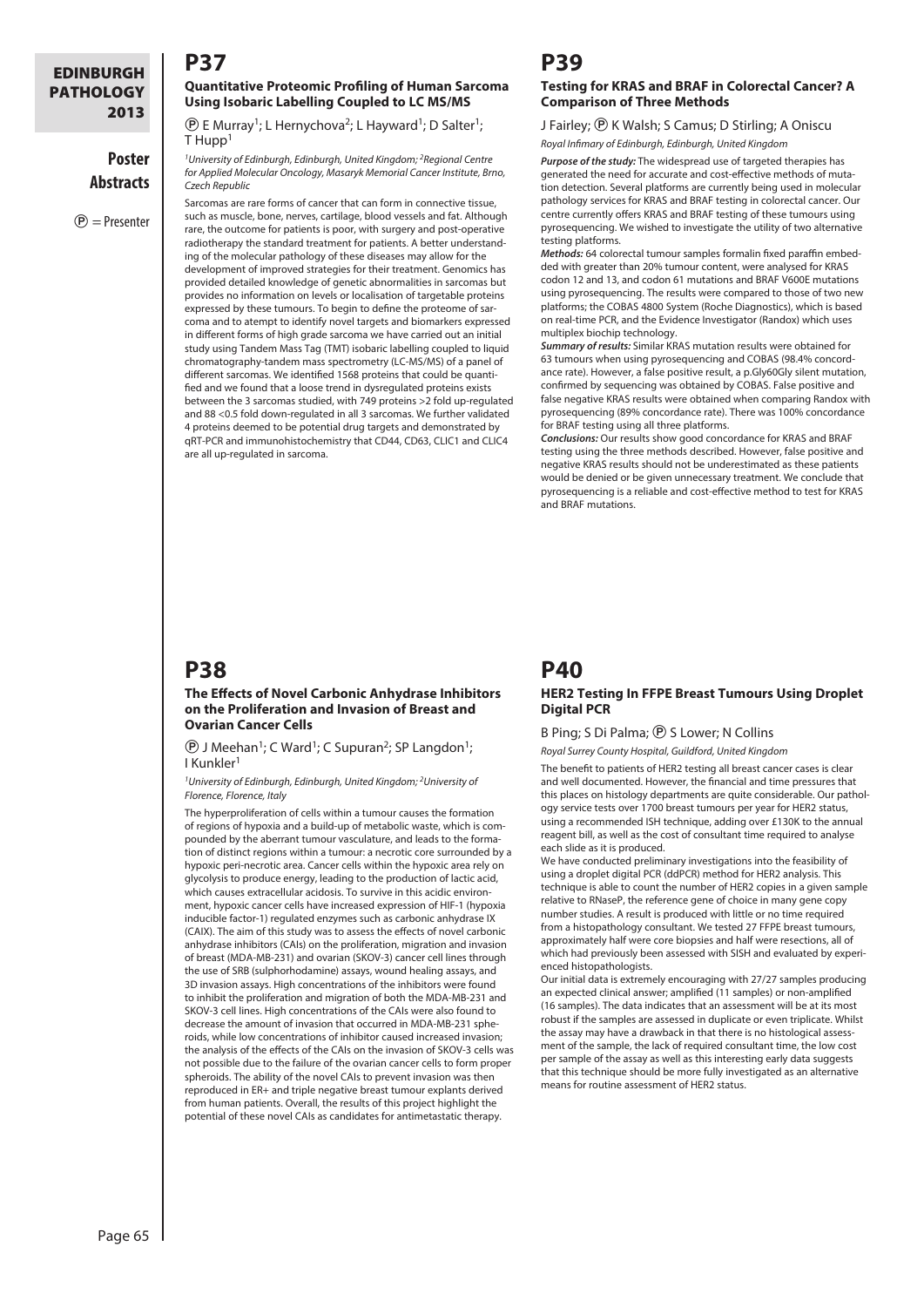# **Poster Abstracts**

 $(P)$  = Presenter

# **P41**

### **Founder Effect Analysis Of Disease Haplotypes In DFNB23/ USH1F Linked Pakistani Families**

P MUM Mirza *University of Lahore, Lahore, Pakistan*

Usher syndromes are a group of autosomal recessive disorders characterized by moderate to profound sensorineural hearing loss and progressive visual loss from retinitis pigmentosa. Clinically they are classified into three types on the basis of phenotypes. Within each clinical group molecular heterogeneity exists and people with indistinguishable phenotypes have mutations in different genes. Protocadherin-15 (PCDH15) is one of the five genes identified as being mutated in Usher 1 syndrome and defines Usher syndrome type 1F (USH1F). Mutation in this gene also cause nonsyndromic deafness DFNB23. A total of 25 families were collected in which pattern of inheritance was autosomal recessive and were screened for locus DFNB23 by using fluorescently labeled markers D10S2529, D10S546, and D10S2522. Three families were found to be linked with DFNB23. Haplotypes of these families were compared with 12 previously linked families obtained from CEMB repository. Seven families divided into two groups shared same haplotypes while in other eight families, no correlation was found between the haplotypes. Variability of haplotypes among families indicate presence of different type of mutations and families with same haplotypes may have same founder. These results will lead to better understanding of hearing impairment caused by mutations in PCDH15 and will help in identification of carriers and genetic counselling.

# **P42**

**A System for Requesting and Electronically Recording Generic Authorisation (consent) for use of Surplus Tissue for Medical Education and Research: One Centre's Experience as Part of the Cancer Research UK Stratified Medicine Programme**

 $\textcircled{P}$  A Smith<sup>1</sup>; C Hutchison<sup>1</sup>; J Hair<sup>1</sup>; A Bell<sup>1</sup>; P Duffy<sup>1</sup>; A Fisher<sup>1</sup>; F Roberts<sup>1</sup>; F Duthie<sup>1</sup>; M Seywright<sup>1</sup>; K Blessing<sup>1</sup> D Millan<sup>1</sup>; E Mallon<sup>1</sup>; M Burgoyne<sup>1</sup>; E Fitzsimons<sup>1</sup>; T Moffat<sup>1</sup>; H McLelland<sup>1</sup>; G Cameron<sup>1</sup>; A Kyle<sup>1</sup>; M Wight<sup>1</sup>; TJ Evans<sup>2</sup>; M Pignatelli<sup>2</sup>; K Oien<sup>2</sup>; I Ford<sup>2</sup>; S Kean<sup>2</sup>; M Flood<sup>1</sup>; D Grant<sup>1</sup>; R Armstrong<sup>1</sup>; C Martin<sup>1</sup>; C MacDonald<sup>1</sup>; E Shaw<sup>3</sup>; P Johnson<sup>3</sup>

*1Greater Glasgow and Clyde Health Board, Glasgow, United Kingdom; 2University of Glasgow, Glasgow, United Kingdom; 3Cancer Research UK, London, United Kingdom*

**Purpose**: To outline our experience of requesting and electronically recording authorisation (consent) from patients to use their surplus tissue in medical education and research. The patients described are participating in Cancer Research UK's Stratified Medicine Programme (SMP). **Methods**: The SMP aims to profile somatic cancer gene mutations in 9000 cancers from across the UK between 2011 to 2013. Eight centres, including our own, are submitting cancer tissue and matching blood samples. **Results**: Sample identification, collection and submission are organised via the Bio-Repository which is embedded in the Pathology Department. The Bio-Repository aims to give all patients the opportunity to donate their surplus tissue. Authorisation processes are therefore generic rather than study-specific. Before their hospital visit all patients are sent an information sheet. Most patients awaiting elective surgery attend a pre-operative assessment clinic where their wishes regarding surplus tissue are recorded in their electronic record. Thereafter research nurses identify appropriate cases and request consent from any patients not already approached. Patients can withdraw their authorisation at any time. For patients contributing to the SMP, letters of thanks are sent. To date, 1005 patients have been approached to enter the SMP and 986 (98%) have provided authorisation. Only one patient has withdrawn.

**Conclusions**: This system enables the patient's wishes regarding the use of surplus tissue to be easily identified and updated during their journey within the NHS. Almost all patients are keen for their tissue to be so used. Broad, enduring authorization avoids the need for consenting for individual studies, which saves time and should facilitate recruitment. **Acknowledgements**: funding for SMP from Cancer Research UK, AstraZeneca, Pfizer, Roche, Bristol-Myers Squibb & Oracle Health Sciences; local funders include Cancer Research UK via ECMC & NHS.

# **P43**

#### **Surplus Blood Samples can be Routinely Collected for Research Purposes: One Centre's Experience as Part of the Cancer Research UK Stratified Medicine Programme**

 $\textcircled{P}$  C Hutchison<sup>1</sup>; A Bell<sup>1</sup>; J Hair<sup>1</sup>; A Smith<sup>1</sup>; T Moffat<sup>1</sup>; H McLelland<sup>1</sup>; G Cameron<sup>1</sup>; A Kyle<sup>1</sup>; M Wight<sup>1</sup>; A Fisher<sup>1</sup>; P Duffy<sup>1</sup>; M Flood<sup>1</sup>; C MacDonald<sup>1</sup>; C Martin<sup>1</sup>; D Grant<sup>1</sup>; S Kean<sup>2</sup>; E Shaw<sup>3</sup>; P Johnson<sup>3</sup>; F Roberts<sup>1</sup>; F Duthie<sup>1</sup>; K Blessing<sup>1</sup>; D Millan<sup>1</sup>; E Mallon<sup>1</sup>; M Seywright<sup>1</sup>; M Burgoyne<sup>1</sup>; I Ford<sup>2</sup>; M Pignatelli<sup>2</sup>; K Oien<sup>2</sup>; R Armstrong<sup>1</sup>; TJ Evans<sup>2</sup>: E Fitzsimons<sup>1</sup>

*1Greater Glasgow and Clyde Health Board, Glasgow, United Kingdom; 2University of Glasgow, Glasgow, United Kingdom; 3Cancer Research UK, London, United Kingdom*

**Purpose**: To outline our approach to and experience of routinely identifying and collecting surplus blood samples for research. The patients described are participating in Cancer Research UK's Stratified Medicine Programme (SMP). **Methods**: The SMP aims to profile somatic cancer gene mutations in 9000 cancers from across the UK between 2011 to 2013. Eight centres, including our own, are submitting cancer tissue, as tissue sections, and matching blood samples for DNA analysis. Samples are organised via the Bio-Repository which is embedded in the Pathology Dept. **Results**: Until recently, for such a study, blood samples would have been requested, authorised and withdrawn individually from each patient. In our centre there is a system for requesting and electronically recording generic authorisation (consent) for use of surplus tissue. A system has also been developed to identify and collect surplus blood from routine Full Blood Count (FBC) samples. Only 88µL of a typical 4ml EDTA sample is tested. Usually over 3.8ml is surplus, stored in a 4°C fridge for 3-7 days then discarded. Instead, Bio-Repository staff now keep a list of patients potentially eligible for SMP and liaise with the ten Haematology Depts in our Health Board area to identify and collect recent blood samples: most were post-operative. Breast cancer patients usually have only pre-operative blood samples which are more difficult to identify in time. To date, 935 patients have entered the SMP from our centre. Matching surplus blood samples have been obtained from 877 (94%); those missing are from patients with breast cancer or from other health board areas. **Conclusions**: Surplus blood is an excellent resource for research: its collection is feasible within a system of generic consent and with appropriate staffing. **Acknowledgements**: SMP funding from Cancer Research UK, AstraZeneca, Pfizer, Roche, Bristol-Myers Squibb & Oracle Health Sciences; local funders include Cancer Research UK via ECMC & NHS.

# **P44**

**Primary Sinonasal Adenoid Cystic Carcinoma Presenting with Skin Metastases Both Carrying the t(6;9)(q22-23;p23-24) Chromosomal Translocation. A New Diagnostic Biomarker for Adenoid Cystic Carcinoma?**

 $\overline{P}$  T Balamurugan<sup>1</sup>; S Di Palma<sup>1</sup>; A Fehr<sup>2</sup>; M Danford<sup>1</sup>; C Smith<sup>3</sup>; G Stenman<sup>2</sup>

*1The Royal Surrey County Hospital, Guildford, United Kingdom; 2Sahlgrenska Cancer Centre, University of Gothenburg, Gothenburg, Sweden; 3Frimley Park Hospital, Camberley, United Kingdom*

Introduction - Metastatic deposits of adenoid cystic carcinoma (ACC) are known to occur mainly in the lung, bone, liver and brain. Cutaneous metastases are very rare, usually confined to the head and neck area and discovered as synchronous disease to the primary salivary gland ACC. To the best of our knowledge this is the first case of ACC manifesting itself as recurrent cutaneous metastasis to the skin 7 and 5 years before the primary paranasal ACC was diagnosed. There is recent evidence that ACC harbour a specific chromosomal translocation t(6;9) leading to fusion gene MYB-NFIB and overexpression of oncogene MYB on immunohistochemistry. We speculated that molecular analysis of t(6;9) could be useful to confirm primary and metastatic ACC in this case. Case report - 89 year old woman presented with recent falls and dysphasia. MRI revealed multiple lytic lesions in the skull and left maxillary sinus. The patient has two skin lesions removed from her left forearm

7and 5 years previously. Materials and methods - Tumour tissue from left maxillary sinus, left

forearm were tested for t(6;9) chromosomal translocation and immunohistochemistry.

Results - The t (6;9) translocation was demonstrated in both paranasal and skin tumours.

Discussion - In our study we have demonstrated this translocation was present in both primary ACC of paranasal sinus and in the skin deposits thus confirming the primary and metastatic ACC. This report illustrates the role of MYB-NFIB fusion transcript as a novel diagnostic biomarker in primary and metastatic ACC.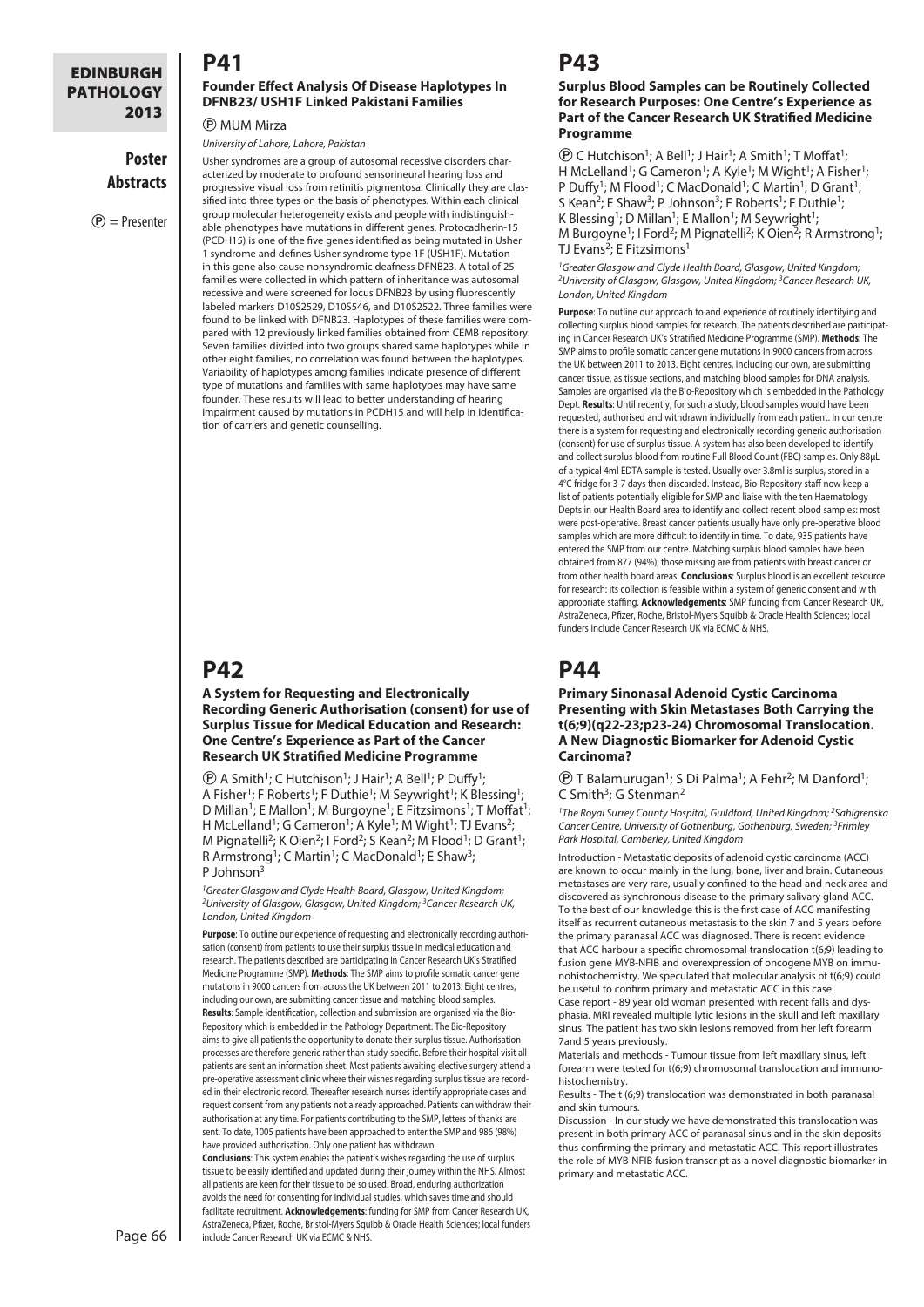# **Poster Abstracts**

 $(P)$  = Presenter

# **P45**

#### **Evaluating Stress Biomarkers in the Cuprizone Model of Multiple Sclerosis**

P S King; AM Woolston; C Henderson; R Wolfe; J Sharkey

*University of Dundee, Dundee, United Kingdom*

The cuprizone model of multiple sclerosis (Blakemore, 1973) is a well established model of toxic demyelination of the central nervous system. In this model young adult mice are fed low doses (0.2%) of cuprizone over a number of weeks. Cuprizone is a copper chelator that consistently leads to demyelination within cortical grey matter and a number of white matter tracts including the corpus callosum. Recent studies suggest that oxidative stress and inflammatory mechanisms are key players

in the demyelination process. Recent studies have assessed the ability of a new generation of genetically engineered toxicity- stress reporter mouse models to monitor and localise cuprizone-induced demyelination. These models utilise molecular reporters which are attached to the regulatory sequences of key stress sensor genes that are activated by a wide variety of chemical toxins and carcinogens. Upon activation of the stress-gene, one of these reporters, the biologically inactive beta-chain of human chorionic gonadotrophin, is excreted into the blood and subsequently the urine, while the second reporter remains localised to the cells in which the sensor gene is activated. Any chemical or pathological condition that causes toxicity will result in a real-time "signal of toxicity" that can be monitored by urine analysis for the excretable reporter. The site of toxic insult can then be identified by staining brain sections for the in situ reporter. We have demonstrated in our dual-reporter mouse model, which utilize SOD2 stress-related promoters, that histological analysis confirms demyelination of the corpus callosum following cuprisone treatment. Interestingly, significant changes in expression of our stress reporter occur at 5 weeks of treatment which corresponds with the period of maximal demyelination (Franco-Pons et al, 2007). Our model represents an in vivo method of studying demyelination.

# **P46**

#### **Protein Extraction from Formalin-fixed Paraffinembedded Material: Unlocking the Door to Biomarker Discovery**

#### P AR Bamber1; JW Pryce1; W Heywood2; K Mills2; NJ Sebire1

*1Great Ormond Street Hospital for Children, London, United Kingdom; 2UCL Institute of Child Health, London, United Kingdom*

*Background:* Comparative proteomics allows comparison of the protein content of two tissues (e.g. disease and control). Differences in protein composition represent potential biomarkers for the condition of interest which can be confirmed using other methods such as tandem mass spectrometry. This allows rapid translation of protein differences into clinically-applicable tests. The use of archival formalin-fixed paraffinembedded tissue would allow application of the technique in diseases with a low incidence. To be used in proteomic analysis, protein must be successfully removed from paraffin blocks, rehydrated and the effects of formalin fixation reversed, before standard proteomic processing and analysis. This has been successfully achieved by means of commerciallyavailable kits, but these are prohibitively expensive for large studies. *Aim:* To develop a technique from first principles enabling successful removal of protein from archival blocks for use in proteomic analysis. *Method:* 1. Removal of tissue cores from archived blocks. 2. Five washes in xylene to remove paraffin. 3. Rehydration by immersion in decreasing concentrations of ethanol (100%, 95%, 90%, 80%, 70%, 0%). 4. Incubation at 60°C for 2 hours in 50mM NaHCO3 containing 2% ASB-14 to reverse some of the crosslinking cause by formalin-fixation. 5. Mechanical Homogenisation. 6. Standard proteomic analysis. *Results:* Between 50 and 277 proteins were identified from archival pooled post mortem kidney and heart samples. These hit numbers are generally comparable with previously reported extractions from formalin-fixed paraffin-embedded tissue.

*Conclusions:* Protein extraction from formalin-fixed, paraffin-embedded samples is possible using simple, inexpensive techniques, allowing the use of archival specimens for proteomics and biomarker discovery.

# **P47**

### **Automated CellientTM Cytoblocks – Better, Stronger, Faster?**

#### P S Prendeville; T Brosnan; TJ Browne; J McCarthy *Cork University Hospital, Cork, Ireland*

*Purpose of the study:* Cytoblocks are an important adjunct in cytopathology to provide additional morphologic detail and a platform for immunocytochemistry (ICC). The automated Cellient (<sup>TM</sup>) system produces cytoblocks (CCBs) in 45 minutes using a vacuum assisted methanol based fixation protocol in comparison to traditional cytoblocks (TCBs) which use overnight formalin fixation. The aim of this study was: 1.To compare the CCB and TCB methods in terms of cellularity, morphology and immunoreactivity 2.To assess the potential to add formalin fixation to the CCB method for ICC studies to allow direct comparison with routinely used formalin fixed tissue controls.

*Methods:* 40 cytology samples (32 malignant, 8 benign) were included. Each sample was evenly divided to produce cytoblocks using A) TCB method B) CCB method (methanol fixation) and C)CCB method using formalin fixed material. H&E sections were assessed for cellularity and morphology (using scoring criteria for nuclear membrane, chromatin and nucleolation). ICC was assessed on 14 cases using a panel of antibodies. A further process method used formalin fixation of unstained CCB sections during the ICC process. 3 additional CCB samples of variable cellularity were serially sectioned to determine the optimal sectioning depth and number of sections possible. Scoring was performed by 2 independent, blinded reviewers.

*Results:* For malignant cases, morphology was significantly superior with CCBs compared to TCBs (p<0.001). All methods yielded sections of comparable cellularity. ICC was excellent in all groups and the addition of formalin, either to the CCB method or on-slide during the ICC process did not influence the quality of ICC staining. Serial sectioning through CCBs showed optimum cellularity at 30-40um with minimum 27 sections possible.

*Conclusions:* 1. Methanol fixed CCBs provide significantly superior morphology to TCBs. 2. Cellularity is comparable but not superior between TCBs and CCBs with maximum CCB cellularity at 30-40um and minimum 27 sections posible. 3. Turnaround time of 45 minutes allows same day ICC for urgent cases whilst preserving superior cytological morphology. 4. Ability to formalin fix CCB sections during the ICC process allows the use of standard control material and protocols for ICC without any compromise to results.

# **P48**

#### **Bone Histology Requests for People with Fractured Neck of Femur**

P T Sorkin; B Newell

*St George's Hospital, London, United Kingdom*

*Background:* Bone histology samples are frequently sent for people with fractured neck of femurs to screen for underlying malignancies, but the quality of the requests can be vague. It is not always clear if a specific pathology is suspected and if so why, making it difficult to provide a clinically relevant report.

*Objectives:* To assess if bone histology requests are being completed with sufficient clinical and radiological information.

*Method:* A retrospective audit of histology from 200 operations was performed to identify bone samples from patients with neck of femur fractures. The histology requests for these patients were reviewed, as were the electronic patient records which contained information on co-morbidities.

*Results:* Forty-three patients were identified. The reason for histology was "?pathological fracture" in 53%, whilst metastases from a known primary were suspected in 37%. The remaining 10% were suspected metabolic bone disease or infection. Only one case provided sufficient clinical detail, and 66% provided partially sufficient clinical information, for example, "24 year old female ?pathological". 63% of requests did not state whether or not the patient had a known malignancy. No request contained sufficient radiological information, but two alluded to suspicious features without elaborating upon them e.g. "unusual bone on x-ray". Furthermore, review of electronic records showed significant known medical history was not included on 30% of request forms, including five malignancies and five cases of osteoporosis.

*Conclusion:* Request forms frequently omit useful clinical and radiological features; their inclusion would aid the pathologist to put their findings in context and select additional stains if necessary.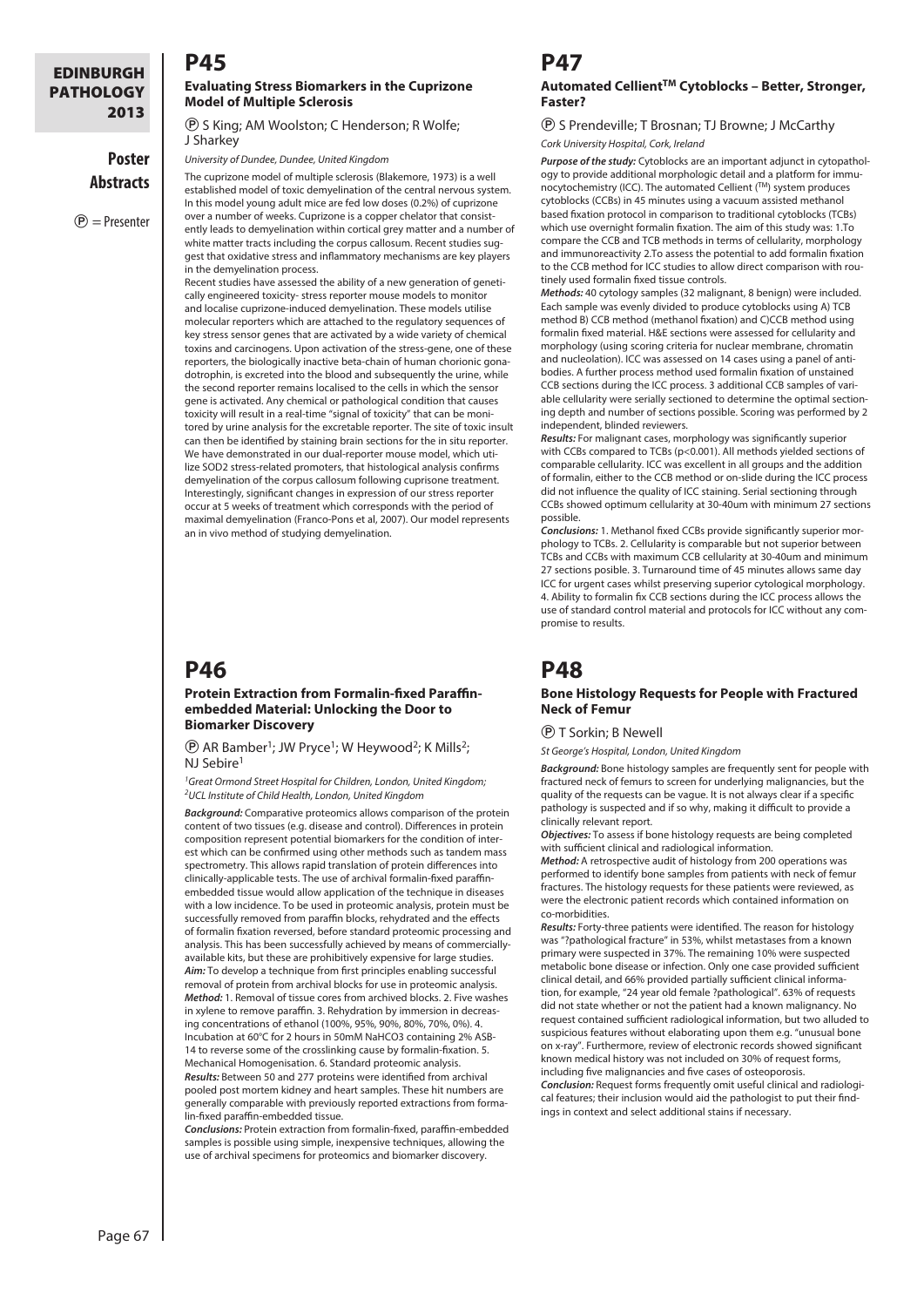# **Poster Abstracts**

 $(P)$  = Presenter

# **P49**

#### **Assessing the Quality of Colorectal Cancer Reporting by an Advanced Practitioner Healthcare Scientist**

P J Horne; B Green

*University Hospital Southampton NHS Foundation Trust, Southampton, United Kingdom*

Purpose of the study: The workforce in Histopathology departments is changing in response to increasing workload and efficiency pressures. The role of the Advanced Practitioner Healthcare Scientist is evolving, driven by qualifications in specimen dissection, the Modernising Scientific Careers agenda, and an RCPath sponsored reporting pilot project for Healthcare Scientists, based on ST1 training. The purpose of this study is to assess the quality of microscopy by an Advanced Practitioner Healthcare Scientist.

**Methods:** 36 colorectal cancer resections were dissected and reviewed by the Advanced Practitioner between March 2012 and February 2013. Minimum dataset items were recorded independently and then correlated with the findings of the Consultant Histopathologist at joint review before issuing of the final report.

**Summary of results:** The mean time taken for each dissection was 70 minutes (range 30-240). A mean of 4.4 blocks of tumour were sampled per case (range 3-11). 32 out of 36 cases (88.9%) were correctly TN staged. Of the 4 incorrectly staged, 2 were upstaged and 2 were downstaged. Assessment of extramural vascular invasion by the Advanced Practitioner was accurate in 28 out of 36 cases (77.8%). The mean number of lymph nodes retrieved per specimen was 28 (range 8-76). There was a discrepancy in lymph node metastasis assessment in 2 out of 36 cases (5.6%), resulting in one incidence of upstaging and one of downstaging.

**Conclusions:** Advanced Practitioners who participate in colorectal cancer dissections should be encouraged to take part in the microscopic reporting of these specimens. These results show a high level of concordance with the final pathologists report, but also indicate areas for future education.

# **P50**

#### **Sudden Adult Death on Cruise Ships**

#### **P LJR Rogerson<sup>1</sup>; BE Lockyer<sup>2</sup>; K Valentine<sup>3</sup>**

*1University of Southampton Medical School, University of Southampton, United Kingdom; 2Royal Liverpool and Broadgreen University Hospitals NHS Trust, Liverpool, United Kingdom; 3University Hospital Southampton NHS Trust, Southampton, United Kingdom*

Commercial cruises are a rapidly growing industry with over 80 million individuals embarking on cruises each year and it is estimated one passenger dies every 4–6 weeks on a single ship. Currently, despite this, no cruise company maintains an adequate record of these deaths nor of the causes, which presents a significant knowledge gap in a growing industry with an ageing clientele. Southampton is a major port on the British south coast. As such, all deaths occurring on-board passenger cruise ships docking in this city are referred to H.M. Coroner for Southampton and New Forest. 53 deaths, in which a post mortem examination took place, were reviewed. Deaths below 18 years of age and those who were admitted to hospital prior to death were excluded. Most deaths were male, and over 60 years with two or more known co-morbidities at the time of boarding. 46% of deaths were attributed to cardiovascular disease. 14% died as a result of infection or infectious exacerbations of chronic respiratory conditions. The remaining 40% of cases were the result of accident, suicide and hepatobilliary disease. Not surprisingly, the prominent cause of death was cardiovascular in nature, with ischaemic heart disease accounting for 20%. Deaths due to infections of the respiratory tract contributed to a large proportion of death, despite most reports focusing on the apparent prevalence of gastrointestinal infection morbidity and mortality. Suicide and significant natural disease was found amongst a small proportion of crew members.

# **P51**

#### **Asbestos Exposure and Post Mortem Practice**

#### $(P)$  RJ Taberham<sup>1</sup>: B Lockver<sup>2</sup>: K Valentine<sup>3</sup>

*1University of Southampton, Southampton, United Kingdom; 2Royal Liverpool University Hospital, Liverpool, United Kingdom; 3University Hospital Southampton NHS Foundation Trust, Southampton, United Kingdom*

Asbestos related disease is a common encounter in the post mortem room, with possible compensation if death has occurred prematurely due to occupational exposure. All post mortem examinations with a history of asbestos exposure were reviewed and audited in accordance with the Royal College of Pathologists best practice guidance for such deaths. Retrospective data from a three year period for post mortem examinations undertaken at a teaching hospital, in which there was a suspicion of occupational asbestos exposure, was analysed. 103 cases where "asbestos exposure" was suggested were identified and 102 were male. In 44 cases (42.7%), asbestos or asbestos related disease was included within the cause of death. A further 5 cases confirmed asbestos bodies with light microscopy, but it was not thought to be significant in the cause of death. 36.9% of cases showed no apparent fibrogenic dust (only one case was sent for mineral fibre analysis). 15.5% had no histology taken. Therefore, only 48.5% of examinations followed the Royal College best practice guidance. For those cases where no asbestos bodies were seen, or no samples were taken, there was little macroscopic evidence to suggest asbestos related disease to the severity of affecting quality of life. However, the only definitive method of measuring exposure is to undertake mineral fibre analysis. We recommend that the guidelines are followed in order to ensure a quality service is delivered in a time when the post mortem examination is being placed under such high scrutiny.

# **P52**

#### **Audit of Thyroid Fine Needle Aspiration Cytology Samples Reported as Insufficient for Diagnostic Purposes**

#### P KP Lawes; C Moreman

*Leicester Royal Infirmary, Leicester, United Kingdom*

In our department, there were perceived to be a large number of thyroid fine needle aspiration cytology (FNA) samples which contained insufficient material for accurate diagnosis. Immediate thyroid FNA adequacy assessment is recommended in the Royal College of Pathologists (RCPath) cytopathology tissue pathway (2010), which is not currently practiced as part of our local service.

**Objectives:** (1) To identify the proportion of FNAs reported as "insufficient". (2) To establish the delay in diagnosis due to repeat sampling. From July 2009 to July 2012 850 thyroid FNAs were processed through the department, from 744 patients. 169 samples were reported as "insufficient," of which 21 had at least one further "insufficient" FNA. Cases were sorted as to whether the final diagnosis was subsequently made on cytology or histology. Other cases had either radiological follow-up, inconclusive investigations or no further investigations. 20% of thyroid FNAs were reported as "insufficient" (169 of 850). 45% of "insufficient" cases did not have further cytology or histology and of these, half had benign radiological or clinical findings. 24% of cases had a mean delayed diagnosis on repeat FNA of 96 days (standard deviation 109). 19% of cases were diagnosed on subsequent thyroid tissue histology with a mean delay of 148 days (standard deviation 119). 12% of cases had at least one further repeat FNA which was "insufficient" and currently no further pathology investigations. There are a high proportion of thyroid FNAs which are presently reported as "insufficient" for diagnosis. This results in diagnostic delay, as well as repeat sampling being time-consuming, costly and unsatisfactory for the patient. There are general recommendations from the RCPath and the British Association for Cytopathology regarding the FNA cytology service and we are evaluating local implementation in order to address the current thyroid FNA "insufficient" rate.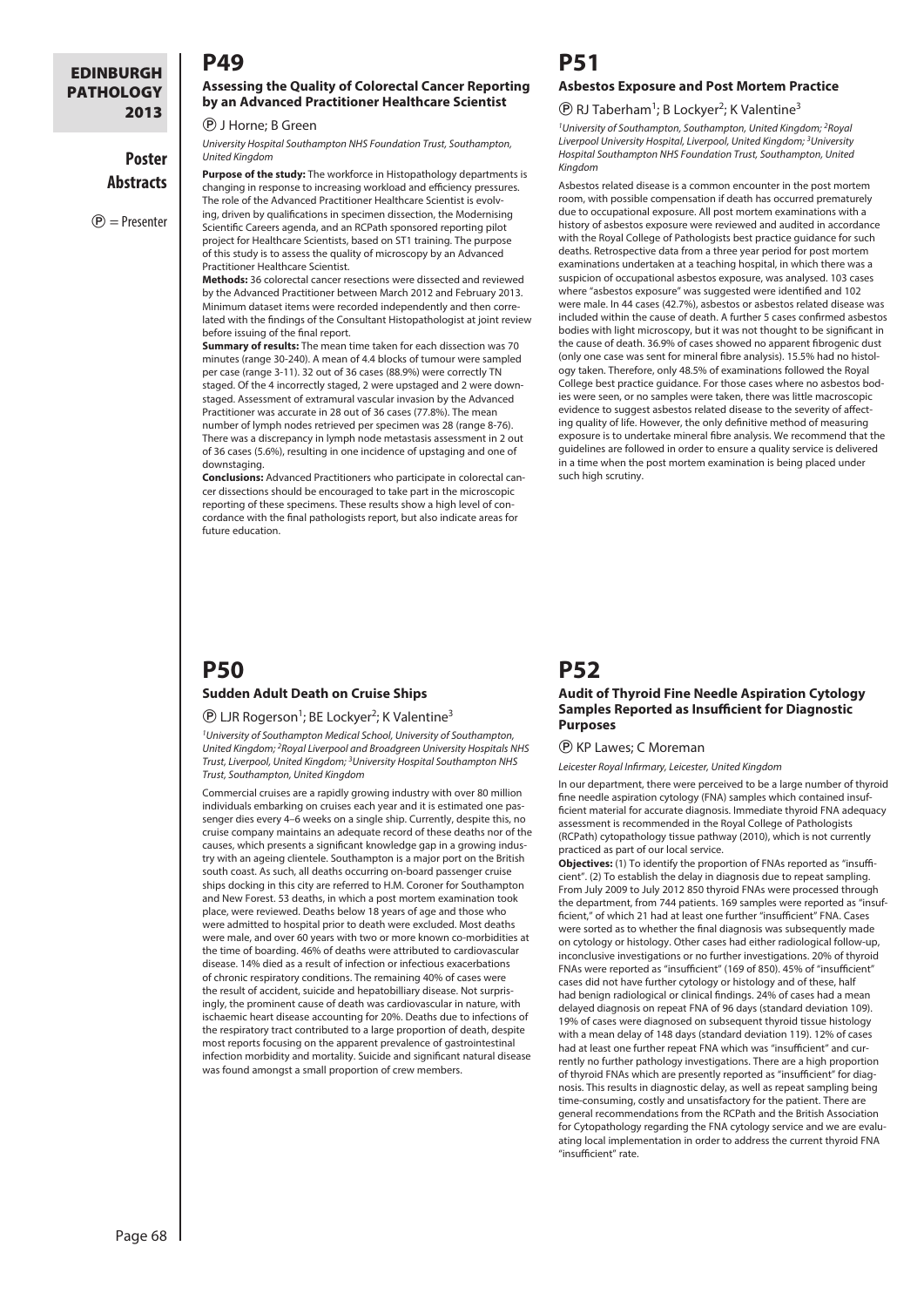# **Poster Abstracts**

 $(P)$  = Presenter

# **P53**

#### **Double Reporting in Histopathology: A Local Evalution of Practice**

P L Wheatley; KP West; AH McGregor

*University Hospitals of Leicester NHS Trust, Leicester, United Kingdom*

The recent RCPath publication *"Double Reporting in Histopathology"* provides guidance on cases that should be double reported. However, most pathologists utilise the opinions of colleagues regularly in day to day practice. This study evaluated the frequency of and attitudes to "double reporting". A retrospective review of 38,000 cases in a large teaching hospital evaluated the frequency of second opinion for each consultant, comparing this with duration of consultant experience and area of specialist practice. A qualitative survey of double reporting practice was also carried out. Double reporting was recorded on the laboratory IT system in 1900 cases (5%) and was more common with consultants of less than 5 years experience than consultants with more than 20 years experience. There was a higher proportion of double-reported cases in breast, respiratory and dermatopathology than other diagnostic areas. Double reporting occured in 4 common settings – a "negative" biopsy, an unexpected finding, unusual histological appearances and uncommon diagnoses. The increased use of double reporting by less experienced consultants is not surprising, it is possible that this has always been the case. However, shorter training and less independent trainee reporting than in previous years may be relevant. Consultant re-training as part of departmental reconfiguration accounts for the increased proportion of double reporting in breast and respiratory pathology. In skin cases, the increase is substantially due to RCPath guidance on melanocytic lesions. Double reporting is a crucial part of consultant practice – how it is used and documented requires formal consideration with regard to revalidation.

# **P54**

#### **An Audit on Hydatidiform Moles in an Irish Hospital**

P HM McCarthy; S Phelan

*Galway University Hospital, Galway, Ireland*

Hydatidiform moles are defined as 'abnormal conceptions with excessive placental and little or no foetal development'. Complete Moles (CM) are usually due to endoreduplication after nonospermic fertilisation of an anucleate Oocyte. Partial Moles (PM) most frequently result from dispermic fertilisation of a nucleate Oocyte. Complications of MP include Persistant Trophoblastic Disease (PTD), where the mole invades into or through the uterine wall, which can lead to haemorrhage and metastasis to other organs. Choriocarcinoma occurs in 2-3% of MP, particularly CM. Both PTD and Choriocarcinoma are highly responsive to chemotherapy when diagnosed at an early stage.

In our Audit, we compared the number of MP to the total number of documented pregnancies over a 2 year period. We found the incidence of MP was 1.5/1000 pregnancies, similar to the UK (1-3/1000) and worldwide (0.5-2.5/1000). Moles occurring as part of a twin pregnancy are reported as rare worldwide (1:100,000), however we found 2 cases of concurrent twin and MP. None of the women in our study developed Choriocarcinoma.

Increased ultrasound monitoring has resulted in earlier detection of MP. However 8 out of 11 cases were not clinically suspicious for molar pregnancy, highlighting the importance of submitting all POCs for histological examination.

Early CM often lack the classical features of later CM, posing diagnostic challenge. On review, 2 out of the 7 PM in the study were reclassified as early CM based on morphological features. Both were persistent and required further D&C. 1 PM was confirmed by FISH/P57KIP2. A previous study found up to 50% of early CM were misdiagnosed as PM, suggesting that immunohistochemistry and genotyping may be of benefit in cases where morphology is ambiguous.

# **P55**

#### **An Audit of Prostate Biopsy Reporting Suitable for Revalidation**

#### **P DF Griffiths<sup>1</sup>; R Parry<sup>2</sup>; M Varma<sup>2</sup>**

*1Cardiff University, Cardiff, United Kingdom; 2Cardiff & Vale UHB, Cardiff, United Kingdom*

The five-year revalidation cycle requires pathologists to participate in audit that fulfils GMC criteria. We present an audit that can be carried out in any department that routinely reports prostate biopsies. Prostate needle biopsies reported by 2 pathologists (A and B) between April 2011 and February 2013 were identified from the pathology records of C&V UHB. The distribution of important diagnostic categories, the distribution of Gleason sum scores, the frequency of detection of perineural invasion (PNI) and extraprostatic extension (EPE) was determined for the individual pathologists.

1049 sets of prostate biopsies were reported by the 2 pathologists. The overall diagnostic categories were inadequate: 1 (0.1%); benign: 306 (29%); high-grade PIN: 108 (10.2%); suspicious for carcinoma: 45 (4.2%); and adenocarcinoma: 589 (55.8%). Among the cases of prostate cancer, PNI was identified in 209 (35.5%) and EPE in 48 (8.2%). The Gleason sum scores were 6: 248 (42%), 7: 232 (39%), 8 +: 105 (19%).

There was no significant difference between the two pathologists in the frequency of various diagnostic categories, distribution of Gleason sum scores or in the frequency of PNI reported. However, the detection rate of EPE was significantly different (4.1% by A vs. 10.6% by B, Student's T Test, P=0.004). The frequency of detection of carcinoma, grade distribution, and perineural invasion is within the ranges previously reported; the frequency of "suspicious for carcinoma" is well below the recommended upper threshold (10%).

The audit conforms to GMC requirements as it focuses on individual performance, can be compared to published data and recommended thresholds, and provides information that can assist in both reflection on, and improvement in practice. Following this audit the 2 pathologists will review their criteria for the diagnosis EPE and pathologist A will be more alert to the possibility of EPE.

# **P56**

#### **Postradiation Angiosarcoma of The Small Intestine: A Case Report**

#### P AM Avram; MB Gillett

*Arrowe Park Hospital, Upton, United Kingdom*

INTRODUCTION: Postradiation angiosarcoma is a high-grade sarcoma presenting mainly in the skin and subcutaneous tissue. Postradiation angiosarcoma of the small bowel is a very rare entity, with less than 15 cases reported in the English literature.

CASE DESCRIPTION: We report the case of a postradiation angiosarcoma of the small intestine in a 92 year-old woman, 12 years after pelvic radiotherapy for a Dukes's C colonic cancer. The patient presented with symptoms of intestinal obstruction. A computer tomography study of the abdomen revealed dilated small bowel loops and multiple masses in the liver. At exploratory laparotomy parts of the small bowel looking fibrosed/strictured and of questionable viability were excised. There was no suspicion of malignancy at the time of the resection. Macroscopically, the small bowel specimen showed focal thickening and haemorrhage in the wall. Microscopically, the small bowel was infiltrated by a poorly differentiated tumour with a solid spindle cell appearance, apparently arising in the submucosa and invading through muscularis propria to the serosa. In areas of better differentiation there was recognizable vascular channel formation within the tumour. The diagnosis of angiosarcoma was confirmed immunohistochemically by tumour cell expression of vimentin, CD31 and CD34.

DISCUSSION: Although angiosarcomas of the small bowel are extremely rare tumours, this diagnosis should be entertained for any poorly differentiated neoplasm arising in a previously irradiated site. They can be mistaken for a gastrointestinal stromal tumour, other sarcomas, a malignant melanoma or a poorly differentiated carcinoma. Immunohistochemical stains are mandatory to establish a diagnosis.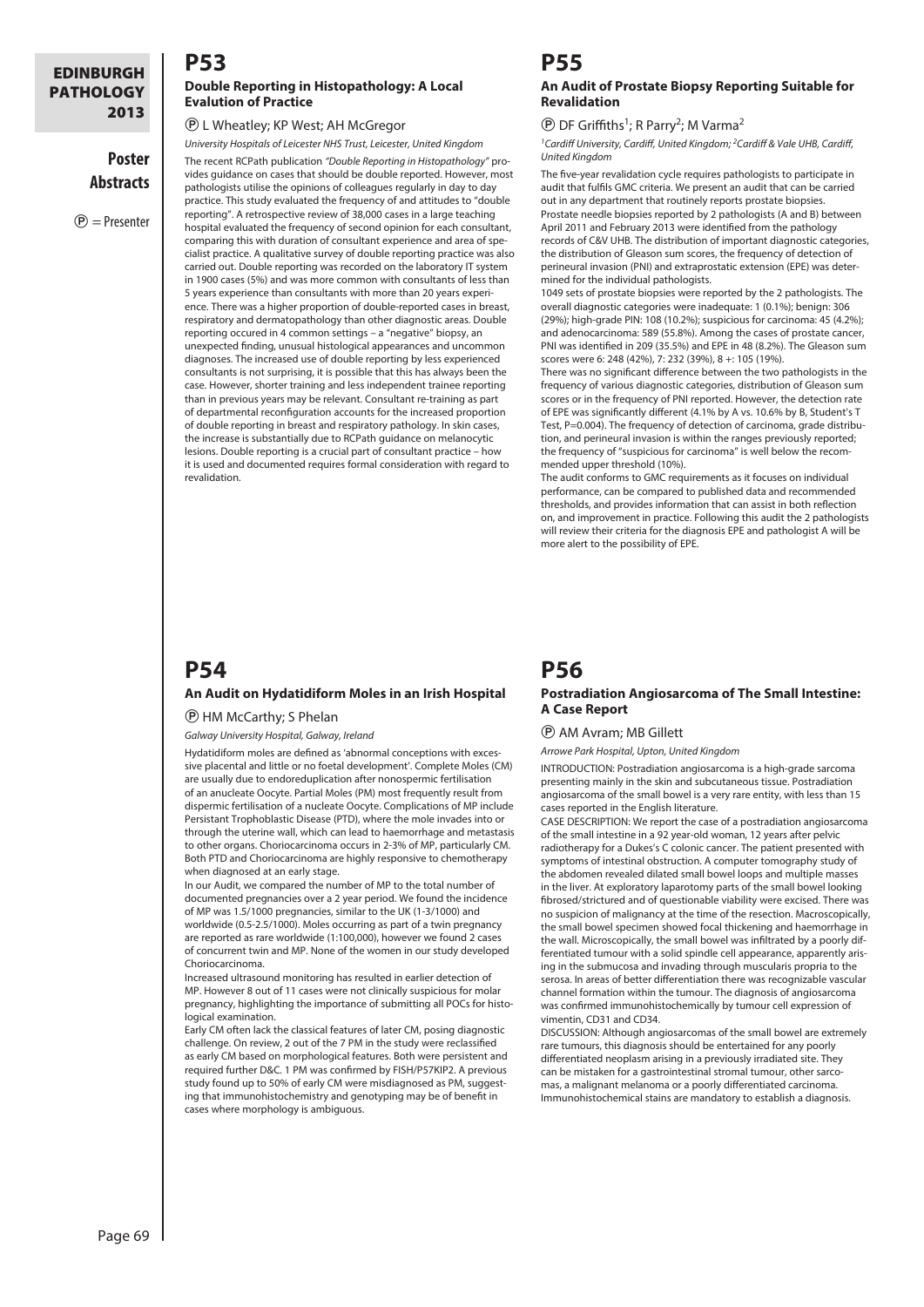## **Poster Abstracts**

 $(P)$  = Presenter

# **P57**

#### **Assessment of Trends in Lymph Node Yield in Colorectal Cancer**

P A O'Shea; O Aly; GI Murray

*Aberdeen Royal Infirmary, Aberdeen, United Kingdom*

The presence of lymph node metastasis is a key prognostic factor in colorectal cancer and lymph node yield is an important parameter in assessing the quality of histopathology reporting of colorectal cancer excision specimens. It is important to identify all lymph nodes in colorectal cancer excision specimens and this is re-emphasised in the recent Healthcare Improvement Scotland quality performance indicators for colorectal cancer which re-states this guidance with a target of at least 12 lymph nodes being examined in at least 80% of specimens. This study assesses the trend in lymph node evaluation over time in a single institution and assesses current performance in relation to this quality performance indicator. It compares the lymph node yield of a contemporary dataset compiled from the histopathology reports of 2178 patients who underwent surgery for primary colorectal cancer between 2005 and 2012 with that of a historic dataset compiled from the histopathology reports of 1038 patients who underwent surgery at 5 yearly intervals from 1975 to 2000.

There was an increase in lymph node evaluation over time with 100% of patients from the contemporary dataset having a lymph node count documented compared to 34% of patients from the historic dataset. The number of lymph nodes examined also increased with time. The mean lymph node yield was 5.41 in 1995 compared to 21.38 in 2012. In 2012 92.9% of all cases had at least 12 lymph nodes examined and for those cases which did not receive neoadjuvant therapy the mean lymph node yield was 22.02 with 94.3% of those cases having at least 12 lymph nodes examined.

In conclusion the data indicates that this centre is exceeding the quality performance indicator for lymph node yield.

# **P59**

#### **Pathology Trainees (and EVG) can Improve the Quality of Colorectal Cancer Reporting: An Audit Following Change in Practice**

P H Henderson; M McNeill; J Loane

*Western General Hospital, Edinburgh, United Kingdom*

*Aim:* We audited our colorectal cancer reporting to assess the impact of a departmental change in practice from predominantly consultant to predominantly trainee delivered trimming of colorectal cancer specimens.

*Method:* Colorectal cancer resection reports from the 5 months prior to and 5 months following the change in trimming practice were identified. These were audited against standards in the Royal College of Pathologists Dataset (for lymph nodes harvest, rates of lymphovascular invasion and peritoneal surface involvement) and the Healthcare Improvement Scotland Cancer Quality Performance Indicators (for percentage of cases with <12 lymph nodes identified).

*Results:* The proportion of cases trimmed by consultants reduced from 77.8% to 31.1% following the change in practice. The mean number of lymph nodes identified per case was 18.1. Trainees in years 2 to 4 of training found the highest average number of nodes per case at 19.2 and found <12 nodes in 11% of cases. Year 1 trainees and consultants averaged 18.1 nodes per case and found <12 nodes in 22.5% and 14.3% of cases respectively. ST5 trainees found 16.6 nodes per case with <12 nodes found in 23% of cases. LVI was found in 35.3% of cases. The LVI rates for consultants requesting an Elastic Van Gieson stain (EVG) more frequently (in over 40% of cases) was 42.8%, compared to 29.7% for consultants using EVG less frequently. Serosal surface involvement was reported in 29.9% of colonic and 20.3% of rectal cases.

*Conclusion:* The results demonstrate that our department is achieving national targets for colorectal cancer reporting. Increased trainee trimming has improved the quality of colorectal cancer reporting. It is interesting to speculate why pathology trainees at an earlier stage of training achieved better lymph node harvests than more senior trainees and consultants in this audit. More frequent use of EVG is associated with increased detection of LVI.

# **P58**

#### **Primary Gastric Melanoma: A Case Report**

#### P S Singhal; MD Thyveetil

*Wexham Park Hospital, Slough, United Kingdom*

*Introduction:* Primary gastric melanomas are extremely rare with fewer than 17 case reports in literature. It is an under diagnosed entity due to its non-specific signs and symptoms. A high clinical suspicion and specific immunohistochemistry is necessary to reach a conclusive diagnosis. *Case report:* A 59 year old gentleman presented with an eight week history of central epigastric pain and malaena. On examination he had epigastric tenderness and laboratory investigations revealed a haemoglobin of 5.8 g/dl .

Computed tomography revealed thickening of the lesser curvature of stomach with a 15mm lesser sac node and bilateral pulmonary nodules suspicious of metastasis. Upper GI endoscopy showed a large ulcerated gastric lesion in the upper body of the stomach.

Histology of the biopsy from this lesion showed a poorly differentiated tumour composed of spindle and epithelioid cells which were positive for S100, HMB45, Melan A and vimentin and were negative for CK7, CK20, CEA, TTF1, CD117, CD34, Desmin, SMA, CK and EMA. This confirmed the diagnosis of malignant melanoma.

The patient denied history of any prior skin lesions. There were no suspicious lesions identified on clinical examination. The patient was referred to oncology but died 12 months after the diagnosis.

*Discussion:* The clinical manifestation of gastric melanomas is similar to those of other gastric tumours. CT, endoscopy and histopathology play a key role in diagnosis. Criteria for the diagnosis of primary gastric melanoma include an absence of a concurrent lesion and a lack of history of a cutaneous melanoma.

*Conclusion:* Primary gastric melanomas are extremely rare. Amelanotic melanomas or poorly differentiated tumors can be easily missed unless appropriate immunohistochemistry is performed. Early detection and surgical intervention is critical for improved survival, although the overall prognosis remains poor.

# **P60**

#### **A Study of Her-2 Expression in Oesophageal and Gastric Adenocarcinoma**

P AM Silvanto; SR Preston; S Cummins; Y Soon; P Pingle; I Bagwan

*Royal Surrey County Hospital, Guildford, United Kingdom*

*Purpose of the Study:* Her-2 is overexpressed in 13-27% of gastric cancers and treatment with a monoclonal antibody against the human epidermal growth factor receptor (Her2) can offer a survival benefit. The aim of this study was to determine the rate of Her-2 expression in gastric and oesophageal adenocarcinoma at our institution.

*Methods:* Cases of oesophageal and gastric adenocarcinoma were selected from October 2010 to January 2013 at our hospital, including diagnostic biopsies and resections. Immunoperoxidase staining with an anti-Her2/neu monoclonal antibody 4b5 (Roche) was performed in each case. Results were evaluated by two histopathologists using the following criteria: None or 1+ staining was considered negative and 3+ as positive. 2+ staining was an indication for in situ hybridisation for Her-2 (S-ISH). The rate of overexpression was analysed in relation to the Siewert type, tumour subtype (intestinal versus diffuse) and grade (G2 versus G3).

*Results:* 110 cases were identified, including 40 resections and 70 biopsies. Her-2 overexpression was identified in 29% (12/42), 13% (4/30) and 15.6% (6/38) of Siewert I, II, III tumours, respectively. Her-2 expression heterogeneity was identified in 5 of 110 cases (4.5%). Grade 2 tumours of intestinal type had the highest incidence of Her-2 expression (28%, 13/46), followed by grade 3 intestinal type (17%, 7/42) and grade 3 mixed type (25%, 1/4). None of the 18 G3 diffuse type adenocarcinomas overexpressed Her-2.

*Conclusions:* This study correlates with some of existing literature regarding the incidence of Her-2 expression. The greatest incidence of Her-2 overexpression was identified in Siewert type I oesophageal adenocarcinoma and adenocarcinomas of intestinal type.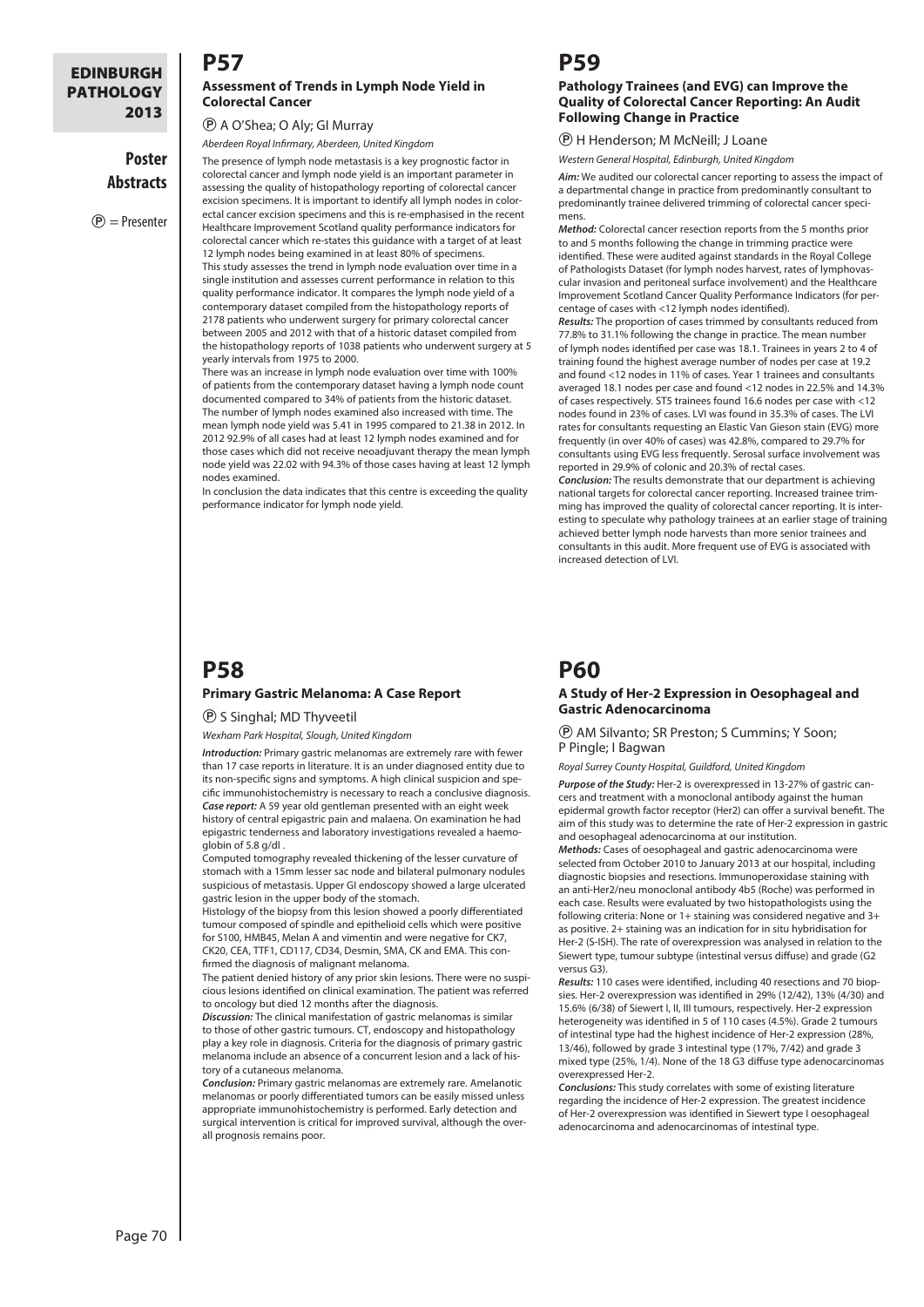# **Poster Abstracts**

 $(P)$  = Presenter

# **P61**

#### **Dual Immunohistochemical Staining in the Detection of Extramural Vascular Invasion in Colorectal Carcinomas**

P JB King; P Sarsfield; I Chandler

*Royal Devon and Exeter NHS Foundation Trust, Exeter, United Kingdom*

Although not part of the TNM staging of colorectal carcinomas, extramural vascular invasion is an independent prognostic factor. It has an association with increased risk of visceral metastasis including liver metastasis and a decreased overall survival time. It also correlates with an increased local recurrence rate, and its presence may influence the

decision over adjuvant therapy. The 2007 dataset for colorectal carcinomas published by The Royal College of Pathologists states that the standard for the identification of extramural vascular invasion detection should be at least 25%. It is suggested that examining the section to multiple levels and using elastin stains may facilitate this process.

In our department, dual staining with desmin and AE1/AE3 is preferred over the use of EVG as the AE1/AE3 (red staining) highlights the tumour cells and desmin (brown staining) shows the smooth muscle within the vessel wall. It helps clarify situations where EVG may be unclear, such as when there is a full tumour plug within a damaged vein. Other departments have been known to use CD31 or CD34 along with AE1/ AE3 to detect endothelial cells but desmin has the advantage where the endothelial cells are compressed, lost or stripped away.

We have found this technique useful in deciphering venous invasion in gynaecological and urological malignancies also, but the majority of our cases have been in colorectal carcinomas.

# **P63**

#### **Colorectal Serrated Polyps and the 2010 WHO Classification: a One Institution Retrospective Case Review Study**

F Bono<sup>1</sup>; **P** N Zucchini<sup>2</sup>; G Bovo<sup>2</sup>; G Cattoretti<sup>2</sup>

*1Desio and Vimercate Hospital Trust, Desio, Italy; 2San Gerardo's University Hospital Trust, Monza, Italy*

Background: 2010 WHO Classification defines serrated lesions (SL) as hyperplastic polyp (HP), sessile serrated adenoma with or without dysplasia (SSAC+, SSAC-), traditional serrated adenoma (TSA), serrated polyposis (SP) and serrated carcinoma (SC). Since SL morphology have been long argued, SL differential diagnosis can be still difficult. Materials and methods: 2 GI-tract dedicated pathologists reviewed, according to 2010 WHO Classification, all lesions originally reported as serrated adenoma with or without dysplasia, serrated and mixed serrated polyp between 2005 and 2010; polypectomies with at least one HP diagnosis of the same period have been also reviewed, to find eventually misdiagnosed serrated adenomas.

Summary of Results: 267 lesions with an original serrated adenoma/ polyp diagnosis have been reclassified as follows: 68 (25.5%) SSAC-, 10 (3.7%) SSAC+, 7 (2.6%) TSA, 6 (2.2%) cloacogenic polyps (CP), 68 (25.5%) LG tubular adenoma, 55 (20,6%) HP, 1 (0.4%) HG tubular adenoma, 1 (0,4%) DALM; in 23 cases tissue artefacts do not allow a definitive diagnosis; 28 polyps had a controversial diagnosis, demanding further investigations. Polypectomies (1850 lesions), with at least one HP diagnosis, review revealed 8 SSAC-, 1 TSA, 4 CP and 3 polyps needing further investigations (all cases initially diagnosed as HP). Overall SL (not-HP) prevalence was 1.25%.

Conclusions: In our experience erroneous diagnosis of LG tubular adenoma as SSA is the most common pitfall; HP and CP can be also wrongly reported as SSA. Conversely serrated adenomas are rarely misdiagnosed as HP. SL (not-HP) low prevalence and morphologic features can make difficult an accurate diagnosis, nevertheless, the faster progression of the serrated adenoma/carcinoma pathway makes crucial SL detection and additional investigations (immunohistochemistry, molecular analysis) should be performed in controversial cases in daily histopathological practice.

# **P62**

#### **Adenocarcinoma with Dystrophic Calcification Causing Stricture of the Oesophagus**

#### P SL Nicholson; S Bhatnagar

*Royal Oldham Hospital, Oldham, United Kingdom*

Dystrophic calcification is a rare finding in the oesophagus which has not often been reported in the literature. This phenomenon occurs when necrotic cells are not promptly destroyed and reabsorbed, attracting calcium salts and other minerals, which then become calcified. Although dystrophic calcification can arise due to benign conditions, in this case it was found in association with oesophageal adenocarcinoma. We report a case of a 76 year old female with problems of a persistent stricture at the distal oesophagus. Initial biopsies showed no histological evidence of malignancy, however, repeat oesophageal biopsies several months later revealed abundant dystrophic calcification together with foci of a well differentiated adenocarcinoma. An oesophagectomy was performed and histological examination of the specimen reported a moderately differentiated adenocarcinoma.

The findings highlight the importance of having an awareness of the potential causes of this type of calcification and to consider the possibility of malignancy when reporting these biopsies.

# **P64**

#### **Audit of Interobsever Variability in Diagnosing High Grade Dysplasia in Colorectal Polyps/biopsies from the Bowel Cancer Screening Programme**

#### H Abdelsalam; P S Garai

*Shrewsbury and Telford NHS Trust, Shrewsbury, United Kingdom*

PURPOSE: The aim of this study was to audit the interobserver variability in the assessment of high grade dysplasia in colorectal adenomas/ biopsies from BCSP in our department.

BACKGROUND: Reporting the degree of dysplasia (low or high) is one of the requirements in the proforma for BCSP reporting. High grade dysplasia is diagnosed on architecture, supplemented by an appropriate cytology. Hence, its presence is nearly always suspected by the appearance under low power of complex architectural abnormalities rather than cytological abnormality alone.

METHODS: A total of 53 cases of BCSP reported and coded as high grade dysplasia in our department were all assessed again by the authors for the degree of dysplasia. The cases were categorized into three categories: 1) high grade dysplasia in an adenoma confirmed/ agreed 2) high grade dysplasia in superficial non adenoma biopsies suspicious of adenocarcinoma (no muscularis mucosa) and 3) low grade dysplasia in an adenoma.

RESULTS: High grade dysplasia were confirmed and agreed in 41 out of 53 cases (77%) and of these 9 cases were superficial biopsies suspicious of adenocarcinoma ( 17%). 60% of the cases were high grade dysplasia in an adenoma. 12 of the 53 cases were downgraded to low grade dysplasia (23%).

CONCLUSION: The presence of high grade dysplasia does not alter the patients risk category according to the adenoma surveillance guidelines by NHSBCSP. However, a reproducibility of the degree of dysplasia is required for accurate assessment and management. There is overreporting of high grade dysplasia in 23% of cases in this study. RECOMMENDATION: Re-audit the reporting of high grade dysplasia on larger number of cases and after reducing the number of reporting pathologists (mainly those with special interest in GI pathology). All pathologists should participate in BCSP EQA and at least attend one GI pathology meeting annually.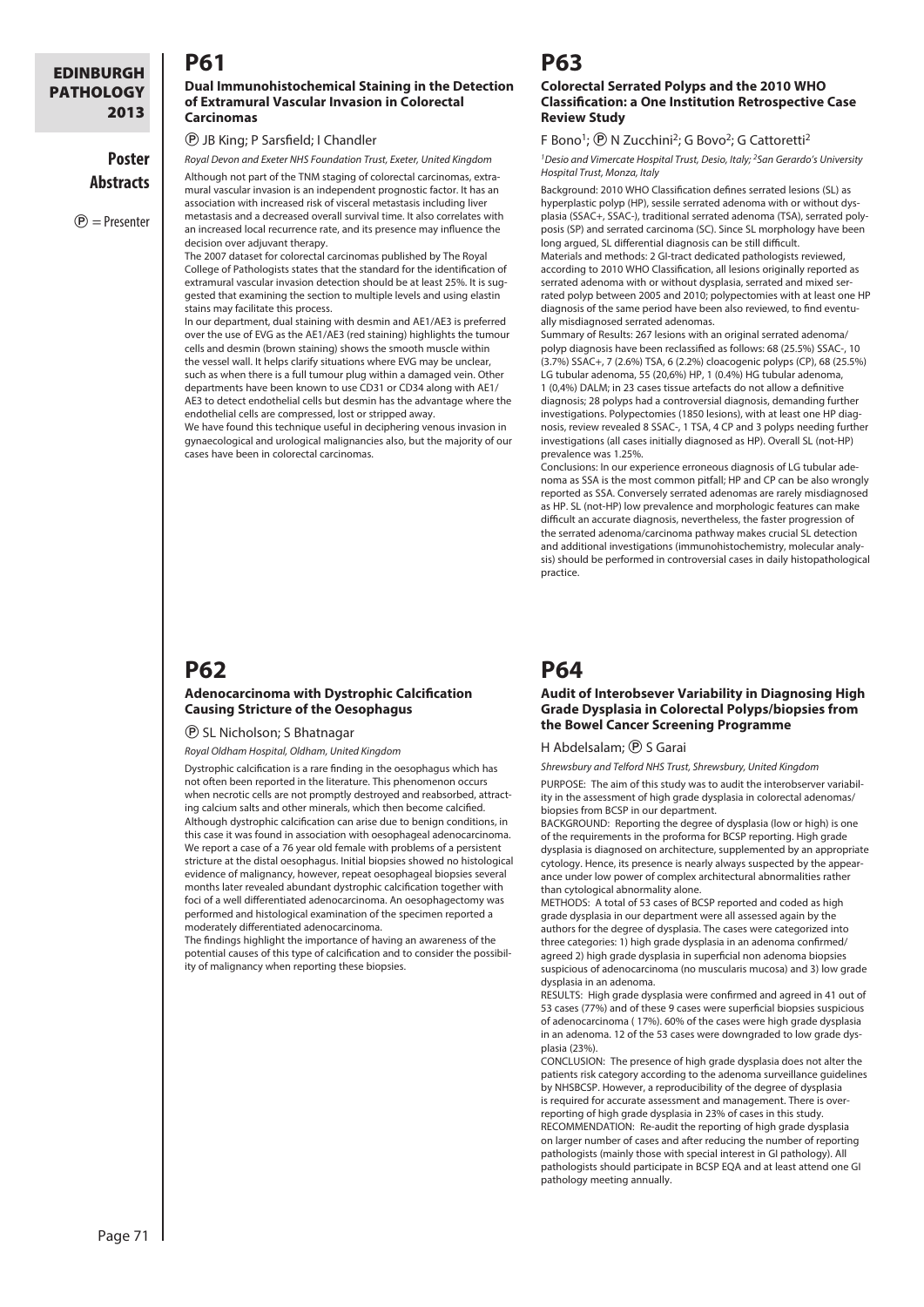### **Poster Abstracts**

 $(P)$  = Presenter

### **P65**

### **Metastatic Intramucosal Colorectal Adenocarcinoma – A Case to Support Review of Current British Concepts (and Staging) of Early Colorectal Cancer**

 $\textcircled{P}$  TS Bracey<sup>1</sup>; J Mathew<sup>2</sup>

*1Derriford Hospital, Plymouth, United Kingdom; 2Royal Cornwall Hospital, Truro, United Kingdom*

British pathologists do not recognise an intramucosal stage for colorectal adenocarcinoma, in contrast to the latest (7th TNM edition) for oesophagogastric cancers, where early cancers are divided into T1a (mucosal) and T1b (submucosal). The rationale for this difference is that the colorectum was historically reported not to contain mucosal lymphatics, or that mucosal lymphatics were unable to carry cancer cells. Recent publications, however, have thrown doubt over this longstanding dogma. D240-positive lymphatics have been identified in colon in the setting of inflammation and/or neoplasia, and another recent paper has identified lymph node metastases in "Tis" cancers. This case describes a rectosigmoid tubulovillous adenoma containing adenocarcinoma confined to lamina propria and muscularis mucosae containing a dyscohesive signet ring cell component. Subsequent excisions (and residual adenoma serially examined in its entirety) failed to demonstrate any submucosal stromal invasion, but tumour venous thrombus was observed in continuity with residual recurrent adenoma. The patient developed multiple mesenteric and distant metastases and died from the disease. The original adenoma, residual adenoma in the resection specimen and the intravascular carcinoma all showed the same KRAS codon 13 mutation. In conclusion, it would make practical and biological sense for upper and lower GI cancers to be equivalently staged. Metastases from intramucosal carcinoma is rare in upper GI cancers, and likely yet rarer in the colorectum. Rare cases such as this, we hope will lead to the recognition of the concept of colorectal intramucosal adenocarcinoma, and enable the development of clear MDT diagnostic and management guidelines.

## **P67**

### **Accuracy of Frozen Section in the Diagnosis of Liver Mass Lesions**

#### P AM Mahmoud; AM McGregor

*Leicester Royal Infirmary Hospital, Leicester, United Kingdom*

INTRODUCTION: Surgeons frequently utilise frozen sections as a tool to gain intraoperative information. The use of frozen sections has certain benefits as well as limitations which vary according to the situation. However, it is a generally thought to be a reliable method for the diagnosis of liver lesions.

AIMS: The aim of this study is to evaluate the diagnostic accuracy and reliability of intraoperative frozen section diagnosis of liver lesions thought to be malignant tumours and if possible to determine the cause of any errors.

METHODS: We identified 131 consecutive hepatic frozen sections from 127 patients from the laboratory archive over a six year period from 2004 to 2012. The frozen section reports were compared with the final paraffin section reports. All cases with any discrepancy between the 2 reports were reviewed.

RESULTS: The final histological diagnosis was divided into positive (53%) and negative (47%) for malignancy. In three cases (2%), diagnosis was deferred to paraffin section. One false positive and two false negative diagnoses were identified giving a positive predictive value of 98.3% and a negative predictive value of 97.2%. The discrepant cases were further analysed to ascertain the nature of diagnostic difficulties, which included one case of pathological misinterpretation, one case of sampling error, and one case with technical imperfections.

CONCLUSION: The data are in accordance with those of similar studies in other sites, and confirm that the frozen section is a highly accurate and reliable method for intraoperative diagnosis of suspected liver lesions.

## **P66**

#### **Evaluating the Use of Immunohistochemistry to Characterise Liver Metastases**

#### P MM Davie; GI Murray

*Pathology Department, Aberdeen Royal Infirmary, Aberdeen, United Kingdom*

The liver is a common site for both metastatic and primary malignancy. Liver biopsy is a commonly used tool to investigate liver lesions. Often there is clinical uncertainty surrounding the nature and origin of the tumour. Tumour morphology and immunohistochemistry (IHC) play a vital role in confirming the primary source of a tumour. Recent advances in the management of metastatic carcinoma make the phenotyping of these lesions increasingly important. This study has examined the use of IHC in characterising liver tumours.

All malignant liver specimens received in a single department of pathology during 2011 were analysed, including core biopsies, resections, and frozen sections. A panel of IHC markers comprising TTF1, CK7, CK20, CDX2, AE1/AE3, PSA, CAM5.2, and ER was used to characterise adenocarcinomas. The use of markers for other tumour types was dictated by morphology and clinical suspicion. For each specimen the following data was recorded: patient age and sex, type and size of specimen, clinician impression, immunophenotype, and histological diagnosis. During 2011, 208 liver specimens were received. 80 cases containing malignant disease were included. Mean patient age was 66.5 years and 60% were male. The majority of tumours were adenocarcinomas. The primary source of adenocarcinoma was localised to the colorectum in 54% of cases, and pancreatobiliary/upper GI in 18%. 13% of adenocarcinoma cases were localised to other sites, and 15% were equivocal. The number of malignant liver specimens is increasing with the majority of specimens comprising metastatic adenocarcinoma. By using appropriate targeted IHC the primary tumour was characterised in 92% of cases. Within the subgroup of adenocarcinomas, 85% were localised accurately. Precise localisation of disease is improving, however there is still a need for markers which can further localise tumours to the pancreatobiliary/upper GI tract.

## **P68**

### **Epidermoid Cyst of Testis: 3 Cases of Testicular Mass with Normal Tumour Markers**

#### P UA Azhar; RH Seneviratne

*Wirral University Teaching Hospital, Upton, United Kingdom*

Epidermoid cyst is a rare and non-teratomatous benign tumour of the testis. It cannot be differentiated reliably from the far more common malignant testicular mass on a clinical basis. Testicular epidermoid cysts are of two types, occurring through one of two possible lineages proposed; those of monodermal teratoma origin and those of invaginated mesothelial origin. Intratubular germ cell neoplasia is not reported in association with true testicular epidermoid cysts, which are defined, mainly by the absence of scarring and absence of any dermal appendages and sebaceous glands.

We here by report three cases of epidermoid cyst of testis in young boys aged 11, 14 and 18. In all three cases the clinical information on the form mentioned testicular mass with negative tumour markers. The histological examination showed a fibrous cyst capsule lined by well-differentiated squamous epithelium that surrounded a cavity of laminated keratin. Negative immunohistochemistry ruled out intratubular germ cell neoplasia in these cases. The absence of mesodermal and endodermal components distinguished this from dermoid cyst or teratomas. Radical orchiectomy has been extensively carried out earlier but some authors have lately encouraged testis-sparing surgery in adults.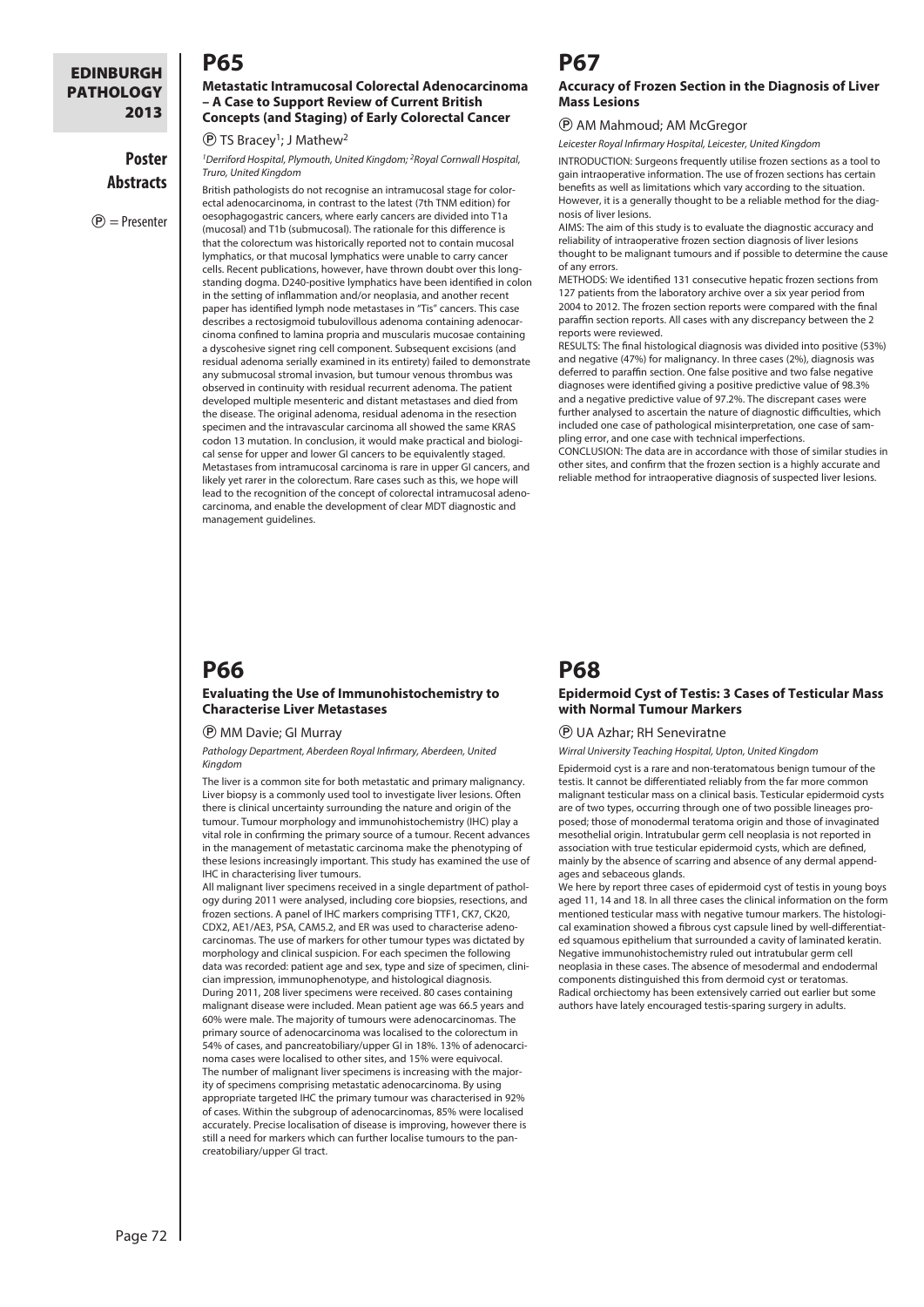### **Poster Abstracts**

 $(P)$  = Presenter

## **P69**

#### **Epithelial and Stromal Tenascin-C Expression is Associated with Poor Prognostic Features in Egyptian Urinary Bladder Carcinoma**

#### P MIS Shaban; HAA Aiad; NYA Asaad; MAK Kandil; AAF Fouda

*Faculty of Medicine, Menofiya University, Shebin El-Kom, Egypt*

*Background:* Urinary bladder carcinoma (UBC) is the third most prevalent cancer in Egypt, accounting for 12.22% of all cancer cases after breast carcinoma and leukaemia. Tenascin-c (TN-C) is a member of the matricellular protein family. Little data are available on the prognostic significance of TN-C in UBC. The aim of this study was to evaluate immunohistochemical staining of TN-C in UBC and correlate it with prognostic clinicopathological features.

*Material and methods:* This study included 65 cases divided into 15 cases of normal urinary bladder biopsies and 50 cases of UBC including 25 cases of urothelial carcinoma (UC), 21 cases of squamous cell carcinoma (SCC) and 4 cases of adenocarcinoma (ADC)

*Results:* TN-C expression was not observed in normal bladder urothelium or underlying stroma. In contrast, 59% of the studied total malignant cases showed TN-C expression in malignant cells and 28% in tumour stroma. TN-C expression was observed in malignant cells of all ADC cases, 76% of UC and 29% of SCC cases. SCC cases showed lower H score values in malignant cells as compared to UC and ADC cases (P= 0.000 and 0.016 respectively). TN-C positivity in tumour cells was associated with older age, metastasis to lymph node and higher pT stage. TN-C expression in stroma cells was associated with higher mitotic index in tumour cells.

*Conclusion:* Tenascin-c may have a role in the development and progression of UBC and could be used as a tool for differentiation between high grade UC and SCC in the difficult cases.

*Key words:* Tenascin-c, urothelial carcinoma, squamous cell carcinoma and adenocarcinoma

## **P70**

#### **Prostatic Adenocarcinoma versus Urothelial Carcinoma among Egyptian Patients: an Immunohistochemical Study**

MM Abd El-Wahed<sup>1</sup>; SA Sakr<sup>2</sup>; DG El-Sahra<sup>2</sup>; OH Negm<sup>3</sup>; P MA Aleskandarany1

*1Pathology Department, Faculty of Medicine, Menofia University, Shibin El-kom, Menofia., Egypt; 2Faculty of Science, Menofia University, Egypt, Shibin El-kom, Menofia., Egypt; 3Division of Immunology, University of Nottingham, Nottingham, United Kingdom*

*Background and Purpose:* Urothelial carcinoma (UC) and prostatic adenocarcinoma (PAC) commonly occur in elderly and share common carcinogenic factors. Simultaneous occurrence of PAC and UC within the prostate is not uncommon. Moreover, invasion of PAC into the urinary bladder wall could pose a diagnostic challenge with UC and other primary urinary bladder tumors. This study aimed at differentiation between PAC and UC using histochemical and immunohistochemical (IHC) panels.

*Material and Methods:* This study was carried out on formalin-fixed paraffin-embedded tissue sections representative of 21 PAC cases, 26 UC cases, in addition to nodular prostatic hyperplasia and chronic cystitis, nine cases each, used as controls. IHC using specific antibodies against p63, CK7, CK10 and PSA was performed. Moreover, for differentiation between neutral and acetic mucosubstances, combined alcian blue-PAS (AB-PAS) technique was used, while mercury bromophenol blue method was employed in detecting total proteins.

*Summary of Results:* Statistically significant differences were observed between PAC and UC regarding the expression of p63, CK7, and PSA; where 100% of UC cases were  $p63+$  and CK7+ and PSA- ( $p < 0.000$ ). CK10 positivity was observed in 52.4% of PAC cases, yet all UC cases showed negative expression ( $p < 0.000$ ). The incidence of acid mucins was statistically different between UC and PAC (P<0.000). *Conclusions:* Therefore, p63 and CK7 could be considered as markers of urothelial differentiation. Moreover, the IHC panel of p63, CK7, CK10 & PSA, and the histochemical AB-PAS stain can be used in the differential diagnosis, along with other markers, in morphologically difficult cases particularly in poorly differentiated PAC and high grade urinary bladder UC.

## **P71**

### **Can Free PSA/total PSA Ratio Predict the Outcome of Prostate Biopsy?**

#### P R Ganguly; A Narula

*Queen Elizabeth II Hospital, Welwyn Garden City, United Kingdom*

*Aim:* Correlation of free PSA/total PSA ratio(%) with benign and malignant cases of prostate and it's role in predicting the Gleason score in TRUS biopsies done at our district general hospital.

*Material and Methods:* A retrospective study was done where clinical and pathological results of all the TRUS guided prostate core biopsies from 01.01.2013 to 25.02.2013 were retrieved. From the data available we got the information regarding the total number of TRUS biopsies (benign and malignant) with free PSA/total PSA ratio provided and then correlated these with the outcome of the biopsy results. The malignant cases were then tabulated in two categories, one with the free PSA/total PSA ratio of <19% and other group with ratio>19%. Our findings were then compared to the results found in other studies available.

*Results:* We had a total number of 81 prostate TRUS biopsies. Out of these 34 (42%) were malignant and 47 (58%) benign. Free PSA/total PSA ratio was available in 15 (44.1%) of the malignant and 22 (46.8%) of the benign cases.

In the malignant group 11 of the 15 cases (73.3%) had free PSA/total PSA ratio of <19% and all had Gleason's score > 7 (100%). The other 4 (26.7%) had free PSA/total PSA ratio of >19% out of which only 1 case had Gleason score of >7, rest 3 had score <7. All 4 cases with perineural invasion belonged to the low free PSA % group.

In the benign group 14 of 22 cases (63.6%) had free PSA/total PSA ratio of <19% and 8 of 22 cases (36.4%) had free PSA/total PSA ratio of >19%. *Conclusions:* Our study shows, a low F/T PSA does not correlate positively with presence of malignancy (73.3% in malignant cases and 63.6% in benign cases). However, the ratio did have a role in predicting the Gleason's score (100% with low F/T PSA).

## **P72**

### **Glomerulopathy Associated with Myeloproliferative Neoplasms**

#### $(P)$  E Honsova<sup>1</sup>; E Jancova<sup>2</sup>

*1IKEM, Prague, Czech Republic; 2VFN, Prague, Czech Republic*

Myeloproliferative neoplasms (MPN) are clonal haematopoetic stem cell disorders characterized by expansion of one or more of the myeloid lineages (granulocytic, erythroid, megakaryocytic or mastocytic) that occur usually in the elderly. The renal involvement associated with MPN has been a rarely diagnosed complication and may have been hidden within some "nonspecific" diagnostic category like vascular nephrosclerosis or focal segmental glomerulosclerosis (FSGS).

We wish to present two such cases associated with polycythaemia vera (PV) and essential thrombocythaemia (ET) both occurring in men. Indications for biopsy were proteinuria and slowly progressive chronic renal insufficiency. In histology, there was a mixture of mesangial sclerosis and segmental hypercellularity. In one case, there were intracapillary thrombocytes and features of chronic thrombotic microangiopathy (TMA). On follow-up the patient's renal insufficiency persisted but their proteinuria slightly improved.

MPN-related glomerulopathy enlarges the spectrum of renal diseases associated with hematological neoplasms. This condition is rare and probably an under diagnosed complication of some myeloproliferative neoplasm and we believe that a greater awareness of this disease among the nephropathologists and the clinicians would help to determine its overall incidence and may contribute to finding a suitable therapy.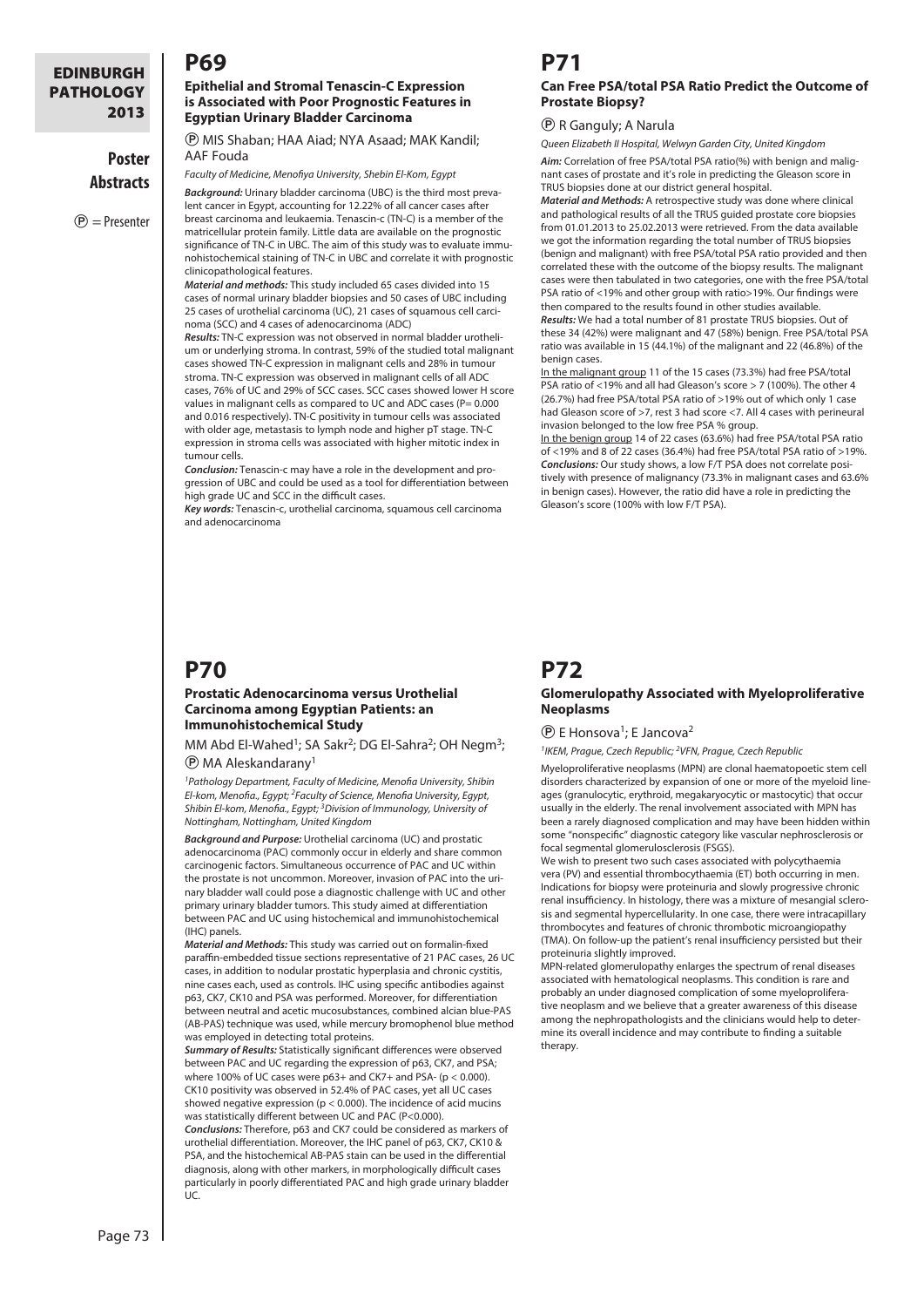### **Poster Abstracts**

 $(P)$  = Presenter

### **P73**

### **Glomerulosclerosis in the Absence of Arteriolar Hyalinosis: an** *In-Vivo* **Model for Chronic Calcineurin Inhibitor Nephrotoxicity in Non-Renal Conditions**

**P** M Tabinor<sup>1</sup>; MT Christian<sup>2</sup>; TA McCulloch<sup>2</sup>

*1Mid-Staffordshire NHS Foundation Trust, Stafford, United Kingdom; 2Nottingham University Hospitals NHS Trust, Nottingham, United Kingdom*

Purpose of the study: Chronic calcineurin inhibitor (CNI) nephrotoxicity, caused by ciclosporin (CsA) or tacrolimus (Tac), is demonstrated on renal biopsy by arteriolar hyalinosis (AH) and subsequent glomerulosclerosis (GS). We have observed GS without AH in renal biopsies taken from children treated with a CNI for minimal change nephropathy (MCN). We hypothesise that GS is an independent marker of CNI nephrotoxicity. Methods: We analysed biopsies taken over a 15 year period from a pathology database in children whose primary diagnosis was nephrotic syndrome secondary to minimal change nephropathy (MCN). Other causes of nephrotic syndrome were excluded as they could confound for GS.

Summary of results: Of the 109 biopsies which met inclusion criteria, 83 were taken preCNI therapy and 26 were taken postCNI therapy; of which 4 demonstrated AH and 22 did not. The difference in median %GS between the preCNI (0%) and postCNI without AH (7.12%) groups was significant (p=0.001). %GS was significantly associated with duration of CNI therapy (n=26, R=0.28, p<0.001) but not with MCN duration (n=60, R=0.008, p=0.81). Paired analysis of biopsies revealed significant progression in mean %GS between preCNI and postCNI biopsies (n=13; 9 on CsA; 4 on Tac; Δ%GS=+11.9%; p=0.006). Average CNI plasma levels were not significantly associated with GS for CsA (n=14, R=0.37, p=0.29) or Tac (n=5, R=0.13, p=0.55).

Conclusions: MCN in children is not associated with GS, but when such children are treated with a CNI, GS occurs independently of AH and correlates with duration of therapy. The progressive GS occurring in children treated with a CNI represents an *in-vivo* model for CNI nephrotoxicity in non-renal conditions. We suggest the need for regular assessment for nephrotoxicity in such children.

## **P75**

### **Reproducibility of Assessment of Extraprostatic Extension in Radical Prostatectomy Specimens**

P C Verrill; L Browning; RJ Bryant; ISD Roberts *Oxford University Hospitals NHS Trust, Oxford, United Kingdom*

A key decision when reporting radical prostatectomy specimens is whether extraprostatic extension (EPE) of tumour is present, resulting in a stage of pT3a rather than pT2 (organ confined tumour). Patients with pT3a tumours are considered for entry into trials of adjuvant therapy. Guidance on assessing EPE is provided in the RCPath dataset for prostatic carcinoma. In this study we assess the reproducibility of diagnosis of EPE using the RCPath guidelines.

Three specialist uropathologists staged 20 consecutive radical prostatectomy specimens from the archives in a UK teaching hospital which had been originally scored as pT2 or pT3a. Scoring was blinded to the original report and the other pathologists' scores. Criteria for assessing EPE were involvement of periprostatic fat, tumour involving large nerve bundles in the region of the neurovascular bundles or tumour beyond the normal contour of the prostate involving connective tissue looser than prostatic stroma.

Fourteen of 20 cases had originally been staged as pT2 and 6 as pT3a. There was complete agreement between the 3 pathologists in 12/20 (60%) cases - 9 stage pT2 and 3 stage pT3a. In the 8 cases where there was disagreement, 4 cases were staged as pT2 by 2/3 of the pathologists and 4 were staged as pT3a by 2/3 of the pathologists. The kappa score for interobserver agreement was 0.47 (moderate). Sources of discrepancy were differences in definition of "normal contour" of the prostate in a gland distorted by tumour, when neurovascular bundles become extraprostatic and when fibromuscular stroma is beyond the extent of non-neoplastic glands.

Use of the RCPath guidelines results in only moderate interobserver agreement for assessment of extraprostatic extension of carcinoma in radical prostatectomy specimens, with lack of consensus in 40% of cases. Assessment of EPE has important implications for patient management and there is a need for more precise guidance.

## **P74**

### **Causes of Error in Urine Cytology: a Retrospective Single Centre Study**

#### N Onwu; P ISD Roberts

*Oxford University Hospitals, Oxford, United Kingdom*

Diagnostic "errors" in urine cytology are of two types: interpretive (tumour cells present but not reported, or benign cells misinterpreted as malignant) and sampling (tumour cells not present in the sample). It has been proposed that diagnostic accuracy can be improved by use of "experts" and by reducing use of the "atypical" diagnostic category. In this study, we determined the relative frequency of errors between pathologists, and the type of error (interpretative vs sampling) in 778 patients attending a one-stop haematuria clinic.

After a follow-up of 21-66 months, 156/778 (20%) patients were diagnosed with urothelial carcinoma (UC) on histology. Urine cytology reports were categorized 1 benign, 2 atypia probably benign, 3 atypia of uncertain significance, 4 suspicious, 5 malignant. A final diagnosis of UC was made in 9%, 21%, 50%, 74% and 86% for categories 1-5. There were diagnostic errors in 72 patients, defined as cytology category 1/2 with a final diagnosis of UC (n=57) or category 4/5 with a final benign diagnosis (n=15). Slides were available for review in 62/72. Six pathologists reported at least 20 specimens each (mean 125, range 39-210), a total of 749 cases, 53 of which had diagnostic errors. These slides were reviewed by a single pathologist (who had issued 210 of the original reports), blinded to the final diagnosis and initial report. The mean % of reported specimens with diagnostic errors was 8.1% (range 4.5-12.8%) for the 6 pathologists. One pathologist had a significantly higher error rate than a colleague (10/90 vs 10/210 p=<0.05) but had issued fewer category 3 reports (10% vs 14% of total). On review, the diagnoses were changed from category 1/2 to category 4 in only two cases (4%) and to category 3 in 11 cases (17%).

We conclude that most misdiagnoses are sampling errors. Atypia of uncertain significance is associated with UC in 50% of patients and is a useful diagnostic category. Increased use of categories 1/2 and 4/5 increases the proportion of diagnostic errors.

## **P76**

### **Review of a Referral Practice Reveals the Areas of Diagnostic Difficulty in Renal Tumour Diagnosis**

P A King; S Fleming

*University of Dundee, Dundee, United Kingdom*

In order to identify those areas of diagnostic difficulty in renal carcinoma we conducted a review of a multi-modality referral practice. The University of Dundee laboratory uses a combination of morphology, immunocytochemistry, FISH and molecular genetics to support the diagnsis of referred renal tumours. We reviewed 158 consecutive referrals to the laboratory from the UK and Ireland, international referrals were excluded because of incomplete clinical data. There were 5 main diagnostic problems identified. The most common specific problem was the distinction between chromophobe carcinoma and oncocytoma 41 case (28.8%), followed by rare renal tumours 32 cases (20.3%), translocation RCC 24 cases (15.2%) possible collecting duct carcinoma 18 cases (11.4%) while diagnostic uncertainty of varied types constituted the remaining 39 cases (24.7%). Amongst the chromophobe oncocytoma cases the eventual diagnosis was chromophobe carcinoma 20 cases, oncocytoma 11 cases hybrid tumour 3 cases and Birt Hogg Dube syndrome 2 cases. Nine of 24 referrals proved to be translocation associated RCC and 8 of 20 referrals as possible collecting duct carcinomas were eventually confirmed as such. The multi-modality approach allowed a diagnosis of 10 inherited RCC, 6 cases of BHD, 3 cases of hereditary leiomyomatosis with RCC syndrome and one case of succinate dehydrogenase B associated RCC, with important clinical implications for outcome and genetic counselling. Seven cases (4.4%) remained unclassifiable. The combined use of morphology, IHC and genetic methodology resolves the majority of diagnostic difficulty in RCC. Our case review reveals that the distinction between chromphobe and oncocytoma along with recognition of translocation associated RCC and collecting duct carcinoma are the main diagnostic dilemmas in this area of practice.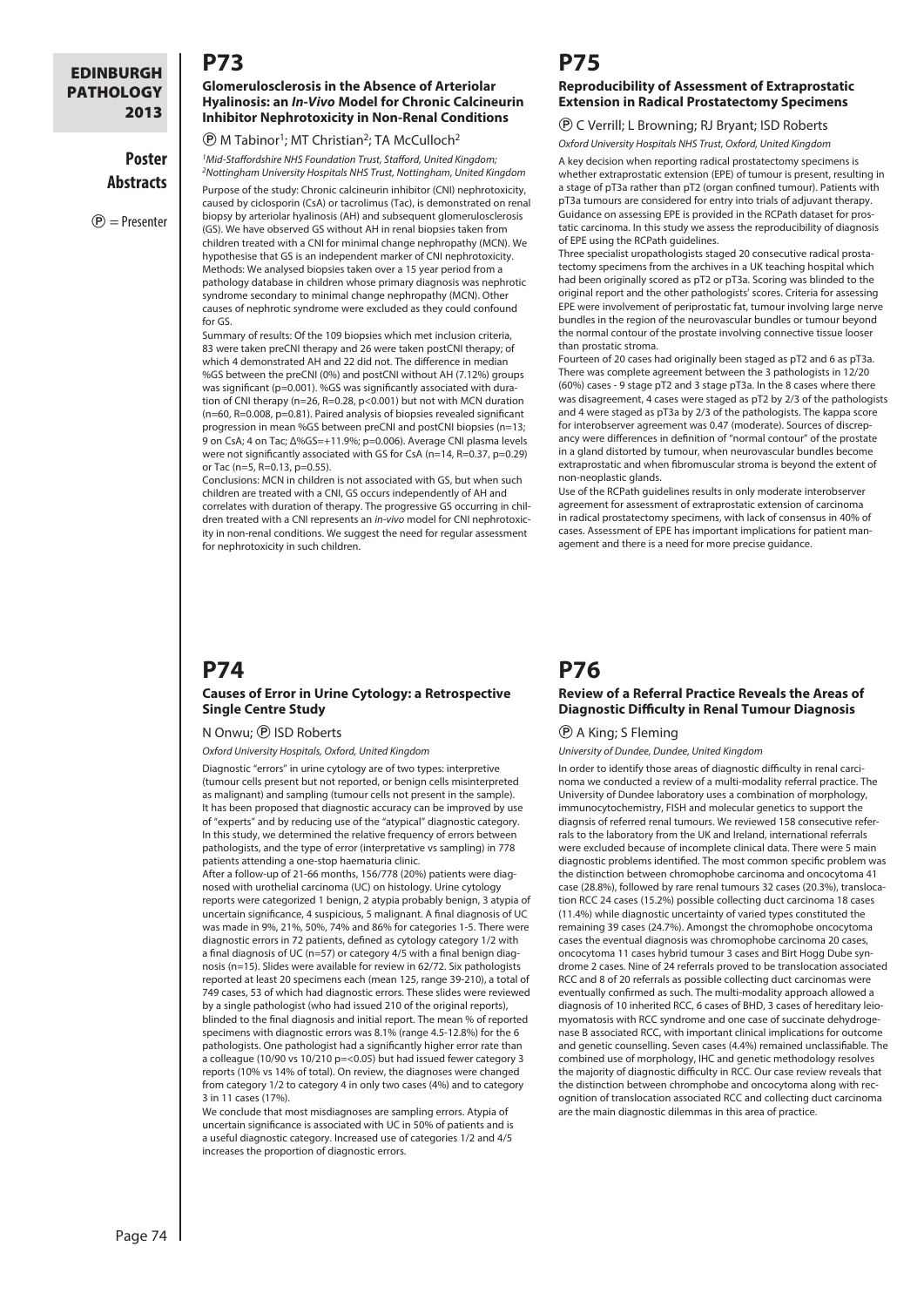### **Poster Abstracts**

 $(P)$  = Presenter

## **P77**

#### **Paraganglioma of Urinary Bladder: A Clinicopathologic Case Series from a Tertiary Oncology Care Centre**

P S Menon; G Bakshi; A Joshi; SB Desai

*Tata Memorial Centre, Mumbai, India*

*Purpose of the study:* Paraganglioma (PG) of the urinary bladder is a rare neuroendocrine neoplasm, accounting for < 0.1% of all bladder tumours. Distinction from urothelial carcinoma is imperative as management and prognosis vary markedly.

*Methods:* All cases of PG of urinary bladder diagnosed at our institute from 2002-2012 were retrieved and diagnosis confirmed in accordance with WHO classification. Clinical and treatment details were obtained from hospital medical records.

*Summary of Results:* Fourteen cases of PG of urinary bladder including 5 consult cases were analysed. These included 11 transurethral resections, 2 partial cystectomies and 1 radical cystectomy. Two out of the 5 consult cases had been submitted with a diagnosis of urothelial carcinoma and 1 with that of a rhabdomyosarcoma. Age ranged from 15-84 years (mean, 43 years) with a male to female ratio of 1:2.5. Presenting symptoms were haematuria, dysuria and flank pain; only 1 case had antecedent hypertension. Histologically, typical 'zellballen' (79%), diffuse (21%) and ribbon-like (7%) growth patterns amidst a richly vascularised stroma were seen. Muscularis propria invasion and necrosis was present in 72% and 21%, respectively. Substantial cautery artifacts led to misdiagnosis in the 3 erroneous cases. Tumour cells were positive for chromogranin, synaptophysin; sustentacular cells were S-100 positive. Follow up was available in 6 patients; median follow-up was 29 months (8-120 months). One patient developed distant metastasis in cervical lymph node 10 years after diagnosis; remaining were alive without evidence of disease. *Conclusions:* PG of the urinary bladder is rare and may be misdiagnosed as urothelial carcinoma, especially owing to cautery artifacts. A high index of suspicion and supportive immunohistochemical studies assist in making a correct diagnosis. Late metastases necessitate a long term follow-up.

# **P78**

### **The 4EBP1/EIF4E Axis In Clinically Confined Clear Cell Renal Cell Carcinoma**

L Campbell<sup>1</sup>;  $(P)$  DF Griffiths<sup>2</sup>; B Jasani<sup>2</sup>; M Gumbleton<sup>2</sup>

*1Cancer Research Wales, Cardiff, United Kingdom; 2Cardiff University, Cardiff, United Kingdom*

4-EBP1 and eIF4E represent the two main terminal effector molecules of the mTOR pathway, an important therapeutic target in metastatic renal cell carcinoma (RCC). 4EBP1 normally prevents the translation of key onco-proteins such as c-myc and cyclin D by holding eIF4E in an inactive state. In growing tumours this confirmation is reversed upon phosphorylation of 4-EBP1 (p4EBP1).

We examined the importance of 4-EBP1 and eIF4E in tumours resected from 151 patients with clinically confined, clear cell RCC. We found the over-expression of eIF4E strongly correlated with the presence of p4-EBP1 (p=0.005) in these tumours. This co-expression was not associated with any conventional histological parameters, although a strong trend with high tumour grade was observed (p=0.057).

Kaplan-Meier survival analysis showed patients whose tumours coexpressed both p4-EBP1 and eIF4E had significantly reduced diseasefree survival than patients whose tumours expressed either or none of the biomarkers (3.29 vrs 6.17 years; p=0.0001). Multivariate analysis also determined the combined p4EBP1 and eIF4E to be a powerful and independent prognostic biomarker (HR=4.7; p=0.001) that was more significant that tumour grade and tumour stage.

We propose that p4EBP1 and the over-expression of eIF4E co-operate to drive early relapse in RCC and that their assessment will be of use in staging schemes that incorporate biomarkers to improve prognostication. Finally, the ratio of 4EBP1 and eIF4E is gaining acceptance as an important determinant of response to mTOR inhibitors. Therefore our current results will have implications for patient selection with molecular targeted therapies in the adjuvant setting.

## **P79**

### **How Should the Length of Prostate Cancer in Needle Cores be Measured?**

### A Muhith; **P** DF Griffiths

*Cardiff University, Cardiff, United Kingdom*

The length of tumour in a needle biopsy core correlates with the tumour volume in subsequent radical prostatectomy (RP) specimens. However there is no agreed way to measure tumour length in a core. There are good theoretical reasons for using the dimension between the outer margins of tumour in the core involved — the whole tumour length (WTL); although some pathologists are reluctant to report two small separate foci as a single long length and prefer to sum the lengths of separate foci- the sum tumour length (STL).

The aim of the study is to determine the measurement which best correlates with tumour size and hence gives the most appropriate information to clinicians. 81 of a series of 530 RPs had a single core positive in prior protocol biopsies. The length of tumour was measured in the positive core by both WTL and STL methods. The tumour volume in the RPs was calculated by a simple method (3 dimensions multiplied X 0.4). The predictive power of the respective length measurements for significant tumours (defined as tumours >0.5ml volume) was tested by receiver operating characteristic (ROC).

There was a difference between the two measurements of at least 1.0mm in 12 cases. Measurements by both methods correlated strongly with the tumour volume; the correlation of volume with WTL was more significant than the STL, p=0.002 vrs p= 0.008 (Spearmans) respectively. On ROC analysis the area under the curve was 0.58 for the STL and 0.64 for WTL. The WTL curve differed significantly from 0.5 (p=0.033) but STL did not (p=0.21). WTL is a simpler method and correlates better with tumour volume; it is thus recommended as the method used to report tumour length in prostate cores, this length should also be used when calculating percentage involvement of cores by tumour.

## **P80**

### **Staging Laparotomy Should we Sample Macroscopically "Normal" Omentum?**

P L Gardner; S Umar; N Wilkinson

*Leeds Teaching Hospitals Trust, Leeds, United Kingdom*

*Purpose of the study:* Omentectomy is part of surgical staging for ovarian and endometrial malignancies. Recommendations from the RCPath and CAP are similar i.e. 1-2 representative blocks of macroscopic tumour after measurement of the largest nodule and in cases of macroscopically "normal" omentum 4-6 blocks (RCPath) and 5 -10 blocks (CAP). There is little evidence to support this. We decided to retrospectively audit pathologists' examination of macroscopically "normal" omentum to influence prospective sampling with an evidence base. *Methods:* We studied 167 serial gynaecology specimens that included omentectomy from June 2012-January 2013. 22 were excluded. Cases were analysed based on the macroscopic and microscopic omentum appearances described in the pathology report. We recorded if the case was cut up by a histopathology trainee or a consultant in gynaecological pathology and the size of omentum submitted. There is no recommended size of omentectomy for adequate surgical staging, this was reflected in the variable sizes of omentectomy specimens submitted. *Summary of Results:* Of 145 cases analysed, 45 were cut up by trainees

and 100 by specialists. 4% of cases cut up by consultants contained microscopic tumour when no focal lesions were identified, 2 of which were interval debulking surgical procedures. Missed microscopic deposits were related to serous ovarian borderline neoplasms with peritoneal implants and ovarian high grade serous carcinoma. 23% cases were uterine primary malignancies and 74% were primary ovarian tumours. The size of omentum sampled varied from 4.5 to 110 cm in maximum dimension, the mean was 31 cm.

*Conclusions:* We conclude that for macroscopically abnormal omentum a representative block of tumour is appropriate. When the omentum is macroscopically "normal" we propose a sampling strategy which is adaptive to the ovarian pathology.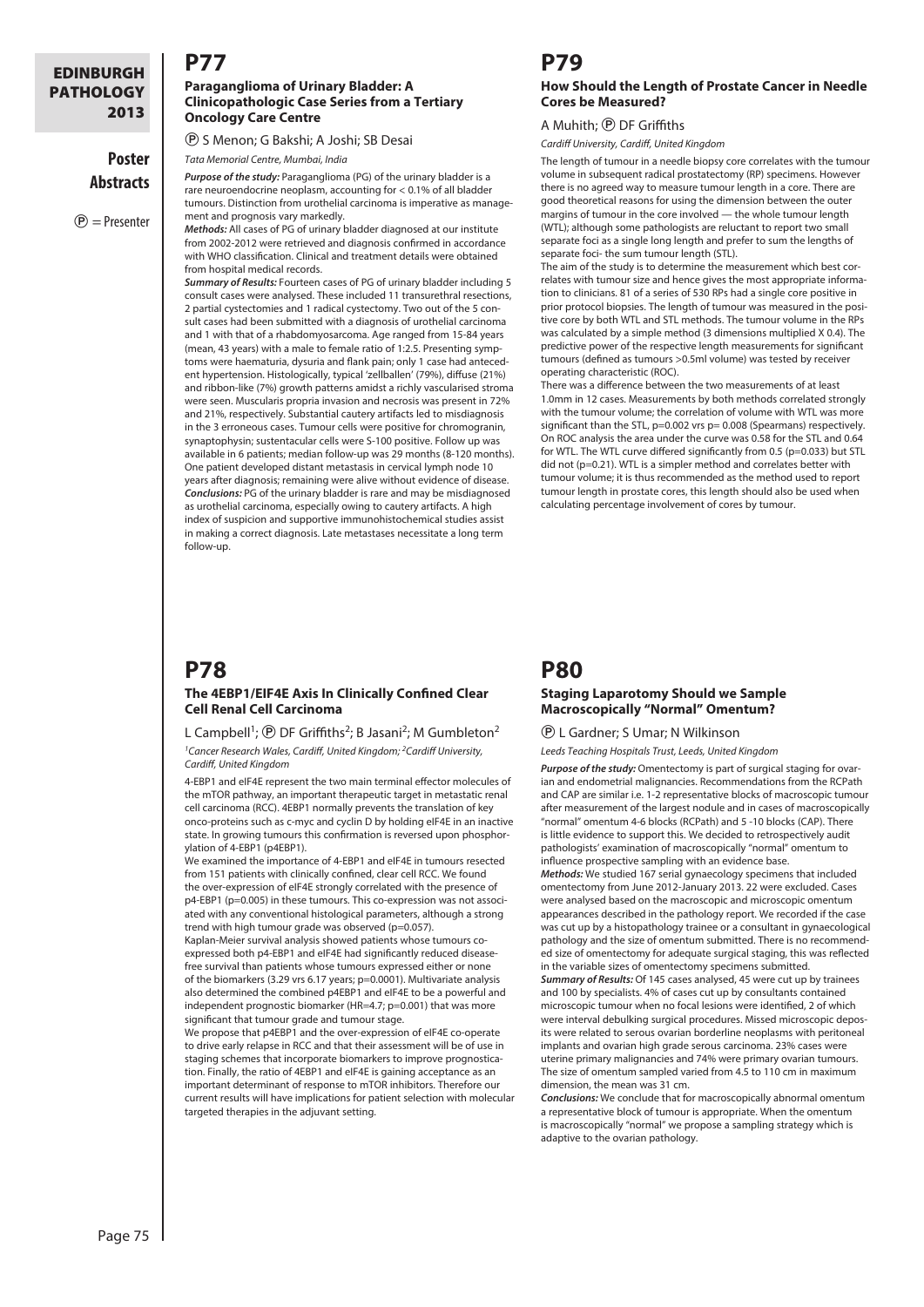### **Poster Abstracts**

 $(P)$  = Presenter

## **P81**

### **Ectopic Vaginal Prostatic-type Tissue (Skene's Glands) in a 3 month-old Female**

P Z Marusic; T Lenicek; D Tomas; M Kos

*Clinical Hospital Center "Sestre milosrdnice", Zagreb, Croatia*

The purpose of this study is to demonstrate a case of misplaced Skene's glands in a 3-month-old female, a diagnosis that hasn't yet been reported in a prepubertal female.

Methods used involved haematoxyllin-eosin staining and an immunohistochemical analysis on formalin-fixed, paraffin embedded tissue. A 3-month-old female patient presented with a polyp measuring 7 mm located in the posterior wall of lower vagina. There was no history of in utero exposure to diethylstilbestrol or other medications. On histology, the polyp was lined by stratified squamous epithelium. Polyp stalk contained multiple well-demarcated glandular and tubular elements with focal cribriform architecture, covered by epithelium exhibiting oval, regular nuclei with no atypia or mitoses. The glands were surrounded by several outer layers of cells somewhat resembling basal cells of the prostate, surrounded by neutrophils. On immunohistochemistry, the glands were positive for progesterone receptors (PR) and pancytokeratin, negative for prostate-specific antigen and estrogen receptors (ER). The outer cell layer was positive for estrogen receptors, CD10, pancytokeratin, p63 and 34βE12 cytokeratin. The histologic pattern and positivity to ER, PR and CD10 in the layer surrounding the glands raised concern for endometriosis, which, albeit rare, has been reported in prepubertal females. However, the shape of the glands and presence of oval nuclei, coupled with a positive outer layer reaction to p63 and 34βE12 argued against endometriosis. The overall resemblance of the lesion to previously reported cases of ectopic prostatic tissue in the lower female genital tract rendered the diagnosis of misplaced Skene's glands. In conclusion, we report a case of misplaced Skene's glands resembling other previously reported cases of ectopic prostatic-type tissue in the lower female genital tract, which until now have never been reported in a prepubertal female.

## **P83**

### **Primary Cloacogenic Adenocarcinoma of the Female Genital Tract — a Potential Diagnostic Pitfall**

P R Bentley; W Cope; PA Cross; A Mukhopadhyay; A Ralte

*Gateshead Health NHS Foundation Trust, Gateshead, United Kingdom*

Adenocarcinomas of enteric type are rare in the female genital tract. We report on a case arising between the urethra and vagina and would like to raise awareness of this entity to avoid diagnostic pitfalls resulting in delayed diagnosis and treatment.

A 66 year old lady who presented with urinary obstruction was found to have an urethro-vaginal fistula associated with a polypoid lesion on the anterior vaginal wall. Biopsies of the lesion showed 'enteric-type' glandular mucosa with dysplasia and possible invasion. Gross examination of the exenteration specimen showed a lesion more extensive and diffuse than originally estimated, extending to the base of the urinary bladder and reaching up to the pubic symphysis. It is difficult to determine the exact site of origin; we feel that the area between the vagina and urethra is the most likely site of origin as the majority of benign appearing rests were located at this site. The tumour showed a spectrum of changes ranging from benign intestinal type epithelium on the surface to areas showing a villoglandular architecture and complex dysplastic glands with diffuse invasion of the underlying stroma by small round glands lined by epithelial cells with mucinous and sometimes clear cytoplasm. Mucin lakes containing detached mucinous epithelium are also seen dissecting the stroma. Prominent vessel space invasion and perineural invasion were also seen. The benign and neoplastic showed strong positivity with CDX2 and CK20. They were focally positive for CK7 and CEA and negative with p16, CA125 and oestrogen receptor. Ki67 shows proliferative hot spots in the more dysplastic areas.

The tumour was more extensive than first estimated. Although several biopsies were performed from the 'vaginal polyp', these were misleading due to sampling of surface benign areas reminiscent of metaplastic change rather than true neoplasia. We would like to raise awareness of this entity to facilitate timely accurate diagnosis and treatment.

## **P82**

#### **Malignant Potential of in-situ Serous Carcinoma of the Cervix**

#### P W Cope; PA Cross; N Rathnavelu; JD Hemming; A Ralte

*Gateshead Health NHS Foundation Trust, Gateshead, United Kingdom*

Primary serous carcinomas of the cervix are rare. The few cases reported are associated with high risk HPV and most reported cases tested were negative for p53. We report on a case of primary in-situ serous carcinoma of the cervix which was negative for high risk HPV but which was positive for p53 with a metastatic deposit to one ovary.

A 37-year old lapsed cervical screening attender presented with contact bleeding and per vaginal discharge. An opportunistic smear revealed abnormal glandular cells. Colposcopic examination and cervical punch biopsy revealed low grade CIN, with no representation of glandular tissue. No further investigations were performed and a cervical smear was repeated in 6 months. This showed glandular dyskaryosis ?adenocarcinoma . Repeat Colposcopy was normal. A diagnostic loop biopsy showed high grade in-situ serous carcinoma. Fragments of similar glands were also seen in the endometrial curettings, but it was difficult to be certain at this point if the serous neoplasm originated in the cervix or endometrium. A subsequent radical hysterectomy showed that the epicentre of the lesion was in the endocervix. The endometrium was benign and un-involved. Both tubes and ovaries were completely sampled. There was a small 5mm subcapsular deposit of a tumour in the right ovary similar in appearance to that in the cervix. This was positive for p16 and p53 but negative for WT-1 and oestrogen receptor. In-situ hybridisation for high risk HPV was also negative.

Primary serous carcinomas of the cervix is rare and diagnosis in our case was made after exclusion from more common primary sites. Interpretation of invasion is difficult in such cases and we feel that shedding of exfoliated surface tumour cells and spread through endometrial cavity and fallopian tube lumen confer malignant potential of even apparent in-situ lesions. Furthermore, we highlight potential problems using HPV triage and primary HPV testing in cervical screening.

## **P84**

### **Characterisation of Phosphorylated Checkpoint Kinase 1 as a Poor Prognostic Biomarker in Serous Ovarian Cancer**

#### P KE Francis1; P Mullen2; I Um1; C Kay1; DJ Harrison2; SP Langdon<sup>1</sup>

*1University of Edinburgh, Edinburgh, United Kingdom; 2University of St Andrews, St Andrews, United Kingdom*

Due to limited studies on the use of biomarkers to overcome ovarian cancer platinum resistance, we set out to characterise checkpoint kinases 1 and 2 (Chk1 and Chk2) in a cohort of ovarian cancers and paired platinum sensitivity serous ovarian cancer cell lines.

Chk1 and Chk2 proteins were measured in a cohort of 128 pre-treatment ovarian cancer lysates using reverse phase protein arrays. A validation cohort of 468 ovarian cancers used automated quantitative immunofluorescence image analysis. Chk1/2 inhibitor AZD7762 and cisplatin treatments of paired serous ovarian cancer cell lines were used to assess Chk1 and Chk2 function in the platinum-induced DNA damage response.

High phosphorylated-Chk1 at Serine 317 (p-Chk1) levels was associated with poor overall survival (corrected P=0.03). In multivariate analysis with other significant factors, high p-Chk1 tumours had a relative risk of 3.0 (95% CI 1.1 - 8.0, P=0.03). The DNA damage marker p-H2AX (Ser139) was highly expressed in the high p-Chk1 tumour group (P=0.008). In the larger cohort, high cytoplasmic p-Chk1 was associated with poor overall survival (corrected  $P = 0.02$ ). Within the serous ovarian cancer subgroup, cytoplasmic and nuclear p-Chk1 were associated with poor overall survival (P=0.029 and P=0.043, respectively). In the cell line model, a sublethal AZD7762 concentration sensitised both platinum sensitive and resistant serous ovarian cancer cell lines to cisplatin by inducing apoptosis, inhibiting intra-S phase arrest, and increasing double stranded DNA breaks.

This is the first study to identify p-Chk1 as an independent prognostic ovarian cancer biomarker and supports Chk1 as a therapeutic target in platinum-resistant serous ovarian cancer.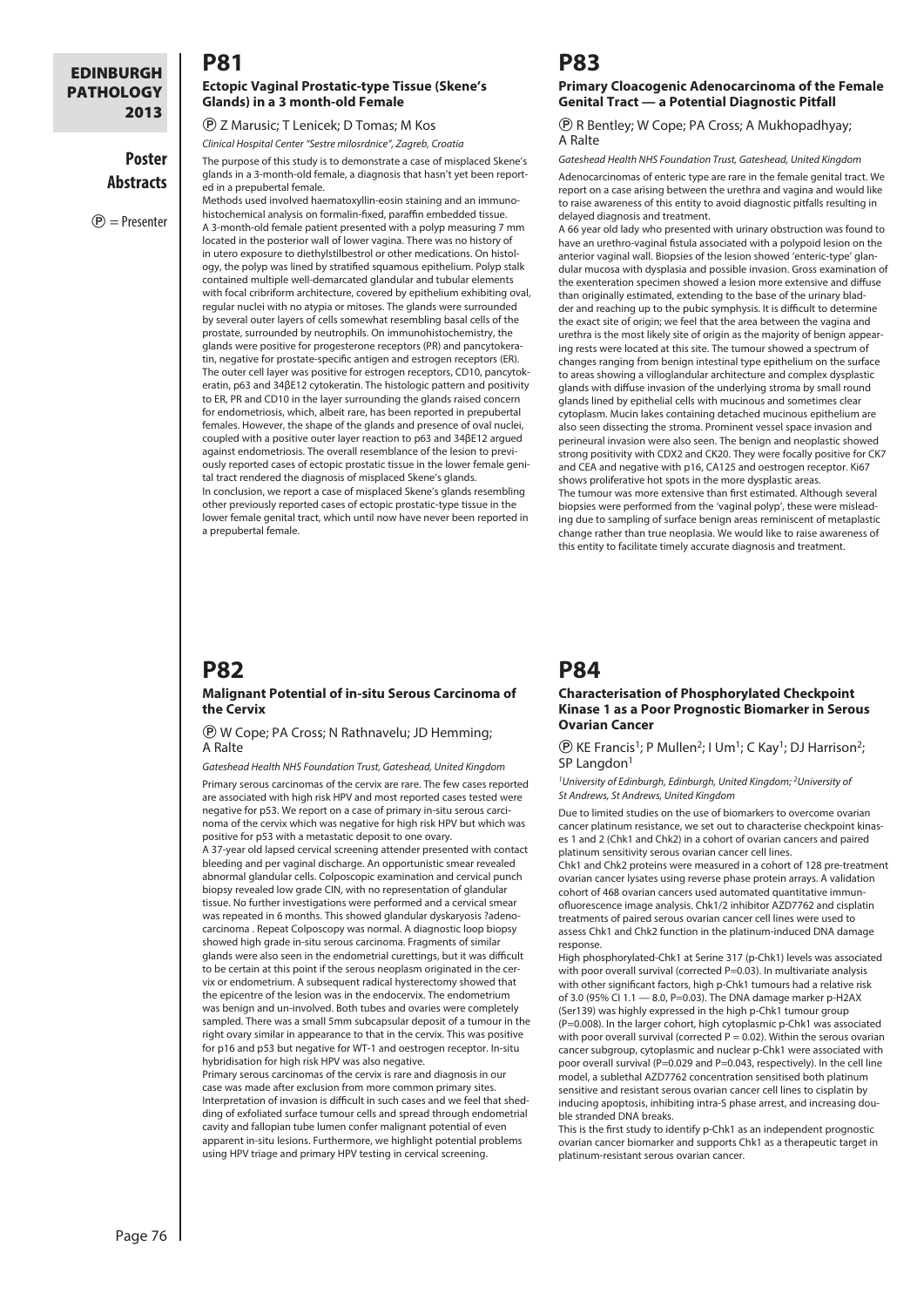### **Poster Abstracts**

 $(P)$  = Presenter

## **P85**

#### **Not all Optically Clear Vacuoles Indicate Fat and Hence Uterine Perforation in an Endometrial Biopsy – Pseudolipomatosis a Well Described but Little Known Pitfall**

P L Edmunds; G Salman; R Arora

*University College London Hospitals NHS Foundation Trust, London, United Kingdom*

*Background:* Pseudolipomatosis is an artefact more commonly described in gastrointestinal specimens. The term refers to the presence of optically clear vacuoles which mimic fat within biopsies. Pseudolipomatosis is thought to artifactually contaminate specimens as a result of suction technique or due to chemicals used in the sterilization of surgical instruments .Pseudolipomatosis has also been described in skin specimens and less commonly in gynaecological biopsies. It has been classified as type A or B, according to the variation in size of the vacuoles observed.

*Case report:* We describe the case of an endometrial Pipelle biopsy from a 45 year old which showed optically clear vacuoles and was initially reported as containing fat . The possibility of an uterine perforation was raised and the report was urgently communicated with the gynecologist. The gynecologist however pointed out that this would be extremely unlikely from this Pipelle biopsy which was performed without curettage. A Sudan black stain modified for paraffin embedded material was then performed and the histology reassessed. It was concluded that the vacuoles seen on initial histological assessment are best interpreted as an artefact, and a supplementary report was then issued with clinicopathological correlation.

*Conclusion:* Pseudolipomatosis is a well described but little known pitfall in endometrial biopsies. Clinico-pathological correlation and an awareness of this terminology would avoid over interpretation of fat within endometrial biopsies. This would eliminate the stress involved in raising the possibility of uterine perforation to all parties concerned.

## **P86**

#### **Squamous Cell Carcinoma and Cervical Intraepithelial Neoplasia in Routinely Removed Endocervical Polyps – A Seven Year Review**

P CE Ryan; C Heffron

*Cork University Hospital, Cork, Ireland*

*Purpose of Study:* Endocervical polyps, commonly encountered in routine pathology practice, can harbour sinister pathologic findings. The reported rate of squamous cervical intraepithelial neoplasia (CIN) or carcinoma ranges from 0.1%-0.7%. We report the incidence of CIN and invasive carcinoma arising in endocervical polyps in our institution and discuss the issues that arise when such diagnoses are made. *Methods:* 5183 reports coded "cervix" were reviewed over a seven year period generating 126 endocervical polyps. Parameters recorded included age, symptoms, prior smear cytology, previous biopsies, polyp size and presence/absence of dysplasia/malignancy. *Summary of Results:* One case of invasive squamous cell carcinoma was identified in a 15mm polyp from a 57 year-old post-menopausal woman (0.7%). There were three cases of CIN II/III and one case of CIN I. The overall rate of dysplasia/malignancy was 3.9%. Of these five cases, three had recent smears - the CIN I case had a negative smear, one CIN III case was classified as borderline change: high-grade dyskaryosis not excluded and the invasive carcinoma case was reported as severe dyskaryosis. *Discussion:* Our series reveals a higher rate of CIN compared to similar studies but our number of polyps is small. Despite this, our series does include one case of invasive squamous cell carcinoma arising in a polyp. A review of published English literature yielded only four reported cases of invasive squamous cell carcinoma arising in endocervical polyps. This study also highlights the limitations encountered when reporting invasive carcinoma in a polyp including accurate measurement of depth

and horizontal extent, determining the status of excision margins and pathologic staging. *Conclusions:* Squamous dysplasia/malignancy can rarely occur in

endocervical polyps justifying their routine excision.

## **P87**

#### **Pathological Assessment of Lymphadenopathy: An Audit of a Haematopathology Service over Two Years**

### P C Beggan; M Leader

*Royal College of Surgeons in Ireland, Dublin, Ireland*

Persistent, unexplained or clinically atypical lymphadenopathy requires pathological assessment. This audit reviewed 104 clinically atypical or suspicious lymph nodes which were assessed pathologically. Lymph node excision accounted for 46 cases, 22 had FNA,18 cases had FNA with tissue fragments and 18 cases had a core biopsy. Accurate diagnosis with FNA was possible in 5 cases (25%), in 6 cases (29%) if tissue fragments were provided, in 10 cases (56%) with core biopsies and in 43 cases (94%) with excisions.

In 26 cases lymphoma was diagnosed. A malignant diagnosis was made via lymph node excision in 19 cases, core biopsy in 5, and on material from FNA with tissue fragments in 2 cases. Malignancy was never diagnosed using FNA alone, reflecting the insufficiency of material for immunohistochemistry, or spreading or drying artefacts or the lack of flow cytometry in our institution.

In the follow up of the non malignant cases, one patient was subsequently diagnosed as a high grade B cell lymphoma indicating a false negative rate of approx 4%.

Accuracy rates in the literature regarding lymph node assessment by FNA range from 7-87%. Pathologists and clinicians should be aware of the limitations of FNA analysis of atypical adenopathy especially if facilities such as flow cytometry or molecular analysis are not available.. Clinicians should not be falsely reassured by a negative FNA report if the node is clinically suspicious.

## **P88**

### **Chronic Lymphocytic Lymphoma with Transformation to Acute Lymphoblastic Lymphoma: a Case Report and Review of the Literature**

P S Prendeville; O Gilligan; TJ Browne

*Cork University Hospital, Cork, Ireland*

*Introduction:* Chronic Lymphocytic Lymphoma/Leukemia (CLL) is a low grade lymphoproliferative disorder which is usually stable over many years. A small proportion of cases transform to a high grade lymphoma, most commonly Diffuse Large B Cell Lymphoma (Richter syndrome). We describe a rare case of B Cell Acute Lymphoblastic Lymphoma (ALL) arising in a patient with CLL, discuss the clinicopathologic features and review the literature on this uncommon occurrence.

*Case History:* A 52 year old asymptomatic male was diagnosed with CLL following detection of lymphocytosis on routine bloods. Bone marrow aspirate, trephine biopsy and flow cytometry confirmed a clonal population of small lymphocytes with condensed chromatin and scant cytoplasm, which were positive for B cell markers CD20 and CD79a with co-expression of CD5 and CD23. 18 months later, repeat bone marrow trephine revealed persistent evidence of CLL accompanied by an extensive blast infiltrate, which stained positively with B cell markers as well as TdT and CD10. The morphological and immunophenotypic findings were consistent with B cell ALL arising in a background of CLL. *Discussion:* The literature on ALL occurring in patients with CLL is limited to isolated case reports with less than 10 cases documented. The underlying mechanisms remain unclear. Knowlegde of this rare type of aggressive transformation that may occur in patients with CLL is essential for all those involved in the diagnosis of haematological malignancies to ensure accurate diagnosis and appropriate treatment.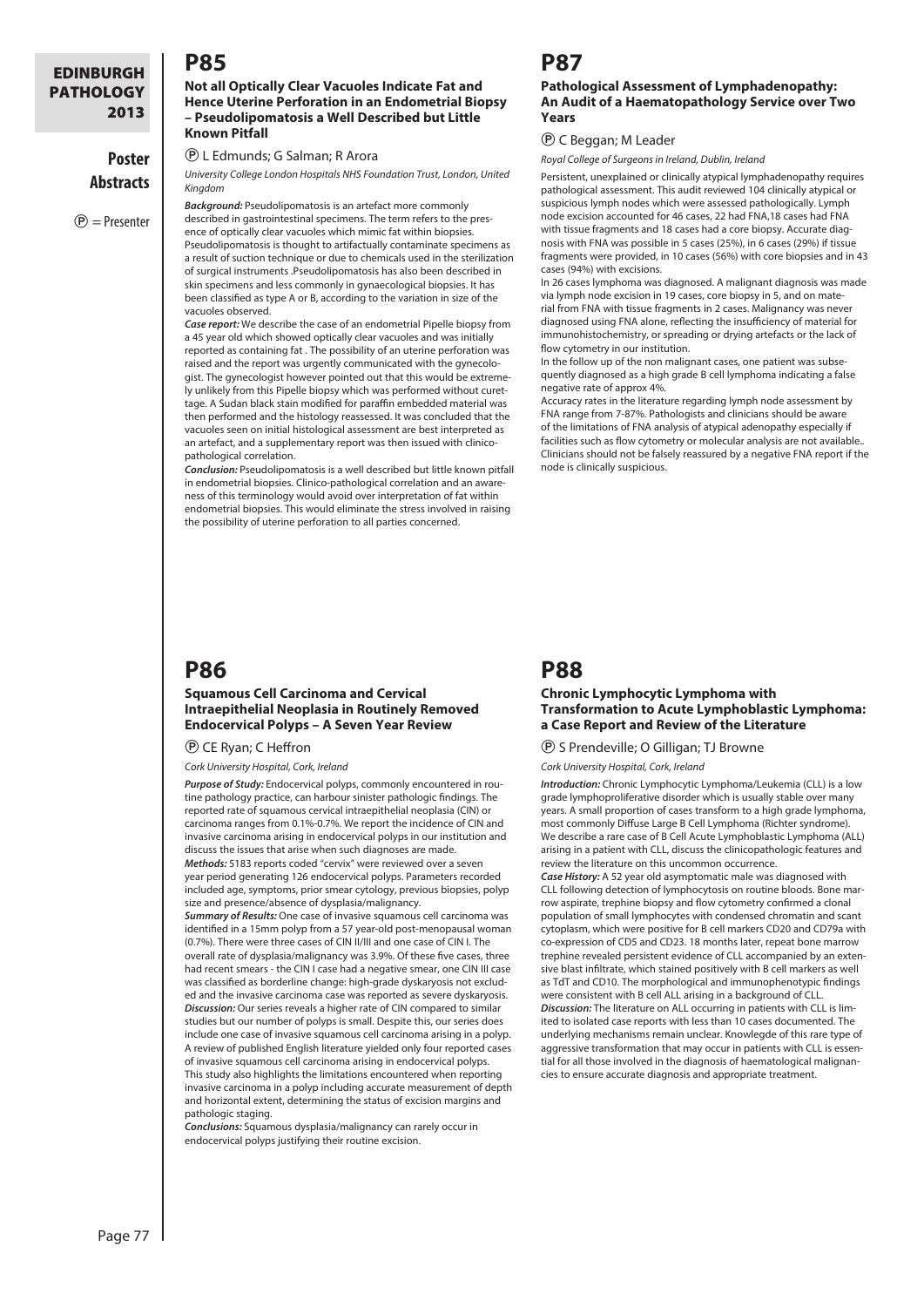### **Poster Abstracts**

 $(P)$  = Presenter

### **P89**

#### **An Unusual Case of HIV-associated Burkitt's Lymphoma with Mandibular and Tooth Socket Involvement**

#### P G Pitiyage; A Ramsay

*University College London Hospital, London, United Kingdom*

Burkitt lymphoma (BL) is a high grade B-cell lymphoma originally described by Dennis Burkitt in equatorial Africa. Later, Epstein and colleagues identified the role of the Epstein-Barr virus (EBV) in the pathogenesis of BL. There are three clinical subtypes of BL: endemic, sporadic and immunodeficiency associated. BL represents 3-4% of all lymphomas and commonly affects children, representing 40% of all childhood head and neck lymphomas.

Endemic BL is seen in central and sub-Saharan Africa with a peak incidence of 4-7 years and predominantly involves the jaws and facial bones. Sporadic BL is seen throughout the world and affects children and young adults. Jaw involvement is less common in sporadic BL; the majority of patients present with an abdominal mass. In immunodeficiency-associated BL the disease is commonly presents with nodal and bone marrow involvement. EBV is present in almost all cases of endemic BL; an EBV association is seen in 30% of sporadic BL cases and in 25-40% of immunodeficiency-associated BL cases.

A 47 year old male with no previous history presented with axillary swelling and was diagnosed with HIV infection and BL. Within 2 weeks of diagnosis he developed a submandibular swelling and had to undergo dental extractions. Histologically the tooth sockets showed infiltration by EBV-positive BL (as seen in the axillary node biopsy). This clinical pattern of disease was unusual and resembled that seen in children with endemic BL. Although it is rare for immunodeficiency-associated BL to show jaw and dental involvement, orofacial manifestations of the disease may be one of the first clinical findings.

## **P91**

### **Morcellated Spleens – Lessons From Beetroot Soup**

#### P R Ganguly; R Swami

*Queen Elizabeth II Hospital, Welwyn Garden City, United Kingdom*

Splenectomies following either spontaneous or traumatic rupture receive scant attention in Histopathology departments. We report our five year experience of a consecutive series of 64 splenectomies. *Patients & Methods* - 38 emergency splenectomies were identified in our departmental archives over the 2008-2012 period. Of these, there were 9 cases of spontaneous rupture, 12 traumatic ruptures, 7 splenectomies due to iatrogenic injury and 10 intra-operative splenectomies done to gain surgical access. During this period, we also identified 26 elective splenectomies done for a specific pathology. 38 emergency splenectomies submitted to the Histopathology department were in varying states of morcellation ranging from beetroot soup to partly disintegrated specimens. The number of blocks submitted for microscopy ranged from 3-15 in both emergency and elective splenectomies. *Results* - Histology showed 1 splenic marginal zone lymphoma, 1 mantle cell lymphoma, 1 angiosarcoma, 1 cavernous haemangioma and 1 case of extramedullary haematopoiesis in 9 splenectomies submitted for spontaneous rupture. There was no previous clinical suspicion of a haematological disorder or robust history of splenomegaly. The 26 elective splenectomies included 10 B-cell lymphomas, 7 idiopathic thrombocytopenic purpura, 4 haemolytic anaemia, 2 extramedullary haematopoiesis related to chronic myleoproliferative disease, 2 congestive splenomegaly due to portal hypertension and 1 case of abscess. *Conclusions* - Encountering an unexpected sinister histology is not uncommon in Histopathology practice. Morcellated spleens may get scant attention and ominous diagnoses can be missed. Interestingly, both elective and emergency splenectomy cases saw a similar range of sampling between 3-15 blocks. Our series demonstrates that morcellat-

ed spleens can harbour an unexpected pathology and these specimens should be properly attended to and meticulously examined.

## **P90**

### **Retroperitoneal Hyaline-vascular Castleman's Disease Mimicking Intra-abdominal Sarcoma**

#### P SP Sah; A Shankar; AD Ramsay

*University College London NHS Foundation Trust, London, United Kingdom*

Background: Castleman's disease (CD) is an uncommon lymphoproliferative disorder and is especially rare in the retroperitoneum. Case Report: A 37- year old female was referred by her GP with history of a recent increase in size of an intra-abdominal mass. The mass was first detected in 2001 as incidental finding on CT scan following a car accident. An open biopsy from the right para-aortic lesion in December 2012 was reported as reactive lymphoid tissue. Since 2001 the patient had been followed up with routine CT scans at her local hospital. Although essentially asymptomatic, she had suffered from occasional bouts of vomiting and right-sided abdominal pain. On this admission clinical examination revealed a palpable mass in the right upper quadrant and CT scan showed a well-encapsulated 6 x 5.5 cm mass abutting the IVC and anterior to the right kidney. The mass was pushing the head of pancreas and duodenum forwards and showed a heterogeneous internal texture with some peripheral calcification. The patient was discussed at the abdominal sarcoma MDT meeting and underwent excision of the mass; the presumed diagnosis was a low-grade mesenchymal tumour. The specimen was a well-circumscribed haemorrhagic mass weighing 130g and measuring up to 80mm in diameter. Histology showed the characteristic features of hyaline-vascular Castleman's disease and no evidence of malignancy. The patient has remained asymptomatic and has been referred to the haematology team for follow-up. Conclusion: Although retroperitoneal CD is rare, it does fall into the differential diagnosis of retroperitoneal tumours. Histology is required for a definitive diagnosis.

## **P92**

### **Correlation Between Lymph Node Aspirate and Biopsy in the Diagnosis of Lymphoid Malignancies**

P S Zafreen; W Al-Qsous

*Aberdeen Royal Infirmary, Aberdeen, United Kingdom*

Aim: In this retrospective study, we examined the correlation between fine needle aspirate (FNA) and lymph node biopsy in the diagnosis of haematolymphoid malignancies.

Material and Methods: We analyzed the cytology and histology reports of 74 cases of clinically suspected lymphoma that had a definitive or suspicious fine needle aspirate diagnosis of lymphoma at our centre between 2005 and 2012. All cases had subsequent excisional biopsies with lymphoma cases sub-classified according to the WHO classification. Results: 45 patients were males and 29 were females. The median age at presentation was 65 years. Cervical lymphadenopathy was the most common presentation. 49 (65%) cases had a definitive diagnosis of lymphoma on FNA and which were confirmed on biopsy. 21 (28%) cases had a suspicious morphology on FNA; and on subsequent biopsies a definitive diagnosis of lymphoma was made. Four cases had suspicious FNA diagnosis of lymphoma but excisional biopsies revealed a different diagnosis, including reactive lympahadenopathy, tuberculosis, neurosphilis, and myeloid sarcoma. Ancillary studies (immunocytochemistry and or flow cytometry) have been carried out on 52 cases which contributed towards a correct diagnosis in 77% of cases, while the remaining 23% being inconclusive.

Conclusion: FNA is a reliable tool in the initial diagnosis of lymphoma, mainly when combined with immunocytochemistry and flow cytometry. However, it should be borne in mind that unusual reactive conditions and less common haematolymphoid malignancies can mimic common lymphomas and therefore, excisonal biopsy should be encouraged for a definitive diagnosis and further classification of lymphoma.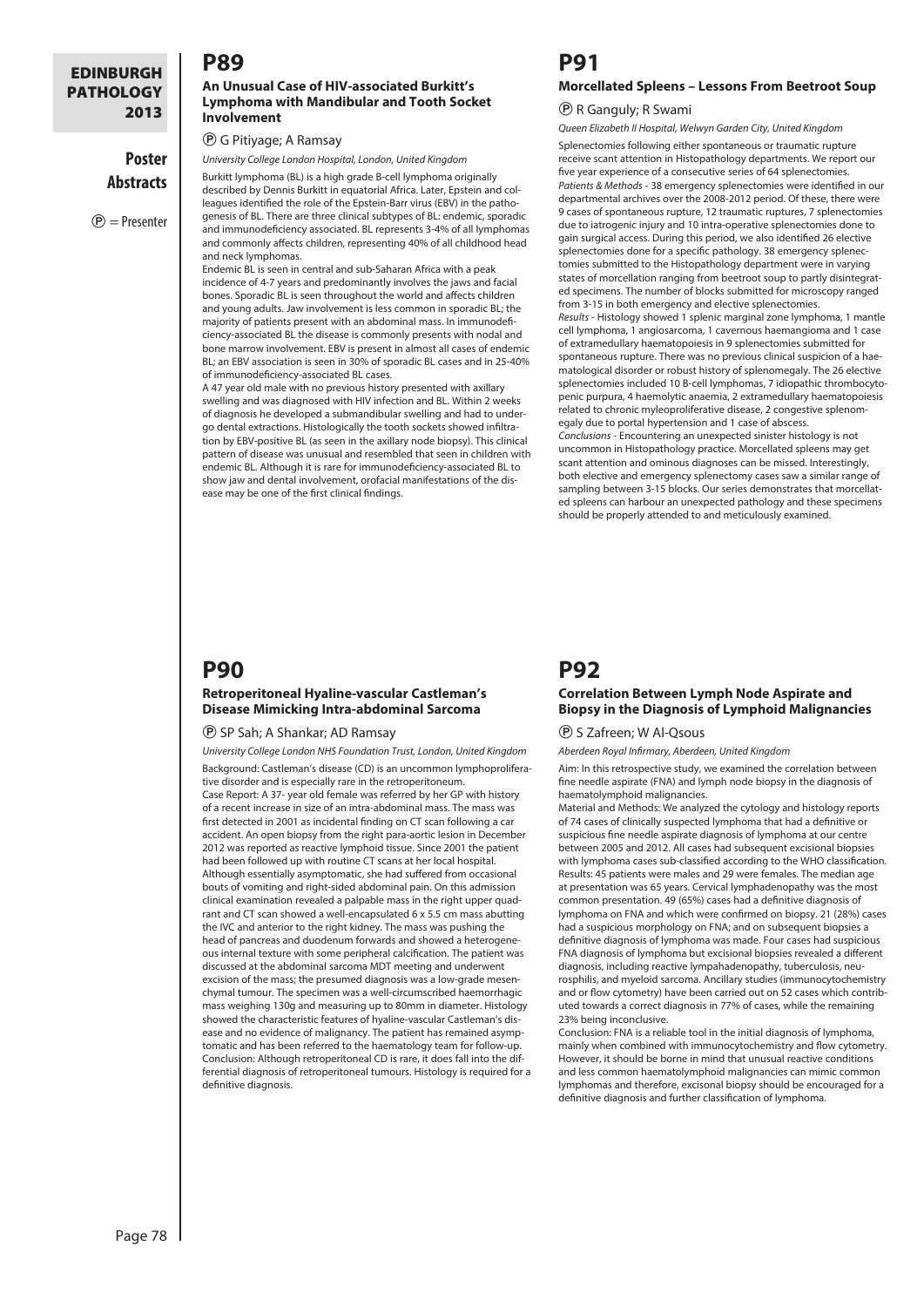### **Poster Abstracts**

**P93**

 $(P)$  = Presenter

### **Follicular Lymphoma Insitu: A Study of 4 Cases**

### P T Balamurugan; R Kurian; L Hendry; I Bagwan

*The Royal Surrey County Hospital, Guildford, United Kingdom*

*Introduction:* Follicular lymphoma insitu (FLIS) is a rare entity with a prevalence of only 2.3 %. Here we discuss four cases of FLIS with their clinical presentation.

*Material and Methods:* Clinical histories were retrieved from the medical records. Histopathology specimens were blocked appropriately and stained with H&E. Immunohistochemistry was performed in all 4 cases and molecular/ PCR analysis was performed in 2 cases.

*Results:* The age range was 62-72 years, comprising two males and two females. Clinically, lymphoma was suspected only in one case. On histopathological examination, one case showed Diffuse Large B cell lymphoma (DLBCL) of the small bowel with a minor component of Follicular Lymphoma (10%). The mesenteric lymph nodes removed as part of the resection showed features of Follicular lymphoma grade 1 and FLIS. The remaining three cases showed only FLIS.

*Discussion:* FLIS has a very low rate of progression to clinically significant Follicular Lymphoma (FL). Currently there is no evidence for starting any therapy for "in situ" lymphoma, and a "wait-and-see policy" is strongly suggested. The patient with concurrent DLBCL received chemotherapy and is under remission 13 months after surgery. Out of the two patients who had an incidental diagnosis of FLIS, one also had colorectal adenocarcinoma and the other had a pancreatic carcinoma. For both of them the survival was more related to the primary malignancy rather than the incidental findings of FLIS. The patient who had clinical suspicion of lymphoma underwent bone marrow biopsy which was negative.

## **P94**

#### **A Histopathologic Analysis of Non-Viral Infectious and Tropical Diseases at a Tertiary Health Institution in South Western Nigeria.**

#### P AE Omonisi1; OO Olaofe2; FO Irabor1; AA Oladele1; GO Omoniyi-Esan3

*1Obafemi Awolowo University Teaching Hospitals Complex, Ile-Ife, Nigeria; 2Ladoke Akintola Utech Teaching Hospital, Osogbo, Nigeria; 3Obafemi Awolowo University Ile-Ife, Nigeria*

*Introduction:* Africa suffers significant population losses each year from infectious and parasitic diseases. Infectious and parasitic diseases rank second among the top killer of the world according to WHO report. The objective of this study is to present the pattern, age, sex and site distribution as well as histopathology features of non-viral infectious and tropical diseases as seen in our facility. This study also aim at documenting the top five most common parasitic diseases in our centre based on tissue biopsies.

*Materials and Methods:* This was a retrospective review of the surgical registers in the Department of Morbid Anatomy & Forensic Medicine, Obafemi Awolowo University Teaching Hospitals Complex Ile-Ife, Nigeria, for cases of non-viral infectious and parasitic diseases. The study period was from January 1, 1990 to December 31, 2010 .The cases seen were analyzed using SPSS version 15.

*Results:* A total of 164 cases were diagnosed histologically during the study period. About 41.5 %( 68 cases) of the cases were tuberculosis. The top five common diseases were tuberculosis(41.5%),salmonella typhi (18.3%),schistosomiasis (15.2%), onchocerchiasis (6.7%), histoplasmosis (5.5%) and leprosy (5.5%).The ages ranged from 1-85 years (mean of 27.69) with the peak in patients 20-29 year age group and Male :Female ratio of 1.47:1.The commonest site was the lymph node and tuberculosis accounted for the majority at this site. Unusual sites such as ovary, pericardium and breast were also documented.

*Conclusions:* Non-viral infectious and tropical diseases are major policy issue that transcends national boundaries. Tuberculosis remains the commonest non-viral infectious and diseases in our centre.

## **P95**

#### **A Second Malignant Neoplasm: A Rare Case of Paediatric Insular Thyroid Carcinoma following Chemo-radiotherapy**

 $\textcircled{P}$  J Chan<sup>1</sup>; D Fowler<sup>1</sup>; S Jogai<sup>1</sup>; N Singh<sup>1</sup>; B Vadgama<sup>1</sup>; R Ramanujachar2

*1Department of Cellular Pathology, University Hospital Southampton NHS Foundation Trust, Southampton, United Kingdom; 2Paediatric Oncology, University Hospital Southampton NHS Foundation Trust, Southampton, United Kingdom*

Childhood thyroid neoplasms are uncommon and second malignant neoplasms are typically of follicular or papillary subtype. We present the first literature reported paediatric case of insular thyroid carcinoma post chemo-radiotherapy treatment for bilateral anaplastic Wilms' tumour. 12 year old euthyroid girl had an incidentally detected right thyroid lobe nodule whilst reinsertion of her neck permacath access. She had been previously treated for bilateral Wilms' tumour at age 3, with left nephrectomy/chemotherapy. Right-sided relapse, 6 months later, was treated with second-line chemotherapy, consolidated with high-dose melphalan, autologous transplant and right flank radiotherapy 25.2Gy in 14 fractions. Long-term remission from a further relapse was achieved with right nephrectomy/adjuvant chemotherapy.

Fine needle aspiration demonstrated atypical neoplastic cells however it was unclear whether this represented primary or metastatic disease. A subsequent right hemithyroidectomy revealed a 27x18x18mm encapsulated nodular tumour composed of large solid nests (insulae) and anastomosing islands. Tumour cells showed round nuclei, nuclear pleomorphism, stippled chromatin, conspicuous mitoses with expression of TTF-1 and thyroglobulin. Foci of necrosis, vascular and capsular invasion were seen. These microscopic features were of a poorly differentiated "insular" thyroid carcinoma.

This is the first described case of insular carcinoma arising in this clinical setting and carries an intermediate prognosis between follicular/papillary and anaplastic subtypes.

There is an increasingly recognised risk of secondary malignancy in long-term survivors of childhood malignancy. The mechanism of alkylating agents, radiotherapy, underlying genetics predisposing to secondary malignancy is being studied. Future cancer treatments should incorporate strategies to screen and reduce risk of second malignant neoplasms.

## **P96**

### **Post Mortem Examinations in Cases of Stillbirth: Is PM Microbiology Useful?**

**P** ZM Mead<sup>1</sup>; S Holden<sup>2</sup>; B Vadgama<sup>2</sup>; A Pallet<sup>2</sup>; S Yamamoto<sup>2</sup>; D Fowler<sup>2</sup>

*1Cambridge University Hospital, Cambridge, United Kingdom; 2Southampton University Hospital, Southampton, United Kingdom*

*Introduction:* Although infant mortality rates have dropped, stillbirth rates have not declined to the same extent. The cause of stillbirth is incompletely understood and the PM rate is low; more than half of cases remain unexplained. Regional variation in PM practice exists. Aims: To examine whether the RCPath's guidelines for microbiology investigation in stillbirth is justifiable. The current recommendation is; a routine lung swab, blood culture +/- other sampling dependent upon the clinical history and macro findings.

*Methods:* We audited histology and microbiology from stillbirth PM cases over a 12 month period (n=48). Bacteria grown at PM were classified into pathogenic and non-pathogenic organisms and correlated with histological evidence of infection at PM.

*Results:* Microbiology was taken in 31/48 (65%) of cases, in accordance with RCPath guidelines. In 17 cases where microbiology was not taken, 5 (29%) had histological evidence of chorioamnionitis. 11/31 (35%) cases were sterile, 8/31 (25%) grew non-pathogenic bacteria and 12/31(39%) grew pathogenic bacteria. Of these pathogenic isolates, 7 were E.Coli, 5 were Group B Streptococci and 1 was Staphylococcus aureus (of which 4 cases showed histological evidence of chorioamnionitis.)

*Conclusion:* E.coli, Group B Streptococci and Staphylococcus aureus are potentially significant pathogens, and may be important contributory factors in stillbirth. In view of the percentage of cases which grew a pathogenic organism, we suggest bacteriology should be performed in most cases. Microbiology plays a useful part aiding interpretation of histological evidence of infection at PM. Further research is required to improve our understanding of the cause of stillbirths and specifically how significant positive cultures should be interpreted in the light of absent histological features of infection. We recommend close liaison with the microbiology team in such cases and possibly toxin analysis.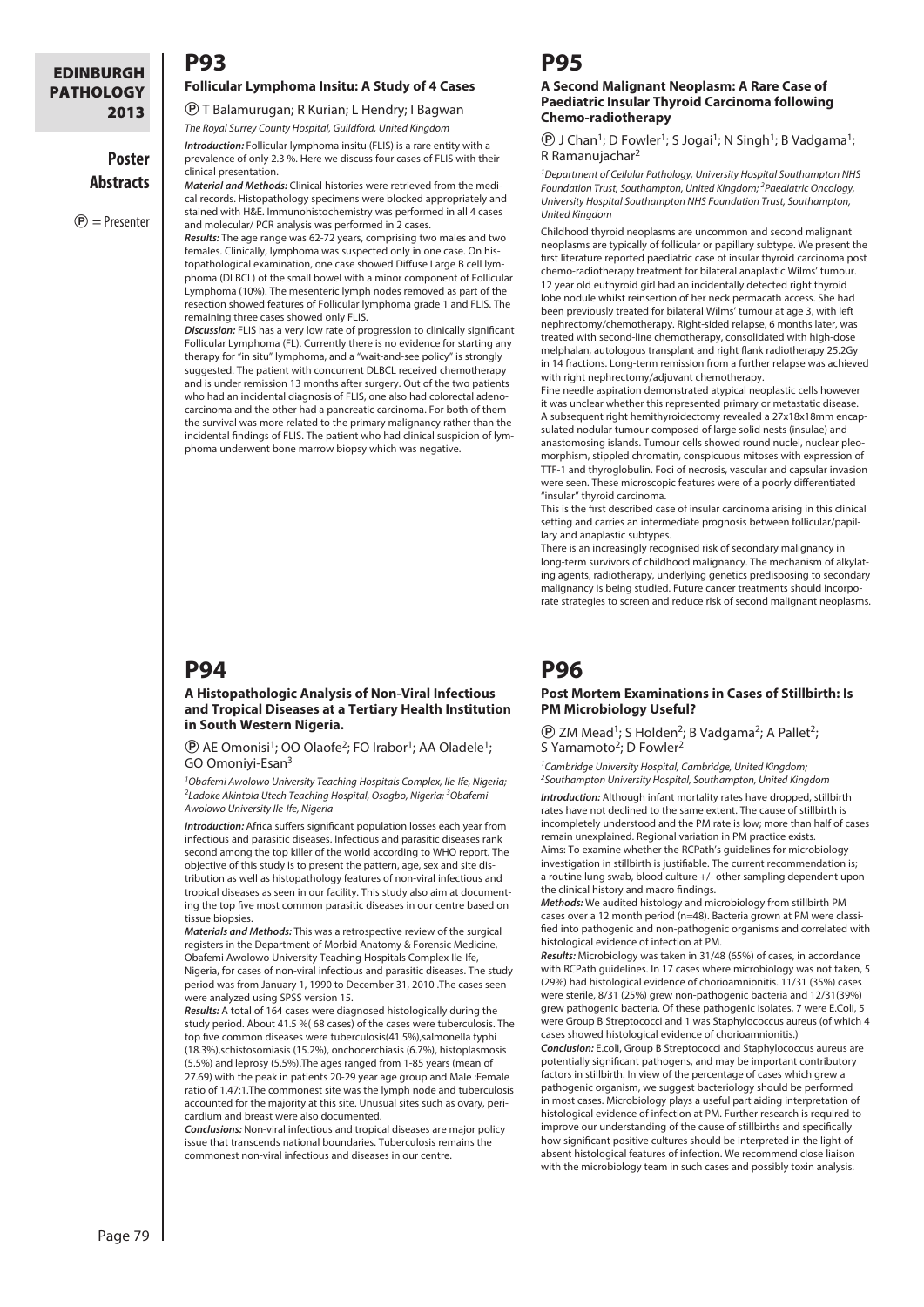### **Poster Abstracts**

 $(P)$  = Presenter

### **P97**

#### **Influenza A (H1N1) Infection as a Trigger of Fatal Bronchial Asthma**

P AR Bamber; JW Pryce; M Malone; NJ Sebire

*Great Ormond Street Hospital for Children, London, United Kingdom*

Background: Clinical studies have reported that children with asthma have increased susceptibility to infection with H1N1 Influenza A, and infection with H1N1 Influenza A can reveal underlying asthma by inducing a severe asthma attack in atopic children without previous history of asthma. Influenza-related deaths in asthmatics are usually due to development of secondary bronchopneumonia. We present a child dying of acute asthma, without bronchopneumonia, in the context of H1N1 Influenza A infection.

Case Report: A 2-year old girl with a 3 month history of repeated hospital attendances with respiratory tract symptoms and febrile convulsions suffered fevers in the week before death but was otherwise well. She was put to bed, apparently well, and found dead the next morning. Autopsy demonstrated an otherwise normal child whose lungs showed features of acute asthma with prominent mucus plugging and eosinophilic infiltration of airway walls. Chronic changes were also present (goblet cell hyperplasia, smooth muscle hyperplasia and thickening of bronchial basement membranes). There was no bronchopneumonia. The presence of coexisting H1N1 infection was confirmed by Polymerase Chain Reaction.

Conclusion: This case supports data suggesting that H1N1 Influenza A infection can trigger severe asthma attacks in previously undiagnosed children and demonstrates that deaths may occur in children with H1N1 Influenza A infection as a result of acute asthma, even in the absence of bacterial superinfection.

## **P98**

#### **The Prognostic Impact of MGMT Expression on Lowgrade Gangliogliomas**

#### $\textcircled{P}$  IW Chang<sup>1</sup>; CH Hung<sup>2</sup>

*1Institute of Biotechnology and Chemical Engineering and E-DA Hospital, I-Shou University, Kaohsiung City, Taiwan; 2Institute of Biotechnology and Chemical Engineering, I-Shou University, Kaohsiung City, Taiwan*

Ganglioglioma (GG) is an uncommon brain parenchymal neoplasm. Although most cases have indolent clinical behaviour, a subgroup of GGs does recur, especially in patients with unresectable disease. O6-methylguanine DNA methyltransferase (MGMT) is a DNA repair protein that removes mutagenic and cytotoxic adducts from O6-guanine in DNA. Lack of MGMT protein expression immunohistochemically is related to drug responses in patients of malignant glioma treated with alkylating agents. Furthermore, MGMT promoter methylation has also been investigated as an independent favourable prognostic factor for glioblastoma. The primary management is surgical resection for GGs and grossly total resection is recommended. Despite infrequent use of chemotherapy for low-grade GGs, it was still introduced to a subset of patients, especially who had unresectable disease.

We render clinicopathologic features of nine cases of low-grade GGs to further elucidate the relationship between the status of the MGMT protein expression and the prognosis. This series included four men and five women with a mean age of 21.6 years at the first surgery. The mean postoperative follow-up period was 6 years. Only two patients had recurrent disease after 1.7 and 3.2 years of the first surgery. Immunohistochemically, 11.1% exhibits 3+ nuclear staining for MGMT protein, 11.1% exhibited 2+ staining, 33.3% exhibited 1+ staining, and 44.4% exhibited 0 staining. Tumours with more intensive MGMT protein expression (2+~3+ immunostaining) tended to recur more frequently  $(p < 0.05)$ , corresponding to the worse prognostic predictive value of intensive MGMT staining.

## **P99**

#### **Atypical Fibroxanthoma and Pleomorphic Dermal Sarcoma with Pseudoangiomatous Features: a Histologic and Immunohistochemical Mimic of Cutaneous Angiosarcoma**

P CK Thum1; EA Husain2; K Mulholland3; J Hornick4; T Brenn1

*1Western General Hospital, Edinburgh, United Kingdom; 2Aberdeen Royal Infirmary, Aberdeen, United Kingdom; 3Altnagelvin Area Hospital, Londonderry, United Kingdom; 4Brigham and Women's Hospital, Boston, United States*

Atypical fibroxanthoma (AFX) and pleomorphic dermal sarcoma (PDS) may show pseudoangiomatous features making separation from cutaneous angiosarcoma challenging. Accurate diagnosis is necessary in view of the implication on behaviour and treatment.

Eleven AFX and three PDS with pseudoangiomatous features were retrieved from departmental and consultation files. H&E-stained sections and immunohistochemistry for markers of endothelial differentiation, including CD31, CD34, Fli-1 and ERG, were evaluated. Clinical and follow-up data were obtained.

The tumours presented as exophytic nodules on sun-damaged skin of the head and neck of elderly males (age range: 69-88). Histologically, they were composed of pleomorphic epithelioid and spindle cells in varying amounts, forming solid sheets and fascicles. All cases showed pseudoangiomatous features in the form of blood-filled, pseudovascular spaces with areas of haemorrhage and hemosiderin deposition, comprising 20%-80% of the tumour. While AFX were confined to the dermis with a pushing growth pattern, PDS were diffusely infiltrative invading deep subcutis and underlying fascia. There was no evidence of necrosis or perineural or lymphovascular invasion. By immunohistochemistry, focal expression of CD31 was seen in four AFX (36%) and one PDS (33%). Seven AFX (64%) showed weak expression of Fli-1. All PDS (100%) showed nuclear staining of Fli-1. No expression of CD34 and ERG was observed. Follow-up, available in 10 patients (median: 43 months), showed no evidence of recurrence, metastasis or disease related mortality. AFX and PDS with pseudoangiomatous features closely resemble poorly differentiated cutaneous angiosarcoma histologically. They arise in the same clinical setting and may share expression of the endothelial markers Fli-1 and CD31. Negativity for CD34 and ERG, in particular, are important distinguishing features allowing accurate distinction.

## **P100**

### **Impact of Immunohistochemistry on Turnaround Times in Reporting Biopsies of Non-melanoma Skin Cancer**

#### P JYX Too1; N Kirkham2

*1Newcastle University Medical School, Newcastle upon Tyne, United Kingdom; 2Royal Victoria Infirmary, Newcastle upon Tyne, United Kingdom*

Non-melanoma skin cancer is common in the older members of our society and is mainly a consequence of long term sun exposure. These cancers carry a low risk of metastasis but may progress to invade into surrounding tissues if not completely excised.

The RCPath standard for histopathological reporting of these biopsy specimens is that a report should be produced within 7 days in 90% of cases.

In this retrospective audit of data from the laboratory information system the turnaround time from receipt of the specimen to the time of reporting was analysed.

Immunohistochemistry (IHC) is an additional method sometimes used to aid in differential diagnosis. The utility of immunohistochemistry in aiding differential diagnosis, and its effect on turnaround time, was also analysed.

The standard for histopathological reporting was achieved for both types of cancer. In the majority of cases the use of immunohistochemistry lead to some further delay in producing the report, but reports were still produced within 7 days.

In a small number of cases reports were not produced within 7 days. The majority of these reports were produced by a single pathologist suggesting that individual variation in practice may have contributed to lengthened turnaround times to a greater degree than the time needed to perform additional immunohistochemistry.

IHC is only rarely used in routine diagnostic practice (5% of SCCs and 1 % of BCCs). IHC defines a small number of tumours showing basosquamous differentiation that had not been recognised on H&E.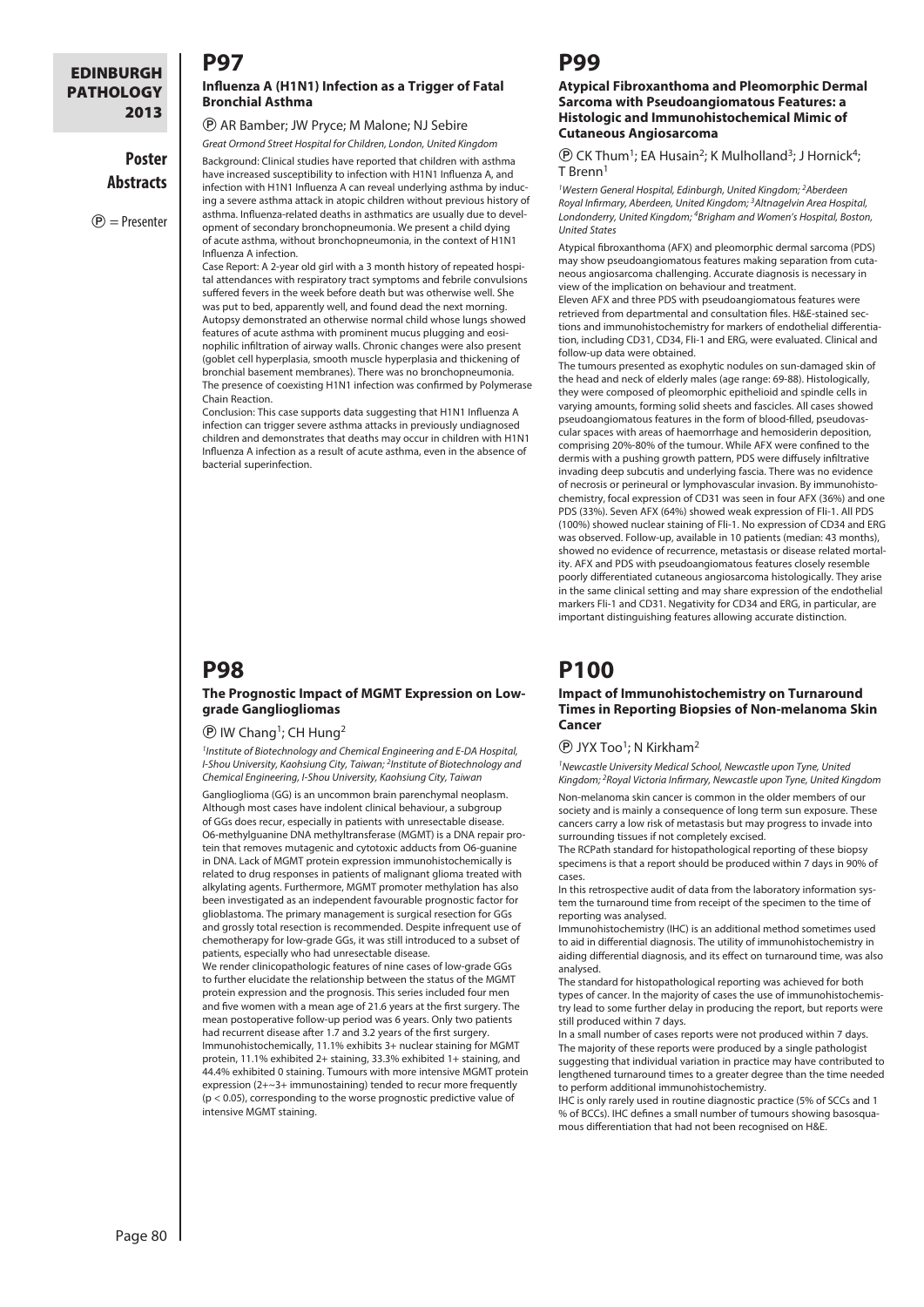### **Poster Abstracts**

 $(P)$  = Presenter

## **P101**

#### **Ber EP4 in the Differential Diagnosis of Nonmelanoma Skin Cancer**

P N Kirkham1; JYX Too2

*1Royal Victoria Infirmary, Newcastle upon Tyne, United Kingdom; 2Newcastle University Medical School, Newcastle upon Tyne, United Kingdom*

Non-melanoma skin cancer is common in the older members of our society and is mainly a consequence of long term sun exposure. These cancers carry a low risk of metastasis but may progress to invade into surrounding tissues if not completely excised. The major diagnostic categories are squamous cell (SCC) and basal cell carcinoma (BCC). A further category of basosquamous carcinoma (BSCC) is less commonly recognised and its classification is confusing.

Ber EP4 has been used as a dependable marker in differential diagnosis, typically being strongly positive in most basal cell carcinomas, less strongly positive in cytoplasm and often showing membrane-positivity in basosquamous carcinoma, and negative in squamous cell carcinomas. In an audit of six months in 2012 95 SCCs and 277 BCCs were reported. Ber EP4 staining was carried out in 5% of SCCs and 1% of BCCs. As a result of Ber EP4 positivity 5 cases originally reported as SCC were reclassified as BSCC.

To see if greater use of Ber EP4 would identify more BSCCs a random selection of 19 SCCs with a pushing margin and 19 SCCs with an infiltrative margin were stained with Ber EP4. As a result 2 BSCCs were identified, 1 from each group (5%).

The clinical management of BSCCs is the same as for SCCs. Routine use of Ber EP4 as an adjunct to H&E diagnosis used to identify BSCC may identify a small number of BSCCs that had not been recognised on H&E, but as the clinical management of BSCCs and SCCs is the same this does not appear to have an economic justification. Ber EP4 does still have a role in the differential diagnosis of unusual cases.

## **P102**

### **Malignant Melanoma Minimum Reporting Dataset: Is Cork University Hospital Compliant?**

P C Ryan; J Hogan

*Cork University Hospital, Cork, Ireland*

*Purpose of the Study:* Analyse completeness of histopathological reporting of malignant melanomas at our institution.

*Methods:* A computer-based search was performed, retrieving cases reported as "malignant melanoma" between January to March 2012. Primary tumours only were included, with wider excisions and metastatic deposits disregarded for the purposes of this audit. Histopathological reports were then compared to the Royal College of Pathologists' Minimum Dataset. Parameters required included the following: Breslow thickness, Clark level, Ulceration, LVI, perineural infiltration, tumour lymphocytes, microsatellites, regression, mitoses, coexisting naevus, margin status, pathological stage.

*Results:* 49 primary melanomas were found, including 20 invasive tumours and 29 in situ tumours. Invasive tumour reports were fully compliant for all parameters, except Clark level and tumour regression, which were 90% and 75% compliant respectively. In situ tumour reports were broadly compliant for all relevant parameters, except pathological staging as pTis (13.8% compliant).

*Conclusion:* Tumour reports are satisfactorily completed in the majority of invasive malignant melanoma cases, but reporting of tumour regression should be improved, especially as this may have significance as regards possible later metastatic potential. In situ melanomas are not routinely staged pTis, and this will require further attention. A reaudit is recommended at a later date.

## **P103**

### **Comparison of Bone Histology Samples Obtained from Solid Samples with Reamings**

P T Sorkin; B Newell

*St George's Hospital, London, United Kingdom*

*Background:* Bone histology samples are frequently sent for people with fractured neck of femurs to screen for underlaying malignancies. Samples often take the form of solid samples, such as bone fragments or femoral heads, or reamings from femoral canal preparation. It has previously been hypothesised that reamings are less useful than solid samples as the tissue may be damaged during the process of extracting it from the femur.

*Objectives:* To assess if there was a difference in the number of inconclusive results, or concordance of suspected and tissue diagnoses between these two groups.

*Method:* A retrospective audit of histology from 200 operations was performed to identify bone samples from patients with neck of femur fractures. The histology results for these patients were reviewed. *Results:* Forty-three samples were identified; 19 reamings, 24 solid samples. Of the reamed samples definitive diagnoses were made in 32%, no pathologial process was identified in 58%, and the results were inconclusive in 11%. Of the solid samples 21% gave a tissue diagnosis, 75% identified no pathological process, and 4% were inconclusive. 26% of the reamed samples provided tissue diagnosis consistent with that suspected, it was 17% in the solid sample group.

*Conclusion:* Although the sample size is small, there is no significant difference between the two sampling techniques in terms of the results obtained, or their concordance with suspected diagnosis. This suggests that either techniques can be employed when seeking a tissue diagnosis.

## **P104**

### **Is Intervertebral Disc Degeneration Linked to Anatomical Changes in the Vertebral Disc End Plate?**

P CA James; AJ Freemont

*University of Manchester, Manchester, United Kingdom*

*Background:* Discogenic back pain (DBP) affects 80% of people, costs £12.3B/annum, and causes considerable morbidity. A better understanding of DBP could significantly impact on health care. It has been hypothesised that a reduction in nutrients to intervertebral disc (IVD) cells secondary to thickening of the bone end plate (EP) of adjacent vertebral bodies causes the cellular dysfunction leading to IVD degeneration (IVDD), the IVD disorder associated with DBP. Nutrition of the avascular IVD relies on nutrient diffusion via terminal capillary buds and marrow spaces of the EP. This is the first histological study to examine this hypothesis.

*Methods:* Image analysis was conducted on 226 EP from 51 patients and EP thickness correlated with age, sex and extent of IVDD. 80 EP were then used to measure mean and minimum diffusion distances and blood vessel/marrow space length (% length of diffusion) and thereby derive the "diffusion index (D/A)". These were correlated, using linear regression analyses and Mann-Whitney testing, with IVDD.

*Results:* Showed: Mean EP thickness decreases insignificantly with age; No relationship between EP thickness and degeneration; No correlation between EP thickness and diffusion distance; but significant correlations between D/A and % length of diffusion, and mean diffusion distance. *Conclusion:* This study does not support the hypothesis implicating EP thickness and diffusion distance in IVD degeneration. Thus, disordered nutrition predisposes to IVD cell dysfunction it is not related to an anatomical disturbance of EP vascularisation.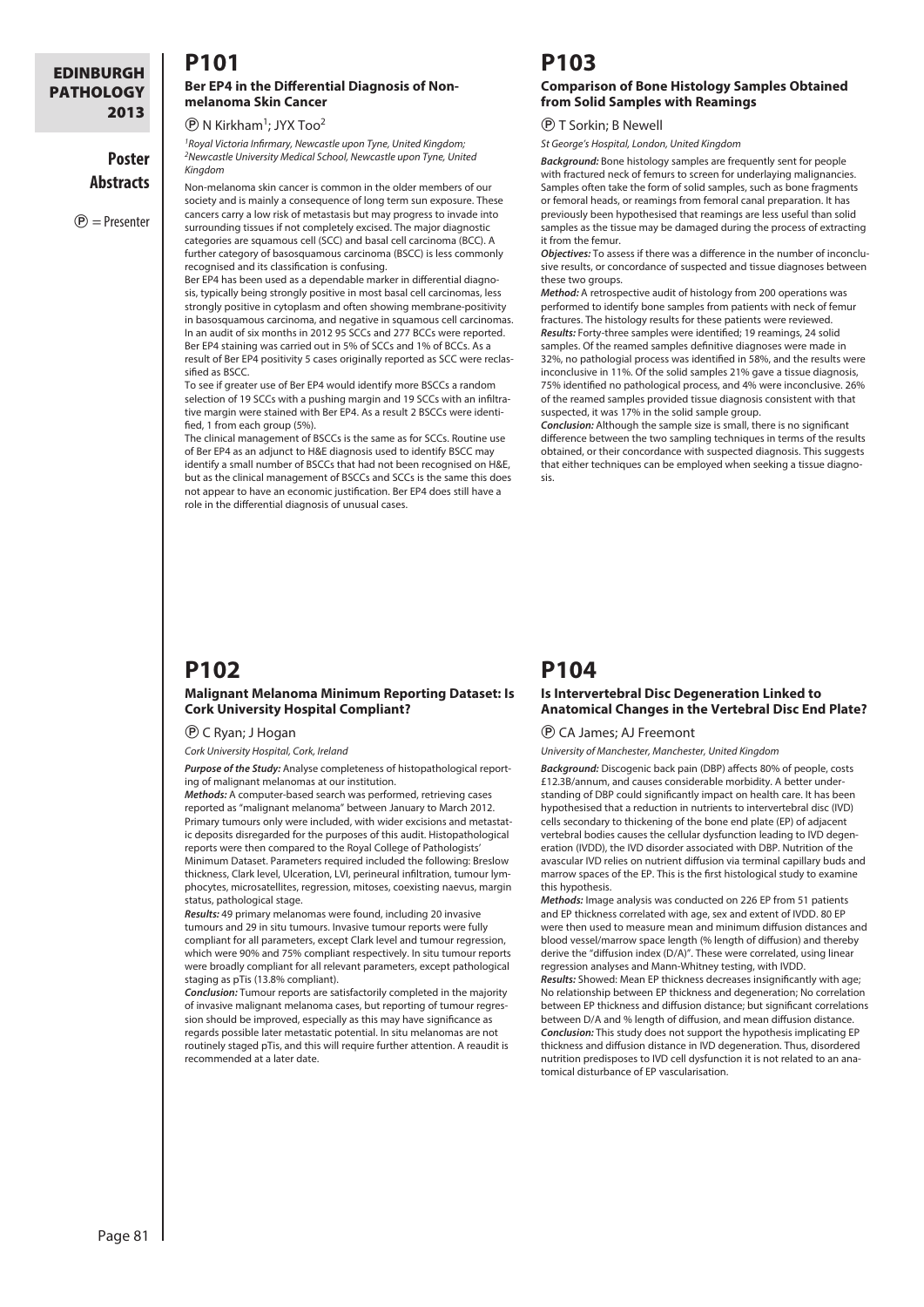### **Poster Abstracts**

 $(P)$  = Presenter

### **P105**

#### **Anti-calponin 1 Antibodies Highlight Intracytoplasmic Inclusions of Infantile Digital Fibromatosis**

**P** H Henderson<sup>1</sup>; D Salter<sup>1</sup>; Y Peng<sup>2</sup>

*1Edinburgh Royal Infirmary, Edinburgh, United Kingdom; 2Tri-Service General Hospital and National Defense Medical Center, Taipei, Taiwan*

*Aims:* Infantile digital fibromatosis (IDF) presents as a nodule occurring almost exclusively on the digits of infants and young children with potential for recurrence. The lesion is a proliferation of fibroblasts demonstrating pathognomonic intracytoplasmic inclusions. A diagnosis of IDF is challenging due to the low frequency of occurrence. Accurate diagnosis is however important as the lesion can cause joint deformity and lead to functional impairment. We used a panel of myogenic markers by standardised immunohistochemical stains to assess the nature of the tumour and inclusions as well as aid detection of the inclusions for diagnosis.

*Methods:* Eight cases of IDF were reviewed alongside a range of "noninclusion" pediatric fibromatosis and exposed to a panel of immunohistochemical stains using a fully automated immunostainer. *Results:* The cytoplasm of the lesional cells expressed calponin 1 (8/8 cases), calponin 2 (8/8 cases), calponin 3 (8/8 cases), a-smooth muscle actin (8/8) and desmin (8/8). There was no immunoreactivity with caldesmon (0/8). The inclusions reveal "ground glass" (punch-out) pattern with all the aforementioned stains except calponin 1. The tumour inclusions show strong immunoreactivity for calponin 1 (8/8) rendering them unmissable.

*Conclusions:* The cytoplasm of IDF cells shows positive immunoreactivity for calponin 1 which also clearly highlights the pathognomonic intracytoplasmic inclusions illustrating that calponin 1 is a useful marker for identifying the intracytoplasmic inclusions of IDF and may aid in understanding their composition. Cytoplasmic positivity allows the shape, size and extent of the tumour to be readily appreciated allowing discrimination from adjacent normal tissue and facilitating comment on the adequacy of excision.

## **P107**

### **High Expression of IL13RA2 in Osteoarthritis and Its association with Matrix Metalloproteinases**

P A Azfer; Z Ying; MD Salter

*University of Edinburgh, Edinburgh, United Kingdom*

Osteoarthritis is an idiopathic disease which is characterized by degeneration of articular cartilage that leads to fibrillation, fissures, gross ulceration and finally disappearance of the full thickness of articular cartilage. Proinflammatory cytokines are believed to play a pivotal role in the initiation and development of osteoarthritis. In the present study we have studied the expression of IL13RA2 in chondrocytes isolated from normal and OA human knee joints. IL13RA2 is a subunit of the interleukin 13 receptor complex which is closely related to IL13RA1. IL13RA2 binds IL13 with high affinity but lacks cytoplasm domain, and generally does not appear to function as a signal mediator- A decoy receptor. Five different cartilage tissues were taken from two groups, viz, normal and OA patient. The RT PCR result suggests that IL13RA2 is over expressed in the chondrocytes of OA group compared to normal chondrocytes. The transcript of levels of IL4R receptor was also found to be increased in OA cells compared to normal chondrocytes. We next determined whether Il13ra2 gene silencing through in vitro administration of human IL13RA2 speci**fi**c siRNA blocks the expression of IL13RA2, IL4R and other related chondrocytes specific genes in the OA cells. The human IL13RA2 siRNA inhibits expression of IL-13Ra2 after stimulation with IL-13, IL4. The stimulations of OA cells by IL1α and TNF-a, induce the expression of IL13RA2. Further we assessed that the transcript levels of MMP13, Opiod receptor, ADMTS5 were unchanged in OA cells after silencing IL13RA2 but stimulation of IL13 and IL4 in control OA cells, downregulated the expression of MMP13, Opiod receptor, and ADMTS5. Though similar pattern of IL13RA2 has been seen in murine and canine chondrocytes, further studies on signalling will advance our understanding on IL13 mediated Osteoarthritis.

## **P106**

### **Osteoarthritis (OA) and Obesity – Are the Co-Culprits?**

### (P) NS Harasymowicz<sup>1</sup>: A Azfer<sup>2</sup>: DF Hamilton<sup>3</sup>: R Burnett<sup>3</sup>; AHR Simpson<sup>3</sup>; DM Salter<sup>2</sup>

*1Department of Orthopaedics Edinburgh University Osteoarticular Research Group Division of Pathology Edinburgh University, Edinburgh, United Kingdom; 2Osteoarticular Research Group Division of Pathology Edinburgh University, Edinburgh, United Kingdom; 3Department of Orthopaedics Edinburgh University, Edinburgh, United Kingdom*

Osteoarthritis (OA) is a multifactorial degenerative joint disease leading to patient's disability. Obesity is one of the growing problems of western civilization as well. In the past it has been pointed that obesity as comorbidity with OA can have a huge impact on OA progression. Proteins produced by adipose tissue such as adipokines may play destructive or protective role in cartilage degradation. A molecular analysis of adipokines gene expression was conducted between patients undergoing knee replacement surgery with attention to the role of obesity in OA pathogenesis. The human chondrocytes were isolated from (a) lean, patients with BMI score at 25 and (b) patients with BMI score more than 35 during routine knee replacement surgery. The semi-quantitative PCR was performed to see the expression of confirmed adipocyte related genes. The preliminary data shows that in 2D culture of chondrocytes, the genes such as ADIPOR1 and ADIPOR2 did not show any change in gene expression. On the other hand two adipocyte related genes such as visfatin and PPARG was down regulated in obese OA patient compared to lean group. However, in the synovium the transcript level of adiponectin was found to be significantly down-regulated in obese patient. The differential expression of adiponectin and other adipose tissue related genes in the osteoarticular tissues of obese and lean groups may suggests distinct mechanism of interaction with molecules such as cytokines, and metalloproteases and ADAMTSs. So, further investigation on the mechanisms of these molecular markers can help us to analyze the role of adipokines in progression of Osteoarthritis.

## **P108**

### **CD7 Immunoreactivity in Ewing's Sarcoma/Primitive Neuroectodermal Tumour**

#### P H Henderson; A Oniscu; D Salter

*Edinburgh Royal Infirmary, Edinburgh, United Kingdom*

*Purpose of the study:* Ewing's sarcoma/primitive neuroectodermal tumours are round cell sarcomas demonstrating varying degrees of neuroectodermal differentiation. They most commonly occur in males below the age of twenty arising both in bone and soft tissues. They show membranous staining with CD99, vimentin and neural markers and a proportion of cases show dot positivity for cytokeratin. Approximately 85% of cases demonstrate translocation t(11;22). Our aim was to demonstrate CD7 immunoreactivity in a proportion of Ewing's sarcomas.

*Methods:* 23 Ewing's sarcomas were identified. Tumour rich blocks were identified on haematoxylin and eosin stained sections and Immunohistochemistry for CD7 was performed. Two independent pathologists assessed the pattern and quantified the percentage of tumour cells showing CD7 positive staining using a four point scale: Negative, <25%, 25-75% or >75% of tumour cells positive. The cases which demonstrated scattered positive cells were subsequently stained with CD45 to rule out cross-reactivity with CD7 positive T lymphocytes. *Summary of results:* 7 out of the 23 cases showed granular cytoplasmic tumour cell expression of CD7. Most positive cases showed 25-75% staining in tumour cells while one case showed >75% of tumour cells. Furthermore two other cases showed <25% staining. *Conclusion:* This study demonstrates CD7 immunoreactivity in a number of cases of Ewing's sarcoma/PNET. This is the first description of this finding. Further work would be necessary to investigate and explain these results.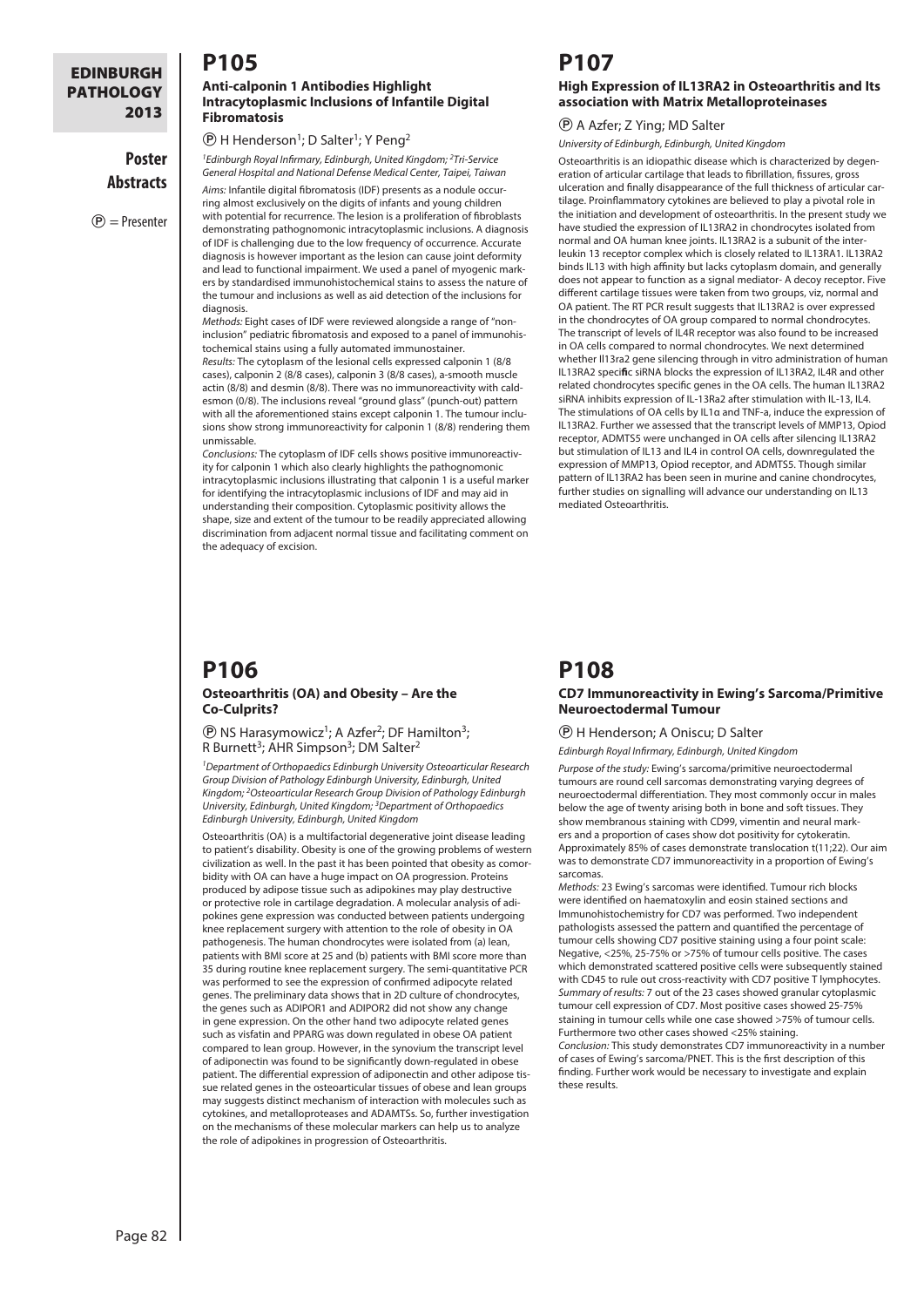### **Poster Abstracts**

 $(P)$  = Presenter

## **P109**

#### **Congenital Infantile Fibrosarcoma – A Series of 5 Cases**

 $\textcircled{P}$  SN Kalimuthu<sup>1</sup>; MJO O'Sullivan<sup>2</sup>; MBM McDermott<sup>1</sup> *1Our Lady's Children's Hospital, Crumlin, Dublin, Ireland; 2Our Lady's* 

*Children's Hospital, Dublin, Ireland*

*Introduction:* Congenital Infantile Fibrosarcoma (CIF) is a rapidly growing malignant neoplasm of infants, typically involving extremities or the head/neck region. We report a series of 5 cases from Our Lady's Children's Hospital, Crumlin (OLCHC), Ireland's largest paediatric hospital providing the majority of tertiary care for over 130,600 children annually *Methods:* 5 CIF cases diagnosed between 2001-2011 were retrieved from the OLCHC database. Histology and immunohistochemistry were reviewed. Clinical details including follow-up were obtained. RT-PCR assay for ETV6-NTRK3 fusion transcripts were performed on all cases. *Results:* All cases occured in males, aged 2 days to 2 months. Clinical presentations varied, including 2 rapidly growing cutaneous masses, an oral mass, a neck mass and an ileal perforation. Interestingly, the 2 cutaneous lesions clinically mimicked Kaposiform Haemangioendothelioma (KHE), a vascular tumour of intermediate malignant potential, presenting in infancy and displaying a rapid growth phase. Despite substantial clinical similarities, the clinical course and treatment of these two lesions differ widely. ETV6-NTRK3 fusion transcripts were identified in all cases. At 6 months follow-up, 4 patients responded well to treatment and 1 patient developed pulmonary metastasis.

*Conclusion:* CIF presenting as a rapidly growing, ulcerating mass can be life-threatening and requires timely appropriate therapy. The cutaneous tumours which represent 40% of CIFs in this series clinically masqueraded as KHE making it is clear that clinical diagnosis poses significant challenges. Molecular studies play a vital role in the diagnosis of a tumour with no characteristic immunoprofile.

## **P110**

### **Massive Localised Lymphoedema of the Morbidly Obese - A Diagnostic Challenge of the Modern Age**

P SN Kalimuthu; LB Burke; MWB Bennett

*Cork University Hospital, Cork, Ireland*

*Introduction:* Massive localized lymphoedema(MLL) is a rare reactive pseudotumour strongly associated with obesity, first described by Farshid and Weiss in 1998. Only approximately 30 cases have been reported in the literature.

*Case History:* A 66 year old, morbidly obese lady presented with a pendulous enlarging right medial thigh swelling over a 5 year period. The clinical impression was that of a soft tissue sarcoma. A biopsy was performed initially, which showed adipose tissue interspersed by loose fibroconnective septa containing atypical fibroblasts with surrounding increased vascularity. Atypical adipocytes or lipoblasts were not seen. Histology of the resected specimen mirrored the appearance of the biopsy allowing better appreciation of the interstitial oedema and vascular proliferation at the interface between fat and fibroconnective tissue. In addition, the overlying skin showed evidence of chronic lymphoedema (epidermal thickening, lymphangiectasia, dermal fibrosis with inflammation). A diagnosis of well differentiated liposarcoma (WDL) was considered but following intradepartmental consultation a diagnosis of MLL was rendered. At MDM, review of the radiological features concurred with the pathological diagnosis. The patient is well with no evidence of recurrence at 3 months follow-up.

*Discussion:* MLL can cause significant diagnostic difficulty and is often misdiagnosed as WDL, clinically and histologically. The clinical setting of MLL is distinctive and additional specific histological features including chronic lymphoedema of overlying skin, interface vascular proliferation and oedema can assist in making a correct diagnosis. Recurrences are common. However, the overall prognosis is excellent.

*Conclusion:* Recognition of this entity in the appropriate clinical setting by both clinicians and pathologists should avert the misdiagnosis of a WDL.

# **P111**

*This abstract has been withdrawn*

## **P112**

### **Audit of Needle Core Biopsies of Soft Tissue and Bone Sarcomas**

#### P A Vargiamidou; TR Helliwell

*Royal Liverpool University Hospital, Liverpool, United Kingdom*

The Sarcoma Diagnostic and Treatment service received pathology referrals for over 200 sarcoma patients in 2012, of which approximately 50% were for patients who had biopsies in our hospital. The aims of this audit were to review the efficiency of the diagnostic needle core biopsy pathology service over a 3 year period, the turnaround times and the proportion of inadequate biopsies.

All needle biopsies performed in 2010-2012 for the orthopaedic oncology service were reviewed. Target turnaround times were derived from the sarcoma histopathology dataset of the Royal College of Pathologists, with the expectation that 80% of soft tissue specimens should be reported within 7 calendar days and 80% of bone specimens should be reported within 10 days.

Out of 277 needle biopsies, 174 were soft tissue, 86 were bone and 17 were insufficient biopsies. 180 (65%) of the adequate specimens carried a malignant diagnosis. The median turnaround time was 5 days. For soft tissue needle biopsies, 70% had a final report within 7 days and 93% within 13 days. For bone needle biopsies, 82% were reported within 10 days. The main reasons for prolonged turnaround times was immuno histochemistry, molecular studies and second opinion. The inadequate specimens mostly contained non-diagnostic necrotic material or haematoma.

The turnaround times for orthopaedic needle core biopsies are slightly longer than the target for soft tissue samples, but are clinically acceptable as initial reports are available for the weekly MDT meeting. A re-audit is planned following refinements to the immunohistochemistry service that should reduce perceived delays.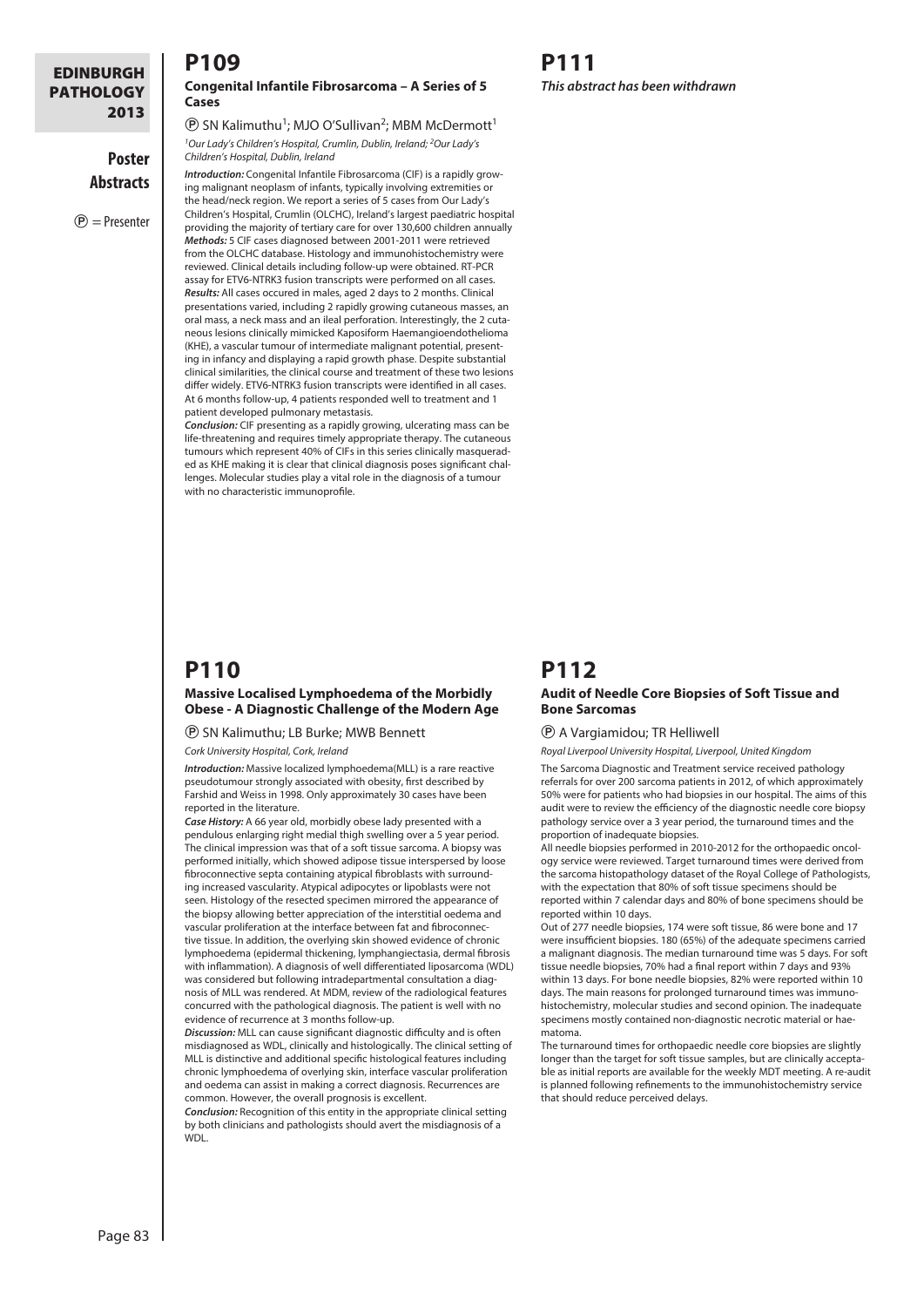# **Abstract**

**Reviewers**

### Abstract Reviewers

Dr MJ Arends, Cambridge Dr EW Benbow, Manchester Dr K Blessing, Glasgow Dr RJ Byers, Manchester Dr SS Cross, Sheffield Prof AM Flanagan, London Prof S Fleming, Dundee Prof AJ Freemont, Manchester Prof KC Gatter, Oxford Dr JJ Going, Glasgow Prof J Gosney, Liverpool Prof AM Hanby, Leeds Dr T Helliwell, Liverpool Prof SB Hubscher, Birmingham Prof M Ilyas, Nottingham Dr N Kirkham, Newcastle Dr G Kokai, Liverpool Dr S Manek, Oxford Prof JE Martin, London Prof WG McCluggage, Belfast Prof RFT McMahon, Manchester Prof GI Murray, Aberdeen Prof AG Nicholson, London Dr M Osborn, London Prof M Pignatelli, Glasgow Dr P Ramani, Bristol Prof JS Reis-Filho, New York Prof ISD Roberts, Oxford Dr D Treanor, Leeds Prof P van der Valk, Amsterdam Dr C Verrill, Oxford Dr KP West, Leicester Dr BS Wilkins, London